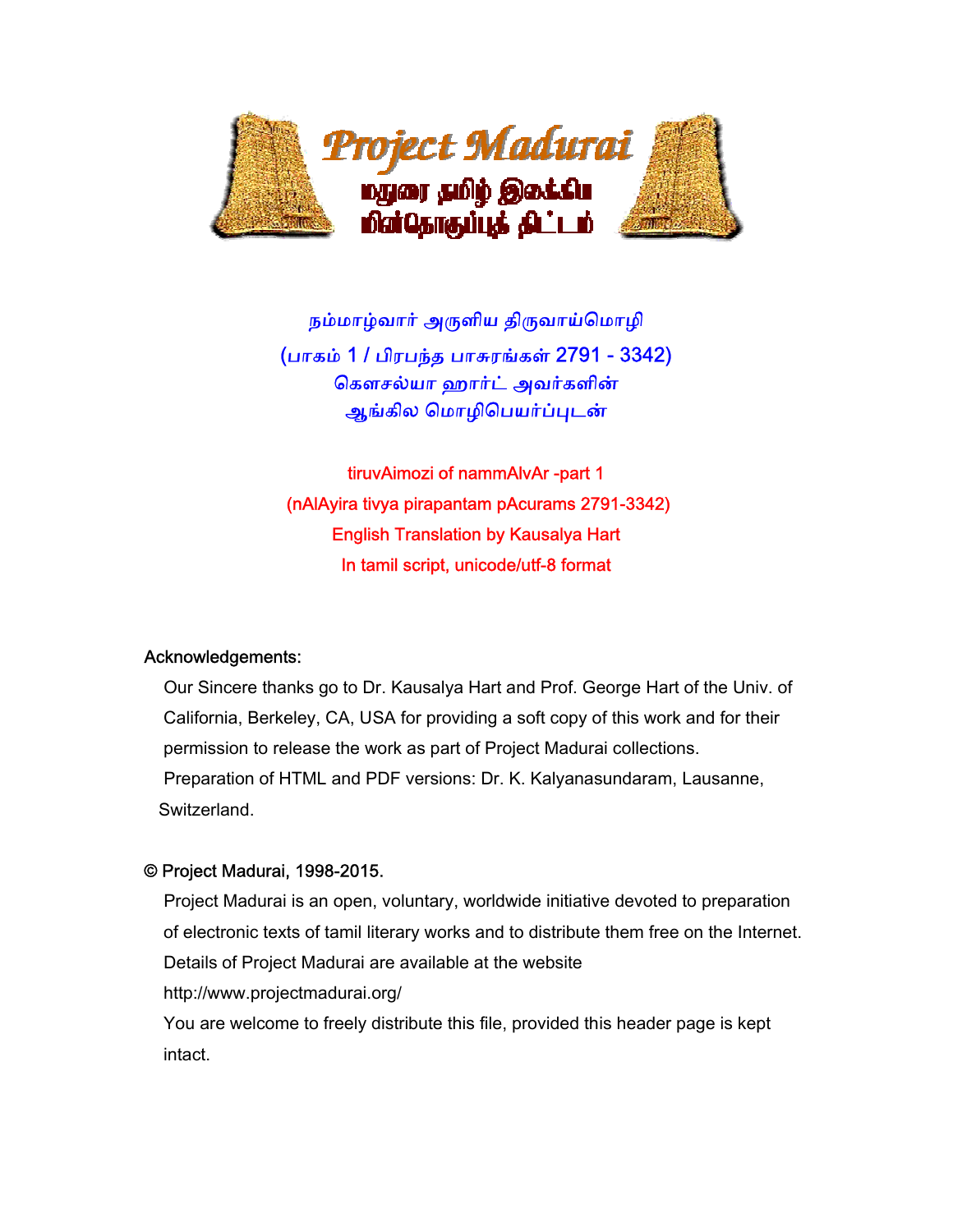நம்மாழ்வார் அருளிய திருவாய்மொழி (பாகம் 1 / பிரபந்த பாசுரங்கள் 2791 - 3342) ெகௗசல்யா ஹார்ட் அவர்களின் ஆங்கில மொழிபெயர்ப்புடன்

திᾞச்சிற்றம்பலம்

நம்மாழ்வார் திருவாய் மொழி - முதல் பத்து (2791-2801) Divyaprabhandam -Thiruvaymozhi - Mutal Pathu (2791 - 2901)

திருவாய் மொழி - முதல் பத்து (முதல் திருமொழி, 2791-2801) - ஆத்ம உபதேசம்

2791 உயர்வு அற உயர் நலம் உடையவன் எவன்? அவன் மயர்ᾫ அற மதி நலம் அᾞளினன் எவன்? அவன் அயர்வு அறும் அமரர்கள் அதிபதி எவன்? அவன் துயர் அறு சுடர் அடி தொழுது எழு என் மனனே (1) 2791. O my heart! He is a matchless god. He has unlimited goodness. He gave me abundant knowledge to remove my ignorance. He is the god of the gods in the sky and he never grows tired of protecting the world. Worship his shining feet that take away all sorrows.

2792 மனன் அகம் மலம் அற மலர்மிசை எழுதரும் மனன் உணர்ᾫ அளᾫ இலன் ெபாறி உணர்ᾫ அைவ இலன் இனன் உணர் முழு நலம் எதிர் நிகழ் கழிவினும் இனன் இலன் எனன் உயிர் மிகுநைர இலேன (2) 2792. He removes the faults in your mind. He keeps Brahma on the lotus on his chest. There is no limit to what he can think. He is not attracted by any feelings of the senses. Whatever happens does not bother him. He is in my soul and he is ageless.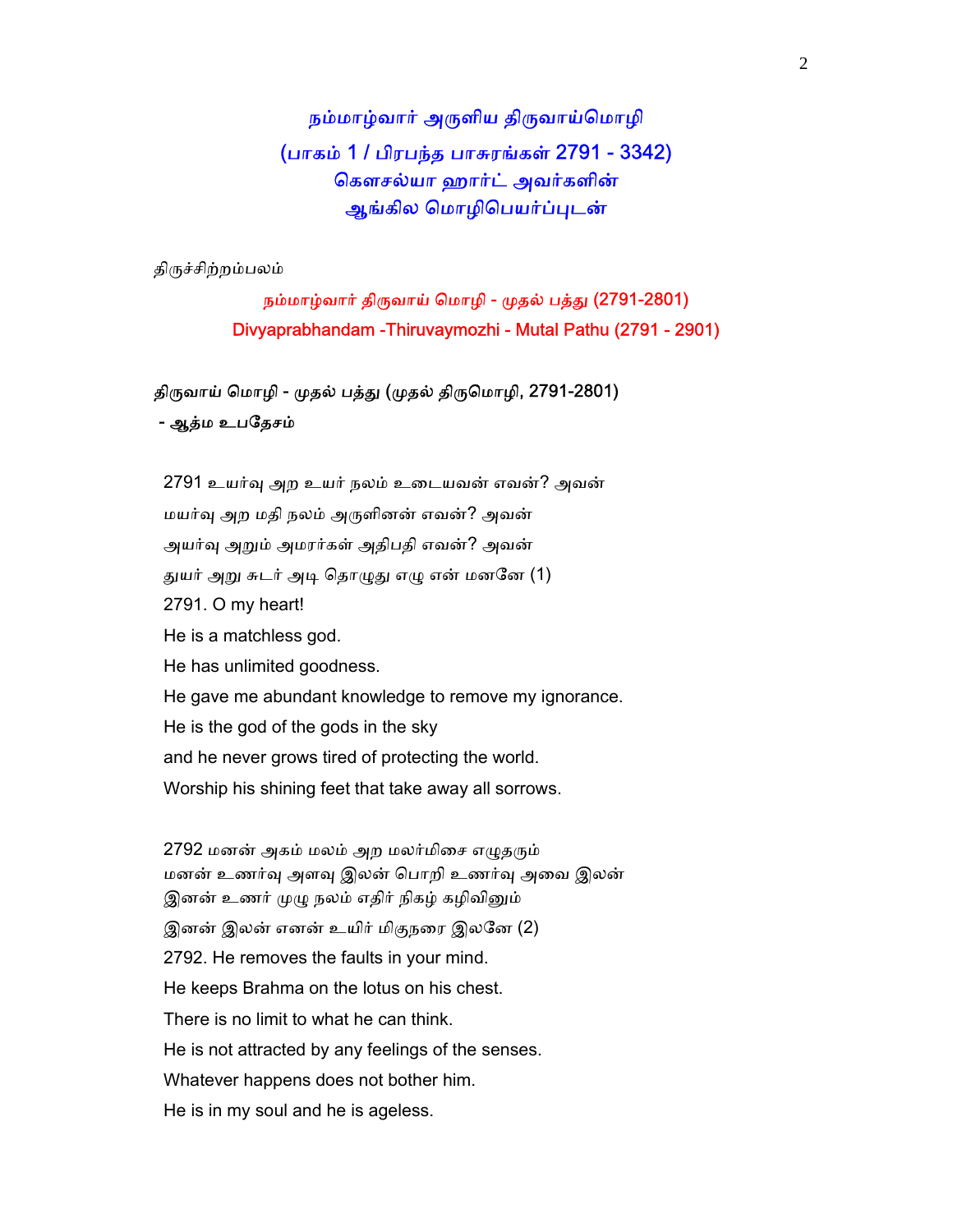2793 இலன் அது உடையன் இது என நினைவு அரியவன் நிலனிடை விசும்பிடை உருவினன் அருவினன் புலனொடு புலன் அலன் ஒழிவு இலன் பரந்த அந் நலன் உடை ஒருவனை நணுகினம் நாமே (3) 2793. No one knows what he has and what he does not have. The earth and sky are his forms. He is formless. He is the senses and he is not the senses. He is endless. He is omnipresent. He is all goodness. He is unique. I approached and joined him.

 2794 நாம் அவன் இவன் உவன் அவள் இவள் உவள் எவள் தாம் அவர் இவர் உவர் அது இது உது எது ᾪம் அைவ இைவ உைவ அைவ நலம் தீங்கு அைவ

ஆம் அைவ ஆயைவ ஆய்நின்ற அவேர (4)

2794. He is us.

He is this man, that man and the man over there.

He is this woman, that woman and the woman over there.

Who is he?

He is our own. He is this one, He is that one.

He is this and he is that.

He is the thing over there, and he is what.

He is these, those and those over there.

He is good and evil.

He is omnipresent and he is those things and these things.

2795 அவரவர் தமதமது அறிவு அறி வகைவகை அவரவர் இைறயவர் என அᾊ அைடவர்கள் அவரவர் இறையவர் குறைவு இலர் இறையவர் அவரவர் விதிவழி அடைய நின்றனரே (5)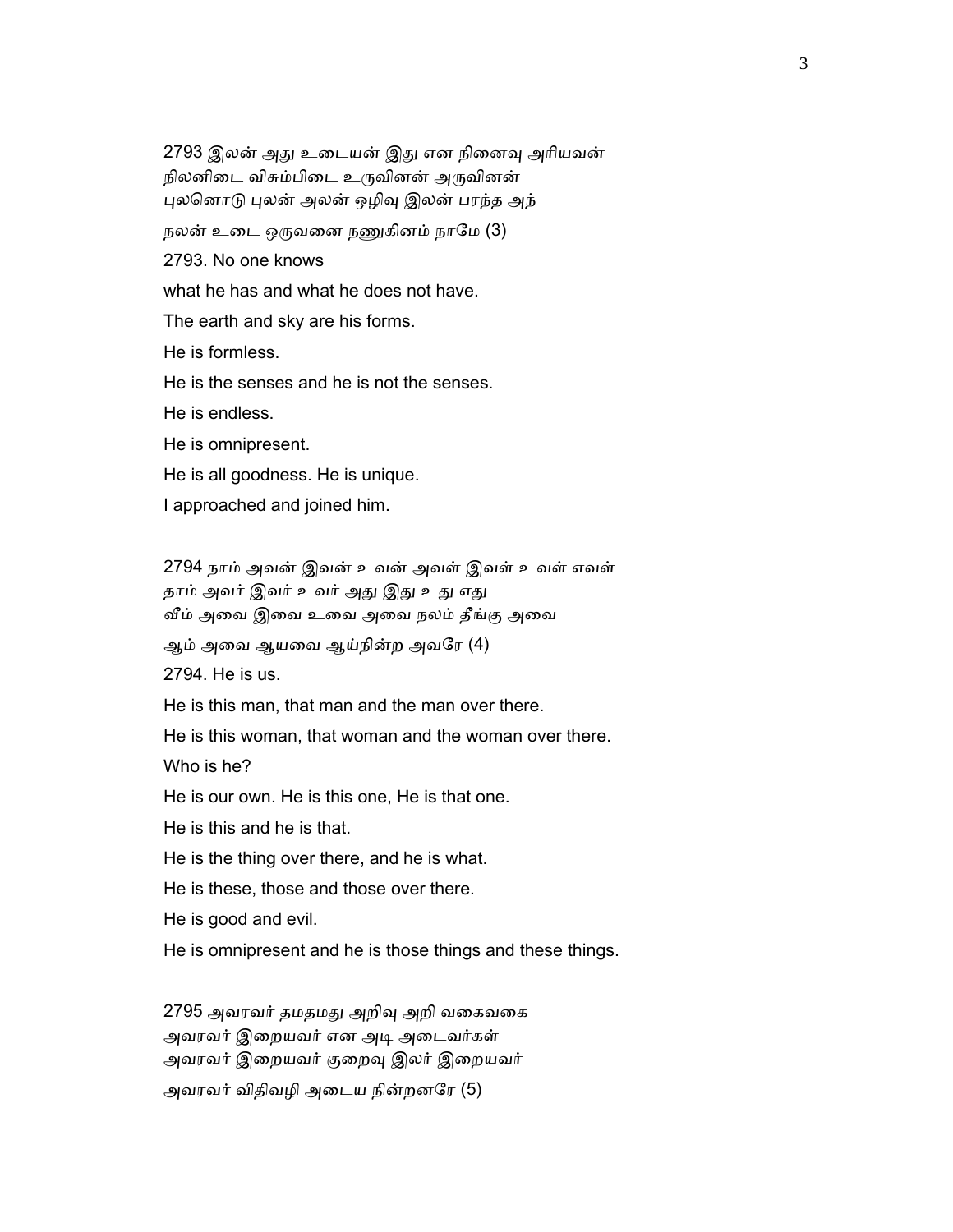2795. People think as they wish, "This one is my god and that one is my god." They will reach the feet of the god they choose. The god they worship will give them all things that they want. They will reach the gods according to their fate.

 2796 நின்றனர் இᾞந்தனர் கிடந்தனர் திாிந்தனர் நின்றிலர் இருந்திலர் கிடந்திலர் திரிந்திலர் என்றும் ஓர் இயல்வினர் என நினைவு அரியவர் என்ᾠம் ஓர் இயல்ெவாᾌ நின்ற எம் திடேர (6) 2796. He stands, sits, lies and wanders. He does not stand, does not sit, does not lie and does not wander. No one knows what his nature is but he has only one nature and he is the mighty god.

2797 திட விசும்பு எரி வளி நீர் நிலம் இவைமிசைப் படர் பொருள் முழுவதும் ஆய் அவைஅவைதொறும் உடல்மிைச உயிர் எனக் கரந்ᾐ எங்கும் பரந்ᾐளன் சுடர் மிகு சுருதியுள் இவை உண்ட சுரனே (7) 2797. He is in the wide sky, the strong wind, water and earth and he is in all the things in the world. He hides himself in the bodies and lives of all creatures and he is spread everywhere. He is the shining god of the world and he is the Vedas,

and he swallowed all the worlds.

2798 சுரர் அறிவு அரு நிலை விண் முதல் முழுவதும் வரன் முதலாய் அவை முழுது உண்ட பரபரன் புரம் ஒரு மூன்று எரித்து அமரர்க்கும் அறிவியந்து அரன் அயன் என உலகு அழித்து அமைத்து உளனே (8) 2798. He is the highest lord and he swallowed all the worlds and the sky where the gods are.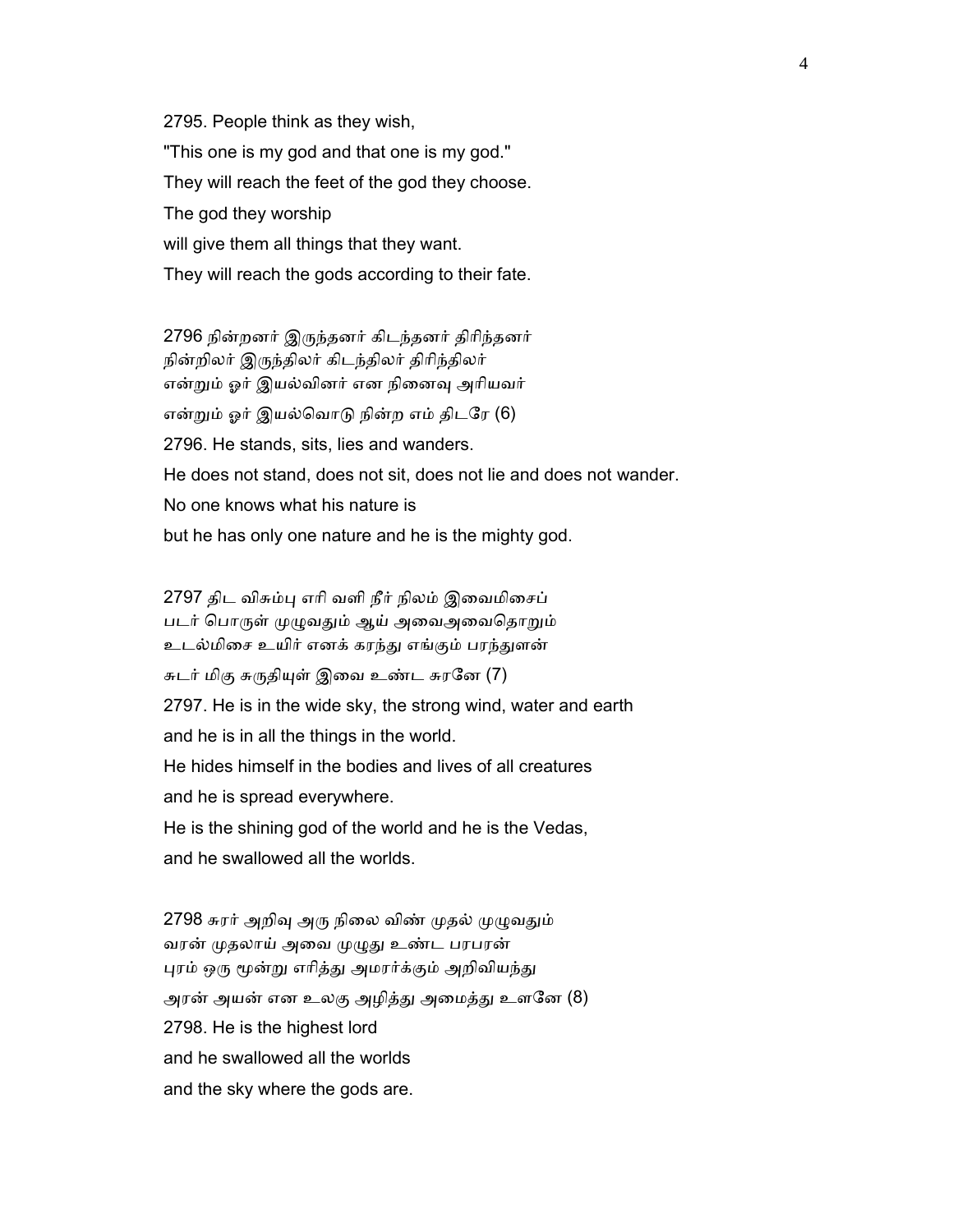He burned the three forts of his enemies. Gods wonder about his nature. He is Shiva and Brahma and he creates and destroys the world.

2799 உளன் எனில் உளன் அவன் உருவம் இவ் உருவுகள் உளன் அலன் எனில் அவன் அருவம் இவ் அருவுகள் உளன் என இலன் என இைவ குணம் உைடைமயில் உளன் இரு தகைமையொடு ஒழிவு இலன் பரந்தே (9) 2799. If one believes he exists, he exists. If one believes he has a form, he does. If one believes he has no form, he has none. He has both natures, "he is and he is not," and he is omnipresent.

2800 பரந்த தண் பரவையுள் நீர்தொறும் பரந்துளன் பரந்த அண்டம் இது என நிலம் விசும்பு ஒழிவு அறக் கரந்த சில் இடந்தொறும் இடம் திகழ் பொருள்தொறும் கரந்து எங்கும் பரந்துளன் இவை உண்ட கரனே (10) 2800. He pervades the water of the cool wide ocean. He pervades all the worlds. He pervades the vast sky. He is in places no one knows. He is hidden in everything that shines, the sun, moon and stars. He swallowed all of them and spit them out. 2801 கர விசும்பு எரி வளி நீர் நிலம் இவைமிசை வரன் நவில் திறல் வᾢ அளி ெபாைற ஆய்நின்ற

பரன் அடிமேல் குருகூர்ச் சடகோபன் சொல்

நிரல் நிறை ஆயிரத்து இவை பத்தும் வீடே (11)

2801. Saḍagopan of Thirukuruhur

composed a thousand pasurams worshiping the feet of the god

who is the sky, the strong wind, water, earth,

the rainbow and the everlasting mountains.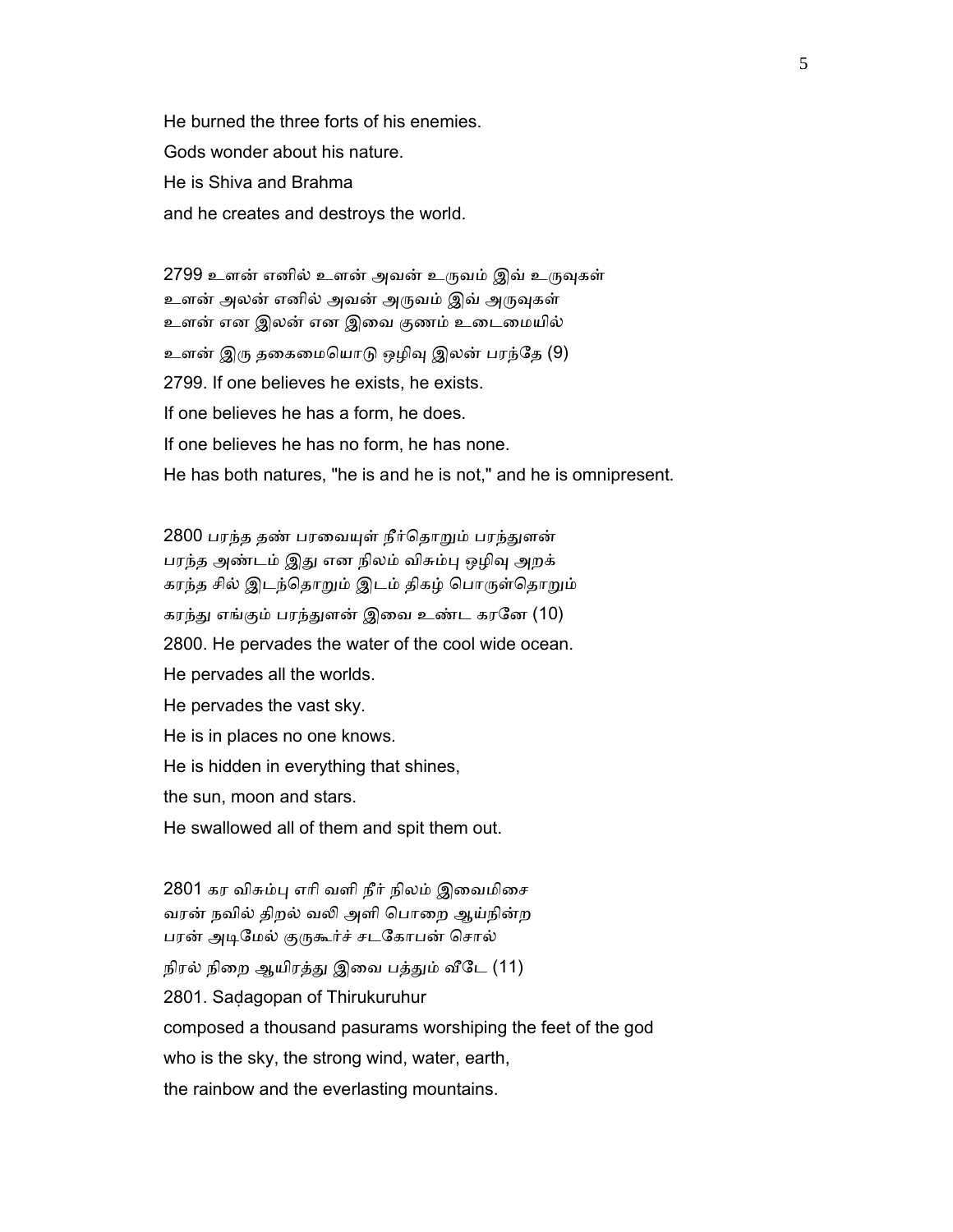If devotees learn and recite these ten pasurams they will reach moksha.

------------

## திருவாய் மொழி - முதல் பத்து (இரண்டாம் திருமொழி, 2802-2812) -உலகிற்கு உபேதசம்

- 2802 வீடுமின் முற்றவும் வீடு செய்து உம் உயிர் வீடு உடையானிடை ᾪᾌ ெசய்ம்மிேன (1) 2802. Give up all the desires that you have for earthly things. Surrender your life to the god, the lord of moksha and that will take you to moksha.
- 2803 மின்னின் நிைல இல மன் உயிர் ஆக்ைககள் என்னும் இடத்து இறை உன்ᾔமின் நீேர (2) 2803. Our earthly bodies will go away from the earth one day. They are like lightning and they come and go in a second. If you know this you will only think of the everlasting god.

2804 நீர் நுமது என்று இவை வேர்முதல் மாய்த்து இறை ேசர்மின் உயிர்க்கு அதன் ேநர் நிைற இல்ேல (3) 2804. Give up utterly any desire that is for yourself or the things you own. Join the god and worship him.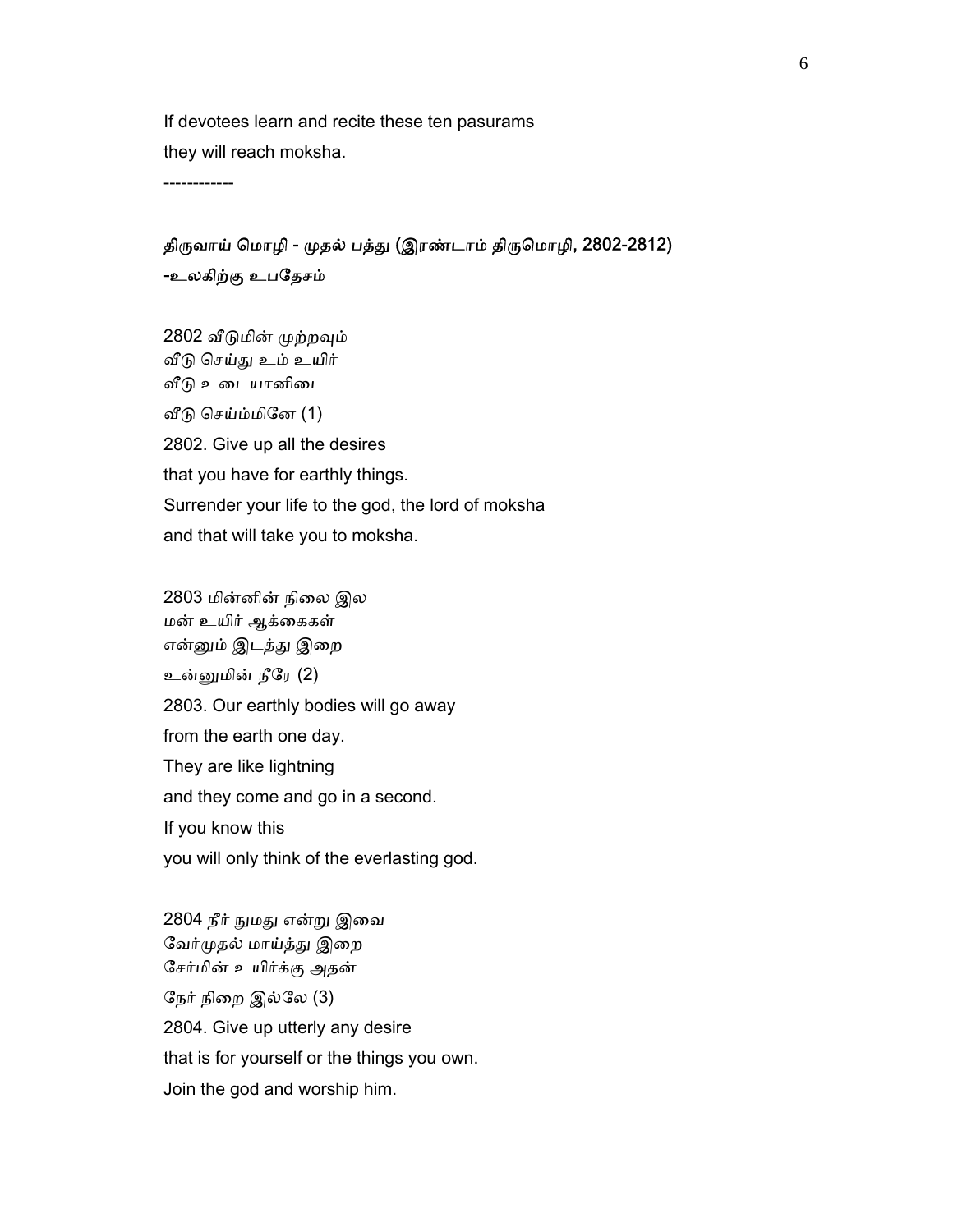There is nothing equal or higher than the god in life.

 2805 இல்லᾐம் உள்ளᾐம் அல்லது அவன் உரு எல்ைல இல் அந் நலம் ᾗல்கு பற்ᾠ அற்ேற (4) 2805. The things that are in the world and the things that are not in the world are all his forms.. Give up your desires, grasp the wonderful, matchless form of the god and worship him.

 2806 அற்றᾐ பற்ᾠ எனில் உற்றது வீடு உயிர் செற்ற அது மன் உறில் அற்ᾠ இைற பற்ேற (5) 2806. If one gives up desire for worldly things he will go to moksha. The only help to reach moksha is the desire to join and be one with the god.

2807 பற்று இலன் ஈசனும் ᾙற்றᾫம் நின்றனன் பற்று இலையாய் அவன் முற்றில் அடங்கே (6) 2807. The god has no desire and he is in all things in the world. There is nothing without him. O my soul! give up all your desires, approach him and become one with him.

2808 அடங்கு எழில் சம்பத்து அடங்கக் கண்ᾌ ஈசன் அடங்கு எழில் அஃᾐ என்ᾠ அடங்குக உள்ேள (7)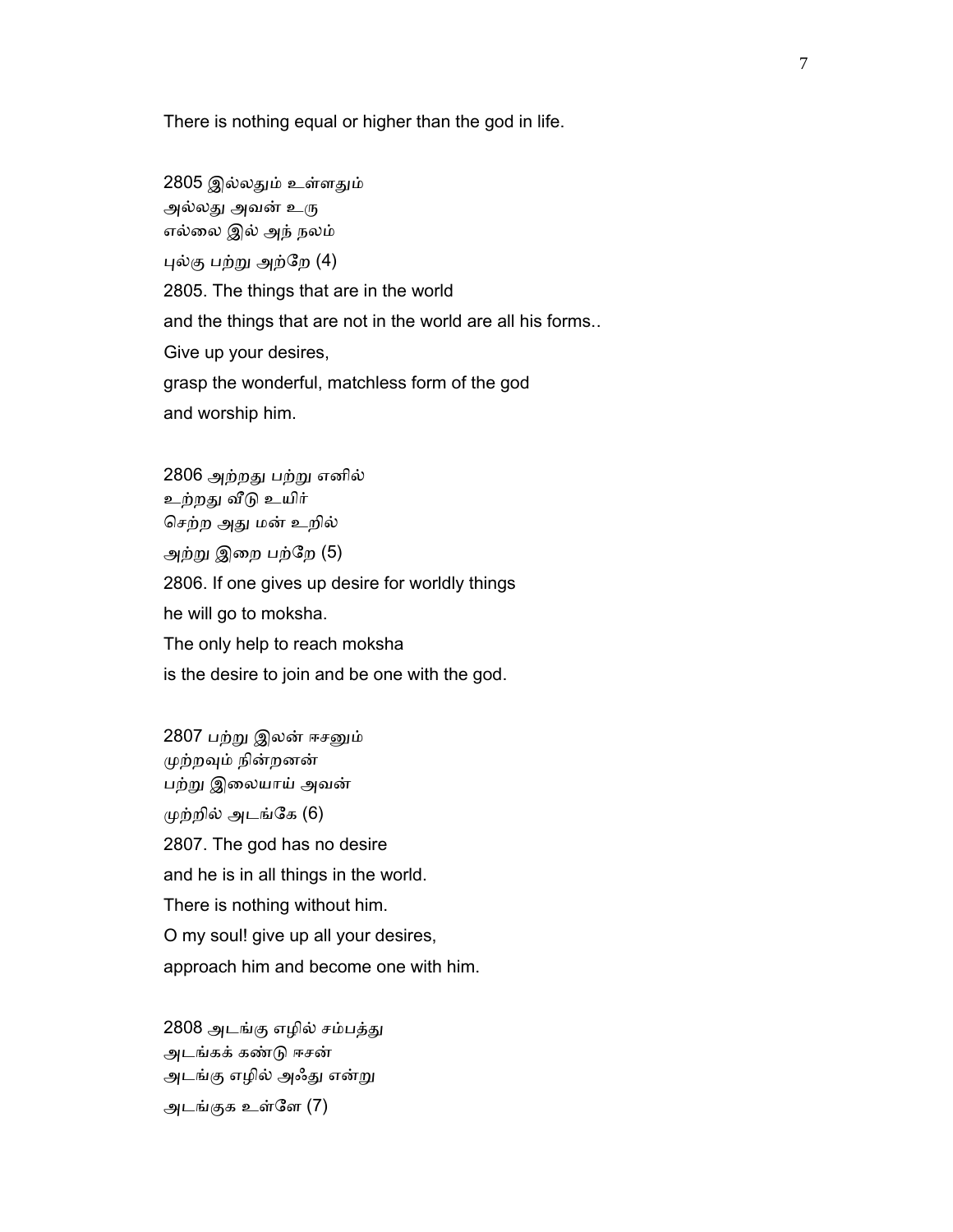2808. You should understand that all the things in the world are contained in the god. Realize that you yourself are of those things and join the god yourself also.

 2809 உள்ளம் உைர ெசயல் உள்ள இம் மூன்றையும் உள்ளிக் கெடுத்து இறை உள்ளில் ஒᾌங்ேக (8) 2809. Remove any desire from your mind. Remove any desire that you want to say something. Remove any desire that you want to do something. Join the god and become one with him.

 2810 ஒᾌங்க அவன்கண் ஒடுங்கலும் எல்லாம் விடும் பின்னும் ஆக்கை விடும்பொழுது எண்ணே (9) 2810. If you only think of god always in this world, all your desires will leave you. You should live in this world thinking only of the time you will join him and the time your body will leave this world.

2811 எண் பெருக்கு அந் நலத்து ஒண் பொருள் ஈறு இல வண் புகழ் நாரணன் திண் கழல் சேரே $(10)$  2811. Souls are countless. Their knowledge has no limit. They shine as part of the god. They will join the strong feet of the famous god Naraṇan.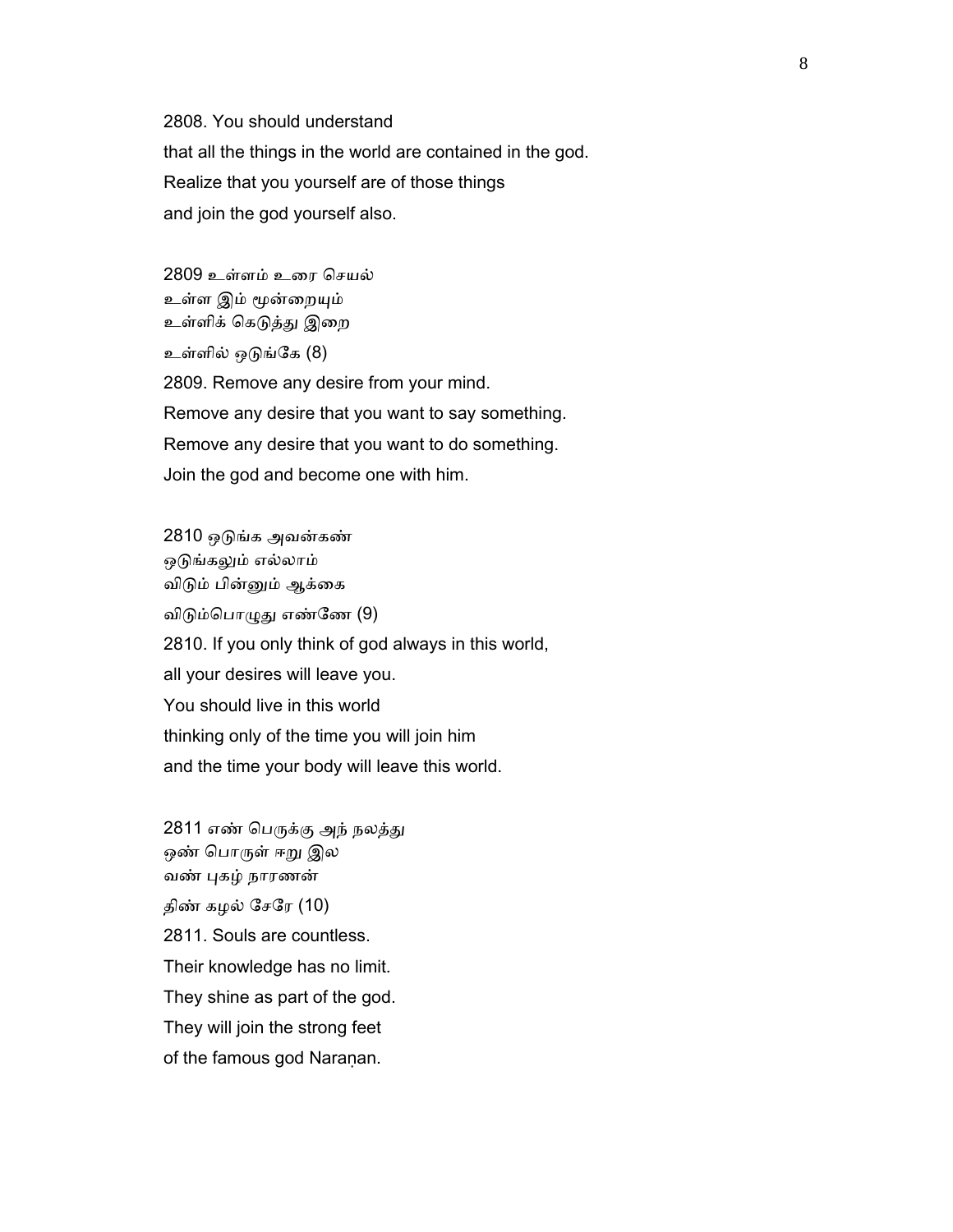2812 சேர்த்தடத் தென் குரு கூர்ச் சடேகாபன் ெசால் சீர்த் தொடை ஆயிரத்து ஓர்த்த இப் பத்தே (11) 2812. Saḍagopan of southern Thirukuruhur surrounded by beautiful ponds filled with water composed a thousand pasurams. These are ten wonderful pasurams among those thousand. --------

#### திருவாய் மொழி - முதல் பத்து (மூன்றாம் திருமொழி, 2813-2823)

#### - அடியவர்க்கு எளியவன்

 2813 பத்ᾐ உைட அᾊயவர்க்கு எளியவன் பிறர்கᾦக்கு அாிய வித்தகன் மலர்மகள் விᾞம்ᾗம் நம் அரும்பெறல் அடிகள் மத்து உறு கடை வெண்ணெய் களவினில்

உரவிடை யாப்புண்டு

எத்திறம் உரலினோடு இணைந்திருந்து

ஏங்கிய எளியேவ (1)

2813. He is easy for his devotees to reach.

He is a clever god and he is hard to reach for others.

He is our dear god and the beloved of Lakshmi

who stays on a lotus.

 He stole butter that was churned by a churning stick. He is so simple that he allowed Yashoda to punish him by tying him to a mortar.

2814 எளிவரும் இயல்வினன் நிலை வரம்பு இல பல பிறப்பாய் ஒளிவரும் முழு நலம் முதல் இல கேடு இல வீடு ஆம் தெளிதரும் நிலைமையது ஒழிவு இலன் முழுவதும் இறையோன் அளிவரும் அருளினோடு அகத்தனன்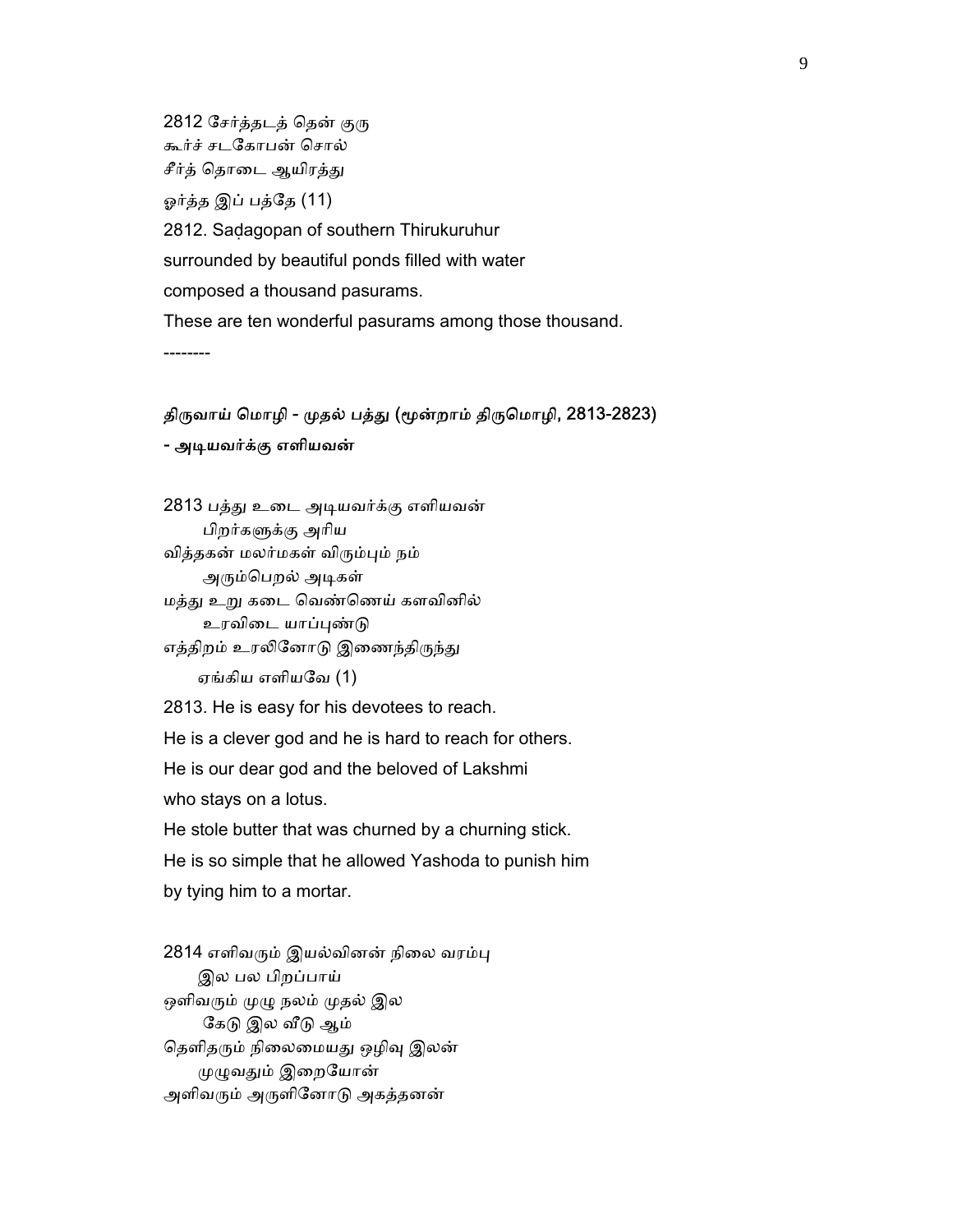ᾗறத்தனன் அைமந்ேத (2)

2814. He is easy for his devotee to reach.

He has no births.

He is the ancient light and he is all goodness.

He is faultless.

He is faultless moksha.

He removes delusions.

He is everlasting.

He is the only god.

He is the compassionate one in all hearts.

He is the outside and inside of all.

2815 அமைவு உடை அறநெறி முழுவதும்

உயர்வு அற உயர்ந்து

அமைவு உடை முதல் கெடல் ஒடிவு இடை

அற நிலம் அᾐ ஆம்

அமைவு உடை அமரரும் யாவையும்

யாவᾞம் தான் ஆம்

அமைவு உடை நாரணன் மாயையை

அறிபவர் யாரே? (3)

2815. He is the entire dharmic path.

He is the highest of all.

He is the creator and the destroyer of all time.

He is all the gods in the sky.

He is all things and all creatures.

Who knows the maaya of Naraṇan whose nature is excellent?

2816 யாரும் ஓர் நிலைமையன் என அறிவு அரிய எம் பெருமான் யாரும் ஓர் நிலைமையன் என அறிவு எளிய எம் பெருமான் ேபᾞம் ஓர் ஆயிரம் பிற பல உடைய எம் பெருமான் பேரும் ஓர் உருவமும் உளது இல்லை இலது இல்லை பிணக்கே (4) 2816. No one knows who our god is.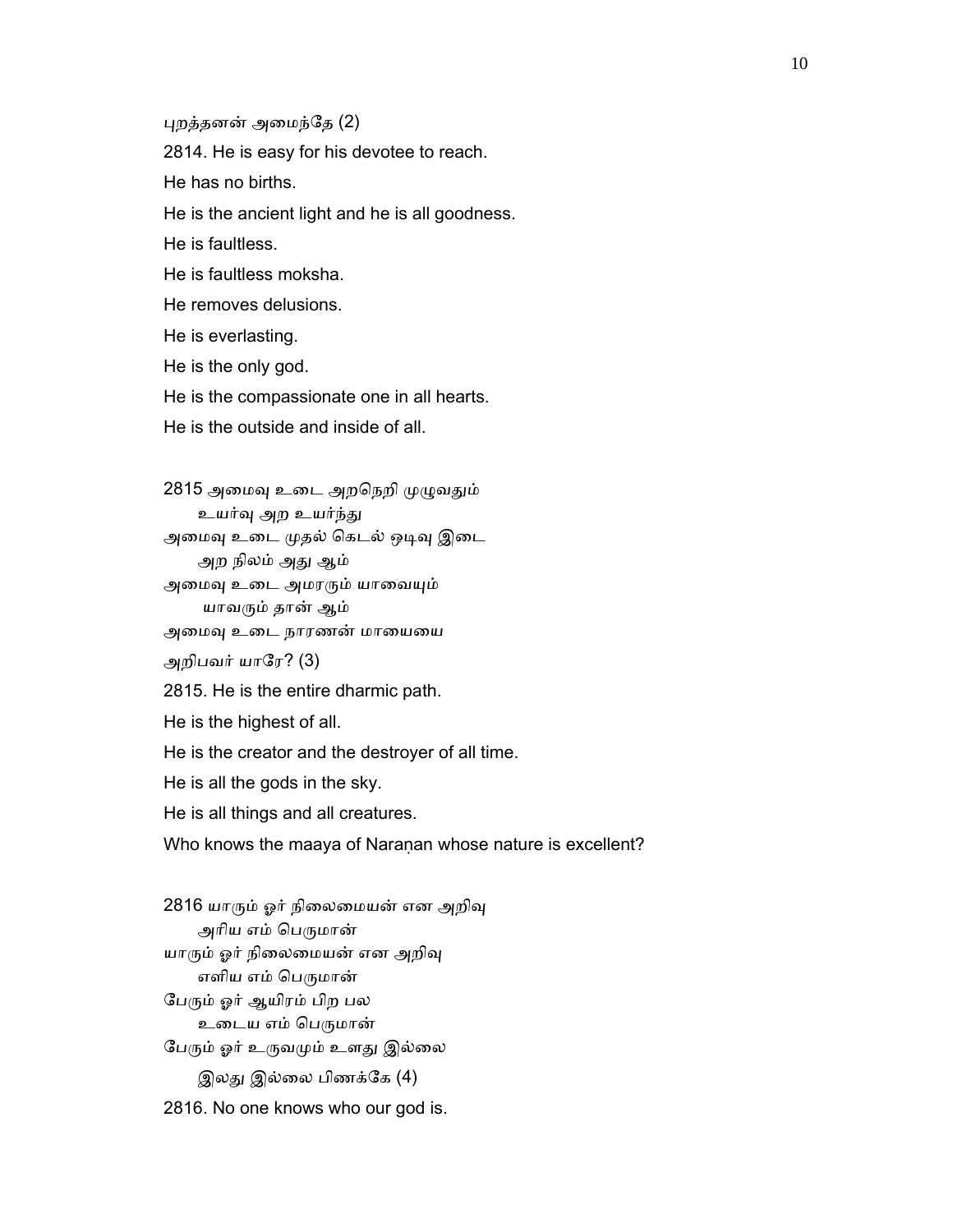No one knows what his nature is. He is the light of knowledge. He has a thousand names and any name that is conceivable, yet he has no name or form. Is he not a mystery!

 2817 பிணக்கு அற அᾠ வைகச் சமயᾙம் ெநறி உள்ளி உைரத்த கணக்கு அᾠ நலத்தனன் அந்தம் இல் ஆதி அம் பகவன் வணக்கு உைடத் தவெநறி வழிநின்ᾠ புறநெறி களைகட்டு உணக்குமின் பசை அற அவனுடை

உணர்ᾫெகாண்ᾌ உணர்ந்ேத (5)

 2817. He is described by all the six schools of religion, and they all agree that he is faultless. He has no beginning or end. O devotees, you must follow the path of penance and leave all worldly desires. Have only the feeling that he is god and remove all the feelings of your senses.

```
2818 உணர்ந்து உணர்ந்து இழிந்து அகன்று உயர்ந்து உரு
  வியந்த இந் நிலைமை
உணர்ந்ᾐ உணர்ந்ᾐ உணாிᾤம் இைறநிைல 
   உணர்ᾫ அாிᾐ உயிர்காள் 
உணர்ந்ᾐ உணர்ந்ᾐ உைரத்ᾐ உைரத்ᾐ அாி அயன் 
   அரன் என்ᾔம் இவைர 
உணர்ந்ᾐ உணர்ந்ᾐ உைரத்ᾐ உைரத்ᾐ இைறஞ்சுமின் 
   மனப்பட்டᾐ ஒன்ேற (6) 
2818. O devotees, leave your worldly desires 
and have only the highest feeling of god. 
Even if you reach the state of having no desire, 
you cannot know who god is. 
Worship the gods Hari, Brahma and Shiva
```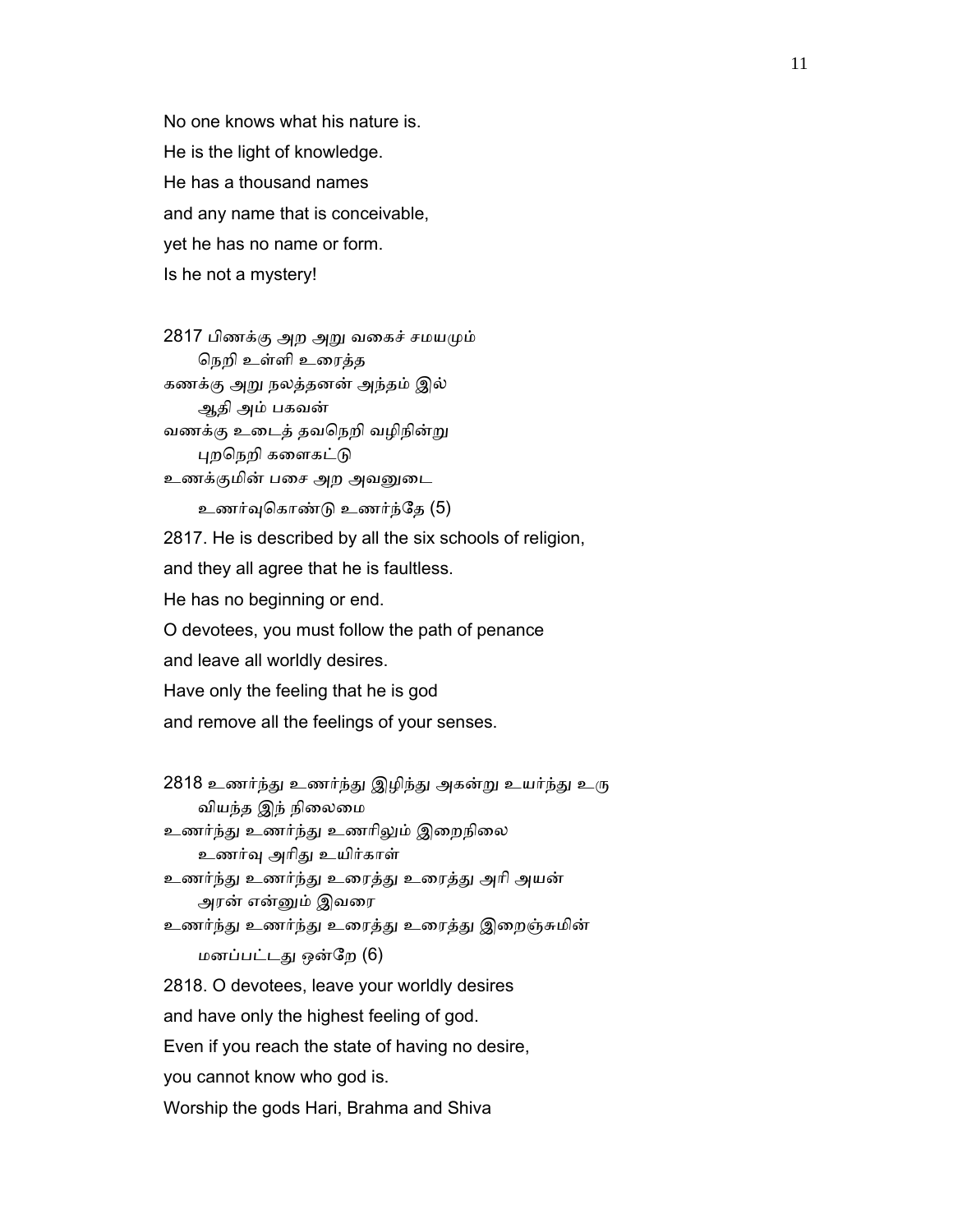and learn to recite their names many times. You will come to know and your mind will understand that there is only one god.

2819 ஒன்று எனப் பல என அறிவு அரும் வடிவினுள் நின்ற நன்ᾠ எழில் நாரணன் நான்ᾙகன் அரன் என்ᾔம் இவைர ஒன்ற நும் மனத்து வைத்து உள்ளி நும் இரு பசை அறுத்து நன்ᾠ என நலம் ெசய்வᾐ அவனிைட

நம்முடை நாளே (7)

 2819. People say that the beautiful gods Naraṇan, Nanmuhan and Shiva have one or many forms. Worship them in your mind and meditate on them and you will come to know that Nanmuhan and Shiva are Naranan himself and you will do good deeds. Worship Naranan in your mind and the day when you come to know that he is the only god will be the best of all your days.

 2820 நாᾦம் நின்ᾠ அᾌ நம பழைம அம் கொடுவினை உடனே மாᾦம் ஓர் குைறᾫ இல்ைல மனன் அகம் மலம் அறக் கᾨவி நாளும் நம் திரு உடை அடிகள் தம் நலம் கழல் வணங்கி மாளும் ஓர் இடத்திலும் வணக்கொடு மாள்வᾐ வலேம (8)

 2820. The bad karma that you have collected will leave you and you will become faultless. All the faults in your mind will go away. Even when you leave this world it is good to worship the divine feet of the god.

Keep worshiping him until the end of your life.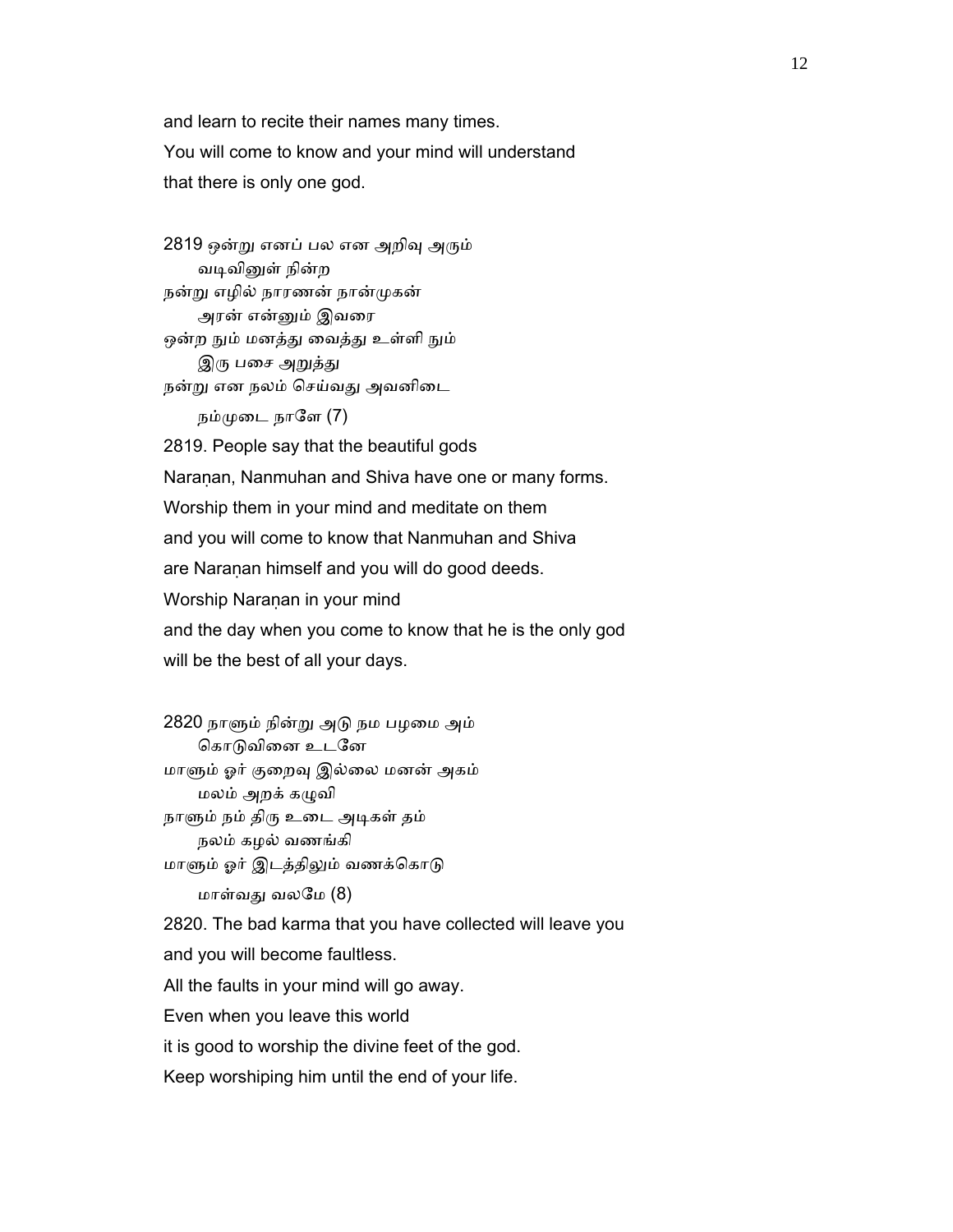2821 வலத்தனன் திாிᾗரம் எாித்தவன் இடம்பெறத் துந்தித் தலத்து எழு திசைமுகன் படைத்த நல் உலகமும் தானும் ᾗலப்பட பின்ᾔம் தன் உலகத்தில் அகத்தனன் தானே சொலப் புகில் இவை பின்னும் வயிற்று உள இவை அவன் துயக்கே (9) 2821. Shiva who burned the three forts stays on the left side of the god. Nanmuhan, the creator of the world who has heads in all directions stays on a lotus on the navel of the god. If you search for him, he is in this world and inside your mind. If you would describe him, the entire world is in his stomach this is how he loves to confuse you.

2822 துயக்கு அறு மதியில் நல் ஞானத்துள் அமரைரத் ᾐயக்கும் மயக்கு உைட மாையகள் வானிᾤம் ெபாியன வல்லன் புயல் கரு நிறத்தனன் பெரு நிலங் கடந்த நல் அடிப் போது அயர்ப்பிலன் அலற்றுவன் தழுவுவன் வணங்குவன் அமர்ந்ேத (10) 2822. He has faultless knowledge. His maayas make even the wise gods confused. He is bigger than the sky. He is mighty. He has the dark color of a cloud.

He did not grow tired when he measured the earth and the sky.

I will praise him without growing weary.

I will embrace him and bow to him.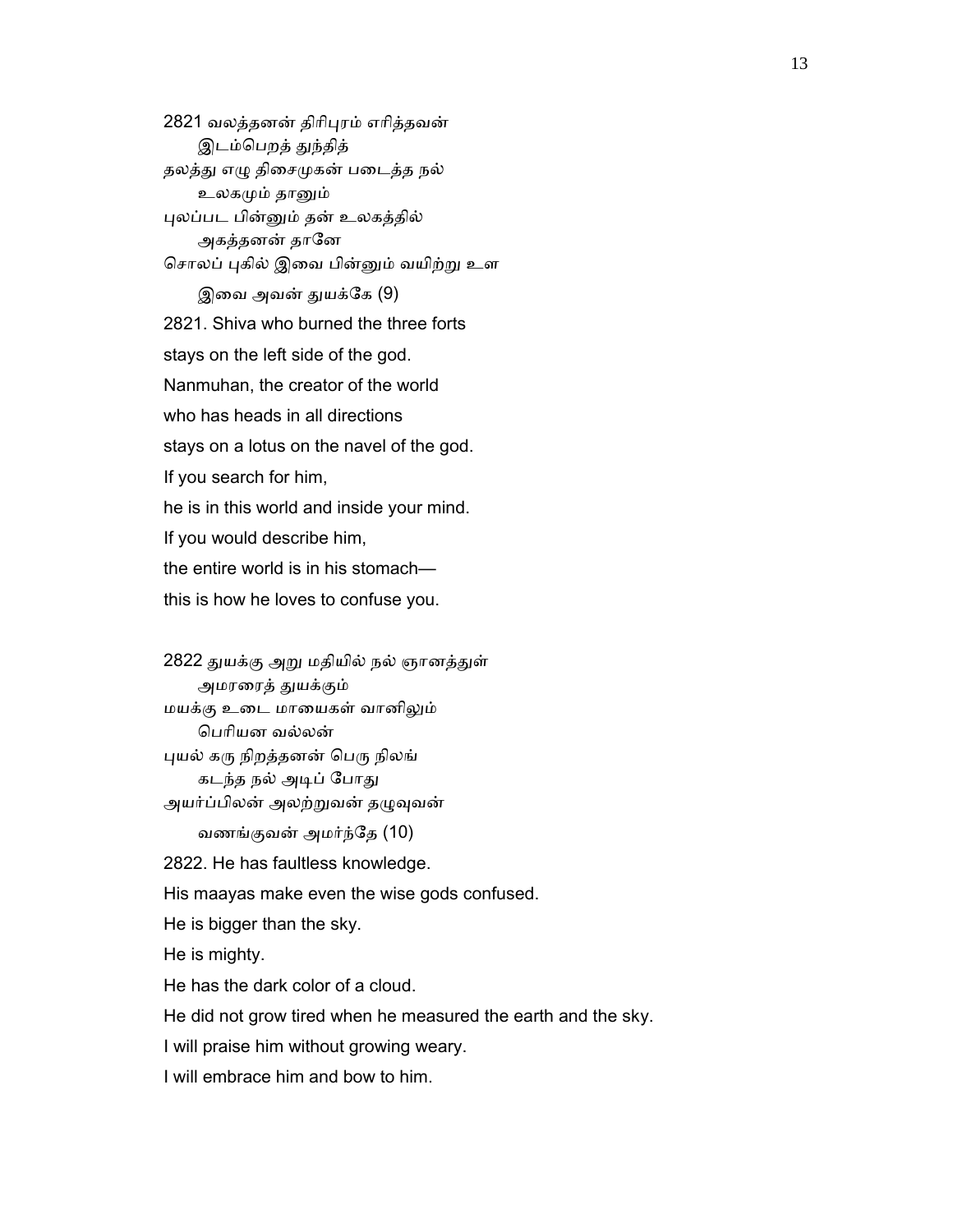2823 அமரர்கள் தொழுது எழ அலை கடல் கடைந்தவன் தன்னை அமர் பொழில் வளங் குருகூர்ச் சடேகாபன் குற்ேறவல்கள் அமர் சுவை ஆயிரத்து அவற்றினுள் இவை பத்தும் வல்லார் அமரேராᾌ உயர்வில் ெசன்ᾠ அᾠவர் தம் பிறவி அம் சிைறேய (11) 2823. Saḍagopan of Thirukuruhur that flourishes with beautiful groves composed a thousand pasurams about the god who churned the milky ocean with roaring waves as the other gods worshiped him. If devotees learn and recite these ten pasurams they will not be born again and they will go to heaven and stay with the gods.

--------------

### திருவாய் மொழி - முதல் பத்து ( நான்காம் திருமொழி, 2824 -2834) - தலைமகள் தூதுவிடல்

2824 அம் சிறைய மட நாராய் அளியத்தாய் நீயும் நின் அம் சிறைய சேவலுமாய் ஆஆ என்று எனக்கு அருளி வெம் சிறைப் புள் உயர்த்தார்க்கு என் விடு தூதாய்ச் சென்றக்கால் வன் சிறையில் அவன் வைக்கில் வைப்புண்டால் என் செயுமோ? (1) 2824. O crane with lovely wings, be kind to me. If you and your mate with beautiful wings feel sorry for me and say, "Oh, oh!" and go as my messengers to the god who rides a strong-winged eagle, do you worry that he might put you in a terrible cage and you could do nothing?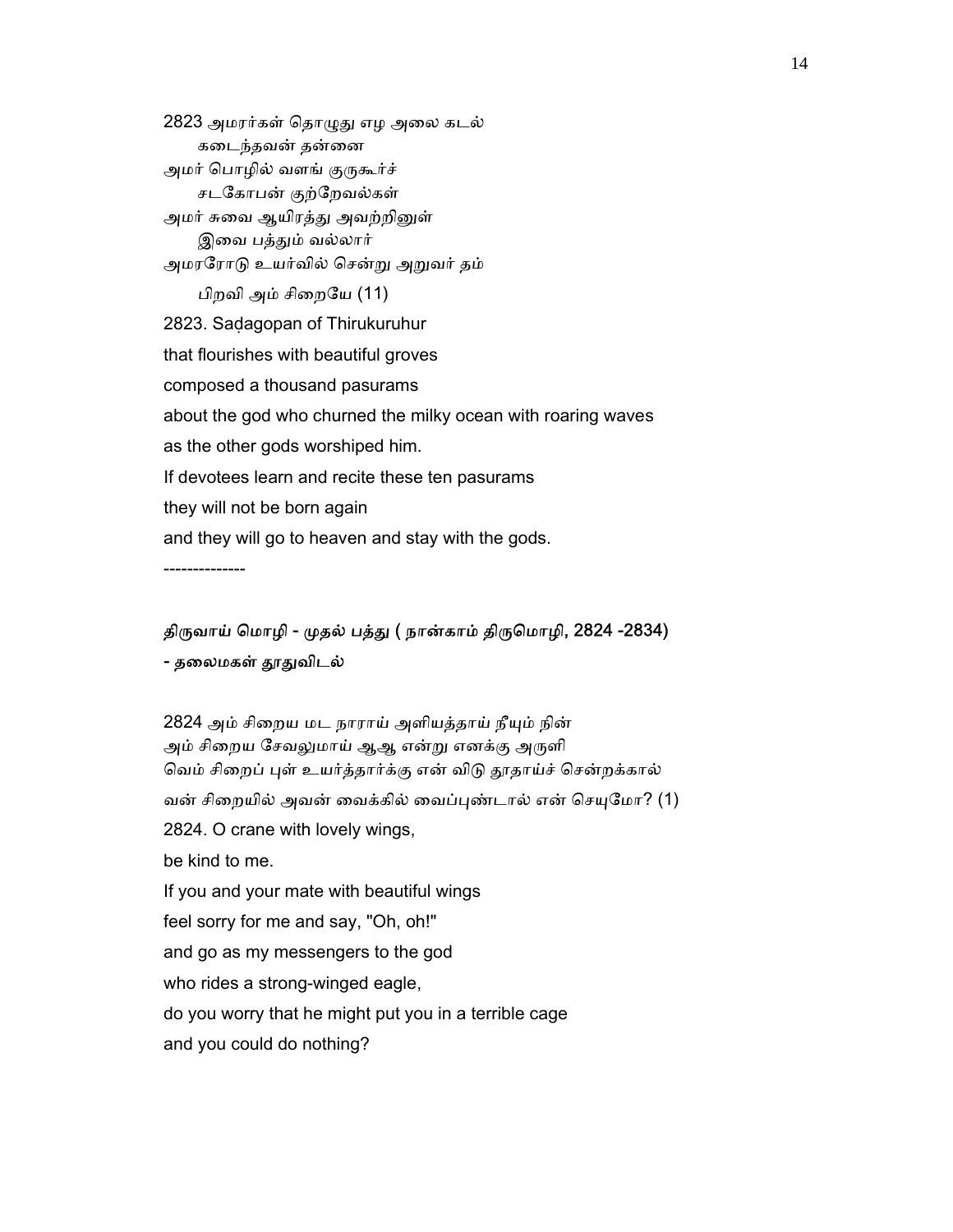2825 என் செய்ய தாமரைக்கண் பெருமானார்க்கு என் தூதாய் என் செய்யும் உரைத்தக்கால்? இனக் குயில்காள் நீர் அலிரே? முன் செய்த முழுவினையால் திருவடிக்கீழ்க் குற்றேவல் முன் செய்ய முயலாதேன் அகல்வதுவோ? விதியினமே (2) 2825. O cuckoo birds, what will happen to you if you go as my messenger and tell of my love sickness to the beautiful lotus-eyed god? I cannot serve under his divine feet because I did not do good karma in my previous births. Is it right that I should not be able to join him in this birth because I did not try in my last birth? Is that my fate?

 2826 விதியினால் ெபைட மணக்கும் ெமன்நைடய அன்னங்காள் மதியினால் குறள் மாணாய் உலகு இரந்த கள்வர்க்கு மதியிலேன் வல் வினையே மாளாதோ? என்று ஒருத்தி மதி எல்லாம் உள் கலங்கி மயங்குமால் என்னீேர (3) 2826. O swans, you walk softly with your beloveds because your fate is good. He went as a dwarf, begged Mahabali at his sacrifice and cheated him by taking the earth from him. Isn't he a thief? Go and tell him, "There is an ignorant girl. She feels that she must have done much bad karma. Her mind is confused and she is fascinated with you."

2827 என் நீர்மை கண்டு இரங்கி இது தகாது என்னாத என் நீல முகில் வண்ணற்கு என் சொல்லி யான் சொல்லுகேனோ? நன் நீர்மை இனி அவர்கண் தங்காது என்று ஒரு வாய்ச்சொல் நன் நீல மகன்றில்காள் நல்குதிேரா? நல்கீேரா? (4) 2827. O andril birds, you have a lovely blue color. The dark cloud-colored god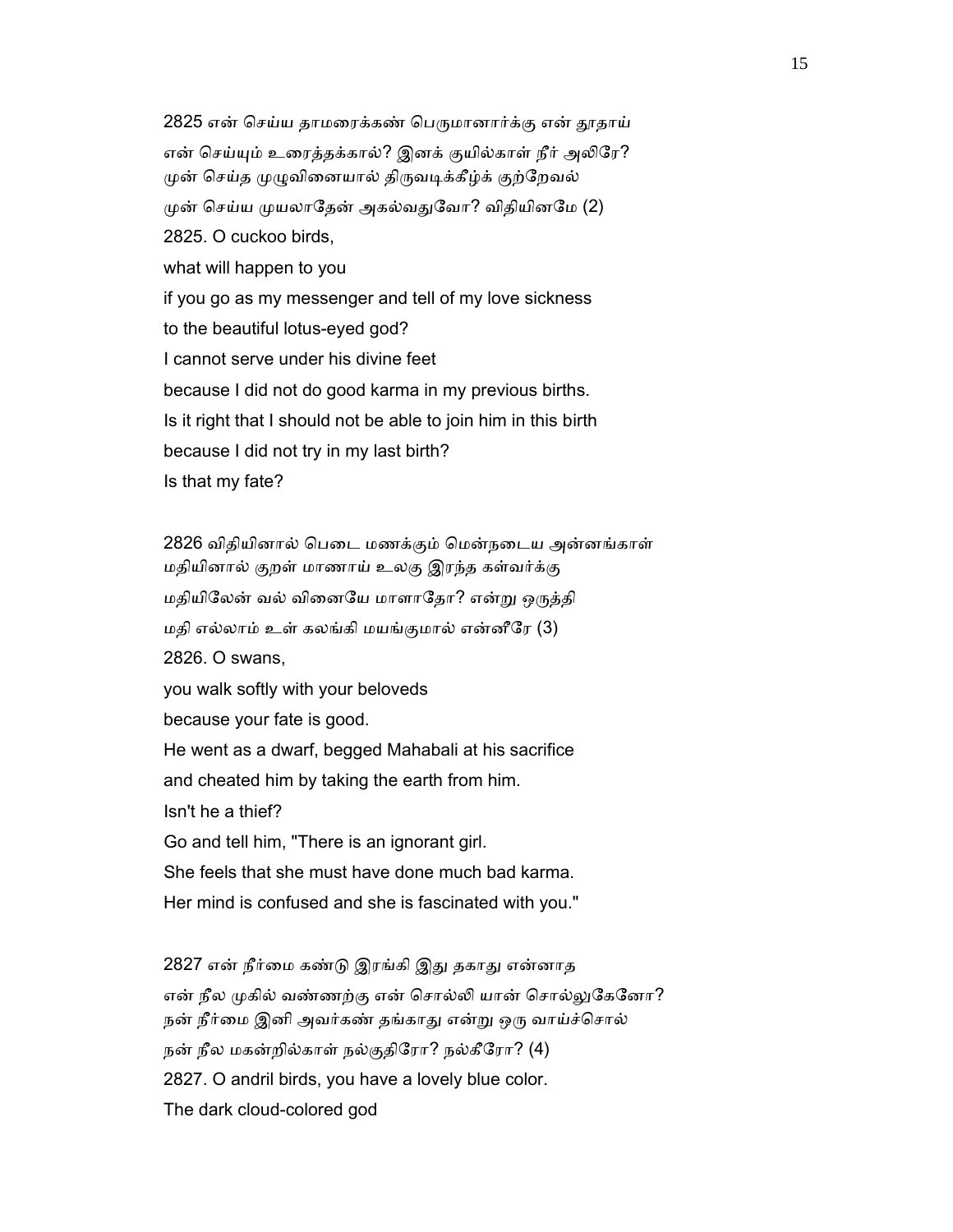doesn't know how I suffer for his love and doesn't come to me and tell me, "Don't worry." What can I say to describe my love to him? Go and tell him whose nature is so wonderful and sweet that she will not survive if she has to be apart from him any more. O andril birds, will you help me or not?

2828 நல்கித் தான் காத்து அளிக்கும் பொழில் ஏழும் வினையேற்கே நல்கத் தான் ஆகாேதா? நாரணைனக் கண்டக்கால் மல்கு நீர்ப் புனல் படப்பை இரை தேர் வண் சிறு குருகே மல்கு நீர்க் கண்ணேற்கு ஓர் வாசகம் கொண்டு அருளாயே (5) 2828. O beautiful small kurugu birds, you search for food in the fields filled with water where fish swim. Naranan has created all the seven worlds and protects them. Won't he give me his grace and protect me also? Won't you go see him and tell him of my love and show kindness by returning and telling me what he said? I will wait, my eyes filled with tears, until you return and tell me what he said.

2829 அருளாத நீர் அருளி அவர் ஆவி துவராமுன் அருள் ஆழிப் புட்கடவீர் அவர் வீதி ஒருநாள் என்று அருள் ஆழி அம்மானைக் கண்டக்கால் இது சொல்லி அருள் ஆழி வரி வண்டே யாமும் என் பிழைத்தோமே? (6) 2829. O bees, your bodies are beautiful with lines. Give me your grace. He is a generous god and he carries a discus. Go, see him and tell him, "She loves you but you do not give your grace to her. Come just one day on her street riding on your eagle before she loses her life."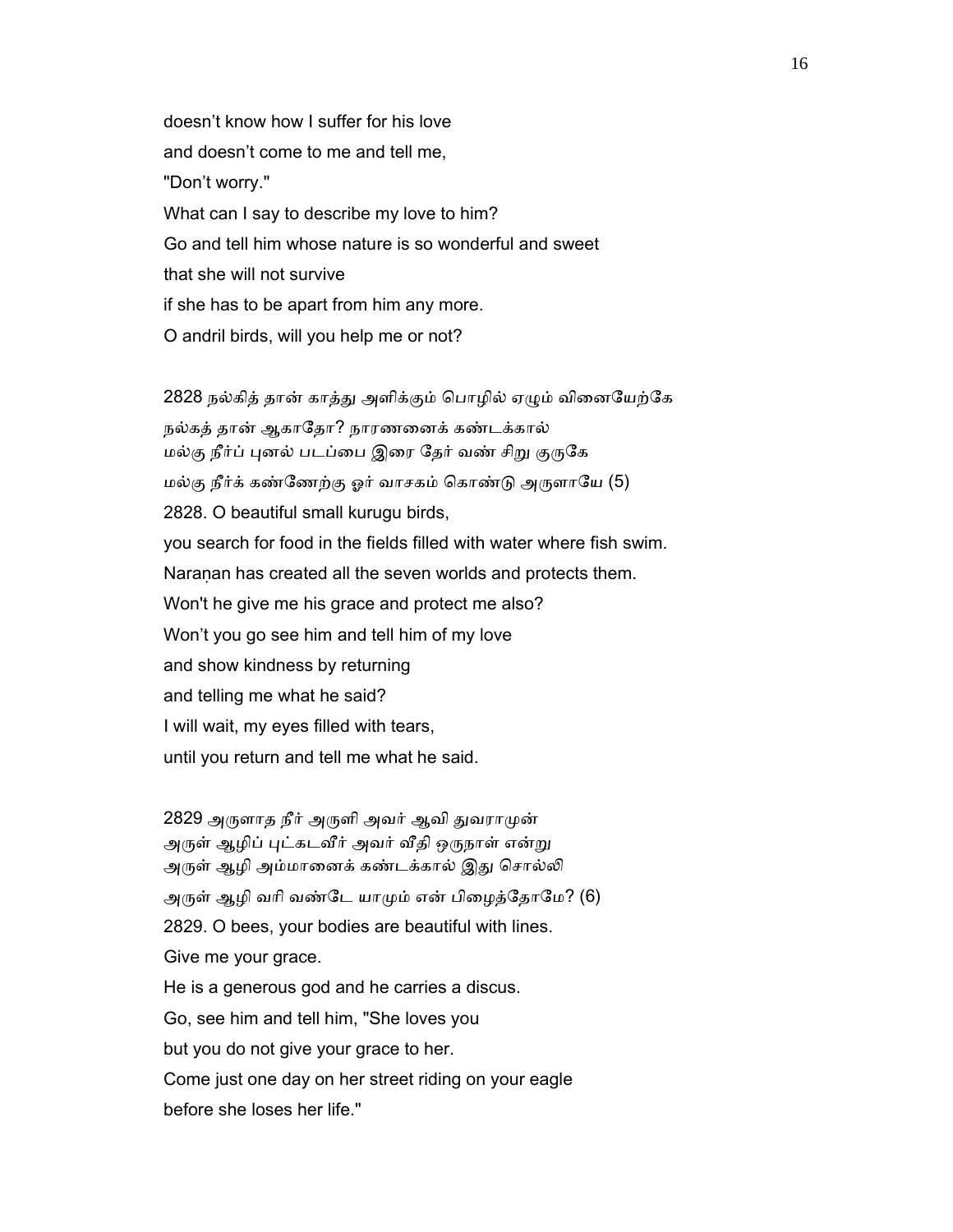What have I done wrong that he does not want to give me his grace?

2830 என்பு இழை கோப்பது போலப் பனி வாடை ஈர்கின்றது என் பிழையே நினைந்தருளி அருளாத திருமாலார்க்கு என் பிழைத்தாள் திருவடியின் தகவினுக்கு என்று ஒரு வாய்ச்சொல் என்பிழைக்கும்? இளங் கிளியே யான் வளர்த்த நீ அலையே? (7) 2830. O young parrot, go to Nedumaal as my messenger. I suffer like someone trembling in a cold wind that makes your bones hurt. Thirumaal does not give his grace and he doesn't understand that I haven't done anything wrong. Go to him and say, "What mistake has she done? Why can she not come and join your divine feet?" What would be wrong if you told him that? Aren't you the bird that I have raised? You are young and you should help me.

2831 நீ அலையே? சிறு பூவாய் நெடுமாலார்க்கு என் தூதாய் நோய் எனது நுவல் என்ன நுவலாதே இருந்தொழிந்தாய் சாயலொடு மணி மாமை தளர்ந்தேன் நான் இனி உனது வாய் அலகில் இன் அடிசில் வைப்பாரை நாடாயே (8) 2831. O small puvai bird! I told you to go as a messenger and tell Neḍumaal of my love sickness, but you didn't tell him and my body has grown weak and lost its shining color and beauty. Go now and find someone who can feed you, putting sweet food in your mouth as I used to do.

 2832 நாடாத மலர் நாᾊ நாள்ேதாᾠம் நாரணன் தன் வாடாத மலர் அடிக்கீழ் வைக்கவே வகுக்கின்று வீடாடி வீற்றிருத்தல் வினை அற்றது என் செய்வதோ? ஊடாᾌ பனி வாடாய் உைரத்ᾐ ஈராய் எனᾐ உடேல (9)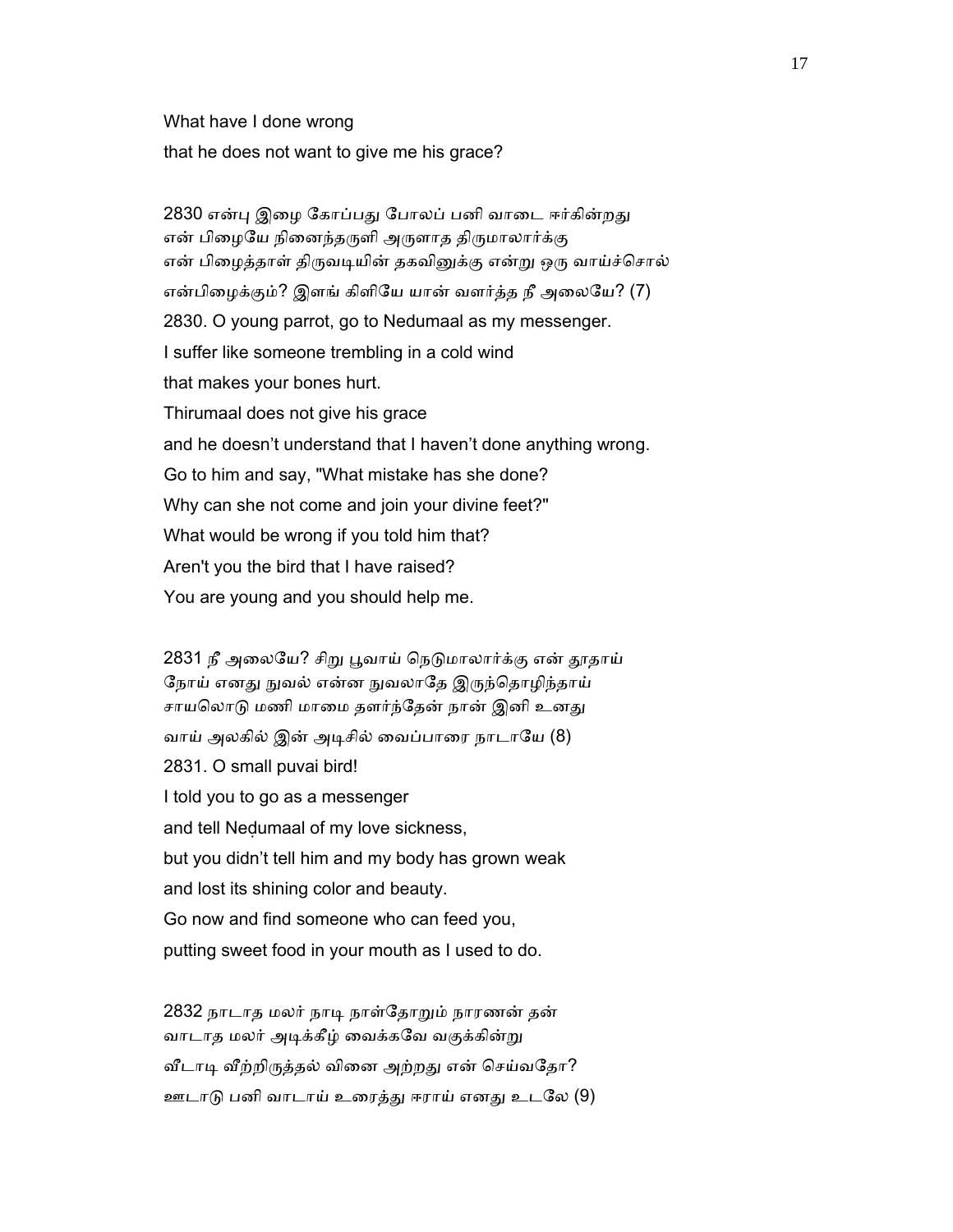2832. O cool wind that passes over the dew! The god created people to bring flowers that do not wither and place them at his flower-like feet. Why does he make me suffer and be separated from him? I don't know what to do. Did I do bad karma? Is this right? Go and tell him how I suffer.

2833 உடல் ஆழிப் பிறப்பு வீடு உயிர் முதலா முற்றுமாய்க் கடல் ஆழி நீர் தோற்றி அதனுள்ளே கண்வளரும் அடல் ஆழி அம்மானைக் கண்டக்கால் இது சொல்லி விடல் ஆழி மட ெநஞ்ேச விைனேயாம் ஒன்றாம் அளேவ (10) 2832. O cool wind that passes over the dew! The god created people to bring flowers that do not wither and place them at his flower-like feet. Why does he make me suffer and be separated from him? I don't know what to do. Did I do bad karma? Is this right? Go and tell him how I suffer.

2834 அளவு இயன்ற ஏழ் உலகத்தவர் பெருமான் கண்ணனை வள வயல் சூழ் வண் குருகூர்ச் சடகோபன் வாய்ந்து உரைத்த அளவு இயன்ற அந்தாதி ஆயிரத்துள் இப் பத்தின் வள உரையால் பெறலாகும் வான் ஓங்கு பெரு வளமே (11) 2834. Saḍagopan of Thirukuruhur surrounded with flourishing fields swarming with bees composed a thousand andadi poems praising our god Kaṇṇan, the lord of the seven worlds. If devotees learn and recite these ten pasurams they will have the good fortune of going to heaven and joining the gods. ------------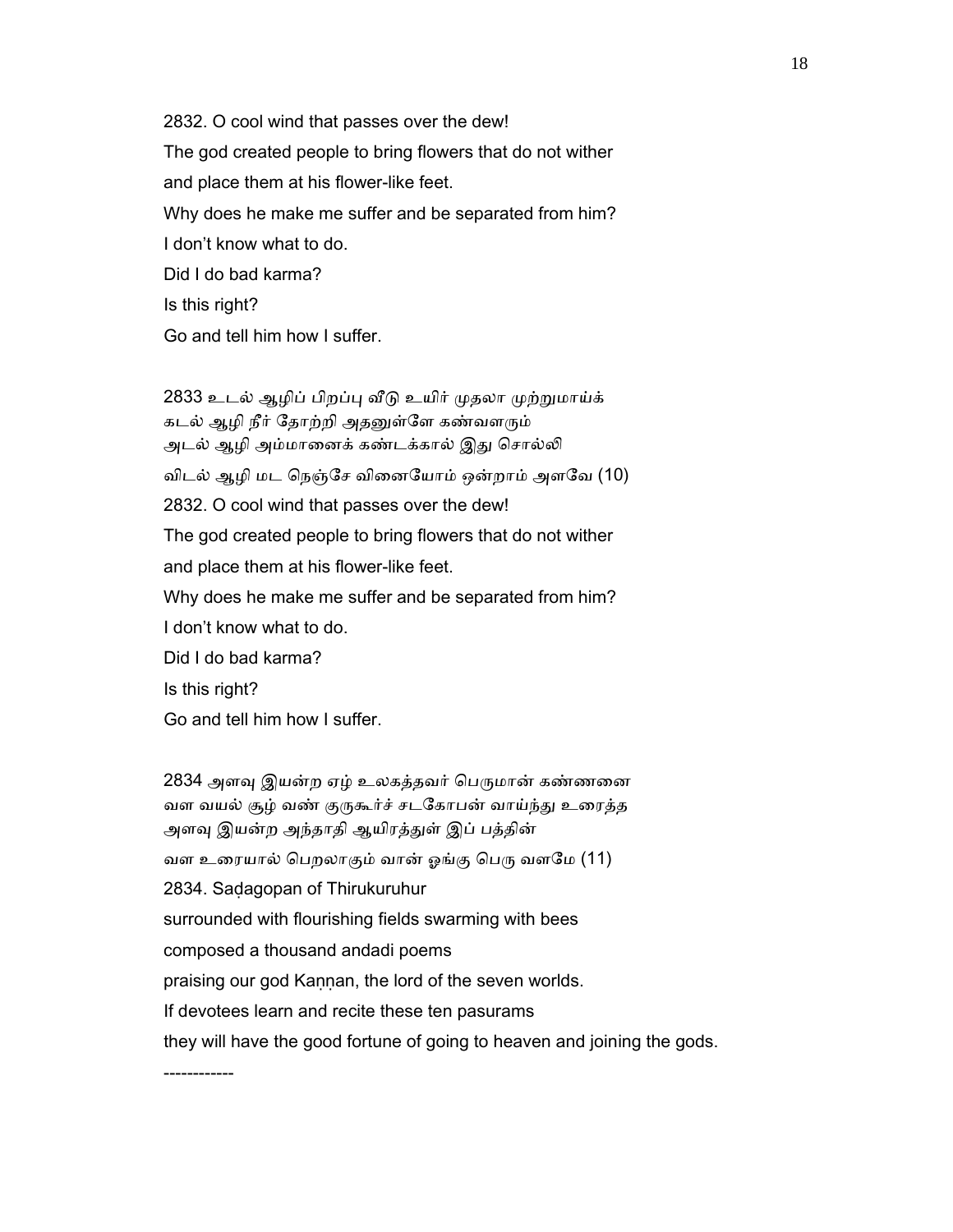### திருவாய் மொழி - முதல் பத்து (ஐந்தாம் திருமொழி, 2835-2845) - மாறைன மால் சீலகுணத்தால் ேசர்த்தல்

2835 வள ஏழ் உலகின் முதலாய வானோர் இறையை அருவினையேன் களேவழ் ெவண்ெணய் ெதாᾌ உண்ட கள்வா என்பன் பின்னையும் தளவு ஏழ் முறுவல் பின்னைக்கு ஆய் வல் ஆன் ஆயர் தைலவனாய் இள ஏறு ஏழும் தழுவிய எந்தாய் என்பன் நிைனந்ᾐ ைநந்ேத (1) 2835. He is the god of the gods in the sky. He is the most ancient in all the seven rich worlds. I have done much bad karma and I call to you, saying, "O thief! You stole butter and ate it all!" and I praise you, saying, "You are my father, the heroic chief of the cowherds and you conquered the seven young bulls to marry Nappinnai whose smile is like blooming jasmine." I think of you and suffer and suffer.

2836 நினைந்து நைந்து உள் கரைந்து உருகி இமையோர் பலரும் முனிவரும் ᾗைனந்த கண்ணி நீர் சாந்தம் ᾗைகேயாᾌ ஏந்தி வணங்கினால் நிைனந்த எல்லாப் ெபாᾞள்கட்கும் வித்துஆய் முதலில் சிதையாமே மனம் செய் ஞானத்து உன் பெருமை மாசூணாேதா? மாேயாேன (2)

2836. You are Maayon.

The gods in the sky think of you, melt in their hearts

and worship you with garlands, water,

sandal paste and fragrant incense.

You are the seed of all things in the world.

You are the great god

and can be reached only through wisdom.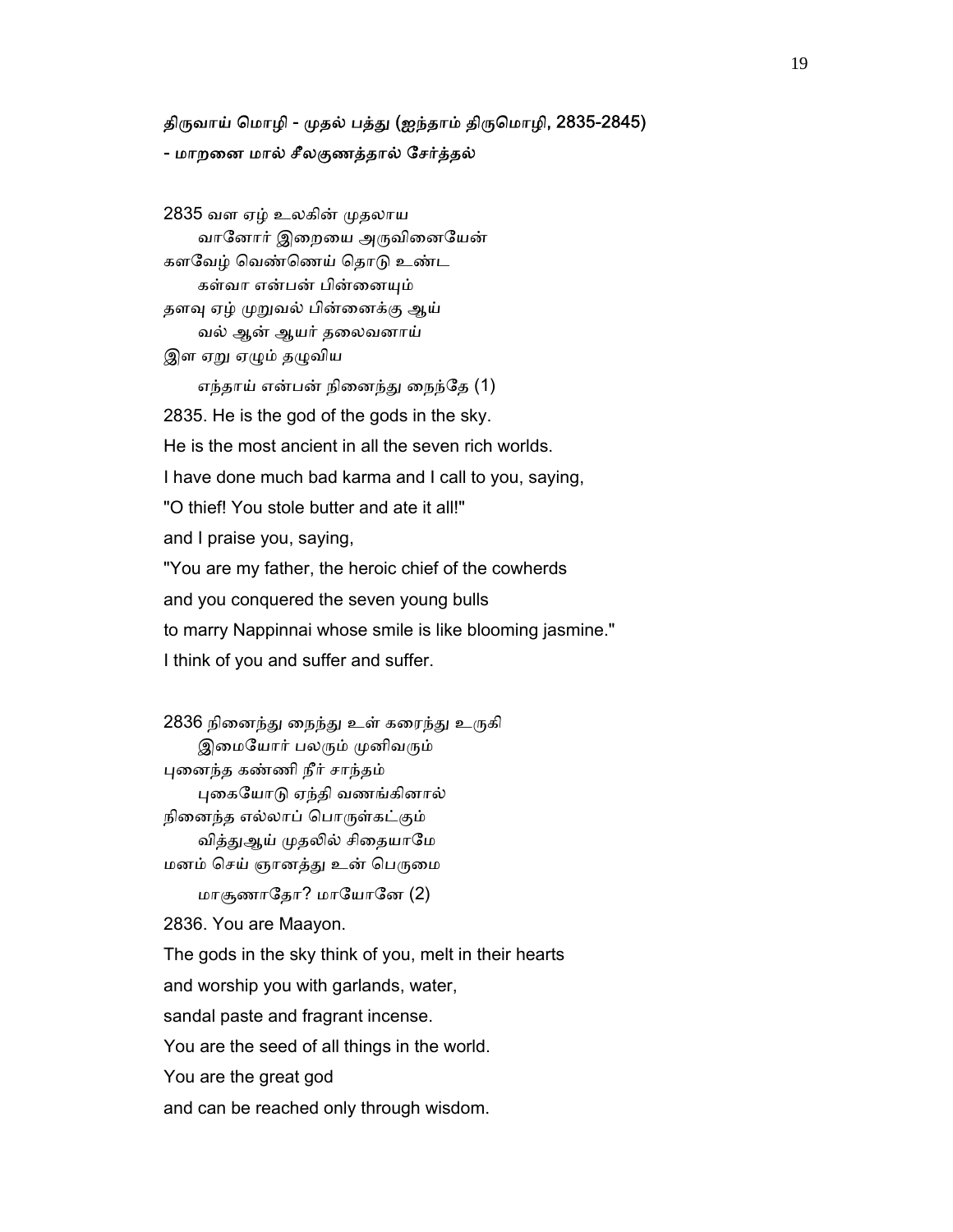Won't your greatness be spoiled

if the gods use only earthly things to worship you?

 2837 மா ேயானிகளாய் நைட கற்ற வானோர் பலரும் முனிவரும் நீ யோனிகளைப் படை என்று நிறை நான்முகனைப் படைத்தவன் ேசேயான் எல்லா அறிᾫக்கும் திசைகள் எல்லாம் திருவடியால் தாேயான் எல்லா எவ் உயிர்க்கும் தாயோன் தான் ஓர் உருவனே (3) 2837. He created the great Nanmuhan and told him, "You should create all the gods in the sky, all with their own duties, the sages and all creatures in the world." He is so far away that all knowledge and all the directions cannot reach him. He measured the world and the sky with his divine feet. He is the mother of all lives but no one knows his form.

2838 தான் ஓர் உருவே தனி வித்து ஆய் தன்னின் மூவர் முதலாய வானோர் பலரும் முனிவரும் மற்ᾠம் மற்ᾠம் ᾙற்ᾠம் ஆய் தான் ஓர் பெருநீர் தன்னுள்ளே தோற்றி அதனுள் கண்வளரும் வானோர் பெருமான் மா மாயன் வைகுந்தன் எம் பெருமானே (4) 2838. He has a unique form. He is the seed of the three gods, Shiva, Brahma, Indra, all the gods in the sky, sages and all other creatures. He, the god of the gods, is the creator of the large ocean and he sleeps on Adishesha. He is the Maayan and the god of Vaikuṇṭam.

2839 மான் ஏய் ேநாக்கி மடவாைள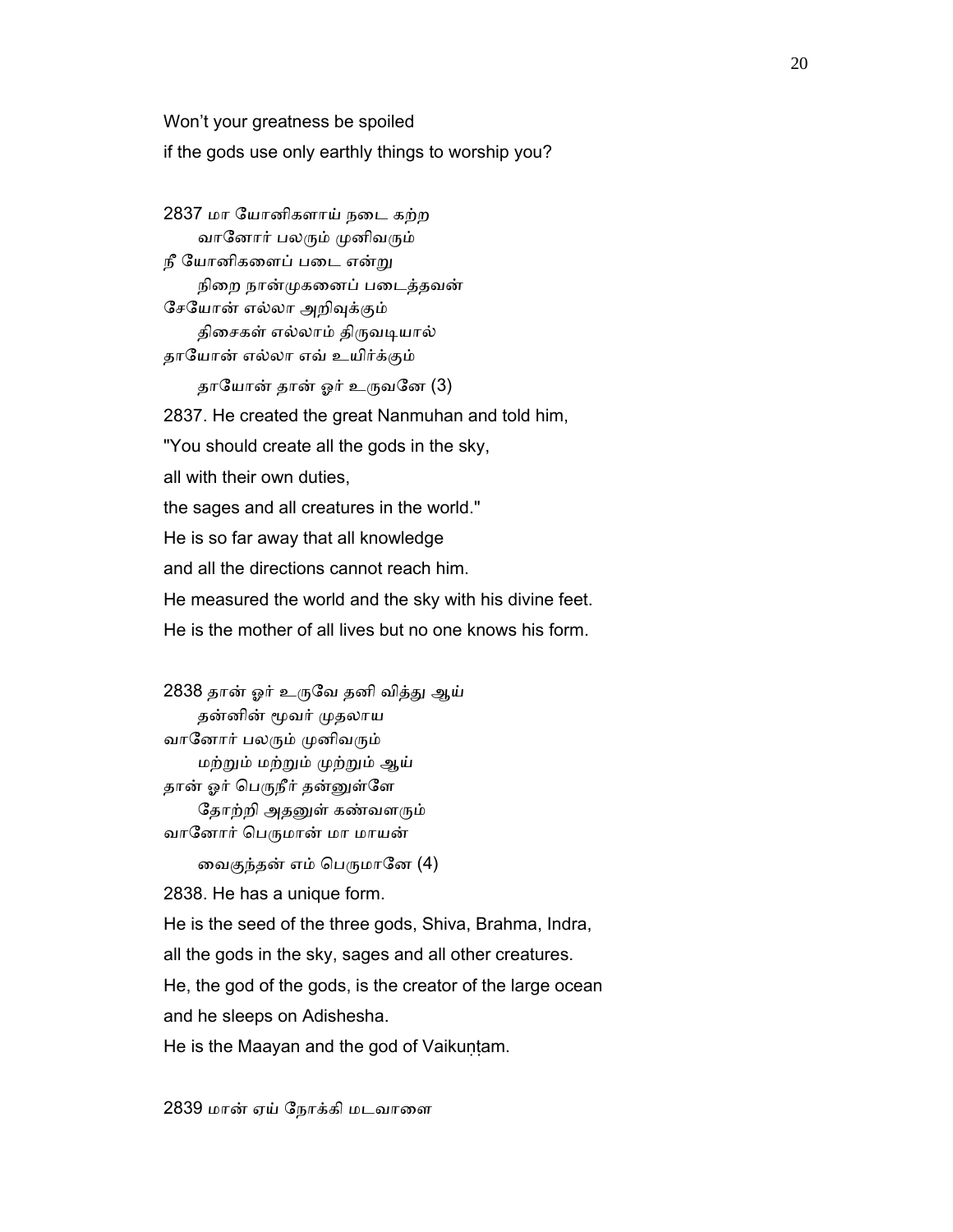மார்பில் ெகாண்டாய் மாதவா கூேன சிைதய உண்ைட வில் நிறத்தில் ெதறித்தாய் ேகாவிந்தா வான் ஆர் ேசாதி மணிவண்ணா மதுசூதா நீ அருளாய் உன் தேனே மலரும் திருப்பாதம் சேருமாறு வினையேனே  $(5)$  2839. O Madhava, on your chest you embrace the innocent doe-eyed Lakshmi. O Govinda, you shot a stone from your bow and hurt the hunched back of Manthara. You have a sapphire color and you are a bright light for the gods in the sky. I have done bad karma. O Madhusudana, give me your grace so that I will be able to join your divine feet like the flowers that drip with honey.

2840 வினையேன் வினை தீர் மருந்து ஆனாய் விண்ேணார் தைலவா ேகசவா மனை சேர் ஆயர் குல முதலே மா மாயேன மாதவா சிைன ஏய் தைழய மராமரங்கள் ஏᾨம் எய்தாய் சிாீதரா இனையாய் இனைய பெயரினாய் என்று நைவன் அடியேனே (6) 2840. You are the remedy for the fruits of my bad karma. O Kesava, you are the lord of the gods in the sky. You are the chief of the cowherd clan and you have lived in their houses. You are the great Maayavan.

O Madhava, you destroyed the seven mara trees flourishing with branches.

O Sridhara, I am your slave and I melt with devotion

and long to reach you, saying,

"Your nature is wonderful. You have thousands of names."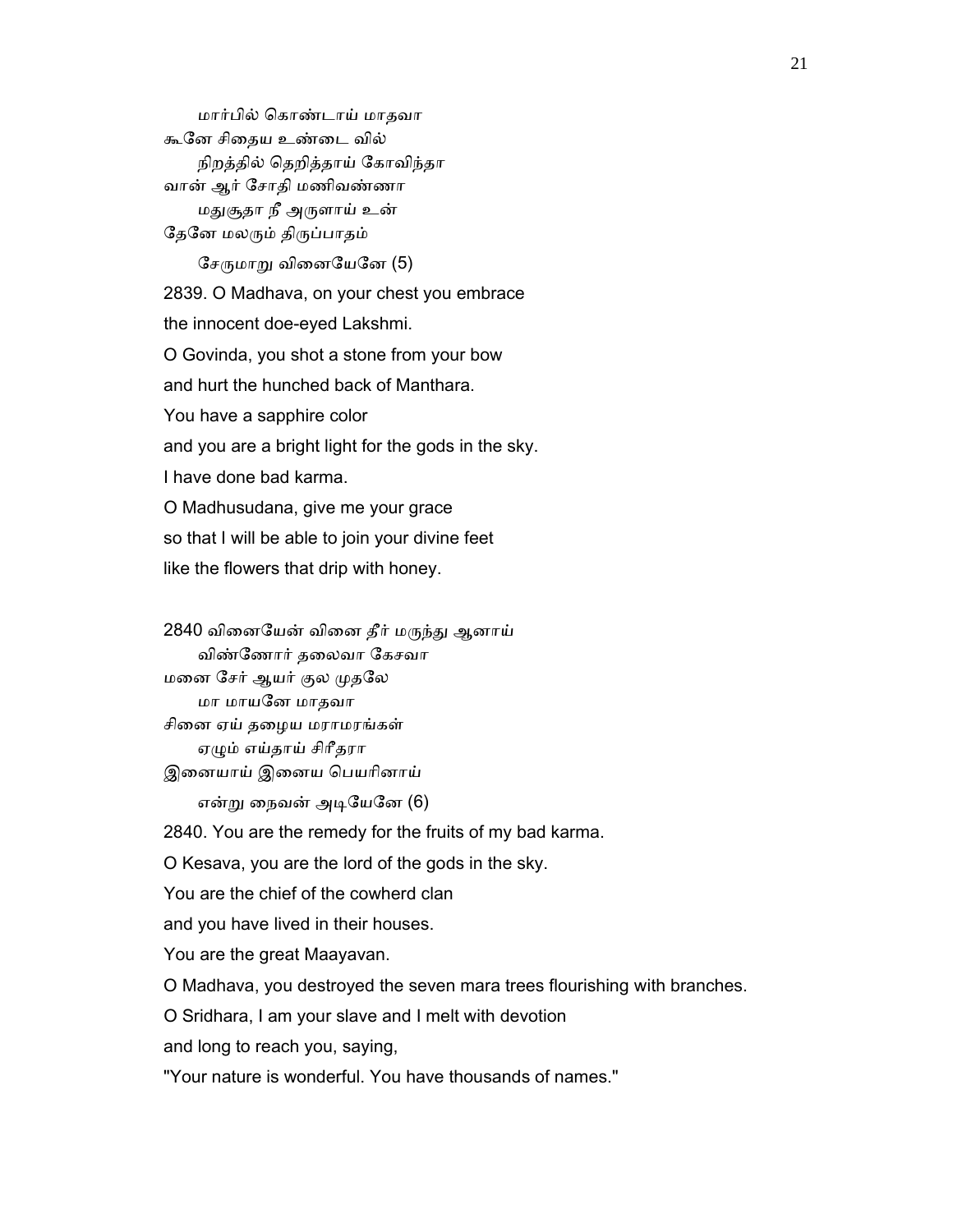2841 அᾊேயன் சிறிய ஞானத்தன் அறிதல் ஆர்க்கும் அரியானை கடி சேர் தண் அம் துழாய்க் கண்ணி

ᾗைனந்தான் தன்ைன கண்ணைன

செடி ஆர் ஆக்கை அடியாரைச் சேர்தல் தீர்க்கும் திருமாலை

அடியேன் காண்பான் அலற்றுவன்

இதனின் மிக்கு ஓர் அயர்வு உண்டே? (7)

2841. I am not very wise.

He is hard even for the wise to know.

He is adorned with fragrant cool thulasi garlands.

He is Kannan.

He is the god Thirumal and he removes the troubles

of the devotees who reach him.

I am his slave.

I cry out and cry out that I want to see him.

Is there anything I could do more than only thinking of him?

2842 உண்டாய் உலகு ஏழ் முன்னமே உமிழ்ந்து மாயையால் புக்கு உண்டாய் ெவண்ெணய் சிᾠ மனிசர் உவைல ஆக்ைக நிைல எய்தி மண் தான் சோர்ந்தது உண்டேலும் மனிசர்க்கு ஆகும் பீர் சிறிᾐம் அண்டாவண்ணம் மண் கைரய

நெய் ஊண் மருந்தோ? மாயோனே (8)

2842. You swallowed the seven worlds in ancient times,

and spit them out.

You took the form of a small child

and ate butter in a house where ordinary people lived.

O Maayon, do you think that butter can cure your stomach

that is upset because you ate mud?

 2843 மாேயாம் தீய அலவைலப் பெரு மா வஞ்சப் பேய் வீயத் ᾑய குழவியாய் விடப் பால்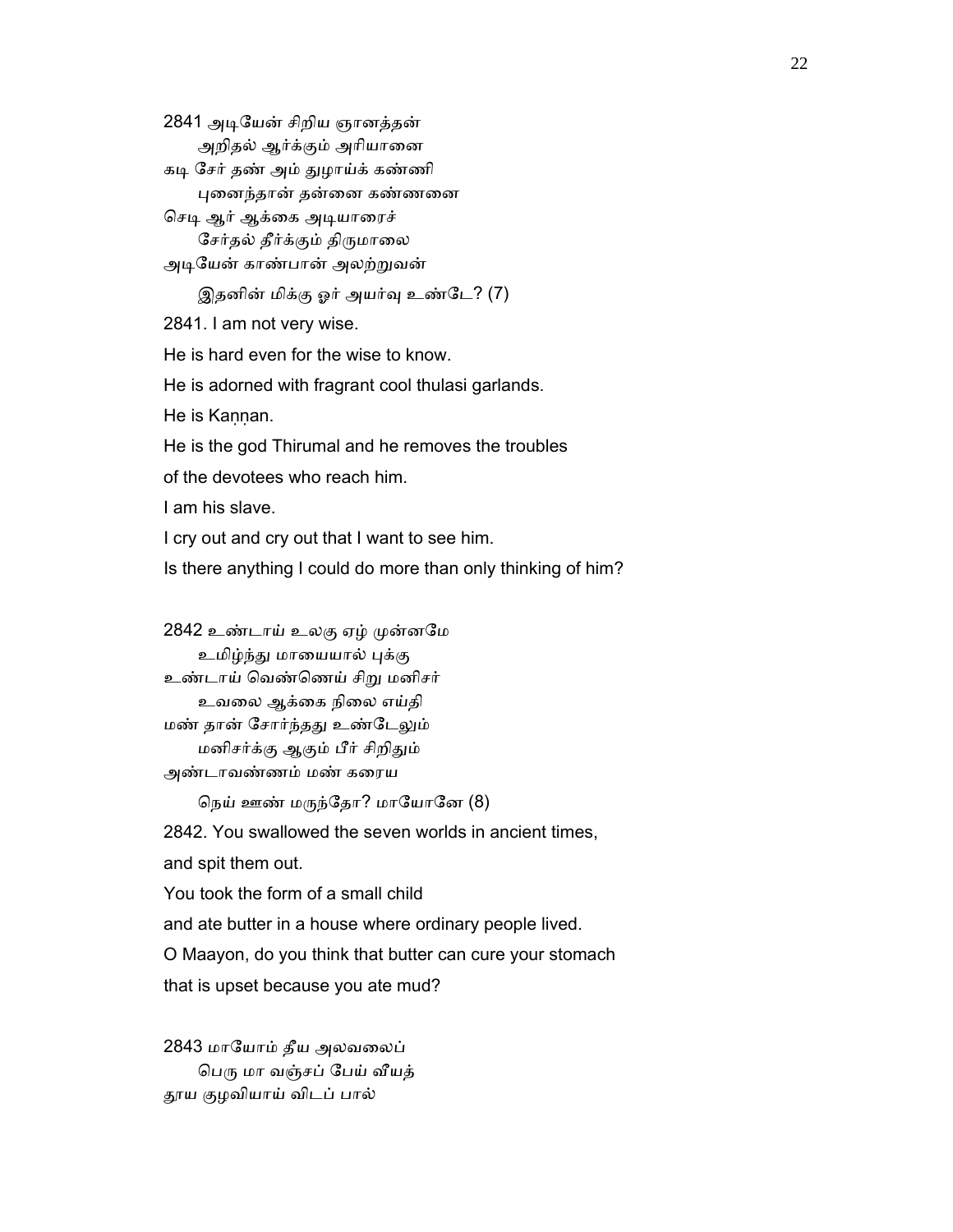அமுதா அமுது செய்திட்ட மாயன் வாேனார் தனித் தைலவன் மலராள் ைமந்தன் எவ் உயிர்க்கும் தாேயான் தம்மான் என் அம்மான்

அம்மா மூர்த்தியைச் சார்ந்தே (9)

2843. Putana wanted to kill you

and came in the form of a mother to feed you milk,

but you changed her poisonous milk into nectar and drank it.

You are Maayan.

You are the matchless chief of the gods in the sky.

You are the beloved of Lakshmi who stays on a lotus.

You are the mother of all the lives of the world.

My dear god is the lord of all.

I have joined him and I will not be separated from him.

2844 சார்ந்த இரு வல் வினைகளும் சரித்து மாயப் பற்று அறுத்து தீர்ந்ᾐ தன்பால் மனம் ைவக்கத் திருத்தி வீடு திருத்துவான் ஆர்ந்த ஞானச் சுடர் ஆகி அகலம் கீழ் மேல் அளவு இறந்து ேநர்ந்த உᾞவாய் அᾞவாகும்

இவற்றின் உயிராம் நெடுமாலே (10)

2844. My god Neḍumaal destroyed my good and bad karma.

He destroyed my desire for this illusory world.

He makes my mind think only of him.

He will give me moksha.

He is the light of high knowledge.

He is the inner soul of all life.

He stays in the sky and in the underworld.

He has a form and he is formless.

He, Neḍumaal, is the life of all creatures.

2845 மாலே மாயப் பெருமானே மா மாயவனே என்று என்று மாேல ஏறி மால் அᾞளால்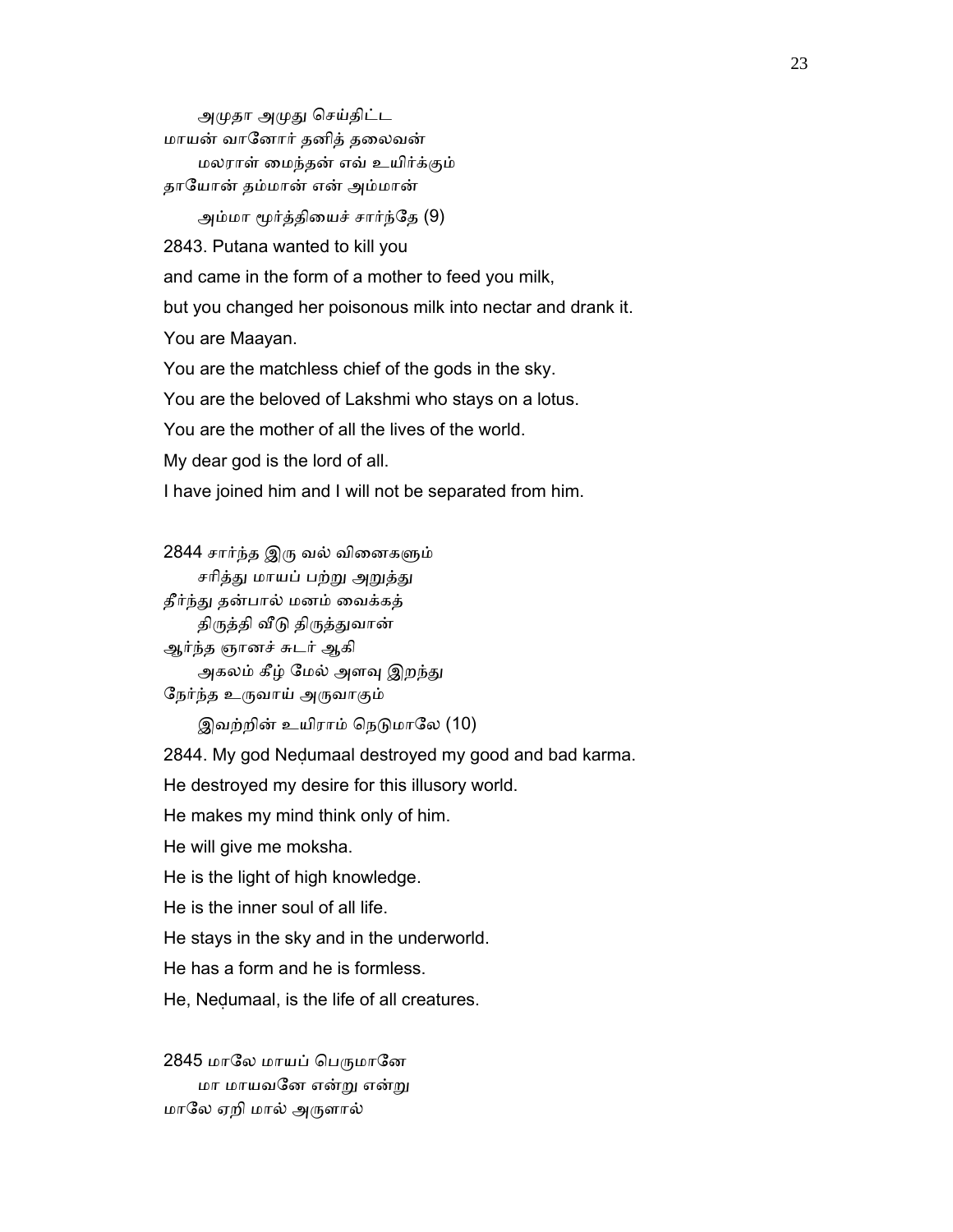மன்னு குருகூர்ச் சடகோபன் பால் ஏய் தமிழர் இைசகாரர் பத்தர் பரᾫம் ஆயிரத்தின் பாலே பட்ட இவை பத்தும் வல்லார்க்கு இல்ைல பாிவேத (11) 2845. Saḍagopan of everlasting Thirukuruhur praised the god, saying, "You are the dark-colored one! You are the god Maayan! You are the wonderful Maayavan!" He composed a thousand poems that Tamil scholars and singers learn to praise the god. If devotees learn and recite these ten pasurams well they will not have any trouble in their lives.

-----------

### திருவாய் மொழி - முதல் பத்து (ஆறாம் திருமொழி, 2846-2856) - ஆராதைனக்கு எளியவன்

2846 பரிவது இல் ஈசனைப் பாடி விரிவது மேவல் உறுவீர் பிரிவகை இன்றி நல் நீர் தூய் புரிவதுவும் புகை பூவே (1) 2846. O devotees, you praise the god with love and want to join him in moksha. Bath him with pure water, show him frankincense, sprinkle flowers on his feet and worship him. This is the path to think of him always and not be separated from him.

 2847 மᾐவார் தண் அம் ᾐழாயான் முது வேத முதலவனுக்கு எது ஏது என் பணி என்னாது அᾐேவ ஆள் ெசய்ᾜம் ஈேட (2) 2847. He is the ancient god of the Vedas.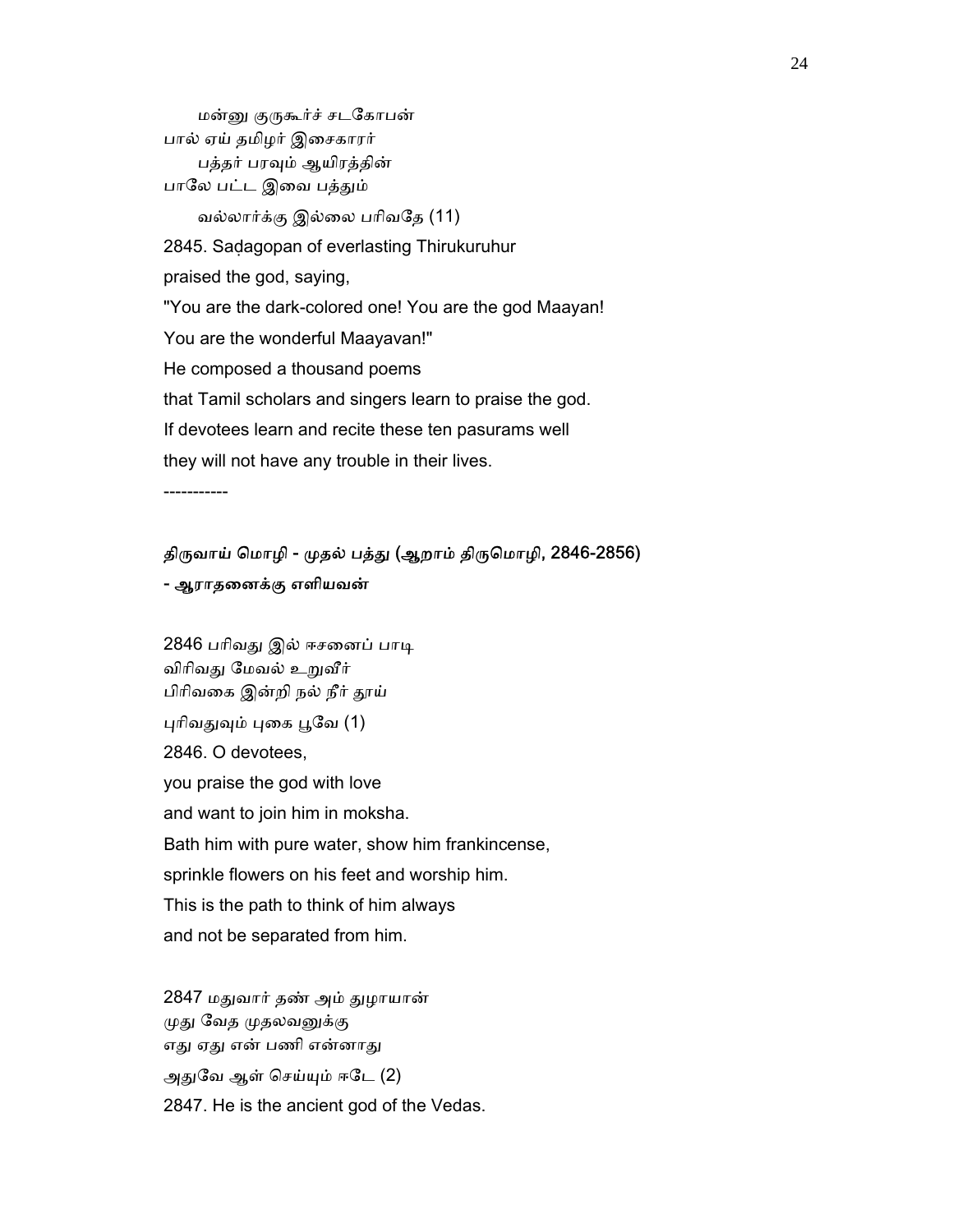He wears a beautiful cool thulasi garland that drips with honey. Do not wonder what service you can do for the god, just do what you can. That will be the best service that you can do for him.

 2848 ஈᾌம் எᾌப்ᾗம் இல் ஈசன் மாᾌ விடாᾐ என் மனேன பாᾌம் என் நா அவன் பாடல் ஆᾌம் என் அங்கம் அணங்ேக (3) 2848. The highest god does not think one person is high and another is low. He accepts all. My mind does not leave him ever. My mouth praises him with songs. My body dances for him like those who are in frenzy.

 2849 அணங்கு என ஆᾌம் என் அங்கம் வணங்கி வழிபᾌம் ஈசன் பிணங்கி அமரர் பிதற்ᾠம் குணங்கெழு கொள்கையினானே  $(4)$  2849. The gods in the sky worship and praise him raving about his superior nature. My body dances like those who dance in a frenzy. I bow to him and worship him.

 2850 ெகாள்ைக ெகாளாைம இலாதான் எள்கல் இராகம் இலாதான் விள்ைக விள்ளாைம விᾞம்பி உள் கலந்தார்க்கு ஓர் அᾙேத (5) 2850. He does not think anyone is good or bad but gives his grace to all. He does not hate anyone or like anyone.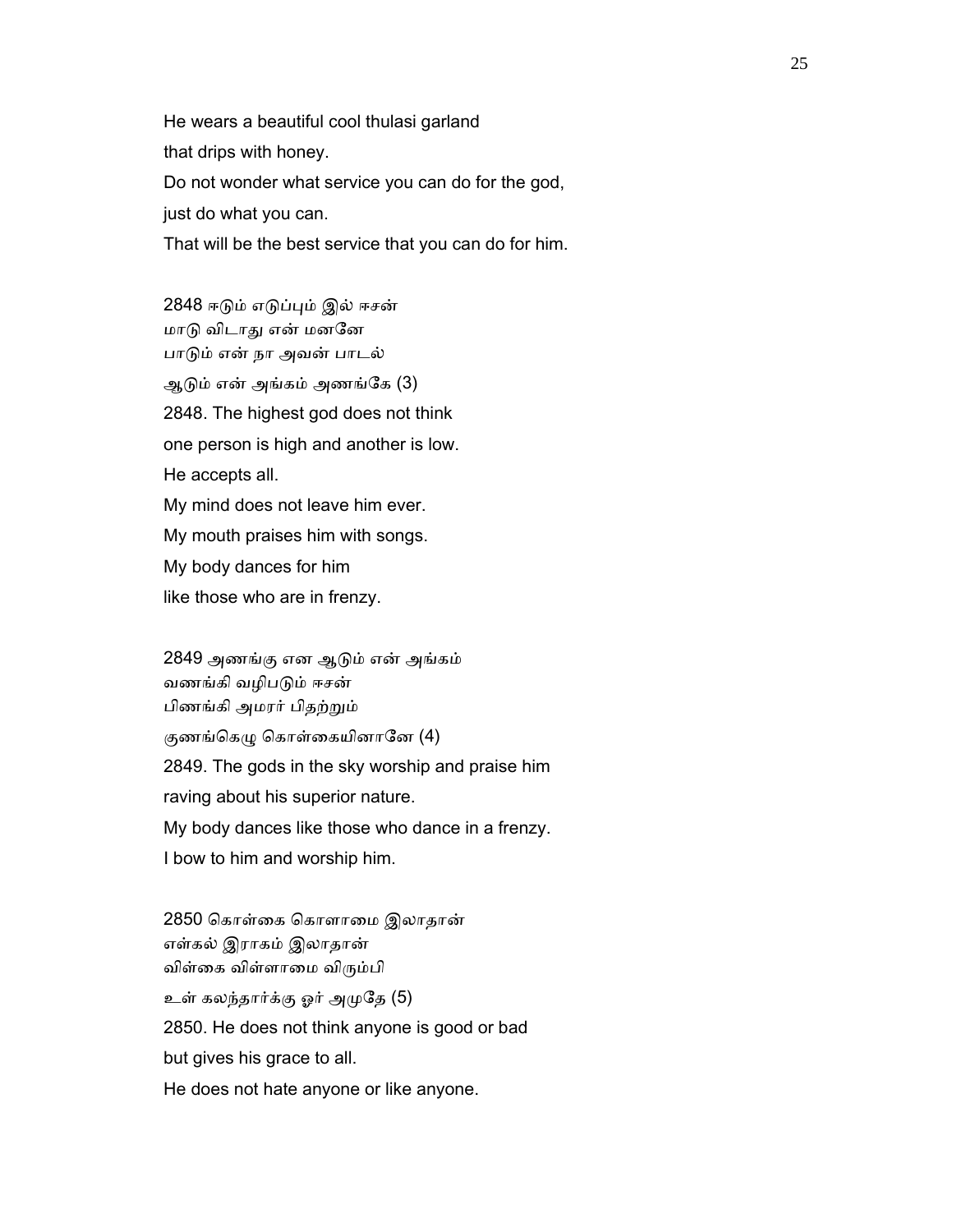He helps all whether they expect something from him or not. He is nectar for those who keep him in their minds.

 2851 அᾙதம் அமரர்கட்கு ஈந்த நிமிர் சுடர் ஆழி நெடுமால் அமுதிலும் ஆற்ற இனியன் நிமிர் திரை நீள் கடலானே (6) 2851. Our god Neḍumaal carries a shining discus and he gave nectar to the gods. He is sweeter than nectar. He sleeps on the large ocean with roaring waves.

 2852 நீள் கடல் சூழ் இலங்ைகக் ேகான் தோள்கள் தலை துணிசெய்தான் தாள்கள் தைலயில் வணங்கி நாள்கள் தைலக்கழிமின்ேன (7) 2852. He cut the heads and the arms of Ravana the king of Lanka surrounded by the wide ocean. Bow your head at his feet and cross over the ocean that is your remaining days.

2853 கழிமின் தொண்டீர்கள் கழித்துத் தொழுமின் அவனை தொழுதால் வழி நின்ற வல்வினை மாள்வித்து அழிவின்றி ஆக்கம் தருமே (8) 2853. O devotees, leave the desires of the world and worship him. If you worship him, he will destroy your bad karma and give you undiminished wealth on this earth.

2854 தரும அரும் பயன் ஆய திருமகளார் தனிக் கேள்வன் பெருமை உடைய பிரானார் இருமை வினை கடிவாரே  $(9)$ 2854. He is the beloved of beautiful Lakshmi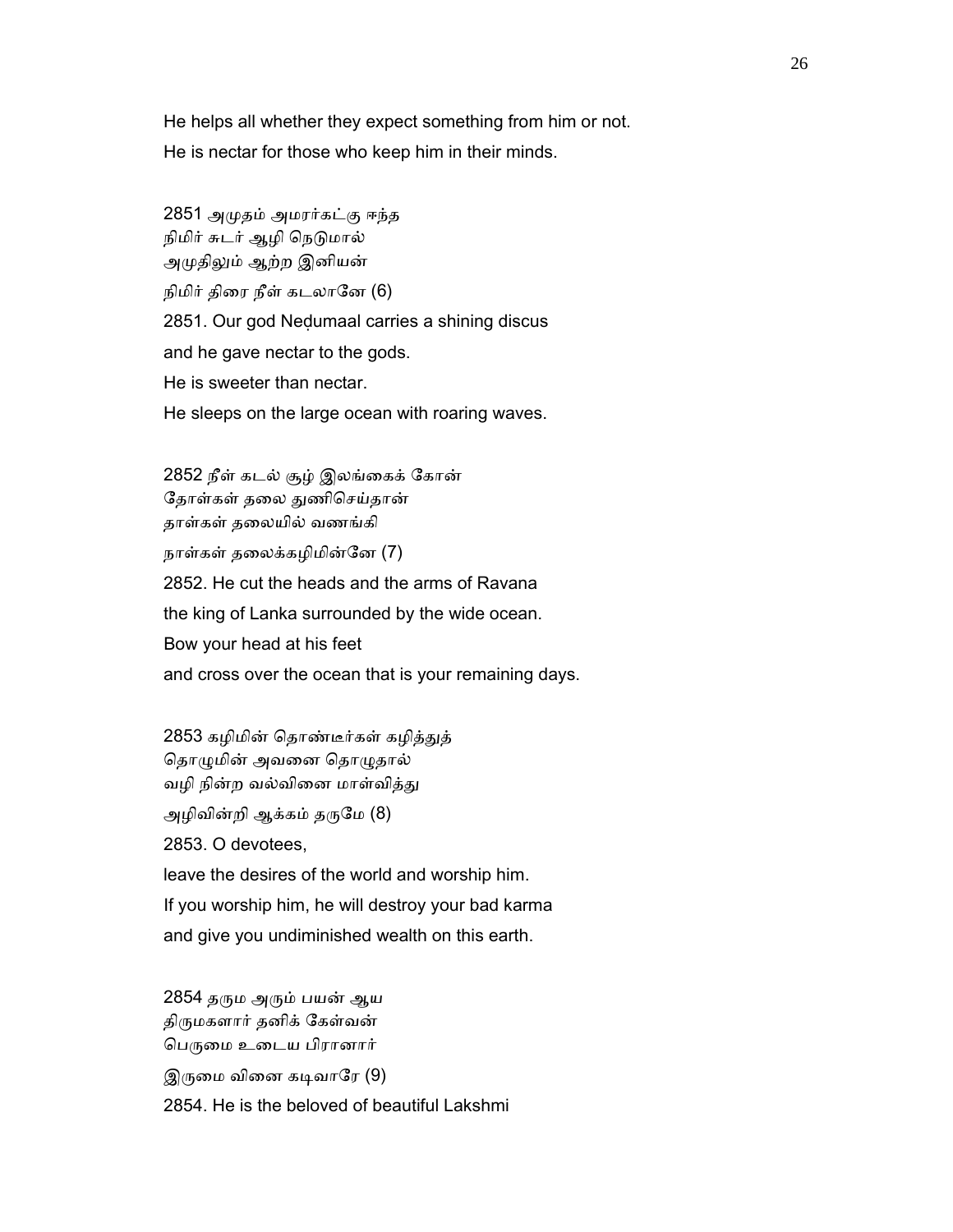who is the result of all the dharma of the world.

He, the famous god, will remove your bad and good karma.

2855 கடிவார் தீய வினைகள் நொடியாரும் அளவைக்கண் கொடியா அடு புள் உயர்த்த வடிவு ஆர் மாதவனாரே  $(10)$  2855. He will destroy your bad karma. He will remove your karma in a moment. Our lord the beautiful Madhavan carries high his banner of a cruel eagle that destroys his enemies.

 2856 மாதவன்பால் சடேகாபன் தீது அவம் இன்றி உரைத்த ஏதம் இல் ஆயிரத்து இப் பத்து ஓத வல்லார் பிறவாரே (11) 2856. Saḍagopan composed a thousand faultless poems to the god Madhavan. If devotees learn and recite these ten poems they will not be born again on this earth.

---------------

# திருவாய் மொழி - முதல் பத்து (ஏழாம் திருமொழி, 2857-2867) - ஆராதிப்பார்க்கு மிக இனியன்

2857 பிறவித்துயர் அற ஞானத்துள் நின்று ᾐறவிச் சுடர் விளக்கம் தைலப்ெபய்வார் அறவைன ஆழிப்பைட அந்தணைன மறவிைய இன்றி மனத்ᾐ ைவப்பாேர (1) 2857. Sages who do not want to be born again follow the bright path of wisdom. Their god is pure and he carries a discus. He is dharma. They keep him in their minds and never forget him.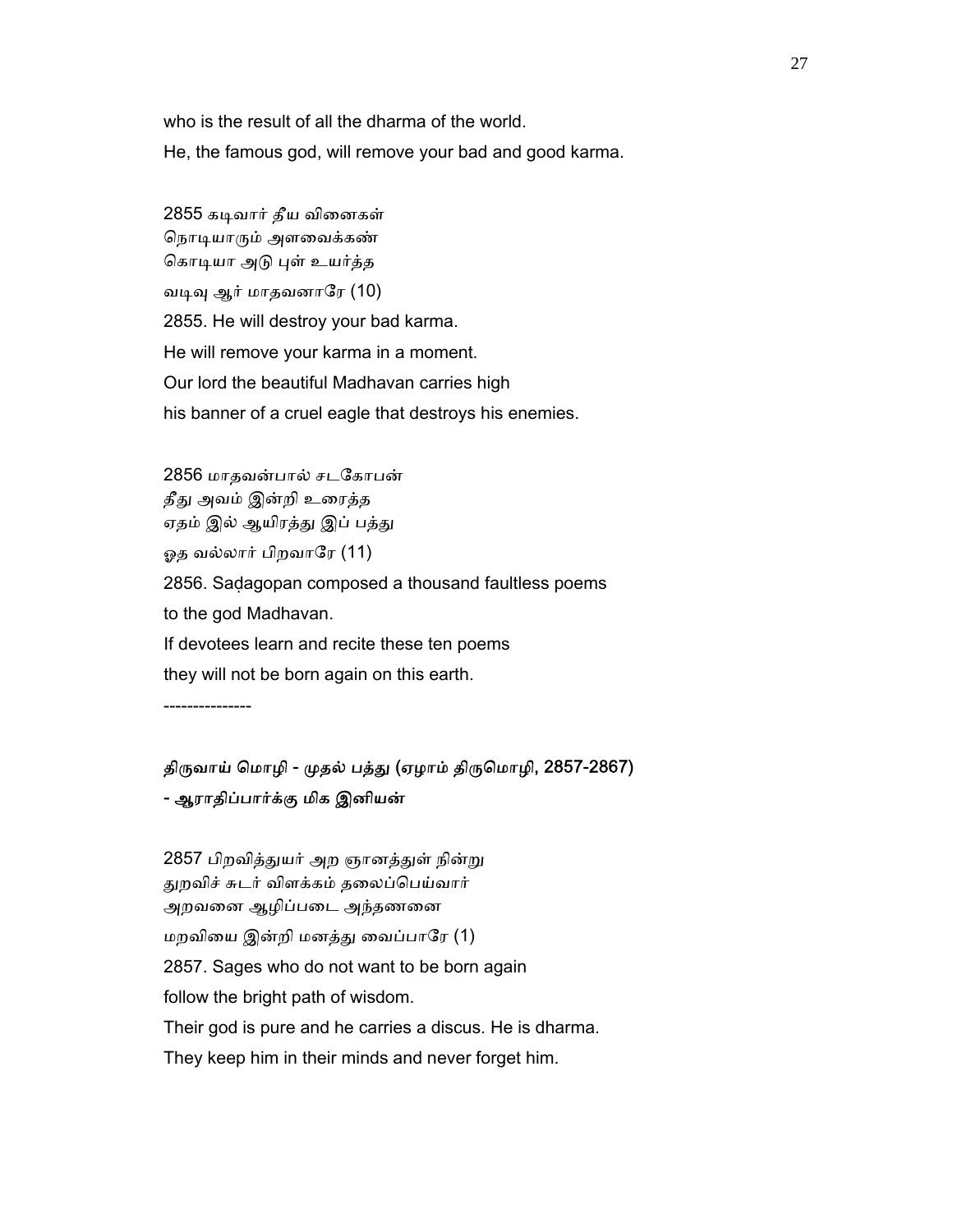2858 வைப்பு ஆம் மருந்து ஆம் அடியரை வல்வினைத் துப்பு ஆம் புலன் ஐந்தும் துஞ்சக்கொடான் அவன் எப்பால் எவர்க்கும் நலத்தால் உயர்ந்து உயர்ந்து அப்பாலவன் எங்கள் ஆயர் கொழுந்தே (2) 2858. He is a treasure. He is the remedy for all sicknesses. He removes the bad karma of his devotees. He saves his devotees from the desires of the five senses. He is the dear one of the cowherds. He is higher in goodness than anyone or anything.

2859 ஆயர் கொழுந்தாய் அவரால் புடையுண்ணும் மாயப் பிரானை என் மாணிக்கச் சோதியை தூய அமுதைப் பருகிப் பருகி என் மாயப் பிறவி மயர்ᾫ அᾠத்ேதேன (3) 2859. He was born as a tender child of the cowherds. He was punished by Yashoda because he stole butter. Maayan my god is a bright diamond. He is pure nectar. I drank and drank his grace and all my delusion went away.

 2860 மயர்ᾫ அற என் மனத்ேத மன்னினான் தன்ைன உயர்வினையே தரும் ஒண் சுடர்க் கற்றையை அயர்வு இல் அமரர்கள் ஆதிக் கொழுந்தை என் இசைவினை என் சொல்லி யான் விடுவேனோ? (4) 2860. He entered my mind and took away all my delusions. He, a shining light, gives me only excellence in life. He is lovely like a tender shoot and he is the ancient god of the gods. He never grows tired. He is my love. How could I allow him to leave me?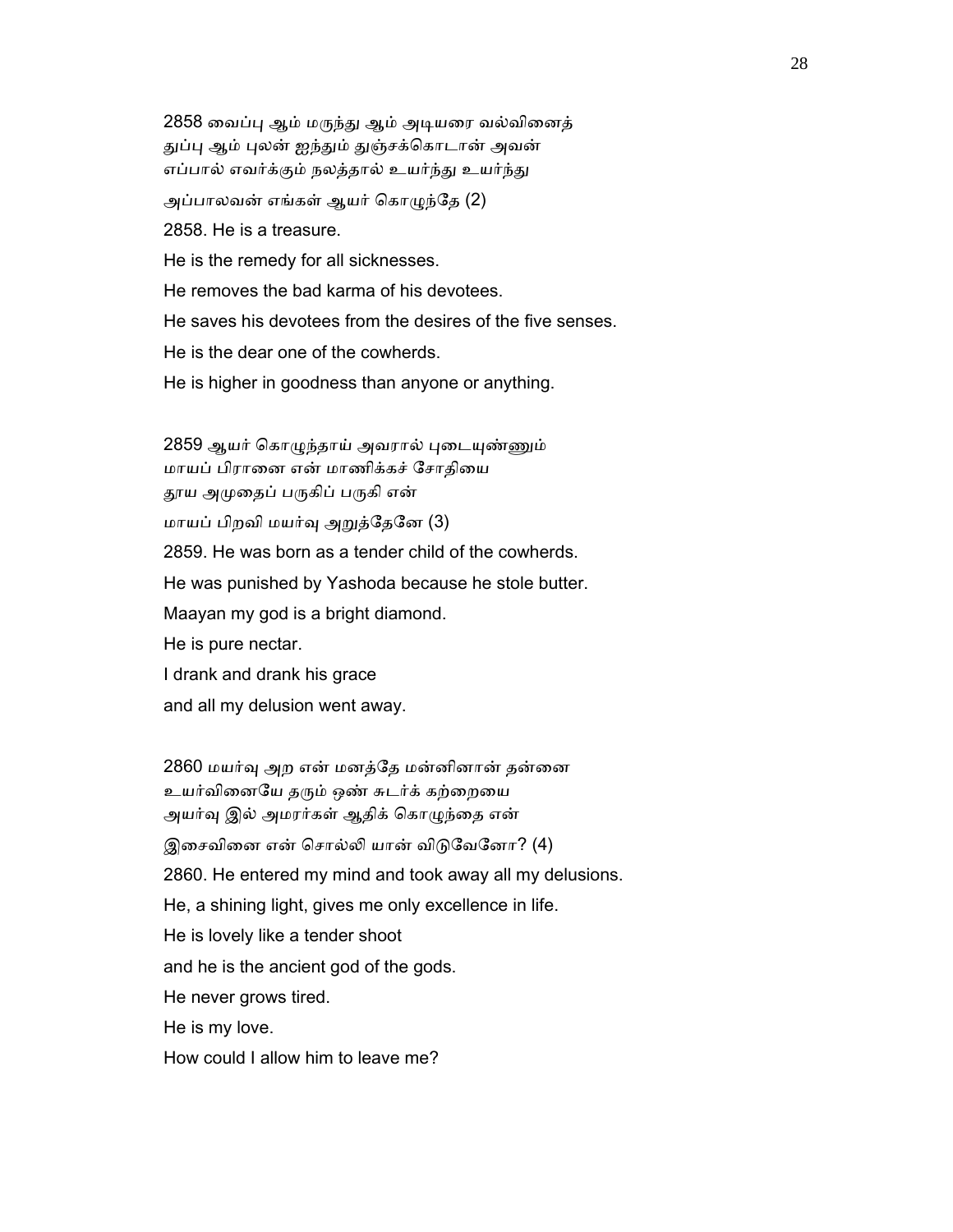2861 விடுவேனோ என் விளக்கை என் ஆவியை நடுவே வந்து உய்யக் கொள்கின்ற நாதனை தொடுவே செய்து இள ஆய்ச்சியர் கண்ணினுள் விடவே செய்து விழிக்கும் பிரானையே? (5) 2861. He is my soul and I will not leave him, He is the bright light that guides me. He is my chief and he came into my life and saved me. He bound me to him. The young cowherd girls love to see him. He fascinates them all.

2862 பிரா அன் பெரு நிலம் கீண்டவன் பின்னும் விரா அய் மலர்த் துழாய் வேய்ந்த முடியன் மராமரம் எய்த மாயவன் என்ᾔள் இரான் எனில் பின்னை யான் ஒட்டுவேனோ? (6) 2862. As a boar the lord split open the earth. He is adorned with flower garlands mixed with thulasi. He is Maayavan and he destroyed the seven mara trees. If he refuses to stay in my heart, I will not accept it.

2863 யான் ஒட்டி என்னுள் இருத்துவன் என்றிலன் தான் ஒட்டி வந்து என் தனி நெஞ்சை வஞ்சித்து ஊன் ஒட்டி நின்று என் உயிரில் கலந்து இயல் வான் ஒட்ᾌேமா இனி என்ைன ெநகிழ்க்கேவ? (7) 2863. I was worried that I might not be able to make him stay in my mind, but he entered my mind, attracted me and stayed there. He stayed in my body and mingled with my soul. He stays in my heart and if he says he will leave me, how can I accept that?

 2864 என்ைன ெநகிழ்க்கிᾤம் என்ᾔைட நன் ெநஞ்சம் தன்னை அகல்விக்கத் தானும் கில்லான் இனி பின்னை நெடும் பணைத் தோள் மகிழ் பீடு உடை முன்னை அமரர் முழுமுதல் தானே (8) 2864. Even if he thinks of leaving me,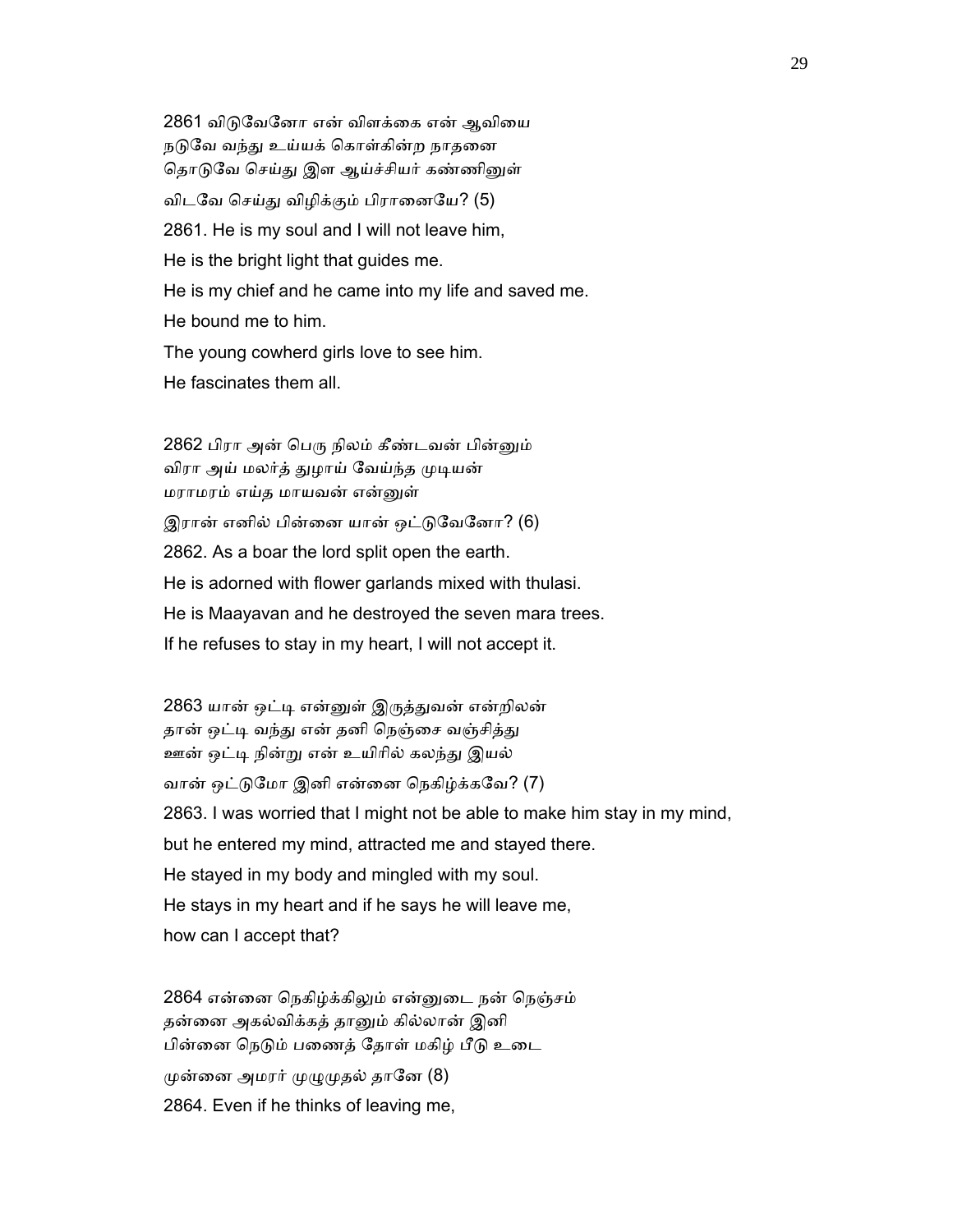he cannot leave my faultless heart. He is the highest god of the gods in the sky and the beloved of Nappinnai whose arms are as lovely as bamboo.

2865 அமரர் முழுமுதல் ஆகிய ஆதியை அமரர்க்கு அமுது ஈந்த ஆயர் கொழுந்தை அமர அᾨம்பத் ᾐழாவி என் ஆவி அமரத் தழுவிற்று இனி அகலும்மோ? (9) 2865. He is the ancient one and the highest of the gods. He is the tender child of the cowherds and he gave nectar to the gods. He entered my heart and embraced my soul. Surely he will not have the heart to leave me.

2866 அகலில் அகலும் அணுகில் அணுகும் புகலும் அரியன் பொரு அல்லன் எம்மான் நிகர் இல் அவன் புகழ் பாடி இளைப்பு இலம் பகலும் இரவும் படிந்து குடைந்தே (10) 2866. If you do not think of him, he will leave you. If you approach him, he will approach you. He is hard to describe. No one can fight with him and conquer him. We will praise and sing his fame and we never grow tired. We will plunge ourselves into contemplating him night and day and we will live.

2867 குடைந்து வண்டு உண்ணும் துழாய் முடியானை அடைந்த தென் குருகூர்ச் சடகோபன் மிடைந்த சொல் தொடை ஆயிரத்து இப் பத்து உைடந்ᾐ ேநாய்கைள ஓᾌவிக்குேம (11) 2867. Saḍagopan of southern Thirukuruhur composed a thousand poems on the god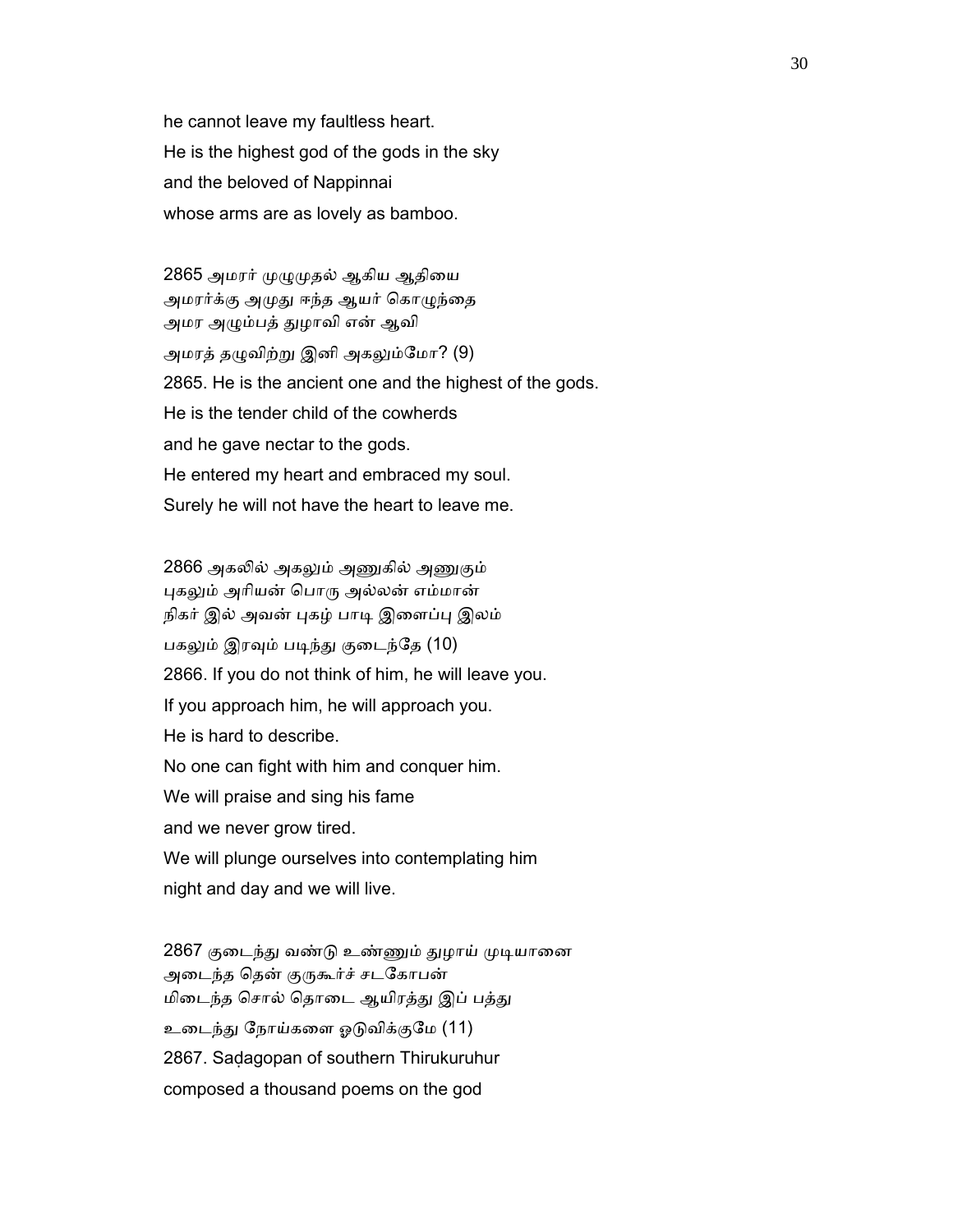adorned with a thulasi garland where bees swarm and drink honey. If devotees learn and recite these poems any sickness they have will go away. ---------

திருவாய் மொழி - முதல் பத்து (எட்டாம் திருமொழி, 2868-2878) ஈஸ்வரன் ஆர்ஜவ குணᾙைடயவன்

 2868 ஓᾌம் ᾗள் ஏறி சூᾌம் தண் ᾐழாய் நீடு நின்றவை ஆᾌம் அம்மாேன (1) 2868. He rides on an eagle. He is adorned with a beautiful thulasi garland. He rules all things. He dances on the heads of Kalingan.

 2869 அம்மானாய்ப் பின்ᾔம் எம் மாண்ᾗம் ஆனான் ெவம் மா வாய் கீண்ட ெசம் மா கண்ணேன (2) 2869. He is our father and he is everything on earth. He is the wonderful god Kannan. He split open the mouth of the Rakshasan Kesi when he came in the form of a cruel bird.

 2870 கண் ஆவான் என்ᾠம் மண்ேணார் விண்ேணார்க்கு தண் ஆர் ேவங்கட விண்ேணார் ெவற்பேன (3) 2870. He is the god of cool Thiruvenkaṭam where the hills touch the sky. He is as precious as eyes to the people of the world and the gods in the sky.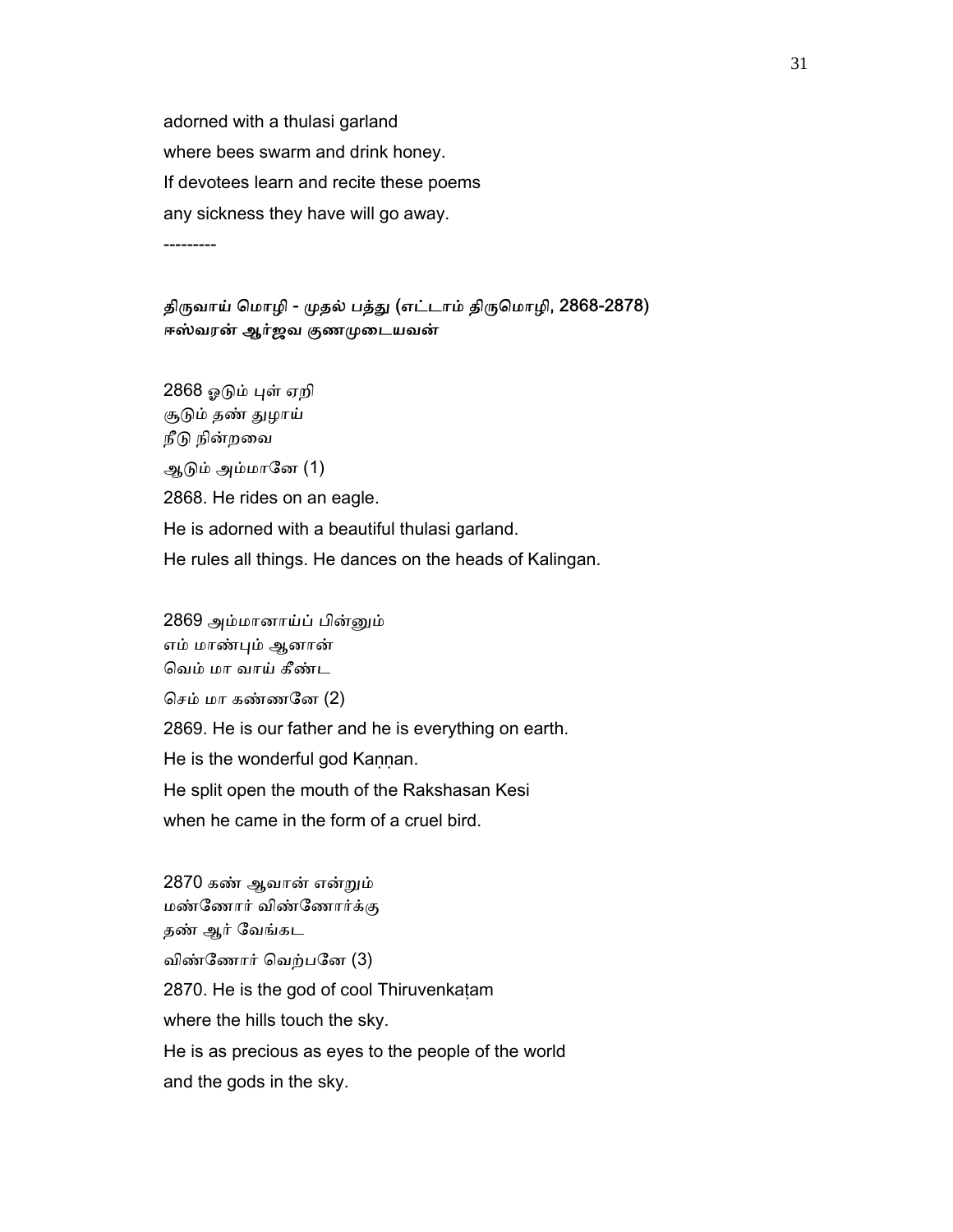2871 வெற்பை ஒன்று எடுத்து ஒற்கம் இன்றிேய நிற்கும் அம்மான் சீர் கற்பன் ைவகேல (4) 2871. Every day I will praise the greatness of the god, my father. He carried Govardhana mountain and did not grow tired.

 2872 ைவகᾤம் ெவண்ெணய் கைகலந்து உண்டான் ெபாய் கலவாᾐ என் ெமய் கலந்தாேன (5) 2872. He stole butter every day and ate it with his hands. That god entered my heart as he promised and he did not lie.

 2873 கலந்ᾐ என் ஆவி நலம் ெகாள் நாதன் ᾗலன் ெகாள் மாணாய் நிலம் கொண்டானே (6) 2873. The god who entered my heart and saved me went to Mahabali as an attractive dwarf and took over the earth and the sky.

 2874 ெகாண்டான் ஏழ் விைட உண்டான் ஏழ் ைவயம் தண் தாமம் ெசய்ᾐ என் எண் தான் ஆனானே (7) 2874. He defeated the seven bulls and killed them. He swallowed the seven worlds. He heard my request and granted my wish and all my thoughts are only for him.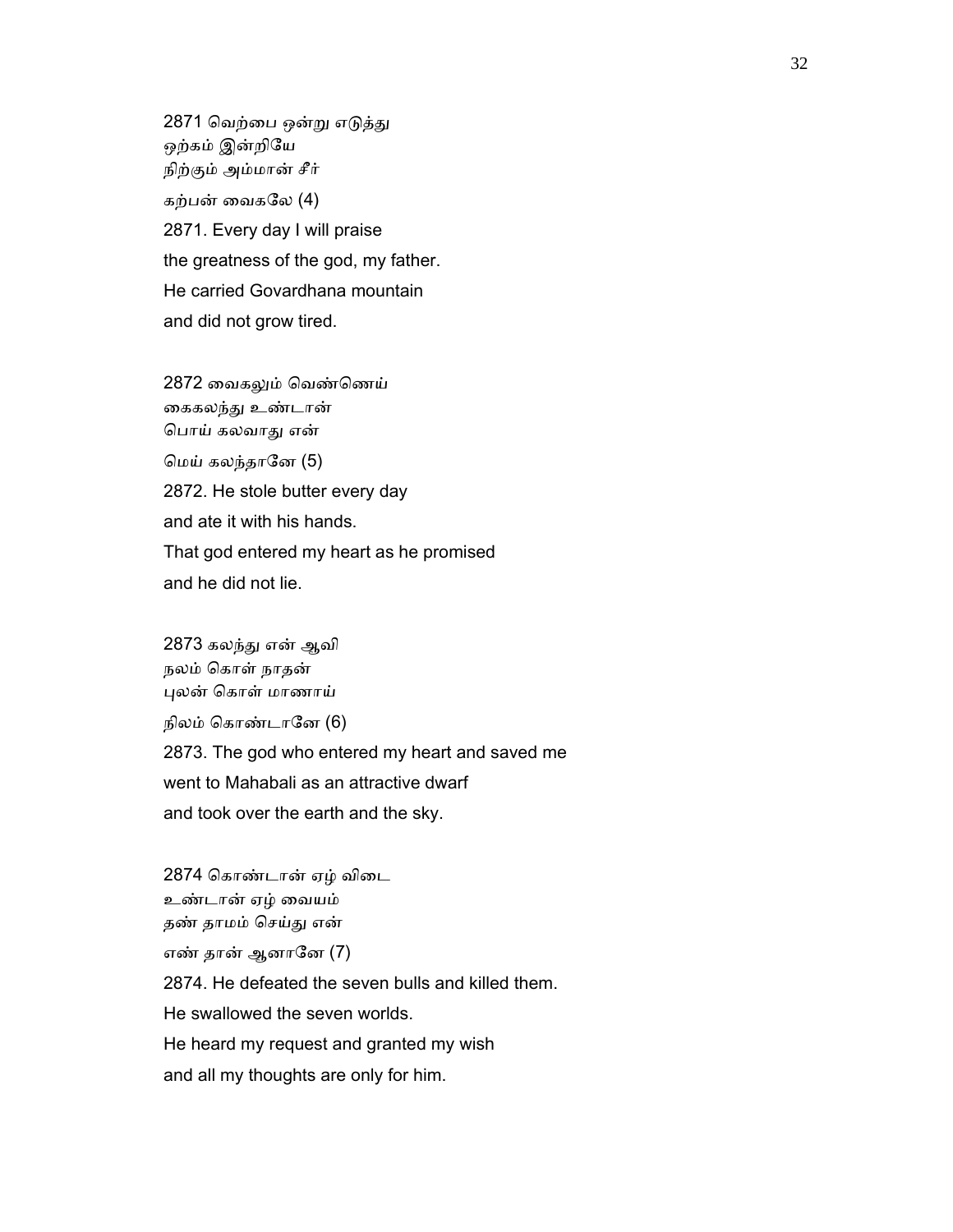2875 ஆனான் ஆன் ஆயன் மீனோடு ஏனமும் தான் ஆனான் என்னில் தான் ஆய சங்கே (8) 2875. He was raised as a cowherd, he carries a conch, he took the form of a fish and a boar all because he loves his devotees like me.

 2876 சங்கு சக்கரம் அங்ைகயில் ெகாண்டான் எங்கும் தானாய நங்கள் நாதேன (9) 2876. He carries a conch and discus in his beautiful hands.

He is our lord and he is omnipresent.

 2877 நாதன் ஞாலம் ெகாள் பாதன் என் அம்மான் ஓதம் போல் கிளர் ேவத நீரேன (10) 2877. He is the god of all. He, my father, measured the world with his feet. The Vedas that contain an ocean of divine sastras describe his wonderful nature.

 2878 நீர்ᾗைர வண்ணன் சீர் சடேகாபன் நேர்தல் ஆயிரத்து ஓர்தல் இவையே (11) 2878. The famous Sadagopan composed a thousand pasurams praising the ocean-colored god. If devotees learn and recite these ten poems they will become matchless devotees.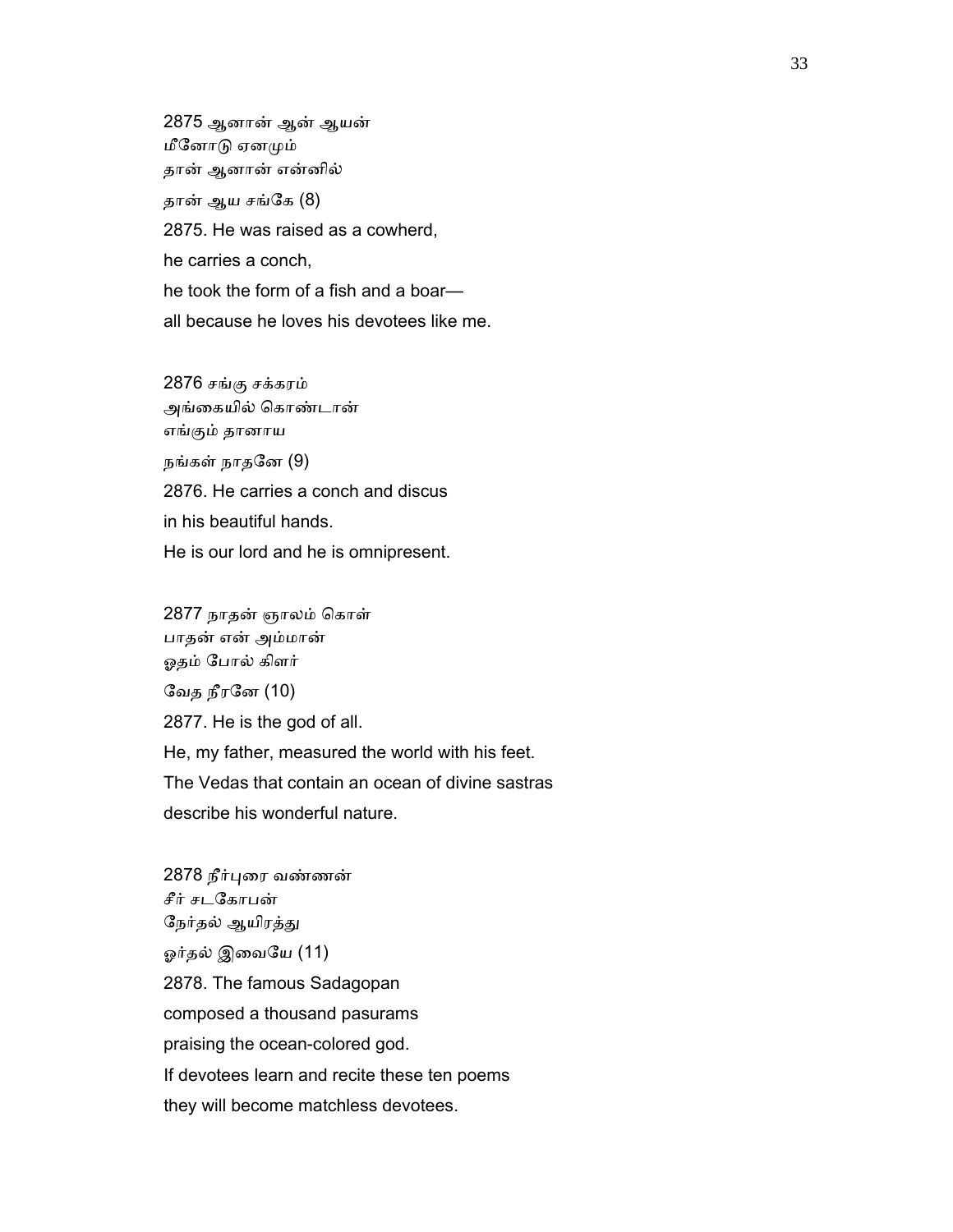திருவாய் மொழி - முதல் பத்து (ஒன்பதாம் திருமொழி, 2879-2889) ஆழ்வாரோடு எம்பெருமான் கலந்த வகை

------------

2879 இவையும் அவையும் உவையும் இவரும் அவரும் உவரும் எவையும் எவரும் தன்னுளே ஆகிᾜம் ஆக்கிᾜம் காக்கும் அவையுள் தனிமுதல் எம்மான் கண்ண பிரான் என் அᾙதம் சுைவயன் திᾞவின் மணாளன் என்னுடைச் சூழல் உளானே (1) 2879. My dear father creates and protects these things, those things and all things in between. He creates and protects these people, those people and all in between and they are in him. Our lord is the unique cause in all those things. He, the matchless dear god is in all of them. He is Kannan. He is my nectar. He is sweet. He is the beloved of the goddess Lakshmi. He is with me wherever I am.

 2880 சூழல் பலபல வல்லான் தொல்லை அம் காலத்து உலகைக் ேகழல் ஒன்ᾠ ஆகி இடந்த ேகசவன் என்ᾔைட அம்மான் வேழ மருப்பை ஒசித்தான் விண்ணவர்க்கு எண்ணல் அாியான் ஆழ நெடுங் கடல் சேர்ந்தான் அவன் என் அருகவிலானே  $(2)$ 

 2880. Kesavan, the strong god, took many forms. He took the form of a boar and split open the earth in ancient times. He, my dear god, broke the tusks of the elephant.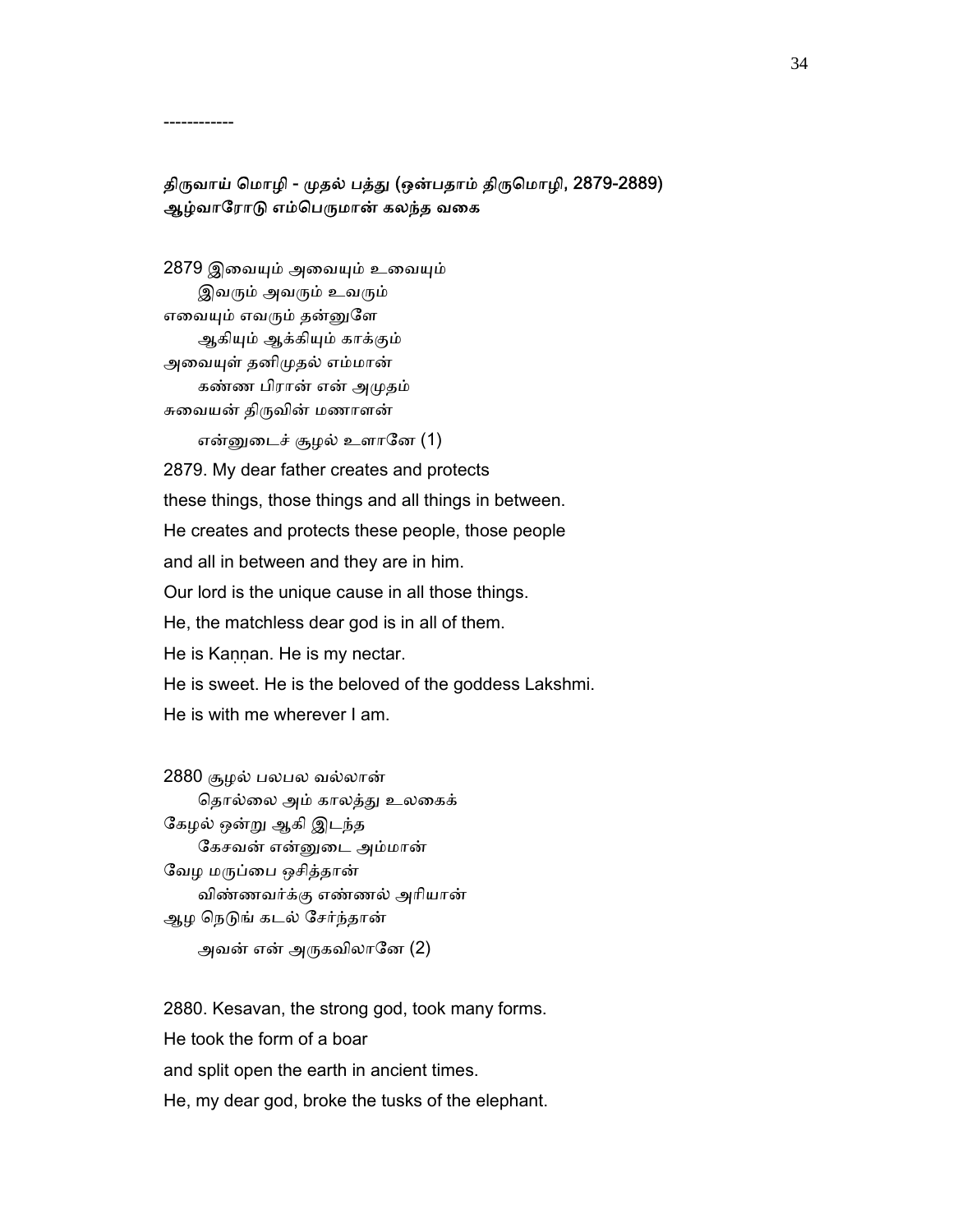Even the gods do not know who he is. He sleeps on the vast ocean but he is near me.

2881 அருகல் இலாய பெரும் சீர் அமரர்கள் ஆதி ᾙதல்வன் கருகிய நீல நன் மேனி வண்ணன் ெசந்தாமைரக் கண்ணன் பொரு சிறைப் புள் உவந்து ஏறும் ᾘமகளார் தனிக் ேகள்வன் ஒருகதியின் சுவை தந்திட்டு ஒழிவு இலன் என்னோடு உடனே (3) 2881. Among all the gods he is the ancient one and he is the reason for all their good deeds. He has a dark beautiful body. He has lovely lotus eyes. He rides an eagle. He is the beloved of the goddess Lakshmi who stays on a lotus. He gives me himself CHECK and stays with me without leaving me.

 2882 உடன் அமர் காதல் மகளிர் திருமகள் மண்மகள் ஆயர் மட மகள் என்ᾠ இவர் ᾚவர் ஆளும் உலகமும் மூன்றே உடன் அவை ஒக்க விழுங்கி ஆல் இைலச் ேசர்ந்தவன் எம்மான் கடல் மலி மாயப் பெருமான் கண்ணன் என் ஒக்கலையானே  $(4)$  2882. He stays with his three beloved wives Lakshmi, the Earth goddess, and the beautiful cowherd girl Nappinnai. He swallowed all the three worlds that he rules and sleeps on a banyan leaf. The wonderful qualities of Maayaperuman are larger than the ocean. He is always near me.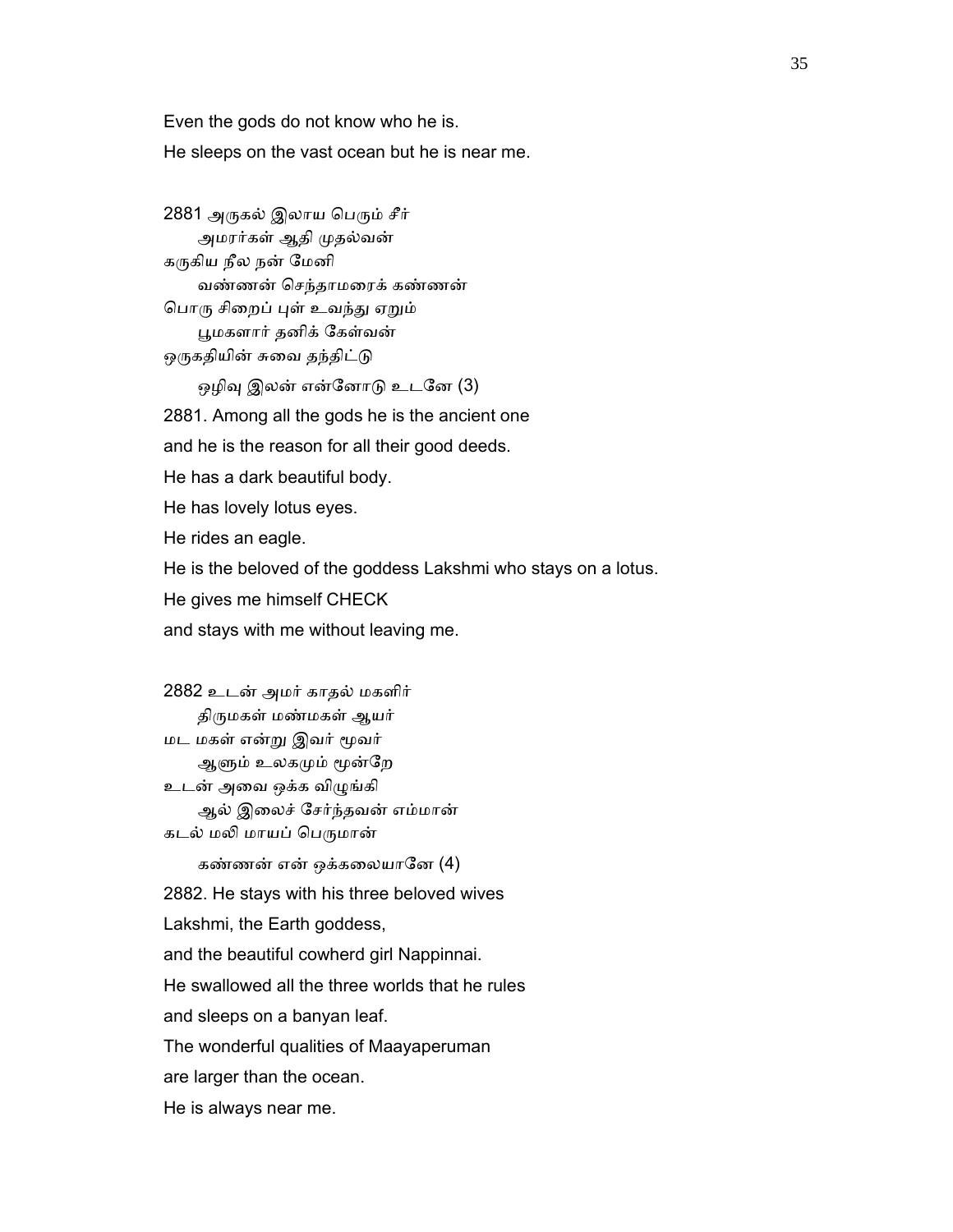2883 ஒக்கலை வைத்து முலைப் பால் உண் என்ᾠ தந்திட வாங்கிச் ெசக்கம் ெசக அன்ᾠ அவள்பால் உயிர் செக உண்ட பெருமான் நக்க பிரானோடு அயனும் இந்திரனும் முதலாக ஒக்கவும் தோற்றிய ஈசன் மாயன் என் ெநஞ்சின் உளாேன (5) 2883. When Putana came to kill him he drank her poisonous milk and killed her. He, our god, created Shiva, Brahma, Indra and all other gods. That Maayan is near me and he is in my heart.

 2884 மாயன் என் ெநஞ்சின் உள்ளான் மற்ᾠம் எவர்க்கும் அᾐேவ காயமும் சீவனும் தானே காலும் எரியும் அவனே ேசயன் அணியன் எவர்க்கும் சிந்ைதக்கும் ேகாசரம் அல்லன் ᾑயன் ᾐயக்கன் மயக்கன் என்னுடைத் தோளிணையானே (6) 2884. That Maayan is not only in my heart, he is in the hearts of all. He is body and life. He is wind and fire. He is far and he is near. He cannot be comprehended by anyone's thoughts. He is pure. He is simple. He fascinates all.

I have his signs the conch and the discus on my two arms.

 2885 ேதாள் இைண ேமᾤம் நன் மார்பின் மேலும் சுடர் முடி மேலும் தாள் இணை மேலும் புனைந்த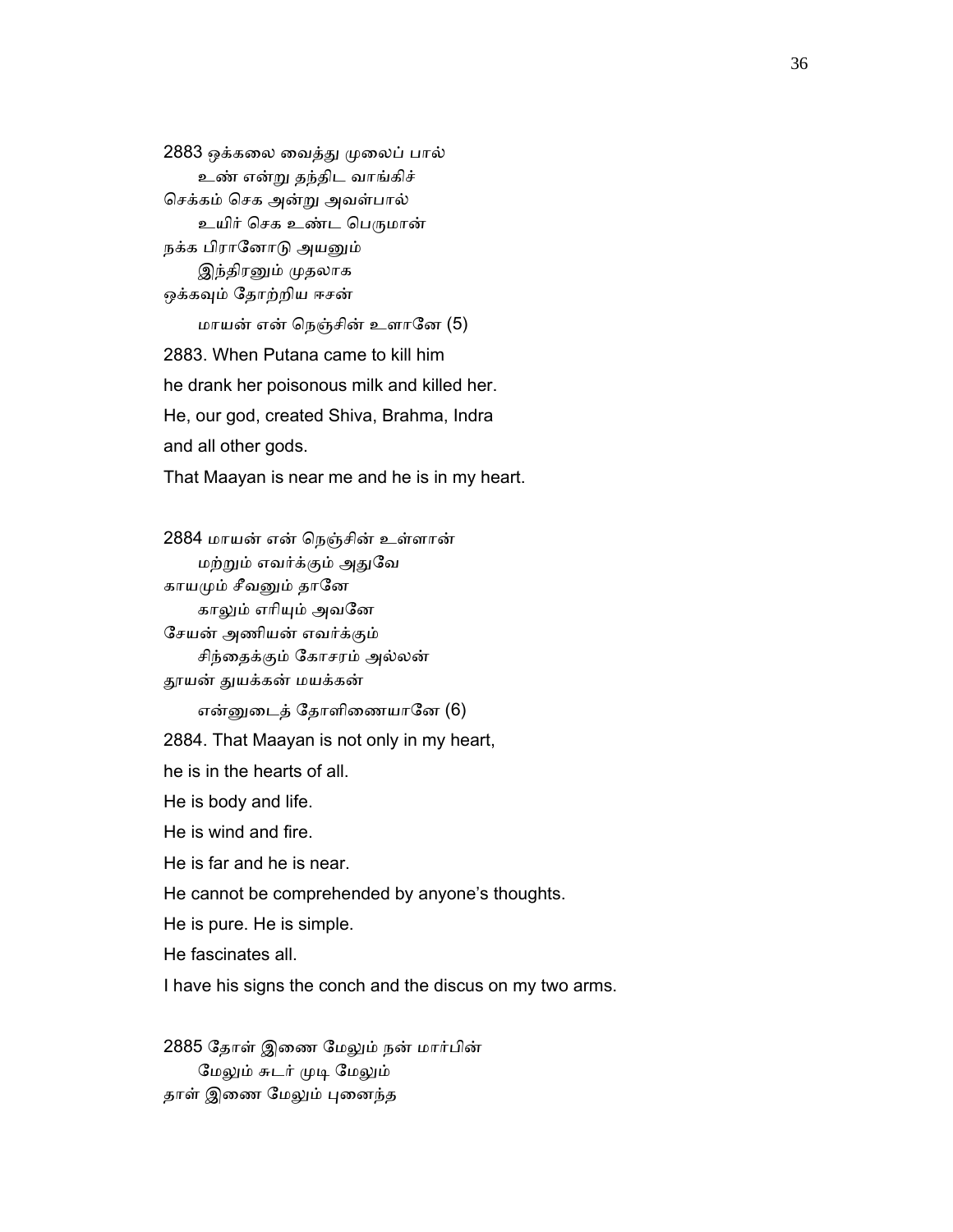தண் அம் துழாய் உடை அம்மான் ேகள் இைண ஒன்ᾠம் இலாதான் கிளᾞம் சுடர் ஒளி ᾚர்த்தி நாள் அணைந்து ஒன்றும் அகலான் என்ᾔைட நாவின் உளாேன (7) 2885. He wears a cool thulasi garland on his arms, chest, his shining crown and his feet. He is matchless. He shines like a bright light. He embraces me and he will not leave me. He is on my tongue.

2886 நாவினுள் நின்று மலரும் ஞானக் கலைகளுக்கு எல்லாம் ஆவியும் ஆக்கையும் தானே அழிப்போடு அளிப்பவன் தானே ᾘ இயல் நால் தடம் ேதாளன் பொரு படை ஆழி சங்கு ஏந்தும் காவி நன் ேமனிக் கமலக் கண்ணன் என் கண்ணின் உளானே (8) 2886. He stays on my tongue He is the soul and body of all wisdom and the arts. He creates all and destroys all. He has four beautiful strong arms. He carries a discus and a conch that he blows on the battlefield. His body has a beautiful dark color like a kaavi flower. The lotus-eyed god stays in my eyes.

 2887 கமலக் கண்ணன் என் கண்ணின் உள்ளான் காண்பன் அவன் கண்களாேல அமலங்கள் ஆக விழிக்கும் ஐம்புலனும் அவன் மூர்த்தி கமலத்து அயன் நம்பி தன்னைக் கண்ᾎதலாெனாᾌம் ேதாற்றி அமலத் ெதய்வத்ெதாᾌ உலகம் ஆக்கி என் நெற்றி உளானே (9) 2887. The lotus-eyed god stays in my eyes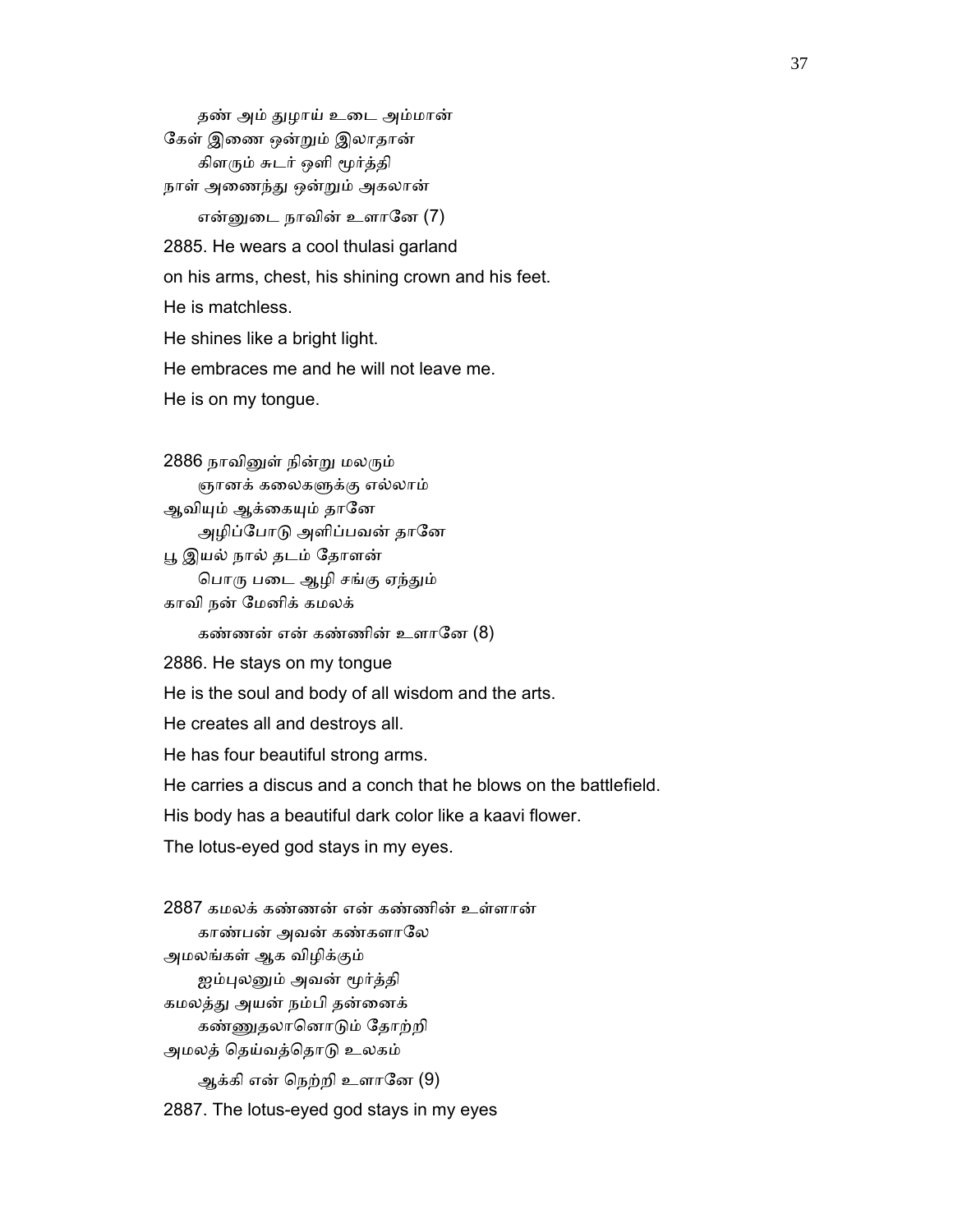and I see everything through his eyes. He controls the five senses that trouble me. He created Shiva with an eye in his forehead, Brahma who stays on a lotus, and all the other faultless gods and the world. That god stays on my forehead.

 2888 ெநற்றிᾜள் நின்ᾠ என்ைன ஆᾦம் நிரை மலர்ப் பாதங்கள் சூடிக் கற்றைத் துழாய் முடிக் கோலக் கண்ண பிரானைத் தொழுவார் ஒற்றைப் பிறை அணிந்தானும் நான்முகனும் இந்திரனும் மற்ைற அமரᾞம் எல்லாம்

வந்து எனது உச்சியுளானே (10) 2888. He is adorned with a thulasi garland. He stays on the top of my forehead and rules me. Shiva who has the crescent moon on his jata, Nanmuhan, Indra and all the other gods come and worship the lotus feet of Kannan and bow to his feet.

 2889 உச்சிᾜள்ேள நிற்கும் ேதவ தேவற்குக் கண்ண பிரானுக்கு இச்சையுள் செல்ல உணர்த்தி வண் குருகூர்ச் சடகோபன் இச் சொன்ன ஆயிரத்துள்ளே இவையும் ஓர் பத்து எம்பிராற்கு நிச்சᾤம் விண்ணப்பம் ெசய்ய நீள் கழல் சென்னி பொருமே  $(11)$  2889. Saḍagopan of flourishing Thirukuruhur composed a thousand pasurams on the god of gods Kaṇṇan who stays in his mind to show how much the poet loves him. If devotees learn and recite these ten pasurams,

the god will keep them under his divine feet

adorned with anklets.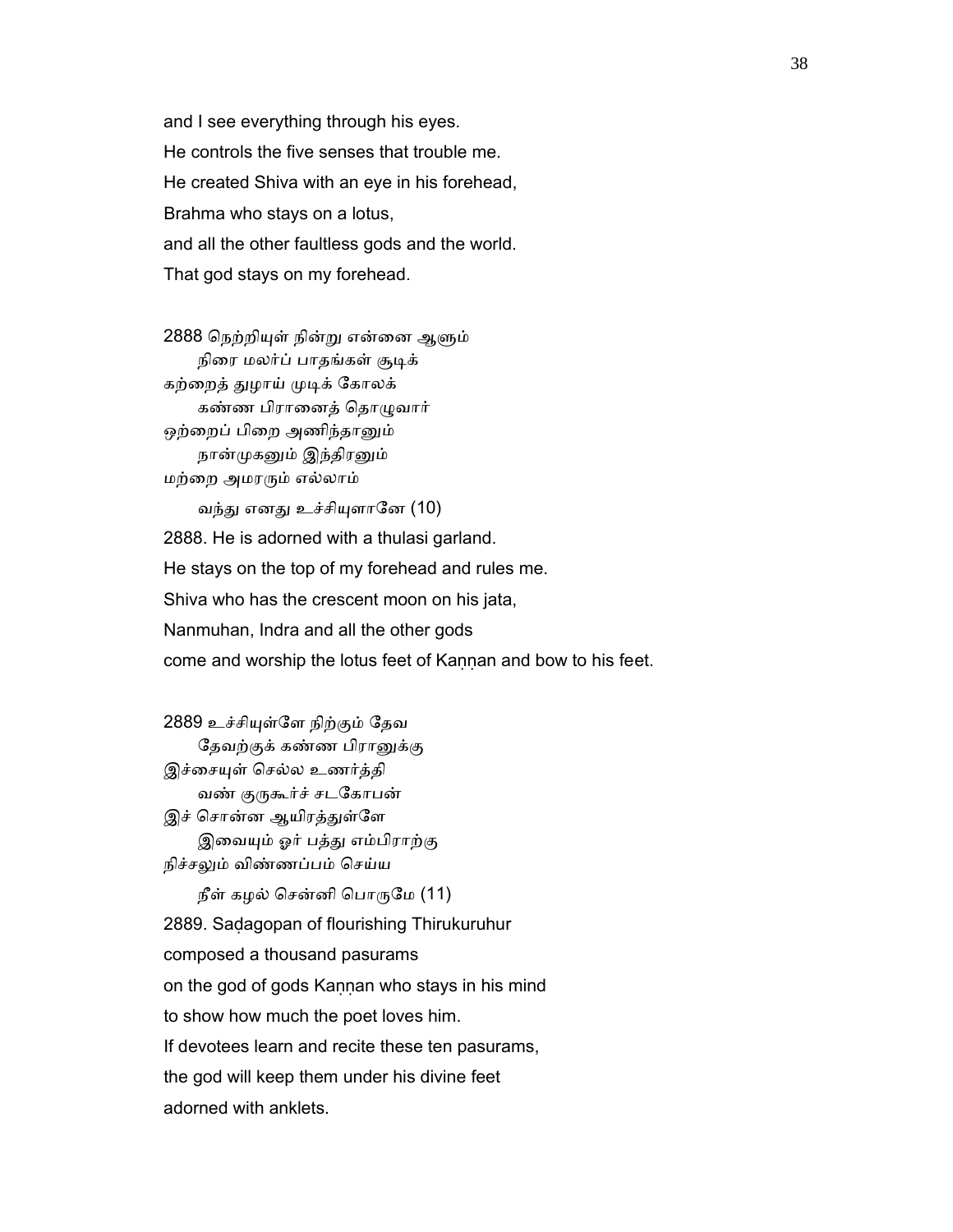திருவாய் மொழி - முதல் பத்து (பத்தாம் திருமொழி, 2890-2900) ஈஸ்வரன் காரணமின்றிச் ெசய்ᾜம் உபகாரம்

2890 பொரு மா நீள் படை ஆழி சங்கத்தொடு திரு மா நீள் கழல் ஏழ் உலகும் தொழ ஒரு மாணிக் குறள் ஆகி நிமிர்ந்த அக் கரு மாணிக்கம் என் கண்ணுளது ஆகுமே (1) 2890. He took the form of a dwarf, went to Mahabali and grew up to the sky, carrying a conch and a discus in his hands as all the seven worlds worshiped his divine feet. That dark jewel-like god stays in my eyes.

------------------

 2891 கண்ᾎள்ேள நிற்கும் காதன்ைமயால் ெதாழில் எண்ணிᾤம் வᾞம் என் இனி ேவண்ᾌவம் மண்ணும் நீரும் எரியும் நல் வாயுவும் விண்ணும் ஆய் விரியும் எம் பிரானையே? (2) 2891. Our father is earth, water, fire, the good wind and the sky. He stays in my eyes. He will come to me if I think of him and call him with love. What do I need more than seeing him?

 2892 எம்பிராைன எந்ைத தந்ைத தந்ைதக்கும் தம்பிராைன தண் தாமைரக் கண்ணைன கொம்பு அராவு நுண் நேர் இடை மார்பனை எம்பிராைனத் ெதாழாய் மட ெநஞ்சேம (3) 2892. Lakshmi the goddess has a waist that is as thin as a vine and she stays on his chest. His eyes are as beautiful as lotuses. He is the god of me, my father, my grandfather and his father.

O ignorant mind! Worship him.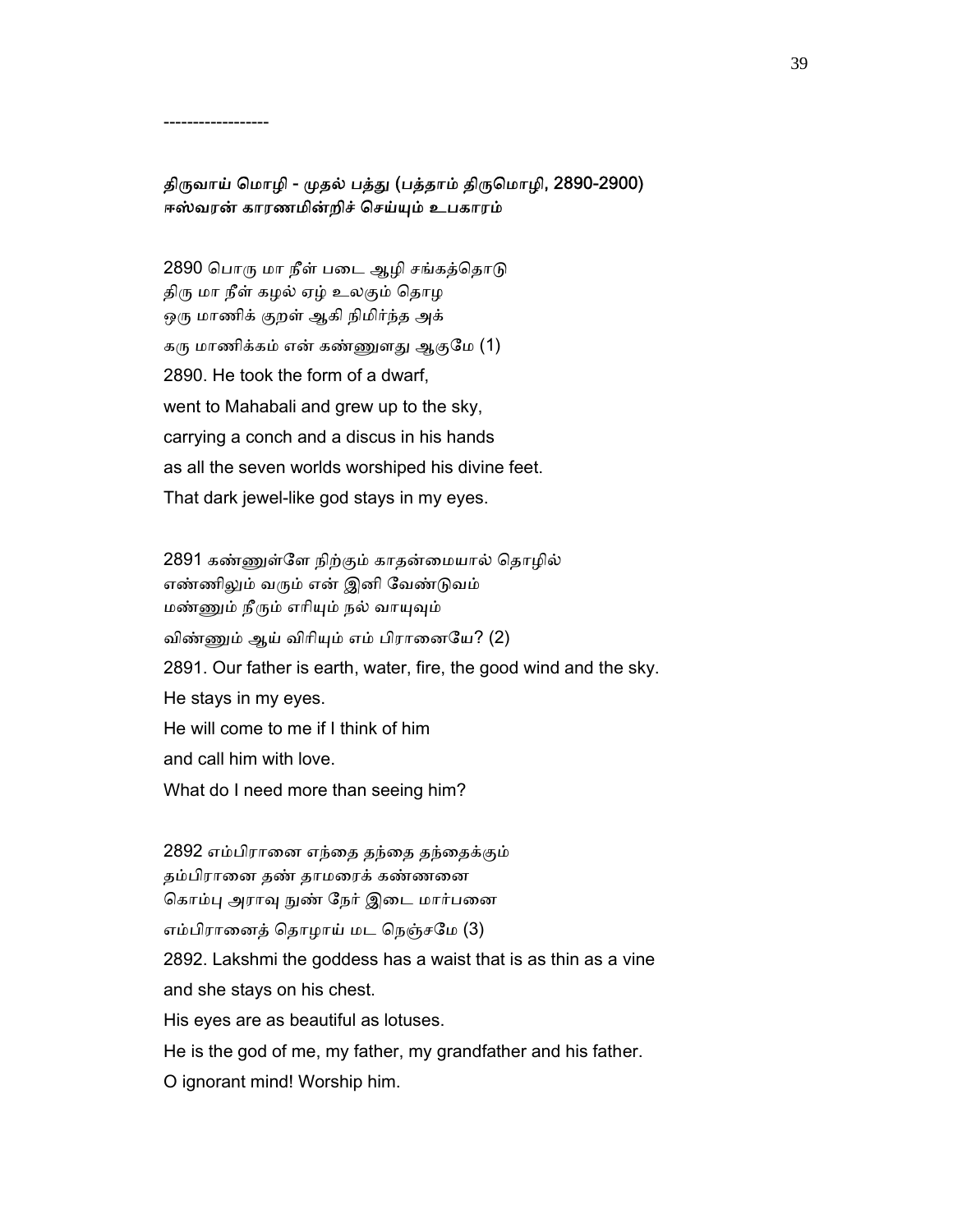2893 ெநஞ்சேம நல்ைல நல்ைல உன்ைனப் ெபற்றால் என் ெசய்ேயாம்? இனி என்ன குைறவினம்? ைமந்தைன மலராள் மணவாளைனத் துஞ்சும்போதும் விடாது தொடர்கண்டாய் (4) 2893. O heart, you are good, you are good. What can we not achieve if we receive him in our heart? He is our lord, the beloved of Lakshmi who stays on a lotus. See, even in sleep you think unceasingly of him, the young god.

2894 கண்டாயே நெஞ்சே கருமங்கள் வாய்க்கின்று ஓர் எண் தானும் இன்றியே வந்து இயலுமாறு உண்டானை உலகு ஏழும் ஓர் மூவடி கொண்டானைக் கண்டுகொண்டனை நீயுமே (5) 2894. O heart, our god swallowed all the worlds and measured the earth and the sky in two steps. He took the form of a boar and split open the earth. You have found him. You will get whatever you want without even having to think about it.

2895 நீயும் நானும் இந் நேர்நிற்கில் மேல் மற்றோர் நோயும் சார்கொடான் நெஞ்சமே சொன்னேன் தாயும் தந்தையும் ஆய் இவ் உலகினில் வாயும் ஈசன் மணிவண்ணன் எந்தையே (6) 2895. O heart, the sapphire-colored god is the father and mother of this world—that I tell you. O heart, if you and I agree and worship the god he will save us from all sickness.

2896 எந்தையே என்றும் எம் பெருமான் என்றும் சிந்தையுள் வைப்பன் சொல்லுவன் பாவியேன் எந்தை எம் பெருமான் என்று வானவர் சிந்தையுள் வைத்துச் சொல்லும் செல்வனையே (7) 2896. The gods in the sky keep you, the precious one,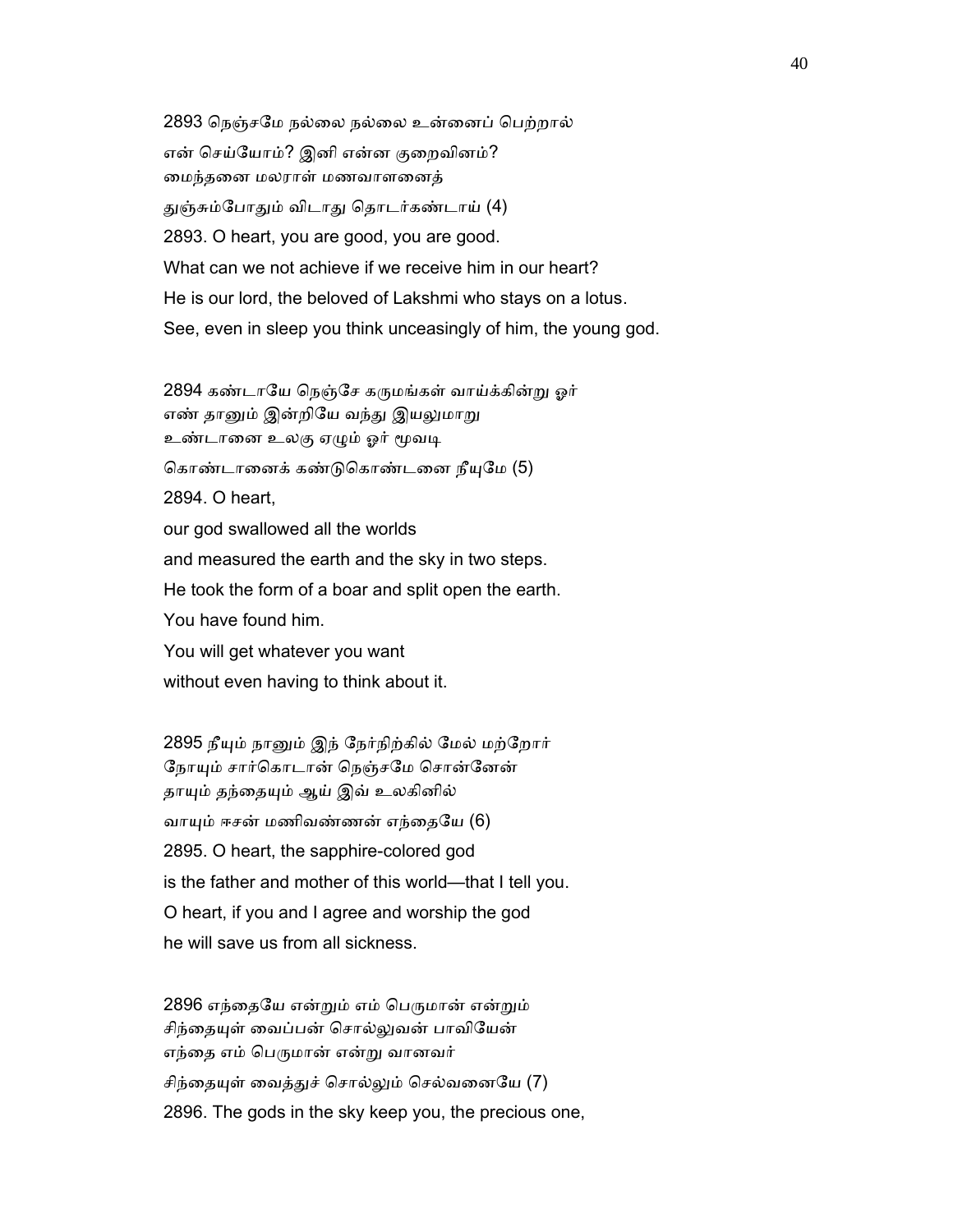in their minds and praise you saying, "You are our father, you are our dear god." I am a worthless person but I praise you, saying, "O my father, you are my dear god. I will keep you in my heart."

2897 செல்வ நாரணன் என்ற சொல் கேட்டலும் மல்கும் கண் பனி நாடுவன் மாயமே அல்லும் நன் பகலும் இடைவீடு இன்றி நல்கி என்ைன விடான் நம்பி நம்பிேய (8) 2897. As soon as I hear the words, "Precious Naranan," my eyes fill with tears. I search for him. Is he an illusion? Nambi trusts me and loves me and he will not leave me night or day. He is always with me.

2898 நம்பியை தென் குறுங்குடி நின்ற அச் செம்பொனே திகழும் திரு மூர்த்தியை உம்பர் வானவர் ஆதி அம் சோதியை எம் பிராைன என் ெசால்ᾢ மறப்பேனா? (9) 2898. Nambi, the divine god of southern Thirukurungudi, shines like pure gold. He is the ancient god and a bright light for the gods in the sky. How could I describe my dear god or forget him?

 2899 மறப்ᾗம் ஞானᾙம் நான் ஒன்ᾠ உணர்ந்திலன் மறக்கும் என்று செந்தாமரைக் கண்ணொடு மறப்பு அற என் உள்ளே மன்னினான் தன்னை மறப்பனோ இனி யான் என் மணியையே? (10) 2899. I know nothing of forgetting or remembering. The lovely lotus-eyed god does not want me to forget him. He has entered my heart and stays there.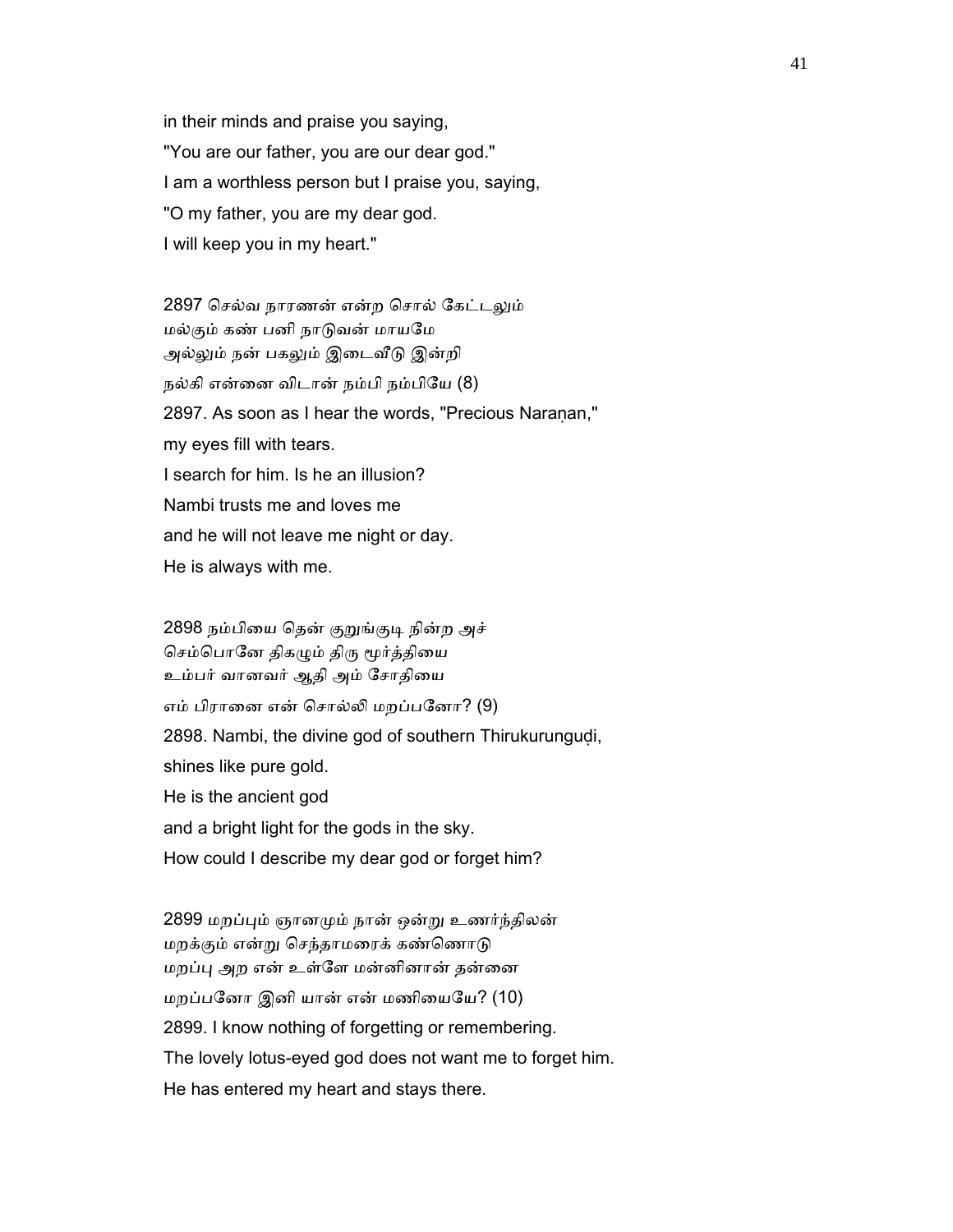He shines like a diamond how could I ever forget him?

2900 மணியை வானவர் கண்ணனை தன்னது ஓர் அணியை தென் குருகூர்ச் சடகோபன் சொல் பணிசெய் ஆயிரத்துள் இவை பத்துடன் தணிவிலர் கற்பரேல் கல்வி வாயுமே (11) 2900. Saḍagopan of southern Thirukuruhur composed a thousand pasurams on the god who is precious as a jewel, the dear Kannan, god of the gods in the sky. If devotees learn and recite these ten pasurams they will become good scholars.

--------------

# நம்மாழ்வார் திருவாய் மொழி -இரண்டாம் பத்து (2901-3012) Divyaprabhandam - Thiruvaymozhi : Iraṇḍaam Pathu 2901 – 3012

## திருவாய் மொழி - இரண்டாம் பத்து ( முதல் திருமொழி, 2901-2911) பிரிவாற்றாமைக்கு வருந்தல்

 2901 வாᾜம் திைர உகᾦம் கானல் மட நாராய் ஆயும் அமர் உலகும் துஞ்சிலும் நீ துஞ்சாயால் நோயும் பயலைமையும் மீது ஊர எம்மேபோல்  $\mathbf f$ யும் திருமாலால் நெஞ்சம் கோள் பட்டாயே? (1) 2901. "O beautiful naarai bird! you live on the sea-shore where abundant waves dash on the banks of the ocean. Even if my mother and all the gods in the sky sleep you do not sleep. Does your heart suffer like me with love sickness and your body become pale? Does Thirumaal give this suffering to you as he does to me?

 2902 ேகாள் பட்ட சிந்ைதையயாய்க் கூர்வாய அன்றிேல ேசண் பட்ட யாமங்கள் ேசராᾐ இரங்குதியால் ஆள் பட்ட எம்மேபோல் நீயும் அரவு அணையான்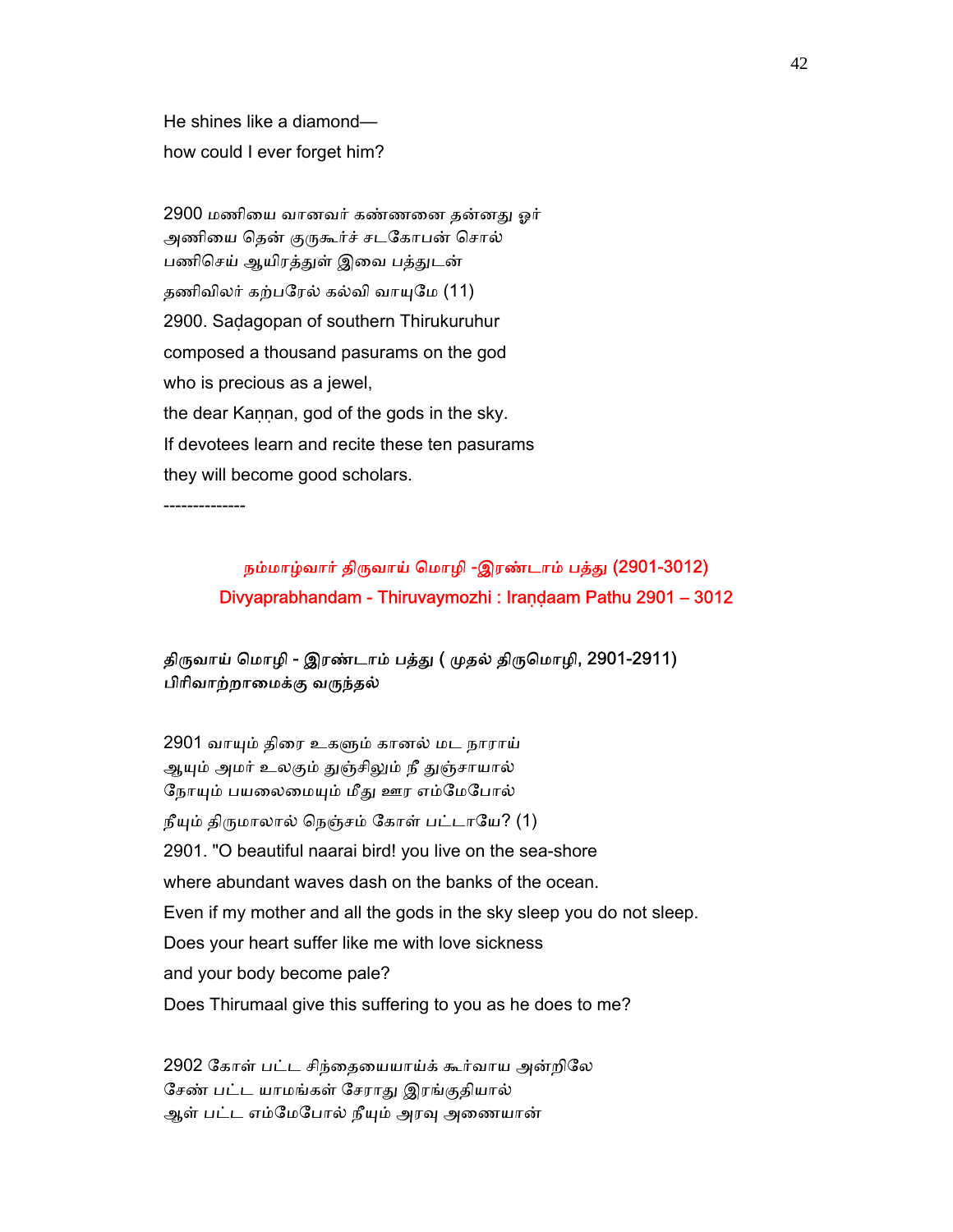தாள் பட்ட தண் துழாய்த் தாமம் காமுற்றாயே? (2) 2902. O sharp-beaked andril bird, do you plunge into deep thought like me? Do you not sleep many nights just like me? Did you fall in love with the one who sleeps on the snake bed? Do you also love the long cool thulasi garland that decorates his chest and that touches his feet.

2903 காமுற்ற கையறவோடு எல்லே இராப்பகல் நீ முற்றக் கண்துயிலாய் நெஞ்சு உருகி ஏங்குதியால் தீ முற்றத் தென் இலங்கை ஊட்டினான் தாள் நயந்த யாம் உற்றது உற்றாயோ? வாழி கனை கடலே (3) 2903. O roaring ocean, you do not sleep all night and day, melting in your heart and pining with love for him. Do you have the pain that I have because I long to worship the feet of him who burnt Lanka in the south?

2904 கடலும் மலையும் விசும்பும் துழாய் எம்போல் சுடர் ெகாள் இராப்பகல் ᾐஞ்சாயால் தண் வாடாய் அடல் ெகாள் பைட ஆழி அம்மாைனக் காண்பான் நீ உடலம் நோய் உற்றாயோ ஊழிதோறு ஊழியே? (4) 2904. O cool wind, you blow, touching the ocean, mountain and the sky and like me you never sleep during the bright day or night. Are you sick because you want to see him who carries the discus that conquers his enemies? Are you doing this eon after eon?

2905 ஊழிதோறு ஊழி உலகுக்கு நீர்கொண்டு தோழியரும் யாமும் போல் நீராய் நெகிழ்கின்ற வாழிய வானமே நீயும் மதுசூதன் பாழிமையில் பட்டு அவன்கண் பாசத்தால் நைவாயே? (5)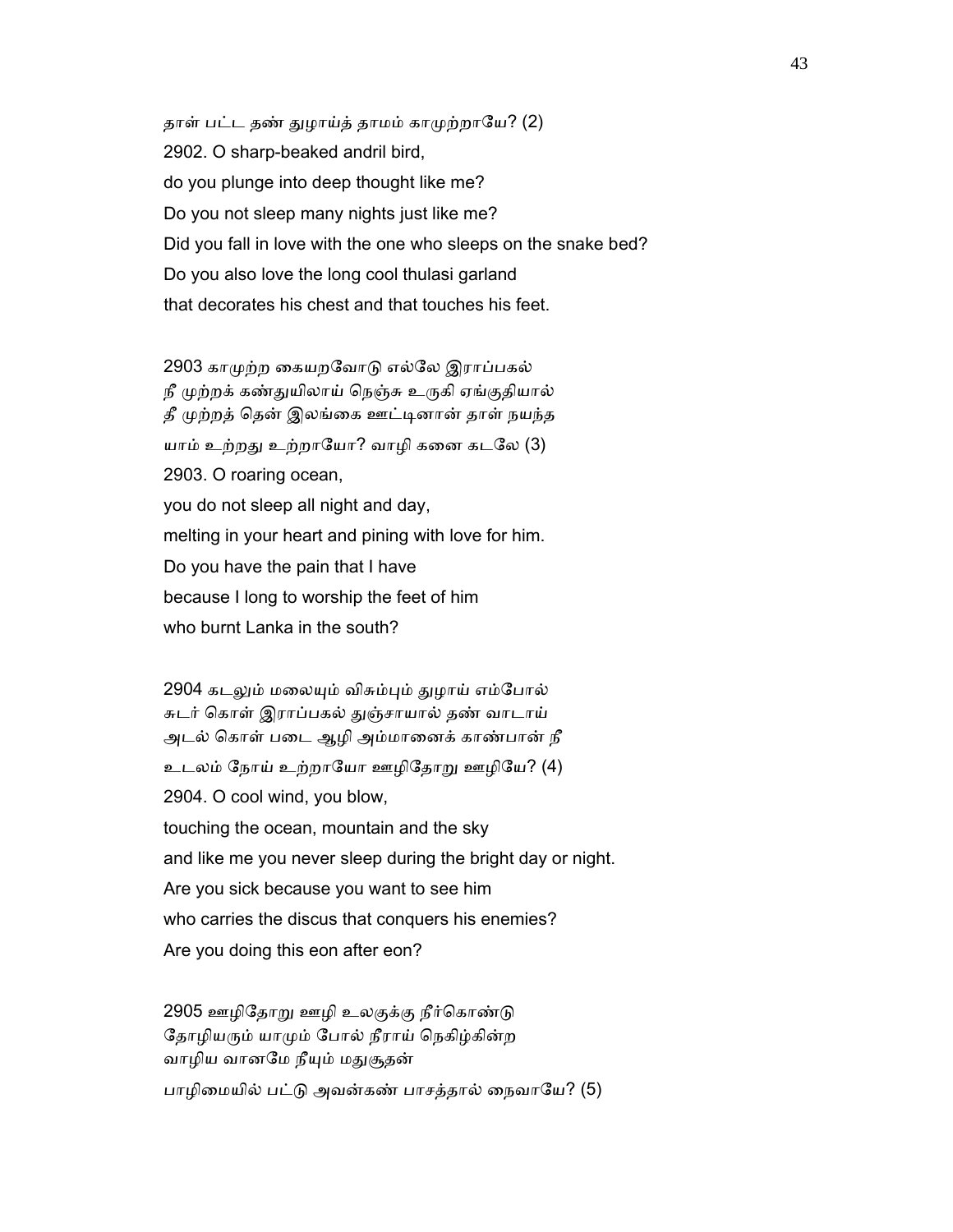2905. O clouds, may you prosper! You take the water from the ocean, rise up, become cold and pour rain. Will you do this until the end of the world? Do you suffer like me who fell in love with Madhusudan?

 2906 ைநவாய எம்ேமேபால் நாள் மதிேய நீ இந் நாள் மை வான் இருள் அகற்றாய் மாழாந்து தேம்புதியால் ஐ வாய் அரவு அணைமேல் ஆழிப் பெருமானார் ெமய் வாசகம் ேகட்ᾌ உன் ெமய்ந்நீர்ைம ேதாற்றாேய? (6) 2906. O beautiful moon! He carries a discus and sleeps on five-headed Adishesha. Today, you do not remove the deep darkness. You aren't bright and don't give light. Do you suffer, your brightness lost, like me because you trusted the false words of the lord?

2907 தோற்றோம் மட நெஞ்சம் எம் பெருமான் நாரணற்கு எம் ஆற்றாமை சொல்லி அழுவோமை நீ நடுவே வேற்றோர் வகையில் கொடிதாய் எனை ஊழி மாற்றாண்மை நிற்றியோ? வாழி கனை இருளே (7) 2907. We have lost our hearts in love for our god Naraṇan. We worry because we are weak and cry. O deep darkness! May you prosper. You make us suffer by making the world dark. Are you going to do this until the end of the world? Won't you change and be good to us?

 2908 இᾞளின் திணி வண்ணம் மா நீர்க் கழிேய ேபாய் மருளுற்று இராப்பகல் துஞ்சிலும் நீ துஞ்சாயால் உருளும் சகடம் உதைத்த பெருமானார் அருளின் பெரு நசையால் ஆழாந்து நொந்தாயே? (8) 2908. O salt backwater! You are dark like the deep darkness.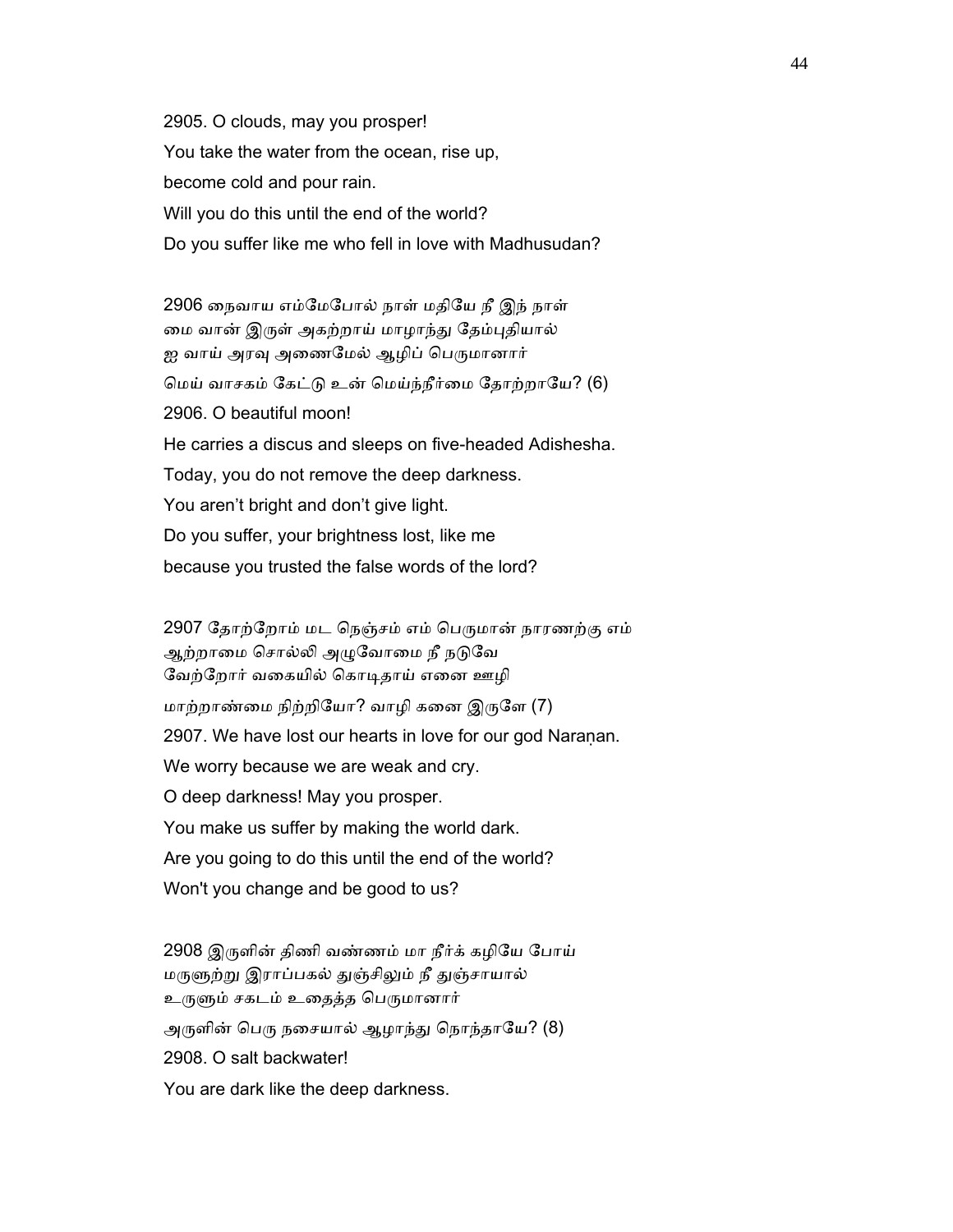Even when everyone sleeps at night, you do not sleep. He kicked Sakatasuran when he came in the form of a cart. Do you suffer like me because you hope that the heroic one will give his grace to you?

 2909 ெநாந்ᾐ ஆராக் காதல் ேநாய் ெமல் ஆவி உள் உலர்த்த நந்தா விளக்கமே நீயும் அளியத்தாய் செந்தாமரைத் தடங்கண் செங்கனி வாய் எம் பெருமான் அம் தாமம் தண் துழாய் ஆசையால் வேவாயே? (9) 2909. O light that does not diminish, do you suffer because love sickness afflicts you and hurts your soft soul? You are pitiful! Are you burning because of the desire that you have for the dear god decorated with cool thulasi garlands? His red mouth is as sweet as a fruit and his large lotus eyes are beautiful.

2910 வேவு ஆரா வேட்கை நோய் மெல் ஆவி உள் உலர்த்த ஓவாது இராப்பகல் உன்பாலே வீழ்த்து ஒழிந்தாய் மா வாய் பிளந்ᾐ மᾞதிைட ேபாய் மண் அளந்த ᾚவா ᾙதல்வா இனி எம்ைமச் ேசாேரேல (10) 2910. You are an everlasting ancient god, you split open the mouth of the Asuran who came in the form of a horse, destroyed the Asurans who came as Marudam trees and measured the world and the sky at the sacrifice of Mahabali. You made me fall in love with you. I suffer night and day unceasingly and my body and my life are withering away. Do not make me suffer any more from my love.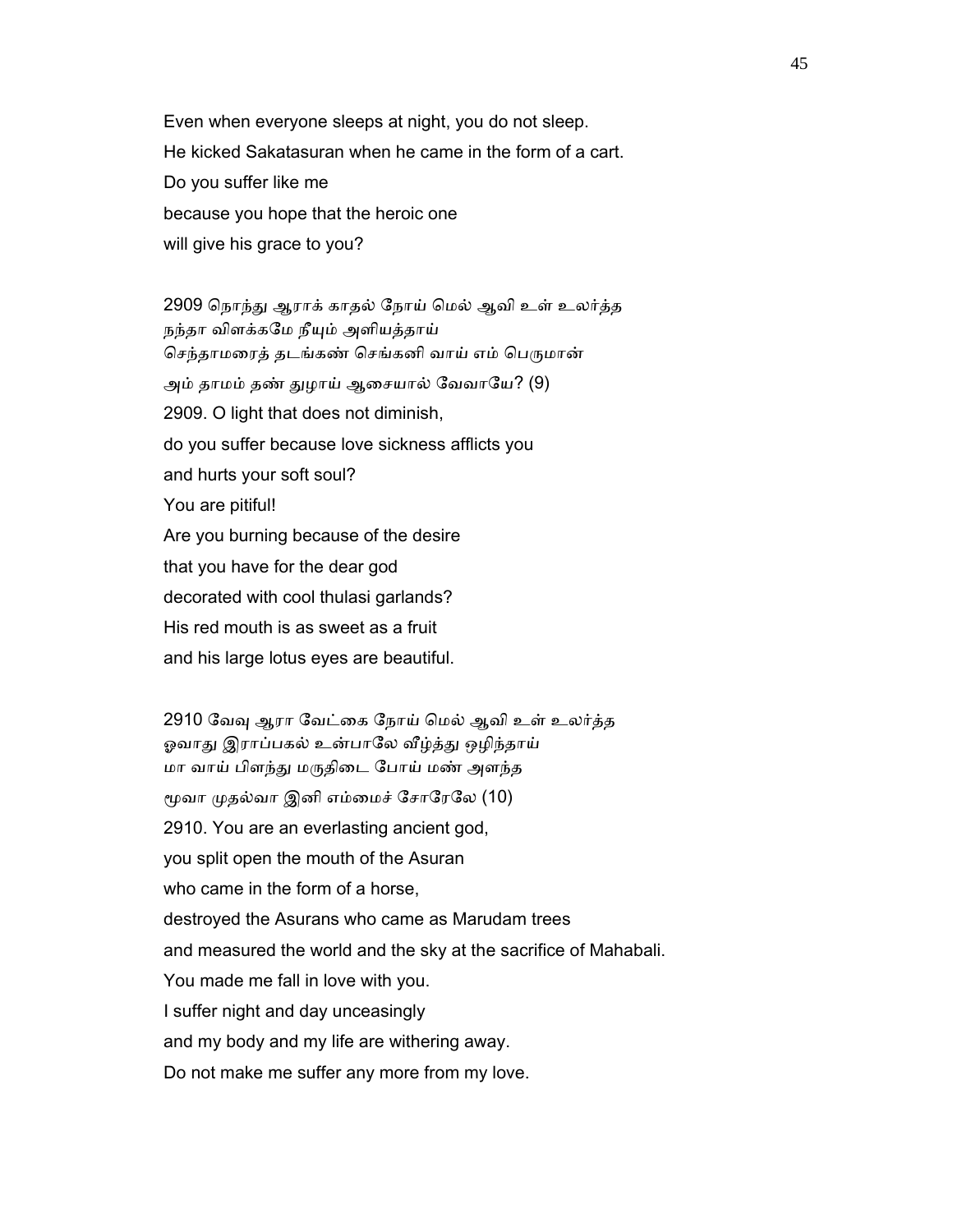2911 ேசாராத எப் ெபாᾞட்கும் ஆதியாம் ேசாதிக்ேக ஆராத காதல் குருகூர்ச் சடகோபன் ஓராயிரம் சொன்ன அவற்றுள் இவை பத்தும் ேசாரார் விடார் கண்டீர் ைவகுந்தம் திண்ணனேவ (11) 2911. Sadagopan of Thirukuruhur has unlimited love for the ancient god. He composed a thousand pasurams on the god, the bright light and origin of all things. If devotees learn these ten pasurams and do not forget them they will surely reach the heaven of Vaikuntam.

----------

#### திருவாய் மொழி - இரண்டாம் பத்து (இரண்டாம் திருமொழி, 2912-2922) திருமால் பரத்துவத்தை அவதாரத்திலே எடுத்துக்காட்டல்

2912 திண்ணன் வீடு முதல் முழுதும் ஆய் எண்ணின் மீதியன் எம் பெருமான் மண்ᾎம் விண்ᾎம் எல்லாம் உடன் உண்ட நம் கண்ணன் கண் அல்லது இல்லை ஓர் கண்ணே (1) 2912. He is moksha. He is the ancient god. His good qualities are limitless. The highest god swallowed earth and the sky. He is the protector of the world. We have no other eyes but his to see.

 2913 ஏ பாவம் பரேம ஏழ் உலகும் ஈ பாவம் செய்து அருளால் அளிப்பார் ஆர் மா பாவம் விட அரற்குப் பிச்சை பெய் கோபால கோளரிஏறு அன்றியே? (2) 2913. He is the highest. Gopalan took the form of a man-lion. He gave alms to Shiva to remove his curse. If he does not help us, who will give his grace to save the people of the world and the gods from their sins?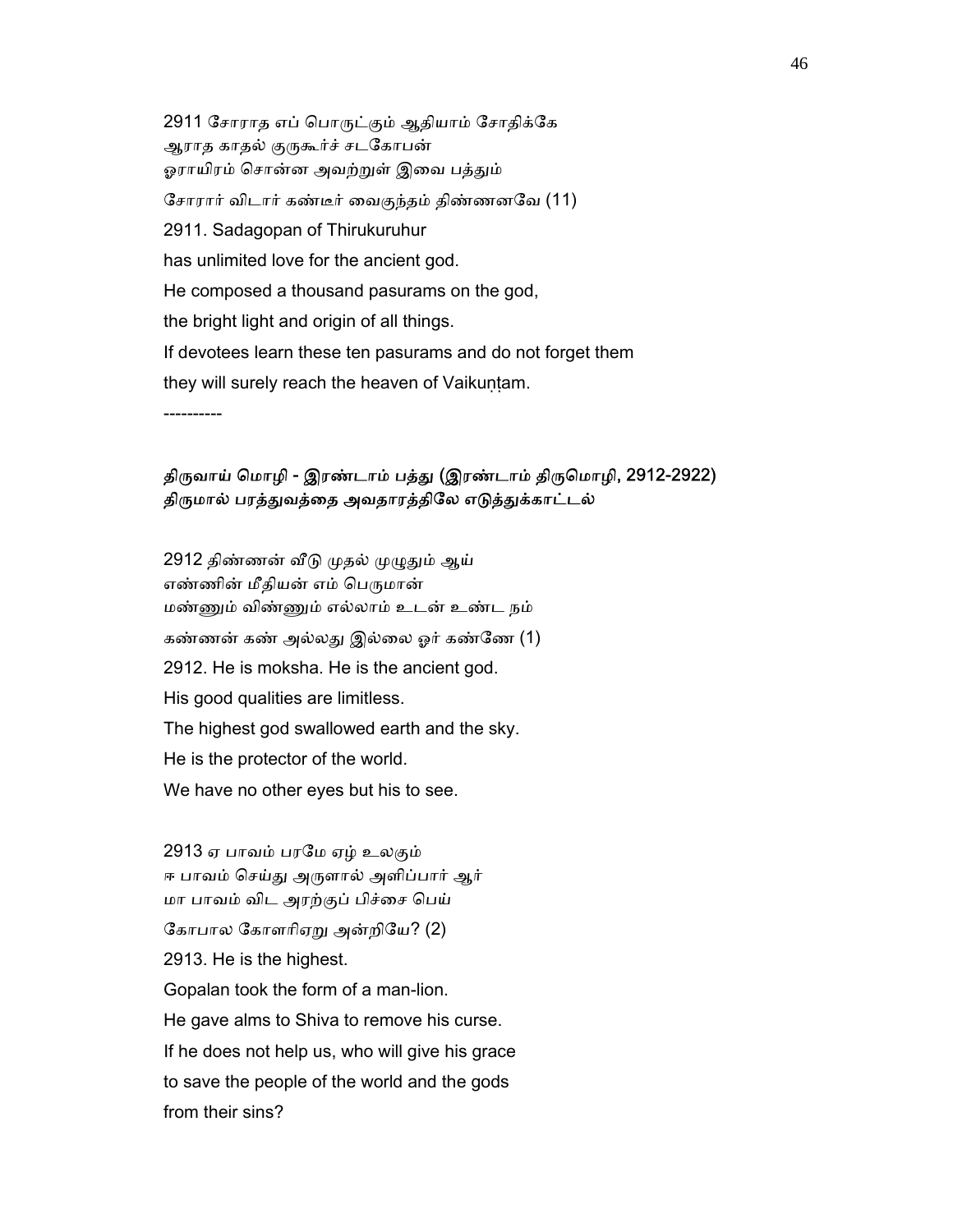2914 ஏறனை பூவனை பூமகள் தன்னை வேறுஇன்றி விண் தொழத் தன்னுள் வைத்து ேமல் தன்ைன மீதிட நிமிர்ந்ᾐ மண் ெகாண்ட மால் தனின் மிக்கும் ஓர் தேவும் உளதே? (3) 2914. Shiva rides on a bull, Brahma was born on a lotus and Lakshmi stays on a lotus and the divine god keeps them all on his body. He grew to the sky and measured the world. Is there any higher god than he?

2915 தேவும் எப் பொருளும் படைக்கப் பூவில் நான்முகனைப் படைத்த தேவன் எம் பெருமானுக்கு அல்லால் ᾘᾫம் ᾘசைனᾜம் தகுேம? (4) 2915. He created Brahma to create all the gods and all the creatures in the world. Should anyone adorn other gods with flowers and worship them? Is that something that is right to do?

2916 தகும் சீர்த் தன் தனி முதலினுள்ளே மிகும் தேவும் எப் பொருளும் படைக்கத் தகும் ேகாலத் தாமைரக் கண்ணன் எம்மான் மிகும் ேசாதி ேமல் அறிவார் எவேர? (5) 2916. He is the unique famous god and the ancient one. His eyes are beautiful like lotuses and his form is majestic. He shines like a bright light. Does anyone know any other who is higher than our dear god?

2917 எவரும் யாவையும் எல்லாப் பொருளும் கவர்வு இன்றித் தன்னுள் ஒடுங்க நின்ற பவர் கொள் ஞான வெள்ளச் சுடர் மூர்த்தி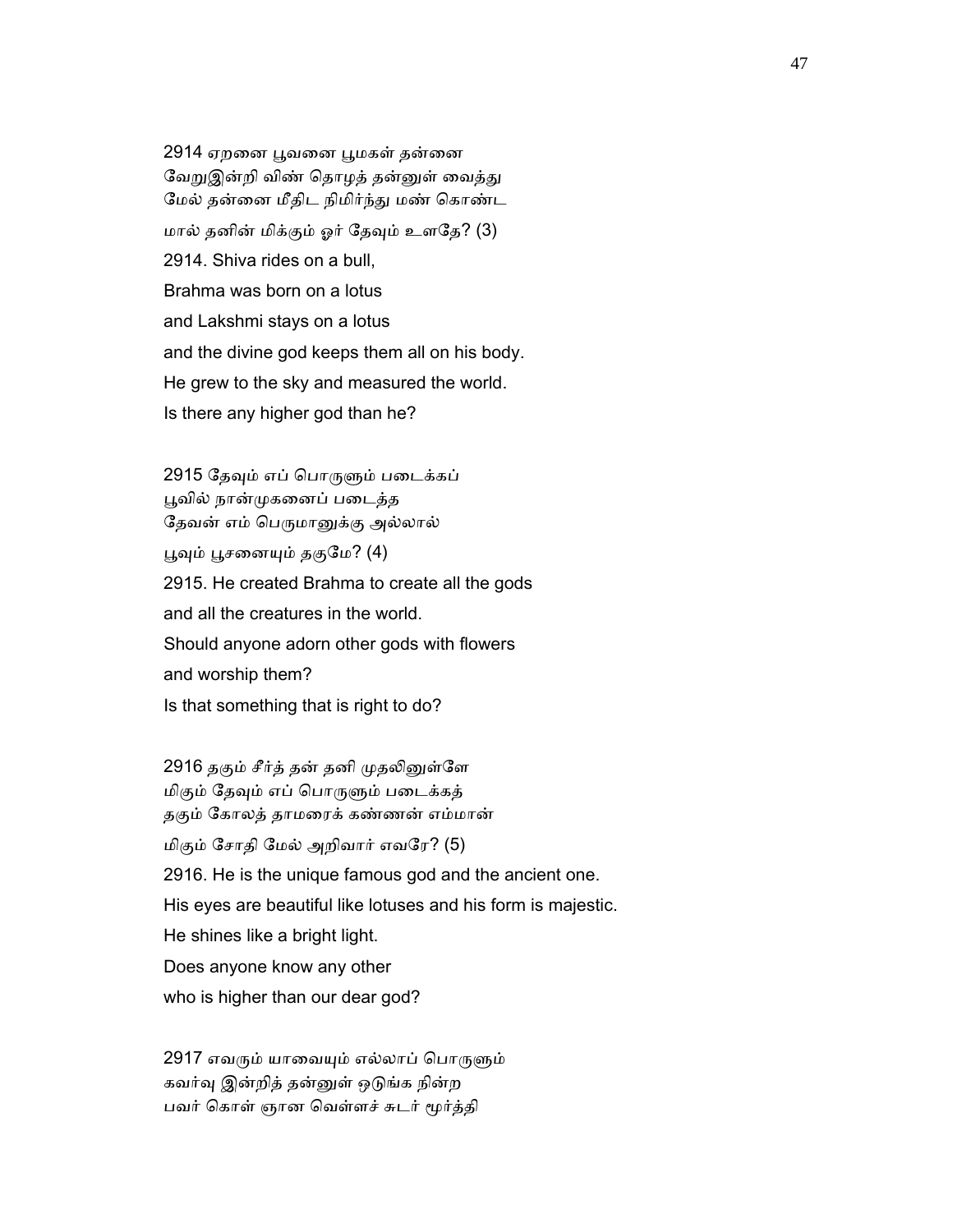அவர் எம் ஆழி அம் பள்ளியாேர (6) 2917. He swallowed all people and all things and keeps them in his stomach. He is the shining flood of knowledge and his rule spreads over all the world. He carries a discus and sleeps beautifully on the ocean.

2918 பள்ளி ஆல் இலை ஏழ் உலகும் கொள்ளும் வள்ளல் வல் வயிற்றுப் பெருமான் உள் உள் ஆர் அறிவார் அவன் தன் கள்ள மாய மனக்கருத்தே?  $(7)$  2918. He is generous and the almighty. He swallowed all the seven worlds and sleeps on a banyan leaf. Who knows what is within him? Who knows the thief Maayan's thoughts?

2919 கருத்தில் தேவும் எல்லாப் பொருளும் வருத்தித்த மாயப் பிரான் அன்றி யாரே திருத்தித் திண் நிலை மூவுலகும் தம்முள் இᾞத்திக் காக்கும் இயல்வினேர? (8) 2919. The Maayan created all the gods and everything in the world. He creates the three worlds, keeps them inside himself and protects them. Is there anyone like him who could do that?

2920 காக்கும் இயல்வினன் கண்ண பெருமான் சேர்க்கை செய்து தன் உந்தியுள்ளே வாய்த்த திசைமுகன் இந்திரன் வானவர் ஆக்கினான் ெதய்வ உலகுகேள (9) 2920. Kaṇṇapiran protects the world. When the time came for the world to be destroyed he swallowed all creatures into his stomach.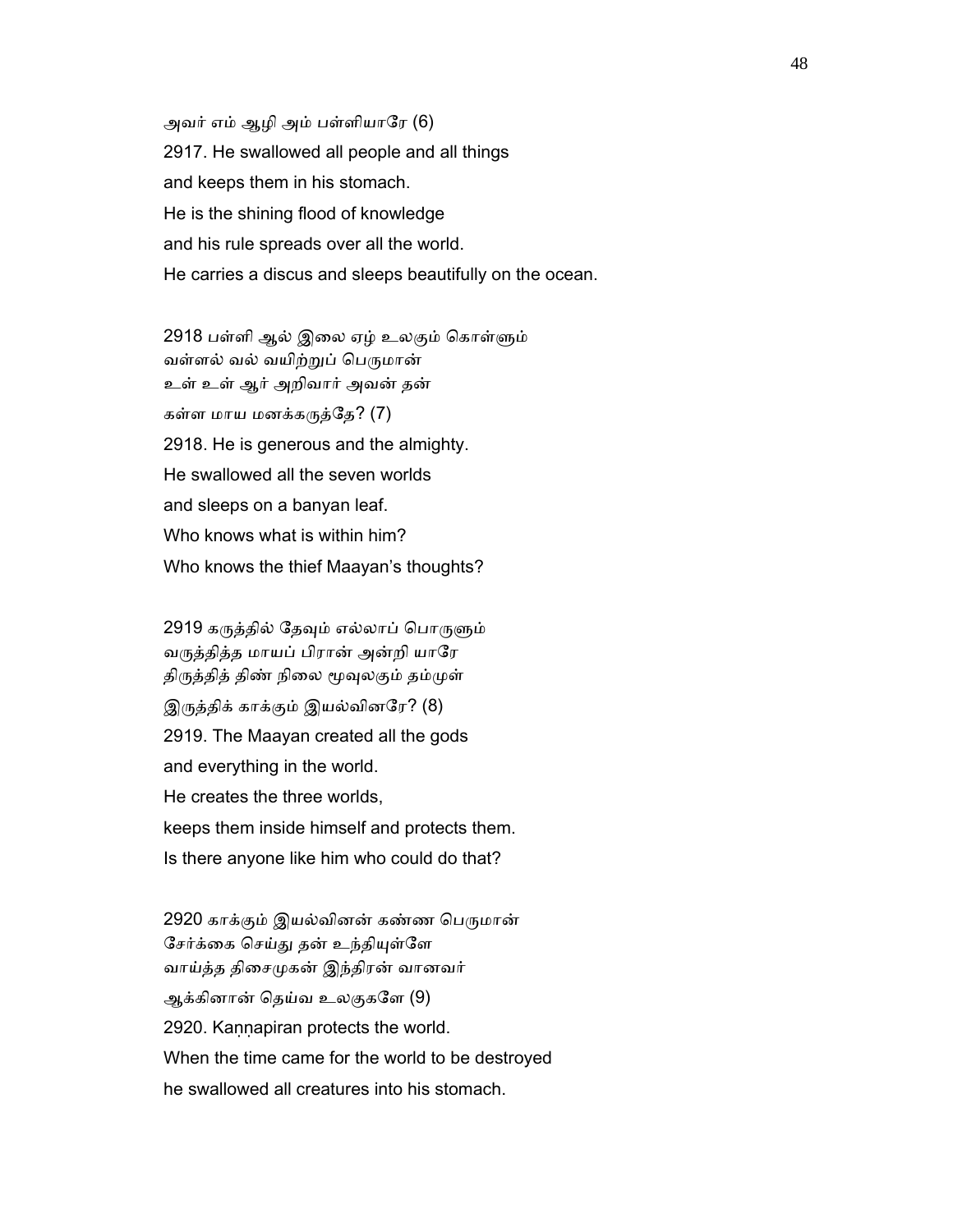He created Naanmuhan who has faces in all directions, Indra and the other gods and all the divine worlds in the sky.

 2921 கள்வா எம்ைமᾜம் ஏழ் உலகும் நின் உள்ளே தோற்றிய இறைவ என்று br> வெள் ஏறன் நான்முகன் இந்திரன் வானவர் புள் ஊர்தி கழல் பணிந்து ஏத்துவரே (10) 2921. Shiva who rides on a white bull, Nanmuhan, Indra and the other gods in the sky bow to him who rides an eagle, worship his feet ornamented with anklets and praise him saying, "You are a thief. O lord, you created us and all the seven worlds are from you."

 2922 ஏத்த ஏழ் உலகும் ெகாண்ட ேகாலக் கூத்தனைக் குருகூர்ச் சடகோபன் சொல் வாய்த்த ஆயிரத்துள் இவை பத்துடன் ஏத்த வல்லவர்க்கு இல்ைல ஓர் ஊனேம (11) 2922. Sadagopan of Thirukuruhur composed a thousand pasurams on the beautiful dancer Kannan who created the seven worlds. If devotees learn these ten pasurams and recite them they will not have any trouble in their life.

திருவாய் மொழி - இரண்டாம் பத்து- மூன்றாம் திருமொழி, (2923-2933) அடியார் குழாத்தைக் கூடும் ஆசையுற்று உரைத்தல்

2923 ஊனில் வாழ் உயிரே நல்லை போ உன்னைப் பெற்று வான் உளார் பெருமான் மதுசூதன் என் அம்மான் தானும் யானும் எல்லாம் தன்னுள்ளே கலந்தொழிந்தோம் தேனும் பாலும் நெய்யும் கன்னலும் அமுதும் ஒத்தே (1) 2923. O soul that stays in my body, you are good. I and you joined Madhusudanan.

----------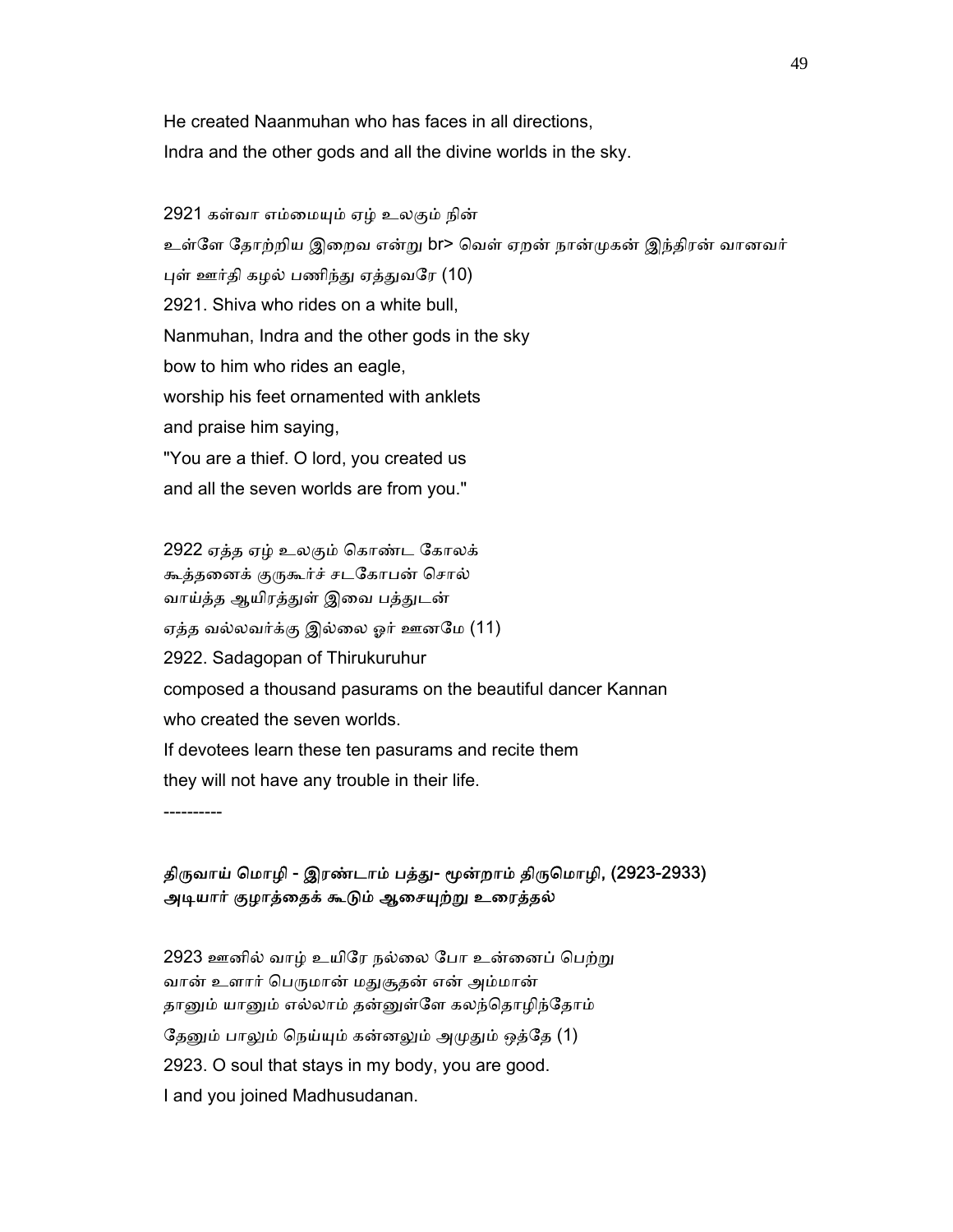He is the god of the gods in the sky. We will be like honey, milk, butter and sugarcane juice all mixed together.

 2924 ஒத்தார் மிக்காைர இைலயாய மா மாய ஒத்தாய் எப் பொருட்கும் உயிர் ஆய் என்னைப் பெற்ற அத் தாய் ஆய் தந்தை ஆய் அறியாதன அறிவித்து அத்தா நீ செய்தன அடியேன் அறியேனே (2) 2924. O great Maaya!, There is no one equal to you or higher than you. You give your grace to all lives good and bad. You are my mother and you gave birth to me. You are my father and you taught me everything. O my lord, you made me understand all things that I do not understand. I, your slave, cannot describe all that you did for me.

2925 அறியாக் காலத்துள்ளே அடிமைக்கண் அன்பு செய்வித்து அறியா மா மாயத்து அடியேனை வைத்தாயால் அறியாமைக் குறள் ஆய் நிலம் மாவலி மூவடி என்று அறியாமை வஞ்சித்தாய் எனது ஆவியுள் கலந்தே (3) 2925. You made me your slave and gave me your love even when I was an innocent child. You kept me, your slave, in this illusory world. You went to Mahabali as an innocent dwarf, cheated him and measured the world with three footsteps. You entered my heart and made me love you.

2926 எனது ஆவியுள் கலந்த பெரு நல் உதவிக் கைம்மாறு எனது ஆவி தந்தொழிந்தேன் இனி மீள்வது என்பது உண்டே? எனது ஆவி ஆவியும் நீ பொழில் ஏழும் உண்ட எந்தாய் எனது ஆவி யார்? யான் ஆர்? தந்த நீ கொண்டாக்கினையே (4) 2926. You entered my heart and in return I gave my life to you. It is not possible for me to leave you.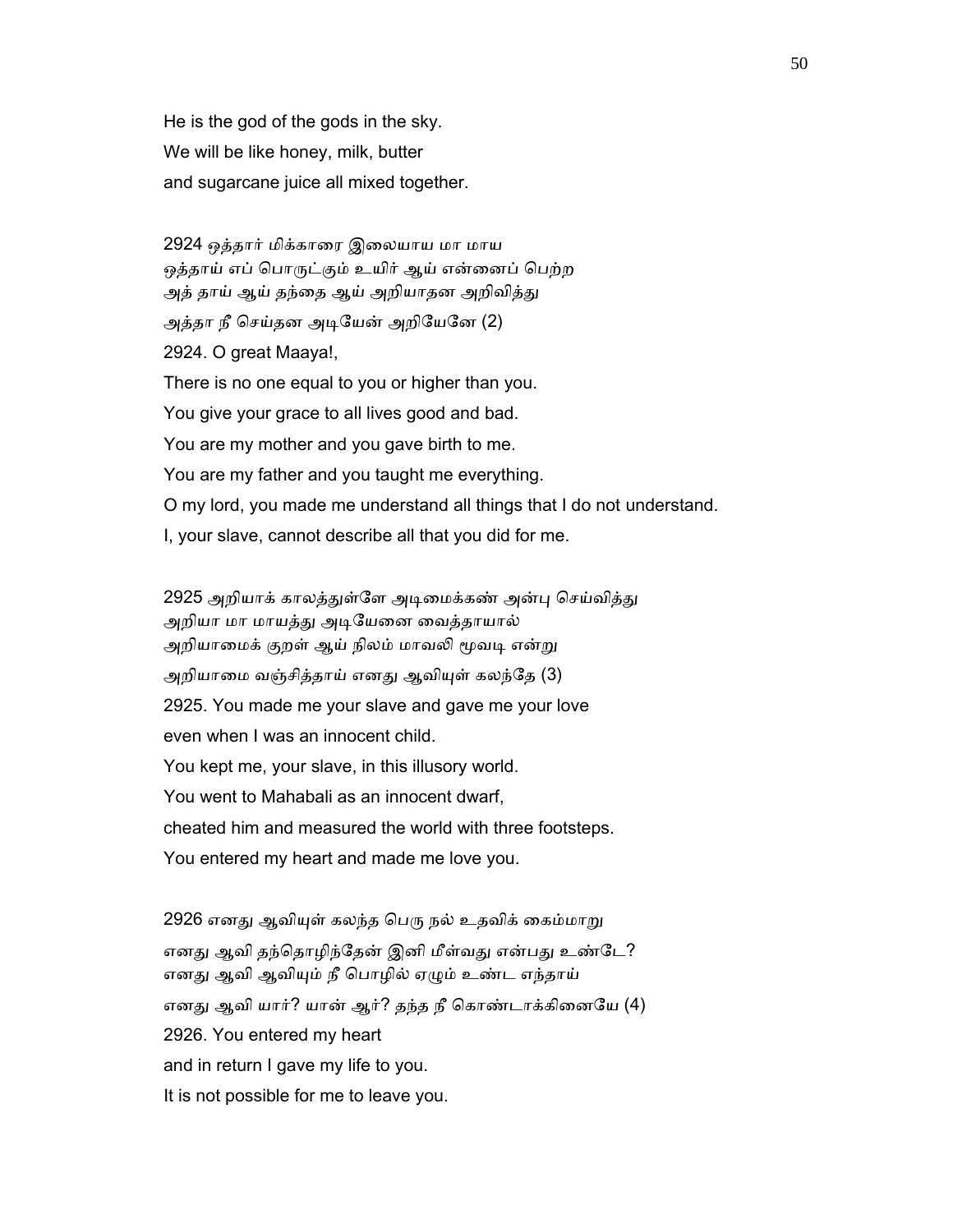You are my father and you swallowed the seven worlds. What is my life? What am I? You gave me life and you took it as your own.

2927 இனி யார் ஞானங்களால் எடுக்கல் எழாத எந்தாய் கனிவார் வீட்டு இன்பமே என் கடல் படா அமுதே தனியேன் வாழ் முதலே பொழில் ஏழும் ஏனம் ஒன்றாய் நுனி ஆர் கோட்டில் வைத்தாய் நுன பாதம் சேர்ந்தேனே (5) 2927. You are my father. Even the wise ones do not know who you are. You give the bliss of moksha to those who love you. You are nectar that did not come from the ocean. You are the cause of life for me so I am not alone. You took the form of a boar and lifted up all the seven worlds holding them on your tusk. I came and joined your feet.

2928 சேர்ந்தார் தீவினைகட்கு அரு நஞ்சை திண் மதியை தீர்ந்தார் தம் மனத்துப் பிரியாது அவர் உயிரைச் சோர்ந்தே புகல் கொடாச் சுடரை அரக்கியை மூக்கு ஈர்ந்தாயை அடியேன் அடைந்தேன் முதல் முன்னமே (6) 2928. You, the bright moon remove the bad karma of your devotees when they approach you. You stay in the hearts of the devotees who keep you in their minds and do not leave you. You are a light and give them protection. You cut off the nose of the Raksasi Surpanaha. I received you into my life as soon as I was born.

2929 முன் நல் யாழ் பயில் நூல் நரம்பின் முதிர் சுவையே பல் நலார் பயிலும் பரனே பவித்திரனே கன்னலே அமுதே கார் முகிலே என் கண்ணா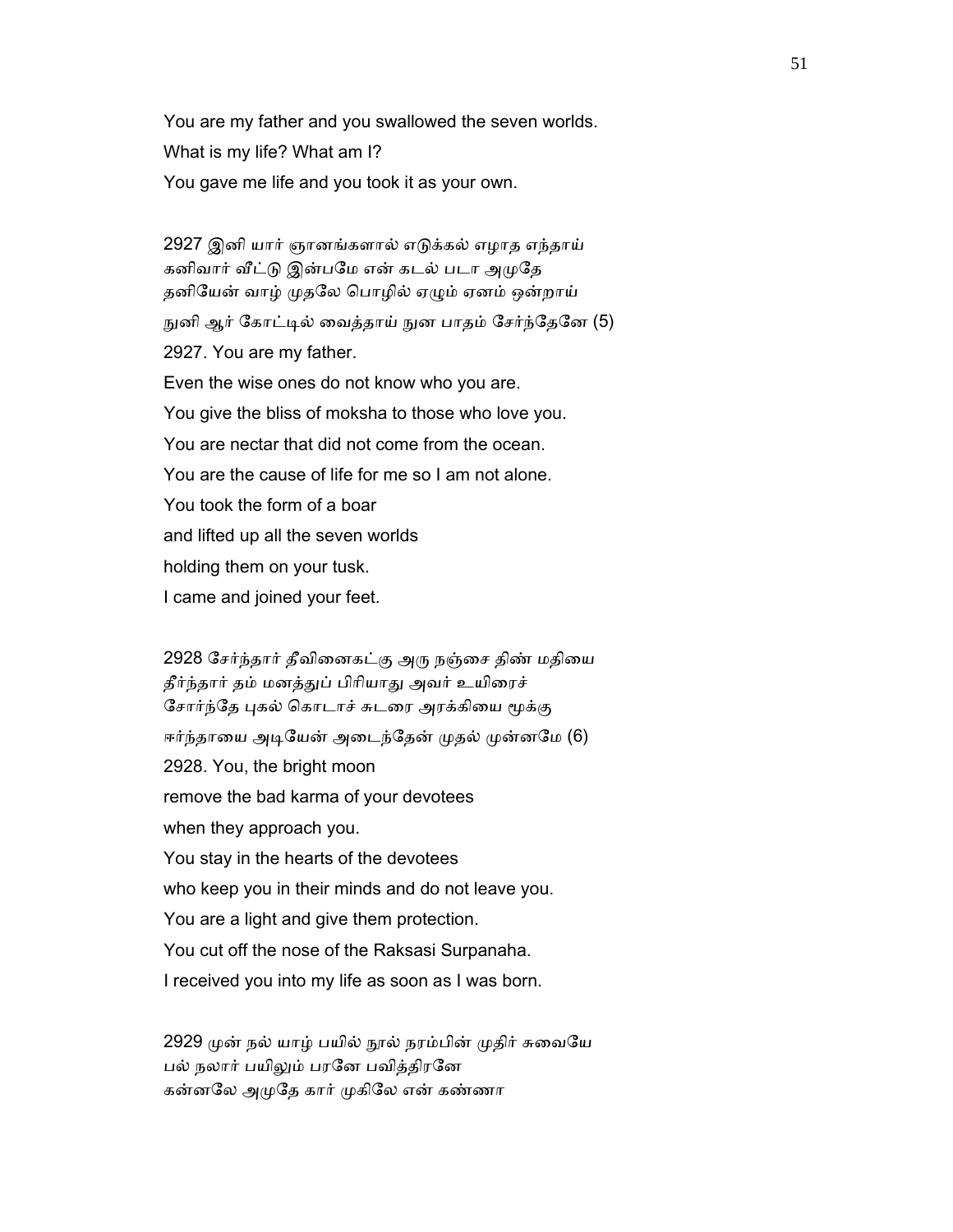நின் அலால் இலேன்காண் என்னை நீ குறிக்கொள்ளே (7) 2929. You are like the sweet sound of a fine, well-used yazh. You are the highest lord, praised by the gods in heaven. You are pure. You are sweet as sugarcane. You are my nectar. You have the color of a dark cloud. You are my Kaṇṇan.

I do not have anyone except you as my refuge. Take care of me.

2930 குறிக்கொள் ஞானங்களால் எனை ஊழி செய் தவமும் கிறிக்ெகாண்ᾌ இப் பிறப்ேப சில நாளில் எய்தினன் யான் உறிக்கொண்ட வெண்ணெய் பால் ஒளித்து உண்ணும் அம்மான் பின் நெறிக்கொண்ட நெஞ்சனாய்ப் பிறவித் துயர் கடிந்தே (8) 2930. I was born in this world because of my devotion and the tapas that I practiced for many ages. I came to this world that gives only pleasure and stayed here for a time. As a child the lord stole butter from the uri, hid it and ate it. I have worshiped my father in my mind and will not be born again. I have done much yoga and tapas and have achieved moksha in this birth.

2931 கடி வார் தண் அம் துழாய்க் கண்ணன் விண்ணவர் பெருமான் படி வானம் இறந்த பரமன் பவித்திரன் சீர் செடி ஆர் நோய்கள் கெட படிந்து குடைந்து ஆடி அடியேன் வாய்மடுத்துப் பருகிக் களித்தேனே (9) 2931. Kaṇṇan, the god of gods, is adorned with a fragrant cool thulasi garland. He is matchless and pure. My terrible sicknesses and troubles are all gone. I, his slave, worshiped him and danced praising him. My troubles are gone as I blissfully praise him.

2932 களிப்பும் கவர்வும் அற்று பிறப்புப் பிணி மூப்பு இறப்பு அற்று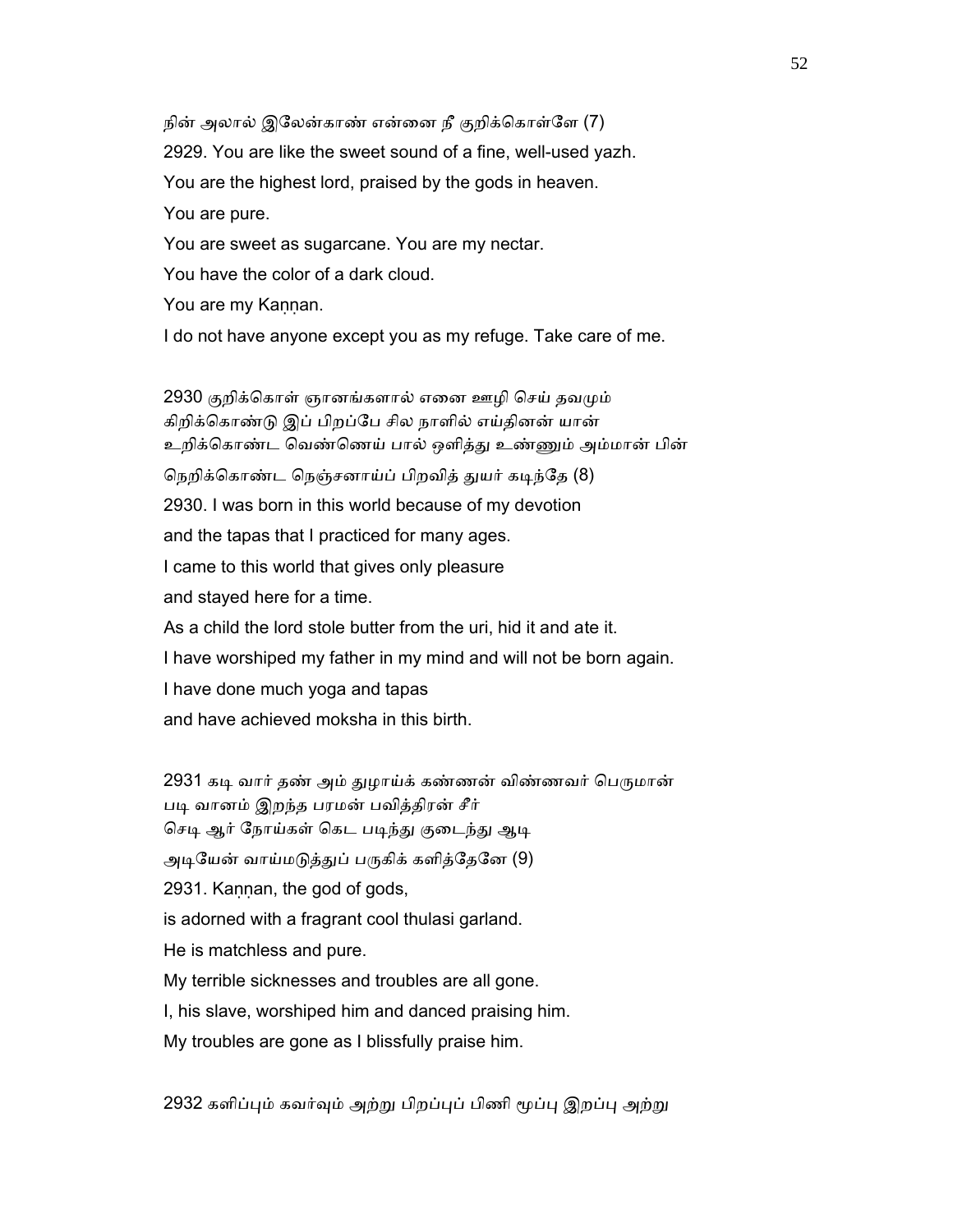ஒளிக்கொண்ட சோதியுமாய் உடன்கூடுவது என்று கொலோ ᾐளிக்கின்ற வான் இந் நிலம் சுடர் ஆழி சங்கு ஏந்தி அளிக்கின்ற மாயப் பிரான் அடியார்கள் குழாங்களையே? (10) 2932. When will the day come when I join him, become a bright light that is one with him, and am removed from the pleasures of the world and from sickness, old age, birth and death? The Maayapiran carries a shining discus and a conch and gives his grace to his devotees and makes this world flourish. When will the day come when I join the god?

2933 குழாம் கொள் பேர் அரக்கன் குலம் வீய முனிந்தவனை குழாம் கொள் தென் குருகூர்ச் சடகோபன் தெரிந்து உரைத்த குழாம் கொள் ஆயிரத்துள் இவை பத்தும் உடன் பாடி குழாங்களாய் அடியீர் உடன்கூடிநின்று ஆடுமினே (11) 2933. Sadagopan of southern Thirukuruhur, which is filled with devotees, composed a thousand pasurams on the magical one who grew angry with Ravanan and destroyed his Raksasha clan. O devotees, learn these ten pasurams, sing them and dance with the group of devotees and you will be happy.

--------------

### திருவாய் மொழி - இரண்டாம் பத்து ( நான்காம் திருமொழி, 2934-2944) தலைவியின் ஆற்றாமை கண்ட தாய் தலைவனை நோக்கிக் கூறுதல்

2934 ஆடி ஆடி அகம் கரைந்து இசை பாடிப் பாடிக் கண்ணீர் மல்கி எங்கும் நாடி நாடி நரசிங்கா என்று வாடி வாடும் இவ் வாள் நுதலே (1) 2934. Her mother says, "My daughter who has a bright forehead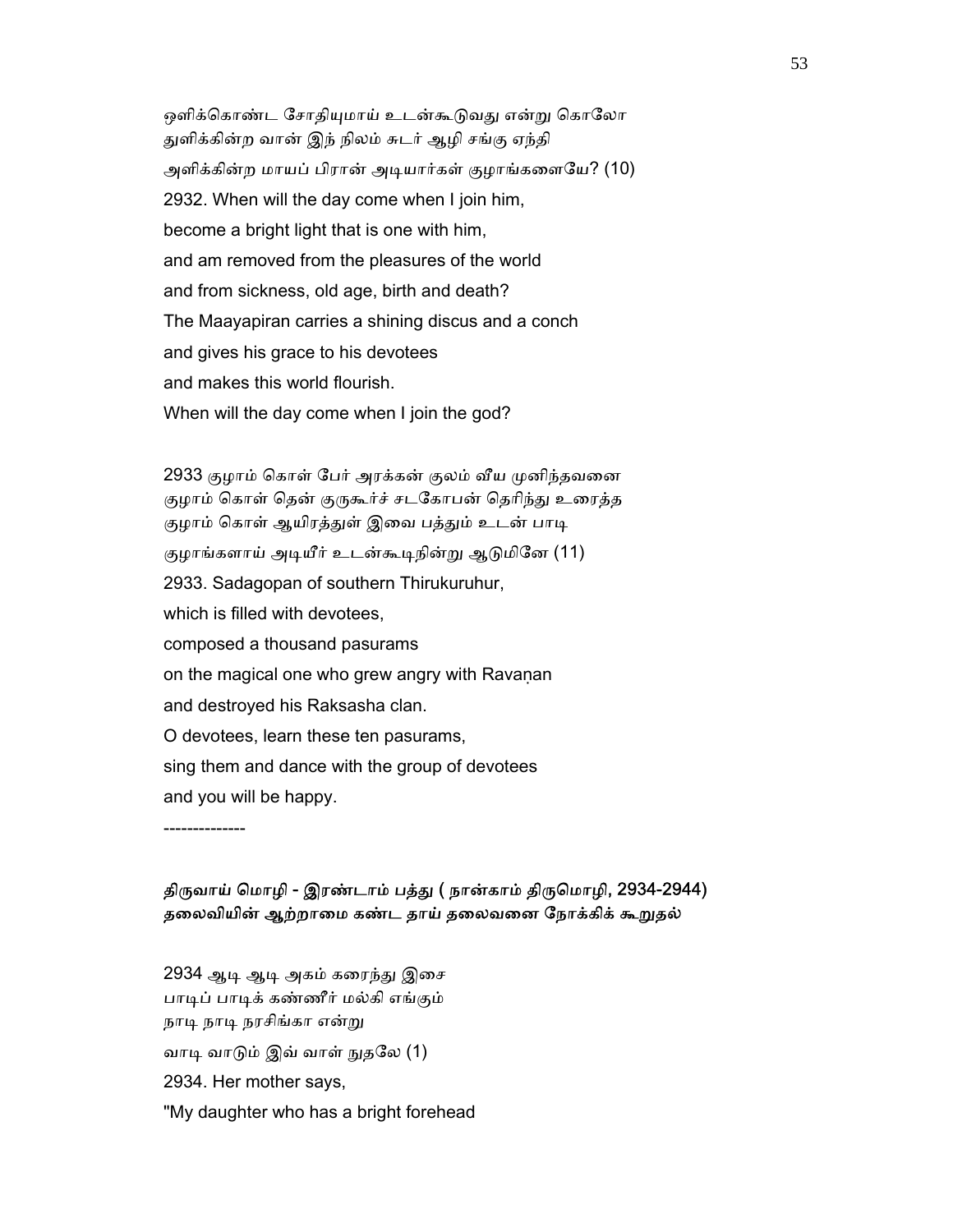dances and dances singing his praise. Her eyes are filled with tears. She searches and searches for the highest one, saying, 'Narasinga!' She withers away with love for him."

 2935 வாள் ᾒதல் இம் மடவரல் உம்ைமக் காணும் ஆசையுள் நைகின்றாள் விறல் வாணன் ஆயிரம் தோள் துணித்தீர் உம்மைக் காண நீர் இரக்கம் இலீேர (2) 2935. Her mother says, "My daughter has a bright forehead and lovely nature and suffers wanting to see you. You cut off the thousand arms of the strong Asuran Vaanan and saved the world. She wants to see you,

but you are not compassionate

and do not show yourself to her."

 2936 இரக்க மனத்ேதாᾌ எாி அைண அரக்கும் மெழுகும் ஒக்கும் இவள் இரக்கம் எழீர் இதற்கு என் ெசய்ேகன் அரக்கன் இலங்கை செற்றீருக்கே? (3) 2936. Her mother says, "Her love for you makes her suffer and she melts like arakku and wax in a fire. You do not have any compassion. What should I do? You burned Lanka, the country of the Rakshasa Ravana."

2937 இலங்கை செற்றவனே என்னும் பின்னும் வலம் கொள் புள் உயர்த்தாய் என்னும் உள்ளம் மலங்க ெவவ் உயிர்க்கும் கண்ணீர் மிகக்

கலங்கிக் கைதொழும் நின்று இவளே (4)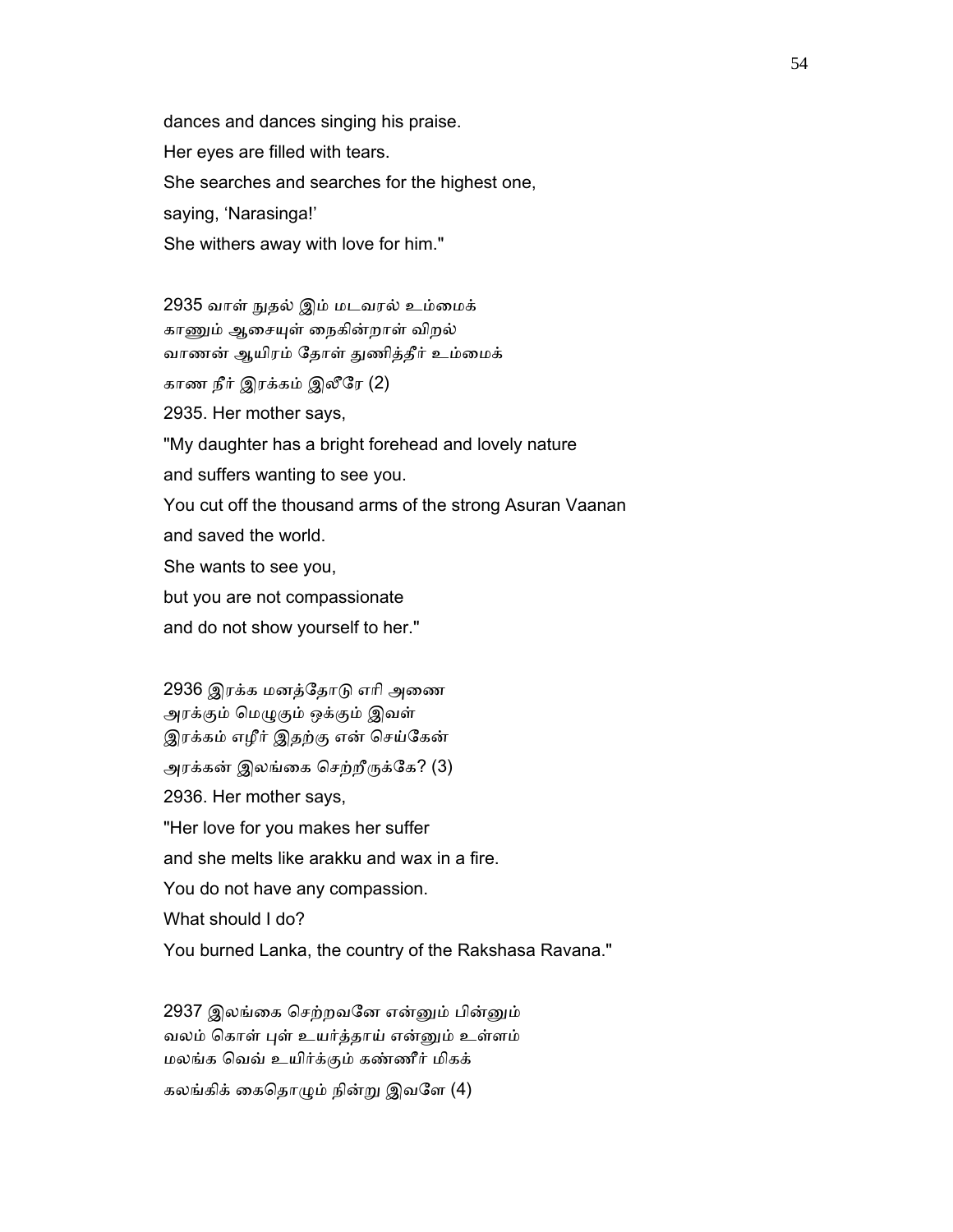2937. Her mother says, "She says 'You destroyed Lanka. You raised your eagle banner in victory.' She sheds many tears. She is confused in her mind. Her sighs are like burning fire. She folds her hands and worships you."

 2938 இவள் இராப்பகல் வாய்ெவாீ இத் தன குவளை ஒண் கண்ண நீர் கொண்டாள் வண்டு திவளும் தண் அம் துழாய் கொடீர் என தவள வண்ணர் தகவுகளே? (5) 2938. Her mother says, "She thinks of you day and night and her eyes, lovely as water lilies, are filled with tears. She says, 'Won't you give me your cool beautiful thulasi garland that swarms with bees?' You have the color of pearls. How can I believe your devotees when they say you are kind?"

 2939 தகᾫ உைடயவேன என்ᾔம் பின்ᾔம் மிக விரும்பும் பிரான் என்னும் எனது அக உயிர்க்கு அமுதே என்னும் உள்ளம் உக உᾞகிநின்ᾠ உள் உேள (6) 2939. Her mother says, "She says, 'You are kind. I love you more and more. You are the nectar of my life. You are in my heart!' and she melts and melts for you."

2940 உள் உள் ஆவி உலர்ந்து உலர்ந்து என வள்ளலே கண்ணனே என்னும் பின்னும்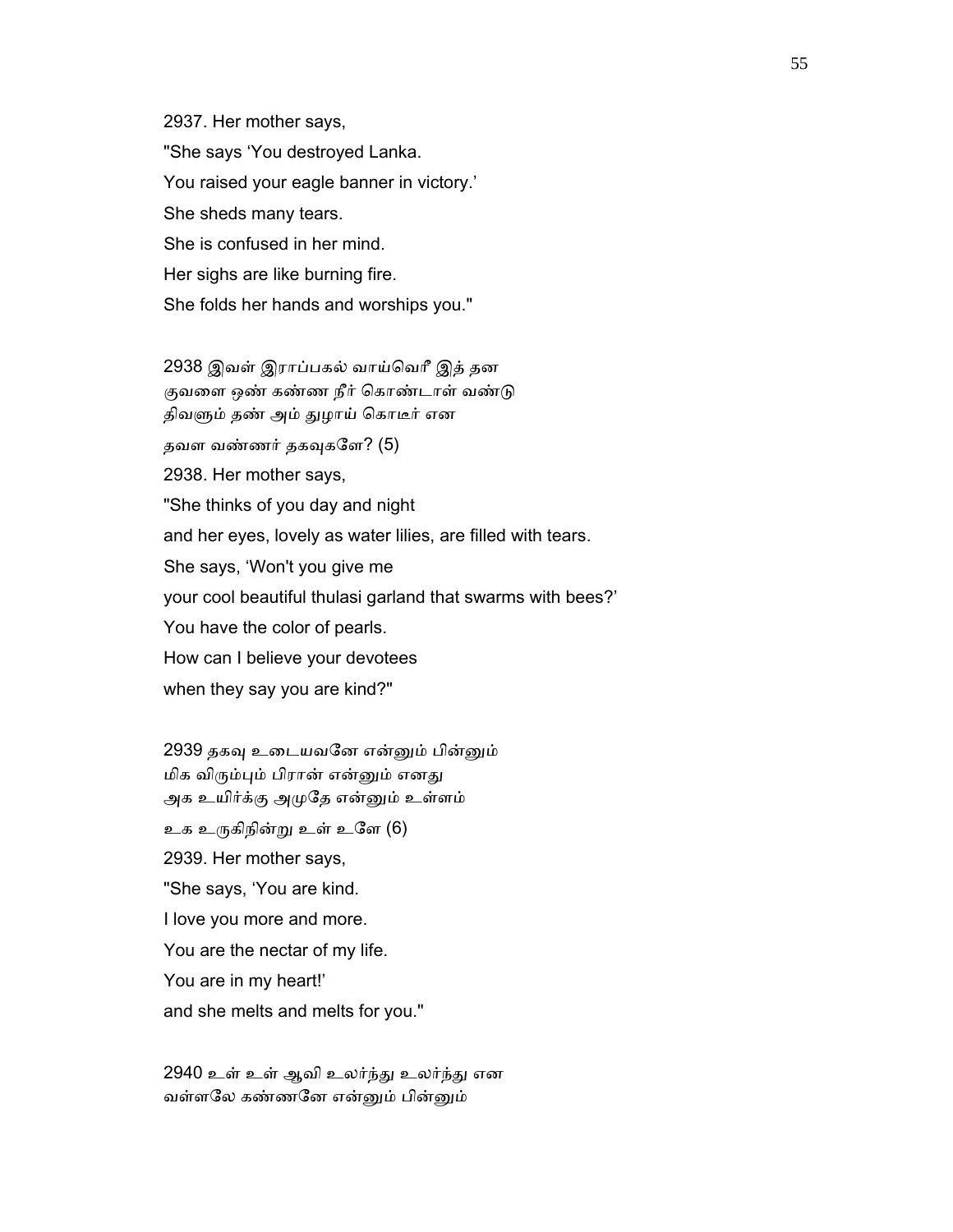ெவள்ள நீர்க் கிடந்தாய் என்ᾔம் என கள்வி தான் பட்ட வஞ்சைனேய (7) 2940. Her mother says, "My daughter is hurt because you cheated her and she says, 'You are generous, you are my Kaṇṇan and you sleep on the milky ocean.' She hides her love from me and does not tell me how you cheated her."

 2941 வஞ்சேன என்ᾔம் ைகெதாᾨம் தன நெஞ்சம் வேவ நெடிது உயிர்க்கும் விறல் கஞ்சைன வஞ்சைன ெசய்தீர் உம்ைமத் தஞ்சம் என்ᾠ இவள் பட்டனேவ (8) 2941. Her mother says, "She says, 'You cheated me.' She worships him. Her heart suffers and she sighs. She says, 'You cheated Kamsan and killed him.' She has come to you for refuge. It is wrong to cheat her."

 2942 பட்ட ேபாᾐ எᾨ ேபாᾐ அறியாள் விைர மட்ᾌ அலர் தண் ᾐழாய் என்ᾔம் சுடர் வட்ட வாய் நுதி நேமியீர் நுமது இட்டம் என்கொல் இவ் ஏழைக்கே? (9) 2942. Her mother says, "She doesn't know when the sun rises or when it sets. She says, 'I long for his cool fragrant thulasi garland with its flowers that drip honey.' You have a sharp round bright discus. What can you do for my poor daughter?"

 2943 ஏைழ ேபைத இராப்பகல் தன ேகழ் இல் ஒண் கண்ண நீர் ெகாண்டாள் கிளர் வாழ்ைவ ேவவ இலங்ைக ெசற்றீர் இவள்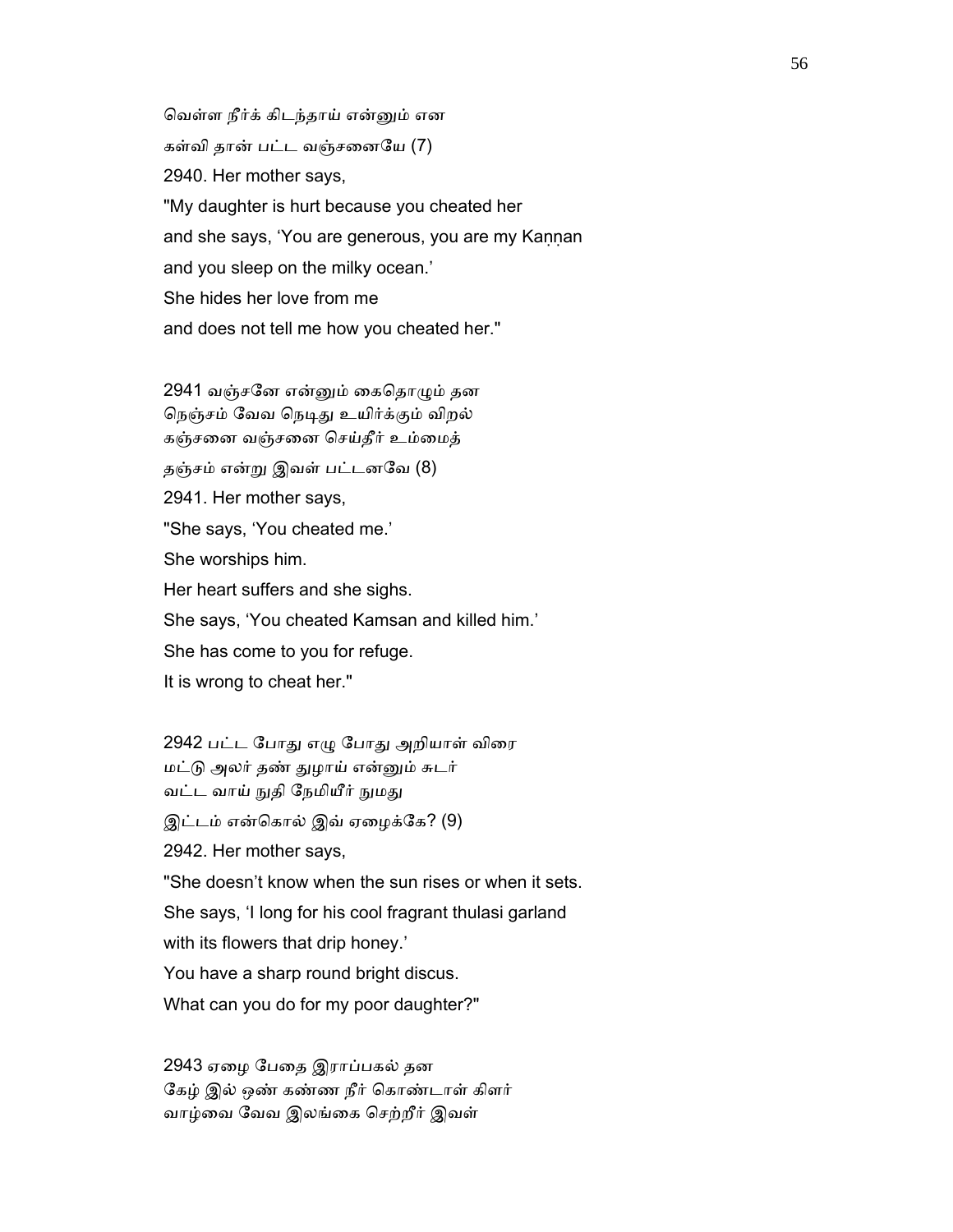மாைழ ேநாக்கு ஒன்ᾠம் வாட்ேடன்மிேன (10) 2943. Her mother says, "She is a poor girl. She is innocent. She doesn't know whether it is night or day. Her faultless lovely eyes are filled with tears. You burned Lanka and destroyed all the creatures there. She has innocent eyes like a doe's. Do not make this girl suffer."

 2944 வாட்டம் இல் ᾗகழ் வாமனைன இைச கூட்டி வண் சடகோபன் சொல் அமை பாட்டு ஓர் ஆயிரத்து இப் பத்தால் அடி சூட்டலாகும் அம் தாமமே (11) 2944. Saḍagopan composed a thousand pasurams praising the faultless famous Vaamanan who made a girl fall in love with him, describing how her mother worries for her. If devotees learn these ten pasurams with music they will join the feet of the god decorated with garlands.

----------

### திருவாய் மொழி - இரண்டாம் பத்து ( ஐந்தாம் திருமொழி, 2945-2955) இறைவன் ஆபரணாதிகளுடன் வந்து கலக்க ஆழ்வார் மகிழ்தல்

2945 அம் தாமத்து அன்பு செய்து என் ஆவி சேர் அம்மானுக்கு அம் தாமம் வாழ் முடி சங்கு ஆழி நூல் ஆரம் உள ெசந்தாமைரத்தடம் கண் ெசங்கனி வாய் ெசங்கமலம் செந்தாமரை அடிகள் செம்பொன் திரு உடம்பே (1) 2945. He is adorned with garlands, ornaments and a sacred thread. He carries a conch and a discus. His large eyes are beautiful like lotuses. His mouth is sweet as a fruit and red as a lotus . His feet are as lovely as lotuses. His divine body is like pure gold.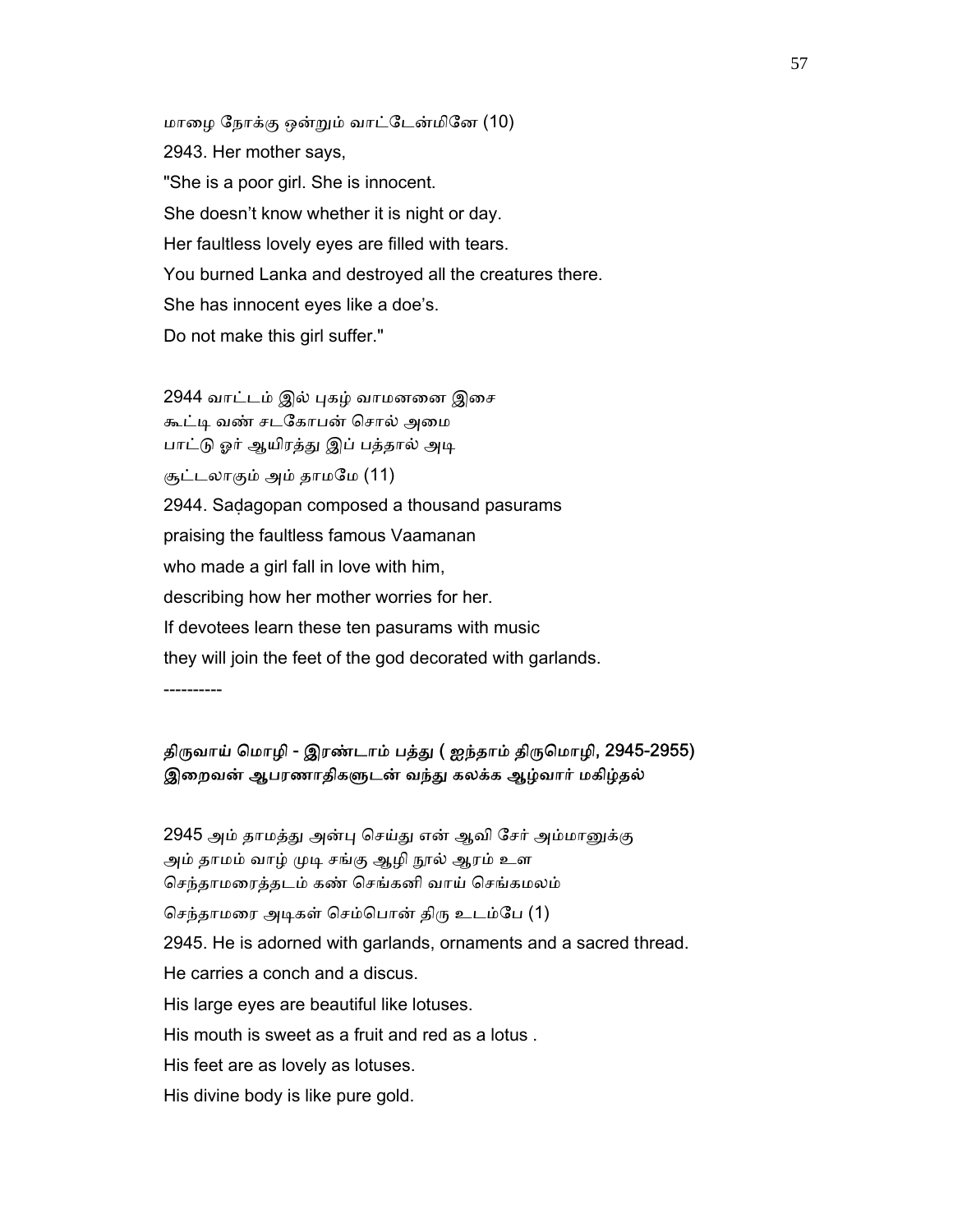He came here and entered my heart and gave his love to me.

 2946 திᾞ உடம்ᾗ வான் சுடர் ெசந்தாமைர கண் ைக கமலம் திரு இடமே மார்வம் அயன் இடமே கொப்பூழ் ஒருவு இடமும் எந்தை பெருமாற்கு அரனே ஓ ஒருவு இடம் ஒன்று இன்றி என்னுள் கலந்தானுக்கே (2) 2946. His divine body shines like the sun in the sky. His lovely eyes and hands are like beautiful lotuses. The goddess Lakshmi stays on his chest, Brahma stays on his navel and Shiva stays everywhere else on his body. I do not have a place on his body but he has entered my heart.

 2947 என்ᾔள் கலந்தவன் ெசங்கனி வாய் ெசங்கமலம் மின்ᾔம் சுடர் மைலக்குக் கண் பாதம் ைக கமலம் மன்ᾔம் ᾙᾨ ஏழ் உலகும் வயிற்றின் உள தன்னுள் கலவாதது எப் பொருளும் தான் இலையே (3) 2947. He entered my heart. His mouth is as sweet as a fruit and beautiful as a red lotus. He shines like a bright hill. His eyes, feet and hands are like beautiful lotuses. All the everlasting seven worlds are in his stomach. There is nothing anywhere that is not in his body.

 2948 எப் ெபாᾞᾦம் தான் ஆய் மரகதக் குன்றம் ஒக்கும் அப்பொழுதைத் தாமரைப்பூக் கண் பாதம் கை கமலம் எப்பொழுதும் நாள் திங்கள் ஆண்டு ஊழி ஊழிதொறும் அப்பொழுதைக்கு அப்பொழுது என் ஆரா அமுதமே (4) 2948. He is in all things. He is like an emerald hill. His eyes, hands and feet are like fresh lotuses. He is a sweet nectar that will never become bitter on any day, any month, any year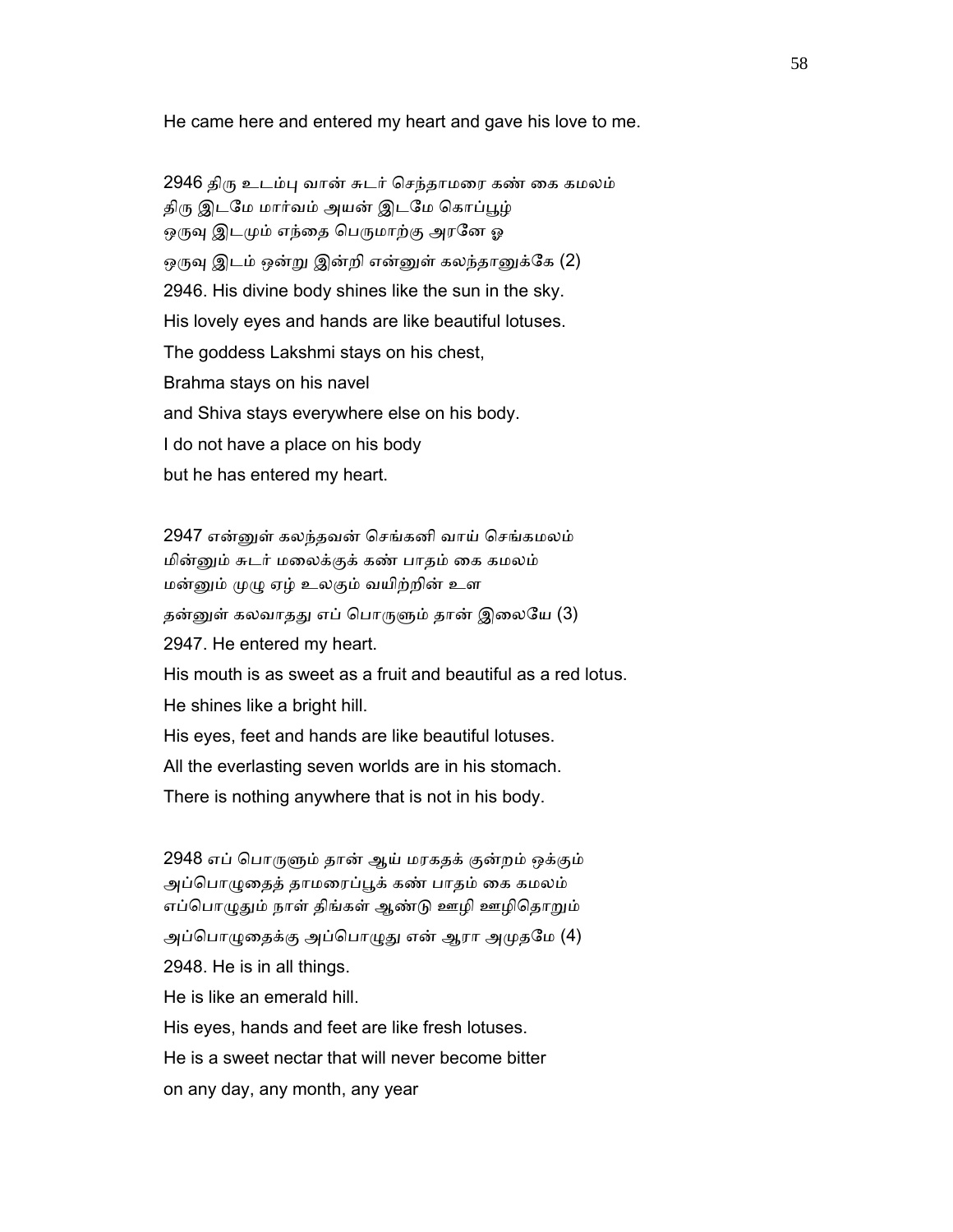or any time until the end of the world.

 2949 ஆரா அᾙதமாய் அல் ஆவிᾜள் கலந்த கார் ஆர் கருமுகில் போல் என் அம்மான் கண்ணனுக்கு ேநரா வாய் ெசம்பவளம் கண் பாதம் ைக கமலம் பேர் ஆரம் நீள் முடி நாண் பின்னும் இழை பலவே (5) 2949. He is the nectar that will always be sweet. He is a dark cloud that entered my heart. He is my dear Kannan. Even red coral cannot compete with his lovely red mouth. His eyes, feet and hands are like lotuses. He wears a long garland, a tall crown, an ottiyaanam for his waist and many other ornaments.

2950 பலபலவே ஆபரணம் பேரும் பலபலவே பலபலவே சோதி வடிவு பண்பு எண்ணில் பலபல கண்ᾌ உண்ᾌ ேகட்ᾌ உற்ᾠ ேமாந்ᾐ இன்பம் பலபலவே ஞானமும் பாம்பு அணை மேலாற்கேயோ (6) 2950. He is adorned with many ornaments. He has many, many names and many bright forms. His qualities are too many to conceive. He is the joy of seeing, tasting, hearing, touching and smelling. He has great knowledge and he sleeps on the snake bed.

2951 பாம்பு அணைமேல் பாற்கடலுள் பள்ளி அமர்ந்ததுவும் காம்பு அணை தோள் பின்னைக்கு ஆய் ஏறு உடன் ஏழ் செற்றதுவும் தேம் பணைய சோலை மராமரம் ஏழ் எய்ததுவும் பூம் பிணைய தண் துழாய்ப் பொன் முடி அம் போர் ஏறே (7) 2951. He sleeps on the snake bed on the milky ocean. He destroyed seven bulls to marry Nappinnai whose beautiful arms are like bamboo. He destroyed the seven mara trees that were in groves where honey drips. He is decorated with a cool thulasi garland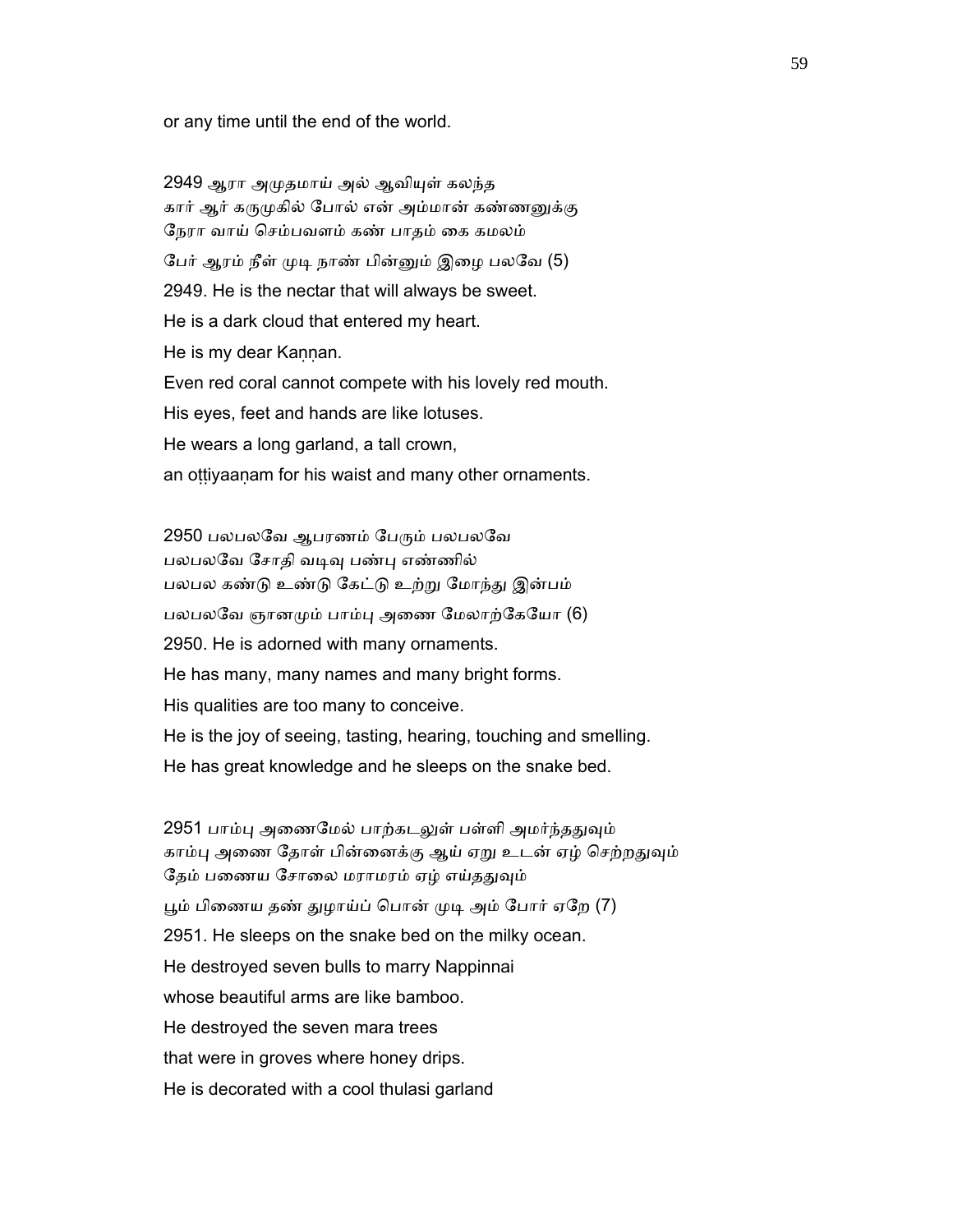tied with flowers on his golden crown.

2952 பொன் முடி அம் போர் ஏற்றை எம்மானை நால் தடம் தோள் தன் முடிவு ஒன்று இல்லாத தண் துழாய் மாலையனை என் முடிவு காணாதே என்னுள் கலந்தானை சொல்முடிவு காணேன் நான் சொல்லுவது என்? சொல்லீரே (8) 2952. He is strong as a bull and wears a golden crown. He has four strong arms. He is the omnipresent god and he wears a cool thulasi garland. He entered my heart forgiving my faults. I do not have words to praise him. How could I describe him? You tell me.

 2953 ெசால்லீர் என் அம்மாைன என் ஆவி ஆவிதைன எல்லை இல் சீர் என் கருமாணிக்கச் சுடரை நல்ல அமுதம் பெறற்கு அரிய வீடும் ஆய் அல்லி மலர் விரை ஒத்து ஆண் அல்லன் பெண் அலனே (9) 2953. He is the soul inside my soul. He is bright like a dark diamond and he has endless fame. He is sweet nectar. He is moksha that is hard to attain. He is the fragrance of alli flowers. He is neither male nor female.

2954 ஆண் அல்லன் பெண் அல்லன் அல்லா அலியும் அல்லன் காணᾤம் ஆகான் உளன் அல்லன் இல்ைல அல்லன் பேணுங்கால் பேணும் உரு ஆகும் அல்லனும் ஆம் கோணை பெரிது உடைத்து எம் பெம்மானைக் கூறுதலே (10) 2954. He is not a male, not a female, and he is not an ali, who is neither. No one can see him. He neither is, nor is not. When a devotee wishes to see him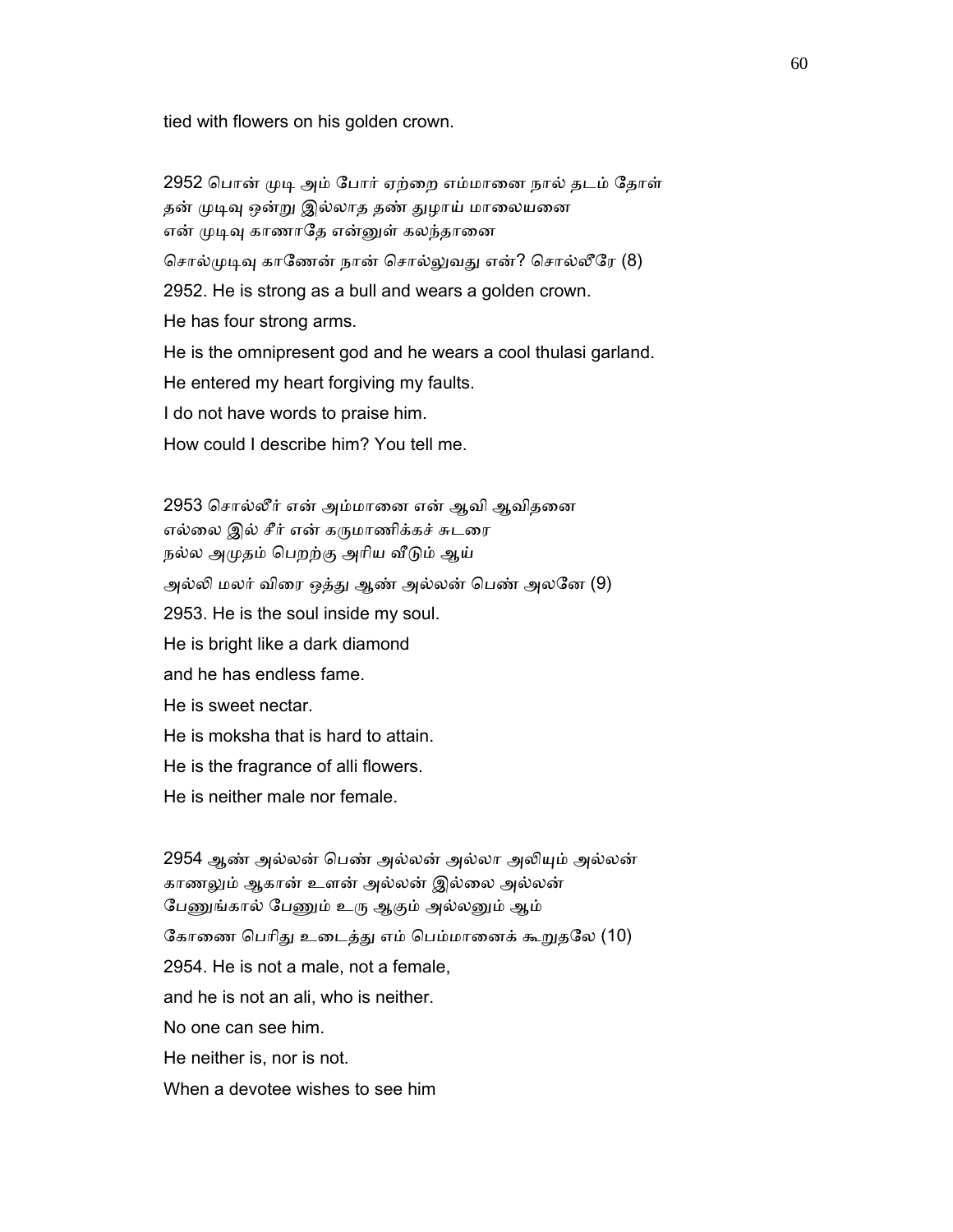he will appear in the form that the devotee wishes or he may not be there. To describe the dear lord is very hard.

2955 கூறுதல் ஒன்று ஆராக் குடக் கூத்த அம்மானைக் கூறுதலே மேவிக் குருகூர்ச் சடகோபன் கூறின அந்தாதி ஓர் ஆயிரத்துள் இப் பத்தும் கூᾠதல் வல்லார் உளேரல் கூᾌவர் ைவகுந்தேம (11) 2955 Sadagopan of Thirukuruhur composed a thousand andaadi pasurams on the god, our father who danced the wonderful kudakuthu dance no one can describe him. If devotees learn these ten pasurams and recite them well they will reach Vaikuntam.

---------

#### திருவாய் மொழி - இரண்டாம் பத்து (ஆறாம் திருமொழி, 2956-2966) ஆழ்வார் இறைவனைச் சிக்கெனப் பிடித்தல்

2956 வைகுந்தா மணிவண்ணனே என் பொல்லாத் திருக்குறளா என்னுள் மன்னி வைகும் வைகல் தோறும் அமுது ஆய வான் ஏறே செய் குந்தா அரும் தீமை உன் அடியார்க்குத் தீர்த்து அசுரர்க்குத் தீமைகள் செய் குந்தா உன்னை நான் பிடித்தேன் கொள் சிக்கெனவே. (1)

2956. O lord of Vaikuṇṭam,

you have the color of blue sapphire.

You are a naughty divine dwarf.

You are nectar that has entered my heart and stays there always.

You are a strong bull worshiped by the gods.

You remove the troubles of your devotees.

You destroy the Asurans.

You are the god of Vaikuntam.

I have caught hold of you firmly.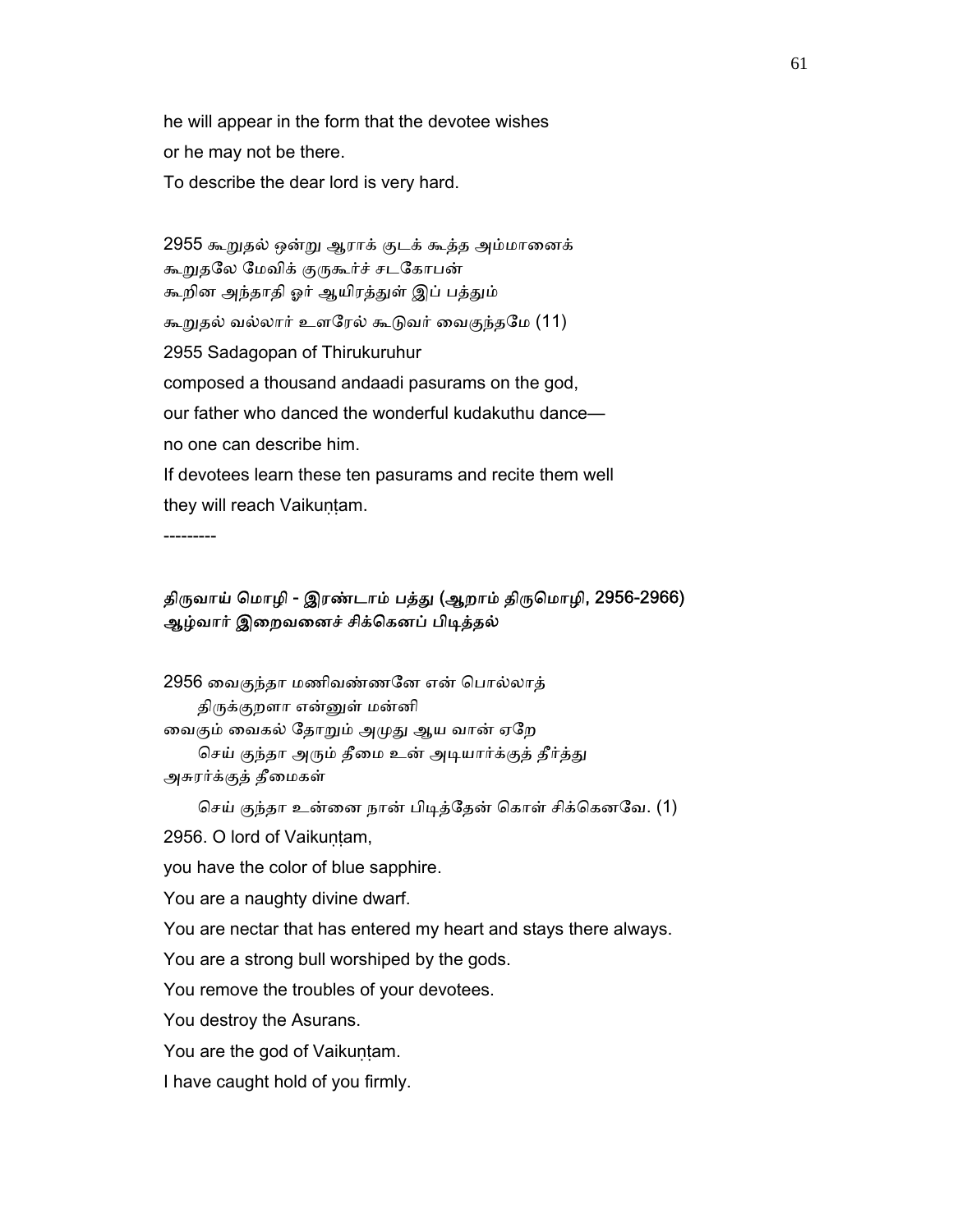2957 சிக்கெனச் சிறிது ஓர் இடமும் புறப்படாத் தன்னுள்ளே உலகுகள் ஒக்கவே விழுங்கிப் புகுந்தான் புகுந்ததற்பின் மிக்க ஞான ெவள்ளச் சுடர் விளக்குஆய் ᾐளக்கு அற்ᾠ அᾙதம் ஆய் எங்கும் பக்கம் நோக்கு அறியான் என் பைந்தாமரைக் கண்ணனே $(2)$  2957. He swallowed all the worlds leaving nothing behind and he keeps them in his stomach. He entered my heart. He is a flood of knowledge. He is a faultless bright light. He is nectar for all and is changeless. There is no place on this earth that is not seen by lotus eyes of Kannan.

2958 தாமரைக் கண்ணனை விண்ணோர் பரவும் தலைமகனை ᾐழாய் விைரப்

பூ மருவு கண்ணி எம் பிரானை பொன்மலையை

நாம் மᾞவி நன்கு ஏத்தி உள்ளி வணங்கி நாம்

மகிழ்ந்ᾐ ஆட நாᾫ அலர்

பா மருவி நிற்கத் தந்த பான்மையே வள்ளலே (3)

2958. His eyes are beautiful like lotuses.

He is the lord of the gods and they worship him.

He, the dear one, is decorated with fragrant flower garlands.

He shines like a golden mountain.

He gave me the fortune of approaching him and worshiping him.

I dance happily thinking of him always.

He, the generous one, gave me his grace

to sing beautiful pasurams that praise him.

2959 வள்ளலே மதுசூதனா என் மரகத மலையே உனை நினைந்து எள்கல் தந்த எந்தாய் உன்னை எங்ஙனம் விடுகேன் வெள்ளமே புரை நின் புகழ் குடைந்து ஆடிப் பாடிக் களித்து உகந்து உகந்து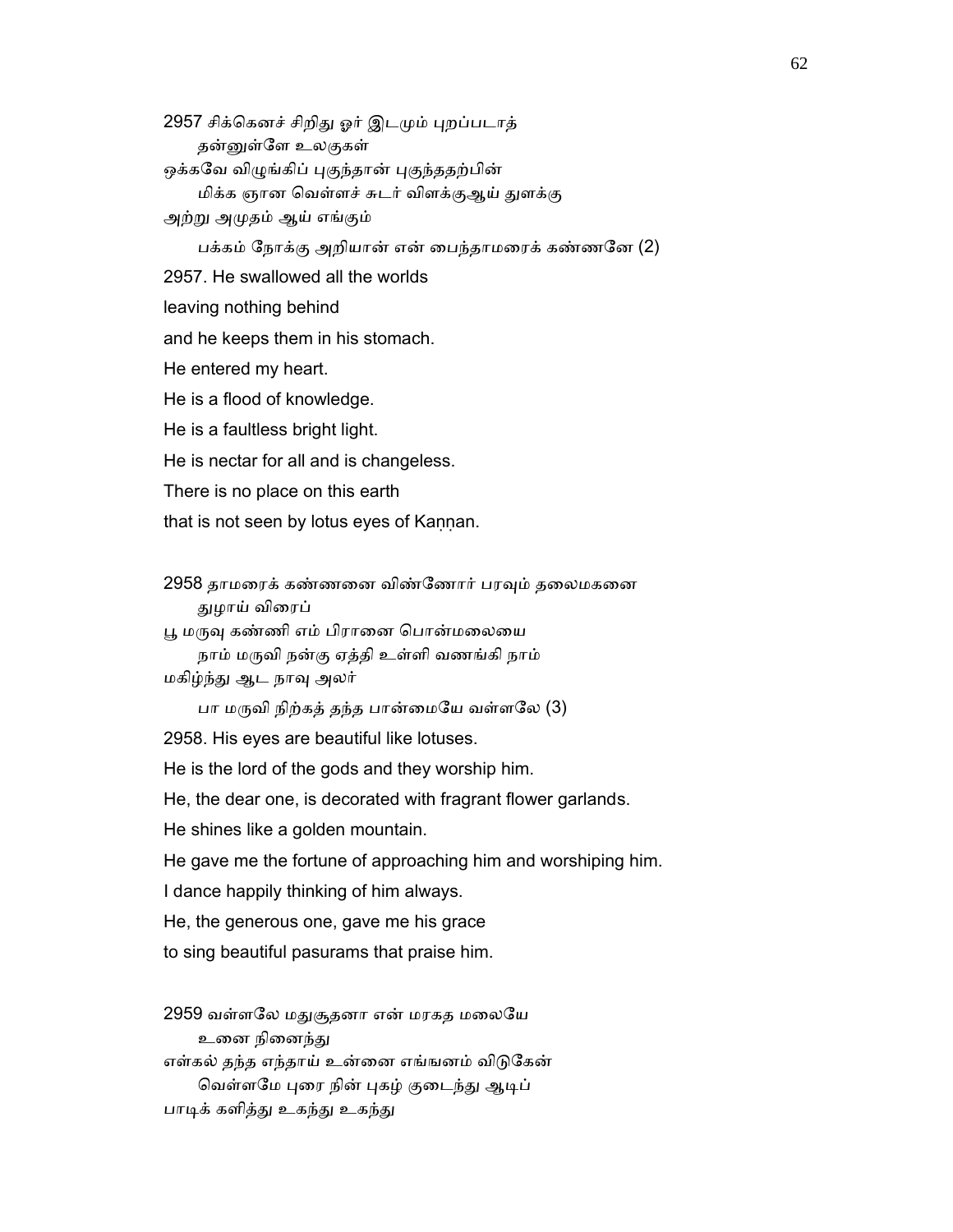உள்ள ேநாய்கள் எல்லாம் ᾐரந்ᾐ உய்ந்ᾐ ேபாந்திᾞந்ேத? (4) 2959. You are Madhusudanan, the generous god. You are my emerald hill. You are my father and you gave me the good fortune of thinking only of you. How could I leave you? I praised your fame that is like a flood, danced and sang with joy

and all my sickness and troubles went away.

2960 உய்ந்து போந்து என் உலப்பு இலாத வெம் தீவினைகளை நாசம் செய்து உனது அந்தம் இல் அடிமை அடைந்தேன் விடுவேனோ ஐந்து பைந்தலை ஆடு அரவு அணை மேவிப் பாற்கடல்

யோக நித்திரை

சிந்தை செய்த எந்தாய் உன்னைச் சிந்தை செய்து செய்தே? (5) 2960. O my father,

you sleep on five-headed Adishesha,

the snake bed on the milky ocean

in yogic contemplation.

I escaped my troubles

and you destroyed all my cruel karma.

I have become your slave forever—

how could I ever want anything else?

2961 உன்னைச் சிந்தை செய்து செய்து உன் நெடு மா மொழி இசை பாடி ஆடி என்

முன்னைத் தீவினைகள் முழு வேர் அரிந்தனன் யான்

 உன்ைனச் சிந்ைதயினால் இகழ்ந்த இரணியன் அகல் மார்வம் கீண்ட என்

முன்னைக் கோளரியே முடியாதது என் எனக்கே? (6)

2961. I thought and thought of you

and praised you in songs and danced.

All the bad karma of my older births is removed.

You took the form of a man-lion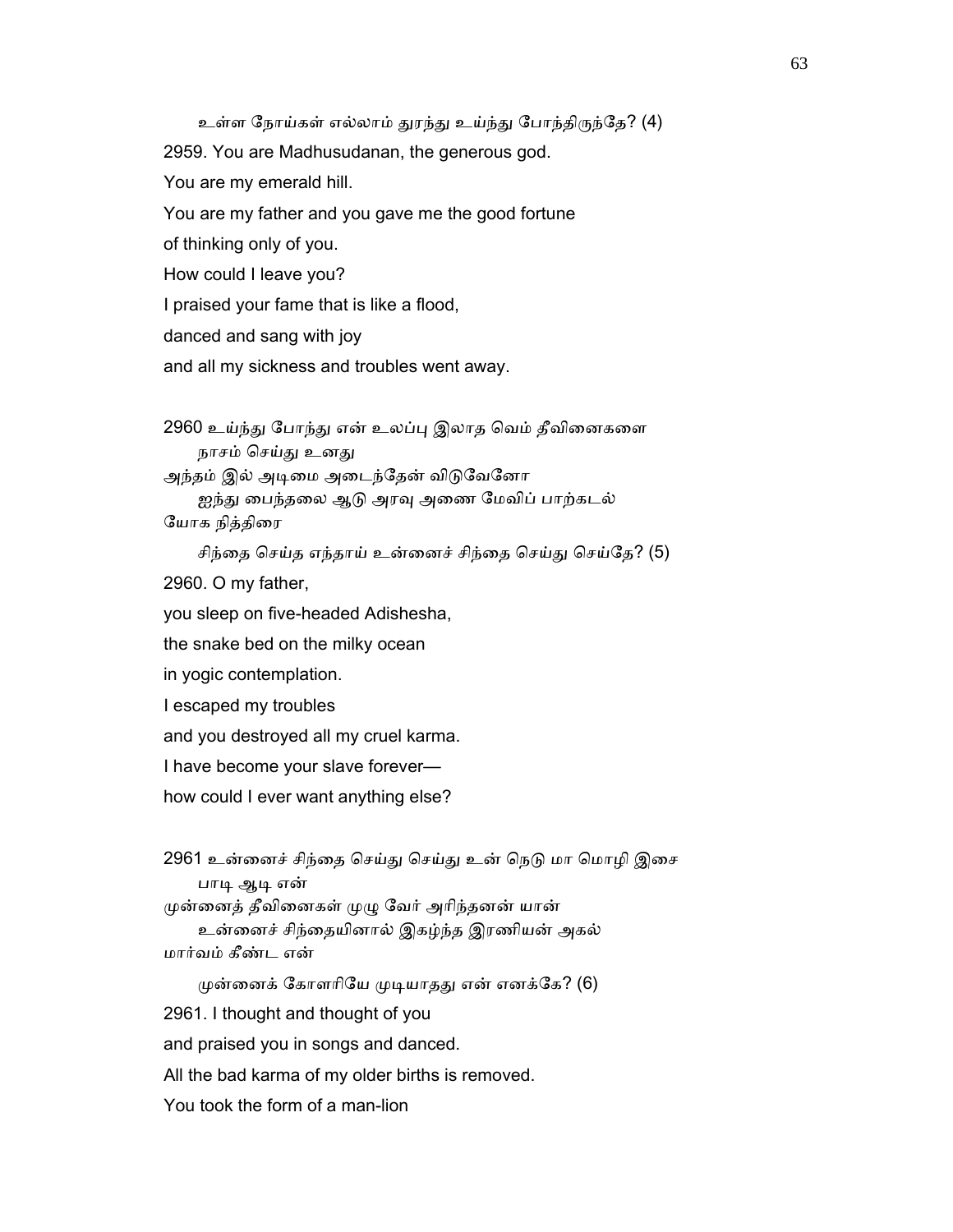and you split open the chest of Hiranyan

when he disgraced you.

I am your slave. There is nothing that I cannot do.

2962 முடியாதது என் எனக்கேல் இனி? முழு ஏழ் உலகும் உண்டான் உகந்து வந்து அடியேன் உட்புகுந்தான் அகல்வானும் அல்லன் இனி செடி ஆர் நோய்கள் எல்லாம் துரந்து எமர் கீழ் மேல் எழு பிறப்பும் விடியா வெம் நரகத்து என்றும் சேர்தல் மாறினரே (7) 2962. What is there that I cannot do? He swallowed all the seven worlds. He came and joyfully entered the heart of me, his slave, and will not leave me. The terrible troubles that I have will go away. He protected me and saved me and I will not go to cruel hell in all my seven births.

2963 மாறி மாறிப் பல பிறப்பும் பிறந்து அடியை அடைந்து உள்ளம் ேதறி

ஈறு இல் இன்பத்து இரு வெள்ளம் யான் மூழ்கினன் பாறிப் பாறி அசுரர் தம் பல் குழாங்கள் நீறு எழ பாய் பறைவ ஒன்ᾠ

ஏறி வீற்றிருந்தாய் உன்னை என்னுள் நீக்கேல் எந்தாய் (8)

2963. I was born for many births again and again.

I reached your feet and my heart was happy

as if it had plunged into a great flood of bliss.

O father, you ride on a flying eagle

and you fought many Asurans,

conquered them and destroyed them.

O dear god, do not go away from me.

2964 எந்தாய் தண் திருவேங்கடத்துள் நின்றாய் இலங்கை ெசற்றாய் மராமரம்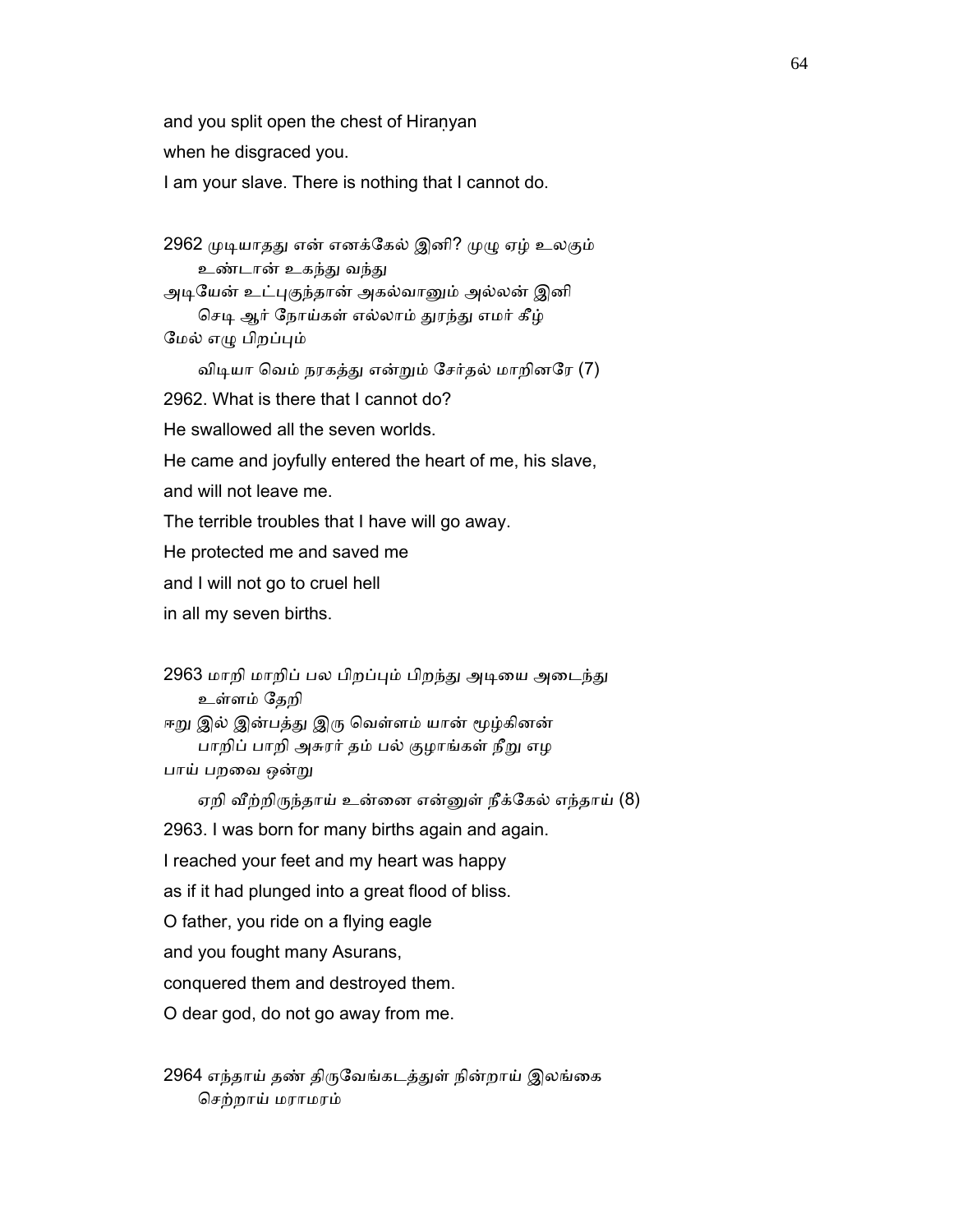ைபந்தாள் ஏழ் உᾞவ ஒᾞ வாளி ேகாத்த வில்லா <

கொந்து ஆர் தண் அம் துழாயினாய் அமுதே உன்னை என்ᾔள்ேள குைழத்த எம்

ைமந்தா வான் ஏேற இனி எங்குப் ேபாகின்றேத? (9)

2964. O my father,

you stay in the rich Thiruvenkaṭam hills.

You destroyed Lanka.

You shot one arrow and destroyed all the seven maramara trees.

You are decorated with bunches of beautiful cool thulasi garlands.

You are nectar. O young one, you entered my heart.

You are a strong bull among the gods .

Where will I go now?

 2965 ேபாகின்ற காலங்கள் ேபாய காலங்கள் ேபாகு காலங்கள் தாய் தந்ைத உயிர்

ஆகின்றாய் உன்னை நான் அடைந்தேன் விடுவேனோ? பாகின்ற தொல் புகழ் மூவுலகுக்கும் நாதனே பரமா தண் ேவங்கடம்

மேகின்றாய் தண் துழாய் விரை நாறு கண்ணியனே (10)

2965. You were my father and mother in the past,

you are my father and mother now

and you will be my father and mother in the future.

I have reached you and will not leave you.

You are the lord of the three worlds

that praise your ancient fame.

O highest one, you stay in the cool Venkaṭam hills.

You are adorned with fragrant thulasi garlands.

2966 கண்ணித் தண் அம் துழாய் முடிக் கமலத் தடம் பெருங் கண்ணனைப் புகழ் நண்ணி தென் குருகூர்ச் சடகோபன் மாறன் சொன்ன எண்ணில் சோர்வு இல் அந்தாதி ஆயிரத்துள் இவையும் ஓர் பத்து இசையொடும் பண்ணில் பாட வல்லார் அவர் ேகசவன் தமேர (11) 2966. Saḍagopan of famous southern Thirukuruhur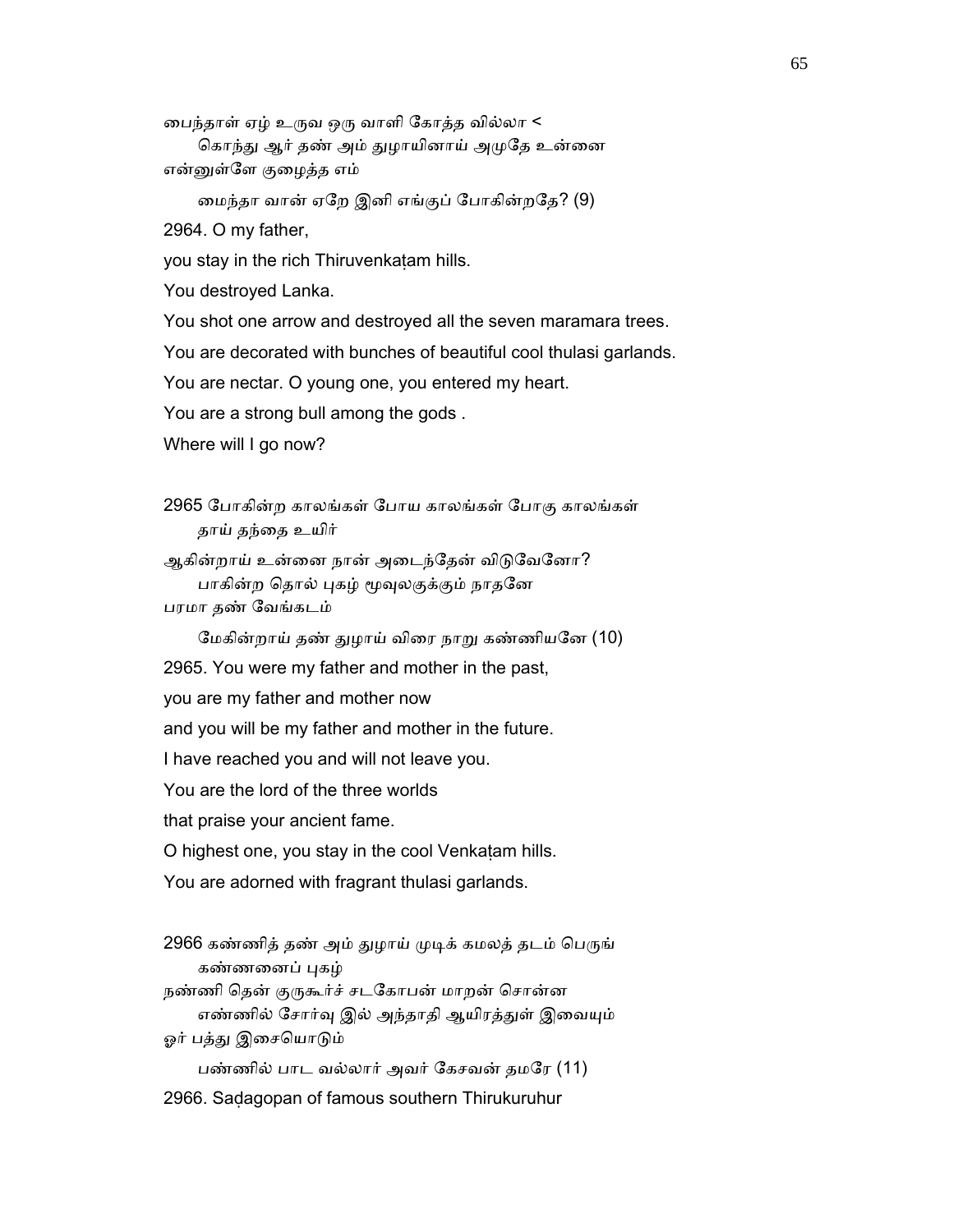composed a thousand andadi pasurams praising the wonderful lotus-eyed Kaṇṇan who wears beautiful thulasi garlands on his head. If devotees learn these ten pasurams and sing them they will be the devotees of Kesavan.

-------------

### திருவாய் மொழி - இரண்டாம் பத்து (ஏழாம் திருமொழி, 2967-2977) பன்னிரு நாமப் பாட்டு

2967 கேசவன் தமர் கீழ் மேல் எமர் ஏழ் எழு பிறப்பும் மா சதிர் இது பெற்று நம்முடை வாழ்வு வாய்க்கின்றவா! ஈசன் என் கருமாணிக்கம் என் செங்கோலக் கண்ணன் விண்ணோர் நாயகன் எம் பிரான் எம்மான் நாராயணனாேல (1) 2967. He is a dark diamond. The god Kaṇṇan has a beautiful form. He is the lord of the gods in the sky. Whether they are rich or poor, Kesavan gives his devotees faultless lives for all their seven births. Everything happens on his earth because of our lord, our father Narayanan.

 2968 நாரணன் ᾙᾨ ஏழ் உலகுக்கும் நாதன் ேவத மயன் காரணம் கிரிசை கருமம் இவை முதல்வன் எந்தை சீர் அணங்கு அமரர் பிறர் பலரும் தொழுது ஏத்த நின்று வாரணத்தை மருப்பு ஒசித்த பிரான் என் மாதவனே (2) 2968. Naraṇan is the lord of the seven worlds. He is the creator of the Vedas. He is the cause, action and karma of the world. He is my father. Our god Madhavan broke the tusks of the elephant Kuvalayabeedam. He is beautiful and all gods worship him.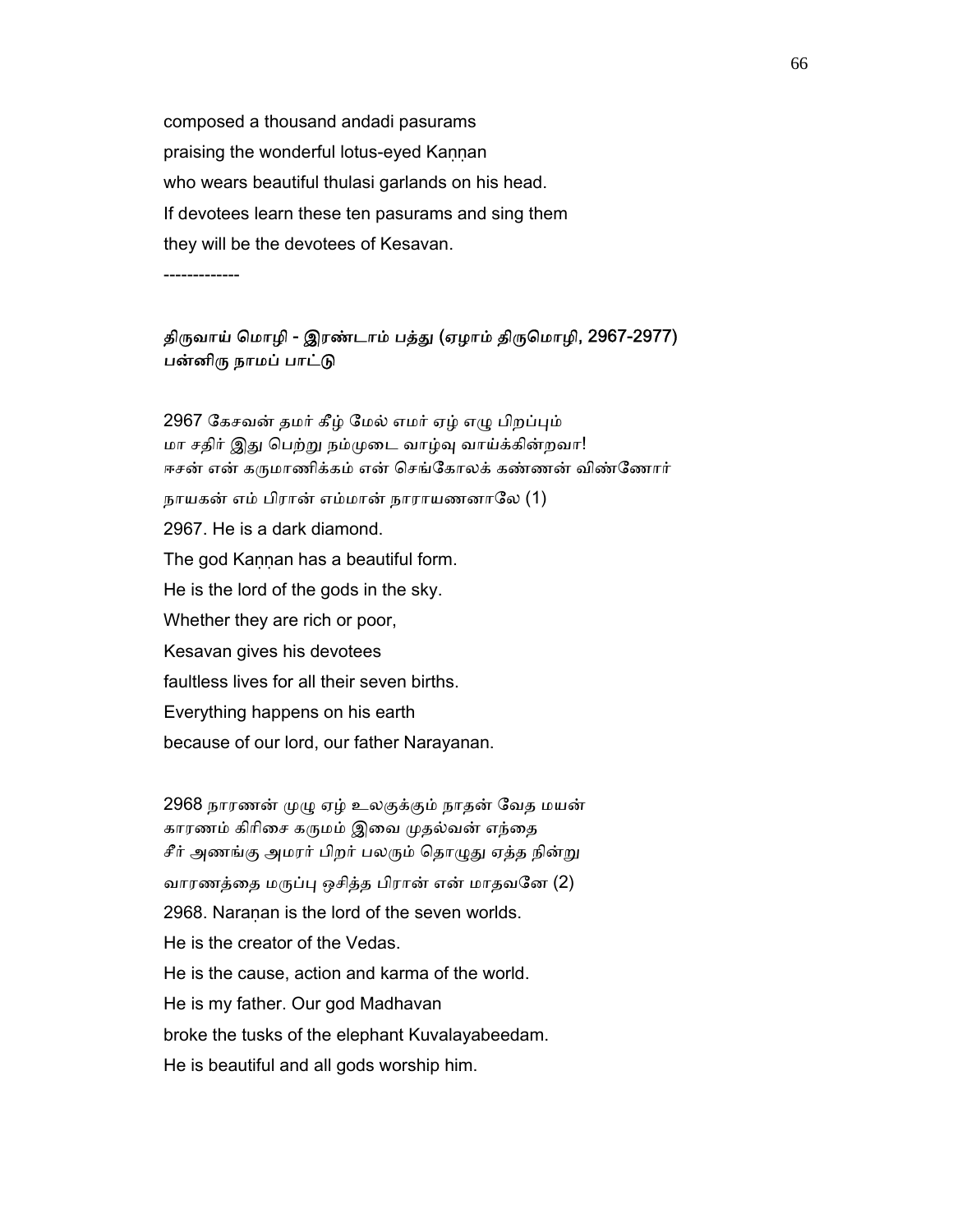2969 மாதவன் என்றதே கொண்டு என்னை இனி இப்பால் பட்டது யாது அவங்களும் சேர்கொடேன் என்று என்னுள் புகுந்து இருந்து தீது அவம் கெடுக்கும் அமுதம் செந்தாமரைக் கண் குன்றம் கோது அவம் இல் என் கன்னல் கட்டி எம்மான் என் கோவிந்தனே (3) 2969. As soon as I said the word Madhavan he came and entered my heart. He gave me his grace so that no trouble will come to me. He is the nectar that destroys all evil. The lotus-eyed lord is strong as a hill and sweet as faultless sugar. Govindan is my father.

2970 கோவிந்தன் குடக் கூத்தன் கோவலன் என்று என்றே குனித்துத் தேவும் தன்னையும் பாடி ஆடத் திருத்தி என்னைக் கொண்டு என் பாவம் தன்னையும் பாறக் கைத்து எமர் ஏழ் எழு பிறப்பும் மேவும் தன்மையம் ஆக்கினான் வல்லன் எம்பிரான் விட்டுவே (4) 2970. He is my dear Govindan. He dances on a pot saying, "I am Gopalan!" He makes the gods sing and dance with him. He accepted me and removed all my faults and my karma. My father, the strong lord gave his grace to me and to all my friends and relatives and made us join him for all our seven births.

 2971 விட்ᾌ இலங்கு ெசஞ்ேசாதித் தாமைர பாதம் ைககள் கண்கள் விட்டு இலங்கு கருஞ்சுடர் மலையே திரு உடம்பு விட்ᾌ இலங்கு மதியம் சீர் சங்கு சக்கரம் பாிதி விட்டு இலங்கு முடி அம்மான் மதுசூதனன் தனக்கே (5) 2971. Our father Madhusudanan is adorned with a shining crown that spreads light everywhere. His eyes, feet and hands are beautiful like lotuses. His divine body is like a dark shining mountain. His conch is bright like the moon. and his discus shines like the sun.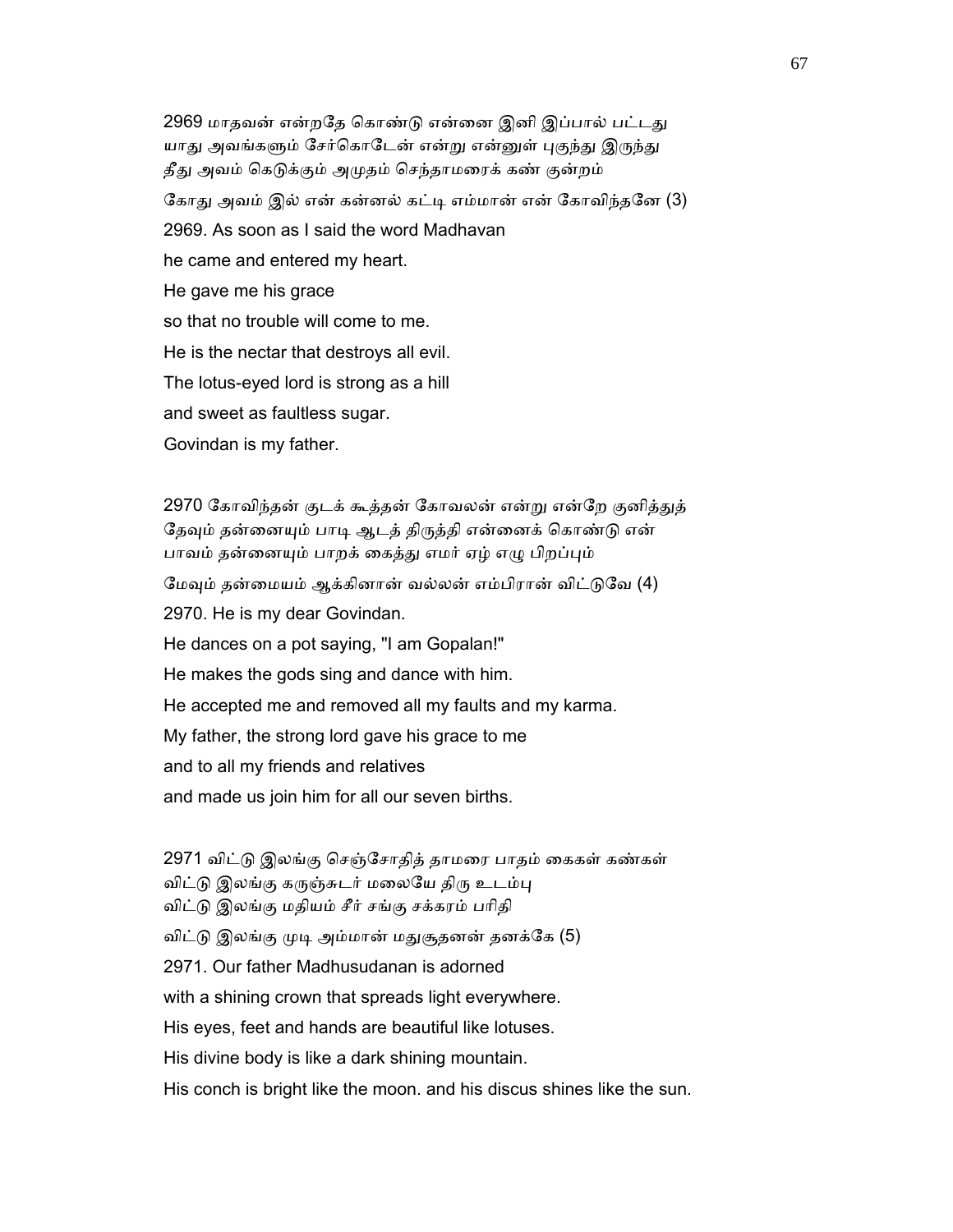2972 மதுசூதனை அன்றி மற்று இலேன் என்று எத்தாலும் கருமம் இன்றி துதி சூழ்ந்த பாடல்கள் பாடி ஆட நின்று ஊழி ஊழிதொறும் எதிர் சூழல் புக்கு எனைத்தோர் பிறப்பும் எனக்கே அருள்கள் செய்ய விதி சூழ்ந்ததால் எனக்ேகல் அம்மான் திாிவிக்கிரமைனேய (6) 2972. I do not have anyone as my refuge except Madhusudanan. I do not do anything except to praise the lord, sing songs and dance for eon after eon. He comes before me in all my births and gives me his grace and through my good fate. I have joined my father Thirivikraman.

 2973 திாிவிக்கிரமன் ெசந்தாமைரக் கண் எம்மான் என் ெசங்கனி வாய் உருவில் பொலிந்த வெள்ளைப் பளிங்கு நிறத்தனன் என்று என்று உள்ளி பரவிப் பணிந்து பல் ஊழி ஊழி நின் பாத பங்கயமே மருவித் தொழும் மனமே தந்தாய் வல்லைகாண் என் வாமனனே  $(7)$  2973. Praising you, I say, "You are Thirivikraman, my father. You have beautiful lotus eyes, a red mouth sweet as a fruit and teeth white as marble." I worship your lotus feet in all eons. You granted me a mind that worships you always. You are a dwarf and you are strong.

 2974 வாமனன் என் மரகத வண்ணன் தாமைரக் கண்ணினன் காமனைப் பயந்தாய் என்று என்று உன் கழல் பாடியே பணிந்து தூ மனத்தனனாய்ப் பிறவித் துழதி நீங்க என்னைத் தீ மனம் கெடுத்தாய் உனக்கு என் செய்கேன்? என் சிரீதரனே (8) 2974. I praise your feet and worship you saying, "You are a dwarf. You have the color of emerald. Your eyes are beautiful as lotuses. You are the father of Kama." You gave me a pure mind, removed the troubles of birth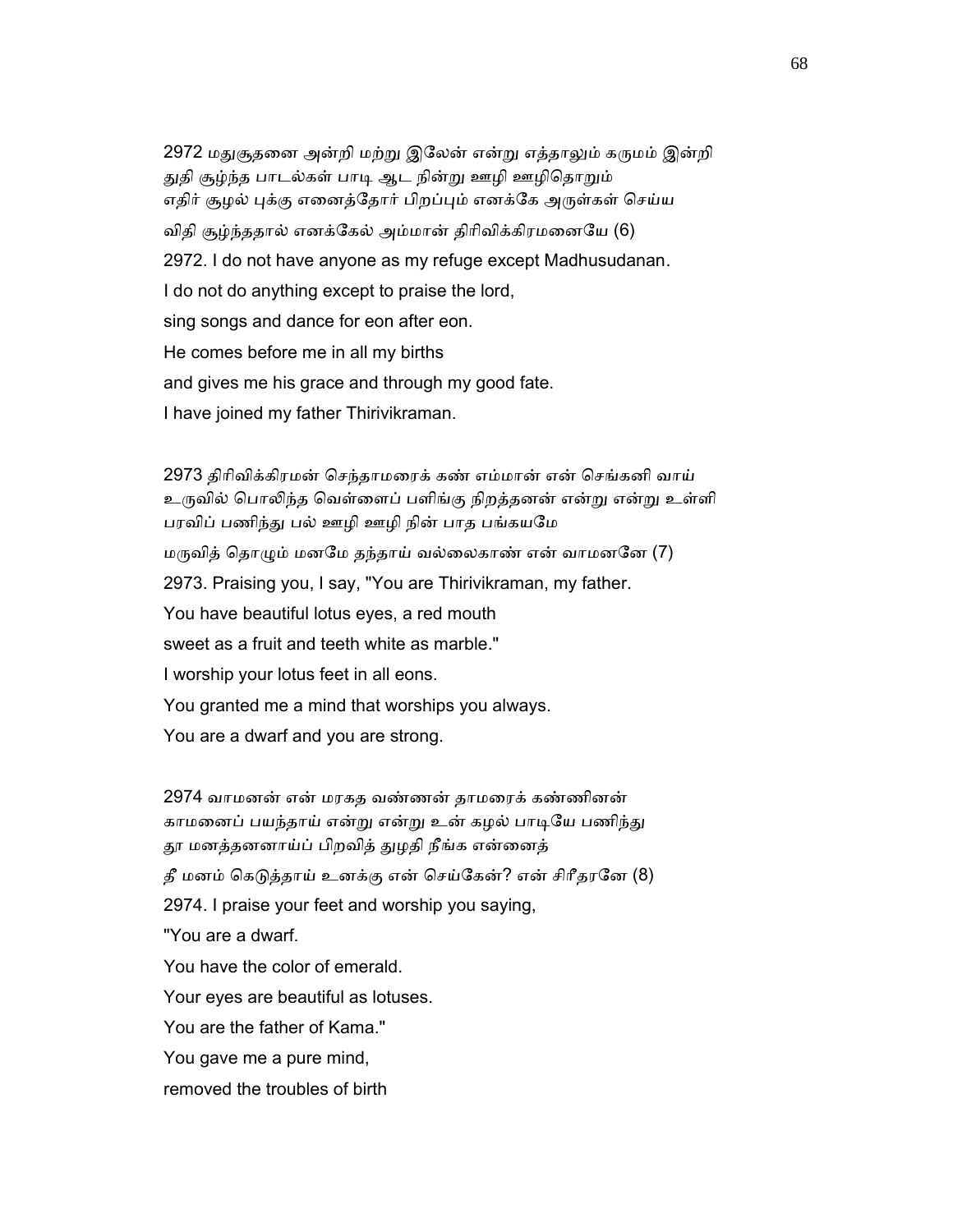and destroyed the evil thoughts in my mind.

O Sridhara! What can I give you in return?

 2975 சிாீதரன் ெசய்ய தாமைரக் கண்ணன் என்ᾠ என்ᾠ இராப்பகல் வாய் வெரீஇ அலமந்து கண்கள் நீர் மல்கி வெவ்வுயிர்த்து உயிர்த்து மாீஇய தீவிைன மாள இன்பம் வளர ைவகல் ைவகல் இரீஇ உன்னை என்னுள் வைத்தனை என் இருடீகேசனே (9) 2975. I praised you saying, "You, Sridharan, have beautiful lotus eyes." I was anxious and frightened day and night. My eyes were filled with water, I sighed and sighed, and you entered my heart taking away my bad karma. O my Rishikesa! every day I will keep you in my mind and my joy will increase more and more.

2976 இருடீகேசன் எம் பிரான் இலங்கை அரக்கர் குலம் முருடு தீர்த்த பிரான் எம்மான் அமரர் பெம்மான் என்று என்று தெருடியாகில் நெஞ்சே வணங்கு திண்ணம் அறி அறிந்து மருடியேலும் விடேல் கண்டாய் நம்பி பற்பநாபனையே (10) 2976. He is my dear Rishikesan. He destroyed the Rakshasa clan in Lanka. He is the lord of the gods in the sky. O heart, bow to him and know surely that he is the almighty. Even if you are confused keep Padmanabhan firmly in your heart.

2977 பற்பநாபன் உயர்வு அற உயரும் பெரும் திறலோன் எற்பரன் என்ைன ஆக்கிக் ெகாண்ᾌ எனக்ேக தன்ைனத் தந்த கற்பகம் என் அமுதம் கார் முகில் போலும் வேங்கட நல் வெற்பன் விசும்போர் பிரான் எந்தை தாமோதரனே (11)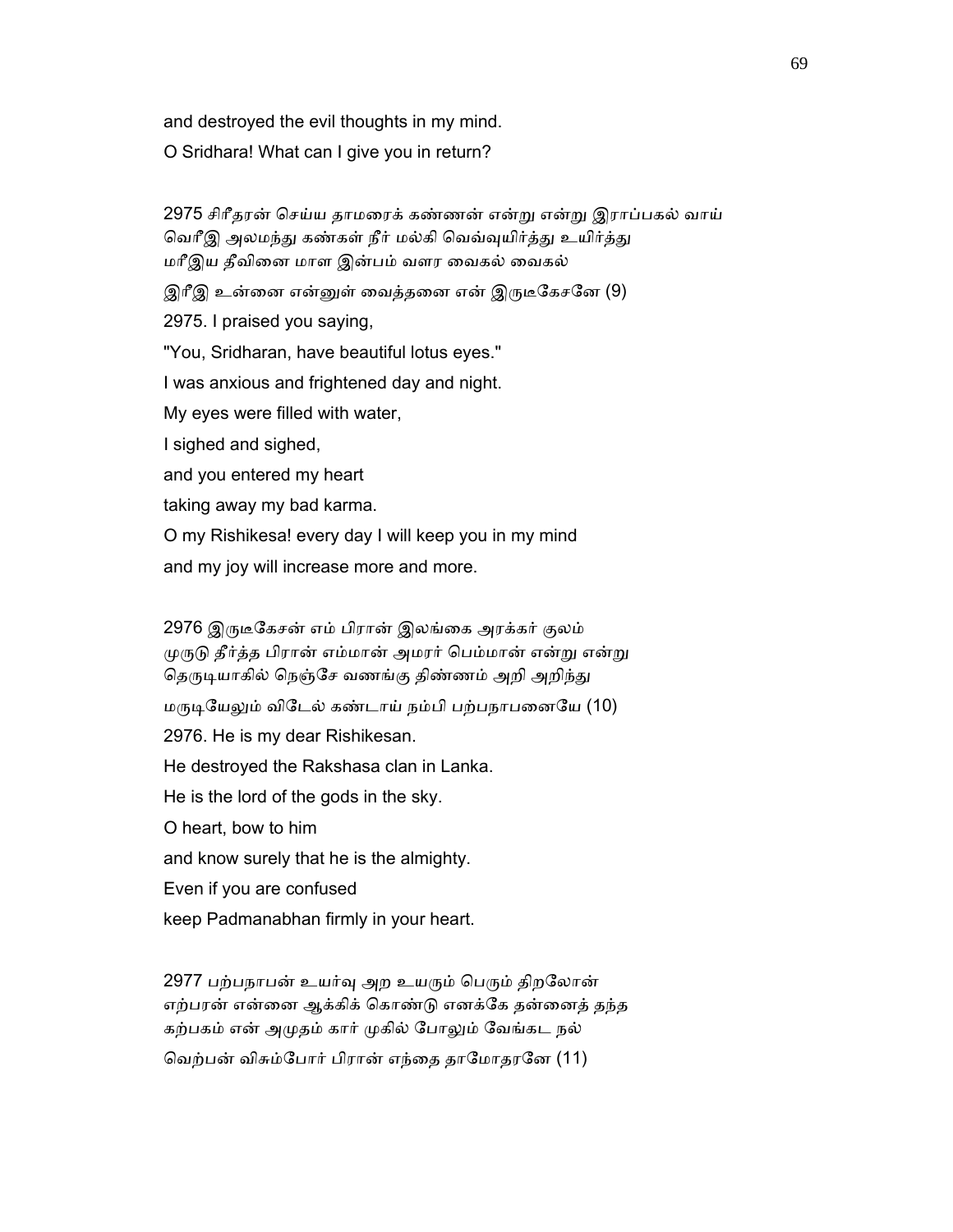2977. The lord Padmanabhan has more strength and greatness than all the gods and the creatures of the world. He is my highest god. He is as generous as the Karpaga tree. He took me and gave himself to me. He is my nectar. He has the color of a dark cloud. Our majestic god stays in the Thiruvenkatam hills. Our father Damodharan is the lord of the gods in the sky.

2978 தாமோதரனை தனி முதல்வனை ஞாலம் உண்டவனை ஆமோ தரம் அறிய ஒருவர்க்கு? என்றே தொழும் அவர்கள் தாமோதரன் உரு ஆகிய சிவற்கும் திசைமுகற்கும் ஆமோ தரம் அறிய எம்மானை என் ஆழி வண்ணனையே? (12) 2978. His devotees worship him saying, "He is our ancient lord. He swallowed the earth. Is it possible for someone to know Damodharan, our lord? Even Shiva and Nanmuhan who has heads on all directions

were not able to reach the feet or head of the ocean-colored lord."

2979 வண்ண மா மணிச் சோதியை அமரர் தலைமகனை கண்ணனை நெடுமாலைத் தென் குருகூர்ச் சடகோபன் பண்ணிய தமிழ் மாலை ஆயிரத்துள் இவை பன்னிரண்டும் பண்ணில் பன்னிரு நாமப் பாட்டு அண்ணல் தாள் அணைவிக்குமே (13) 2979. Sadagopan of southern Thirukuruhur composed a garland of a thousand Tamil pasurams on Kannan, the precious stone and a bright light, Nedumaal, the lord of the gods in the sky. If devotees learn and sing these twelve pasurams they will reach the feet of the highest god. ---------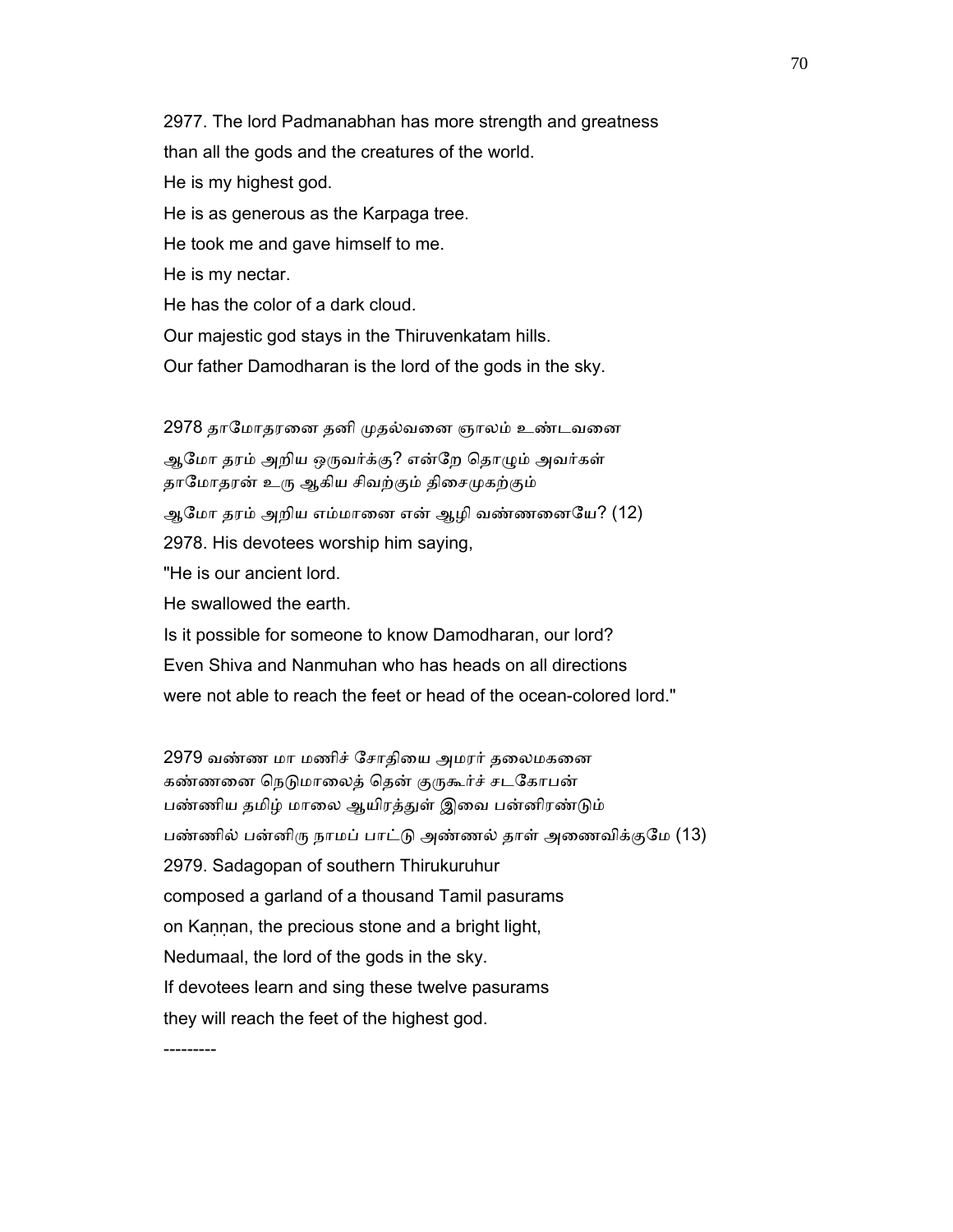#### திருவாய் மொழி - இரண்டாம் பத்து (எட்டாம் திருமொழி, 2980-2990) எம்பெருமானது மோக்ஷம் அளிக்கும் தன்மை

2980 அணைவது அரவு அணைமேல் பூம்பாவை ஆகம் புணர்வது இருவர் அவர் முதலும் தானே இணைவன் ஆம் எப் பொருட்கும் வீடு முதல் ஆம் புணைவன் பிறவிக்கடல் நீந்துவார்க்கே (1) 2980. He sleeps on a snake bed. On his chest he embraces Lakshmi who stays on the lotus. He created Shiva and Nanmuhan. He is a friend of all creatures. He gives moksha to all his devotees. He is the boat for those who would cross the ocean of birth.

2981 நீந்தும் துயர்ப் பிறவி உட்பட மற்று எவ் எவையும் நீந்தும் துயர் இல்லா வீடு முதல் ஆம் பூந் தண் புனல் பொய்கை யானை இடர் கடிந்த பூந் தண் துழாய் என் தனி நாயகன் புணர்ப்பே (2) 2981. He removes the ocean of sorrowful births for his devotees. He removes all the troubles of life for them. and grants them moksha, a dwelling that has no sorrow. He saved the elephant Gajendra when he was caught by a crocodile in a cool blooming pond. The difficulties of his devotees will go away when they join the matchless god adorned with a thulasi garland.

 2982 ᾗணர்க்கும் அயன் ஆம் அழிக்கும் அரன் ஆம் புணர்த்த தன் உந்தியொடு ஆகத்து மன்னி புணர்த்த திருஆகித் தன் மார்வில் தான் சேர் புணர்ப்பன் பெரும் புணர்ப்பு எங்கும் புலனே (3) 2982. He keeps Brahma, the creator of the world, on his navel. He keeps Shiva, the destroyer of the world, on the left part of his body. He keeps lovely Lakshmi on his chest and embraces her. He exists everywhere and in everything you see in the world.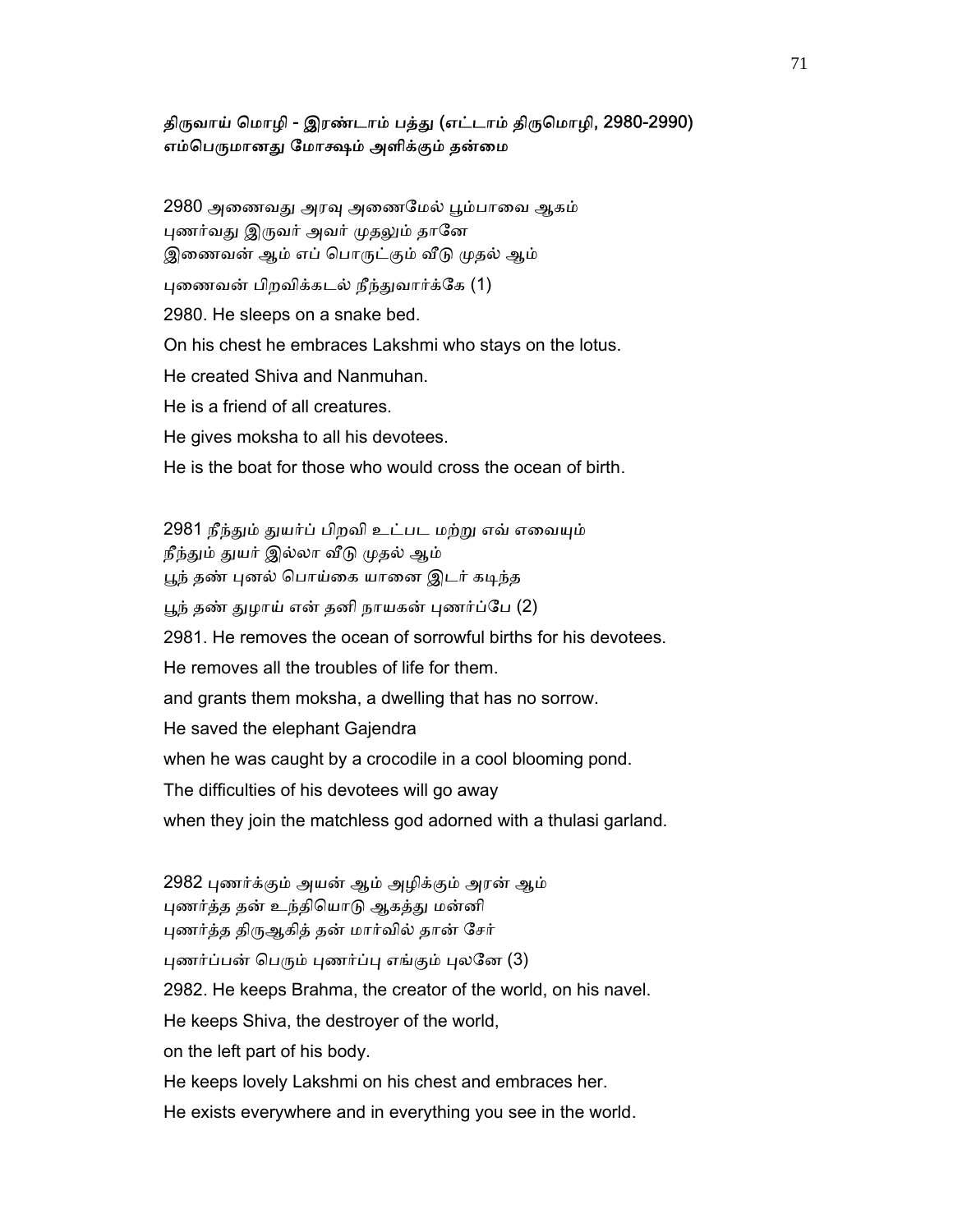2983 புலன் ஐந்து மேயும் பொறி ஐந்தும் நீங்கி நலம் அந்தம் இல்லது ஓர் நாடு புகுவீர் அலமந்து வீய அசுரரைச் செற்றான் பலம் முந்து சீரில் படிமின் ஒவாதே (4) 2983. O devotees, if you control your five senses and the pleasures that they give you will enter endless moksha that is pure goodness. He is strong and he killed the Asurans. You praise his divine qualities and stay with him always.

2984 ஓவாத் துயர்ப் பிறவி உட்பட மற்று எவ் எவையும் மூவாத் தனி முதலாய் மூவுலகும் காவலோன் மா ஆகி ஆைம ஆய் மீன் ஆகி மானிடம் ஆம் தேவாதி தேவ பெருமான் என் தீர்த்தனே (5) 2984. He is matchless and ancient. He protects his devotees of all the three worlds from the sorrowful births that come ceaselessly and from all trouble in their lives. The everlasting god of the gods, the pure one, took the forms of a horse, turtle, fish and human to protect this world from evil.

2985 தீர்த்தன் உலகு அளந்த சேவடிமேல் பூந்தாமம் சேர்த்தி அவையே சிவன் முடிமேல் தான் கண்டு பார்த்தன் தெளிந்தொழிந்த பைந்துழாயான் பெருமை பேர்த்தும் ஒருவரால் பேசக் கிடந்ததே? (6) 2985. He is pure. Arjuna worshipped Shiva, adorning him with flower garlands. When he saw the same garlands on the feet of the pure god who measured the world, he realized that Kannan is the real god. Who can praise the greatness of him,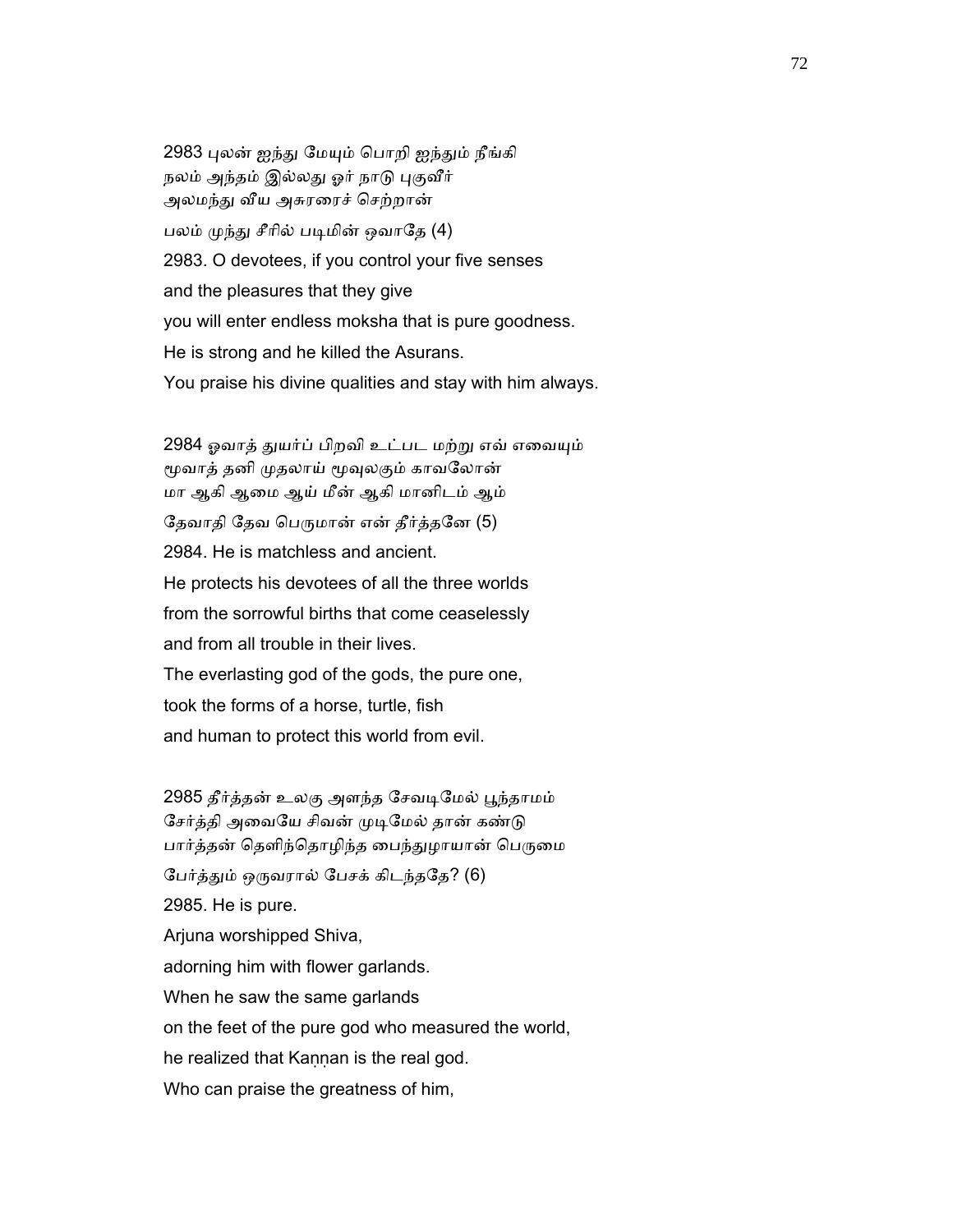#### adorned with beautiful thulasi garlands?

2986 கிடந்து இருந்து நின்று அளந்து கேழல் ஆய் கீழ்ப் புக்கு இடந்திடும் தன்னுள் கரக்கும் உமிழும் தடம் பெருந் தோள் ஆரத் தழுவும் பார் என்னும் மடந்ைதைய மால் ெசய்கின்ற மால் ஆர் காண்பாேர? (7) 2986. He sleeps on the ocean. He measured the world and the sky with his two feet . He split open the earth and went to the underworld in the form of a boar and raised the earth goddess. He swallowed the earth and spat it out. He embraced the earth goddess with his wide arms. Who can understand the things that he does out of love for the earth goddess?

2987 காண்பார் ஆர் எம் ஈசன் கண்ணனை? என் காணுமாறு? ஊண் ேபசில் எல்லா உலகும் ஓர் ᾐற்ᾠ ஆற்றா சேண் பால வீடோ உயிரோ மற்று எப் பொருட்கும் ஏண் பாலும் சோரான் பரந்து உளன் ஆம் எங்குமே (8) 2987. Who can see our Esan? Is there any way someone could see our dear Kannan? Even though he swallowed the whole world it will not be enough for him. His heaven contains all the worlds. He is the soul of all the creatures on the earth. He is omnipresent and there is no place where he is not.

2988 எங்கும் உளன் கண்ணன் என்ற மகனைக் காய்ந்து இங்கு இல்லையால் என்று இரணியன் தூண் புடைப்ப அங்கு அப்பொழுதே அவன் வீயத் தோன்றிய என் சிங்கப் பிரான் பெருமை ஆராயும் சீர்மைத்தே? (9) 2988. Prahaladan the son of Hiranyan said, "Kannan is everywhere," and his father opposed him saying,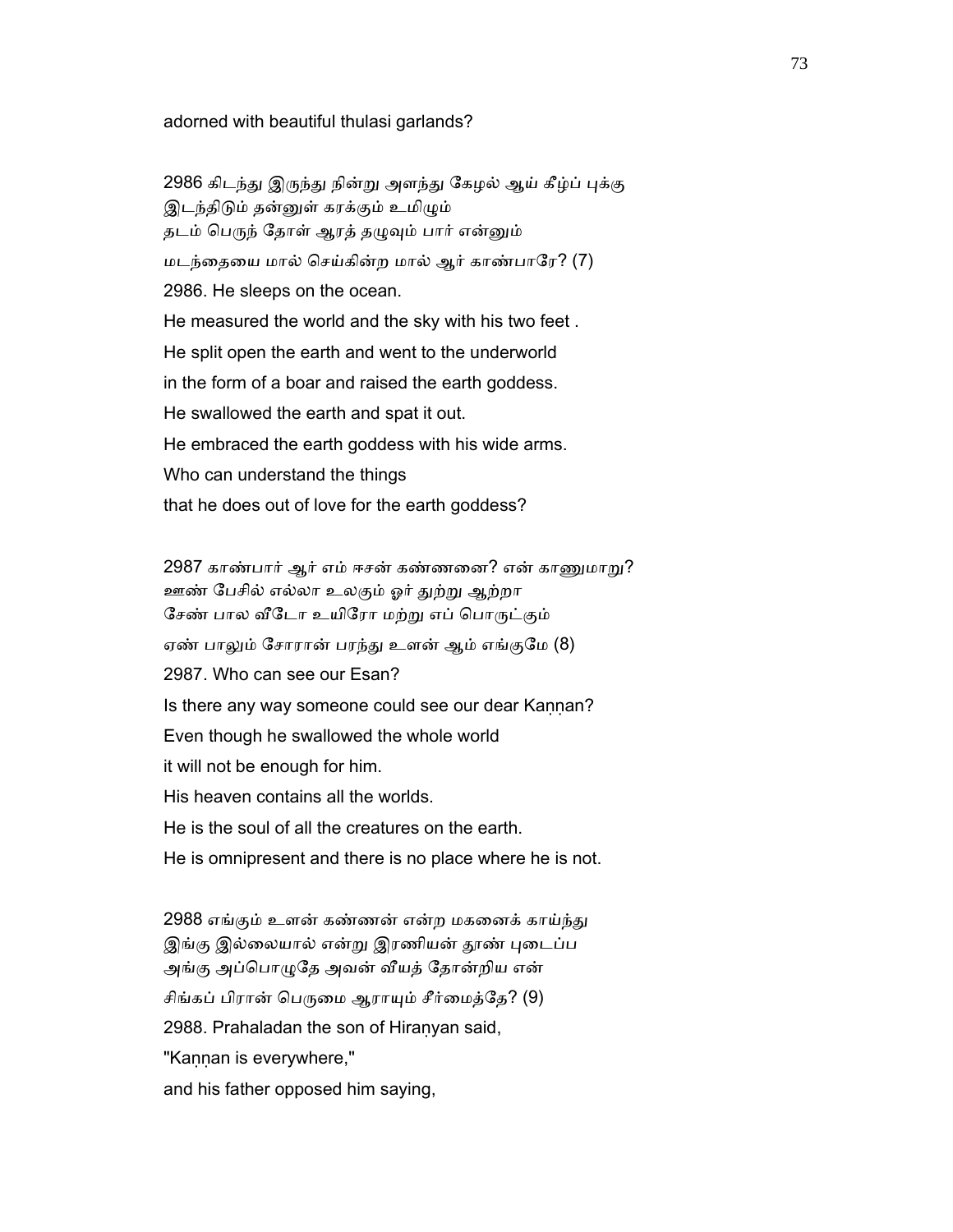"See, he will not be here in this pillar," but the moment he broke the pillar Maal came out as a man-lion and killed him. Who can understand the power of him who took the form of a lion?

2989 சீர்மை கொள் வீடு சுவர்க்கம் நரகு ஈறா ஈர்மை கொள் தேவர் நடுவா மற்று எப் பொருட்கும் வேர் முதல் ஆய் வித்து ஆய் பரந்து தனி நின்ற கார் முகில் போல் வண்ணன் என் கண்ணனை நான் கண்டேனே (10) 2989. He is the lord of the divine world of the gods, of moksha and of hell. He, the lord of the gods, stays in the middle world also. He is the root and seed of all things. He is spread everywhere but also stands alone. I saw the dark cloud-colored Kannan.

2990 கண் தலங்கள் செய்ய கரு மேனி அம்மானை வண்டு அலம்பும் சோலை வமுகி வள நாடன் பண் தலையில் சொன்ன தமிழ் ஆயிரத்து இப் பத்தும் வலார் விண் தலையில் வீற்றிருந்து ஆள்வர் எம் மா வீடே (11) 2990. Sadagopan from the flourishing Pandya country filled with groves where bees swarm composed a thousand Tamil pasurams with music to the dear god who has a dark body and bright eyes. If devotees learn these ten pasurams and recite them well they will reach moksha in the sky.

---------

#### திருவாய் மொழி - இரண்டாம் பத்து (ஒன்பதாம் திருமொழி, 2991-3001) ᾗᾞஷார்த்த நிர்ணயம்

2991 எம் மா வீட்டுத் திறமும் செப்பம் நின் செம் மா பாட பற்புத் தலை சேர்த்து ஒல்லை கைம்மா துன்பம் கடிந்த பிரானே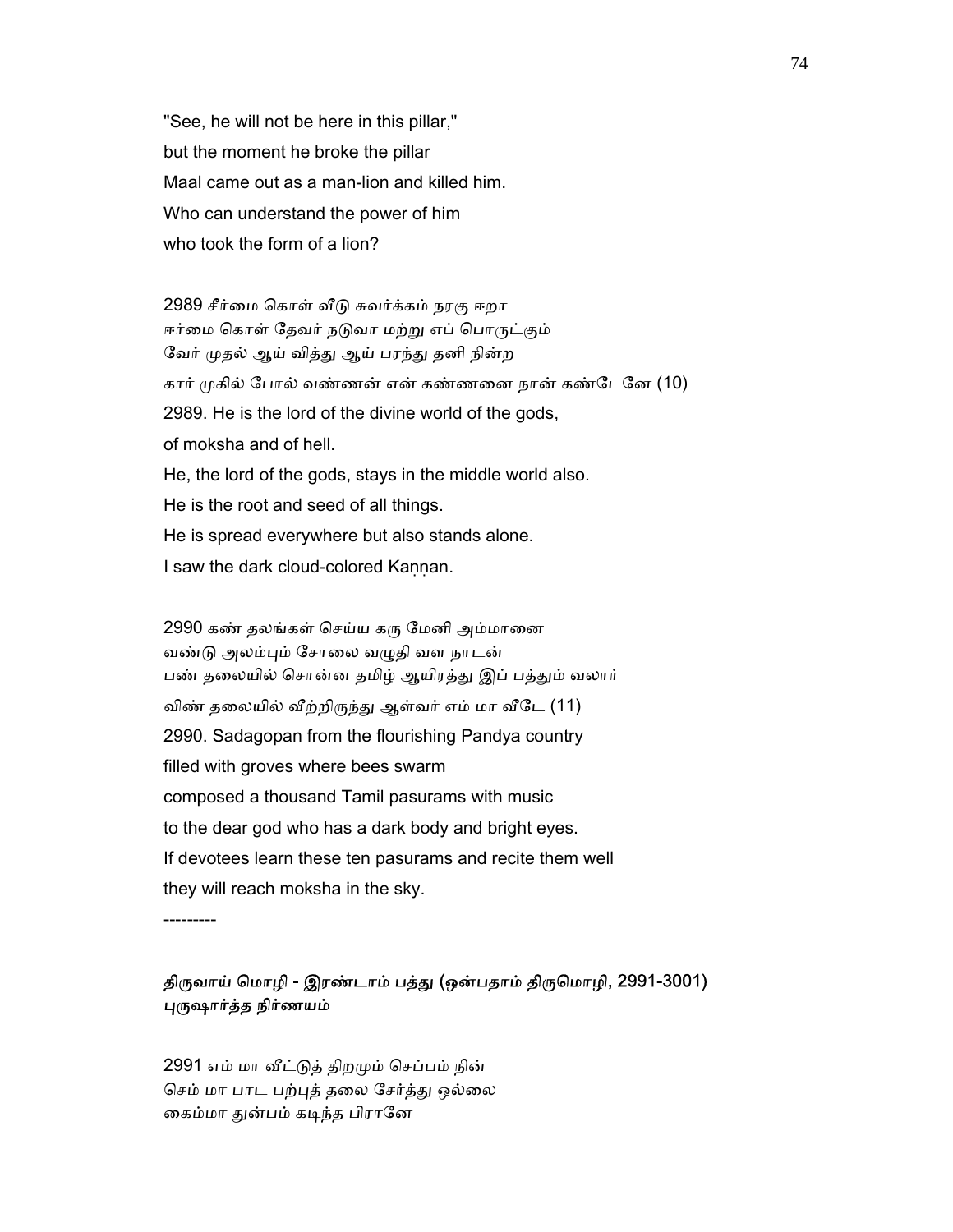அம்மா அடியேன் வேண்டுவது ஈதே (1)

 2991. You removed the suffering of Gajendra the elephant and saved him from the crocodile. I do not wish to ask about wonderful moksha. I only want you to put your divine lotus feet on my head. You are my mother this is the only thing I, your devotee, want.

2992 ஈதே யான் உன்னைக் கொள்வது எஞ்ஞான்றும் என் ைம ேதாய் ேசாதி மணிவண்ண எந்தாய் எய்தா நின் கழல் யான் எய்த ஞானக் கை தா காலக் கழிவு செய்யேலே (2) 2992. This is the only thing I always want from you. You are a bright light! You have the color of a diamond. O my father, I want to reach your feet that no one can approach. Give me wisdom so that I may attain you. Do not wait long.

2993 செய்யேல் தீவினை என்று அருள் செய்யும் என் கை ஆர் சக்கரக் கண்ண பிரானே ஐ ஆர் கண்டம் அடைக்கிலும் நின் கழல் எய்யாது ஏத்த அருள்செய் எனக்கே (3) 2993. O Kannan! You carry a discus in your hand. Give me your grace so I will not do evil. Even when I die and phlegm fills my throat give me your grace so that I will praise you without forgetting you.

2994 எனக்கே ஆட்செய் எக் காலத்தும் என்று என் மனக்கே வந்து இடைவீடு இன்றி மன்னி தனக்கே ஆக எனைக் கொள்ளும் ஈதே எனக்ேக கண்ணைன யான் ெகாள் சிறப்ேப (4)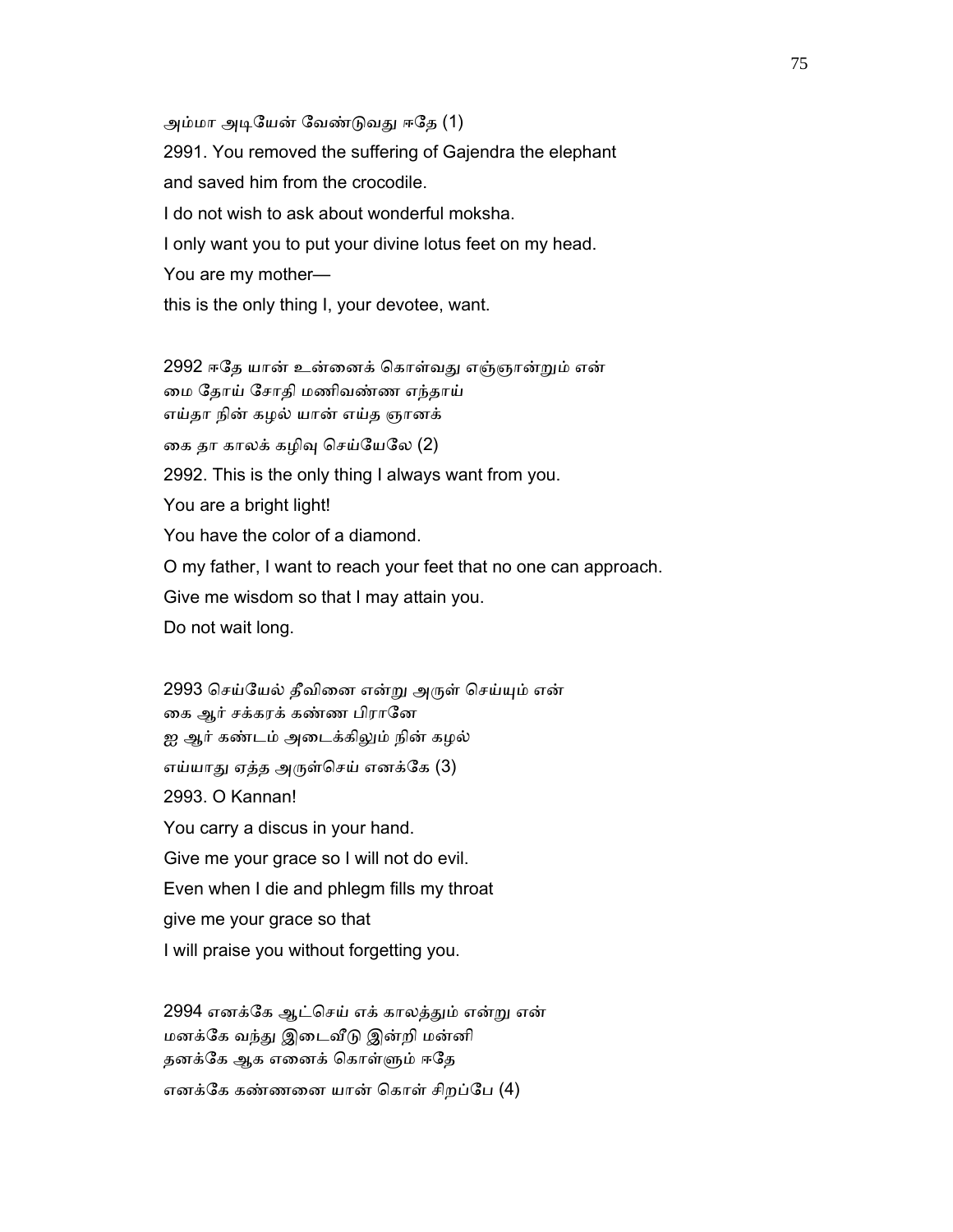2994. Give me your grace saying, "Be my devotee always." Enter my mind making me yourself and staying there without leaving ever. I receive Kannan and make him mine and that is the most wonderful thing I could ever have.

 2995 சிறப்பில் ᾪᾌ சுவர்க்கம் நரகம் இறப்பில் எய்துக எய்தற்க யானும் பிறப்பு இல் பல் பிறவிப் பெருமானை மறப்ᾗ ஒன்ᾠ இன்றி என்ᾠம் மகிழ்வேன (5) 2995. I do not mind whether I reach moksha, the heaven of the gods, or hell when my life leaves my body. I will worship the dear unborn god who takes many births in this world only to give his devotees his grace. I will not forget him ever and I will be happy.

 2996 மகிழ் ெகாள் ெதய்வம் உேலாகம் அேலாகம் மகிழ் ெகாள் ேசாதி மலர்ந்த அம்மாேன மகிழ் ெகாள் சிந்ைத ெசால் ெசய்ைக ெகாண்ᾌ என்ᾠம் மகிழ்ᾫற்ᾠ உன்ைன வணங்க வாராேய (6) 2996. You created the gods and make them happy. You are the knowledge and ignorance of the world. You are the light that gives joy to all. You are like a blooming flower. I want to worship you happily with my mind, my words and my deeds always. Come joyfully to me so I may worship you.

 2997 வாராய் உன் திᾞப் பாத மலர்க்கீழ்ப் பேராதே யான் வந்து அடையும்படி தாராதாய் உன்ைன என்ᾔள் ைவப்பில் என்ᾠம்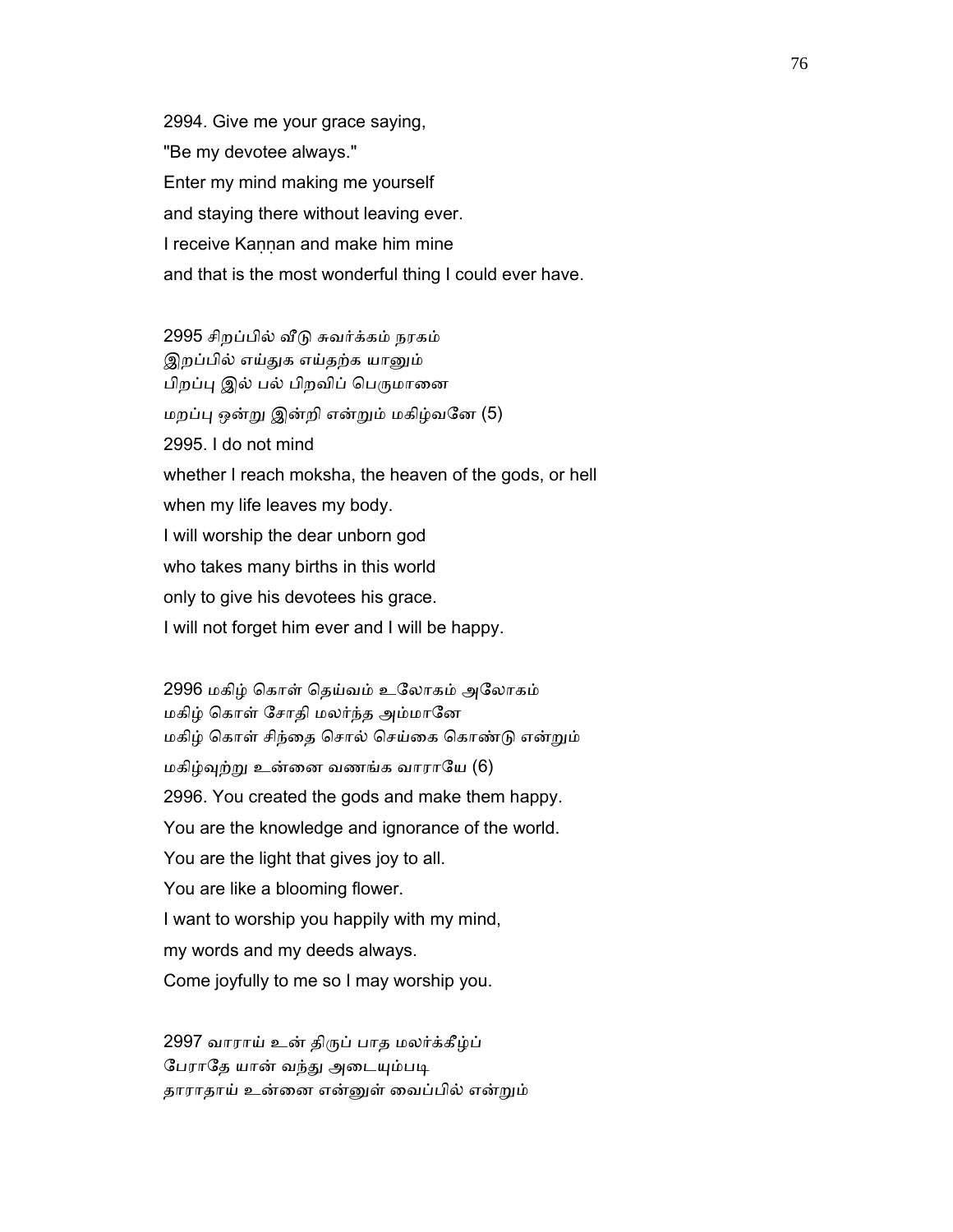ஆராதாய் எனக்கு என்ᾠம் எக்காேல (7) 2997. Come! I want to stay beneath your divine lotus feet never moving from there. You have not granted me your grace so I may reach your feet. You have not entered my heart. Come and stay in my heart always and in all situations.

2998 எக்காலத்து எந்தையாய் என்னுள் மன்னில் மற்று எக் காலத்திலும் யாதொன்றும் வேண்டேன் மிக்கார் ேவத விமலர் விᾨங்கும் என் அக்காரக் கனியே உன்னை யானே (8) 2998. You are sweet like a fruit made of jaggery. You are worshiped by faultless sages, the scholars of the Vedas. If you will always be my father and stay in my heart, I will not ask you for anything else.

 2999 யாேன என்ைன அறியகிலாேத யானே என் தனதே என்று இருந்தேன் யானே நீ என் உடைமையும் நீயே வாேன ஏத்ᾐம் எம் வானவர் ஏேற (9) 2999. I do not understand myself. I thought only of myself and my possessions, but now I know that I am you and all that I own is yours. You are a bull among the gods in the sky. All the gods in the sky praise you.

3000 ஏறேல் ஏழும் வென்று ஏர் கொள் இலங்கையை நீேற ெசய்த ெநᾌஞ் சுடர்ச் ேசாதி தேறேல் என்னை உன் பொன் அடி சேர்த்து ஒல்லை ேவேற ேபாக எஞ்ஞான்ᾠம் விடேல (10) 3000. You conquered the seven bulls. You are a bright light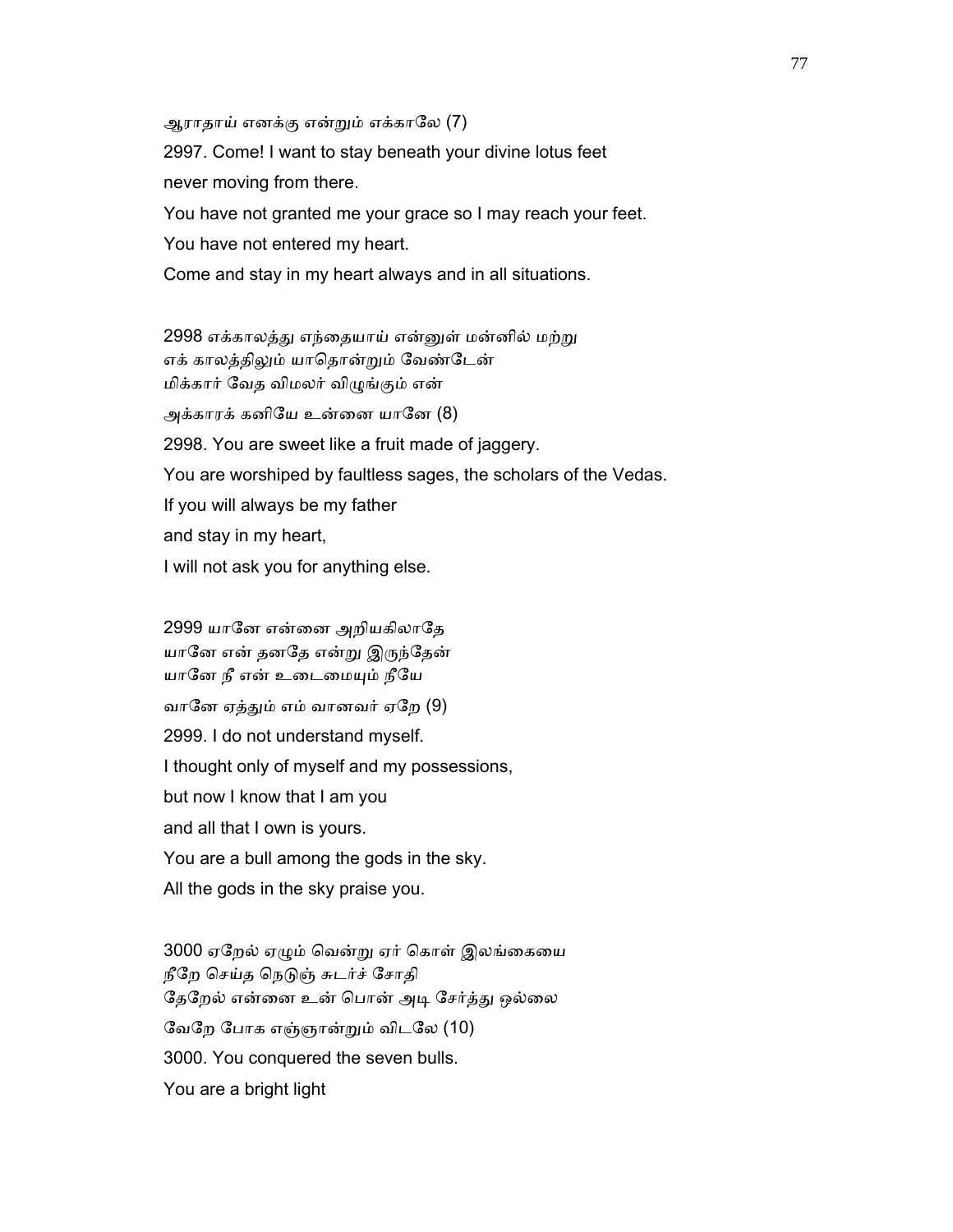that burned and destroyed the famous Lanka. Do not rely on my efforts but make me join your golden feet soon. Do not make me go anywhere else.

 3001 விடல் இல் சக்கரத்ᾐ அண்ணைல ேமவல் விடல் இல் வண் குருகூர்ச் சடகோபன் கெடல் இல் ஆயிரத்துள் இவை பத்தும் கெடல் இல் வீடு செய்யும் கிளர்வார்க்கே (11) 3001. Saḍagopan of Thirukuruhur composed a thousand faultless poems on the highest god who carries a heroic discus. If devotees learn and recite these ten faultless pasurams they will reach moksha where there is no suffering.

------------

### திருவாய் மொழி - இரண்டாம் பத்து (பத்தாம் திருமொழி, 3002-3012) திருமாலிருஞ்சோலை மலையை வணங்குக

3002 கிளர் ஒளி இளமை கெடுவதன் முன்னம் வளர் ஒளி மாயோன் மருவிய கோயில் வளர் இளம் பொழில் சூழ் மாலிருஞ்சோலை தளர்வு இலர் ஆகிச் சார்வது சதிரே (1) 3002. Before you become old and your youth goes away it is good to go to the temple where Maayon shines in Thirumalirunjolai surrounded by fresh flourishing groves. To go there without holding back, to dance and worship him is what you should do

3003 சதிர் இள மடவார் தாழ்ச்சியை மதியாது அதிர் குரல் சங்கத்ᾐ அழகர் தம் ேகாயில் மதி தவழ் குடுமி மாலிருஞ்சோலைப் பதியது ஏத்தி எழுவது பயனே (2) 3003. The roaring sound of the conches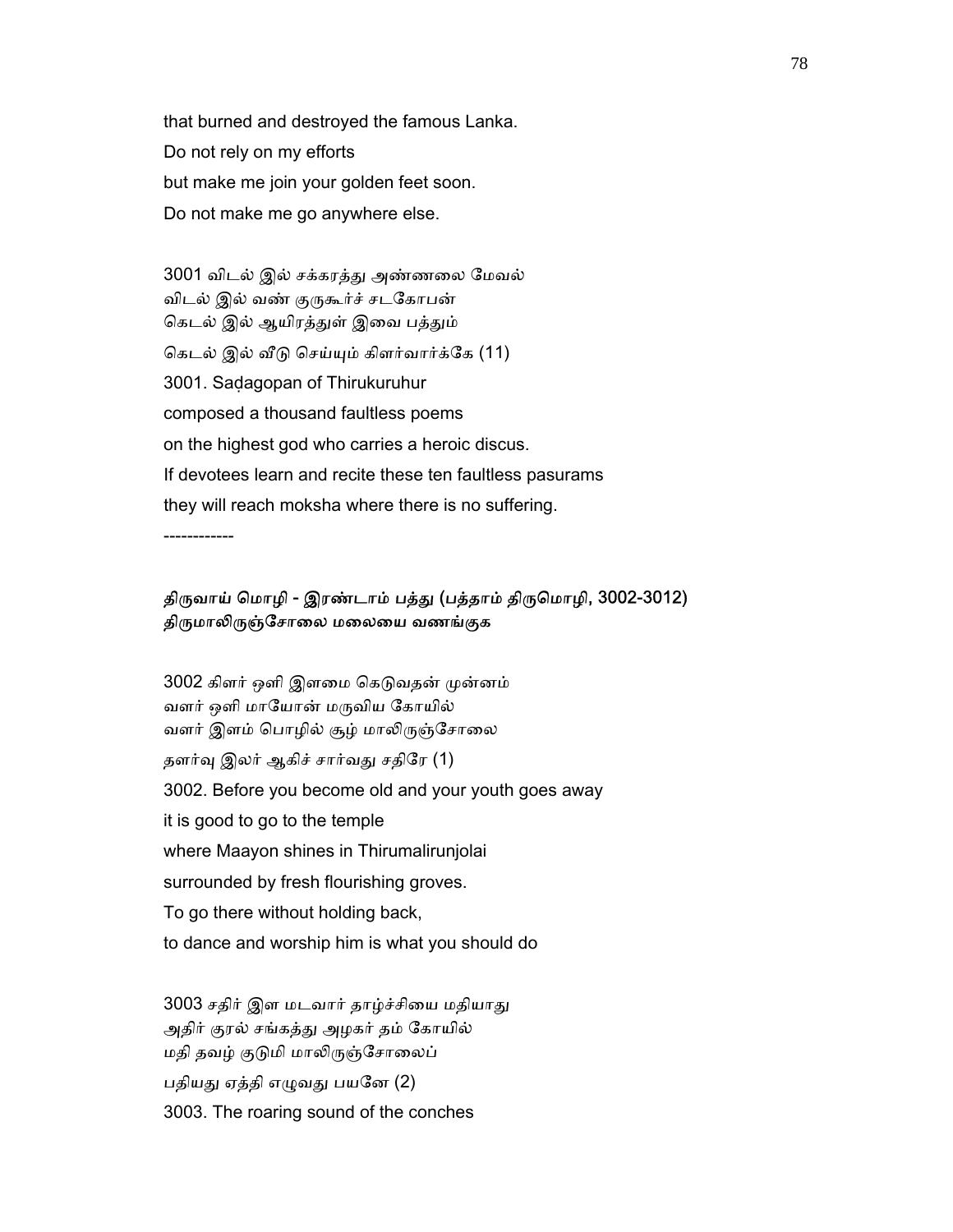in the temple of the beautiful god in Thirumalirunjolai is louder than the music of the dances of beautiful young women. The purpose of your life is to go to that temple and worship him in Thirumalirunjolai hills where the moon shines on the top of the peaks.

3004 பயன் அல்ல செய்து பயன் இல்லை நெஞ்சே புயல் மழை வண்ணர் புரிந்து உறை கோயில் மயல் மிகு பொழில் சூழ் மாலிருஞ்சோலை அயல்மலை அடைவது அது கருமமே (3) 3004. O heart! Doing useless things is not fruitful. He has the color of a cloud. He stays in the temple in Thirumalirunjolai surrounded by beautiful groves. The purpose of your life is to go to that divine hill

and worship him.

3005 கரும வன் பாசம் கழித்து உழன்று உய்யவே பெருமலை எடுத்தான் பீடு உறை கோயில் வரு மழை தவழும் மாலிருஞ்சோலைத் திருமலை அதுவே அடைவது திறமே (4) 3005. He removes the bad karma of all people and protects them from trouble. He carried Govardhana mountain. The right thing is to go to divine Thirumalirunjolai where clouds that drop rain move around the famous hills and worship the lord.

3006 திறம் உடை வலத்தால் தீவினை பெருக்காது அறம் முயல் ஆழிப் படையவன் கோயில் மறு இல் வண் சுனை சூழ் மாலிருஞ்சோலைப் ᾗறமைல சாரப் ேபாவᾐ கிறிேய (5)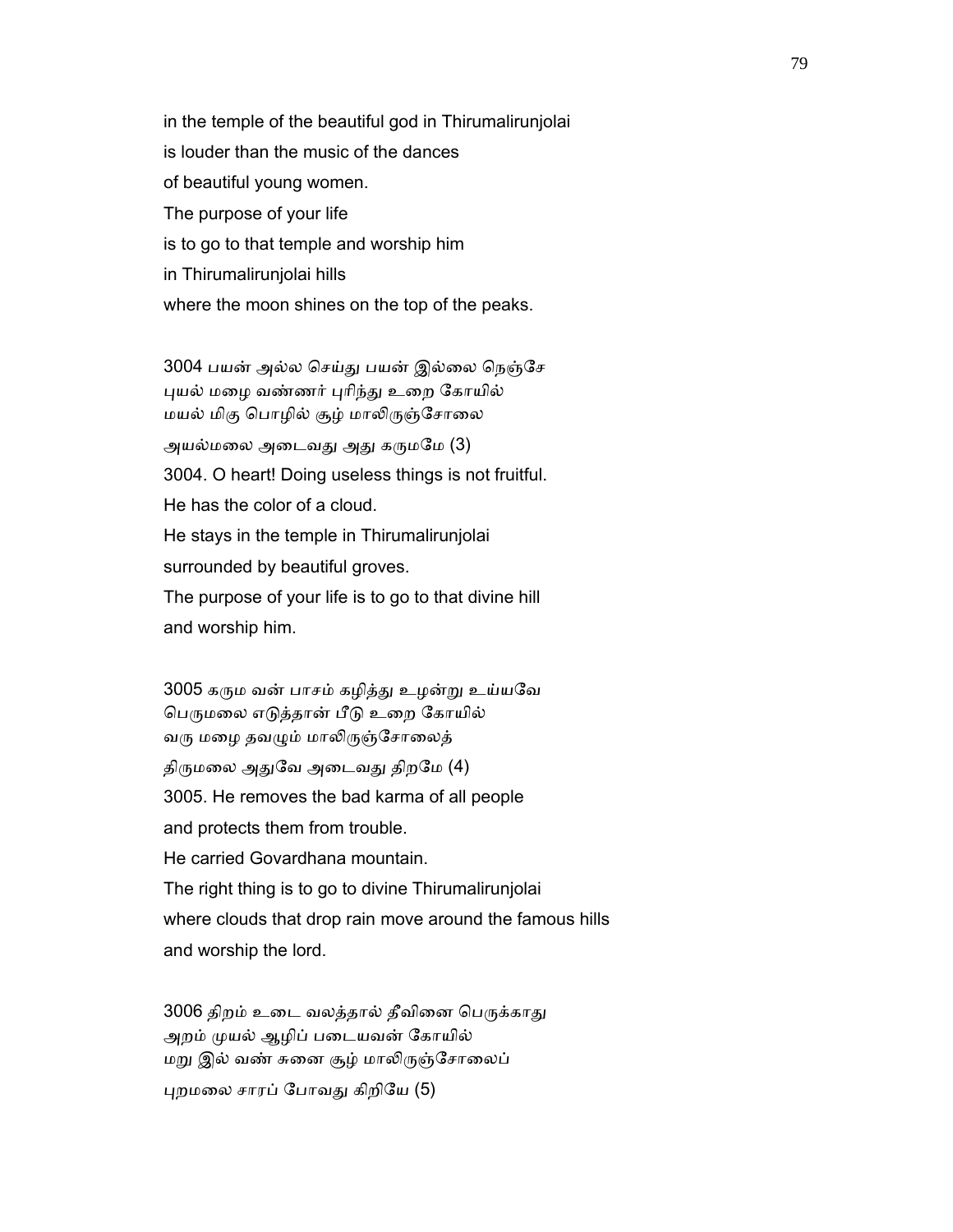3006. Do not increase your karma doing bad things in your life. He carries a discus that establishes dharma and stays in the temple in Thirumalirunjolai surrounded by pure beautiful springs. To go to that mountain and worship him is the path you should take.

3007 கிறி என நினைமின் கீழ்மை செய்யாதே உறி அமர் ெவண்ெணய் உண்டவன் ேகாயில் மறியொடு பிணை சேர் மாலிருஞ்சோலை நெறி பட அதுவே நினைவது நலமே (6) 3007. Do not do bad deeds. Think of doing good deeds. He stole butter from the pot kept in the uri and stays in the temple in Thirumalirunjolai where does play with their fawns. It is good to think him and worship him with devotion.

3008 நலம் என நினைமின் நரகு அழுந்தாதே நிலம் முனம் இடந்தான் நீடு உறை கோயில் மலம் அறு மதி சேர் மாலிருஞ்சோலை வலம் முறை எய்தி மருவுதல் வலமே  $(7)$  3008. Think only of doing good deeds and you will not go to hell. The god took the form of a boar and split open the earth. He stays in the temple in Thirumalirunjolai where the faultless bright moon shines. If you circle that hill, goodness will abound in your life.

 3009 வலஞ்ெசய்ᾐ ைவகல் வலம் கழியாேத வலஞ்ெசய்ᾜம் ஆய மாயவன் ேகாயில் வலஞ்செய்யும் வானோர் மாலிருஞ்சோலை வலஞ்செய்து நாளும் மருவுதல் வழக்கே  $(8)$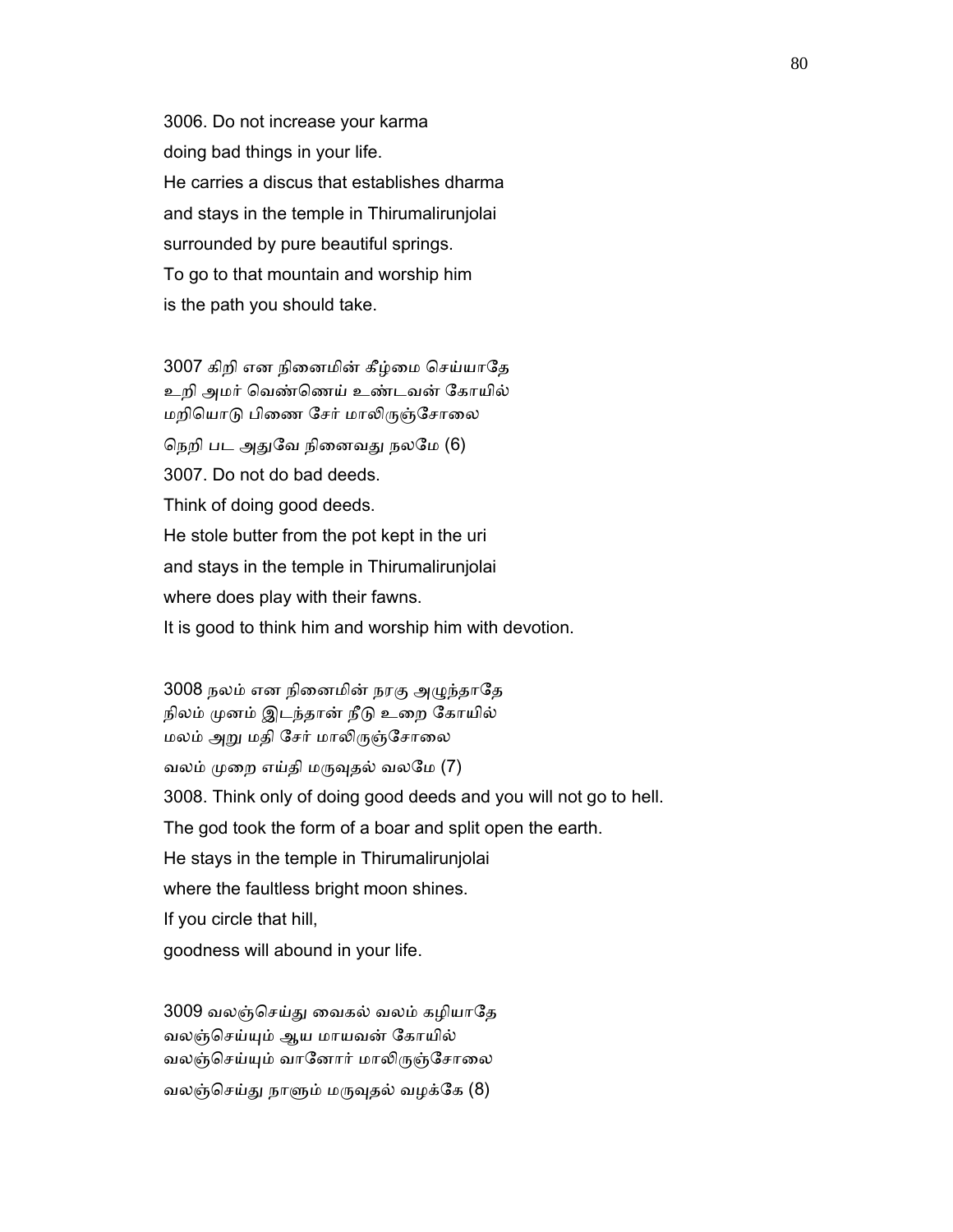3009. Do not do bad things and spend your life in vain. Circle the temple of Maayavan every day where the gods come and circle the hills of Thirumalirunjolai. Get into the habit of circling that hill and it will bring you good fortune.

3010 வழக்கு என நினைமின் வல்வினை மூழ்காது அழக்கொடி அட்டான் அமர் பெருங்கோயில் மழக் களிற்று இனம் சேர் மாலிருஞ்சோலை தொழக் கருதுவதே துணிவது சூதே (9) 3010. Do not think it is just a custom to circle the temple. If you circle the temple in Thirumalirunjolai bad karma will not come to you. He killed Putana. Worship him. He stays in the temple in Thirumalirunjolai where strong male elephants live together in groups. This will give you victory in what you want to do

3011 சூது என்று களவும் சூதும் செய்யாதே வேதம் முன் விரித்தான் விரும்பிய கோயில் மாது உறு மயில் சேர் மாலிருஞ்சோலைப் போது அவிழ் மலையே புகுவது பொருளே (10) 3011. Do not steal and gamble thinking you will gain something. He taught the Vedas to the sages. He stays in the temple in Thirumalirunjolai where beautiful peacocks dance. Going to that mountain where beautiful flowers bloom should be the object of your life.

3012 பொருள் என்று இவ் உலகம் படைத்தவன் புகழ்மேல் மᾞள் இல் வண் குᾞகூர் வண் சடேகாபன் தெருள் கொள்ளச் சொன்ன ஓர் ஆயிரத்துள் இப் பத்து அருளுடையவன் தாள் அணைவிக்கும் முடித்தே (11) 3012. Saḍagopan, the generous one of Thirukuruhur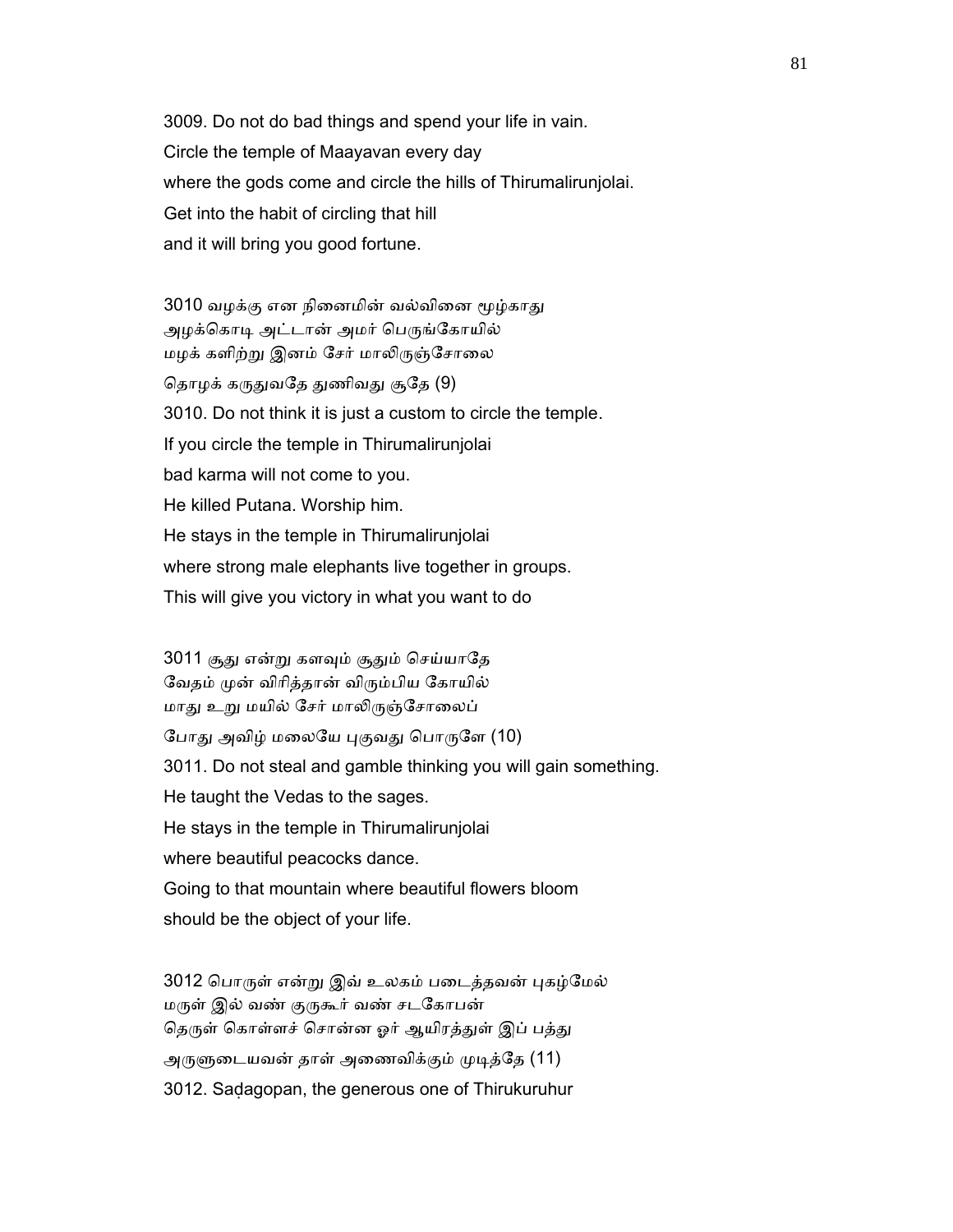composed a thousand good pasurams about the famous god whose purpose was to create this world. The lord gives his grace to all. If devotees learn and recite these ten poems they will reach the feet of the god.

---------

# நம்மாழ்வார் திருவாய் மொழி - மூன்றாம் பத்து (3013-3122) Divyaprabandam - Thiruvaymozhi - Muundraam Pathu (3013 -3122)

# திருவாய் மொழி - மூன்றாம் பத்து (முதல் திருமொழி, 3013-3023) திருமாலிருஞ்சோலை அழகரது வடிவழகில் ஈடுபடல்

3013 முடிச் சோதியாய் உனது முகச் சோதி மலர்ந்ததுவோ? அடிச் சோதி நீ நின்ற தாமரையாய் அலர்ந்ததுவோ? படிச் சோதி ஆடையொடும் பல் கலனாய் நின் பைம் பொன் கடிச் சோதி கலந்ததுவோ? திருமாலே கட்டுரையே (1) 3013. Does your bright face makes your crown shine? Does the bright light of your feet bloom like a lotus? Does the brightness of your golden waist give light to your clothes and your precious ornaments? Tell me, O Thirumaal.

 3014 கட்ᾌைரக்கில் தாமைர நின் கண் பாதம் ைக ஒவ்வா சுட்டு உரைத்த நன் பொன் உன் திருமேனி ஒளி ஒவ்வாது ஒட்டு உரைத்து இவ் உலகு உன்னைப் புகழ்வு எல்லாம் பெரும்பாலும் பட்டுரையாய் புற்கு என்றே காட்டுமால் பரஞ்சோதீ (2)

 3014. You are the highest shining lord. A lotus cannot be compared to the beauty of your eyes and feet. Pure gold cannot be compared to the brightness of your divine body. You are the highest light.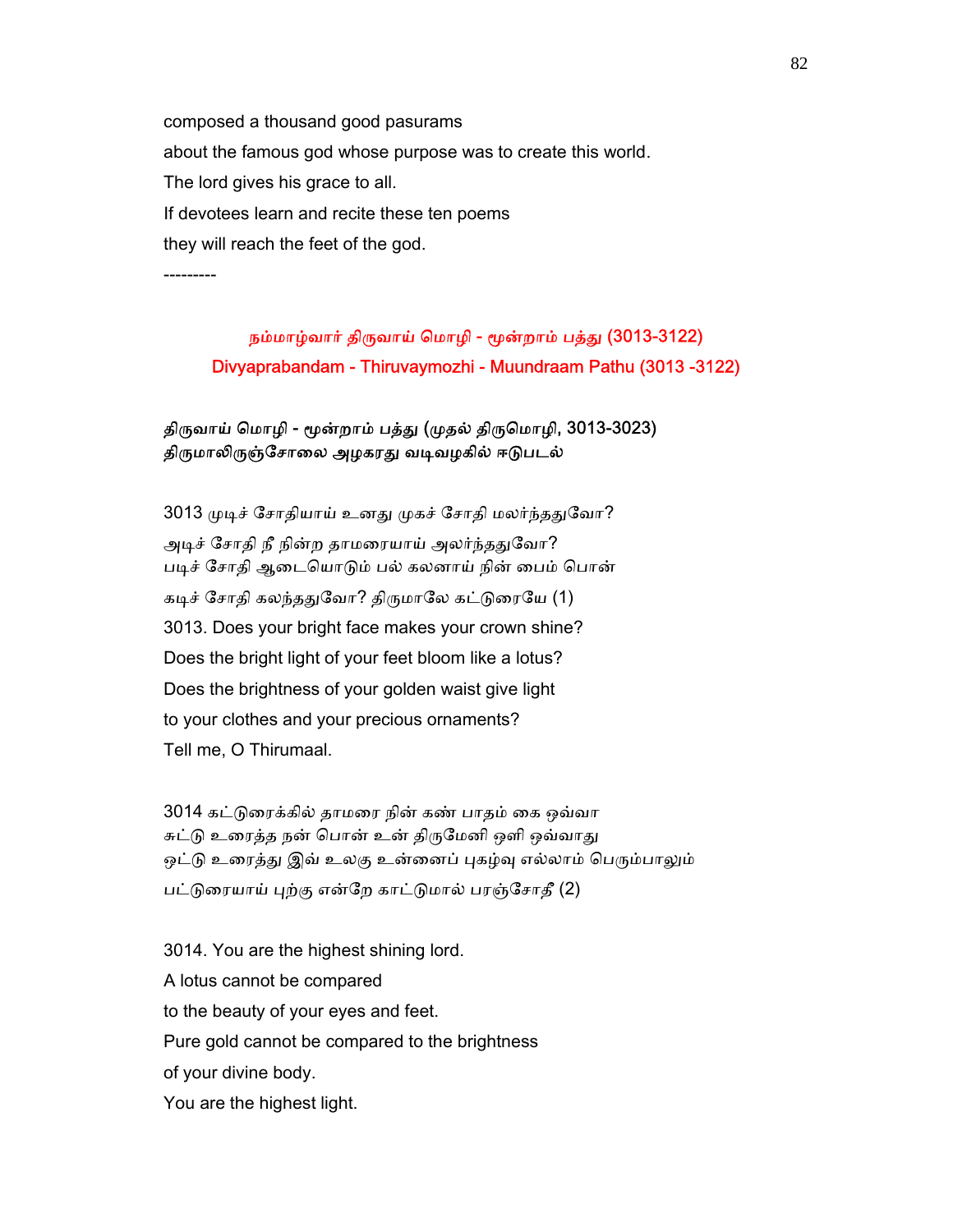All the praises of you that this world utters are merely meaningless.

3015 பரஞ்சோதி நீ பரமாய் நின் இகழ்ந்து பின் மற்று ஓர் பரம் சோதி இன்மையின் படி ஓவி நிகழ்கின்ற பரஞ்ேசாதி நின்ᾔள்ேள படர் உலகம் பைடத்த எம் பரஞ்ேசாதி ேகாவிந்தா பண்ᾗ உைரக்கமாட்ேடேன (3) 3015. You are the highest light. There is no other bright light that can be compared with you, you are a unique bright light. You are the highest light and you created this world, swallowed it and keep it inside you. O Govinda! I do not have the ability to praise you.

 3016 மாட்டாேத ஆகிᾤம் இம் மலர் தைல மா ஞாலம் நின் மாட்டு ஆய மலர் புரையும் திருவுருவம் மனம் வைக்க மாட்டாத பல சமய மதி ெகாᾌத்தாய் மலர்த் ᾐழாய் மாட்டே நீ மனம் வைத்தாய் மா ஞாலம் வருந்தாதே? (4) 3016. The people of this world do not know how to worship your beautiful lotus form. You created many religions for the people of the world to follow, but you are interested only in the thulasi garland that you wear. Don't you think this great world will suffer without you if you do not save its people and take care of them?

 3017 வᾞந்தாத அᾞம் தவத்த மலர் கதிாின் சுடர் உடம்ᾗ ஆய் வருந்தாத ஞானம் ஆய் வரம்பு இன்றி முழுது இயன்றாய் வᾞம் காலம் நிகழ் காலம் கழி காலம் ஆய் உலைக ஒருங்காக அளிப்பாய் சீர் எங்கு உலக்க ஓதுவனே? (5) 3017. Your bright body is like a beautiful flower and you do not need to do any tapas to get it. You are yourself a great knowledge. No boundary can include all the places where you are.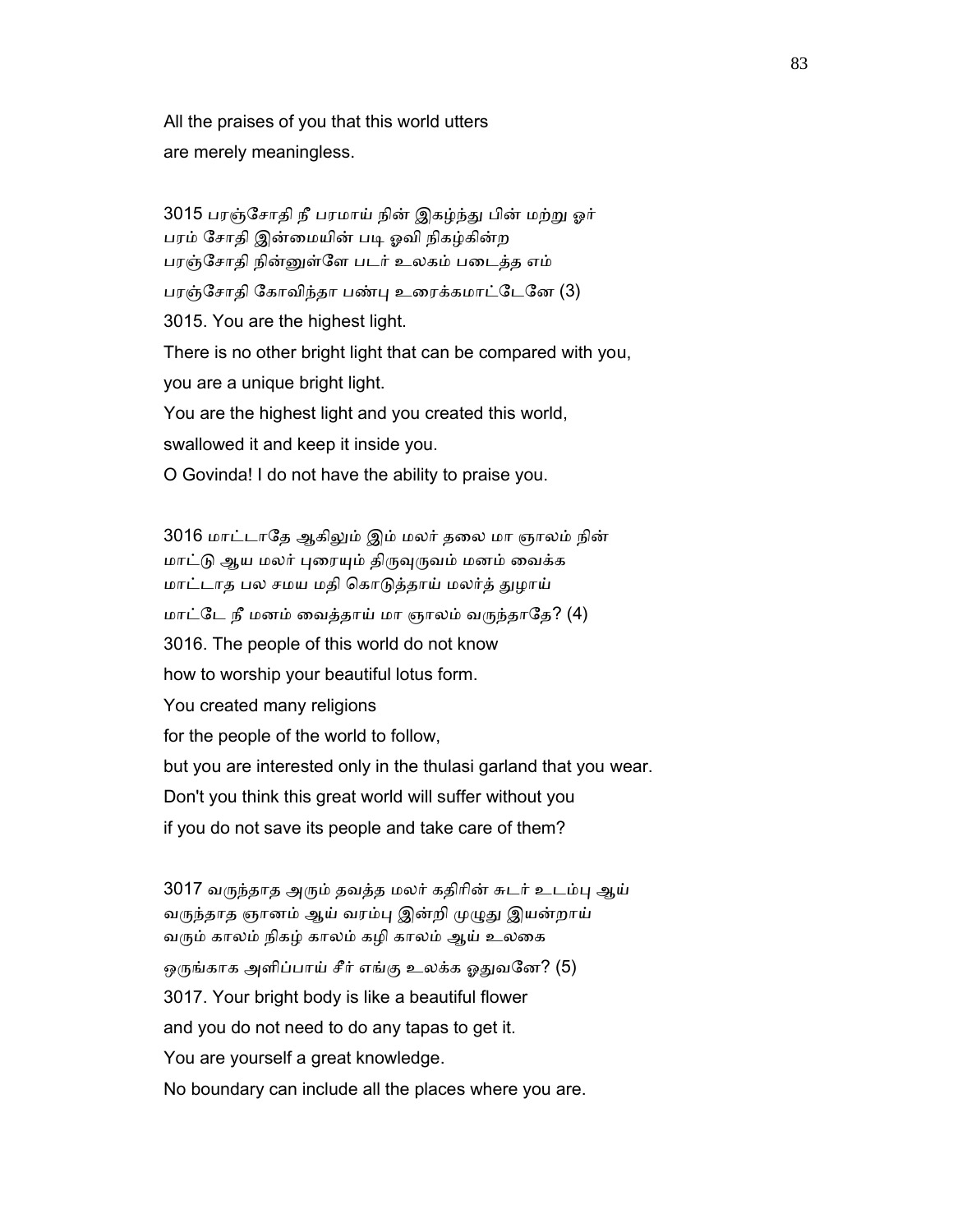You are the past, present and future. You give your grace in all ages to the world. How could I describe your power?

 3018 ஓᾐவார் ஓத்ᾐ எல்லாம் எவ் உலகத்ᾐ எவ் எைவᾜம் சாதுவாய் நின் புகழின் தகை அல்லால் பிறிது இல்லை போது வாழ் புனம் துழாய் முடியினாய் பூவின்மேல் மாது வாழ் மார்பினாய் என் சொல்லி யான் வாழ்த்துவனே? (6) 3018. You are decorated with a fresh thulasi garland and flowers in your hair. Lakshmi stays on a lotus on your chest. All the Vedas and the sastras that are recited by the sages and everything in all the worlds

 have been created only by your grace. What can I say to praise you?

3019 வாழ்த்துவார் பலர் ஆக நின்னுள்ளே நான்முகனை மூழ்த்த நீர் உலகு எல்லாம் படை என்று முதல் படைத்தாய் கேழ்த்த சீர் அரன் முதலாக் கிளர் தெய்வமாய்க் கிளர்ந்து சூழ்த்து அமரர் துதித்தால் உன் தொல் புகழ் மாசூணாதே? (7) 3019. Many devotees praise you. You created Nanmuhan from your navel and told him, "Create the world surrounded with oceans." Even if famous Shiva and the other shining gods praise you it cannot do justice to your great fame that has been since ancient times.

3020 மாசூணாச் சுடர் உடம்புஆய் மலராது குவியாது மாசூணா ஞானம் ஆய் முழுதும் ஆய் முழுது இயன்றாய் மாசூணா வான் ேகாலத்ᾐ அமரர் ேகான் வழிப்பட்டால் மாசூணா உன பாதமலர்ச் சோதி மழுங்காதே? (8) 3020. You have a faultless body. You are wise and your knowledge does not diminish or grow. You are whole and you are not whole.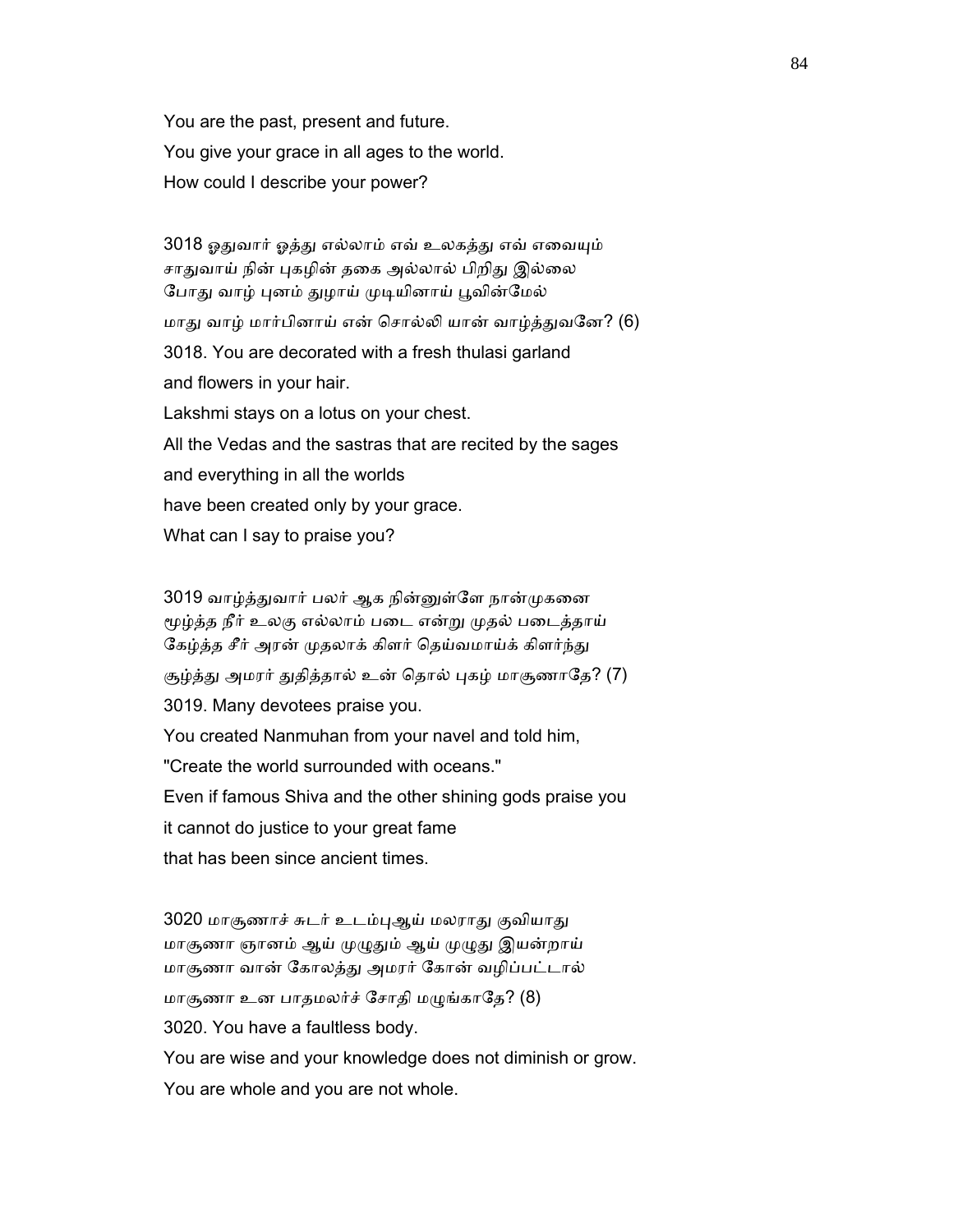If Indra the king of the gods worships your feet won't the brightness of your lotus feet grow dull because he does not have enough words to praise you?

3021 மழுங்காத வைந் நுதிய சக்கர நல் வலத்தையாய் தொழும் காதல் களிறு அளிப்பான் புள் ஊர்ந்து தோன்றினையே மழுங்காத ஞானமே படை ஆக மலர் உலகில் தொழும்பாயார்க்கு அளித்தால் உன் சுடர்ச் சோதி மறையாதே? (9) 3021. Riding on Garuḍa, you appeared carrying a sharp-edged discus in your right hand to save the elephant Gajendra from the crocodile when he called you for help. Your devotees worship you with their faultless knowledge. Do you think that if you give your grace to them in this wide world your brightness will diminish?

 3022 மைற ஆய நால் ேவதத்ᾐள் நின்ற மலர்ச் சுடேர முறையால் இவ் உலகு எல்லாம் படைத்து இடந்து உண்டு உமிழ்ந்து அளந்தாய் பிறை ஏறு சடையானும் நான்முகனும் இந்திரனும் இறை ஆதல் அறிந்து ஏத்த வீற்றிருத்தல் இது வியப்பே? (10) 3022. You are a bright light and a blooming flower. You are the inner meaning of the four Vedas. You create this world, swallow it and spit it out and you measured this world for Mahabali. Shiva, Nanmuhan and Indra know that you are the lord and praise you. Is this not a wonder?

3023 வியப்பு ஆய வியப்பு இல்லா மெய்ஞ் ஞான வேதியனைச் சயப் புகழார் பலர் வாழும் தடம் குருகூர்ச் சடகோபன் துயக்கு இன்றித் தொழுது உரைத்த ஆயிரத்துள் இப் பத்தும் உயக்கொண்டு பிறப்பு அறுக்கும் ஒலி முந்நீர் ஞாலத்தே (11) 3023. Saḍagopan of flourishing Thirukuruhur where many famous and victorious people live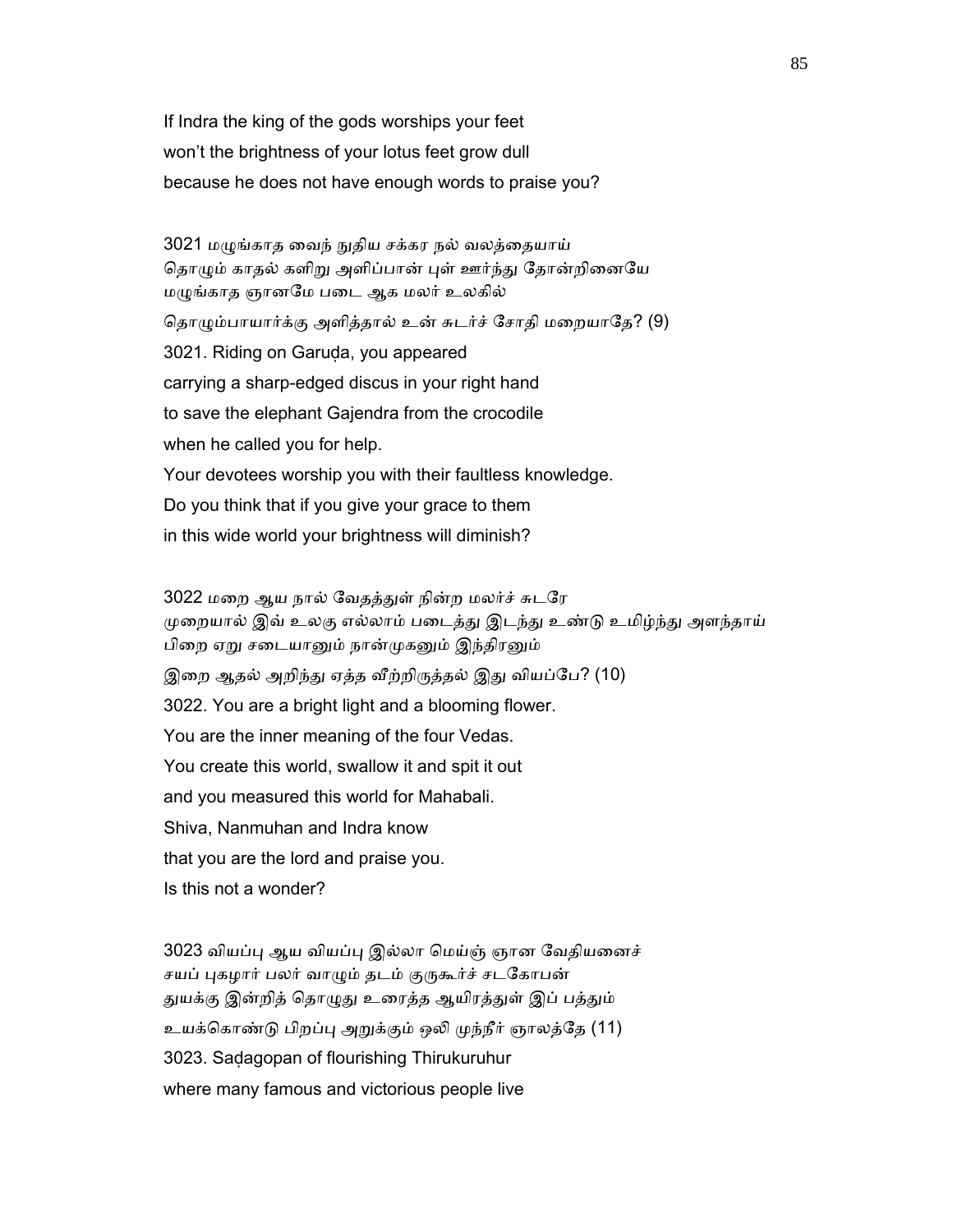composed a thousand faultless poems, and worshiped and praised the lord. He is a wonder and yet is not a wonder because no one knows him. He is true wisdom and he gave the Vedas to the sages. If devotees learn and recite these ten poems they will not be born again in this world surrounded by roaring oceans. --------

# திருவாய் மொழி - மூன்றாம் பத்து (இரண்டாம் திருமொழி, 3024-3034) அழகரை முற்றும் அனுபவிக்க ஏலாது ஆழ்வார் கலங்க எம்பெருமான் அவரது கலக்கத்ைதத் தீர்த்தல்

 3024 ᾙந்நீர் ஞாலம் பைடத்த எம் ᾙகில் வண்ணேன அந் நாள் நீ தந்த ஆக்கையின்வழி உழல்வேன் வெம் நாள் நோய் வீய வினைகளை வேர் அறப் பாய்ந்து எந் நாள் யான் உன்னை இனி வந்து கூடுவனே? (1) 3024. You have the color of a cloud. You created the world surrounded by the oceans. I wander with the body that you have given me. When will the troubles that are the results of my karma leave me? When will I come and join you?

 3025 வன் மா ைவயம் அளந்த எம் வாமனா நின் பல் மா மாயப் பல் பிறவியில் படிகின்ற யான் தொல் மா வல்வினைத் தொடர்களை முதல் அரிந்து நின் மா தாள் சேர்ந்து நிற்பது எஞ்ஞான்றுகொலோ? (2) 3025. You took the form of a dwarf and measured the wide world. I suffer in many births because of your many maayas. When will the time come when I join your wonderful divine feet and am without my old karma.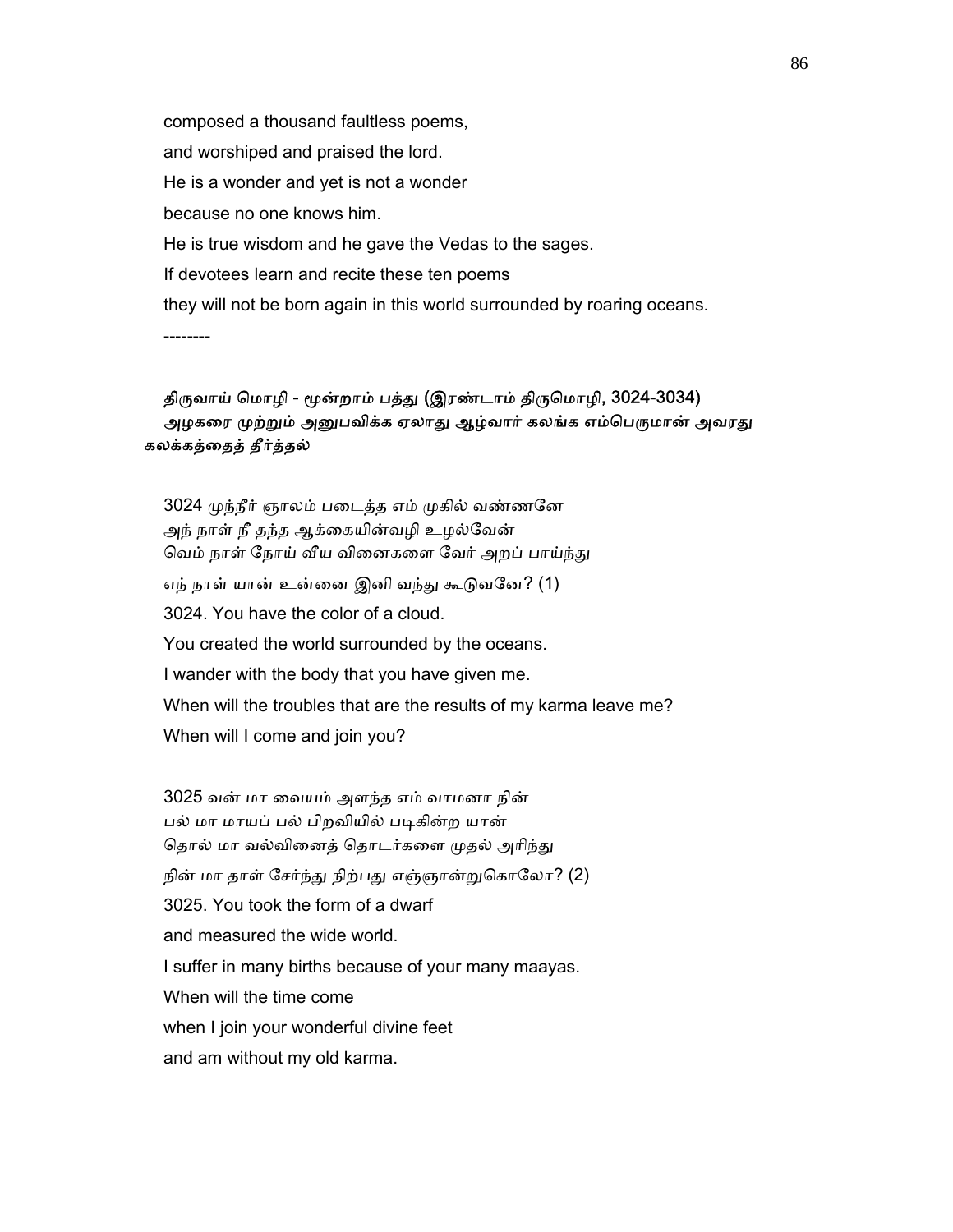3026 கொல்லா மாக்கோல் கொலைசெய்து பாரதப் போர் எல்லாச் சேனையும் இரு நிலத்து அவித்த எந்தாய் பொல்லா ஆக்கையின் புணர்வினை அறுக்கல் அறா ெசால்லாய் யான் உன்ைனச் சார்வᾐ ஓர் சூழ்ச்சிேய (3) 3026. O father, you drove the chariot for Arjuna and destroyed all the armies on the battlefield. Tell me the path to remove the bad karma that I have collected in many births and show me the path to reach you.

 3027 சூழ்ச்சி ஞானச் சுடர் ஒளி ஆகி என்ᾠம் ஏழ்ச்சி கேடு இன்றி எங்கணும் நிறைந்த எந்தாய் தாழ்ச்சி மற்று எங்கும் தவிர்ந்து நின் தாள் இணைக்கீழ் வாழ்ச்சி யான் சேரும் வகை அருளாய் வந்தே (4)

 3027. You are the bright light of wisdom that spreads everywhere, in both good and bad places. O my father! I want to be freed from bad deeds, join your feet and have the good life of serving you. Give me your grace so I may achieve my goal.

3028 வந்தாய் போலே வந்தும் என் மனத்தினை நீ சிந்தாமல் செய்யாய் இதுவே இது ஆகில் கொந்து ஆர் காயாவின் கொழு மலர்த் திரு நிறத்த எந்தாய் யான் உன்னை எங்கு வந்து அணுகிற்பனே? (5) 3028. You are my father. You have the beautiful color of a kaayam blossom. Even though it seems you entered my heart, you have not helped the confusion of my mind. If this is what you do how can I come and join you?

 3029 கிற்பன் கில்ேலன் என்ᾠ இலன் ᾙனம் நாளால் அற்ப சாரங்கள் அவை சுவைத்து அகன்றொழிந்தேன் பற்பல் ஆயிரம் உயிர் ெசய்த பரமா நின்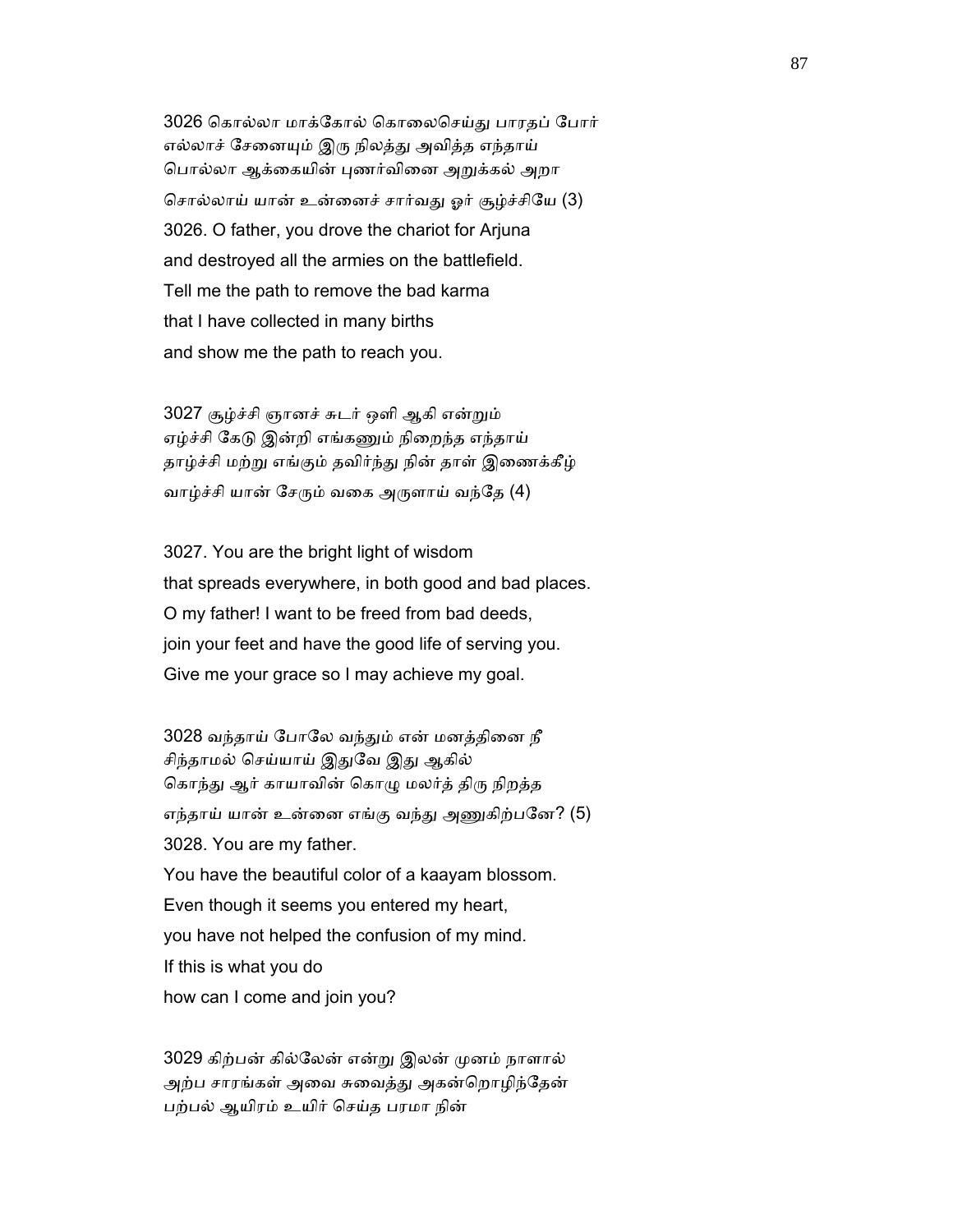நற் பொன் சோதித்தாள் நணுகுவது எஞ்ஞான்றே? (6) 3029. I have not thought of what is good or bad to do. I did things that are wrong and enjoyed them. I did not think of you ever. O highest one, you created thousands and thousands of lives. When will the time come when I can attain your golden shining feet?

 3030 எஞ்ஞான்ᾠம் நாம் இᾞந்ᾐ இᾞந்ᾐ இரங்கி ெநஞ்ேச மெய்ஞ்ஞானம் இன்றி வினை இயல் பிறப்பு அழுந்தி எஞ்ஞான்றும் எங்கும் ஒழிவு அற நிறைந்து நின்ற மெய்ஞ் ஞானச் சோதிக் கண்ணனை மேவுதுமே (7) 3030. O heart! We lived on this earth and did not know what true wisdom is. We collected bad karma and plunged into births. Kaṇṇan is the true wisdom. When can we reach the god,

the bright light that spreads everywhere and always?

3031 மேவு துன்ப வினைகளை விடுத்துமிலேன் ஓவுதல் இன்றி உன் கழல் வணங்கிற்றிலேன் பாவு தொல் சீர்க் கண்ணா என் பரஞ்சுடரே கூவுகின்றேன் காண்பான் எங்கு எய்தக் கூவுவனே? (8) 3031. I have not stopped doing bad things. I have not constantly worshiped your feet that are ornamented with anklets. You are Kannan, praised from ancient time. You are my bright divine light. I am calling you to see you. Where are you? I will come there and call you.

3032 கூவிக் கூவிக் கொடுவினைத் தூற்றுள் நின்று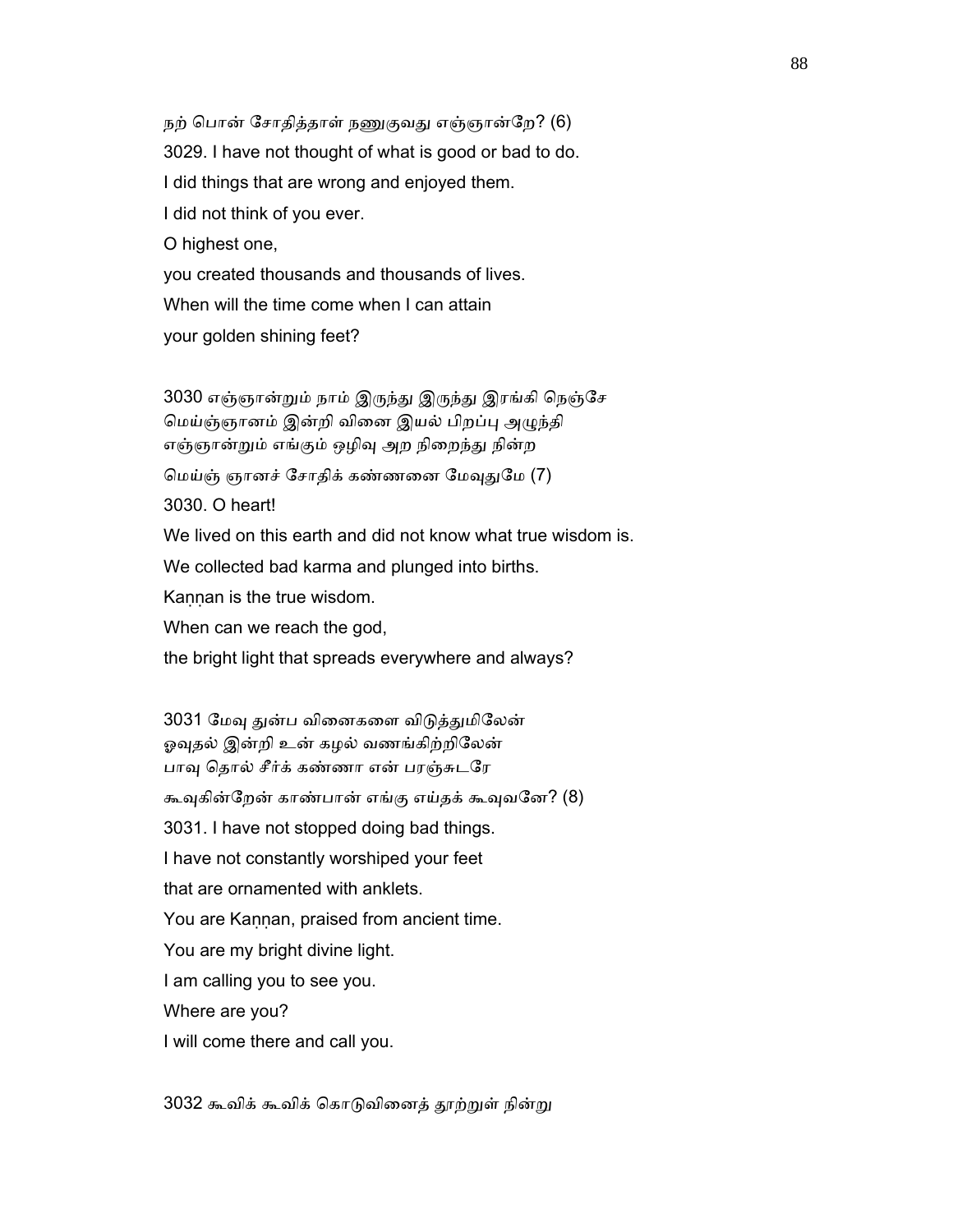பாவியேன் பல காலம் வழி திகைத்து அலமர்கின்றேன் ேமவி அன்ᾠ ஆ நிைர காத்தவன் உலகம் எல்லாம் தாவிய அம்மானை எங்கு இனித் தலைப்பெய்வனே? (9) 3032. I am a sinner and I continue doing bad karma. For many ages I have not known the good paths of life and I am confused. You grazed the cows and protected them.

 You measured the world at Mahabali's sacrifice. I have been calling and calling you. When will I see you, my father?

 3033 தைலப்ெபய் காலம் நமன்தமர் பாசம் விட்டால் அைலப்ᾘண் உண்ᾎம் அவ் அல்லல் எல்லாம் அகல கலைப் பல் ஞானத்து என் கண்ணனைக் கண்டுகொண்டு நிலைப் பெற்று என் நெஞ்சம் பெற்றது நீடு உயிரே (10) 3033. When the messengers of Yama come and throw their snares, I will find and worship the god. He is known to all through the wise sastras. He will come and remove all the suffering that Yama's messengers bring. I will see Kaṇṇan, the knowledge of all arts. I will be saved and my life will join its real soul, the god.

 3034 உயிர்கள் எல்லா உலகᾙம் உைடயவைனக் குயில் கொள் சோலைத் தென் குருகூர்ச் சடகோபன் செயிர் இல் சொல் இசை மாலை ஆயிரத்துள் இப் பத்தும் உயிாின்ேமல் ஆக்ைக ஊனிைட ஒழிவிக்குேம (11) 3034. Saḍagopan of southern Thirukuruhur where cuckoo birds sing in the groves composed a thousand faultless musical poems on the god who contains all the souls of the world inside him. If devotees learn and recite these ten poems they will not suffer from the desires of their senses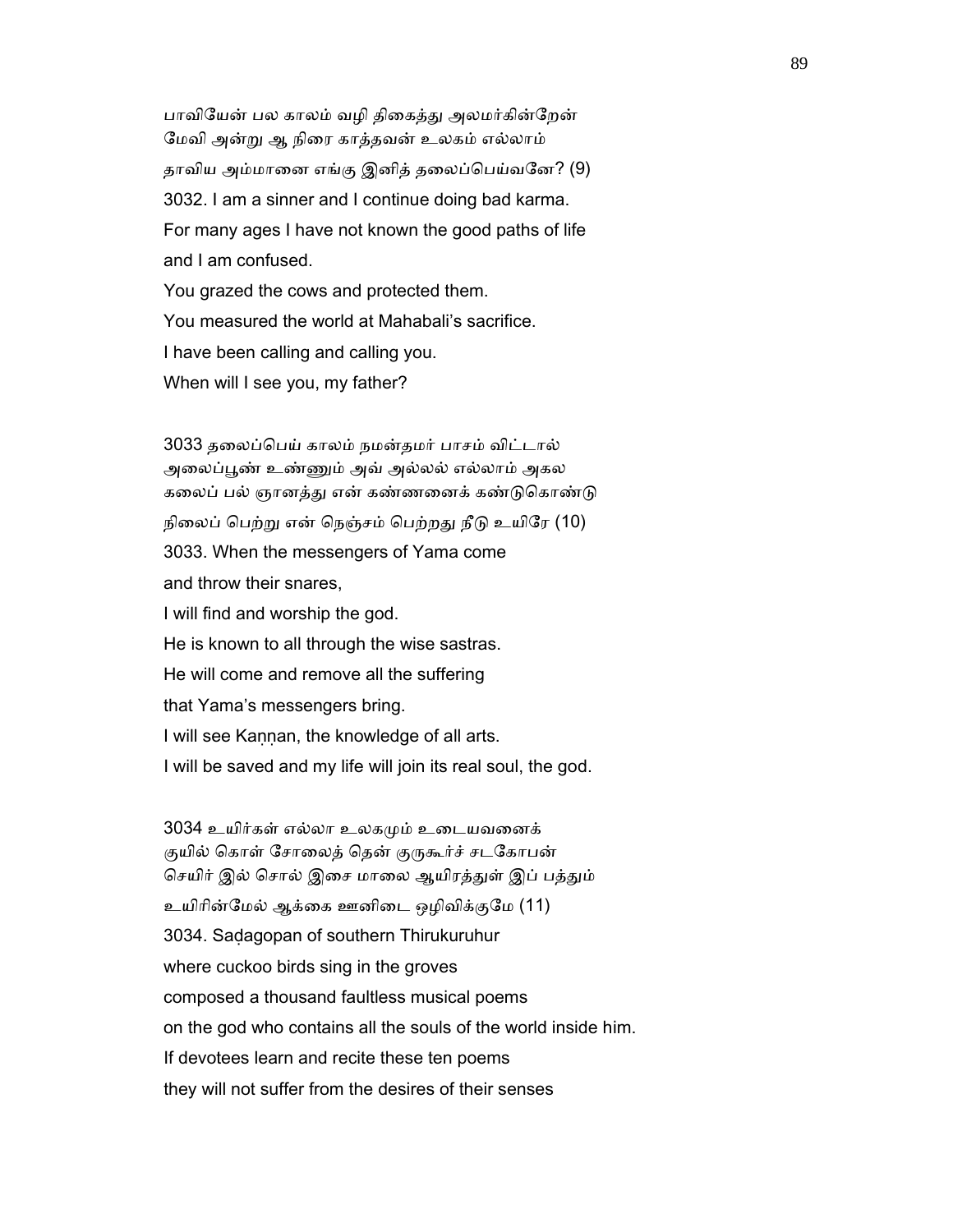because reciting these poems will cut the connection between their bodies and souls.

-----------

### திருவாய் மொழி - மூன்றாம் பத்து (மூன்றாம் திருமொழி, 3035-3045) திருவேங்கடமுடையானுக்கு அடிமை செய்யவேண்டும்

 3035 ஒழிᾫ இல் காலம் எல்லாம் உடனாய் மன்னி வழு இலா அடிமை செய்யவேண்டும் நாம் தெழி குரல் அருவித் திருவேங்கடத்து எழில் ெகாள் ேசாதி எந்ைத தந்ைத தந்ைதக்ேக (1) 3035. We should join the father of the father of my father and do faultless service for him as slaves as long as we live. He is the bright beautiful light that stays in the Thiruvenkatam hills where resounding waterfalls descend.

 3036 எந்ைத தந்ைத தந்ைத தந்ைத தந்ைதக்கும் முந்தை வானவர் வானவர் கோனொடும் சிந்து பூ மகிழும் திருவேங்கடத்து அந்தம் இல் புகழ்க் கார் எழில் அண்ணலே (2) 3036. He is the lord for all seven generations of my family. He has everlasting fame and he has the color of a dark cloud. He stays in Thiruvenkaṭam where beautiful flowers bloom. The gods in the sky and Indra the god of gods come and worship him in the Thiruvenkaṭam hills.

 3037 அண்ணல் மாயன் அணி ெகாள் ெசந்தாமைரக் கண்ணன் செங்கனி வாய்க் கருமாணிக்கம் தெள் நிறை சுனை நீர்த் திருவேங்கடத்து எண் இல் தொல் புகழ் வானவர் ஈசனே (3) 3037. Maayan is our highest god. He has beautiful lotus eyes.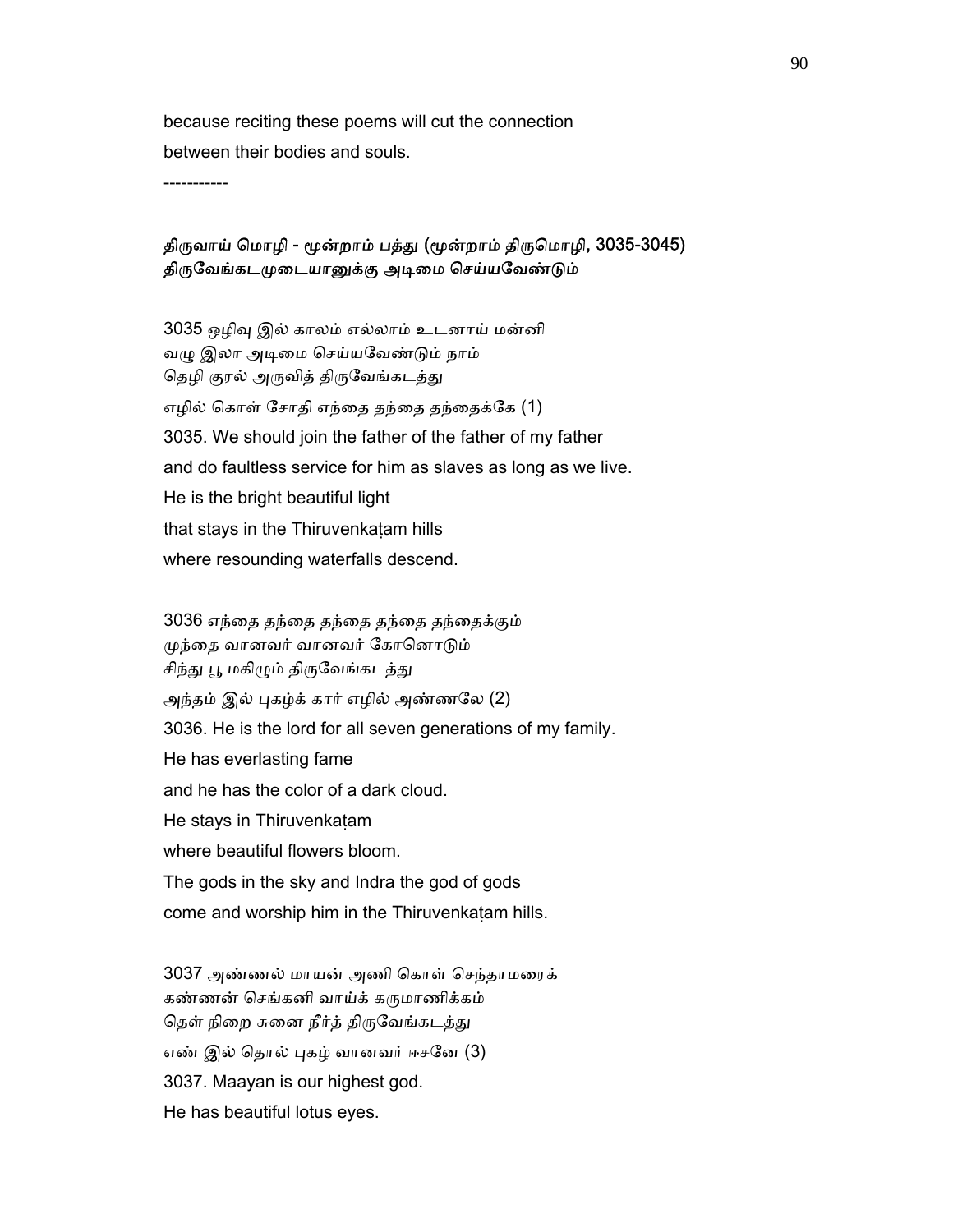His mouth is red like a sweet fruit. He shines like a dark jewel. He is the ancient god and has limitless fame. He is the god of the gods in the sky. He stays in the Thiruvenkatam hills where springs are filled with clear water.

3038 ஈசன் வானவர்க்கு என்பன் என்றால் அது தேசமோ திருவேங்கடத்தானுக்கு? நீசேனன் நிைறᾫ ஒன்ᾠம் இேலன் என்கண் பாசம் ைவத்த பரம் சுடர்ச் ேசாதிக்ேக (4) 3038. If I say he is the god of the gods in the sky it is not great praise for him, the lord of Thiruvenkaṭam. I am a mean person, without goodness. He gave his love to me and I have not given anything back to him, the divine shining light.

3039 சோதி ஆகி எல்லா உலகும் தொழும் ஆதிமூர்த்தி என்றால் அளவு ஆகுமோ வேதியர் முழு வேதத்து அமுதத்தை தீது இல் சீர்த் திருவேங்கடத்தானையே? (5) 3039. Is it enough praise for him if I say he is a bright light and an ancient god worshiped by all the worlds? He is the creator of the Vedas and nectar for Brahmins, the scholars of the Vedas. He stays in the Thiruvenkaṭam hills that have faultless fame.

3040 வேம் கடங்கள் மெய்மேல் வினை முற்றவும் தாங்கள் தங்கட்கு நல்லனேவ ெசய்வார் வேங்கடத்து உறைவார்க்கு நம என்னல் ஆம் கடமைஅது சுமந்தார்கட்கே (6) 3040. The devotees who live in the Thiruvenkaṭam hills do only good to others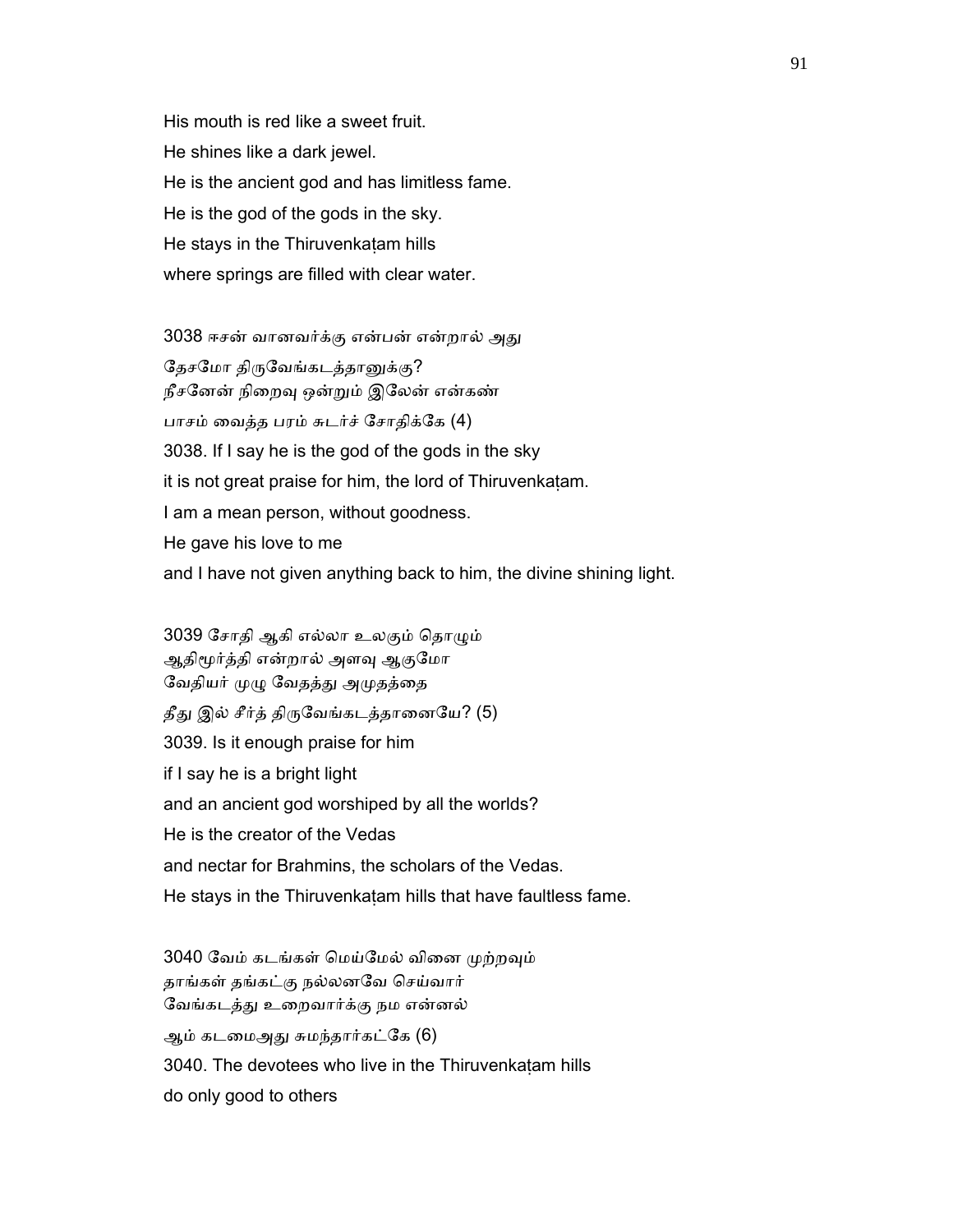even if they suffer in their lives because of their bad karma. It is our duty to worship them because they do service to the devotees of our lord.

3041 சுமந்து மா மலர் நீர் சுடர் தூபம் கொண்டு அமர்ந்து வானவர் வானவர் கோனொடும் நமன்று எழும் திருவேங்கடம் நங்கட்குச் சமன் கொள் வீடு தரும் தடங் குன்றமே (7) 3041. The gods in the sky and Indra the king of gods go to the Thiruvenkatam hills with beautiful flowers, water, lamps and incense to worship the lord. If we go there, that majestic hill will give us moksha.

 3042 குன்றம் ஏந்திக் குளிர் மைழ காத்தவன் அன்ᾠ ஞாலம் அளந்த பிரான் பரன் சென்று சேர் திருவேங்கட மா மலை ஒன்றுமே தொழ நம் வினை ஓயுமே (8) 3042. He carried Govardhana mountain and protected the cows from the cold storm. The mighty lord, the highest god, measured the world. If we go to the divine Thiruvenkaṭam hills and worship him, that one thing will remove our karma.

3043 ஓயும் மூப்புப் பிறப்பு இறப்பு:பிணி வீயுமாறு செய்வான் திருவேங்கடத்து ஆயன் நாள் மலர் ஆம் அடித்தாமரை வாயுள்ளும் மனத்துள்ளும் வைப்பார்கட்கே (9) 3043. The lord of the divine Thiruvenkatam, the cowherd, destroys old age when someone grows weary and sick. He removes future births for the devotees who worship his lotus feet, keeping him in their minds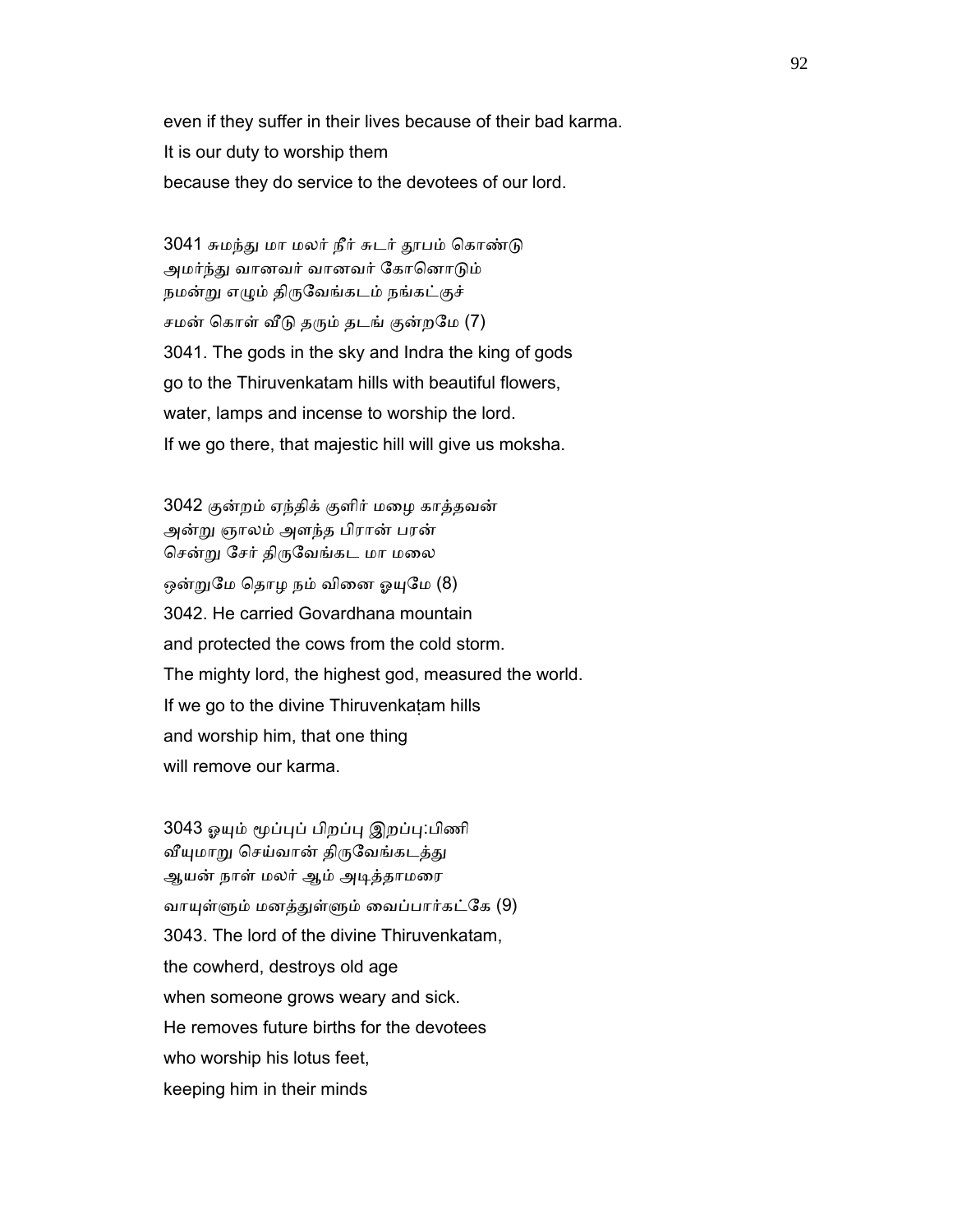and praising him with their tongues.

3044 வைத்த நாள் வரை எல்லை குறுகிச் சென்று எய்த்து இளைப்பதன் முன்னம் அடைமினோ ைபத்த பாம்ᾗ அைணயான் திᾞேவங்கடம் ெமாய்த்த ேசாைல ெமாய் ᾘந் தடந் தாழ்வேர (10) 3044. Before you become old and weak and the end of your days comes, go to Thiruvenkaṭam, precious as gold, surrounded with groves blooming with flowers that swarm with bees. The lord sleeps on a snake bed. See him and worship his divine feet.

 3045 தாள் பரப்பி மண் தாவிய ஈசைன நீள் பொழில் குருகூர்ச் சடகோபன் சொல் கேழ் இல் ஆயிரத்து இப் பத்தும் வல்லவர் வாழ்வர் வாழ்வு எய்தி ஞாலம் புகழவே (11) 3045. Saḍagopan of Thirukuruhur surrounded by flourishing groves composed a thousand faultless poems praising the lord who measured the earth with his feet. If devotees learn and recite these ten poems they will live with fame on this earth and the world will praise them. -------

### திருவாய் மொழி - மூன்றாம் பத்து ( நான்காம் திருமொழி, 3046-3056) ஆத்மாக்கள் அனைத்தும் அவனே

3046 புகழும் நல் ஒருவன் என்கோ? பொரு இல் சீர்ப் பூமி என்கோ? திகழும் தண் பரவை என்கோ? தீ என்கோ? வாயு என்கோ?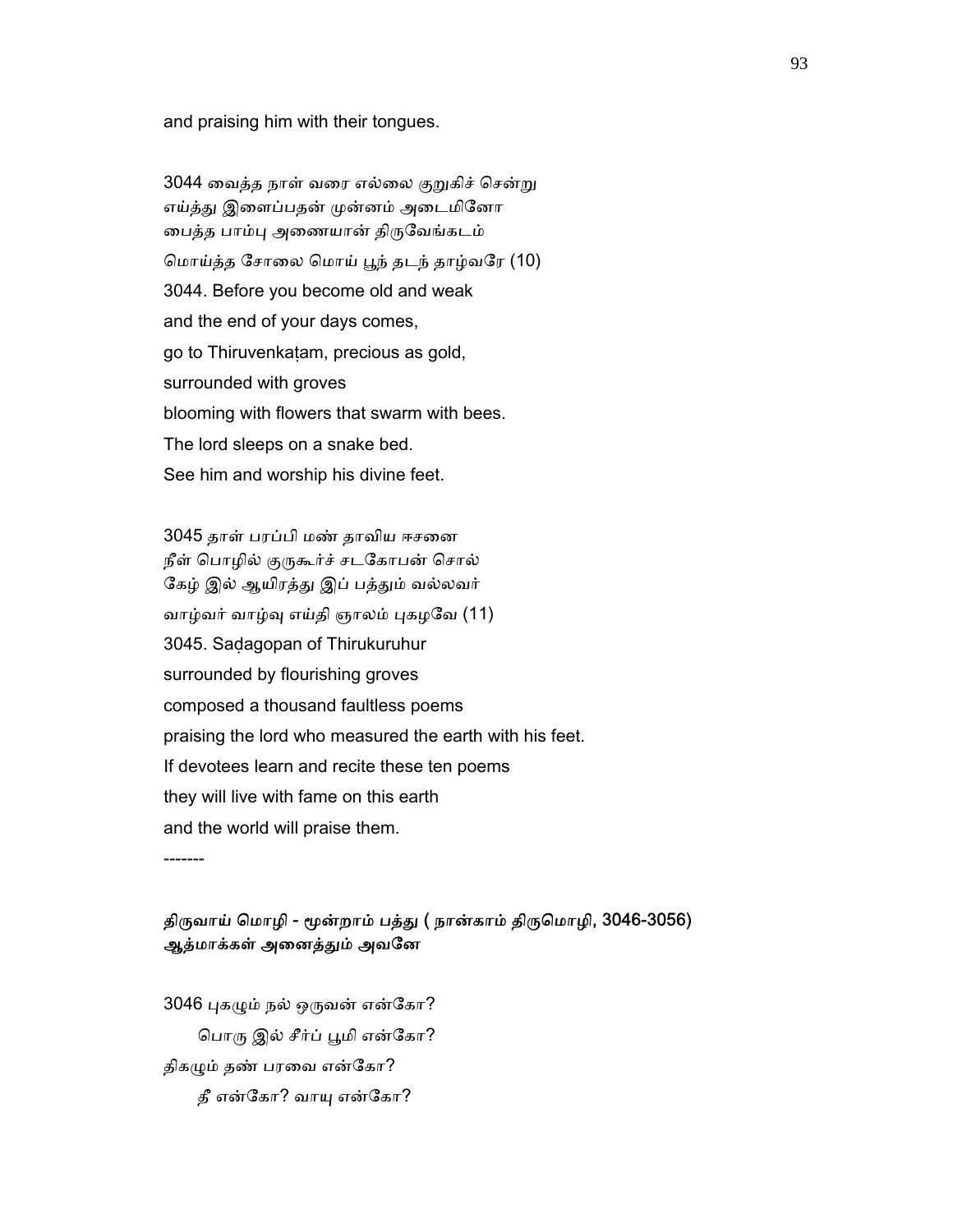நிகழும் ஆகாசம் என்கோ?

நீள் சுடர் இரண்ᾌம் என்ேகா?

இகழ்வு இல் இவ் அனைத்தும் என்கோ?

கண்ணைனக் கூᾫம் ஆேற (1)

3046. Should I say you have matchless fame?

Should I say you are the beautiful one unequalled on the earth?

Should I say you shine in the cool ocean?

Should I say you are hot fire?

Should I say you are wind?

Should I say you are the sky that covers the earth?

Should I say you are the sun and the moon?

Should I say you are the everlasting one?

What can I call you?

 3047 கூᾫம் ஆᾠ அறியமாட்ேடன் குன்றங்கள் அனைத்தும் என்கோ? மேவு சீர் மாரி என்கோ? விளங்கு தாரைககள் என்ேகா? நா இயல் கலைகள் என்கோ? ஞான நல் ஆவி என்கோ? பாᾫ சீர்க் கண்ணன் எம்மான் பங்கயக் கண்ணைனேய (2) 3047. I do not know what to call you. Should I say you are a mountain? Should I say you are rain that nourishes the world? Should I say you are the shining stars? Should I say you are the arts? Should I say you are wisdom? You are the lotus-eyed Kaṇṇan praised by the whole world.

 3048 பங்கயக் கண்ணன் என்ேகா? பவளச் ெசவ்வாயன் என்ேகா? அம் கதிர் அடியன் என்கோ?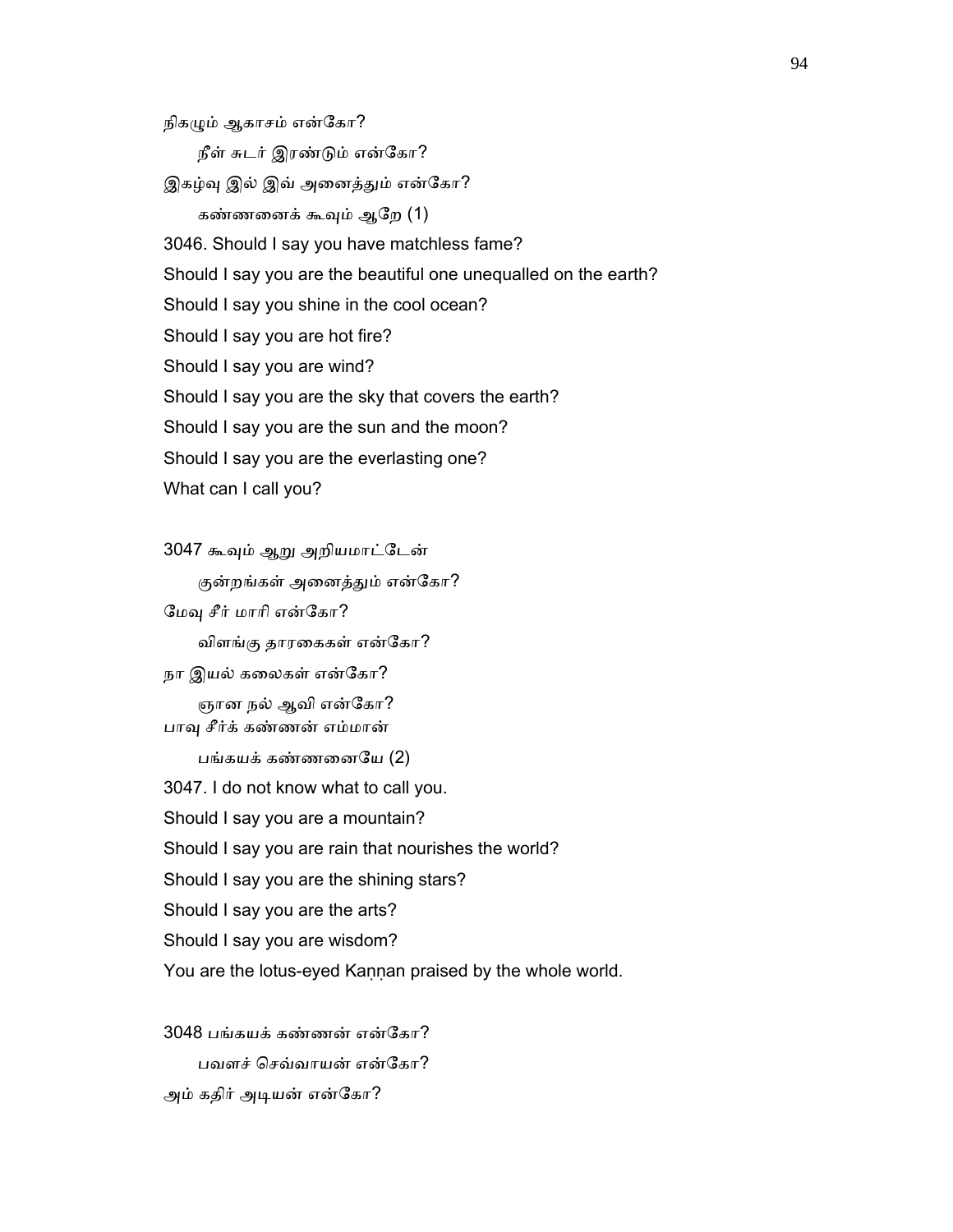அஞ்சன வண்ணன் என்ேகா? செங்கதிர் முடியன் என்கோ? திரு மறு மார்பன் என்கோ? சங்கு சக்கரத்தன் என்ேகா? சாதி மாணிக்கத்தையே (3) 3048. Should I say you are the lotus-eyed god? Should I say you have a mouth red as coral? Should I say you are the shining sun? Should I say you have the dark color of kohl? Should I say you embrace Lakshmi on your chest? Should I say you carry a conch and a discus in your hands? You are a precious diamond.

 3049 சாதி மாணிக்கம் என்ேகா? சவி கொள் பொன் முத்தம் என்கோ? சாதி நல் வயிரம் என்ேகா? தவிவு இல் சீர் விளக்கம் என்கோ? ஆதி அம் ேசாதி என்ேகா? ஆதி அம் புருடன் என்கோ? ஆதும் இல் காலத்து எந்தை அச்சுதன் அமலைனேய (4) 3049. Should I say you are a precious ruby? Should I say you are pure gold? Should I say you are the best pearl from the ocean? Should I say you are a faultless diamond? Should I say you are a faultless beautiful lamp? Should I say you are ancient brightness? Should I say you are the most ancient one of the world? You are my everlasting father. You are the Achudan, the pure one.

 3050 அச்சுதன் அமலன் என்ேகா? அடியவர் வினை கெடுக்கும்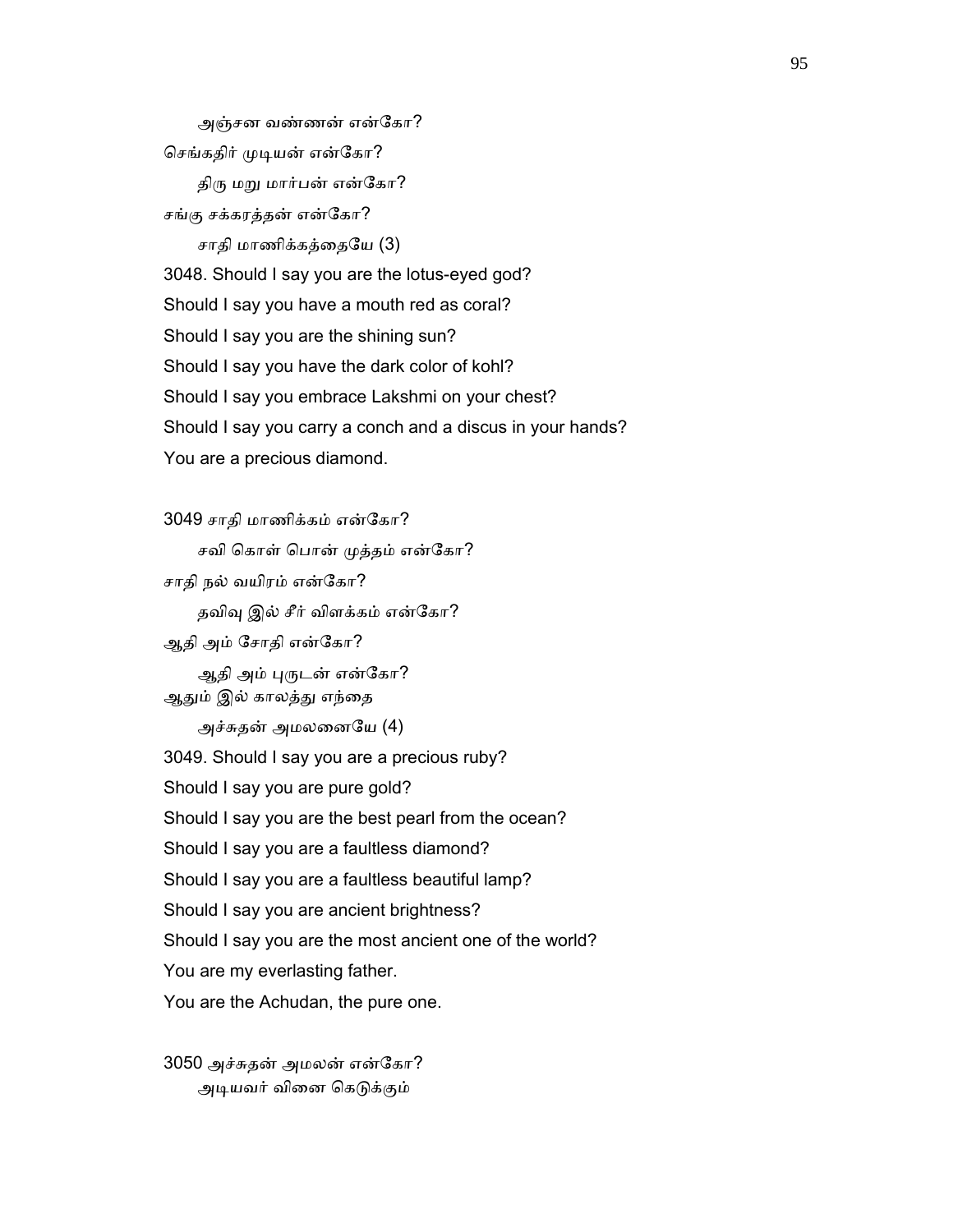நலங் கடல் அமுதம் என்கோ? அச் சுவைக் கட்டி என்கோ? அறுசுவை அடிசில் என்கோ? ெநய்ச் சுைவத் ேதறல் என்ேகா? கனி என்ேகா? பால் என்ேகேனா? (5) 3050. Should I say you are Achudan, the pure one? Should I say you are the remedy that destroys the karma of your devotees. Should I say you are the nectar that came from the milky ocean? Should I say you are sweet jaggery? Should I say you are food with its six tastes? Should I say you are the taste of ghee? Are you the taste of honey? Are you the taste of fruit or milk?

நச்சும் மா மருந்தம் என்கோ?

 3051 பால் என்ேகா? நான்கு ேவதப் பயன் என்ேகா? சமய நீதி நூல் என்கோ? நுடங்கு கேள்வி இசை என்கோ? இவற்றுள் நல்ல ேமல் என்ேகா? விைனயின் மிக்க பயன் என்ேகா? கண்ணன் என்ேகா? மால் என்ேகா? மாயன் என்ேகா? வானவர் ஆதியையே (6) 3051. Should I say you are milk? Should I say you are the fruit of the Vedas? Should I say you are the moral and religious books? Should I say you are the music that I love to hear? Should I say you are a precious thing above all these? Should I say you are the result of karma? Should I say you are Kannan? Should I say you are Maal? Should I say you are Maayan? You are the ancient god.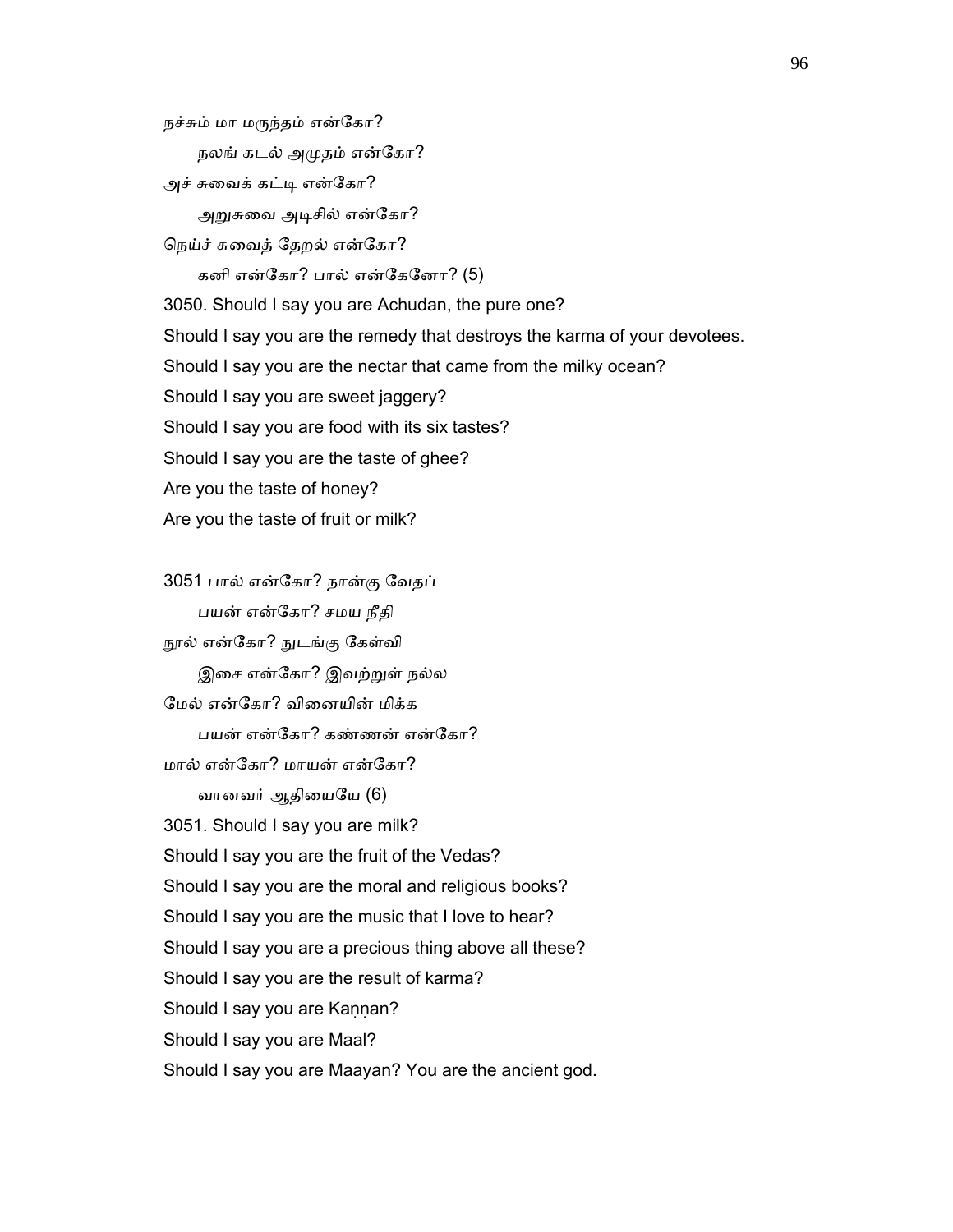3052 வானவர் ஆதி என்ேகா? வானவர் ெதய்வம் என்ேகா? வானவர் ேபாகம் என்ேகா? வானவர் முற்றும் என்கோ? ஊனம் இல் ெசல்வம் என்ேகா? ஊனம் இல் சுவர்க்கம் என்ேகா? ஊனம் இல் ேமாக்கம் என்ேகா? ஒளி மணி வண்ணைனேய (7) 3052. Should I say you are the chief of the gods? Should I say you are the lord of the gods in the sky? Should I say you are the joy of the gods in the sky? Should I say you yourself are all the gods? Should I say you are faultless wealth? Should I say you are faultless heaven? Should I say you are faultless moksha? You have the color of a bright sapphire.

 3053 ஒளி மணி வண்ணன் என்ேகா? ஒருவன் என்று ஏத்த நின்ற நளிர் மதிச் சடையன் என்கோ? நான்முகக் கடவுள் என்கோ? அளி மகிழ்ந்ᾐ உலகம் எல்லாம் படைத்து அவை ஏத்த நின்ற களி மலர்த் ᾐளவன் எம்மான் கண்ணைன மாயைனேய (8) 3053. Should I say you have the color of bright sapphire? Should I say you are Shiva who has the shining moon in his Jata and is praised by his devotees as the unique god? Should I say you are Nanmuhan? You are my father decorated with flowers and thulasi garlands. You are Kaṇṇan and Maayan. You created all the worlds through your grace and the world praises you.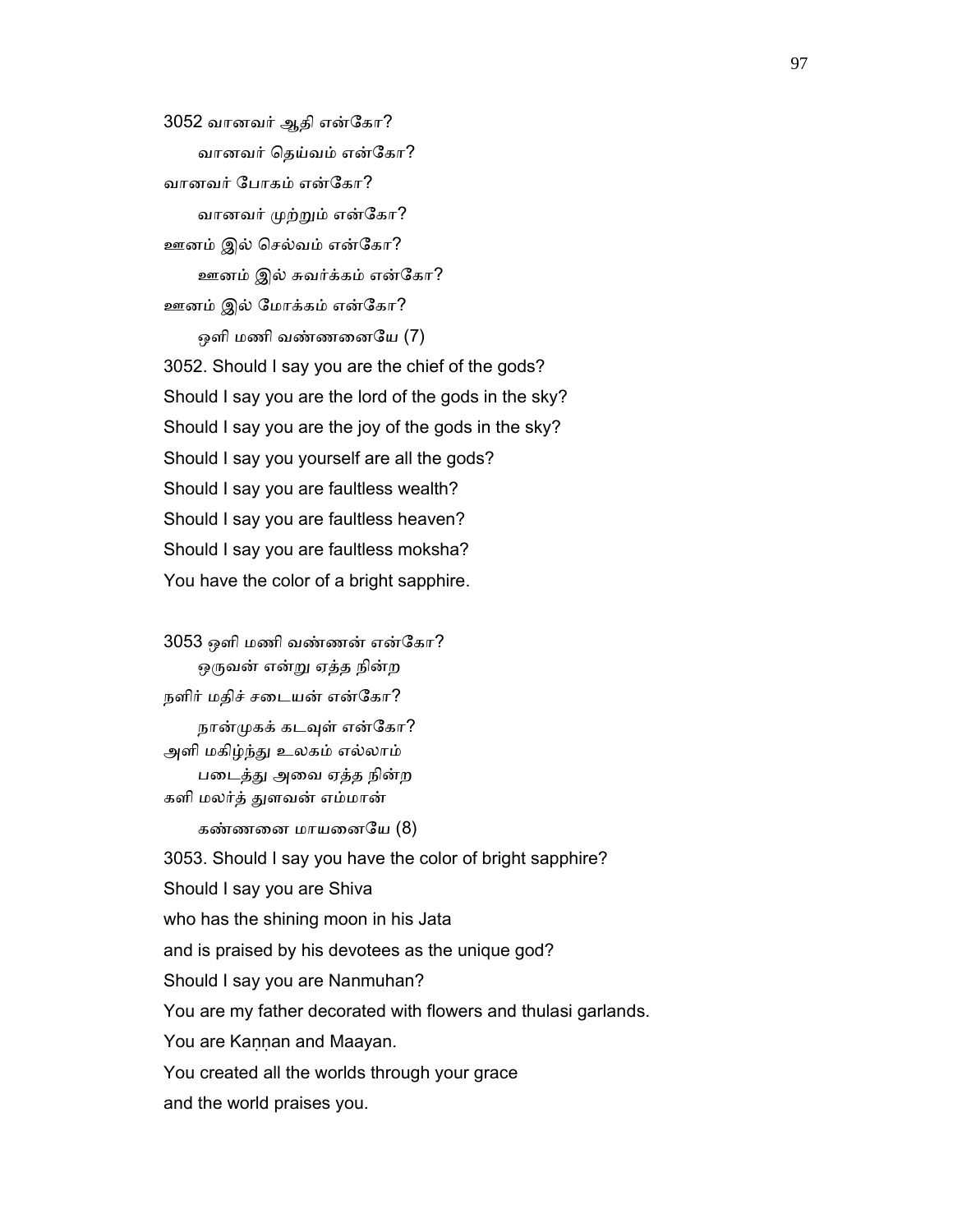3054 கண்ணைன மாயன் தன்ைன கடல் கைடந்ᾐ அᾙதம் ெகாண்ட அண்ணலை அச்சுதனை அனந்தைன அனந்தன் தன்ேமல் நண்ணி நன்கு உறைகின்றானை ஞாலம் உண்டு உமிழ்ந்த மாலை எண்ᾎம் ஆᾠ அறியமாட்ேடன் யாவையும் எவரும் தானே (9) 3054. He is Kaṇṇan. He is Maayan. The great god churned the milky ocean and took the nectar from it. He has no end. He sleeps on Adishesha peacefully. Our Maal swallowed the world and spit it out. I do not know how to worship him. He is all things and he is everyone in the world.

 3055 யாைவᾜம் எவᾞம் தானாய் அவரவர் சமயம் ேதாᾠம் தோய்வு இலன் புலன் ஐந்துக்கும் ெசாலப்படான் உணர்வின் ᾚர்த்தி ஆவி ேசர் உயிாின் உள்ளால் ஆᾐம் ஓர் பற்ᾠ இலாத பாவனை அதனைக் கூடில்

அவனையும் கூடலாமே (10)

3055. He is all things and he is all people.

He is with everyone whenever they are in need.

He is never weary.

All the five senses do not know him.

He is the god of all feeling.

The soul has no desires

and if someone understands his own soul,

he will join the god because the lord himself is the soul.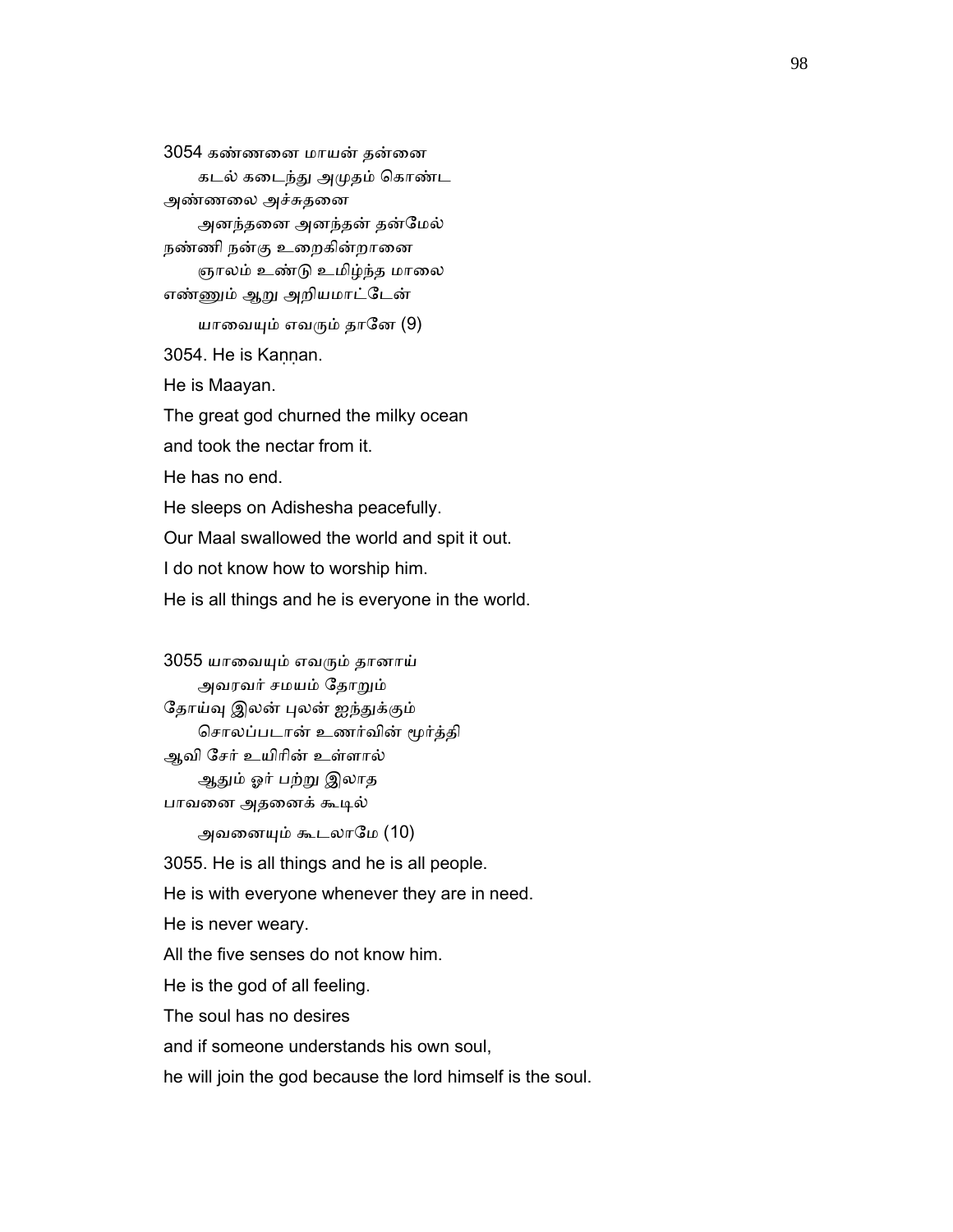3056 கூᾊ வண்ᾌ அைறᾜம் தண் தார்க் கொண்டல் போல் வண்ணன் தன்னை மாடு அலர் பொழில் குருகூர் வண் சடேகாபன் ெசான்ன பாடல் ஓர் ஆயிரத்துள் இவையும் ஓர் பத்தும் வல்லார்

ᾪᾌ இல ேபாகம் எய்தி

விரும்புவர் அமரர் மொய்த்தே (11)

 3056. Saḍagopan the generous poet of Thirukuruhur composed a thousand poems on the cloud-colored god who is adorned with cool garlands that swarm with bees. If devotees learn and recite these ten poems they will enjoy the pleasures of moksha as the gods surround them. -----------

## திருவாய் மொழி - மூன்றாம் பத்து ( ஐந்தாம் திருமொழி, 3057-3067) திருமாலுக்கு அன்பு செய்பவரை ஆதரித்தலும் அன்பிலாரை நிந்தித்தலும்

```
3057 மொய்ம் மாம் பூம் பொழில் பொய்கை
    முதலைச் சிறைப்பட்டு நின்ற
 ைகம்மாᾫக்கு அᾞள் ெசய்த 
     கார் ᾙகில் ேபால் வண்ணன் கண்ணன் 
 எம்மாைனச் ெசால்ᾢப் பாᾊ 
    எழுந்தும் பறந்தும் துள்ளாதார்
 தம்மாம் கᾞமம் என்? ெசால்லீர் 
    தண் கடல் வட்டத்து உள்ளீரே (1)
3057. The dark cloud-colored Kannan
 gave his grace to the elephant Gajendra 
when it was caught by a crocodile in a pond
 by a grove blooming with flowers that swarmed with bees. 
 What is the use of those who do not get up, dance, jump, 
 praise and sing the greatness of our lord? 
 O devotees, who live in the world surrounded by the cool ocean, tell me.
```
 3058 தண் கடல் வட்டத்ᾐ உள்ளாைரத் தமக்கு இரையாத் தடிந்து உண்ணும்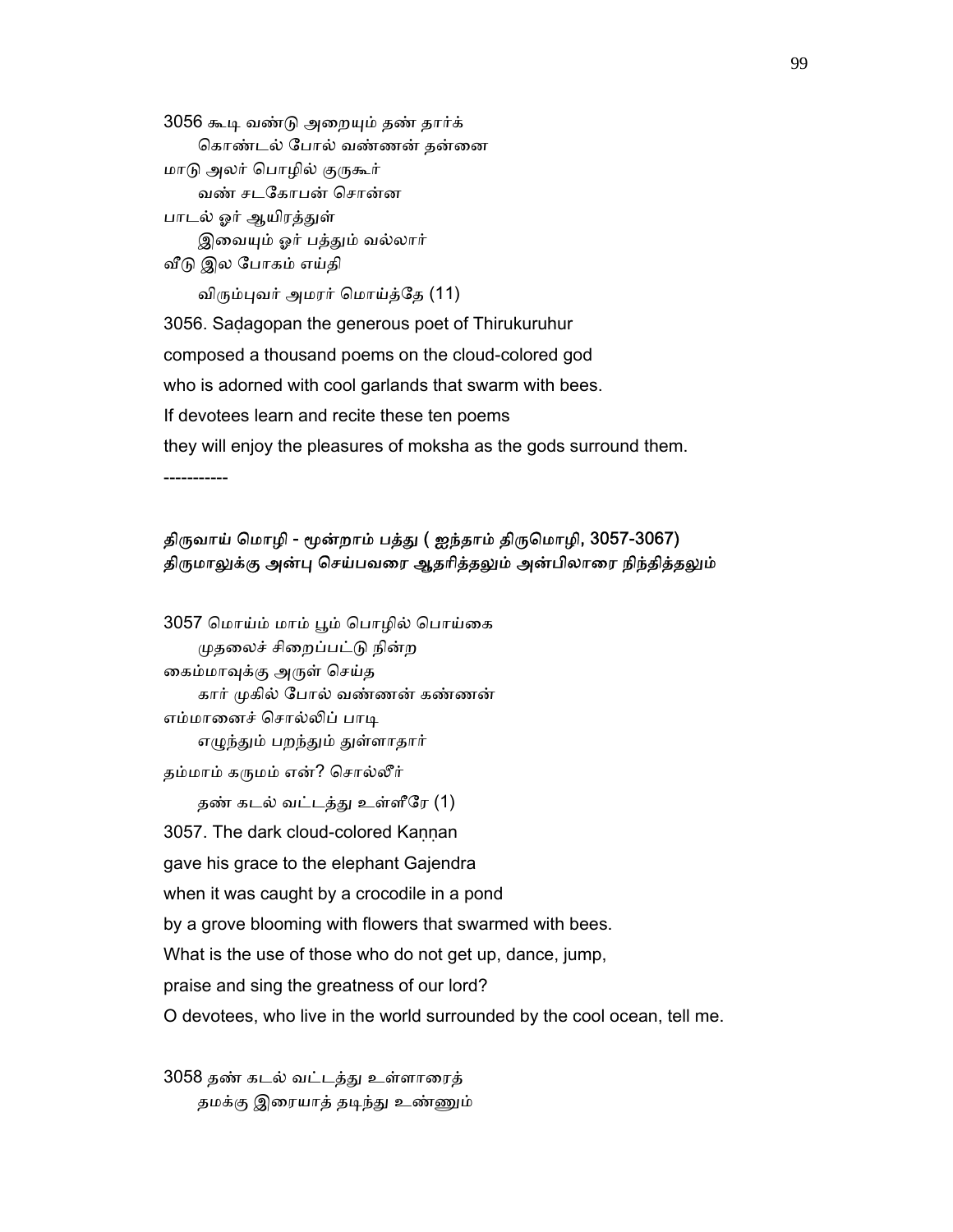திண் கழல் கால் அசுரர்க்குத் தீங்கு இழைக்கும் திருமாலைப் பண்கள் தலைக்கொள்ளப் பாடி பறந்ᾐம் குனித்ᾐம் உழலாதார் மண் ெகாள் உலகில் பிறப்பார்

 வல்விைன ேமாத மைலந்ேத (2) 3058. Thirumaal destroyed the strong Asurans, ornamented with heroic anklets on their feet who killed the people of the world surrounded by oceans and ate them. If you do not bathe, sing, dance, and praise Thirumaal, you will be born on the earth again and suffer because you have collected bad karma.

 3059 மைலைய எᾌத்ᾐ கல் மாாி காத்ᾐ பசுநிைர தன்ைனத் தொலைவு தவிர்த்த பிரானைச் சொல்லிச் சொல்லி நின்று எப்போதும் தைலயிேனாᾌ ஆதனம் தட்டத் தᾌகுட்டமாய்ப் பறவாதார் அலை கொள் நரகத்து அழுந்திக்

கிடந்து உழைக்கின்ற வம்பரே (3) 3059. He carried Govardhana mountain and protected the cows from their affliction. Those who do not jump and dance, rolling on the ground, and praise always the dear lord will go to hell and suffer.

3060 வம்பு அவிழ் கோதைபொருட்டா மால் விைட ஏᾨம் அடர்த்த ெசம்பவளத் திரள் வாயன் சிரீதரன் தொல் புகழ் பாடி கும்பிடு நட்டம் இட்டு ஆடி ேகாகு உகட்ᾌண்ᾌ உழலாதார் தம் பிறப்பால் பயன் என்ேன சாது சனங்களிடையே? (4)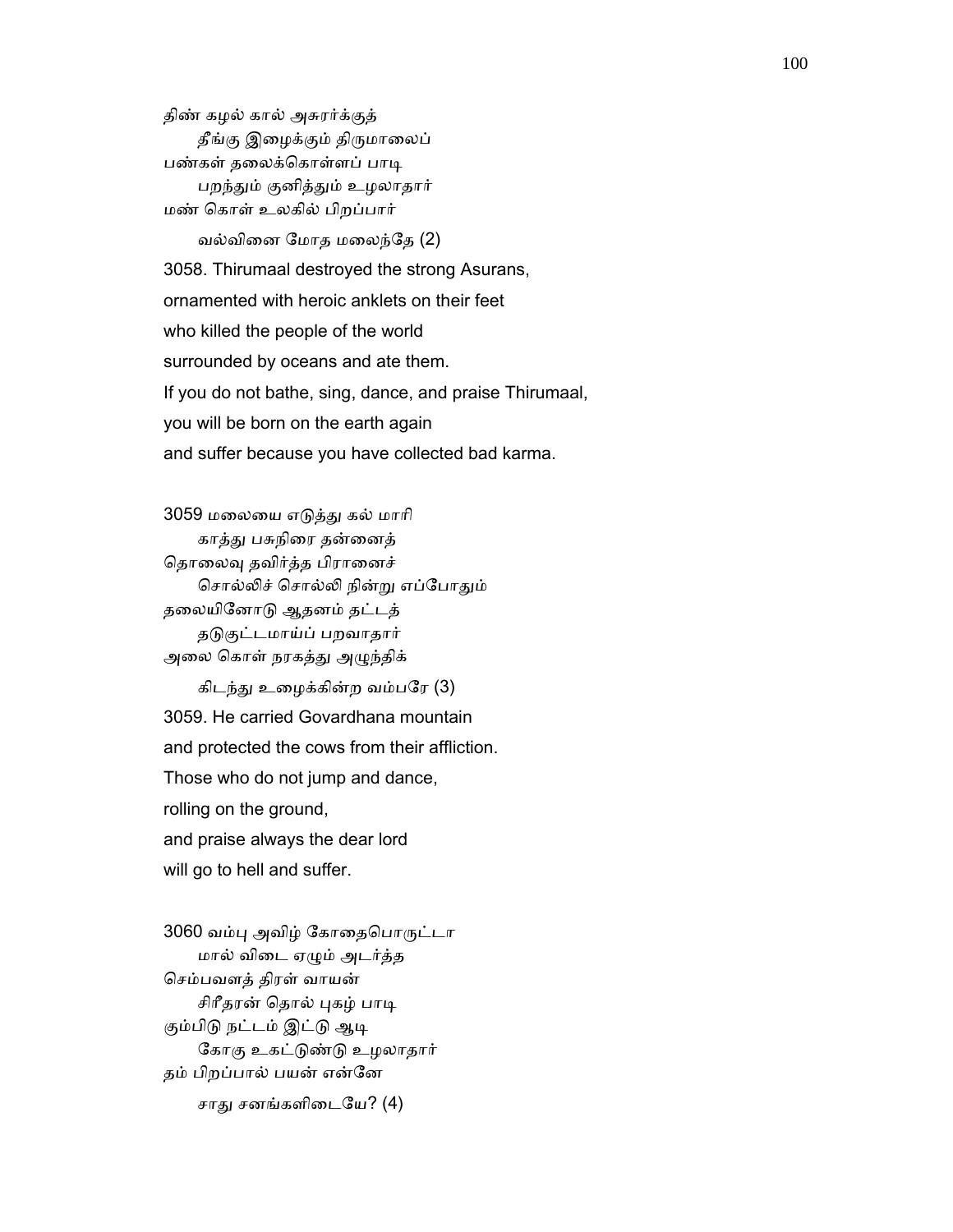3060. The god Sridharan has a beautiful pearl-like mouth. He killed seven strong bulls to marry Nappinnai whose hair was adorned with fragrant flowers. What is the use of those who are born as sages if they do not sing, dance, kneel, bow their heads and wander and do not praise the lord?

3061 சாது சனத்தை நலியும் கஞ்சைனச் சாதிப்பதற்கு ஆதி அம் சோதி உருவை அங்கு ைவத்ᾐ இங்குப் பிறந்த வேத முதல்வனைப் பாடி வீதிகள் தோறும் துள்ளாதார் ஓதி உணர்ந்தவர் முன்னா

என் சவிப்பார் மனிசேர? (5)

 3061. The ancient beautiful shining god left his divine form in heaven and was born on the earth to defeat Kamsan who troubled the sages. What can those who do not sing, praise, dance and worship him do before sages who worship him, knowing all the sastras?

 3062 மனிசᾞம் மற்ᾠம் ᾙற்ᾠம் ஆய் மாயப் பிறவி பிறந்த தனியன் பிறப்பிᾢ தன்ைன தடங் கடல் சேர்ந்த பிரானை கனியை கரும்பின் இன் சாற்றை கட்டியை தேனை அமுதை ᾙனிᾫ இன்றி ஏத்திக் குனிப்பார்  $(\mu)(\mu)$  உணர் நீர்மையினாரே (6) 3062. People have been born in various forms human, animal and others. The matchless god does not have birth and he was born on this earth to save his devotees. He sleeps on the wide ocean. He is sweet as a fruit, sugarcane juice, jaggery, honey and nectar. If devotees praise him with songs and dance without ever growing tired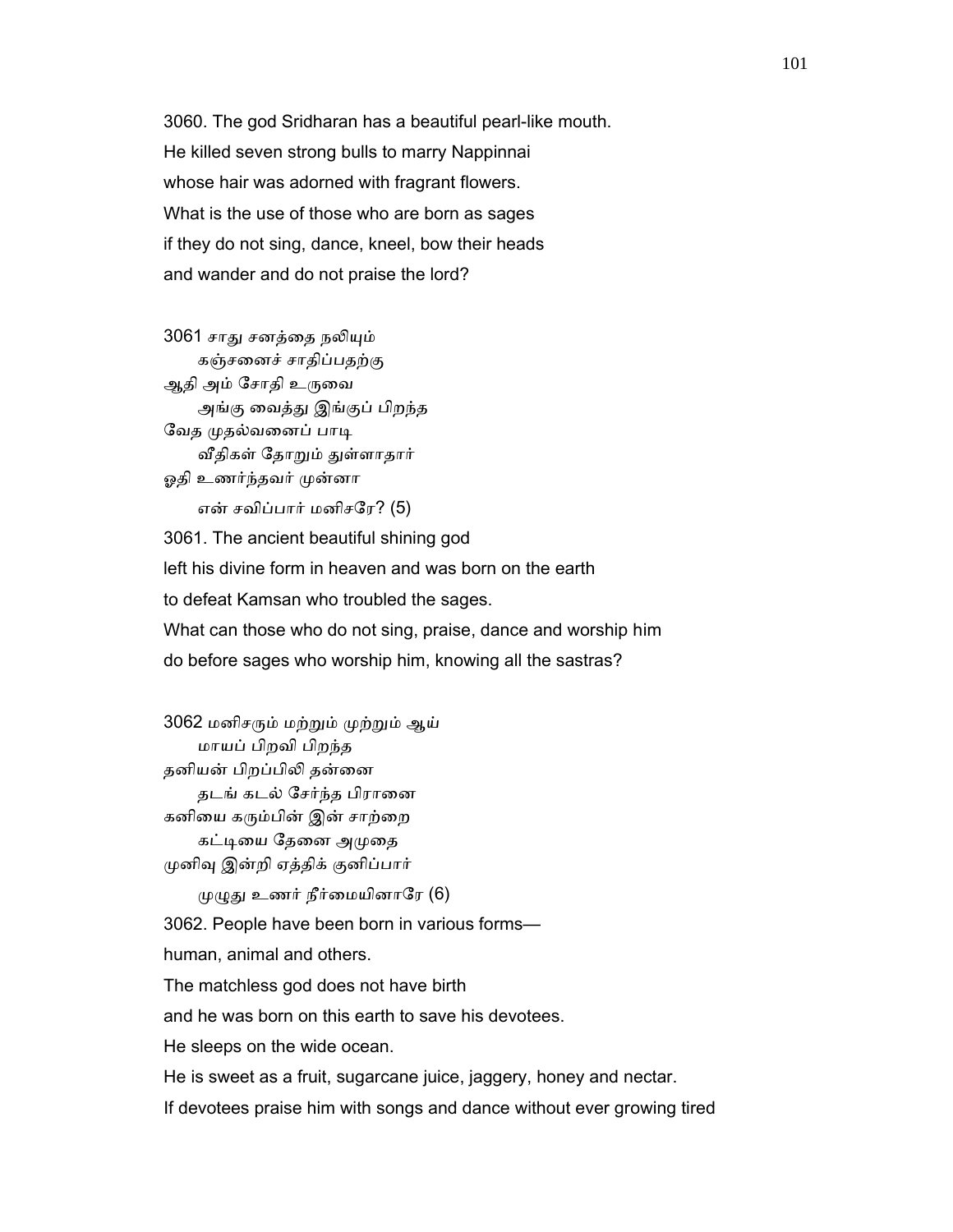they will receive the wisdom of understanding all things.

```
3063 நீர்மை இல் நூற்றுவர் வீய
    ஐவர்க்கு அருள்செய்து நின்று
 பார் மல்கு ேசைன அவித்த 
    பரஞ்சுடரை நினைந்து ஆடி
 நீர் மல்கு கண்ணினர் ஆகி 
    நெஞ்சம் குழைந்து நையாதே
ஊன் மல்கி மோடு பருப்பார்
     உத்தமர்கட்கு என் ெசய்வாேர? (7) 
 3063, He gave his grace to the five Pandavas 
 and destroyed the hundred evil Kauravas. 
 What is the use of people who merely eat well and get fat 
 without thinking of the god? 
 What could they do to the good devotees 
who are filled with tears.
 melting in their hearts with devotion for the god?
```
 3064 வார் ᾗனல் அம் தண் அᾞவி வட திருவேங்கடத்து எந்தை ேபர் பல ெசால்ᾢப் பிதற்றி பித்தர் என்ேற பிறர் கூற ஊர் பல புக்கும் புகாதும் உலோகர் சிரிக்க நின்று ஆடி ஆர்வம் பெருகிக் குனிப்பார்

அமரர் தொழப்படுவாரே (8)

 3064. Our father stays in northern Thiruvenkaṭam hills where flourishing cool waterfalls descend with abundant water. Devotees who repeat his many names and wander everywhere and dance while the people of the world mock them and laugh at them saying that they are crazy will be worshiped by the gods in the sky.

3065 அமரர் தொழப்படுவானை அனைத்து உலகுக்கும் பிரானை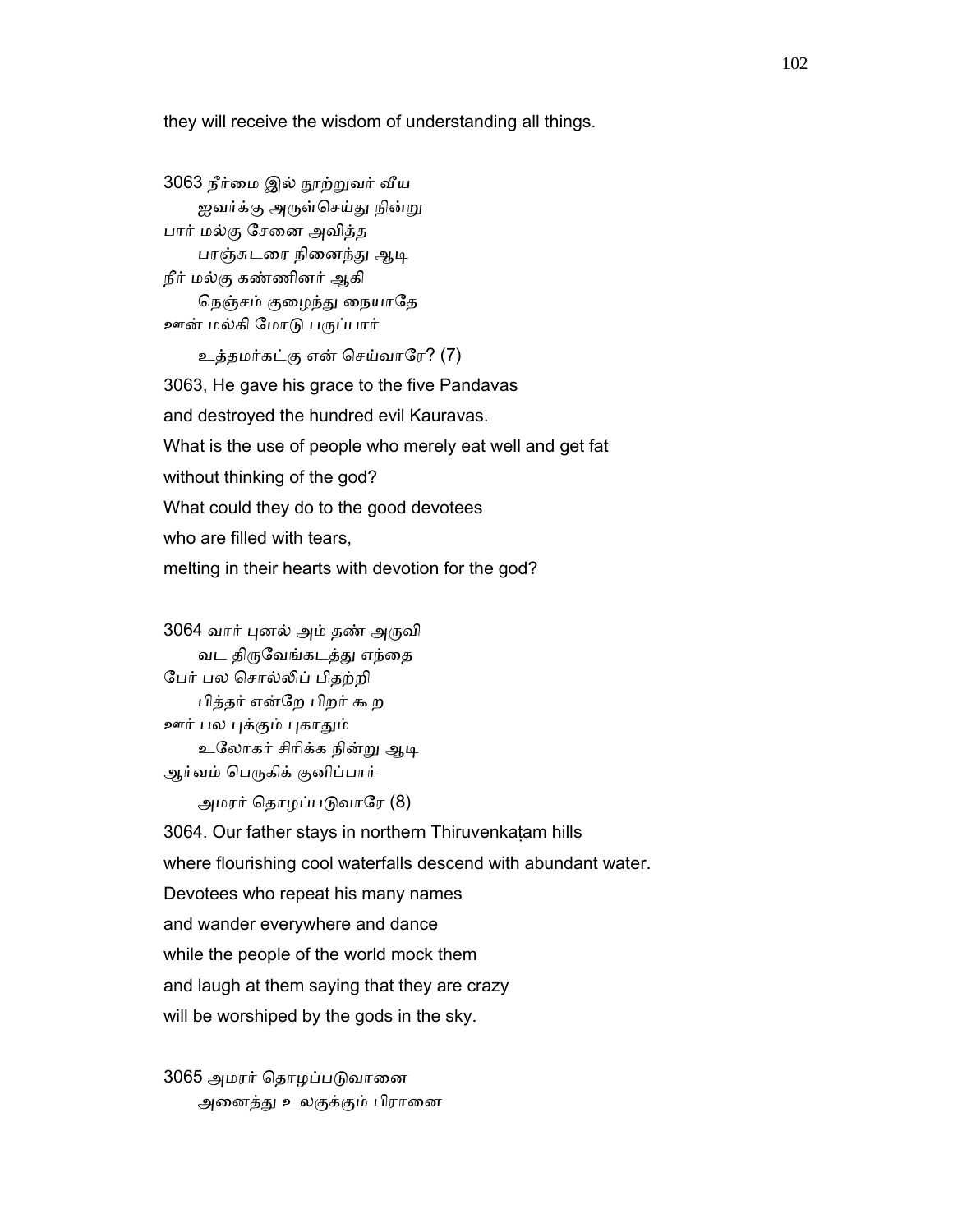அமர மனத்தினுள் யோகு புணர்ந்து அவன் தன்ேனாᾌ ஒன்ᾠ ஆக அமரத் துணிய வல்லார்கள் ஒழிய அல்லாதவர் எல்லாம் அமர நினைந்து எழுந்து ஆடி அலற்றுவதே கருமமே (9) 3065. The gods in the sky worship him. He is the highest lord of the whole world. Devotees who do yoga and think in their minds that their soul and he are the same will not be able to join him. The devotees who think only of him without expecting any benefit, sing, dance and prattle his names will join him.

 3066 கᾞமᾙம் கᾞம பலᾔம் ஆகிய காரணன் தன்னை திரு மணி வண்ணனை செங்கண் மாலினை தேவபிரானை ஒருமை மனத்தினுள் வைத்து உள்ளம் குழைந்து எழுந்து ஆடி பெருமையும் நாணும் தவிர்ந்து பிதற்ᾠமின் ேபைதைம தீர்ந்ேத (10) 3066. He is our actions and the result of our actions. He is the reason for everything. He has a beautiful sapphire color. He, Maal, has beautiful eyes. He is the lord of the gods. O devotees, think of him only in your minds and keep him there. Melt in your hearts, dance, be rid of your pride and reticence, prattle and praise him without being ignorant.

 3067 தீர்ந்த அᾊயவர் தம்ைமத் திᾞத்திப் பணிெகாள்ள வல்ல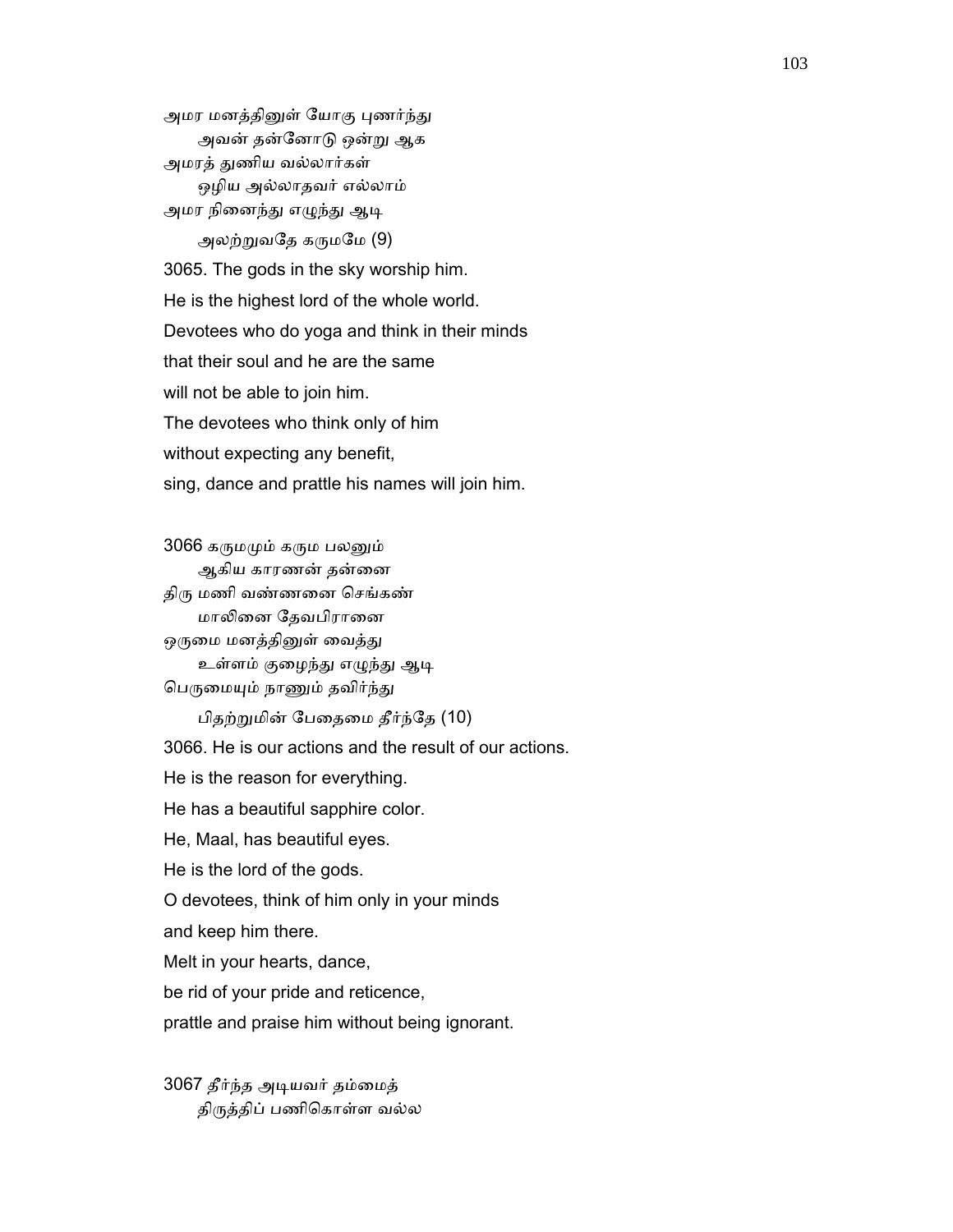ஆர்ந்த புகழ் அச்சுதனை அமரர் பிரானை எம்மானை வாய்ந்த வள வயல் சூழ் தண் வளங் குருகூர்ச் சடகோபன் நேர்ந்த ஓர் ஆயிரத்து இப் பத்து அருவினை நீறு செய்யுமே (11) 3067. Saḍagopan from cool flourishing Thirukuruhur surrounded with good fields composed a thousand pasurams praising the famous lord Achudan, the father of the gods in the sky. The lord takes away the bad nature of his devotees, removes their desires and makes them serve him.

If devotees learn these ten pasurams and recite them,

their bad karma will go away.

-----------

# திருவாய் மொழி - மூன்றாம் பத்து (ஆறாம் திருமொழி, 3068-3078) அர்ச்சாவதாரமே எளிது என்று அருளிச்செய்தல்

 3068 ெசய்ய தாமைரக் கண்ணன் ஆய் உலகு ஏᾨம் உண்ட அவன் கண்டீர் ைவயம் வானம் மனிசர் ெதய்வம் மற்ᾠம் மற்ᾠம் மற்ᾠம் ᾙற்ᾠம் ஆய் செய்ய சூழ் சுடர் ஞானம் ஆய் வெளிப் பட்ᾌ இைவ பைடத்தான் பின்ᾔம் மொய் கொள் சோதியோடு ஆயினான் ஒரு மூவர் ஆகிய மூர்த்தியே (1) 3068. Kaṇṇan has beautiful lotus eyes. He swallowed all the seven worlds and then spit out the earth, sky, people, gods and all other things, creating this world again. He is shining wisdom and is surrounded with bright light. He himself is the three gods, Brahma, Shiva and Indra.

3069 மூவர் ஆகிய மூர்த்தியை முதல் ᾚவர்க்கும் ᾙதல்வன் தன்ைன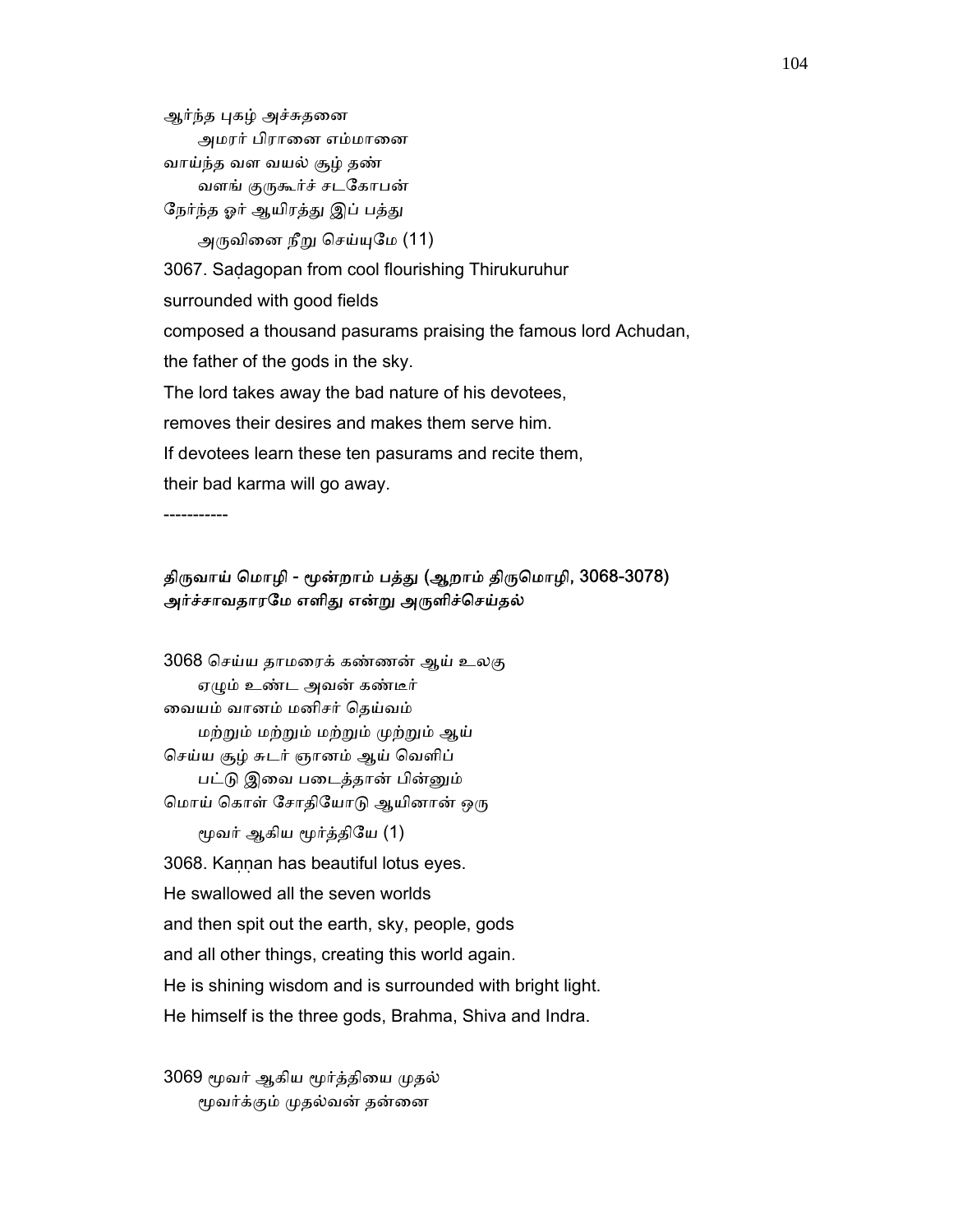சாவம் உள்ளன நீக்குவாைன தடங் கடல் கிடந்தான் தன்னை தேவ தேவனை தென் இலங்கை எாி எழச் ெசற்ற வில்ᾢைய பாவ நாசைன பங்கயத் தடங் கண்ணனைப் பரவுமினோ (2) 3069. He himself is the three gods Shiva, Brahma and Indra.

 He is the ancient one for all those three gods. He removes any curse placed on anyone. He sleeps on the great ocean. He is the lord of the gods. As Rama he carried a victorious bow and burned Lanka in the south and destroyed the Rakshasas.

He is the destroyer of sins.

Worship the lotus-eyed Kannan.

 3070 பரவி வானவர் ஏத்த நின்ற பரமனை பரஞ்சோதியை குரைவ ேகாத்த குழகைன மணி வண்ணைன குடக் கூத்தைன அரவம் ஏறி அைல கடல் அமரும் துயில்கொண்ட அண்ணலை இரவும் நன் பகலும் விடாது என்றும் ஏத்துதல் மனம் வைம்மினோ (3) 3070. He, the highest, the divine light is praised by the gods in the sky. He is young and he has the color of a sapphire. Our beautiful god danced the kuravai dance. He danced on a pot. He, the highest one, sleeps on Adishesha on the ocean. Praise him in your mind night and day without ceasing.

 3071 ைவம்மின் ᾒம் மனத்ᾐ என்ᾠ யான் உரைக்கின்ற மாயவன் சீர்மையை எம்மனோர்கள் உரைப்பது என்? அது நிற்க நாள்தொறும் வானவர்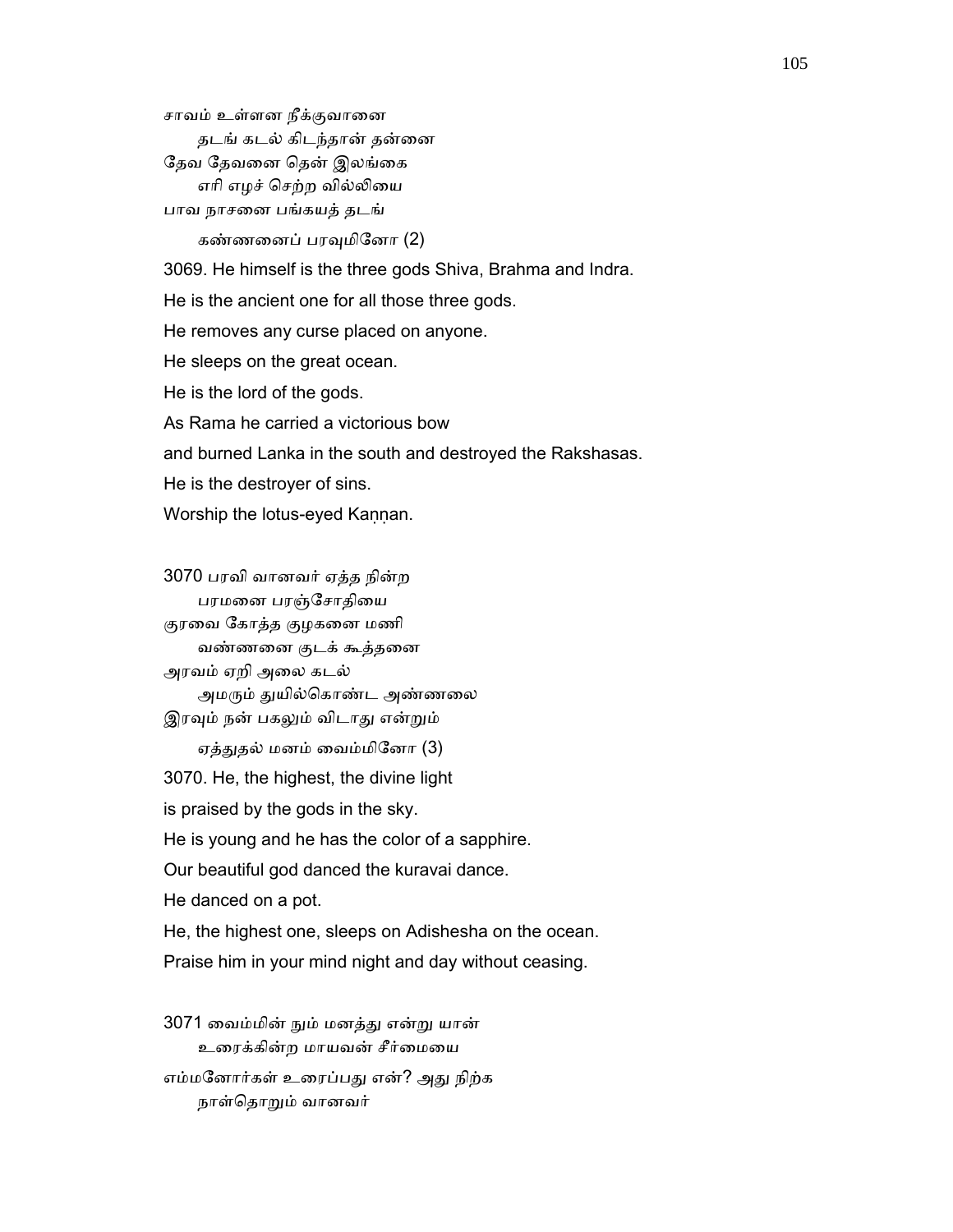தம்மை ஆளும் அவனும் நான்முகனும் சடைமுடி அண்ணலும் ெசம்ைமயால் அவன் பாத பங்கயம் சிந்தித்து ஏத்தித் திரிவரே (4) 3071. I and others like me tell you, "Keep Maayavan and his grace in your mind and worship him." How can we describe his greatness? Even Indra the king of the gods, Nanmuhan and Shiva the great one who has jata think of his lotus feet, praise and wander, worshiping him always.

3072 திரியும் காற்றோடு அகல் விசும்பு திணிந்த மண் கிடந்த கடல் எரியும் தீயோடு இரு சுடர் தெய்வம் மற்ᾠம் மற்ᾠம் ᾙற்ᾠம் ஆய் காிய ேமனியன் ெசய்ய தாமைரக் கண்ணன் கண்ணன் விண்ேணார் இைற சுரியும் பல் கருங் குஞ்சி எங்கள் சுடர் முடி அண்ணல் தோற்றமே (5)

 3072. He is the wind that blows, the wide sky, the strong earth, the oceans that surround the earth, fire that burns, the sun and moon and all creatures of the world. Our god Kaṇṇan has a dark body, beautiful lotus eyes and curly hair. He is the god of the gods and he wears a shining crown.

 3073 ேதாற்றம் ேகᾌ அைவ இல்லவன் உைடயான் அவன் ஒரு மூர்த்தியாய் சீற்றத்தோடு அருள் பெற்றவன் அடிக் கீழ்ப் ᾗக நின்ற ெசங்கண்மால் நாற்றம் தோற்றம் சுவை ஒலி உறல் ஆகி நின்ற எம் வானவர் ஏற்றையே அன்றி மற்றொருவரை யான் இலேன் எழுமைக்குமே (6) 3073. He has no beginning or end and he owns everything that has a beginning and end. He came in the angry form of a man-lion,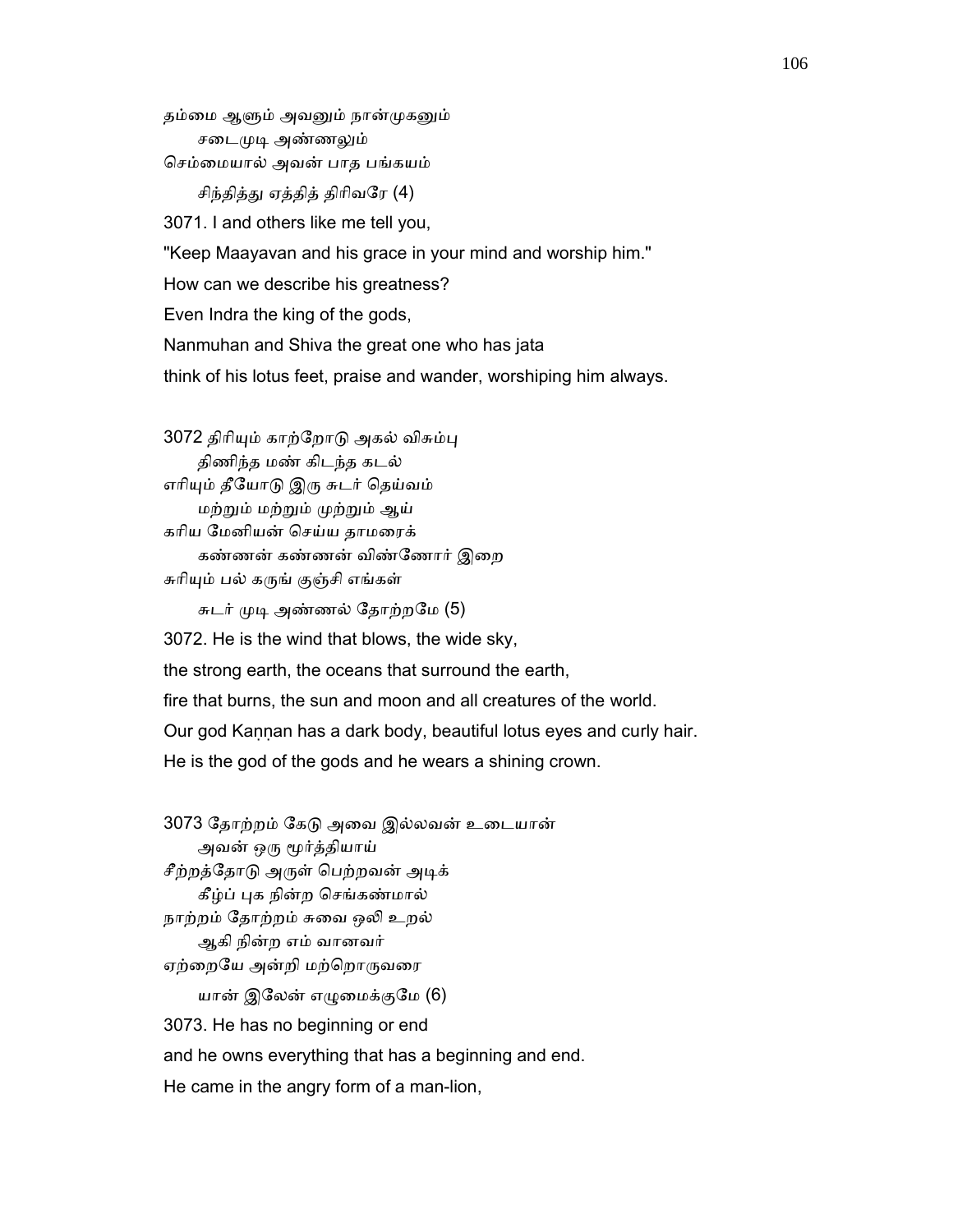destroyed Hiranyan and gave his grace to his son Prahaladan who worshiped his feet. The god Maal has beautiful eyes and he is the smell, form, taste, touch and sound of the world. He is a bull among the gods in the sky. I will not have any other as my refuge for all my seven births except him.

 3074 எᾨைமக்கும் எனᾐ ஆவிக்கு இன் அமுதத்தினை எனது ஆர் உயிர் கெழுமிய கதிர்ச் சோதியை மணி வண்ணைன குடக் கூத்தைன விழுமிய அமரர் முனிவர் விழுங்கும் கன்னல் கனியினை தொழுமின் தூய மனத்தர் ஆய் இறையும் நில்லா துயரங்களே (7)

 3074. He is the refuge for my soul for my seven births. He is sweet nectar for me. He is the shining light that embraces my dear life. He has the color of sapphire. He dances the Kuḍakuthu. He is the sweet fruit tasted by the gods and sages. Worship him with a pure heart and your troubles will not be with you even for a moment.

3075 துயரமே தரு துன்ப இன்ப விைனகள் ஆய் அைவ அல்லன் ஆய் உயர நின்றᾐ ஓர் ேசாதி ஆய் உலகு ஏழும் உண்டு உமிழ்ந்தான் தன்னை அயர வாங்கும் நமன் தமர்க்கு அரு நஞ்சினை அச்சுதன் தன்னை தயரதற்கு மகன் தன்ைன அன்றி மற்ᾠ இேலன் தஞ்சமாகேவ (8) 3075. He is the karma that gives pleasures and sorrows to people and he is neither pleasure nor sorrow.

He is the light that remains high.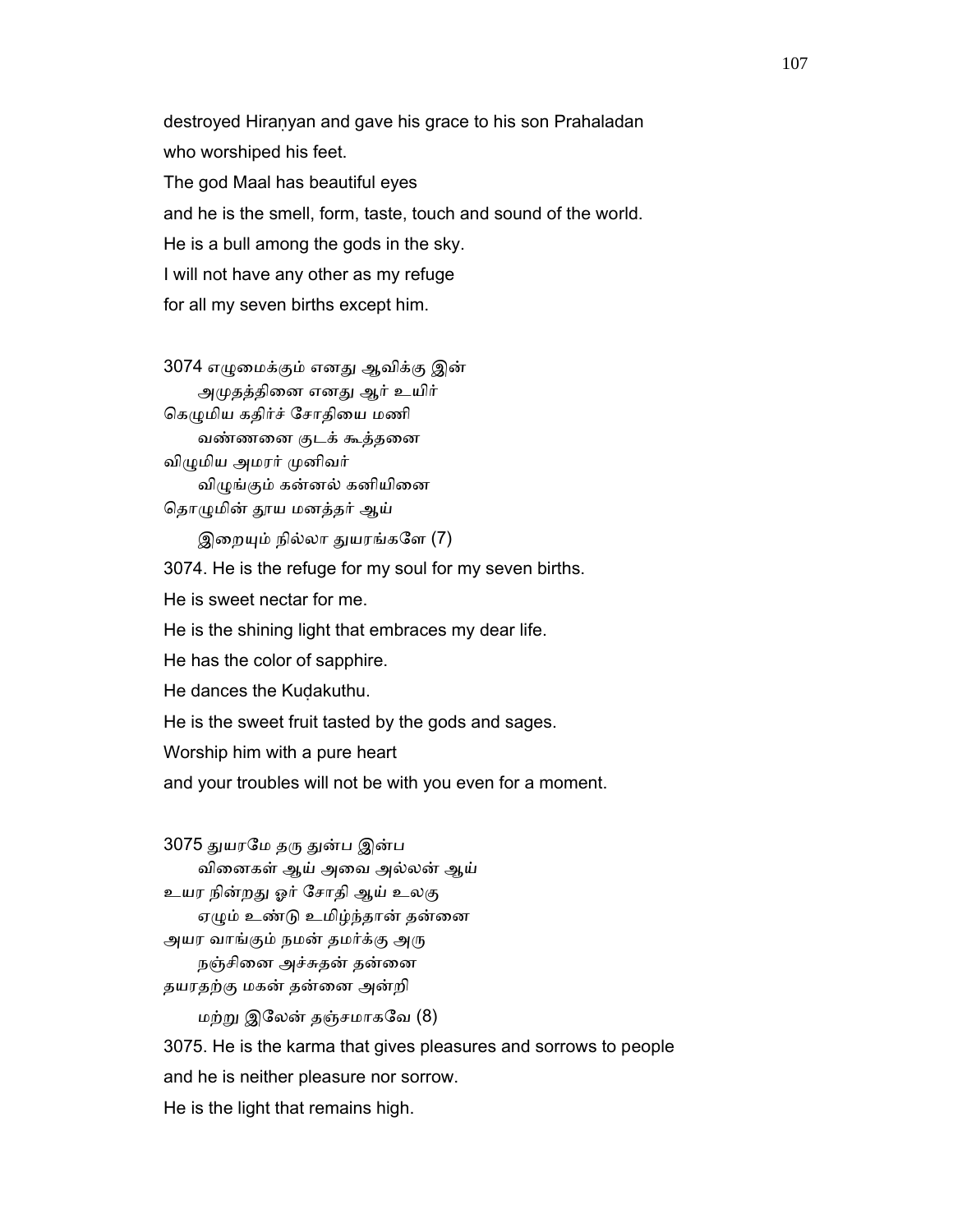He swallowed all the seven worlds and spit them out. He is poison for the messengers of Yama who come to take people's lives. He is imperishable. I have no refuge except the son of Dasaratha.

3076 தஞ்சம் ஆகிய தந்தை தாயொடு தாᾔம் ஆய் அைவ அல்லன் ஆய் எஞ்சல் இல் அமரர் குலᾙதல் மூவர் தம்முள்ளும் ஆதியை அஞ்சி நீர் உலகத்துள்ளீர்கள் அவன் இவன் என்ᾠ கூேழன்மின் ெநஞ்சினால் நிைனப்பான் எவன் அவன் ஆகும் நீள் கடல் வண்ணேன (9) 3076. He is my father and mother and my refuge. He is everything and yet he is not everything. He is the ancient one for the three gods Indra, Nanmuhan and Shiva. O people of the world, do not be afraid and worry, saying, "He is this one or he is that one." The ocean-colored god will take whatever form you think of when you contemplate him in your heart.

 3077 கடல் வண்ணன் கண்ணன் விண்ணவர் கருமாணிக்கம் எனது ஆர் உயிர் பட அரவின் அைணக்கிடந்த பரஞ்சுடர் பண்டு நூற்றுவர் அட வᾞம் பைட மங்க ஐவர்கட்கு ஆகி ெவம் சமத்ᾐ அன்ᾠ ேதர் கடவிய பெருமான் கனை கழல் காண்பது என்றுகொல் கண்களே (10) 3077. Our ocean colored-god Kaṇṇan is a diamond for the gods in the sky. He is my dear life. He is the highest light that sleeps on a snake bed. When the Pandavas could not fight in the terrible war

he became the charioteer of Arjuna.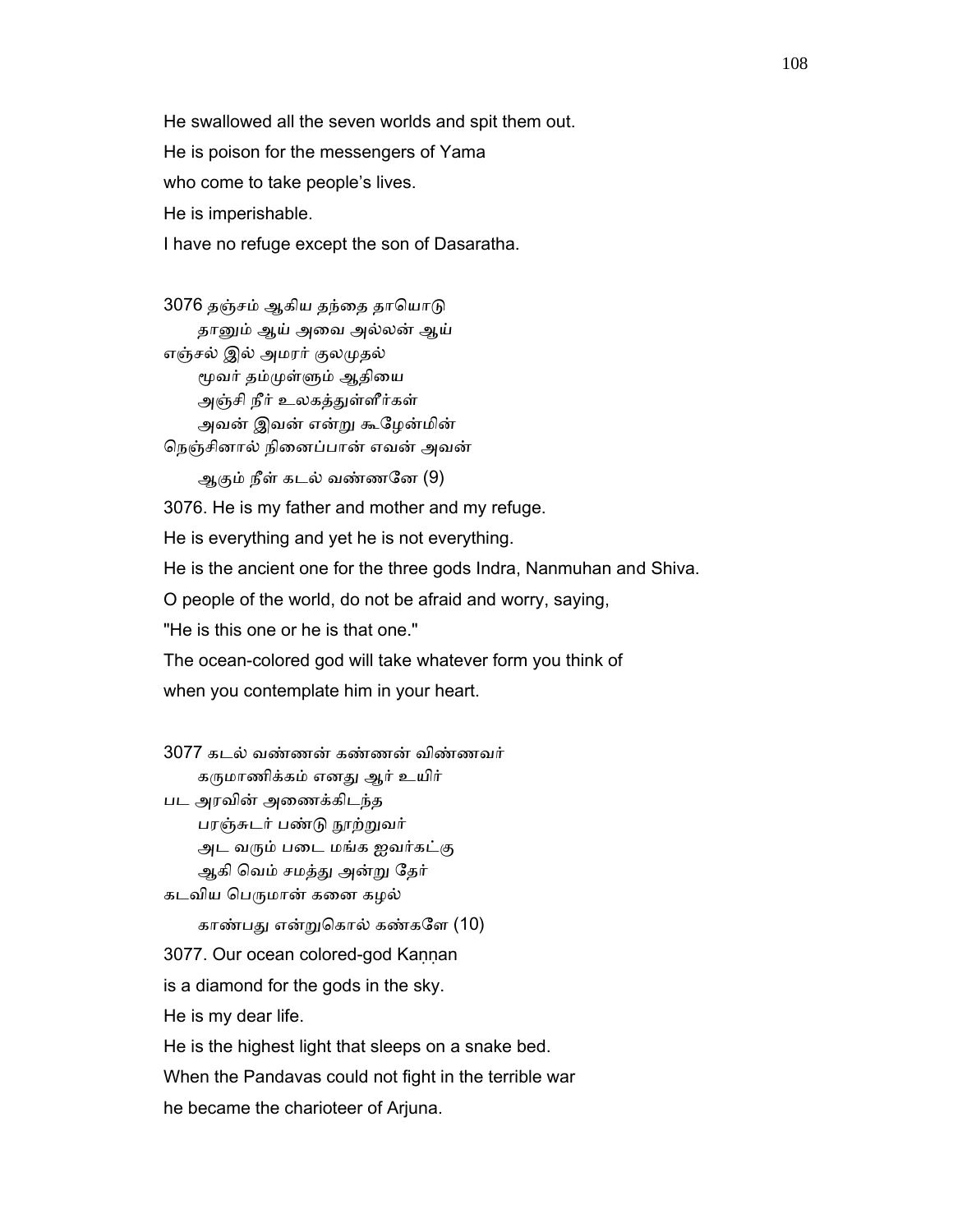When will my eyes see the dear god's feet decorated with sounding anklets?

 3078 கண்கள் காண்டற்கு அாியன் ஆய் கருத்துக்கு நன்றும் எளியன் ஆய் மண் ெகாள் ஞாலத்ᾐ உயிர்க்கு எல்லாம் அருள் செய்யும் வானவர் ஈசனை பண் கொள் சோலை வழுதி நாடன் குருகைக்கோன் சடகோபன் சொல் பண் கொள் ஆயிரத்து இப் பத்தால் பத்தர் ஆகக் கூடும் பயிலுமினே (11) 3078. Saḍagopan, the chief of Thirukuruhur that belongs to the fertile country of the Pandiyan king surrounded with groves that swarm with bees composed a thousand pasurams with music to the god of gods in the sky. He is hard for the eyes to see and is easy for the mind to understand. He gives grace to all creatures of the world. If devotees learn these ten pasurams and recite them they will become the devotees of Kaṇṇan.

------------

# திருவாய் மொழி - மூன்றாம் பத்து (ஏழாம் திருமொழி, 3079-3089) அடியார்களின் அடியார்களுக்குத் தாம் அடியவர் எனல்

 3079 பயிᾤம் சுடர் ஒளி ᾚர்த்திைய பங்கயக் கண்ணைன பயில இனிய நம் பாற்கடல் சேர்ந்த பரமனை பயிலும் திரு உடையார் எவரேலும் அவர் கண்டீர் பயிலும் பிறப்பிடை தோறு எம்மை ஆளும் பரமரே (1) 3079. He has the form of a shining bright light. His eyes are beautiful like lotuses. He is the highest god. He sleeps on the sweet milky ocean.

See, those who have the fortune of being his devotees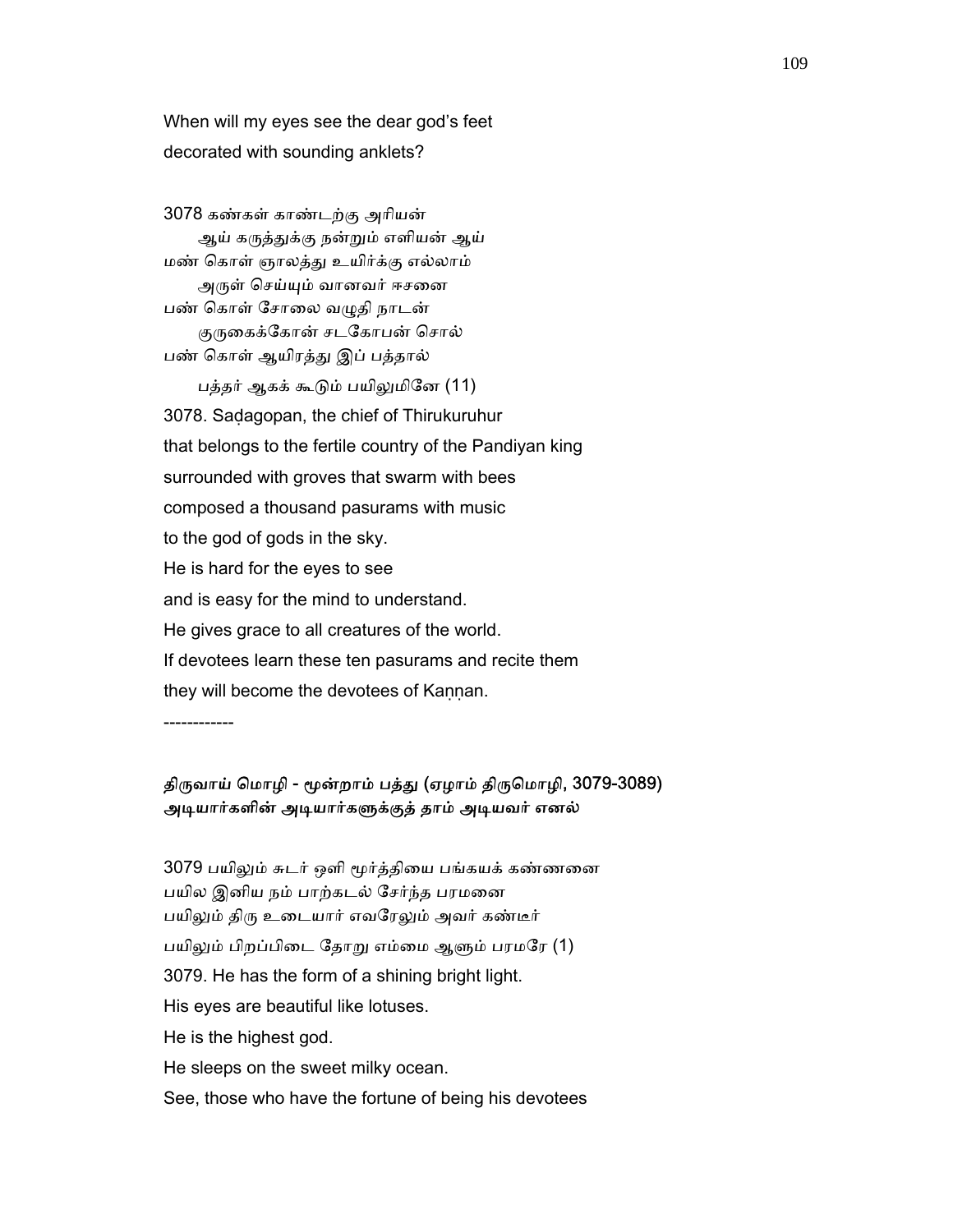will be my lords in all my births and they will rule me.

 3080 ஆᾦம் பரமைன கண்ணைன ஆழிப் பிரான் தன்ைன தோளும் ஓர் நான்கு உடைத் தூ மணி வண்ணன் எம்மான் தன்னை தாளும் தடக் கையும் கூப்பிப் பணியும் அவர் கண்டீர் நாளும் பிறப்பிடைதோறு எம்மை ஆளுடை நாதரே (2) 3080. He, Kaṇṇan, the highest, rules all. He is the lord of the world. Our father has four arms and his body has the color of pure sapphire. See, the devotees who worship folding their hands before my dear lord's feet are my masters and I will serve them in all my births.

3081 நாதனை ஞாலமும் வானமும் ஏத்தும் நறும் துழாய்ப் போதனை பொன் நெடும் சக்கரத்து எந்தை பிரான் தன்னை பாதம் பணிய வல்லாைரப் பணிᾜம் அவர் கண்டீர் ஓதும் பிறப்பிடைதோறு எம்மை ஆளுடையார்களே (3) 3081. He is adorned with fragrant thulasi garlands and praised by the world and the sky. He, my dear father, is wise and carries a golden discus. See, the devotees who worship the feet of the lord are my masters and I will serve them in all my births.

 3082 உைட ஆர்ந்த ஆைடயன் கண்ᾊைகயன் உைட நாணினன் புடை ஆர் பொன் நூலினன் பொன் முடியன் மற்றும் பல்கலன் நடையா உடைத் திருநாரணன் தொண்டர் தொண்டர் கண்டீர் இடை ஆர் பிறப்பிடைதோறு எமக்கு எம் பெருமக்களே (4) 3082. He wears beautiful garments. On his neck is a lovely necklace. His waist is ornamented with a golden thread. He has a golden crown on his head and many ornaments decorate his body.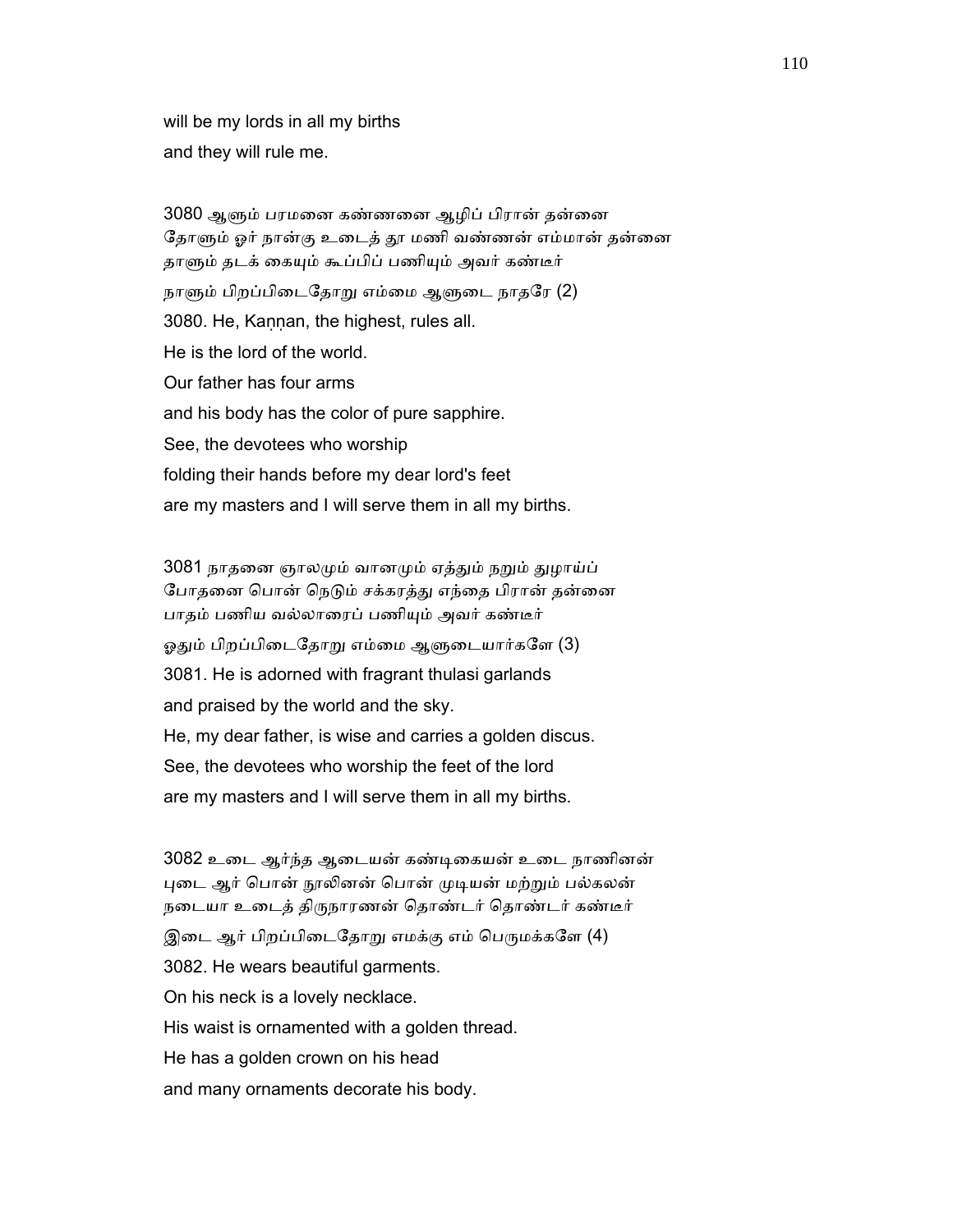See, the devotees of the devotees of divine Narayanan are the great ones for me in all my births.

3083 பெருமக்கள் உள்ளவர் தம் பெருமானை அமரர்கட்கு அருமை ஒழிய அன்று ஆர் அமுது ஊட்டிய அப்பனை பெருமை பிதற்ற வல்லாரைப் பிதற்றும் அவர் கண்டீர் வருமையும் இம்மையும் நம்மை அளிக்கும் பிராக்களே (5) 3083. He is the lord of good devotees. He is our father. He gave nectar to the gods so their troubles would be removed. The god's devotees prattle praising other devotees who prattle praising him. Those devotees will protect us in this birth and in all the future births.

 3084 அளிக்கும் பரமைன கண்ணைன ஆழிப் பிரான் தன்ைன துளிக்கும் நறும் கண்ணித் தூ மணி வண்ணன் எம்மான் தன்னை ஒளிக் கொண்ட சோதியை உள்ளத்துக் கொள்ளும் அவர் கண்டீர் சலிப்பு இன்றி ஆண்டு எம்மைச் சன்ம சன்மாந்தரம் காப்பரே (6) 3084. Our god Kannan is the highest of all the gods. and he gives us his grace. He has the color of pure sapphire, he carries a discus and he is adorned with a fragrant thulasi garland. He is our father and he shines like a bright light. See, those devotees who worship him in their hearts will take care of us without ever tiring and protect us in this birth and in all our future births.

 3085 சன்ம சன்மாந்தரம் காத்ᾐ அᾊயார்கைளக் ெகாண்ᾌேபாய் தன்மை பெறுத்தித் தன் தாளிணைக்கீழ்க் கொள்ளும் அப்பனை தொன்மை பிதற்ற வல்லாரைப் பிதற்றும் அவர் கண்டீர் நன்மை பெறுத்து எம்மை நாள் உய்யக்கொள்கின்ற நம்பரே (7) 3085. Our father gives his grace to his devotees so that they will not be born again and takes them to moksha.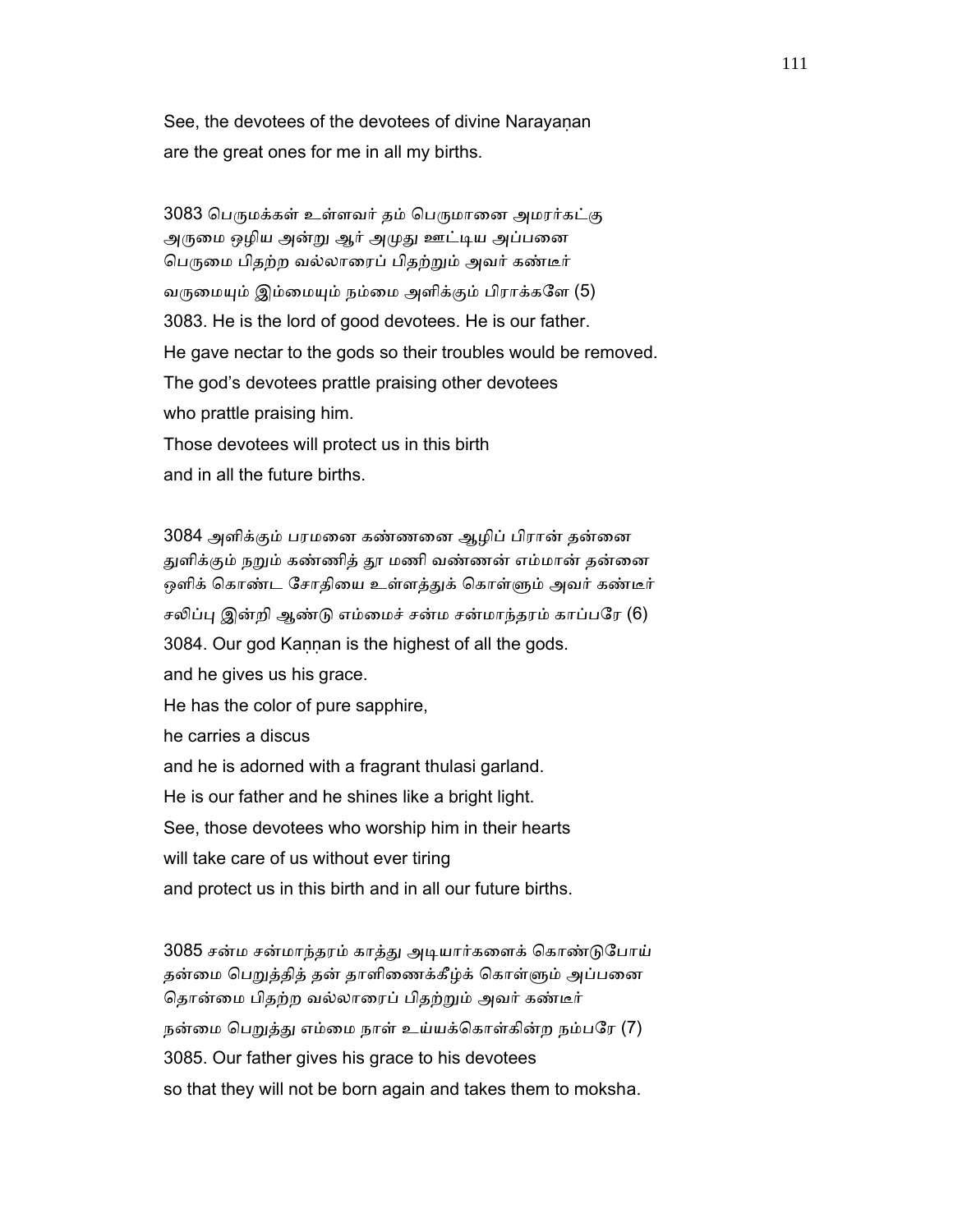He keeps them under his feet and makes them worship him. I worship the devotees who praise the devotees of the god. They are my friends and they will protect me and forgive all my faults.

3086 நம்பனை ஞாலம் படைத்தவனை திரு மார்பனை உம்பர் உலகினில் யார்க்கும் உணர்ᾫ அாியான் தன்ைன கும்பி நரகர்கள் ஏத்துவரேலும் அவர் கண்டீர் எம் பல் பிறப்பிடைதோறு எம் தொழுகுலம் தாங்களே (8) 3086. The god, our friend, created the world. He embraces Lakshmi on his chest. Even the gods in the sky do not understand the lord. In all our births, we will worship even those who stay in the most sinful hell if they praise the god.

3087 குலம் தாங்கு சாதிகள் நாலிலும் கீழ் இழிந்து எத்தனை நலம் தான் இலாத சண்டாள சண்டாளர்கள் ஆகிலும் வலம் தாங்கு சக்கரத்ᾐ அண்ணல் மணிவண்ணற்கு ஆள் என்ᾠ உள் கலந்தார் அடியார் தம் அடியார் எம் அடிகளே (9) 3087. Even those who were born in castes lower than the four varnas, those who are Chandalas without the respect of others are gods for me if they are the devotees of his devotees and if they keep in their hearts the highest sapphire-colored god who carries a discus in his right hand.

3088 அடி ஆர்ந்த வையம் உண்டு ஆல் இலை அன்னவசம் செய்யும் படி யாதும் இல் குழவிப்படி எந்தை பிரான் தனக்கு அᾊயார் அᾊயார் தம் அᾊயார் அᾊயார் தமக்கு அᾊயார் அᾊயார் தம் அᾊயார் அᾊேயாங்கேள (10) 3088. Our father, the faultless god, swallowed the world as a dear child and slept on a banyan leaf. As a dwarf he measured the world. We are the devotees of the devotees of the devotees of the devotees of his devotees.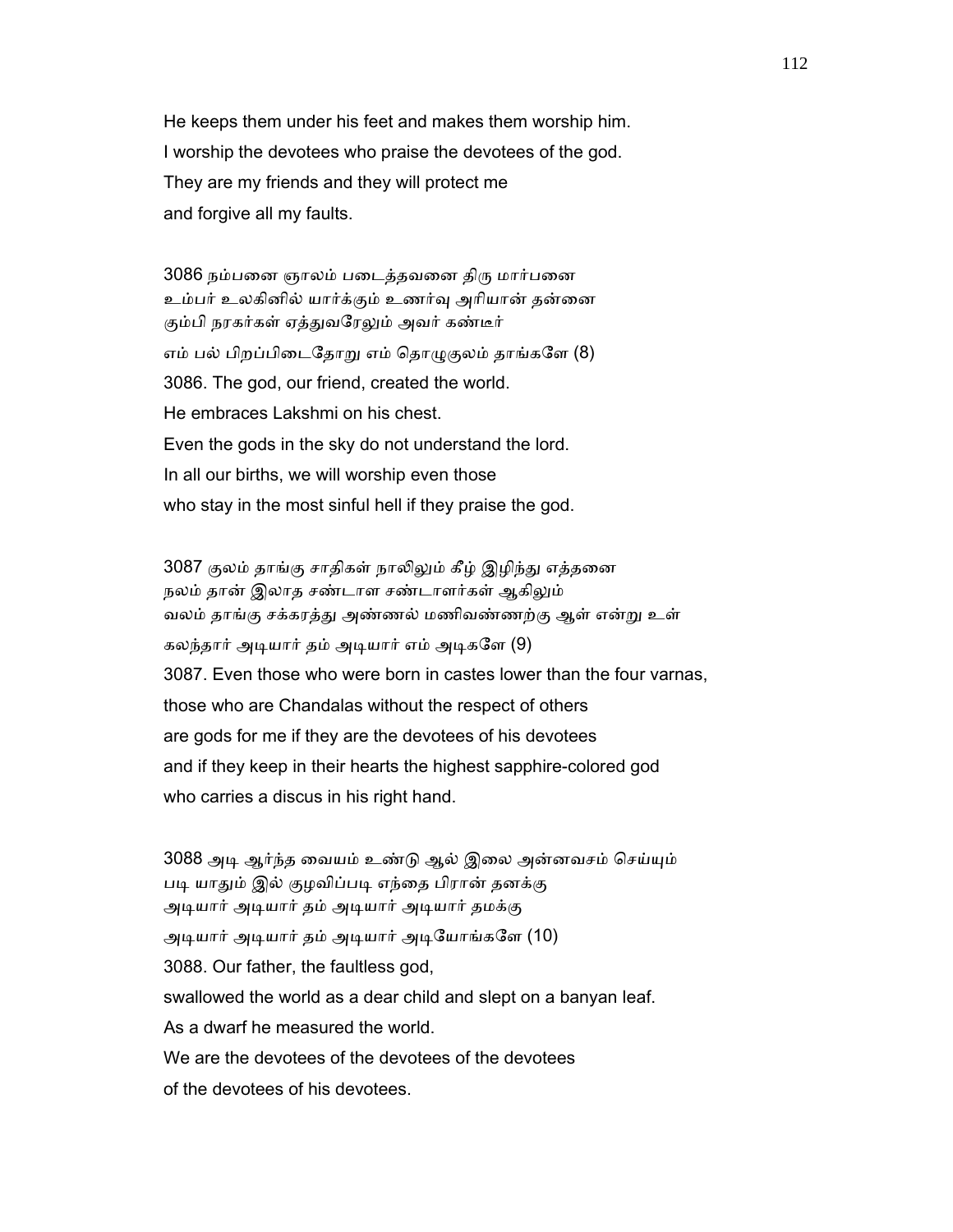3089 அᾊ ஓங்கு ᾓற்ᾠவர் ᾪய அன்ᾠ ஐவர்க்கு அᾞள்ெசய்த நெடியோனைத் தென் குருகூர்ச் சடகோபன் குற்றேவல்கள் அடி ஆர்ந்த ஆயிரத்துள் இவை பத்து அவன் தொண்டர்மேல் முடிவு ஆரக் கற்கிற்கில் சன்மம் செய்யாமை முடியுமே (11) 3089. Saḍagopan of southern Thirukuruhur composed a thousand pasurams on the high god who destroyed the hundred Kauravas and gave his grace to the five Pandavas. If you learn these ten poems that praise the devotees of the god and worship them, you will not be born again.

-----------

## திருவாய் மொழி - மூன்றாம் பத்து (எட்டாம் திருமொழி, 3090-3100) கரணங்களும் தாமும் பெருவிடாய்ப்பட்டுப் பேசுதல்

3090 முடியானே மூவுலகும் தொழுது ஏத்தும் சீர் அடியானே ஆழ் கடலைக் கடைந்தாய் புள் ஊர் கொடியானே கொண்டல் வண்ணா அண்டத்து உம்பரில் நெடியானே என்று கிடக்கும் என் நெஞ்சமே (1) 3090. My heart always praises you saying, "You wear a crown. All the three worlds worship you and praise the fame of your feet that measured the world. You churned the deep milky ocean. You ride on an eagle and carry an eagle banner. You have the color of a cloud. You are the tallest among all the gods in heaven."

 3091 ெநஞ்சேம நீள் நகர் ஆக இᾞந்த என் தஞ்சேன தண் இலங்ைகக்கு இைறையச் ெசற்ற நஞ்சேன ஞாலம் ெகாள்வான் குறள் ஆகிய வஞ்சேன என்ᾔம் எப்ேபாᾐம் என் வாசகேம (2) 3091. You are my refuge and you stay in my heart. You are the poison that burned cool Lanka.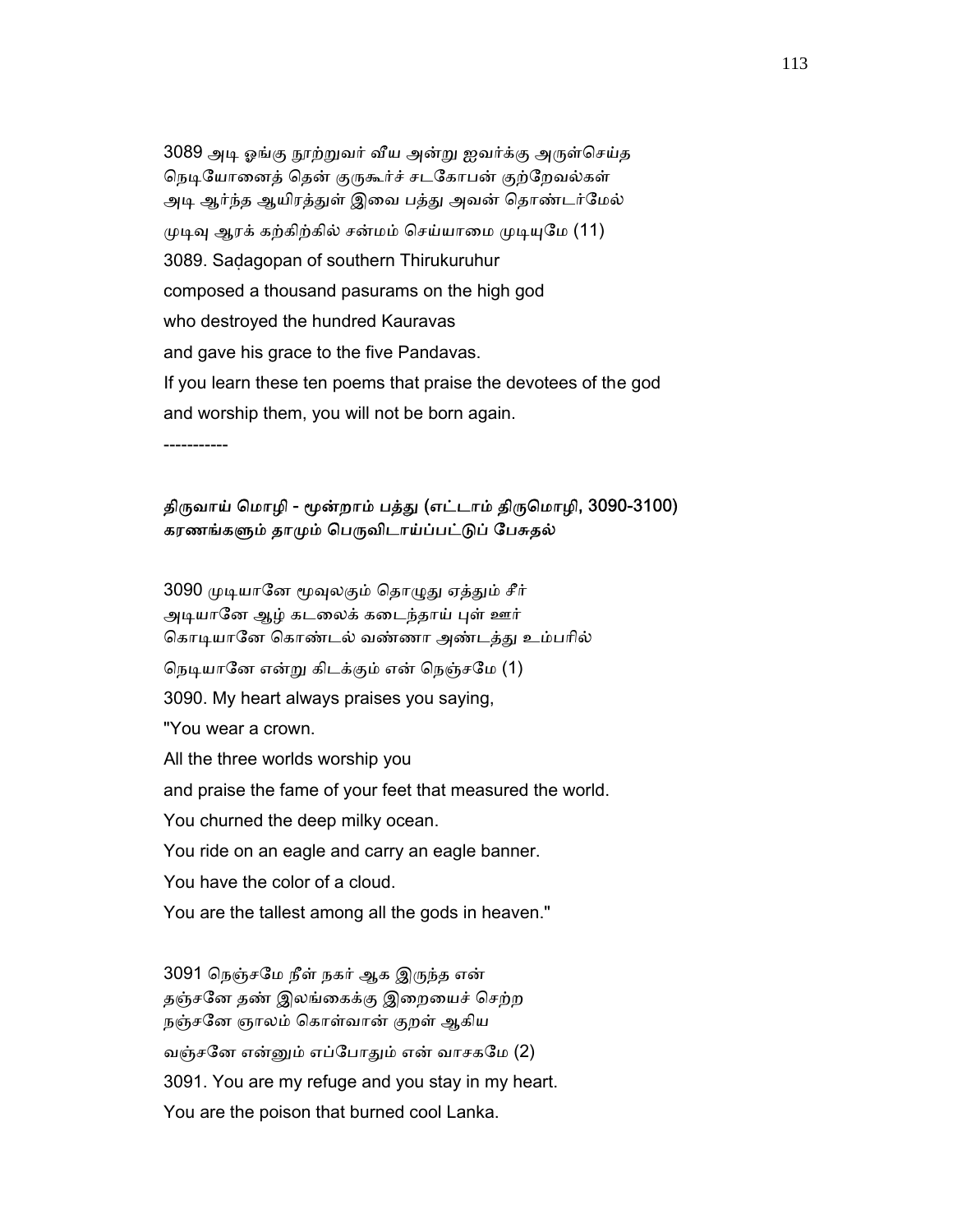You cheated Mahabali when you came as a dwarf and took the earth from him. My lips always wish to praise you.

 3092 வாசகேம ஏத்த அᾞள் ெசய்ᾜம் வானவர் தம் நாயகனே நாள் இளம் திங்களைக் கோள் விடுத்து வேய் அகம் பால் வெண்ணெய் தொடு உண்ட ஆன் ஆயர் தாயவனே என்று தடவும் என் கைகளே (3) 3092. You are the lord of the gods in the sky. You are praised by the sastras. You removed the curse of the crescent moon. You are the sweet child of a cowherd. You stole butter from the huts of the cowherds. My arms want to embrace you.

3093 கைகளால் ஆரத் தொழுது தொழுது உன்னை வைகலும் மாத்திரைப் போதும் ஓர் வீடு இன்றி ைப ெகாள் பாம்ᾗ ஏறி உைற பரேன உன்ைன ெமய்ெகாள்ளக் காண விᾞம்ᾗம் என் கண்கேள (4) 3093. You are the highest god. You sleep on the snake Adishesha. I want to worship you every day and embrace you with my arms without leaving you. My eyes want to see you truly.

 3094 கண்களால் காண வᾞங்ெகால் என்ᾠ ஆைசயால் மண் ெகாண்ட வாமனன் ஏற மகிழ்ந்ᾐ ெசல் பண் கொண்ட புள்ளின் சிறகு ஒலி பாவித்து திண் கொள்ள ஓர்க்கும் கிடந்து என் செவிகளே (5) 3094. My eyes want to see him as he was when he went as a dwarf to Mahabali to take over the earth riding on Garuda, the eagle. My ears want to hear the noise of the wings of Garuḍa that sound like the singing of the Sama Veda.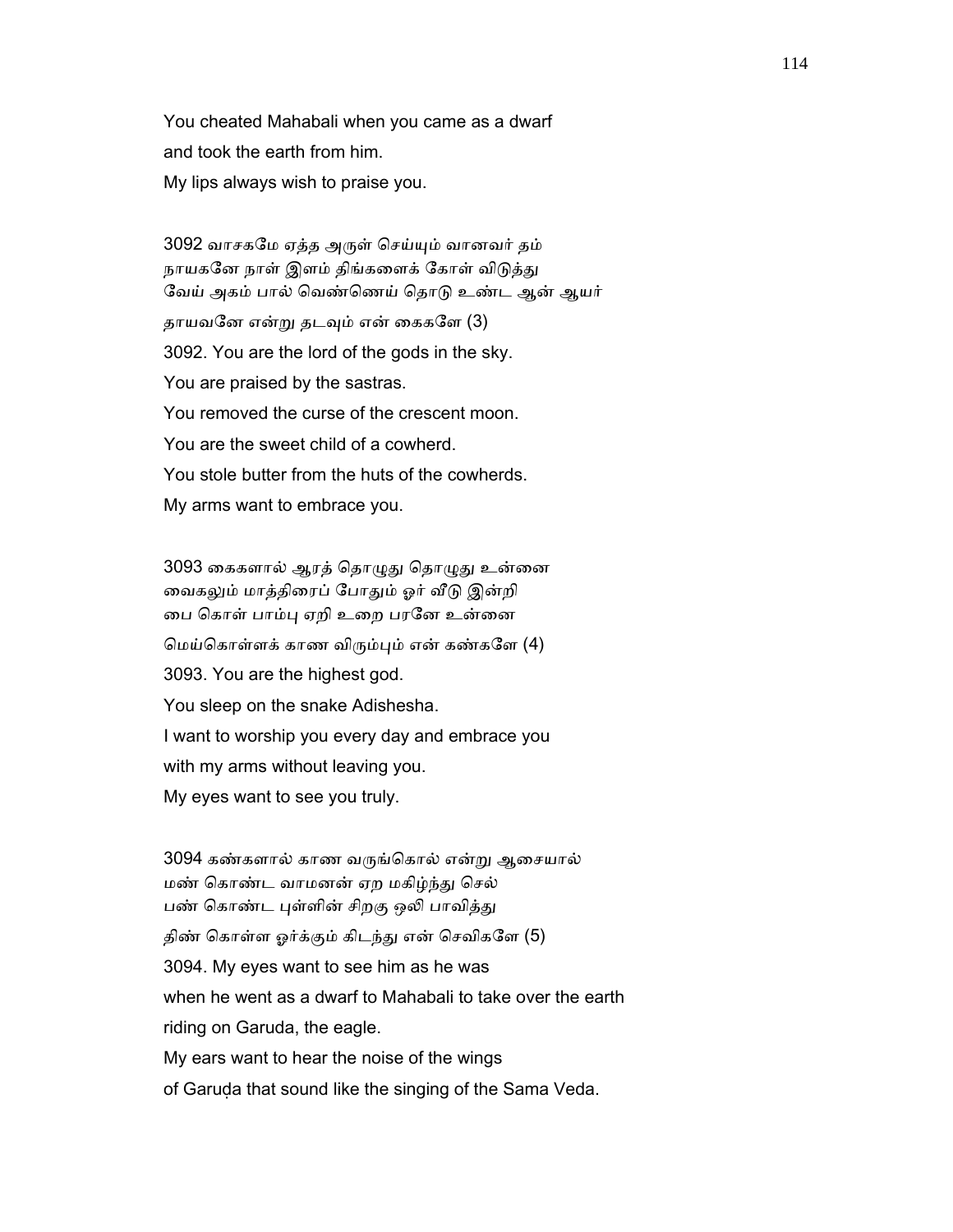3095 ெசவிகளால் ஆர நின் கீர்த்திக் கனி என்ᾔம் கவிகளே காலப் பண் தேன் உறைப்பத் துற்று புவியின்மேல் பொன் நெடும் சக்கரத்து உன்னையே அவிவு இன்றி ஆதரிக்கும் எனது ஆவியே (6) 3095. O lord, you carry a discus. I want to recite the poems that are sweet as fruit and honey which I composed to praise your fame. You carry a golden discus and stay in the world and my heart praises you. Give me your grace on this earth.

 3096 ஆவிேய ஆர் அᾙேத என்ைன ஆᾦைடத் தூவி அம் புள் உடையாய் சுடர் நேமியாய் பாவியேன் நெஞ்சம் புலம்பப் பலகாலும் கூவியும் காணப்பெறேன் உன கோலமே (7) 3096. You are my soul. You are sweet nectar. You are my ruler and you ride on Garuda, the eagle. You carry a shining discus. I am a sinner. Even though I have called for you a long time,

 saying that I want see you, lonely in my heart, I cannot see your form.

 3097 ேகாலேம தாமைரக் கண்ணᾐ ஓர் அஞ்சன நீலேம நின்ᾠ எனᾐ ஆவிைய ஈர்கின்ற சீலமே சென்று செல்லாதன முன் நிலாம் காலேம உன்ைன எந் நாள் கண்ᾌெகாள்வேன? (8) 3097. You have a beautiful form. You have lotus eyes. Your body is the color of kohl. You have a beautiful nature that attracts my soul. You are the past, present and future.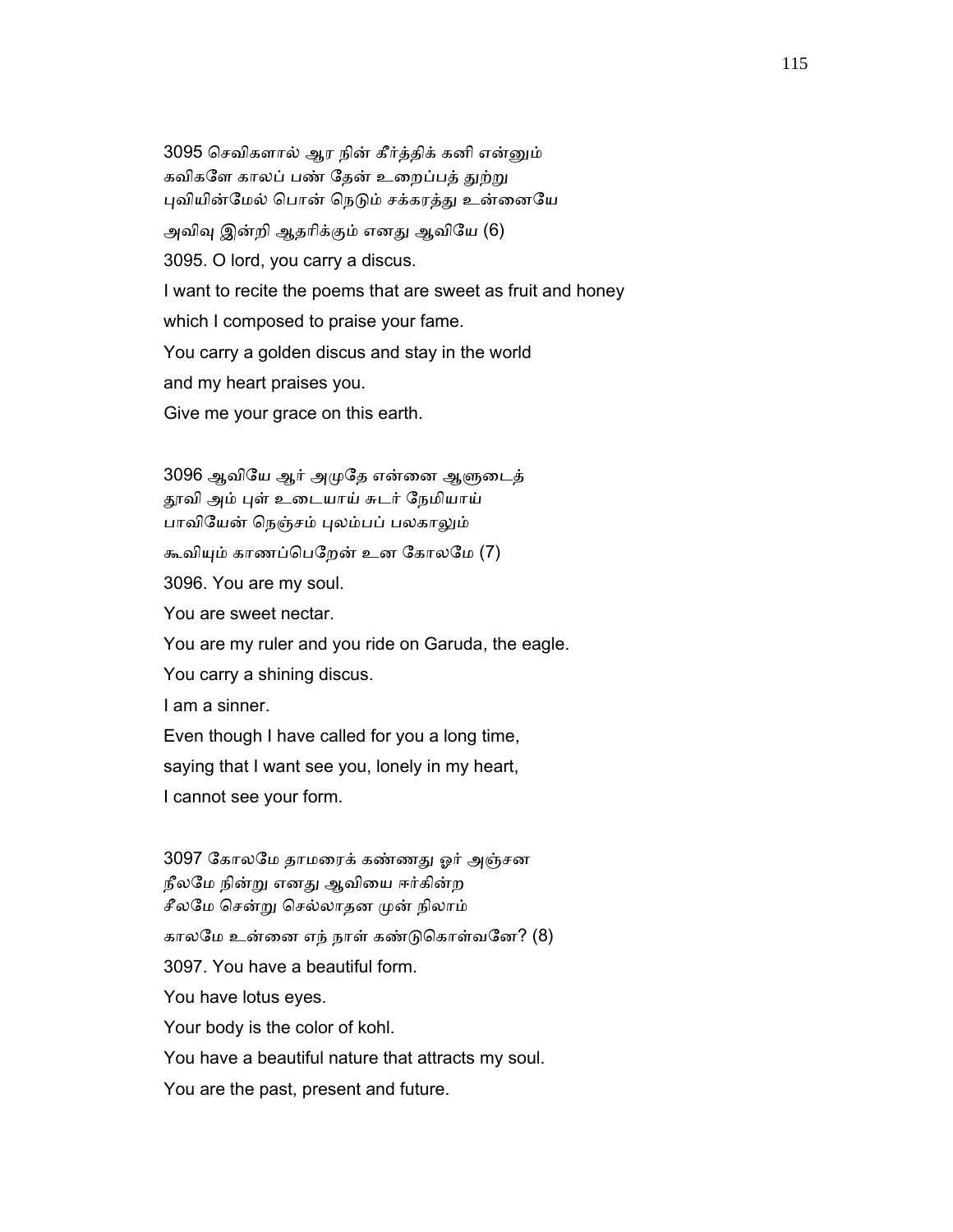#### When will the day come that I see you?

3098 கொள்வன் நான் மாவலி மூவடி தா என்ற கள்வனே கஞ்சனை வஞ்சித்து வாணனை உள் வன்மை தீர ஓர் ஆயிரம் தோள் துணித்த புள் வல்லாய் உன்னை எஞ்ஞான்று பொருந்துவனே? (9) 3098. You, a thief, went to Mahabali in the form of a dwarf and asked him, "O Mahabali, give me three feet of your land and I will take it," and you cheated him. You deceived Kamsan. You destroyed the valor of Vaaṇasuran and cut his thousand arms. You are strong and you ride on an eagle. When will the time come that I join with you?

 3099 ெபாᾞந்திய மா மᾞதின் இைட ேபாய எம் பெருந்தகாய் உன் கழல் காணிய பேதுற்று வருந்தி நான் வாசகமாலை கொண்டு உன்னையே இருந்து இருந்து எத்தனை காலம் புலம்புவனே? (10) 3099. O great god, when two Asurans came as large marudam trees, you went between them and destroyed them. I long to see your feet decorated with anklets. How long can I sing your praise, prattling with my garlands of words and staying forever in this world?

3100 புலம்பு சீர்ப் பூமி அளந்த பெருமானை நலம் கொள் சீர் நன் குருகூர்ச் சடகோபன்சொல் வலம் கொண்ட ஆயிரத்துள் இவையும் ஓர் பத்து இலங்கு வான் யாவரும் ஏறுவர் சொன்னாலே (11) 3100. Saḍagopan of flourishing Thirukuruhur composed a thousand poems on the lord. The god measured the world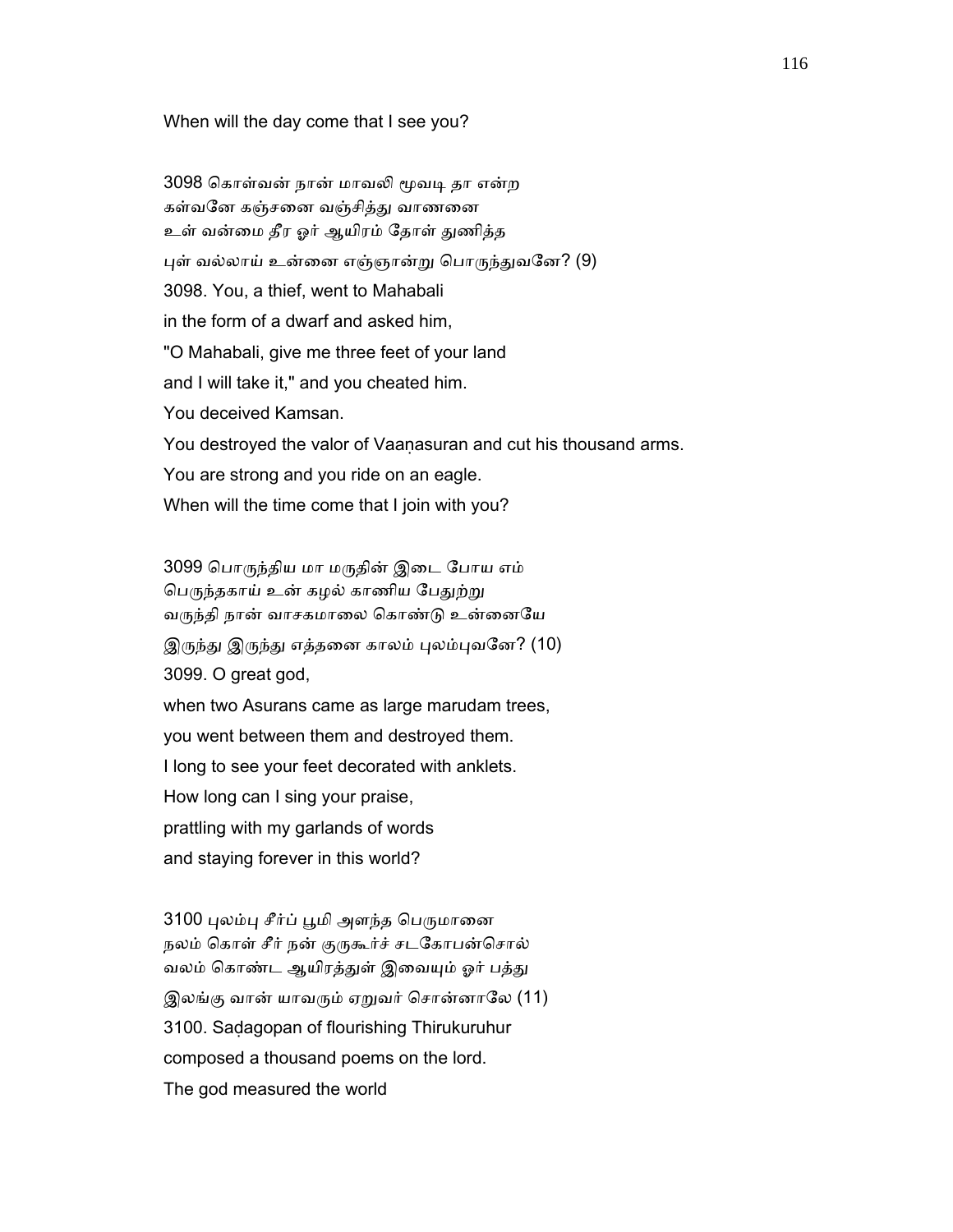and all creatures prattle in their desire to see him. If devotees learn and recite these ten poems they will reach the highest heaven.

---------

## திருவாய் மொழி - மூன்றாம் பத்து (ஒன்பதாம் திருமொழி, 3101-3111) மானிடைரப் பாடாᾐ மாதவைன ஏத்ᾐம் எனல்

3101 சொன்னால் விரோதம் இது ஆகிலும் சொல்லுவான் கேண்மினோ என் நாவில் இன் கவி யான் ஒருவர்க்கும் கொடுக்கிலேன் தென்னா தெனா என்று வண்டு முரல் திருவேங்கடத்து என் ஆனை என் அப்பன் எம் பெருமான் உளனாகவே (1) 3101. If I say this it may be a mistake, but I will still say it, listen. I won't give anyone any sweet poems that I composed myself for the lord. In my poems I will only praise my dear father of Srirangam where the bees sing, "tenna, tenna." This I promise.

 3102 உளனாகேவ எண்ணி தன்ைன ஒன்றாக தன் ெசல்வத்ைத வளனா மதிக்கும் இம் மானிடத்தைக் கவி பாடி என் குளன் ஆர் கழனி சூழ் கண்ணன் குறுங்குடி மெய்ம்மையே உளனாய எந்ைதைய எந்ைத ெபம்மாைன ஒழியேவ? (2) 3102. My father stays in Thirukurungudi abundant with ponds and flourishing with fields. What is the benefit of composing poems on people who think that wealth is the only important thing in life and wealth is the only thing that they need? They don't understand that our dear god, our father, is the only true thing in the world.

 3103 ஒழிᾫ ஒன்ᾠ இல்லாத பல் ஊழிேதாᾠ ஊழி நிலாவப்ேபாம் வழியைத் தரும் நங்கள் வானவர் ஈசனை நிற்கப் போய் கழிய மிக நல்லவான் கவி கொண்டு புலவீர்காள்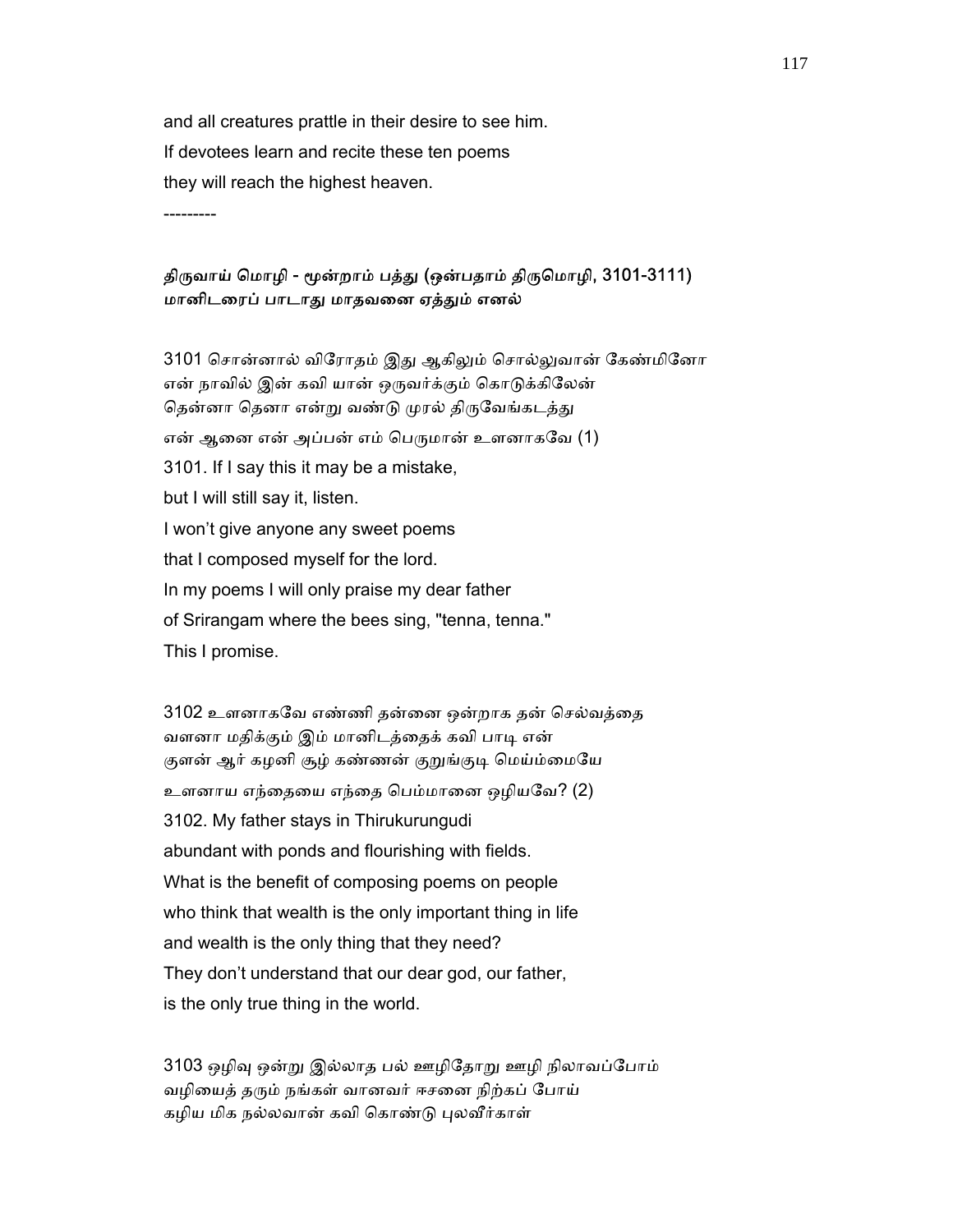இழியக் கருதி ஓர் மானிடம் பாடல் என் ஆவதே? (3) 3103. O poets, why do you compose wonderful poems on common people and make yourself cheap? He is the lord of the sky and shows you the way to reach moksha age after age unceasingly.

3104 என் ஆவது எத்தனை நாளைக்குப் போதும் புலவீர்காள் மன்னா மனிசரைப் பாடிப் படைக்கும் பெரும் பொருள்? மின் ஆர் மணி முடி விண்ணவர் தாதையைப் பாடினால் தன்னாகவே கொண்டு சன்மம் செய்யாமையும் கொள்ளுமே (4) 3104. O poets, think! People do not live forever. How long will the wealth last that you receive composing poems praising them? He is ornamented with a shining diamond crown. If you praise and sing the greatness of the father of the gods in the sky he will accept you as his devotee and give you his grace so you will not be born again.

3105 கொள்ளும் பயன் இல்லை குப்பை கிளர்த்தன்ன செல்வத்தை வள்ளல் புகழ்ந்து நும் வாய்மை இழக்கும் புலவீர்காள் கொள்ளக் குறைவு இலன் வேண்டிற்று எல்லாம் தரும் கோது இல் என் வள்ளல் மணிவண்ணன் தன்ைனக் கவி ெசால்ல வம்மிேனா (5) 3105. O poets, you praise wicked people to get their corrupt wealth and lose your sincerity. This is a useless thing to do. God is generous and however much wealth he gives, it will never become less. He will give whatever you want. He is faultless. He has the color of sapphire. Come, compose poems praising the generous god.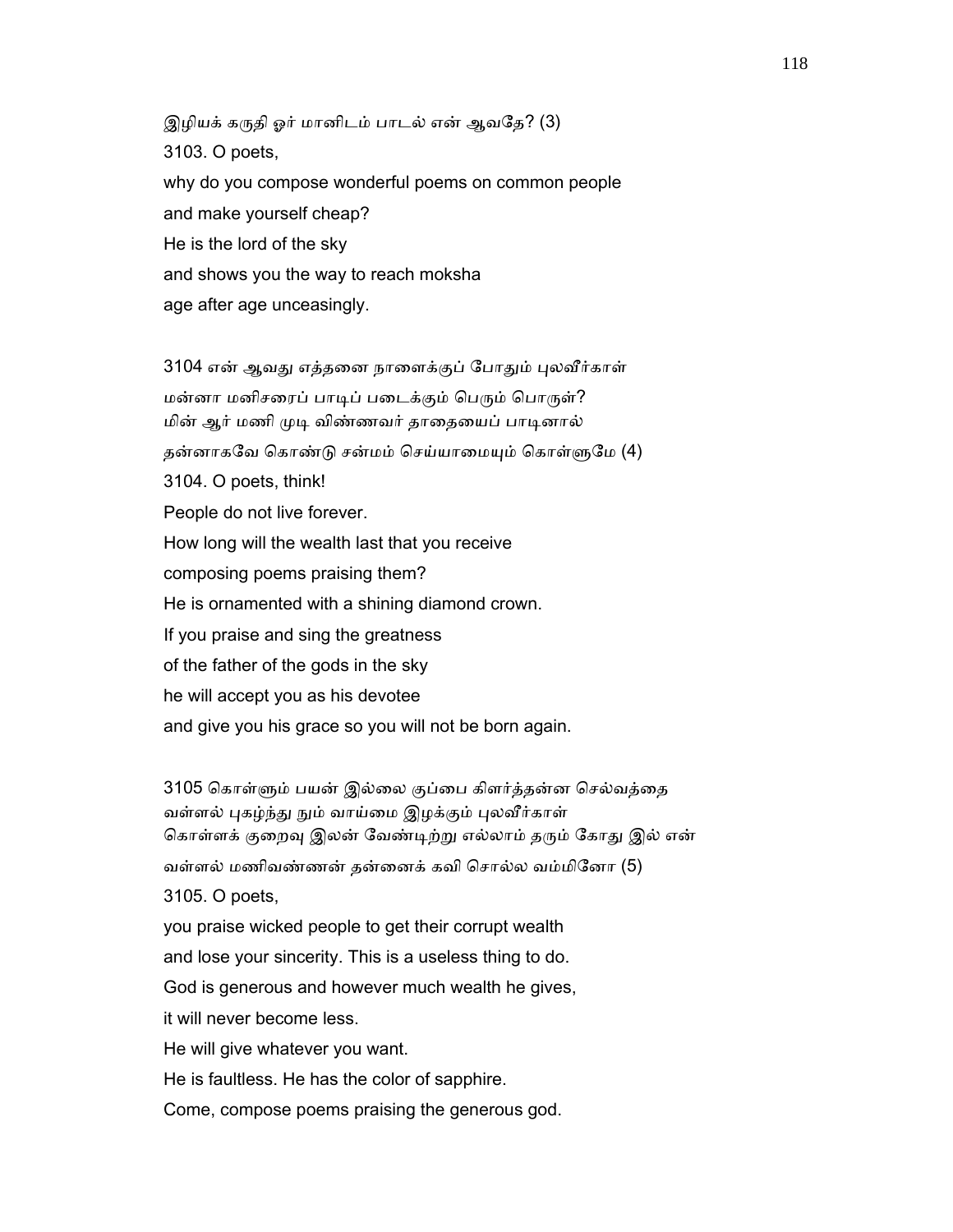3106 வம்மின் புலவீர் நும் மெய் வருத்திக் கைசெய்து உய்ம்மினோ இம் மன் உலகினில் செல்வர் இப்போது இல்லை நோக்கினோம் நும் இன் கவி கொண்டு நும் நும் இட்டா தெய்வம் ஏத்தினால் செம் மின் சுடர் முடி என் திருமாலுக்குச் சேருமே (6) 3106. O poets, come. You work hard and live. You know, the rich will not be rich always. If you compose wonderful poems on the gods you like, still they will go to Thirumaal, ornamented with a shining beautiful crown.

3107 சேரும் கொடை புகழ் எல்லை இலானை ஓர் ஆயிரம் பேரும் உடைய பிரானை அல்லால் மற்று யான் கிலேன் மாரி அனைய கை மால் வரை ஒக்கும் திண் தோள் என்று பாாில் ஓர் பற்ைறையப் பச்ைசப் பசும் ெபாய்கள் ேபசேவ (7) 3107. There is no limit to his generosity and fame. He is praised with a thousand names. I will not praise anyone but him. If anyone in this world praises a miser saying, "You are as generous as the rain and your arms are strong as mountains," that is just a lie.

3108 வேயின் மலிபுரை தோளி பின்னைக்கு மணாளனை ஆய பெரும் புகழ் எல்லை இலாதன பாடிப்போய் காயம் கழித்து அவன் தாள் இணைக்கீழ்ப் புகும் காதலன் மாய மனிசரை என் சொல்ல வல்லேன் என் வாய்கொண்டே? (8) 3108. Nappinnai has beautiful bamboo-like arms and he is her beloved. He has boundless fame. I want to sing his praise and worship his feet until I leave this world.

My mouth will never praise the deceiving people of this world.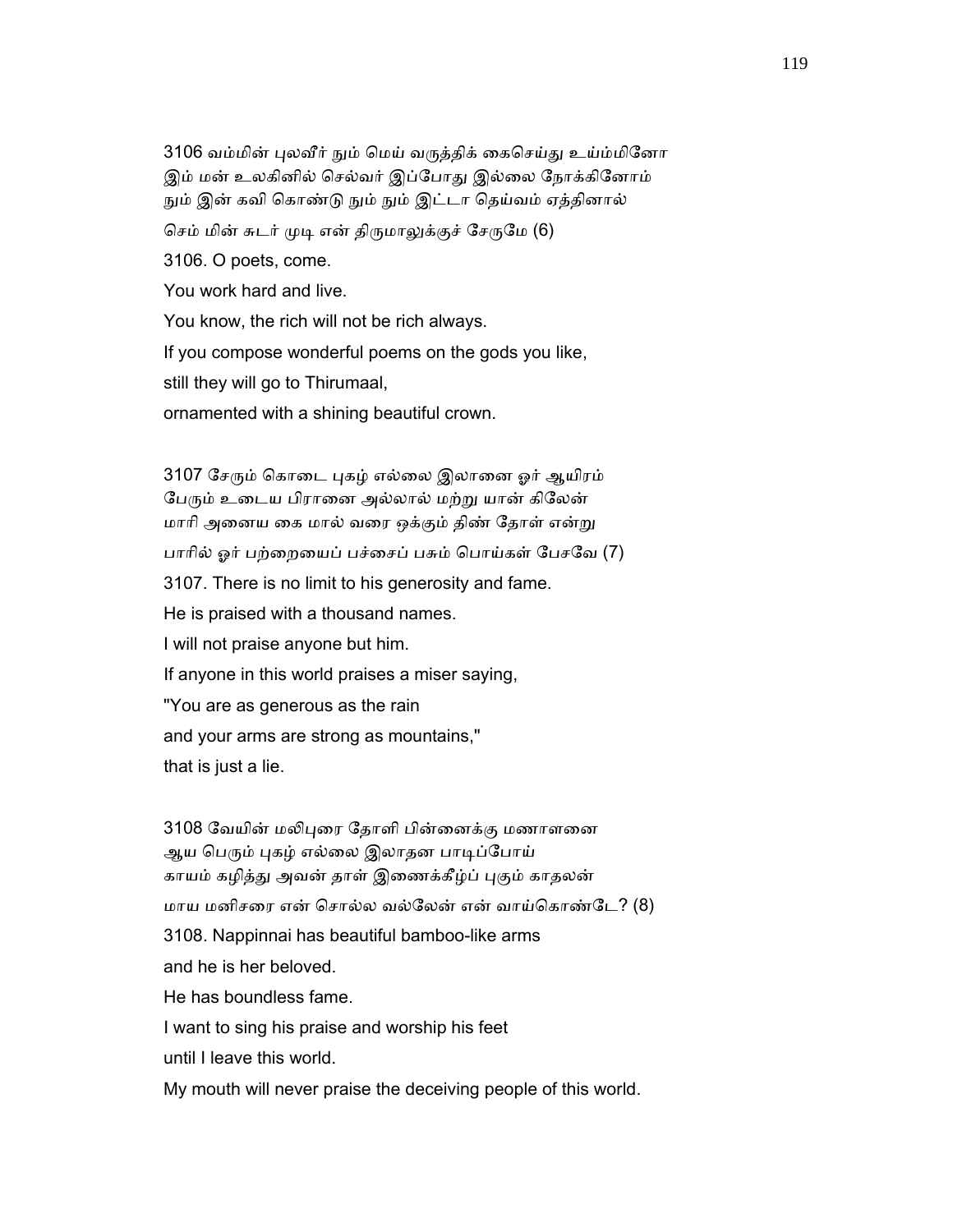3109 வாய்ெகாண்ᾌ மானிடம் பாட வந்த கவிேயன் அல்ேலன் ஆய்ெகாண்ட சீர் வள்ளல் ஆழிப் பிரான் எனக்ேக உளன் சாய் கொண்ட இம்மையும் சாதித்து வானவர் நாட்டையும் நீ கண்டுகொள் என்று வீடும் தரும் நின்றுநின்றே (9) 3109. I do not want to praise people in my poems. He is a generous lord and he carries a discus. He grazes the cows and he alone belongs to me. He says, "I will give you a happy life in this world and you will attain moksha," and he grants me moksha.

 3110 நின்ᾠநின்ᾠ பல நாள் உய்க்கும் இவ் உடல் நீங்கிப்ேபாய் சென்று சென்று ஆகிலும் கண்டு சன்மம் கழிப்பான் எண்ணி ஒன்றிஒன்றி உலகம் பைடத்தான் கவி ஆயிேனற்கு என்றும் என்றும் இனி மற்றொருவர் கவி ஏற்குமே? (10) 3110. This body stays in the world for many days and after it leaves it returns to the world, taking many births. I want only to praise him and compose poems about him and he will not accept poems composed by anyone but me.

3111 ஏற்கும் பெரும் புகழ் வானவர் ஈசன் கண்ணன் தனக்கு ஏற்கும் பெரும் புகழ் வண் குருகூர்ச் சடகோபன் சொல் ஏற்கும் பெரும் புகழ் ஆயிரத்துள் இவையும் ஓர் பத்து ஏற்கும் பெரும் புகழ் சொல்ல வல்லார்க்கு இல்லை சன்மமே (11) 3111. Saḍagopan of Thirukuruhur is praised by all. He composed a thousand pasurams on the lord who is praised by all the gods in the sky. If devotees learn these ten famous poems and know them well they will not be born again in this world. ------------

திருவாய் மொழி - மூன்றாம் பத்து (பத்தாம் திருமொழி, 3112-3122) திருமால் சீர் பரவப்பெற்ற எனக்கு ஒரு குறையும் இல்லை எனல்

3112 சன்மம் பலபல செய்து வெளிப்பட்டு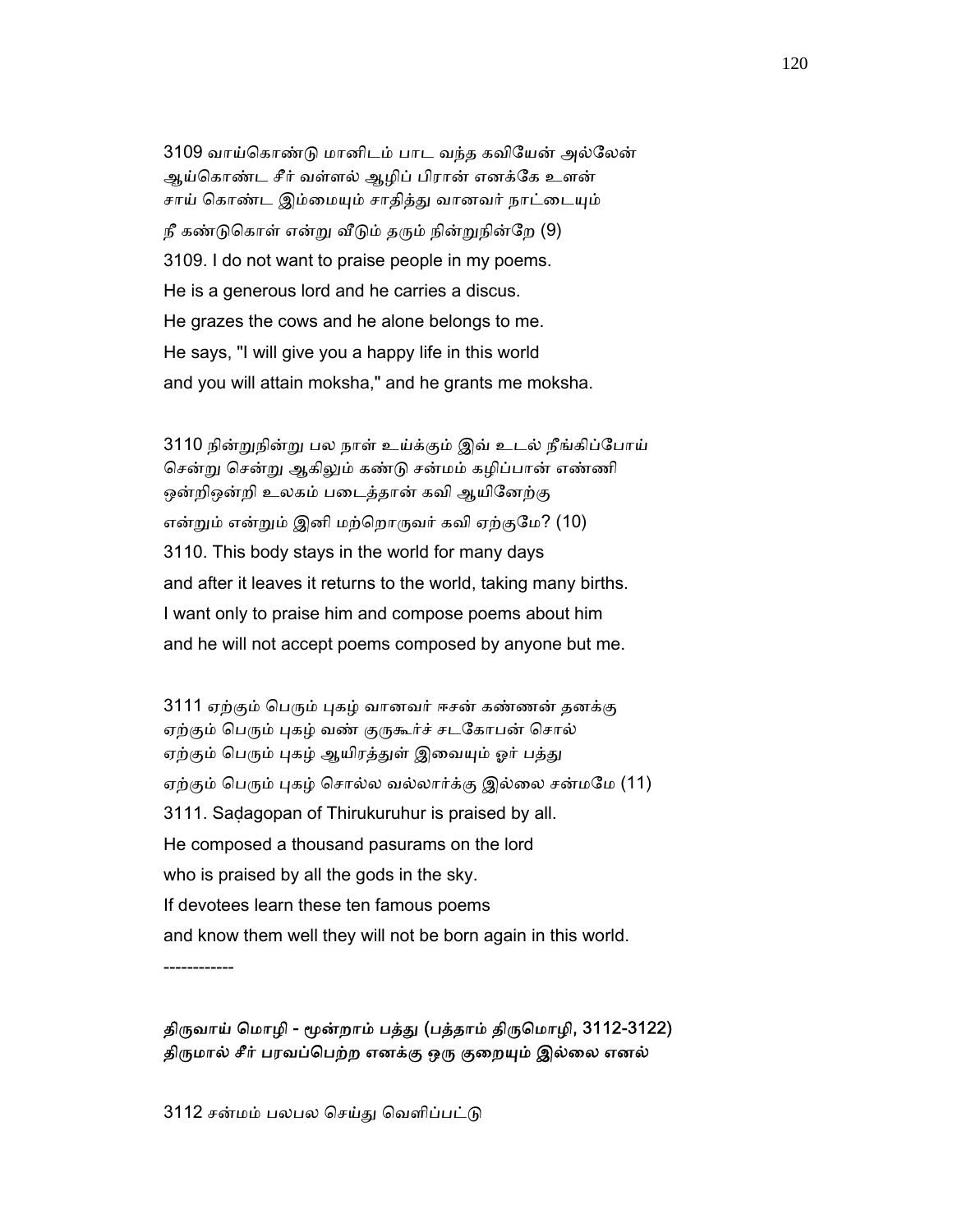சங்கொடு சக்கரம் வில் ஒண்மை உடைய உலக்கை ஒள் வாள் தண்டு கொண்டு புள் ஊர்ந்து உலகில் வன்மை உடைய அரக்கர் அசுரரை மாளப் படை பொருத நன்ைம உைடயவன் சீர் பரவப் ெபற்ற நான் ஓர் குறைவு இலனே (1) 3112. He came to the earth in many forms. He carries a conch, discus, bow, shining sword and a strong club. He rides on an eagle. He fought with the strong Asurans, killed them in battle and saved the earth from its trials. I am his devotee and I praise him and I will not have any difficulty in my life. 3113 குைறᾫ இல் தடங் கடல் ேகாள் அரᾫ ஏறி தன் ேகாலச் ெசந்தாமைரக்கண்

 உைறபவன் ேபால ஓர் ேயாகு ᾗணர்ந்த ஒளி மணி வண்ணன் கண்ணன்

கறை அணி மூக்கு உடைப் புள்ளைக் கடாவி அசுரரைக் காய்ந்த அம்மான்

நிறை புகழ் ஏத்தியும் பாடியும் ஆடியும்

யான் ஒரு முட்டு இலனே (2)

3113. Kaṇṇan, the shining sapphire-colored god

sleeps closing his beautiful lotus eyes

as if he were performing yoga

on the snake Adishesha on the faultless wide ocean.

He conquered the Asurans

riding on Garuda whose beautiful beak is dark.

I praise his great fame and sing and dance

and I will have no trouble in my life.

 3114 ᾙட்ᾌ இல் பல் ேபாகத்ᾐ ஒᾞ தனி நாயகன் ᾚᾫலகுக்கு உாிய

கட்டியை தேனை அமுதை நன்பாலை கனியை கரும்பு தன்னை

மட்டு அவிழ் தண் அம் துழாய் முடியானை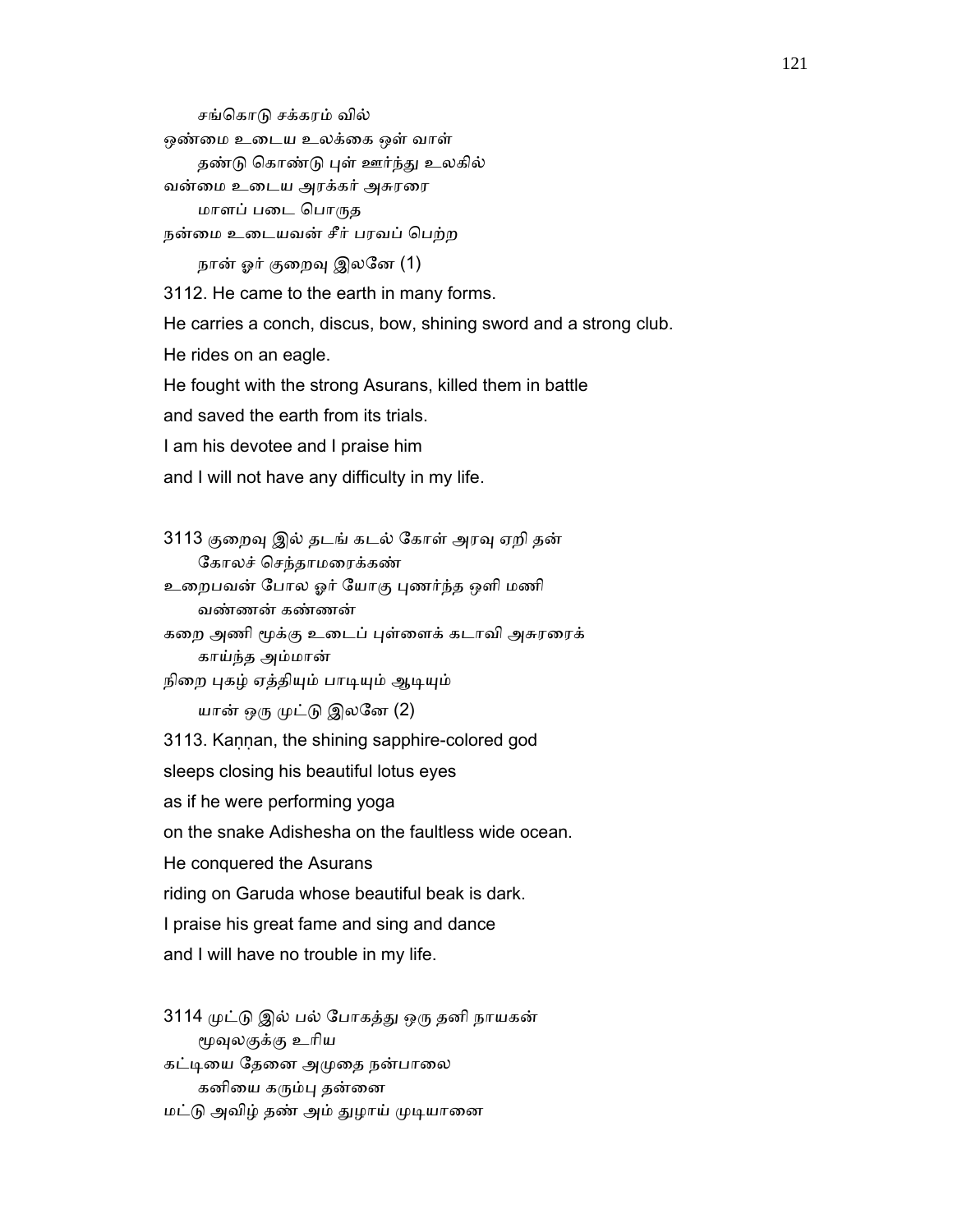வணங்கி அவன் திறத்துப்

பட்ட பின்ைன இைறயாகிᾤம் யான் என்

மனத்ᾐப் பாிᾫ இலேன (3)

3114. He is endless joy.

No one is better than he or equal to him.

He is as sweet as jaggery, honey, nectar, good milk,

fruit and sugarcane.

In his hair he wears a beautiful cool thulasi garland

that drips with honey.

Since I became his slave my mind has never been apart from him.

3115 பரிவு இன்றி வாணனைக் காத்தும் என்று அன்று பைடெயாᾌம் வந்ᾐ எதிர்ந்த திரிபுரம் செற்றவனும் மகனும் பின்னும் அங்கியும் போர் தொலைய பொரு சிறைப் புள்ளைக் கடாவிய மாயனை ஆயனை பொன் சக்கரத்து அாியிைன அச்சுதைனப் பற்றி யான் இறையேனும் இடர் இலனே (4) 3115. Along with Shiva, the destroyer of three forts, his son Karthikeya and Agni, Vaṇasuran came to fight with him and they all lost and fled,

but Maayavan gave protection to Vanasuran.

The lord carries a golden discus and rides on Garuḍa

who fights with his wings.

I embraced the cowherd, the lion, Achudan

and I will have no trouble in my life.

3116 இடர் இன்றியே ஒரு நாள் ஒரு போழ்தில் எல்லா உலகும் கழிய

படர் புகழ்ப் பார்த்தனும் வைதிகனும் உடன் ஏற திண் ேதர் கடவி

 சுடர் ஒளியாய் நின்ற தன்ᾔைடச் ேசாதியில் ைவதிகன் பிள்ைளகைள

உடெலாᾌம் ெகாண்ᾌ ெகாᾌத்தவைனப் பற்றி

ஒன்றும் துயர் இலனே (5)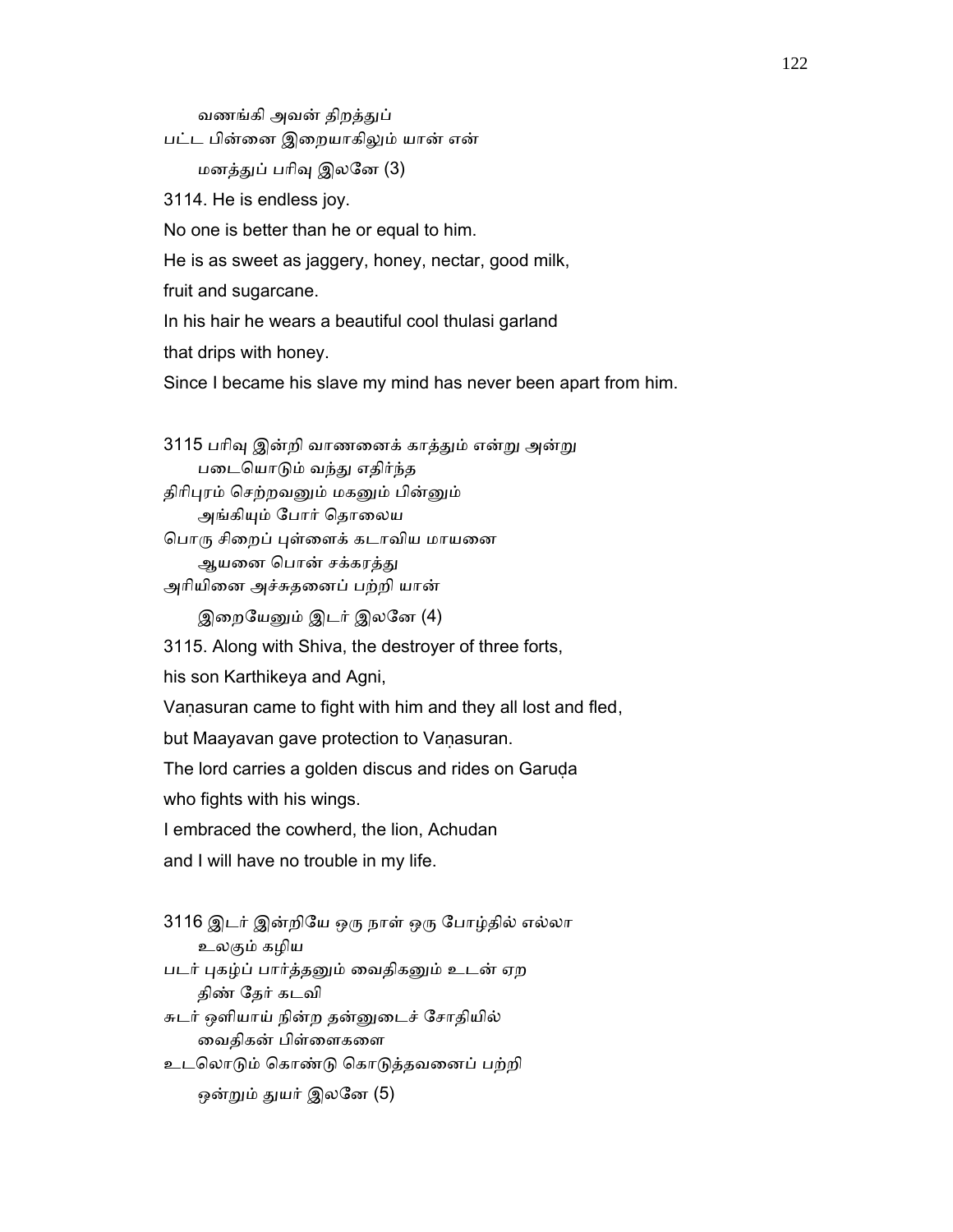3116. He drove the chariot and went to heaven without any difficulties, crossing all the worlds with famous Arjuna and a Brahmin who had lost his children. He brought the Brahmin's children back to earth in one day. He shines like a bright light and I am his slave. No trouble will come to me in this world.

 3117 ᾐயர் இல் சுடர் ஒளி தன்ᾔைடச் ேசாதி நின்ற வண்ணம் நிற்கேவ துயரில் மலியும் மனிசர் பிறவியில் தோன்றி கண் காண வந்து துயரங்கள் செய்து தன் தெய்வநிலை உலகில் ᾗக உய்க்கும் அம்மான் துயரம் இல் சீர்க் கண்ணன் மாயன் புகழ் துற்ற யான் ஓர் துன்பம் இலனே (6) 3117. He shines like a bright light that never dims. He came to the earth in the form of a man and experienced great sorrow. Like a mother he gave his divine grace to the earth. The Maayan, the superior god, has no sorrow, only excellence. I worship him and I will never know trouble.

3118 துன்பமும் இன்பமும் ஆகிய செய்வினை ஆய் உலகங்கᾦம் ஆய் இன்பம் இல் ெவம் நரகு ஆகி இனிய நல் வான் சுவர்க்கங்கᾦம் ஆய் மன் பல் உயிர்கᾦம் ஆகி பலபல மாய மயக்குக்களால் இன்புறும் இவ் விளையாட்டு உடையானைப் பெற்று ஏதும் அல்லல் இலனே (7) 3118. He is sorrow and happiness. He gives us all karma. He is all the worlds, the cruel hell that has no joy and sweet moksha in the sky. He is all the creatures that survive on this earth.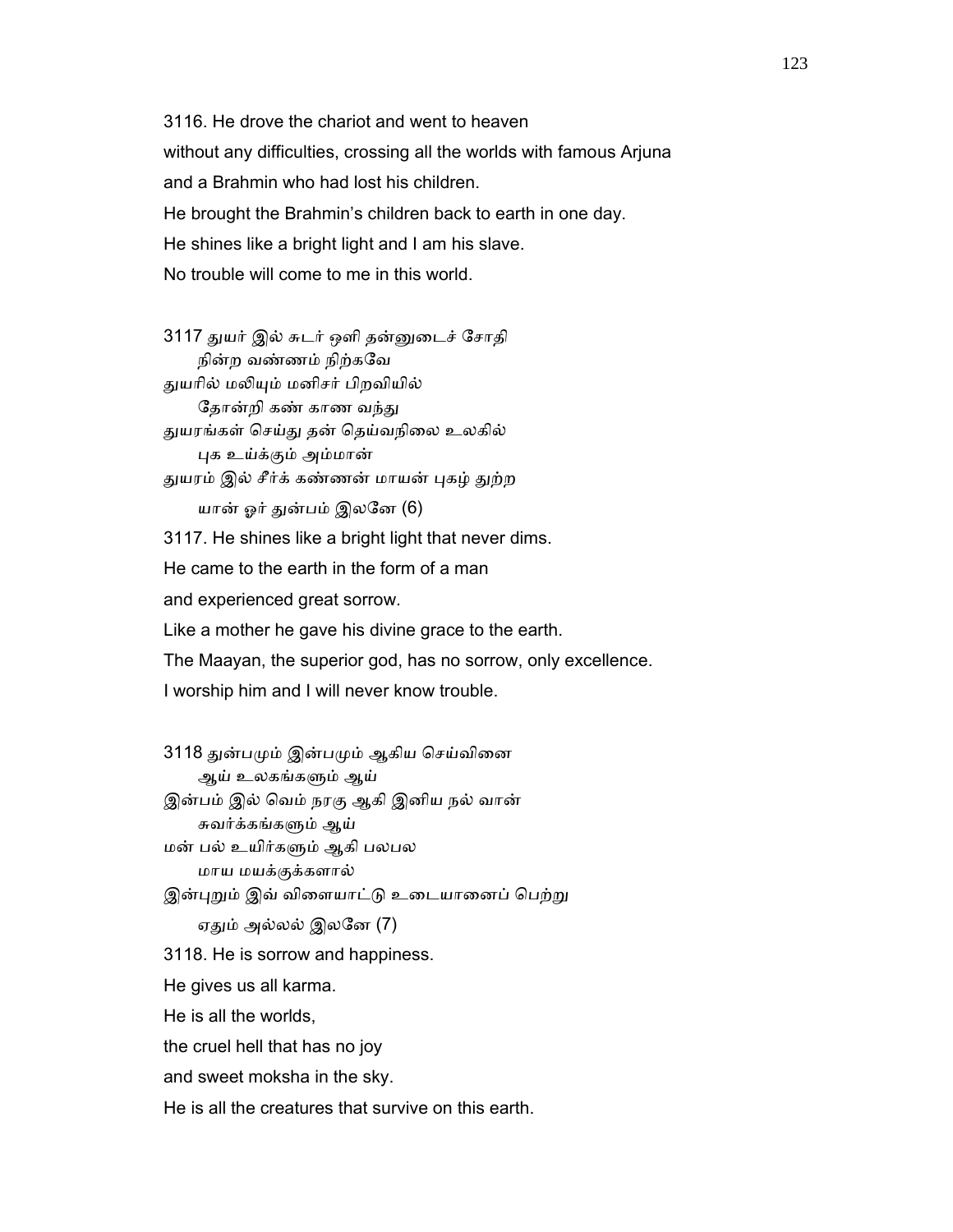He plays with this whole illusory world and enjoys himself. I am his devotee and I will never know trouble.

3119 அல்லல் இல் இன்பம் அளவு இறந்து எங்கும் அழகு அமர் சூழ் ஒளியன் அல்ᾢ மலர் மகள் ேபாக மயக்குக்கள் ஆகியும் நிற்கும் அம்மான் எல்லை இல் ஞானத்தன் ஞானம் அஃதே கொண்டு எல்லாக் கᾞமங்கᾦம் ெசய் எல்ைல இல் மாயைன கண்ணைனத் தாள் பற்றி யான் ஓர் துக்கம் இலனே (8) 3119. He is joy without any sorrow. He is unlimited beauty and a bright light. Lakshmi on a lotus is with him. He is our mother and he is an illusion. He has limitless wisdom. He does all the actions in the world. He is Maayan and Kannan. I worship his feet and will never know trouble.

3120 துக்கம் இல் ஞானச் சுடர் ஒளி மூர்த்தி துழாய் அலங்கல் பெருமான் மிக்க பல் மாயங்களால் விகிர்தம் செய்து வேண்டும் உருவு கொண்டு நக்க பிரானோடு அயன் முதலாக எல்லாரும் எவையும் தன்னுள் ஒக்க ஒடுங்க விழுங்க வல்லானைப் பெற்று ஒன்றும் தளர்வு இலனே (9) 3120. He has no sorrow. He is the bright shining form of wisdom. My dear god is decorated with a thulasi garland. He took many forms and did many magical deeds. A strong one, he swallowed and keeps in his body Shiva who laughs, Brahma, all the other gods and people and all creatures. I am his slave and I will have no difficulty in my life.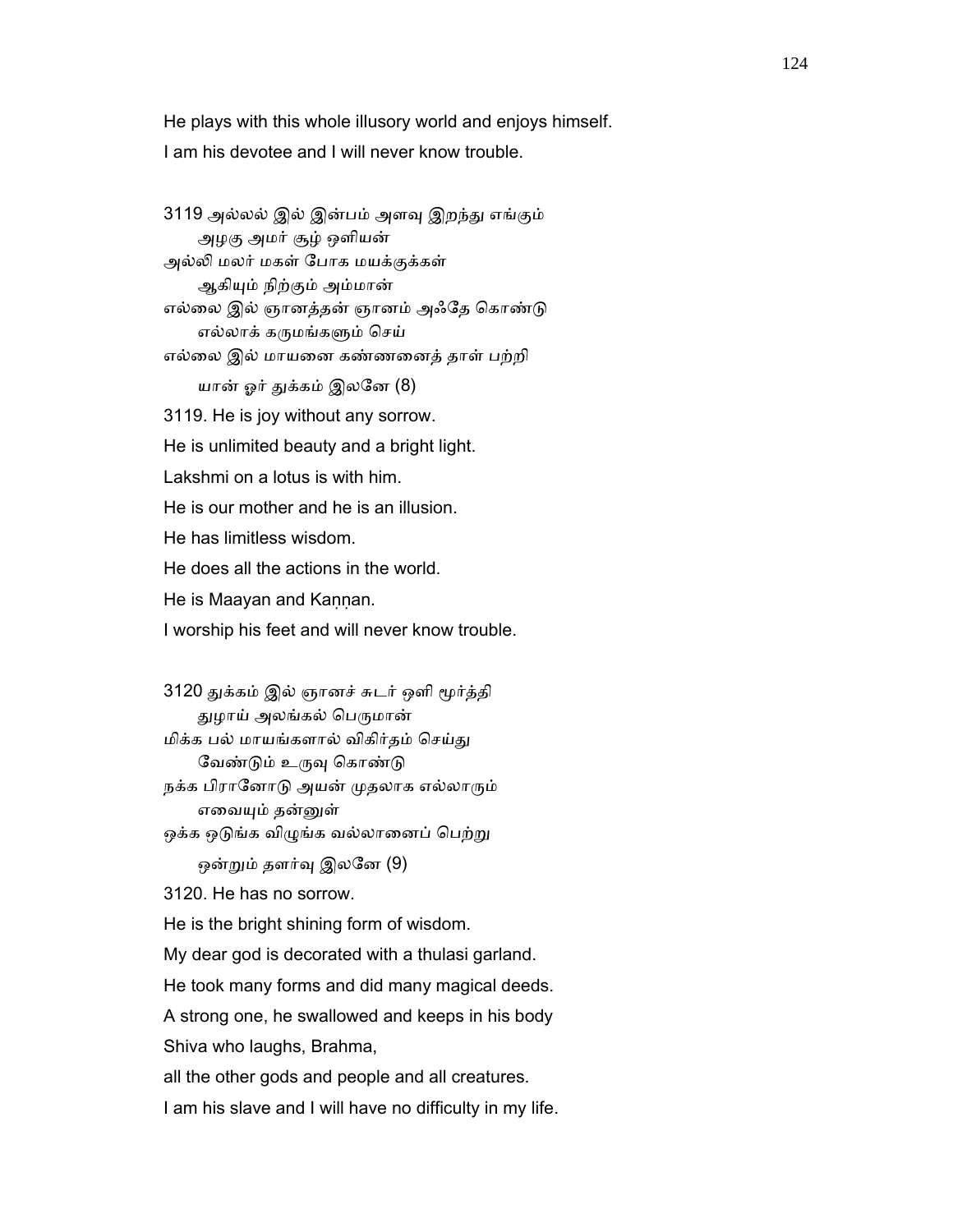3121 தளர்ᾫ இன்றிேய என்ᾠம் எங்கும் பரந்த தனிᾙதல் ஞானம் ஒன்றாய்

அளவு உடை ஐம்புலன்கள் அறியாவகையால்

அருவு ஆகி நிற்கும்

வளர் ஒளி ஈசனை மூர்த்தியை பூதங்கள்

ஐந்தை இரு சுடரை

கிளர் ஒளி மாயைன கண்ணைனத் தாள் பற்றி

யான் என்ᾠம் ேகᾌ இலேன (10)

3121. He, the unique omnipresent god is wise and tireless.

He is formless and the five senses do not know him.

He is a light that spreads everywhere.

He is the five elements of earth, water, fire, sky and wind.

He is the moon and sun.

He is shining Maayan and Kannan.

I worship his feet and I will never have trouble.

3122 கேடு இல் விழுப் புகழ்க் கேசவனை

குருகூர்ச் சடகோபன் சொன்ன

பாடல் ஓர் ஆயிரத்துள் இவை ஒரு பத்தும் பயிற்ற வல்லார்கட்கு அவன்

 நாᾌம் நகரᾙம் நன்குடன் காண நலனிைட ஊர்தி பண்ணி

வீடும் பெறுத்தித் தன் மூவுலகுக்கும்

தரும் ஒரு நாயகமே $(11)$ 

3122. Saḍagopan of Thirukuruhur

composed a thousand poems on Kesavan,

the famous faultless god.

O devotees, learn and recite these ten poems

and he will give you cities, countries, chariots and moksha

and make you the kings of all the three worlds.

--------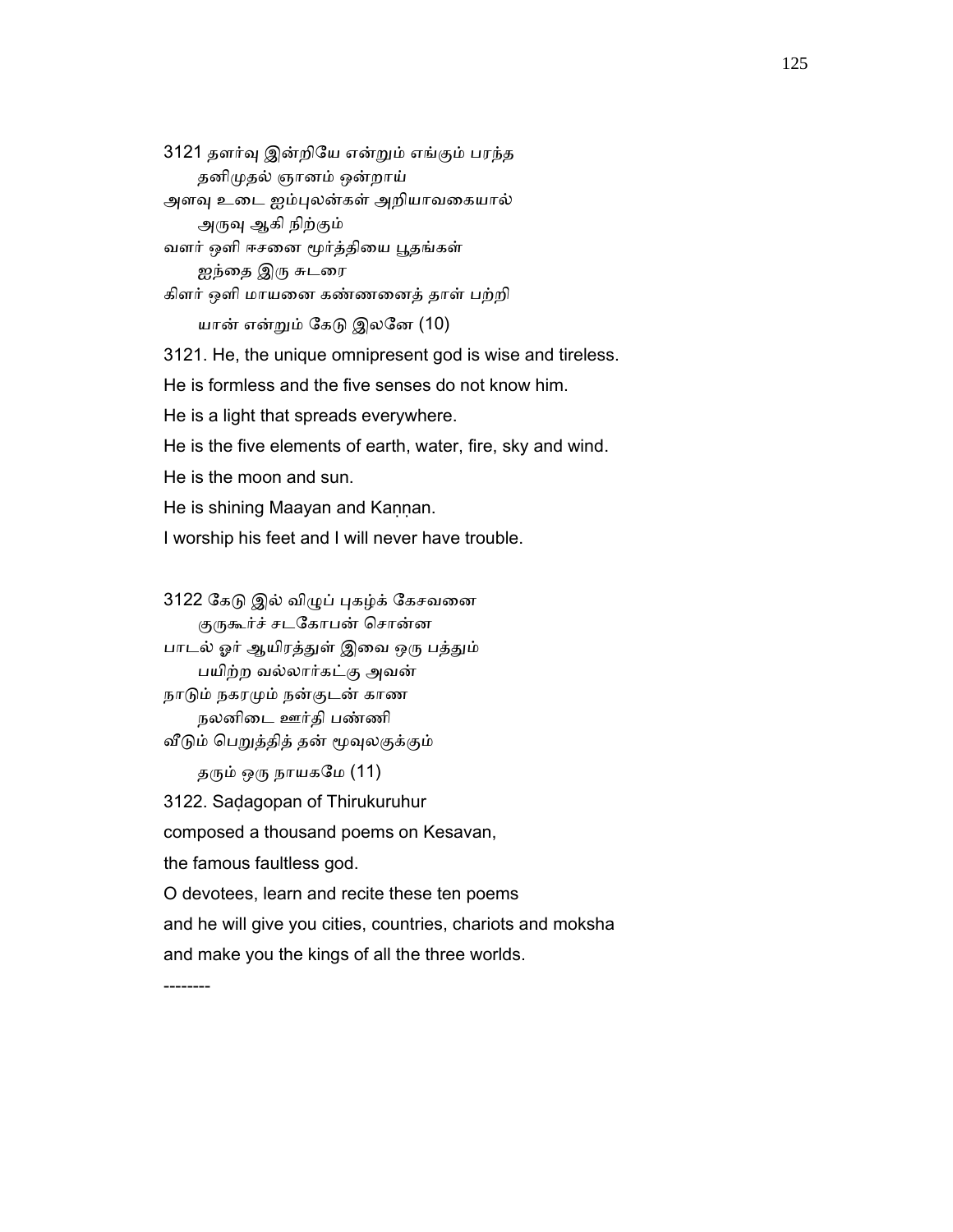# நம்மாழ்வார் திருவாய் மொழி - நான்காம் பத்து (3123-3232) Divyaprabandham - Thiruvaymozhi -Naangaam Pathu.

## திருவாய் மொழி - நான்காம் பத்து ( முதல் திருமொழி, 3123-3133) செல்வம் நிலையாமையும் திருமாலடிமையின் நிலைபேறும்

 3123 ஒᾞ நாயகமாய் ஓட உலகு உடன் ஆண்டவர் கரு நாய் கவர்ந்த காலர் சிதைகிய பானையர் பெரு நாடு காண இம்மையிலே பிச்சை தாம் கொள்வர் திருநாரணன் தாள் காலம்பெறச் சிந்தித்து உய்ம்மினோ (1) 3123. The matchless kings who ruled this world will become beggars if they lose in a war with their enemies. When they beg for food wicked dogs will grab their begging pots. Think of the feet of the divine Narayanan. That is the only way to escape the troubles of this world.

3124 உய்ம்மின் திறைகொணர்ந்து என்று உலகு ஆண்டவர் இம்மையே தம் இன்சுவை மடவாரைப் பிறர் கொள்ளத் தாம் விட்டு ெவம் மின் ஒளி ெவயில் கானகம் ேபாய்க் குைமதின்பர்கள் செம்மின் முடித் திருமாலை விரைந்து அடி சேர்மினோ (2) 3124. The rich kings who ruled this earth and ordered their chieftains, "Give tribute and live!" will leave the women they enjoyed if their enemies take their land. They will go to a hot forest, hide there and suffer. You should at once worship the feet of Thirumaal adorned with shining beautiful crowns and live. That is the only way to escape the troubles of this world.

3125 அடி சேர் முடியினர் ஆகி அரசர்கள் தாம் தொழ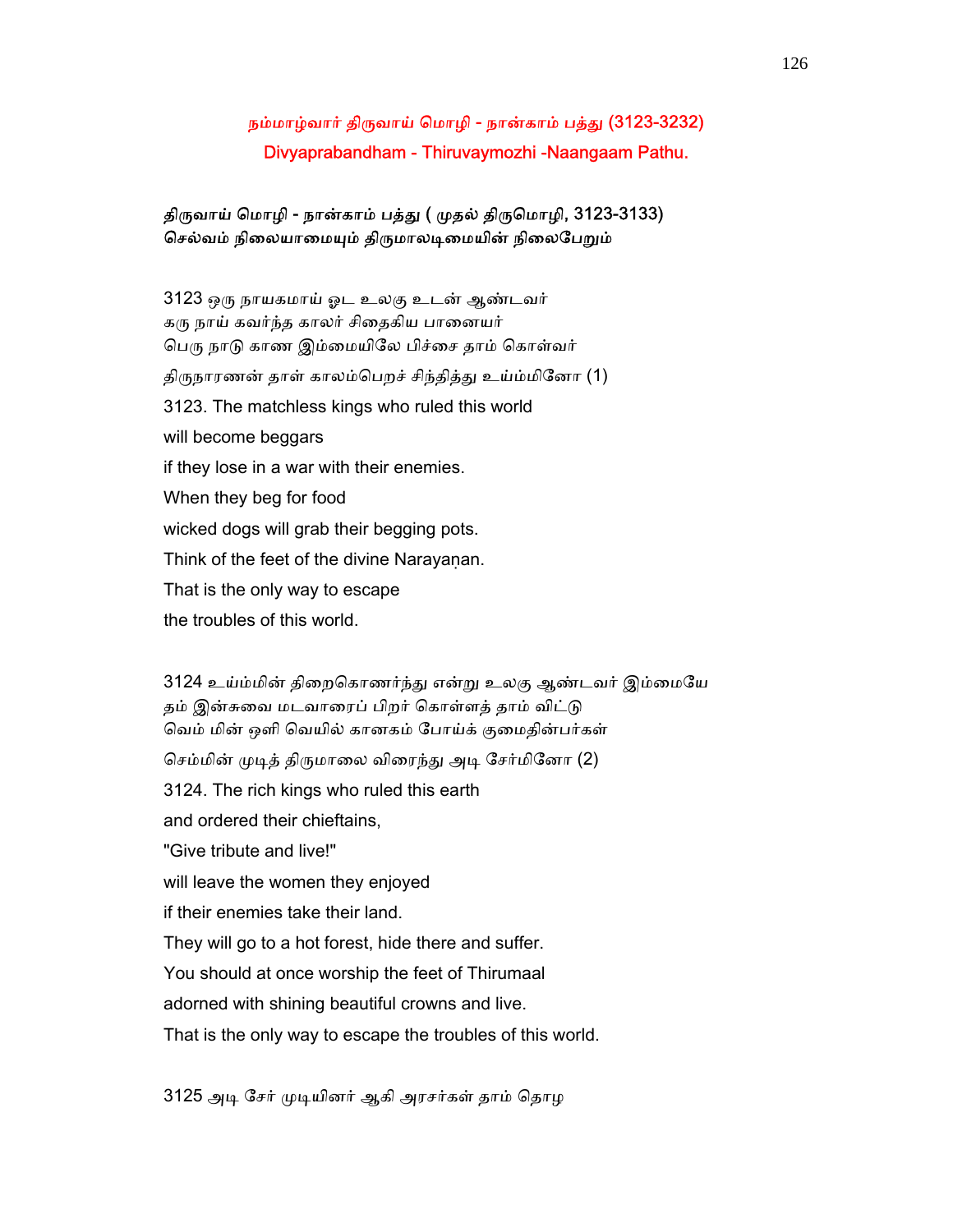இடி சேர் முரசங்கள் முற்றத்து இயம்ப இருந்தவர் பொடி சேர் துகளாய்ப் போவர்கள் ஆதலில் நொக்கெனக் கடி சேர் துழாய் முடிக் கண்ணன் கழல்கள் நினைமினோ (3) 3125. There are kings that their chieftains bow to, touching their feet, kings whose drums resting in their courtyards sound like thunder yet they may lose everything and become like dust. At once, you should think of the feet of Kaṇṇan, adorned with a fragrant thulasi garland and live. That is the only way to escape the troubles of this world.

3126 நினைப்பான் புகில் கடல் எக்கலின் நுண்மணலில் பலர் எனைத்தோர் உகங்களும் இவ் உலகு ஆண்டு கழிந்தவர் மனைப்பால் மருங்கு அற மாய்தல் அல்லால் மற்றுக் கண்டிலம் பனைத் தாள் மத களிறு அட்டவன் பாதம் பணிமினோ (4) 3126. We know that even kings who ruled this world for many years and yugas and are more than the grains of sand on the seashore are brought low and have no house to live in. He killed the rutting elephant that had legs as strong as palm trees. Worship his feet and you will be saved.

3127 பணிமின் திருவருள் என்னும் அம் சீதப் பைம் பூம் பள்ளி அணி மென் குழலார் இன்பக் கலவி அமுது உண்டார் துணி முன்பு நால பல் ஏழையர் தாம் இழிப்ப செல்வர் மணி மின்ᾔ ேமனி நம் மாயவன் ேபர் ெசால்ᾢ வாழ்மிேனா (5) 3127. Even kings who enjoy women with soft beautiful hair lying on lovely, cool beds and begging them, "Give us your grace!" may lose all their wealth and their clothes and wander as women shame them because they are poor. Praise the names of Maayavan the shining sapphire-colored god and live.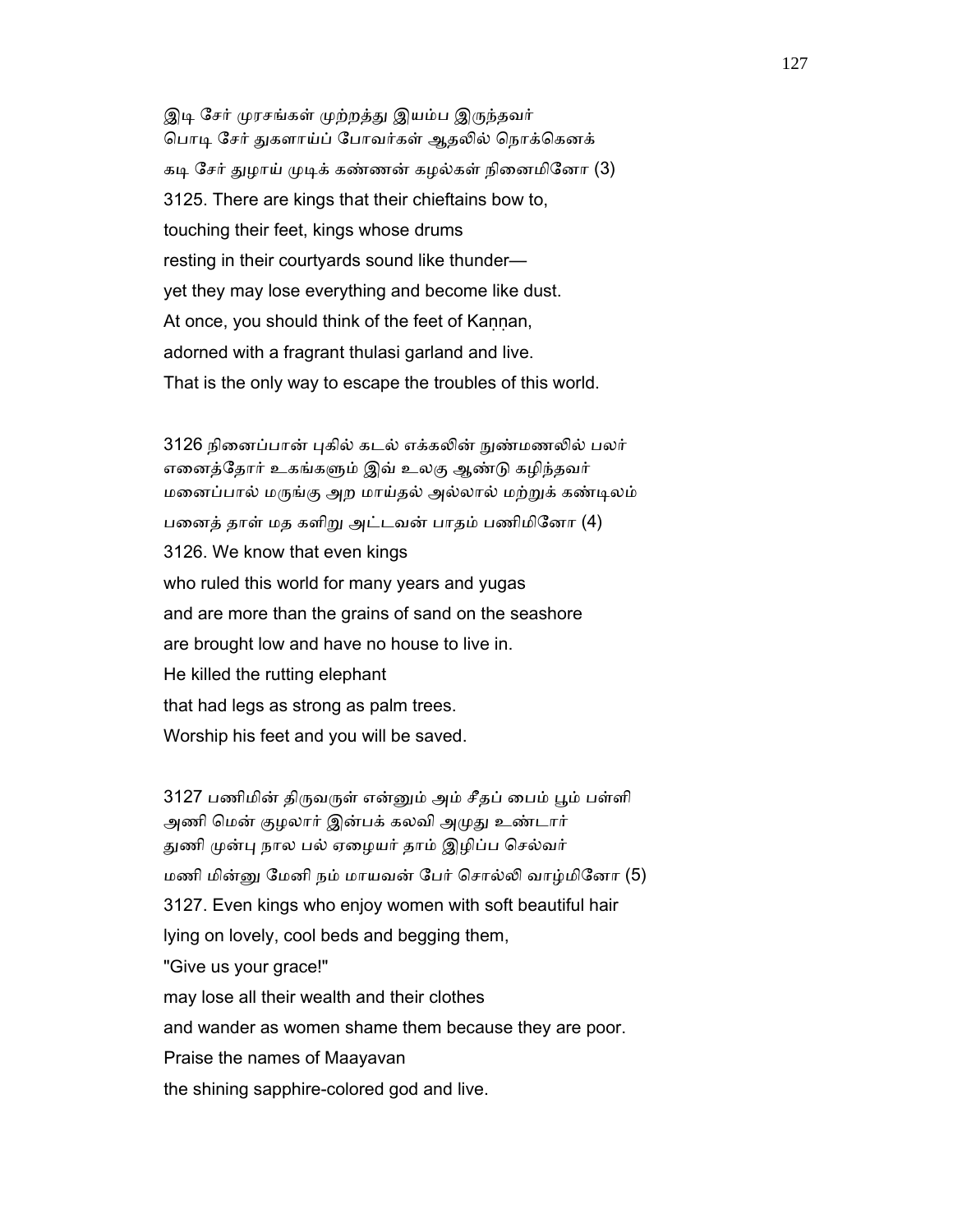That is the only way to escape the troubles of this world.

3128 வாழ்ந்தார்கள் வாழ்ந்தது மா மழை மொக்குளின் மாய்ந்து மாய்ந்து ஆழ்ந்தார் என்று அல்லால் அன்று முதல் இன்று அறுதியா வாழ்ந்தார்கள் வாழ்ந்தே நிற்பர் என்பது இல்லை நிற்குறில் ஆழ்ந்து ஆர் கடற்பள்ளி அண்ணல் அடியவர் ஆமினோ (6) 3128. We all know that we do not live forever on this earth and die like the bubbles that arise when rain falls on the earth. No one can say that for all their life they were strong, without problems or sickness. The highest god sleeps on the ocean. If you want to survive, become his devotee.

3129 ஆம் இன் சுவை அவை ஆறோடு அடிசில் உண்டு ஆர்ந்தபின் தூ மென் மொழி மடவார் இரக்கப் பின்னும் துற்றுவார் ஈமின் எமக்கு ஒரு துற்று என்று இடறுவர் ஆதலின் கோமின் துழாய் முடி ஆதி அம் சோதி குணங்களே (7) 3129. The rich may eat food with all the six tastes and then eat more when their beloved beautiful women ask them with lovely soft words. They may even become poor and beg those women saying, "Give me some food!" If you want to be saved praise the excellence of the ancient shining god whose head wears a thulasi garland.

3130 குணம் கொள் நிறை புகழ் மன்னர் கொடைக்கடன் பூண்டிருந்து இணங்கி உலகு உடன் ஆக்கிலும் ஆங்கு அவனை இல்லார் மணம் கொண்ட போகத்து மன்னியும் மீள்வர்கள் மீள்வு இல்லை பணம் கொள் அரவு அணையான் திருநாமம் படிமினோ (8) 3130. There are generous kings that rule the world happily as people praise them abundantly. If they do not think of the lord,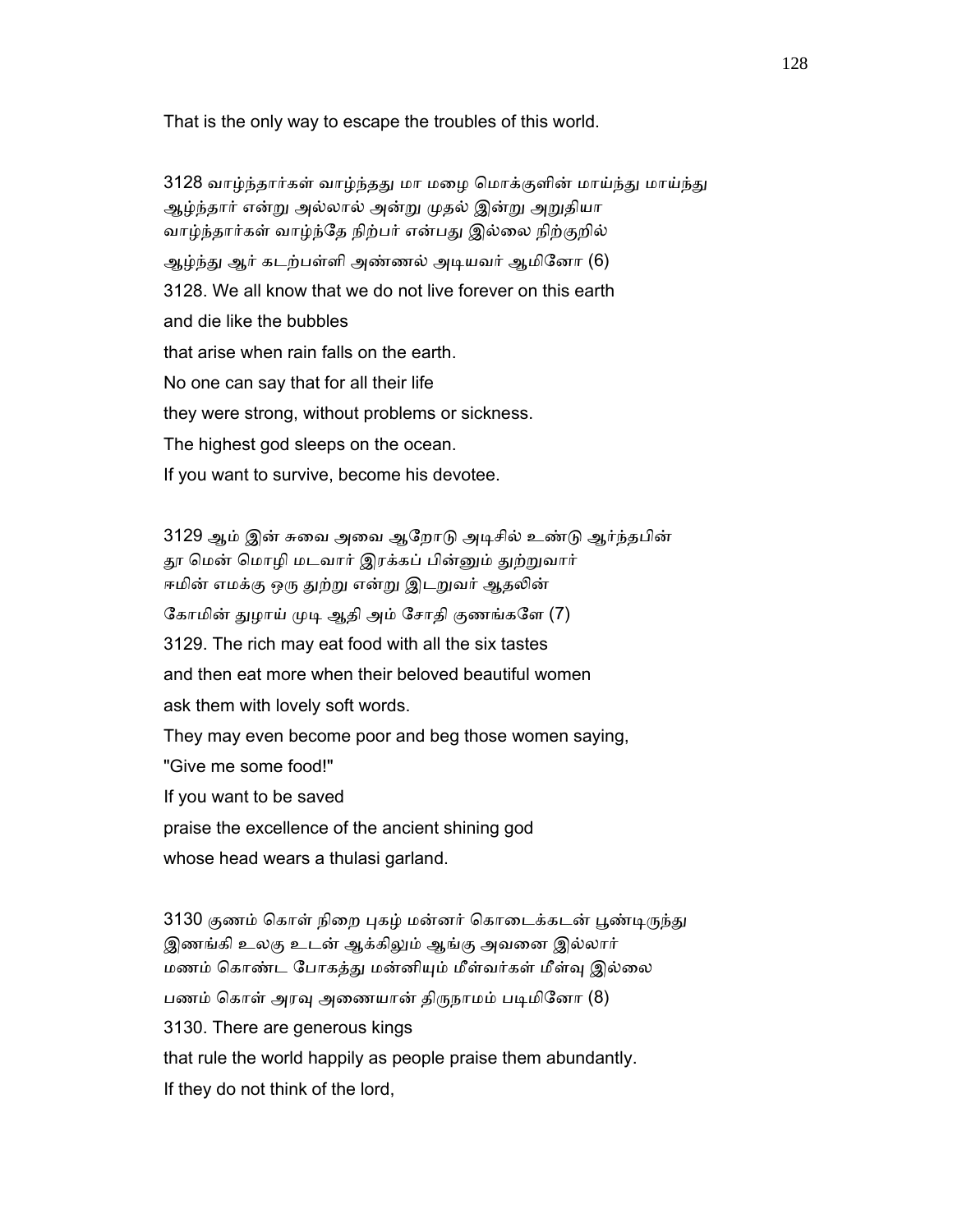they will lose all their wealth and kingdoms.

The lord sleeps on the snake bed on the ocean.

Praise his divine names—

that is the only way to escape the troubles of this world.

3131 படி மன்னு பல் கலன் பற்றோடு அறுத்து ஐம்புலன் வென்று செடி மன்னு காயம் செற்றார்களும் ஆங்கு அவனை இல்லார் குடி மன்னும் இன் சுவர்க்கம் எய்தியும் மீள்வர்கள் மீள்வு இல்லை கொடி மன்னு புள் உடை அண்ணல் கழல்கள் குறுகுமினோ (9) 3131. Even those who have renounced the desires of this world and the wealth of the earth, controlling the desires of their five senses and doing tapas ignoring their bodies, even if they go to heaven will be born on the earth if they do not think of the god. The highest god carries the eagle banner. Worship the feet of the highest god if you do not want to be born again and would reach Vaikuntam, the heaven of the god.

 3132 குᾠக மிக உணர்வத்ெதாᾌ ேநாக்கி எல்லாம் விட்ட இறுகல் இறப்பு என்னும் ஞானிக்கும் அப் பயன் இல்லையேல் சிறுக நினைவது ஓர் பாசம் உண்டாம் பின்னும் வீடு இல்லை மᾠகல் இல் ஈசைனப் பற்றி விடாவிᾊல் ᾪᾌ அஃேத (10) 3132. Sages may control all their desires for the world and think only of moksha, but they will not attain Vaikuṇṭam unless they worship the faultless god and hold on to him. They may think of the god with love but that will not give them his grace or let them not be born again. Moksha is to approach the faultless god and grasp him without leaving him.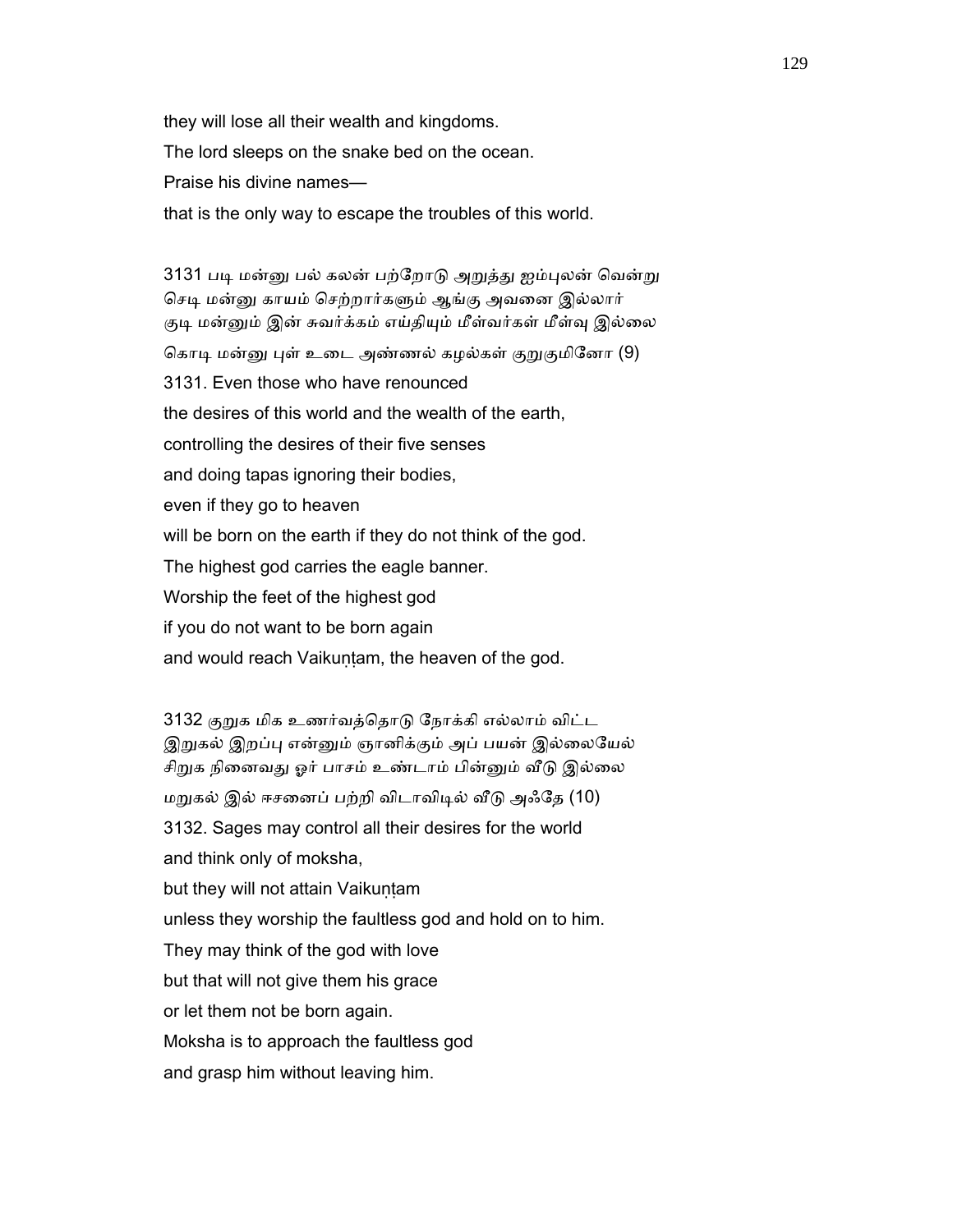3133 அஃேத உய்யப் ᾗகும் ஆᾠ என்ᾠ கண்ணன் கழல்கள் ேமல் கொய் பூம் பொழில் சூழ் குருகூர்ச் சடகோபன் குற்றேவல் செய் கோலத்து ஆயிரம் சீர்த் தொடைப் பாடல் இவை பத்தும் அஃகாமல் கற்பவர் ஆழ் துயர் போய் உய்யற்பாலரே (11) 3133. Saḍagopan of Thirukuruhur surrounded by blooming clusters of flowers composed a thousand beautiful poems proclaiming that worshiping the feet of Kaṇṇan is the best path to reach Vaikuntam. If devotees learn and recite these ten songs they will have no troubles and will survive on this earth. ---------

திருவாய் மொழி - நான்காம் பத்து ( இரண்டாம் திருமொழி, 3134-3144) காதல் கைகூடாது வருந்தும் தலைமகள் நிலைகண்டு தாய் இரங்கல்

 3134 பாலன் ஆய் ஏழ் உலகு உண்ᾌ பாிᾫ இன்றி ஆல் இைல அன்னவசம் ெசய்ᾜம் அண்ணலார் தாள் இணைமேல் அணி தண் அம் துழாய் என்றே மாᾤமால் வல்விைனேயன் மட வல்ᾢேய (1) 3134. Her mother says, "He swallowed all the seven worlds and slept on a banyan leaf without any worry when he was a baby. My innocent vine-like daughter is fascinated with the thulasi garland that adorns the two feet of the god and wants it. How can she get that thulasi garland? Surely, I must have bad karma what can I do to make my daughter happy?"

3135 வல்லி சேர் நுண் இடை ஆய்ச்சியர் தம்மொடும் கொல்லைமை செய்து குரவை பிணைந்தவர் நல் அடிமேல் அணி நாறு துழாய் என்றே சொல்லுமால் சூழ் வினையாட்டியேன் பாவையே (2)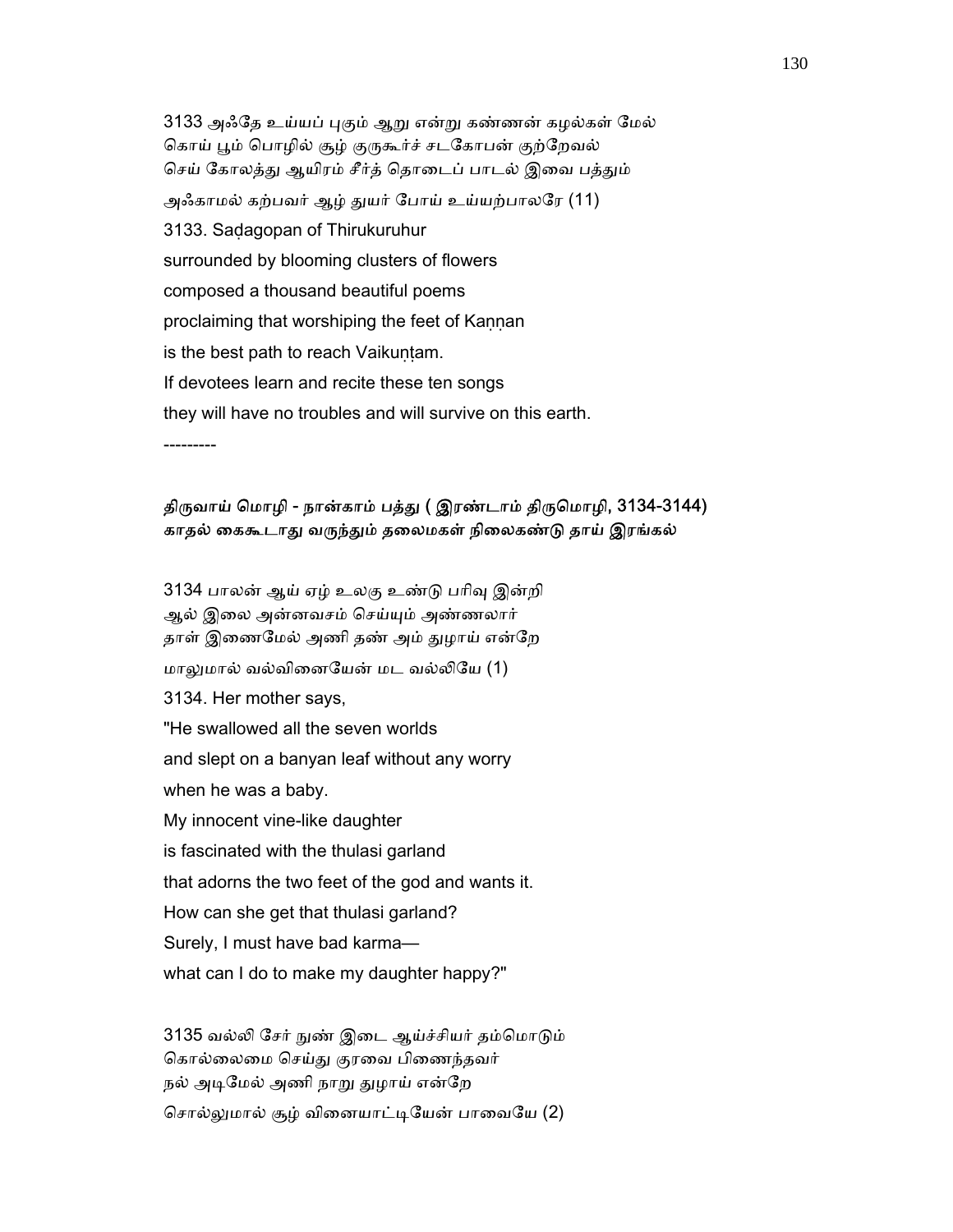3135. Her mother says,

 "The lord dances the kuravai dance with cowherd girls with thin vine-like waists and plays mischievously with them. My beautiful doll-like daughter says that she wants the fragrant pretty thulasi garland that adorns his divine feet. I have done bad karma and do not realize that he is god and his garland is not easy to get. What can I do?"

3136 பா இயல் வேத நல் மாலை பல கொண்டு தேவர்கள் மா முனிவர் இறைஞ்ச நின்ற சேவடிமேல் அணி செம் பொன் துழாய் என்றே கூவுமால் கோள் வினையாட்டியேன் கோதையே (3) 3136. Her mother says, "He measured the world with his feet as the gods and the great sages worshiped him, chanting the Vedas and adorning him with many fresh garlands. My daughter, wearing a garland in her hair, worries and says, 'Get me the pure thulasi garland precious as gold that adorns the divine feet of the highest lord.' I have done bad karma to see my daughter worry like this. What can I do?"

3137 கோது இல வண் புகழ் கொண்டு சமயிகள் ேபதங்கள் ெசால்ᾢப் பிதற்ᾠம் பிரான் பரன் பாதங்கள் மேல் அணி பைம் பொன் துழாய் என்றே ஓதுமால் ஊழ்வினையேன் தடந் தோளியே (4) 3137. Her mother says, "My daughter has beautiful round arms. She says always, 'Bring me the fresh thulasi garland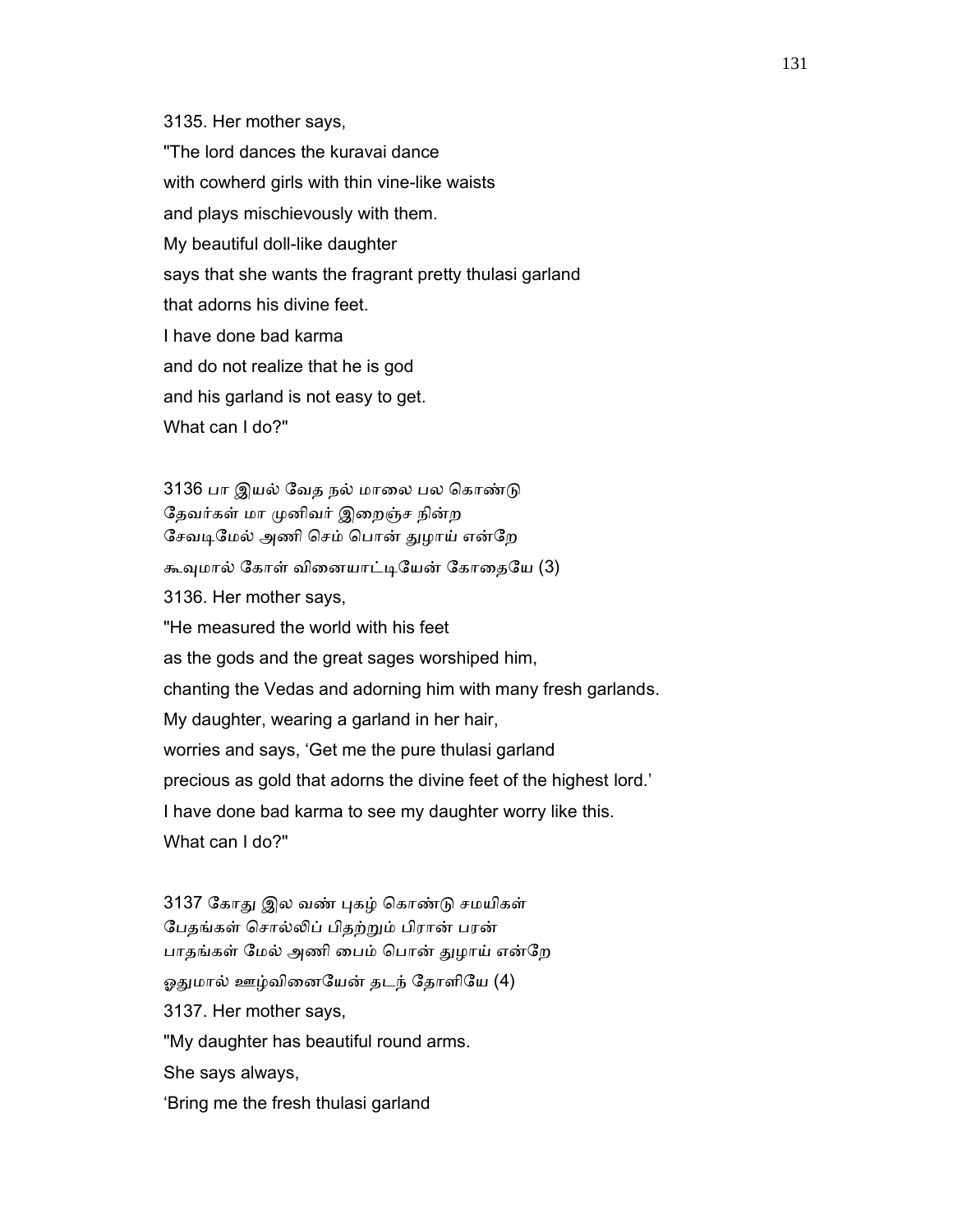precious as gold on the feet of the highest lord whose devotees praise his faultless wonderful fame, prattling on about the many differences that other religions have.' I have done bad karma. What can I do?"

3138 தோளி சேர் பின்னை பொருட்டு எருது ஏழ் தழீஇக் ேகாளியார் ேகாவலனார் குடக் கூத்தனார் தாள் இணைமேல் அணி தண் அம் துழாய் என்றே நாளும் நாள் நைகின்றதால் என் தன் மாதரே (5) 3138. Her mother says, "My lovely daughter worries every day and says, 'He fought and conquered seven bulls for the sake of embracing the arms of Nappinnai. He grazes the cows. He dances the Kudakuthu dance. Bring me the beautiful fresh thulasi garland on the feet of the lord.'"

3139 மாதர் மா மண்மடந்தைபொருட்டு ஏனம் ஆய் ஆதி அம் காலத்து அகல் இடம் கீண்டவர் பாதங்கள்மேல் அணி பைம் பொன் துழாய் என்றே ஓதும் மால் எய்தினள் என் தன் மடந்தையே (6) 3139. Her mother says, "My lovely daughter has fallen in love with the god and says always, 'When an Asuran took the beautiful earth goddess, the lord in ancient times took the form of a boar, split open the wide earth and brought her back.

 Bring me the fresh thulasi garland precious as gold on the feet of the lord.'"

3140 மடந்தையை வண் கமலத் திருமாதினை தடம் ெகாள் தார் மார்பினில் ைவத்தவர் தாளின்ேமல்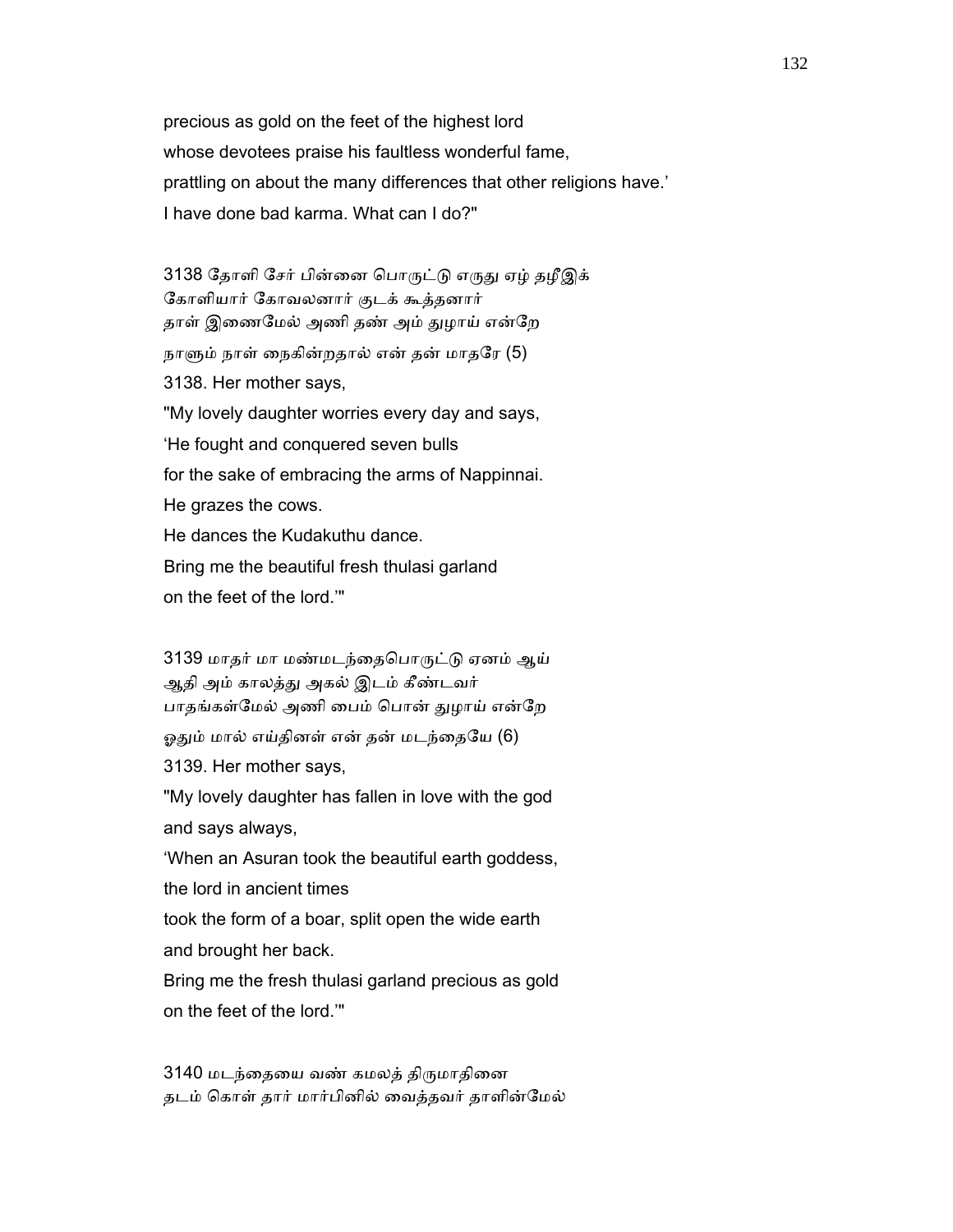வடம் கொள் பூம் தண் அம் துழாய் மலர்க்கே இவள் மடங்குமால் வாள் ᾒதலீர்! என் மடக்ெகாம்ேப (7) 3140. Her mother says, "The lord keeps beautiful Lakshmi on a lovely lotus on his wide chest that is decorated with thulasi garland. My daughter lovely as a vine is fascinated with the lord and longs for the fresh thulasi garland on his feet. O girls! You have shining foreheads! See my beautiful daughter."

3141 கொம்பு போல் சீதைபொருட்டு இலங்கை நகர் அம்பு எரி உய்த்தவர் தாள் இணைமேல் அணி வம்பு அவிழ் தண் அம் துழாய் மலர்க்கே இவள் நம்புமால் நான் இதற்கு என் செய்கேன் நங்கைமீர்? (8) 3141. Her mother says, "My daughter longs for the fresh beautiful thulasi garland that spreads fragrance and adorns his feet. He shot his arrows and burnt Lanka for his wife Sita, beautiful as a vine. O lovely girls, I am worried. What can I do?"

3142 நங்கைமீர் நீரும் ஓர் பெண் பெற்று நல்கினீர் எங்ஙனே சொல்லுகேன் யான் பெற்ற ஏழையை? சங்கு என்னும் சக்கரம் என்னும் துழாய் என்னும் இங்ஙனே சொல்லும் இராப் பகல் என்செய்கேன்? (9) 3142. Her mother says, "O friends, you have also have given birth to daughters. What can I say about the innocent one that I gave birth to? Night and day, she says, 'Conch, discus, thulasi garland….' This is all she says—what can I do?"

 3143 என் ெசய்ேகன்? என்ᾔைடப் ேபைத என் ேகாமளம் என் சொல்லும் என் வசமும் அல்லள் நங்கைமீர்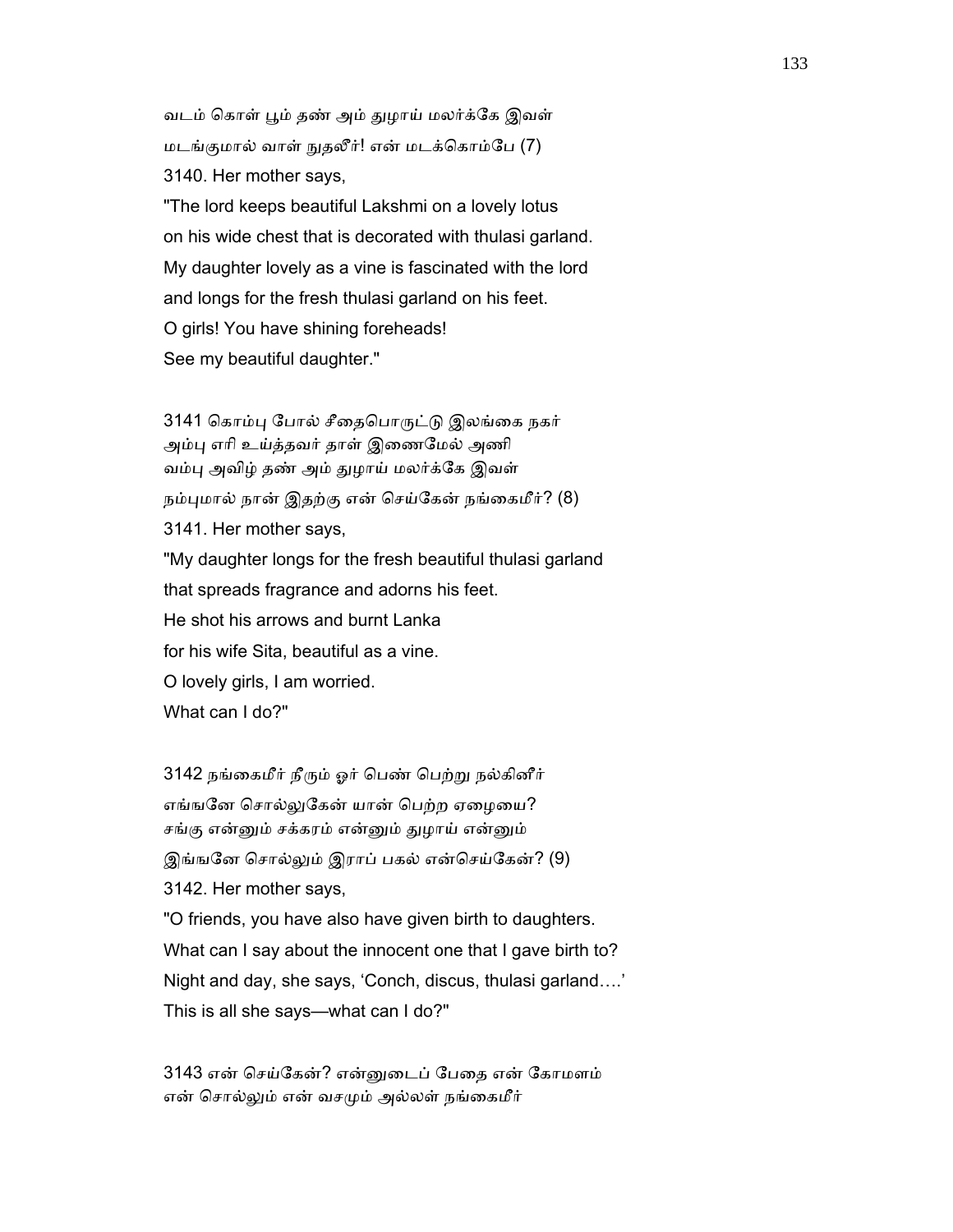மின் செய் பூண் மார்பினன் கண்ணன் கமல் குமாய் பொன் செய் பூண் மென் முலைக்கு என்று மெலியுமே (10) 3143. Her mother says, "What can I do? She is my innocent daughter, my precious jewel. Whatever I say, she doesn't listen. She doesn't come near me either. O friends, she says, 'He is adorned with shining ornaments. I want the thulasi garland on the feet of Kannan to adorn my soft breasts ornamented with golden jewels.'"

3144 மெலியும் நோய் தீர்க்கும் நம் கண்ணன் கழல்கள்மேல் மலி புகழ் வண் குருகூர்ச் சடகோபன் சொல் ஒலி புகழ் ஆயிரத்து இப் பத்தும் வல்லவர் மலி புகழ் வானவர்க்கு ஆவர் நல் கோவையே (11) 3144. Saḍagopan of famous and rich Thirukuruhur composed a thousand musical poems praising Kaṇṇan's feet that remove the sicknesses that afflict people. If devotees learn and recite these ten poems they will join the group of gods in the sky. ---------

## திருவாய் மொழி - நான்காம் பத்து ( மூன்றாம் திருமொழி, 3145-3155) எம்பெருமானது சேர்க்கையால் பெற்ற இன்பம்

3145 கோவை வாயாள்பொருட்டு ஏற்றின் எருத்தம் இறுத்தாய் மதிள் இலங்கைக் கோவை வீயச் சிலை குனித்தாய் குல நல் யானை மருப்பு ஒசித்தாய் பூவை வீயா நீர் தூவிப் போதால் வணங்கேனேலும் நின் பூவை வீயாம் மேனிக்குப் பூசும் சாந்து என் நெஞ்சமே (1) 3145. You fought with seven bulls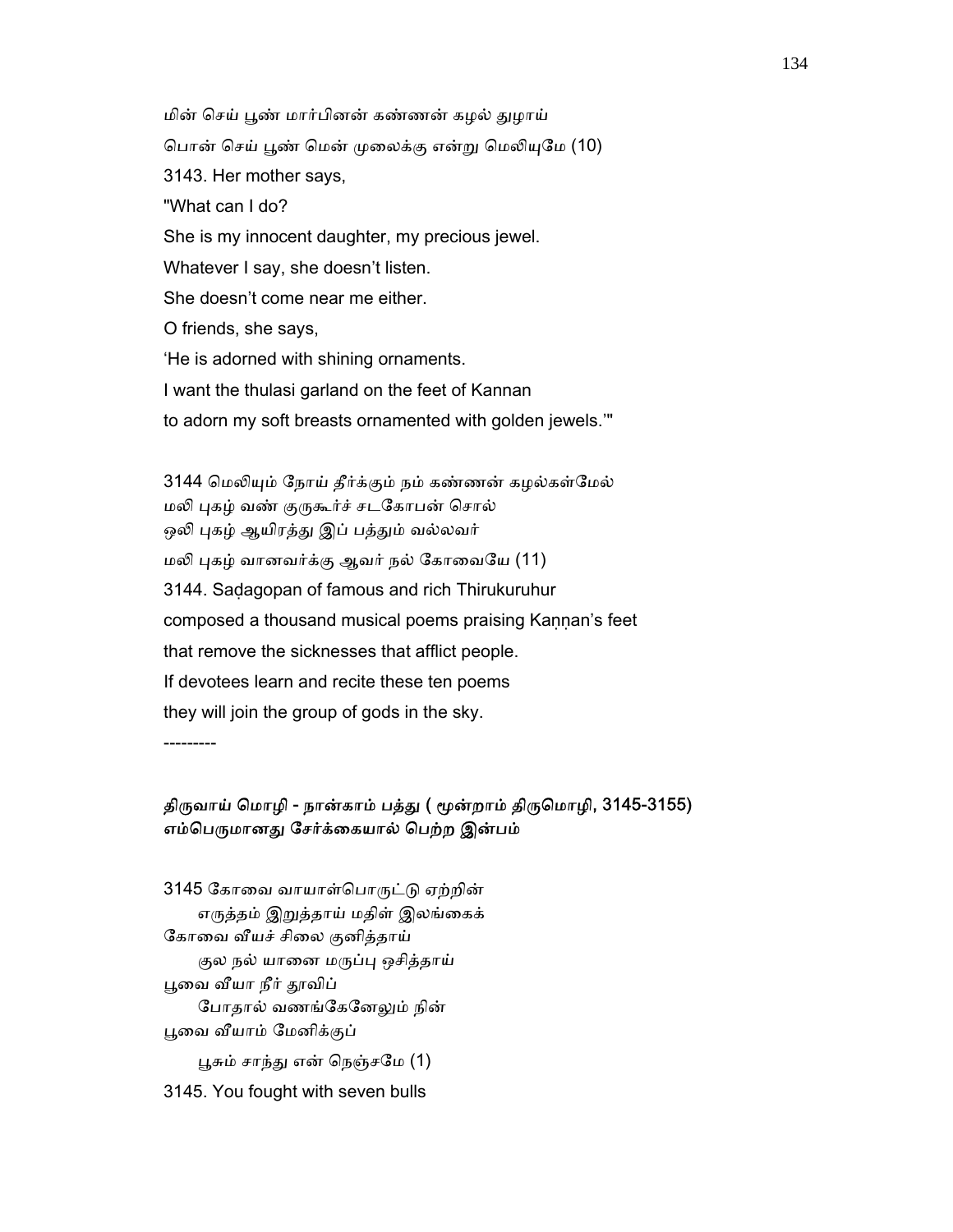to marry Nappinnai whose mouth is red as a kovai fruit. You shot your bow to destroy the king Ravana of Lanka surrounded with strong forts. You broke the tusks of the strong elephant Kuvalayabeeḍam. Even though I do not sprinkle flowers and water on your feet and worship you my heart is the sandal paste that I smear on your soft flower-like body.

 3146 ᾘசும் சாந்ᾐ என் ெநஞ்சேம புனையும் கண்ணி எனதுடைய வாசகம் செய் மாலையே வான் பட்டு ஆடையும் அஃதே தேசம் ஆன அணிகலனும் என் கைகூப்புச் செய்கையே ஈசன் ஞாலம் உண்ᾌ உமிழ்ந்த

எந்தை ஏக மூர்த்திக்கே (2)

 3146. The sandal paste that I smear on you is my heart. The garland with which I decorate you is made only of my words and the silk clothes for you are only my poems. The shining ornaments for you are the way I fold my hands and worship you. You are the lord, the matchless god and you swallowed the earth and spit it out.

 3147 ஏக ᾚர்த்தி இᾞ ᾚர்த்தி ᾚன்ᾠ ᾚர்த்தி பல ᾚர்த்தி ஆகி ஐந்து பூதம் ஆய் இரண்டு சுடர் ஆய் அருவு ஆகி நாகம் ஏறி நடுக் கடலுள் ᾐயின்ற நாராயணேன உன் ஆகம் முற்றும் அகத்து அடக்கி ஆவி அல்லல் மாய்த்தேத (3) 3147. O Narayana! You are the only god. You are the two gods—the sun and the moon.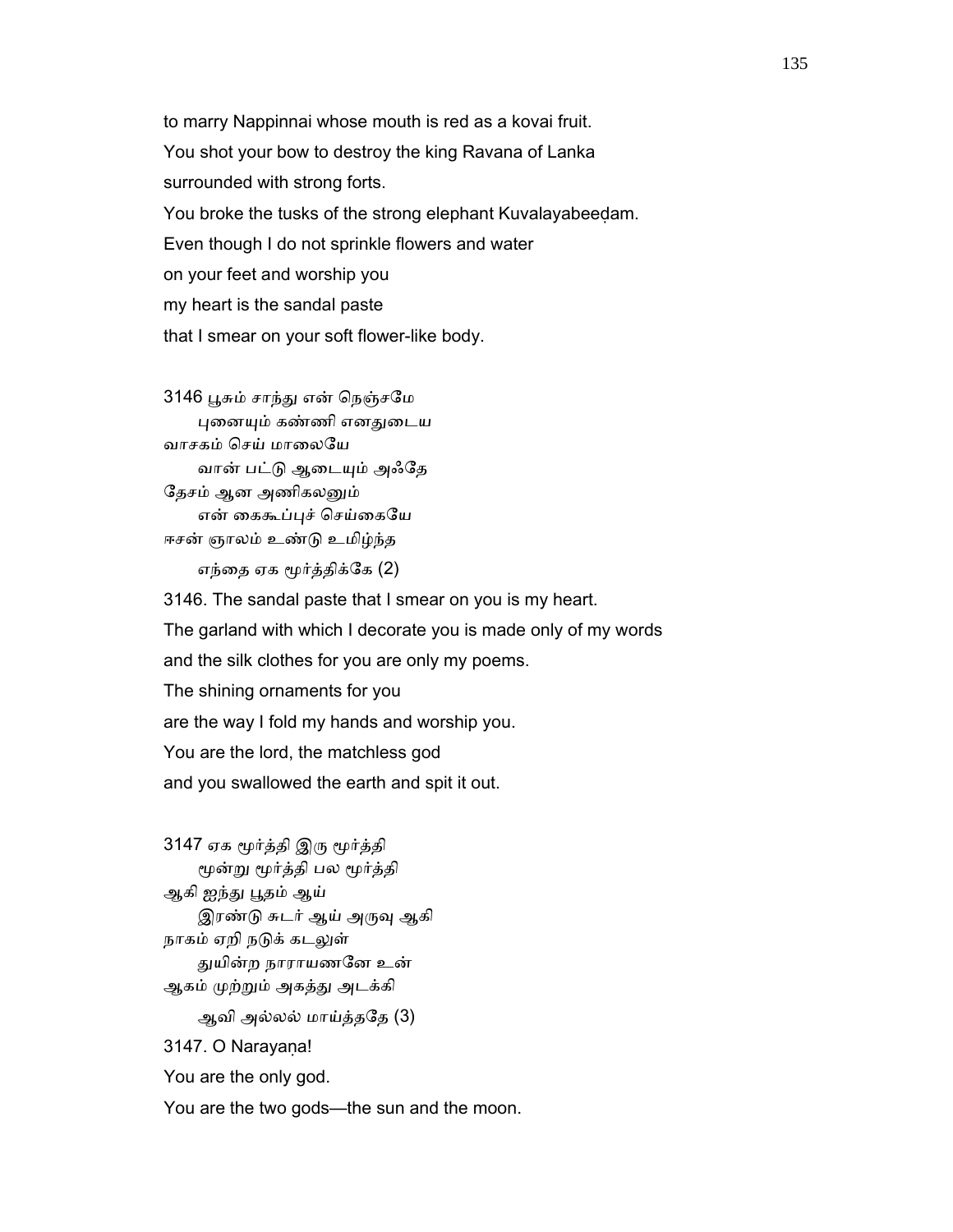You are the three gods—Shiva, Vishnu and Brahma and you are all the gods. You are the five elements—water, fire, wind, earth and sky. You are formless. You climbed on the heads of Kalingan and danced. You sleep on the middle of the ocean. I kept you in my heart and all my troubles went away.

3148 மாய்த்தல் எண்ணி வாய் முலை தந்த மாயப் ேபய் உயிர் மாய்த்த ஆய மாயேன வாமனேன மாதவா பூத் தண் மாலை கொண்டு உன்னைப் போதால் வணங்கேனேலும் நின் பூத் தண் மாலை நெடு முடிக்குப் ᾗைனᾜம் கண்ணி எனᾐ உயிேர (4) 3148. You are the Maayan. You drank the devil Putana's milk and killed her. You are Vamanan. You are Madhavan. Even if I do not worship you with cool flower garlands, my life is the cool beautiful garland that I give you to adorn your tall crown.

 3149 கண்ணி எனᾐ உயிர் காதல் கனகச் சோதி முடி முதலா எண் இல் பல் கலன்கᾦம் ஏலும் ஆடையும் அஃதே நண்ணி மூவுலகும் நவிற்ᾠம் கீர்த்திᾜம் அஃேத கண்ணன் எம் பிரான் எம்மான்

கால சக்கரத்தானுக்கே (5)

3149. My life is the garland that adorns you.

My love is a golden light for you.

Your crown, countless ornaments, beautiful clothes

are all only my love.

The praises that all the people of the three worlds utter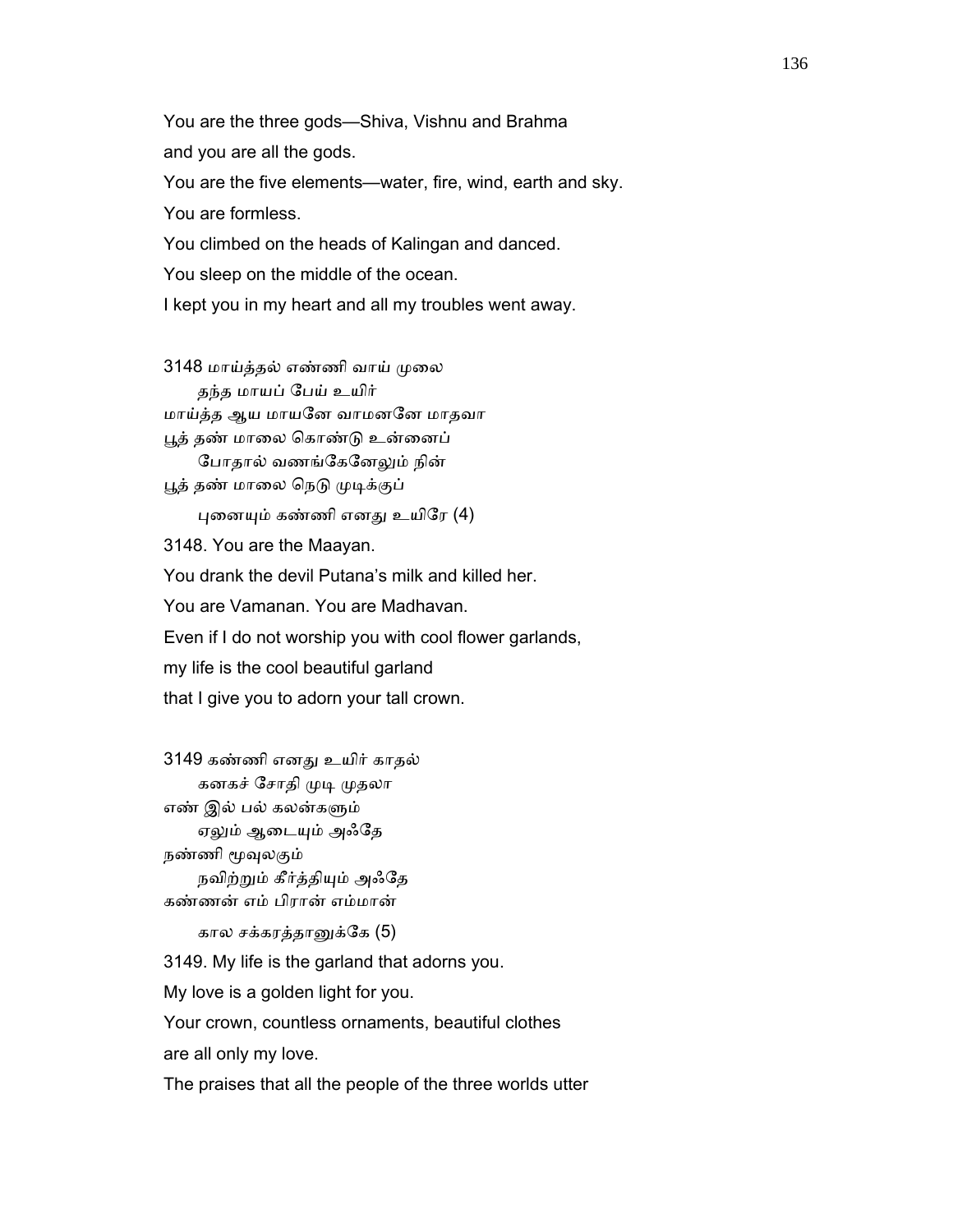are my love for you.

 You are our dear god Kaṇṇan and you carry a discus in your hands. Give your grace to the world.

 3150 கால சக்கரத்ெதாᾌ ெவண் சங்கம் ைக ஏந்தினாய் ஞாலம் முற்றும் உண்டு உமிழ்ந்த நாராயணனே என்று என்று ஓலம் இட்ᾌ நான் அைழத்தால் ஒன்றும் வாராயாகிலும் ேகாலம் ஆம் என் ெசன்னிக்கு உன் கமலம் அன்ன குைரகழேல (6) 3150. Even though you do not come when I shout out, calling you and saying, "O Narayana! You carry a discus and a white conch in your hands. You swallowed the world and spit it out," I keep your beautiful sounding anklets that you wear on your lotus feet as an ornament on my head.

 3151 குைர கழல்கள் நீட்ᾊ மண் ெகாண்ட ேகால வாமனா குரை கழல் கைகூப்புவார்கள் கூட நின்ற மாயேன விரை கொள் பூவும் நீரும் கொண்டு ஏத்தமாட்டேனேலும் உன் உரை கொள் சோதித் திரு உருவம் என்னᾐ ஆவி ேமலேத (7) 3151. You are the beautiful dwarf and you measured the worlds with your long strides. You are the Maayavan. When devotees fold their hands

and worship your feet ornamented with sounding anklets

you stay with them.

Even though I do not worship you with water and fragrant flowers,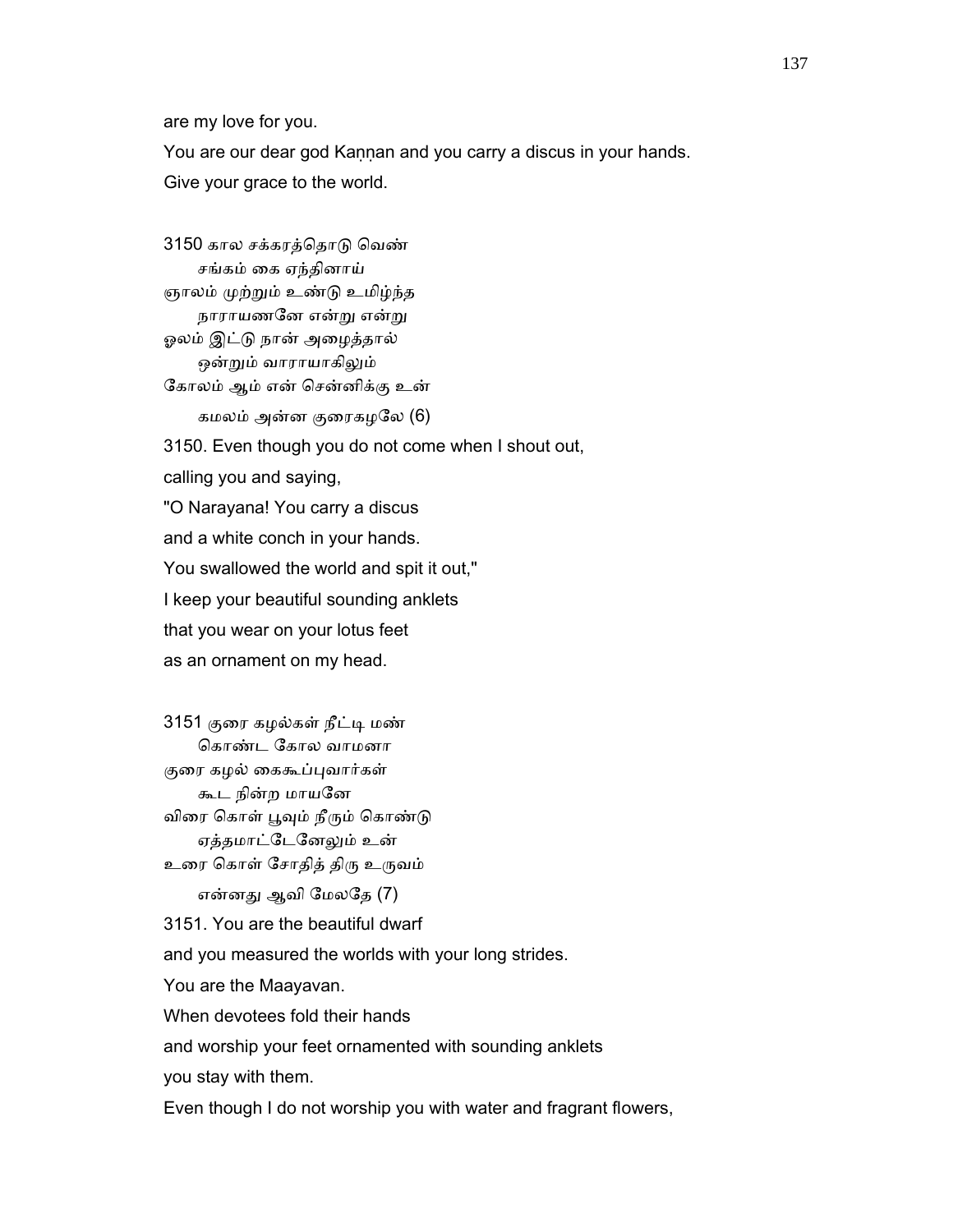your divine shining form that is praised by the Vedas is in my heart.

 3152 என்னᾐ ஆவி ேமைலயாய் ஏர் கொள் ஏழ் உலகமும் துன்னி முற்றும் ஆகி நின்ற ேசாதி ஞான ᾚர்த்தியாய் உன்னது என்னது ஆவியும் என்னது உன்னது ஆவியும் இன்ன வண்ணேம நின்றாய் என்ᾠ உைரக்க வல்ேலேன? (8) 3152. You love my soul. You are the wise form that is the bright light that shines over all the seven glorious worlds. My soul is yours and your soul is mine. How can I describe you and tell what your nature is?

 3153 உைரக்க வல்ேலன் அல்ேலன் உன் உலப்ᾗ இல் கீர்த்தி ெவள்ளத்தின்

 கைரக்கண் என்ᾠ ெசல்வன் நான்? காதல் ைமயல் ஏறிேனன் புரைப்பு இலாத பரம்பரனே ெபாய் இலாத பரஞ்சுடேர இரைத்து நல்ல மேன்மக்கள்

ஏத்த யாᾔம் ஏத்திேனன் (9)

3153. I cannot describe you.

When will I reach the bank of the flood of your unlimited fame?

I am filled with love for you.

You are the faultless highest god.

You are the divine light that has no falsehood.

All good devotees praise you loudly and I also praise you.

 3154 யாᾔம் ஏத்தி ஏழ் உலகும் ᾙற்ᾠம் ஏத்தி பின்ைனᾜம் தானும் ஏத்திலும் தன்னை ஏத்த ஏத்த எங்கு எய்தும்? தேனும் பாலும் கன்னலும்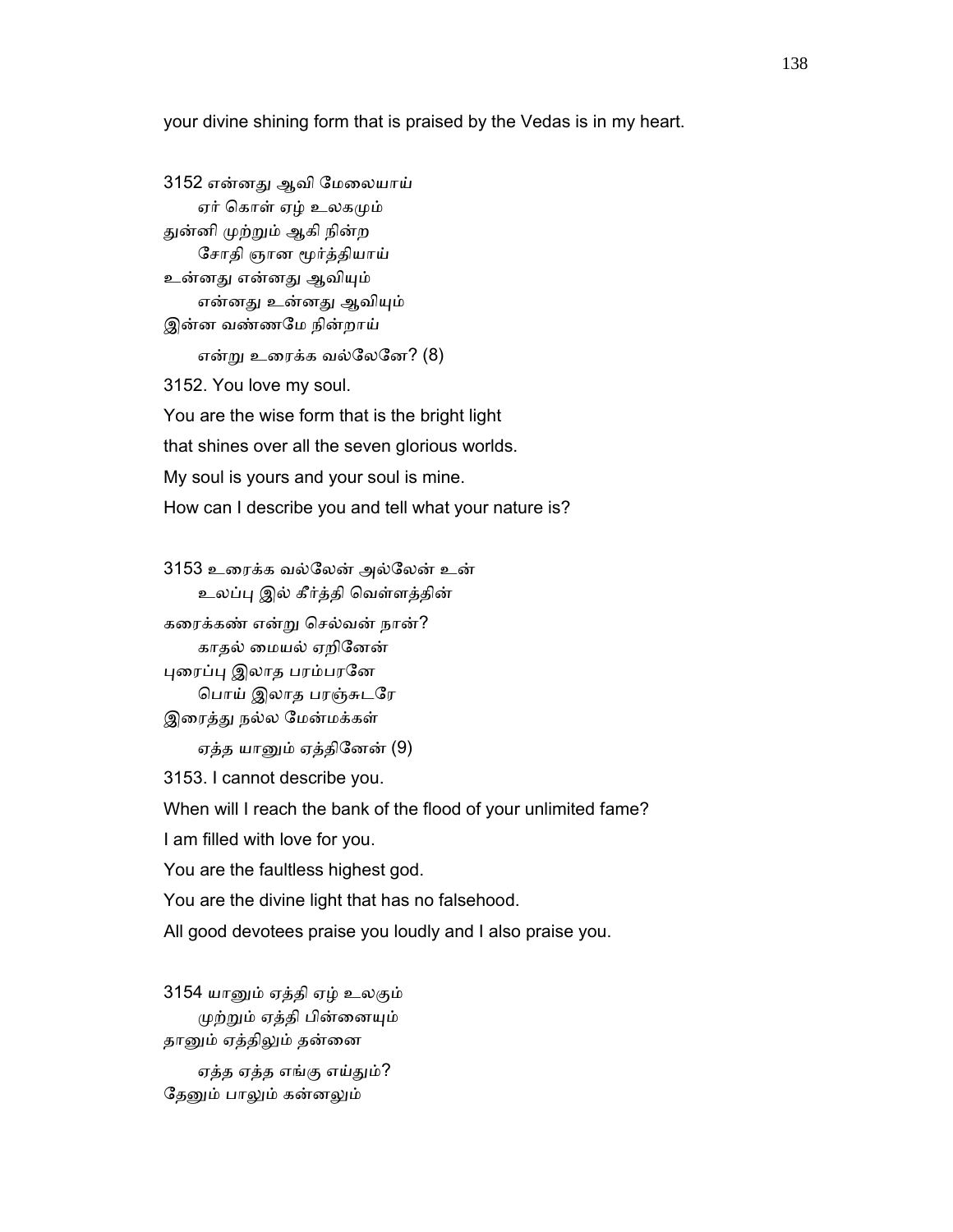அமுதும் ஆகித் தித்திப்ப யானும் எம் பிரானையே

ஏத்திேனன் யான் உய்வாேன (10)

 3154. I praise him and all the seven worlds praise him, yet even if all praise him they do not utter enough words to praise his limitless fame. I praise him because he is as sweet as honey, milk, jaggery, and nectar for me. I will be saved.

 3155 உய்ᾫ உபாயம் மற்ᾠ இன்ைம ேதறி கண்ணன் ஒண் கழல்கள் ேமல் ெசய்ய தாமைரப் பழனத் தென்னன் குருகூர்ச் சடகோபன் பொய் இல் பாடல் ஆயிரத்துள் இவையும் பத்தும் வல்லார்கள் வையம் மன்னி வீற்றிருந்து விண்ᾎம் ஆள்வர் மண்ᾏேட (11) 3155. Saḍagopan of Thirukuruhur of the southern kingdom

 surrounded by fields blooming with beautiful lotuses composed a thousand faultless poems praising the feet of the god decorated with shining anklets. Worshiping his feet is the way to be saved. If devotees learn and recite these ten poems they will stay in this world happily and also rule heaven.

-------

# திருவாய் மொழி - நான்காம் பத்து (நான்காம் திருமொழி, 3156-3166) பிரிவு ஆற்றாது போலிப் பொருள்களைக் கண்டு வருந்தும் தைலவியின் நிைலையத் தாய் உைரத்தல்

3156 மண்ணை இருந்து துழாவி வாமனன் மண் இது என்னும் விண்ணைத் தொழுது அவன் மேவு ைவகுந்தம் என்ᾠ ைக காட்ᾌம் கண்ைண உள்நீர் மல்க நின்ᾠ கடல்வண்ணன் என்ᾔம் அன்ேன என் பெண்ணைப் பெருமயல் செய்தாற்கு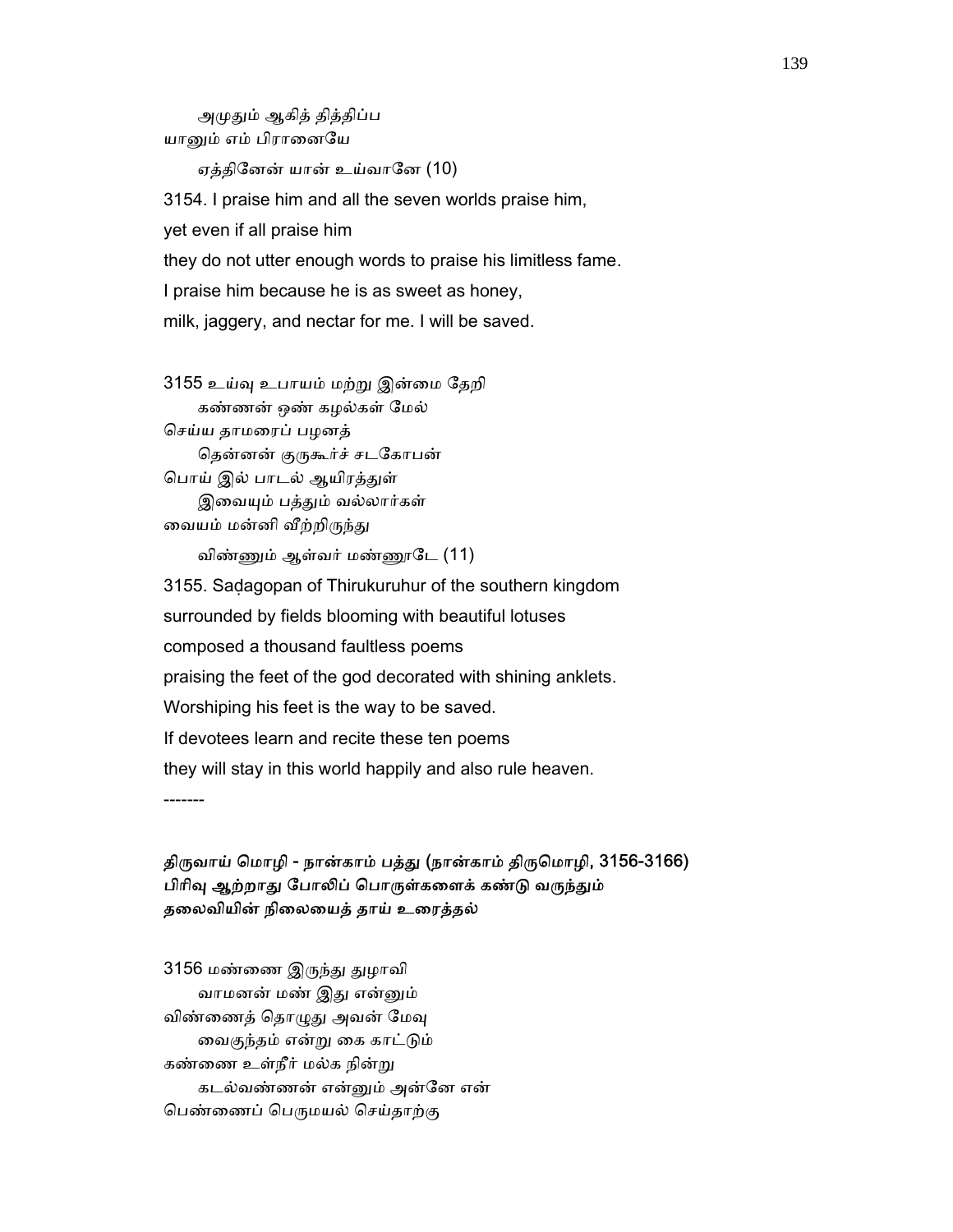### என் ெசய்ேகன் ெபய் வைளயீேர? (1)

 3156. My daughter fell in love with the lord. She touches the earth and says, "This earth was measured by Vamanan." She points her finger at the sky and says, "That is Vaikuntam." She thinks of Kaṇṇan and her eyes fill with tears. She says, "He has the color of the ocean." O lord! You have fascinated my daughter. O girls ornamented with bangles! What can I do?

 3157 ெபய்வைளக் ைககைளக் கூப்பி பிரான் கிடக்கும் கடல் என்ᾔம் செய்யது ஓர் ஞாயிற்றைக் காட்டி சிரீதரன் மூர்த்தி ஈது என்னும் நையும் கண்ணீர் மல்க நின்று நாரணன் என்ᾔம் அன்ேன என் தெய்வ உருவில் சிறுமான்

ெசய்கின்றᾐ ஒன்ᾠ அறிேயேன (2)

 3157. My daughter folds her hands ornamented with bangles and says, "He, the dear god, sleeps on the ocean." She points to the red sun and says,

"This is a form of Sridharan."

She stands sorrowfully, her eyes filled with tears

and says, "Naranan!"

O lord, she looks divine.

She is soft like a small doe.

I don't know what to do.

3158 அறியும் செந்தீயைத் தழுவி அச்சுதன் என்ᾔம் ெமய் ேவவாள் எறியும் தண் காற்றைத் தழுவி என்ᾔைடக் ேகாவிந்தன் என்ᾔம் வெறி கொள் துழாய் மலர் நாறும் வினையுடையாட்டியேன் பெற்ற செறி வளை முன் கைச் சிறுமான்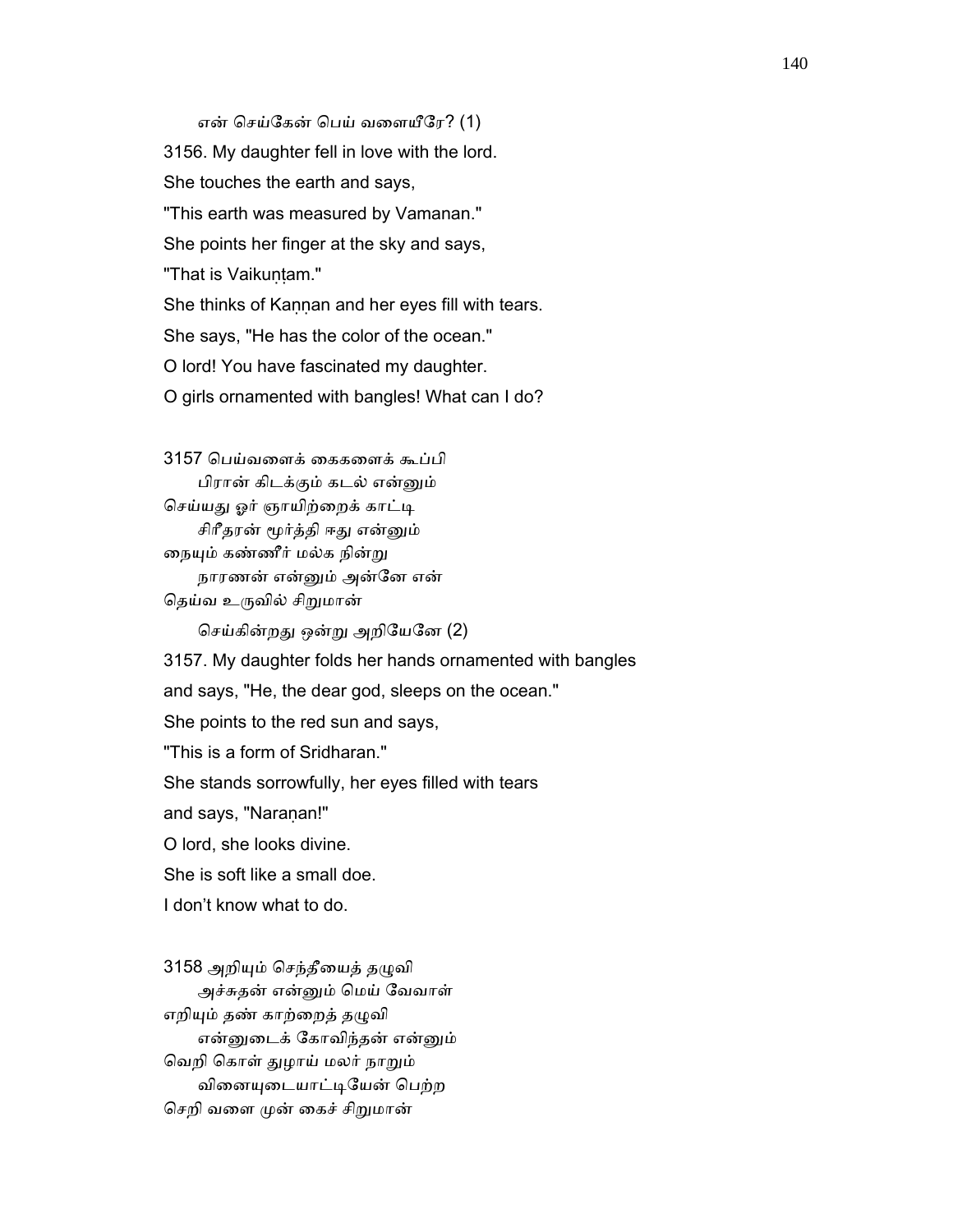செய்கின்றது என் கண்ணுக்கு ஒன்றே? (3) 3158. My daughter looks at the red fire and says, "He is indestructible." She embraces the wind that blows strongly and says, "This is my Govindan." She has the fragrance of a thulasi garland. I have done bad karma. My little doe-like bangled girl does so many things, but I can't understand even one of them.

 3159 ஒன்றிய திங்கைளக் காட்ᾊ ஒளி மணி வண்ணனே என்னும் நின்ற குன்றத்திைன ேநாக்கி நெடுமாலே வா என்று கூவும் நன்று பெய்யும் மழை காணில் நாரணன் வந்தான் என்ᾠ ஆᾤம் என்ᾠ இன ைமயல்கள் ெசய்தான் என்னுடைக் கோமளத்தையே? (4) 3159. My daughter points to the shining moon and says, "That is the bright sapphire-colored god." She looks at the tall hills and calls out loudly, "O Neḍumaal, come!" If the rain pours down, she says, "O Naranan come!" and dances. In so many ways he has fascinated my beautiful daughter, as precious as a jewel.

 3160 ேகாமள வான் கன்ைறப் ᾗல்கி ேகாவிந்தன் ேமய்த்தன என்ᾔம் ேபாம் இள நாகத்தின் பின் ேபாய் அவன் கிடக்கை ஈது என்னும் ஆம் அளᾫ ஒன்ᾠம் அறிேயன் அருவினையாட்டியேன் பெற்ற கோமள வல்லியை மாயோன் மால் ெசய்ᾐ ெசய்கின்ற கூத்ேத (5)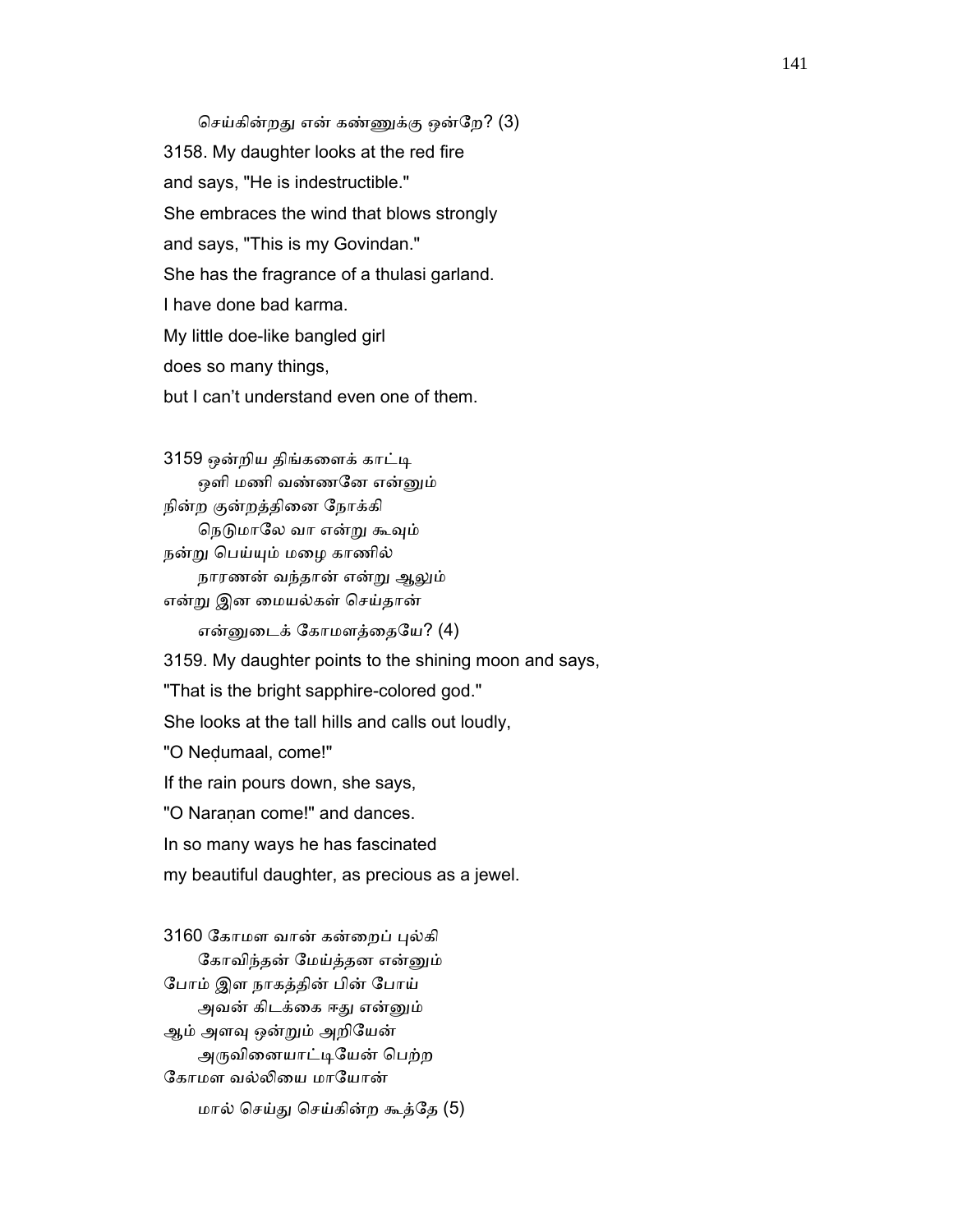3160. My daughter embraces calves

and says that Govindan grazes them.

She runs behind a slithering snake and says,

"This is his bed."

I don't know when this trouble will end.

I have done bad karma.

The mischievous Maayon has fascinated my beautiful daughter—

what can I do?

 3161 கூத்தர் குடம் எᾌத்ᾐ ஆᾊல் ேகாவிந்தன் ஆம் எனா ஓᾌம் வாய்த்த குழல் ஓைச ேகட்கில் மாயவன் என்ᾠ ைமயாக்கும் ஆய்ச்சியர் ெவண்ெணய்கள் காணில் அவன் உண்ட வெண்ணெய் ஈது என்னும் பேய்ச்சி முலை சுவைத்தாற்கு என் பெண்கொடி ஏறிய பித்தே (6) 3161. If a dancer carries a pot, my daughter runs and says, "Govindan is there." If she hears the beautiful sound of flute, she is fascinated and says, "Maayavan is playing the flute." If she sees butter that the cowherd women have churned, she says, "This is the butter that he has eaten." He drank the milk from the devil Putana. How could my lovely vine-like daughter be so crazy about him? 3162 ஏறிய பித்திேனாᾌ எல்லா உலகும் கண்ணன் படைப்பு என்னும்

நீறு செவ்வே இடக் காணில் நெடுமால் அடியார் என்று ஓடும் நாறு துழாய் மலர் காணில் நாரணன் கண்ணி ஈᾐ என்ᾔம் தேறியும் தேறாதும் மாயோன்

திறத்தனளே இத் திருவே (7)

3162. Like a crazy person, my daughter says,

"All the worlds are created by Kannan."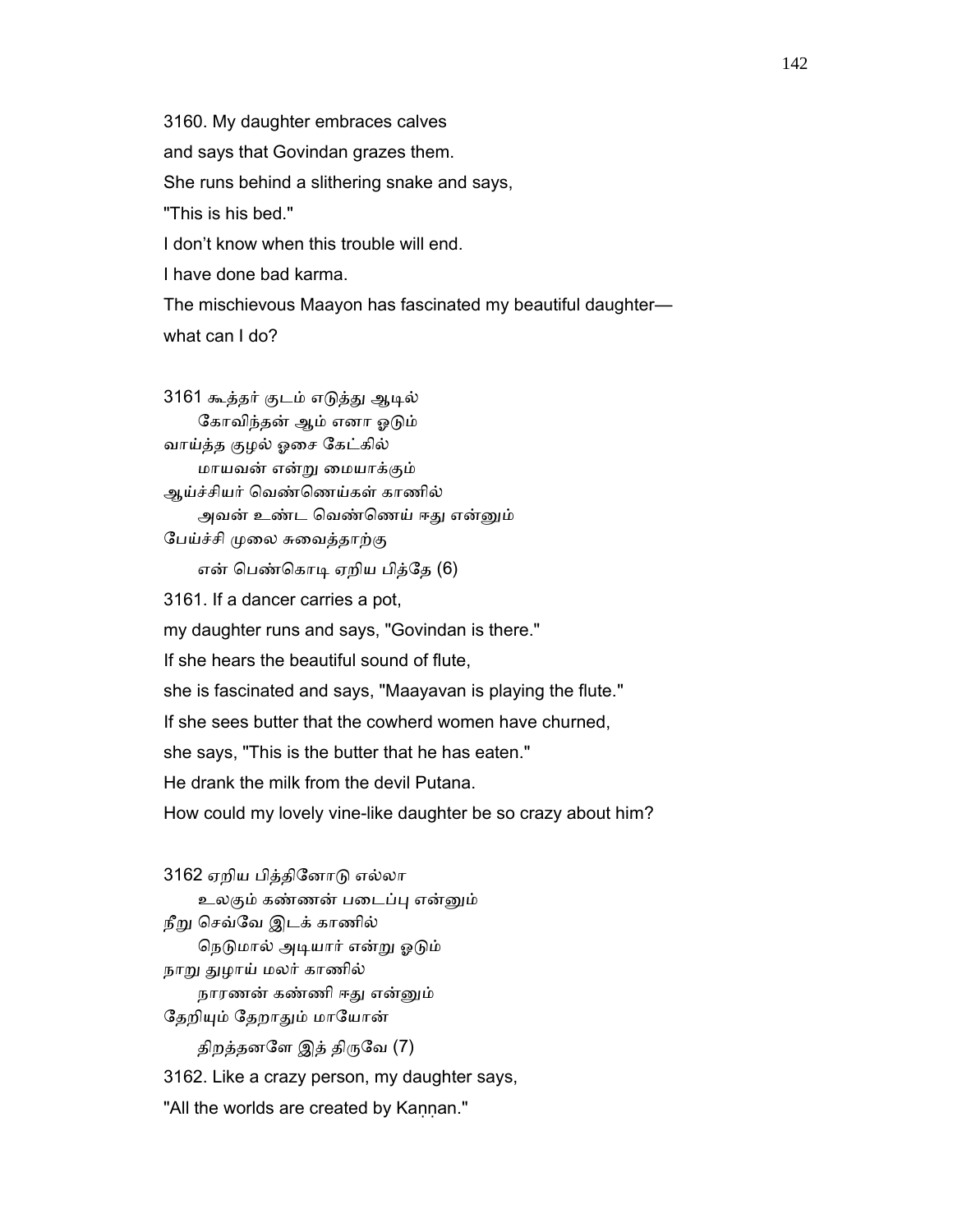If she sees people wearing a naamam, she runs near them and says, "Here are the devotees of Neḍumaal." If she sees a fragrant thulasi garland with flowers, she says, "These are the garlands of Naranan." Whether she is in a state of knowing everything, or in a state of knowing nothing, my precious girl loves the ornamented feet of Maayon.

 3163 திᾞ உைட மன்னைரக் காணில் திருமாலைக் கண்டேனே என்னும் உᾞ உைட வண்ணங்கள் காணில் உலகு அளந்தான் என்று துள்ளும் கரு உடைத் தேவு இல்கள் எல்லாம் கடல் வண்ணன் ேகாயிேல என்ᾔம் வெருவிலும் வீழ்விலும் ஓவாள் கண்ணன் கழல்கள் விரும்புமே (8) 3163. If she sees great kings, my daughter says, "I have seen Thirumaal." If she sees something blue, she jumps and says, "Here is my god. He is Thirumal and he measured the world." If she sees temples she says these are the temples of the ocean-colored god. Whether she is afraid of something or just stricken with love she wants the anklet-adorned feet of the god Kannan.

 3164 விᾞம்பிப் பகவைரக் காணில் வியல் இடம் உண்டாேன என்ᾔம் கரும் பெரு மேகங்கள் காணில் கண்ணன் என்ᾠ ஏறப் பறக்கும் பெரும் புல ஆ நிரை காணில் பிரான் உளன் என்ᾠ பின் ெசல்ᾤம் அரும் பெறல் பெண்ணினை மாயோன் அலற்றி அயர்ப்பிக்கின்றானே (9) 3164. If my daughter sees sages she says that they are forms of the god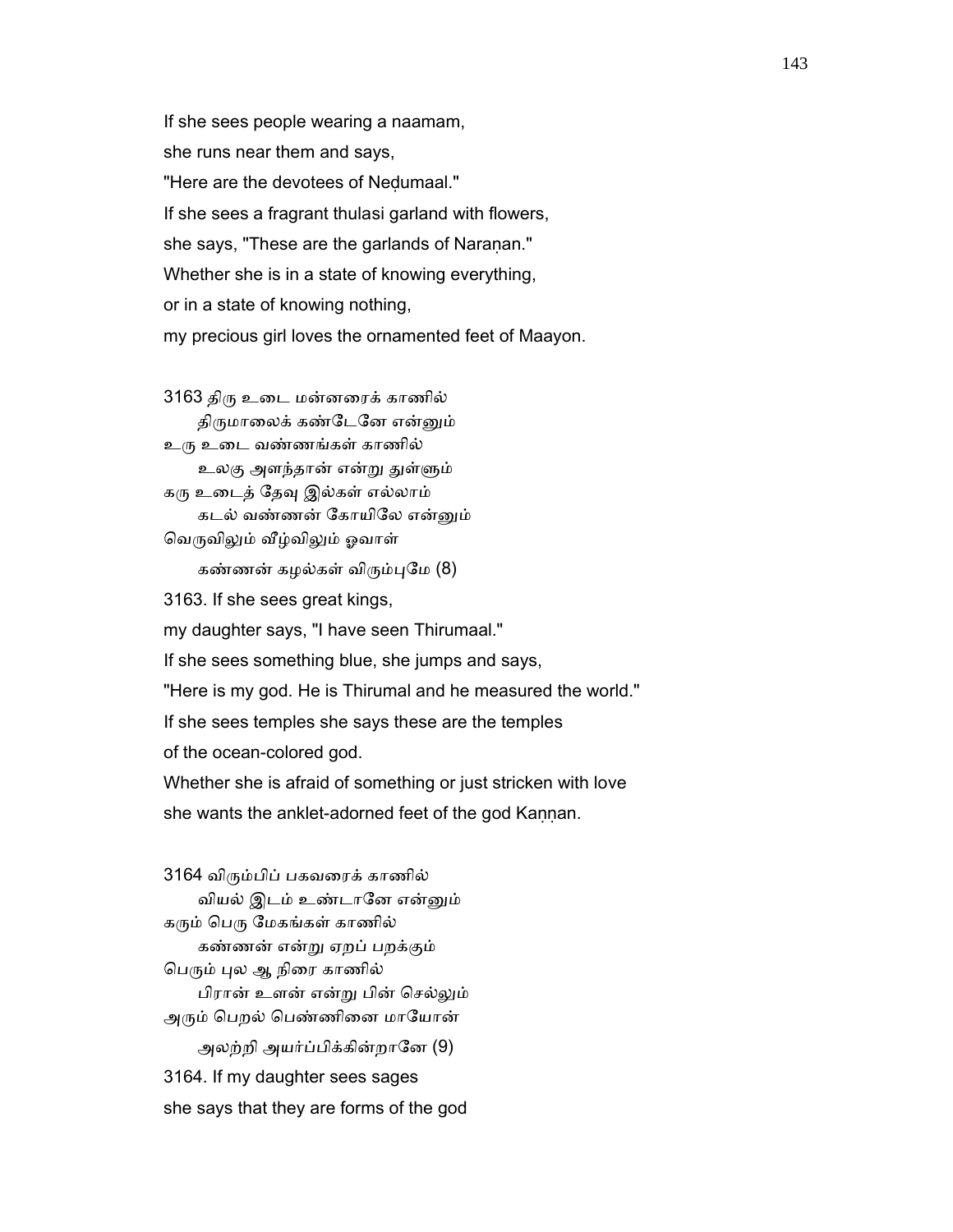who swallowed all the worlds. If she sees large dark clouds she jumps and says, "They are Kannan!" and feels very happy. If she sees a herd of cows grazing on the land, she goes behind them and says, "The dear god is here!" Maayon has made my precious daughter crazy and weary with fascination and love for him.

 3165 அயர்க்கும் சுற்ᾠம் பற்றி ேநாக்கி அகலவே நீள் நோக்குக் கொள்ளும் வியர்க்கும் மழைக்கண் துளும்ப வெவ்வுயிர் கொள்ளும் மெய் சோரும் ெபயர்த்ᾐம் கண்ணா என்ᾠ ேபசும் பெருமானே வா என்று கூவும் மயல் ெபᾞங் காதல் என் ேபைதக்கு என்ெசய்ேகன் வல்விைனேயேன? (10) 3165. My daughter is fascinated with him. She looks in every direction for him. She looks into long distances to see whether he is coming. Thinking of him she sweats and she sighs and her eyes are filled with tears. She feels tired and says, "O Kannan!" She calls him and says, "O dear lord, come!" I have done bad karma. What can I do for my innocent daughter? She is stricken with such ardent love?

 3166 வல்விைன தீர்க்கும் கண்ணைன வண் குருகூர்ச் சடகோபன் ெசால் விைனயால் ெசான்ன பாடல் ஆயிரத்துள் இவை பத்தும் நல் விைன என்ᾠ கற்பார்கள் நலனிைட ைவகுந்தம் நண்ணி தொல்வினை தீர எல்லாரும் தொழுது எழ வீற்றிருப்பாரே (11)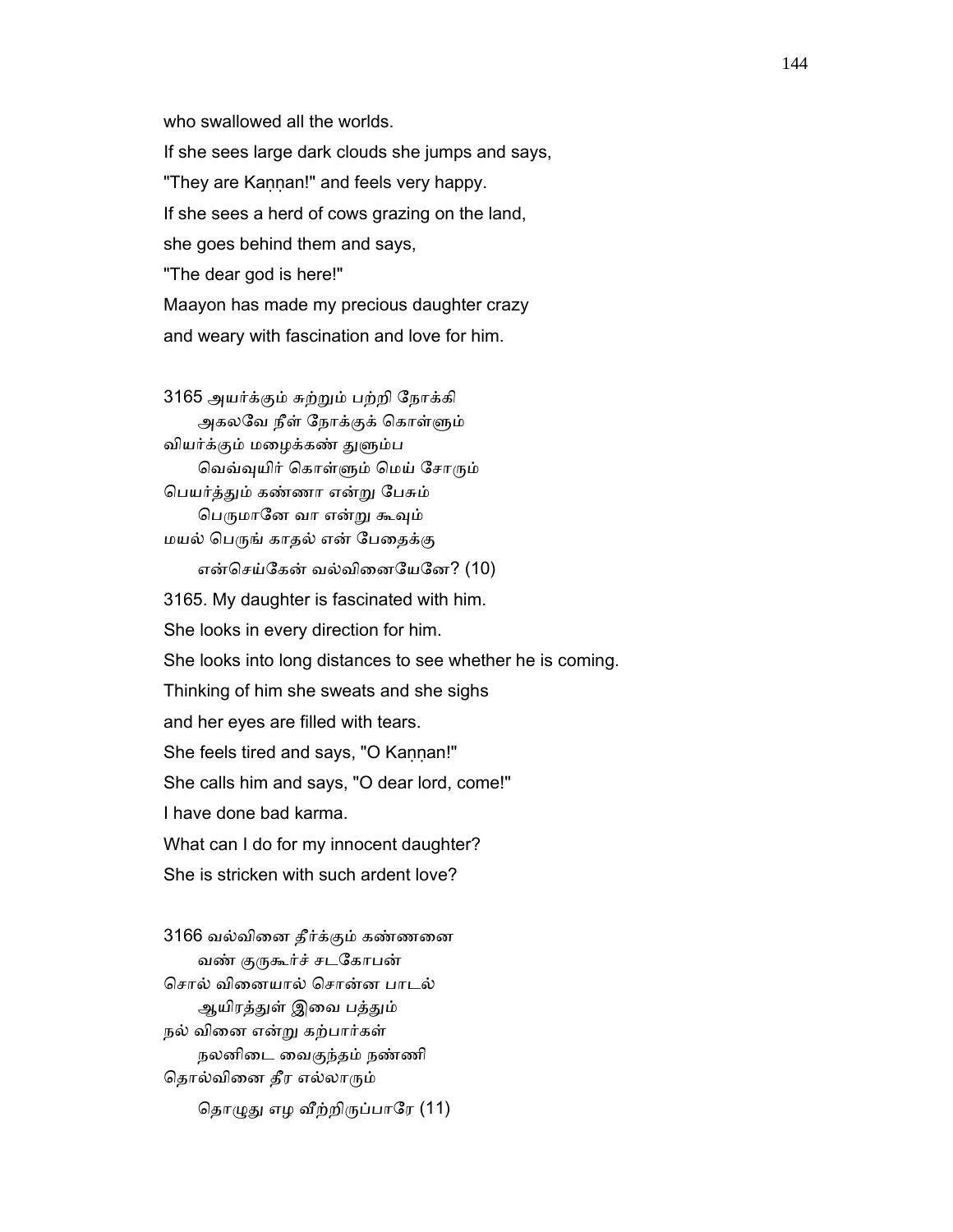3166. Saḍagopan of rich Thirukuruhur composed a thousand songs on Kaṇṇan who removes evil karma. If devotees learn and recite these ten songs, they will get good karma and go to Vaikuntam and all in the sky will worship them.

----------

#### திருவாய் மொழி - நான்காம் பத்து (ஐந்தாம் திருமொழி, 3167-3177) எம்பெருமானது இருப்பைக் கண்டு மகிழ்தல்

3167 வீற்றிருந்து ஏழ் உலகும் தனிக்கோல் செல்ல வீவு இல் சீர் ஆற்றல் மிக்கு ஆளும் அம்மானை வெம் மா பிளந்தான் தன்னை போற்றி என்றே கைகள் ஆரத் தொழுது சொல் மாலைகள் ஏற்ற நோற்றேற்கு இனி என்ன குறை எழுமையுமே? (1) 3167. He rules all the seven worlds with his unique scepter. He is strong and he loves me like my mother. The Asuran Kesi came in the form of a horse and the god split open his mouth. I worship him saying, "I praise you! I praise you!" I decorate him with garlands of songs and there are no troubles for me in all my seven births.

 3168 ைமய கண்ணாள் மலர் ேமல் உைறவாள் உைற மார்பினன் செய்ய கோலத் தடங் கண்ணன் விண்ணோர் பெருமான் தன்னை மொய்ய சொல்லால் இசைமாலைகள் ஏத்தி உள்ளப்பெற்றேன் வெய்ய நோய்கள் முழுதும் வியன் ஞாலத்து வீயவே (2) 3168. He, the god of the gods in the sky, has large dark eyes and a beautiful form. On his chest he embraces Lakshmi. I keep him in my mind, decorate him with garlands of songs and worship him. All the terrible sicknesses in this world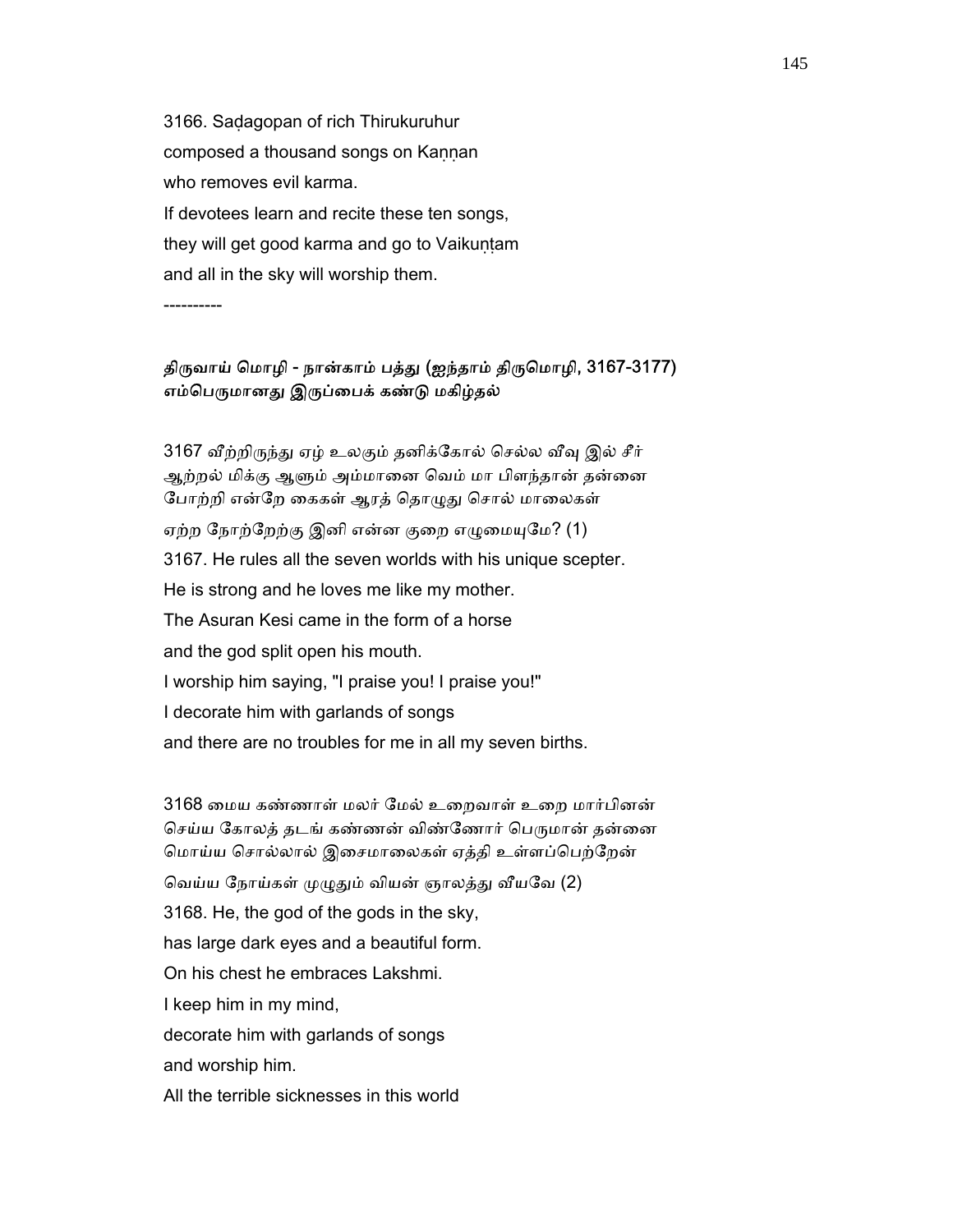will not come to me.

 3169 ᾪᾫ இல் இன்பம் மிக எல்ைல நிகழ்ந்த நம் அச்சுதன் வீவு இல் சீரன் மலர்க் கண்ணன் விண்ணோர் பெருமான் தன்னை வீவு இல் காலம் இசைமாலைகள் ஏத்தி மேவப்பெற்றேன் வீவு இல் இன்பம் மிக எல்லை நிகழ்ந்தனன் மேவியே (3) 3169. He is the god Achudan. He gives endless happiness to all. He has beautiful lotus eyes and faultless qualities. and he is the god of the gods. I have praised him for endless ages with garlands of song and received endless joy worshiping him.

 3170 ேமவி நின்ᾠ ெதாᾨவார் விைன ேபாக ேமᾫம் பிரான் தூவி அம் புள் உடையான் அடல் ஆழி அம்மான் தன்னை நா இயலால் இசைமாலைகள் ஏத்தி நண்ணப் பெற்றேன்

ஆவி என் ஆவியை யான் அறியேன் செய்த ஆற்றையே (4)

3170. If devotees approach and worship him,

our dear god removes their karma.

He rides on a beautiful eagle that has soft weathers.

He, my father, sleeps on the wide ocean.

 I praised him with garlands of songs with my tongue and reached him.

I do not know my soul, my dear soul

that guides me in this right path.

 3171 ஆற்ற நல்ல வைக காட்ᾌம் அம்மாைன அமரர் தம் ஏற்றை எல்லாப் பொருளும் விரித்தானை எம்மான் தன்னை மாற்ற மாலைப் புனைந்து ஏத்தி நாளும் மகிழ்வு எய்தினேன் காற்றின் முன்னம் கடுகி வினை நோய்கள் கரியவே (5) 3171. He, my mother, showed me many good paths. He is a bull among the gods in the sky. He, our father, taught the Vedas to the sages.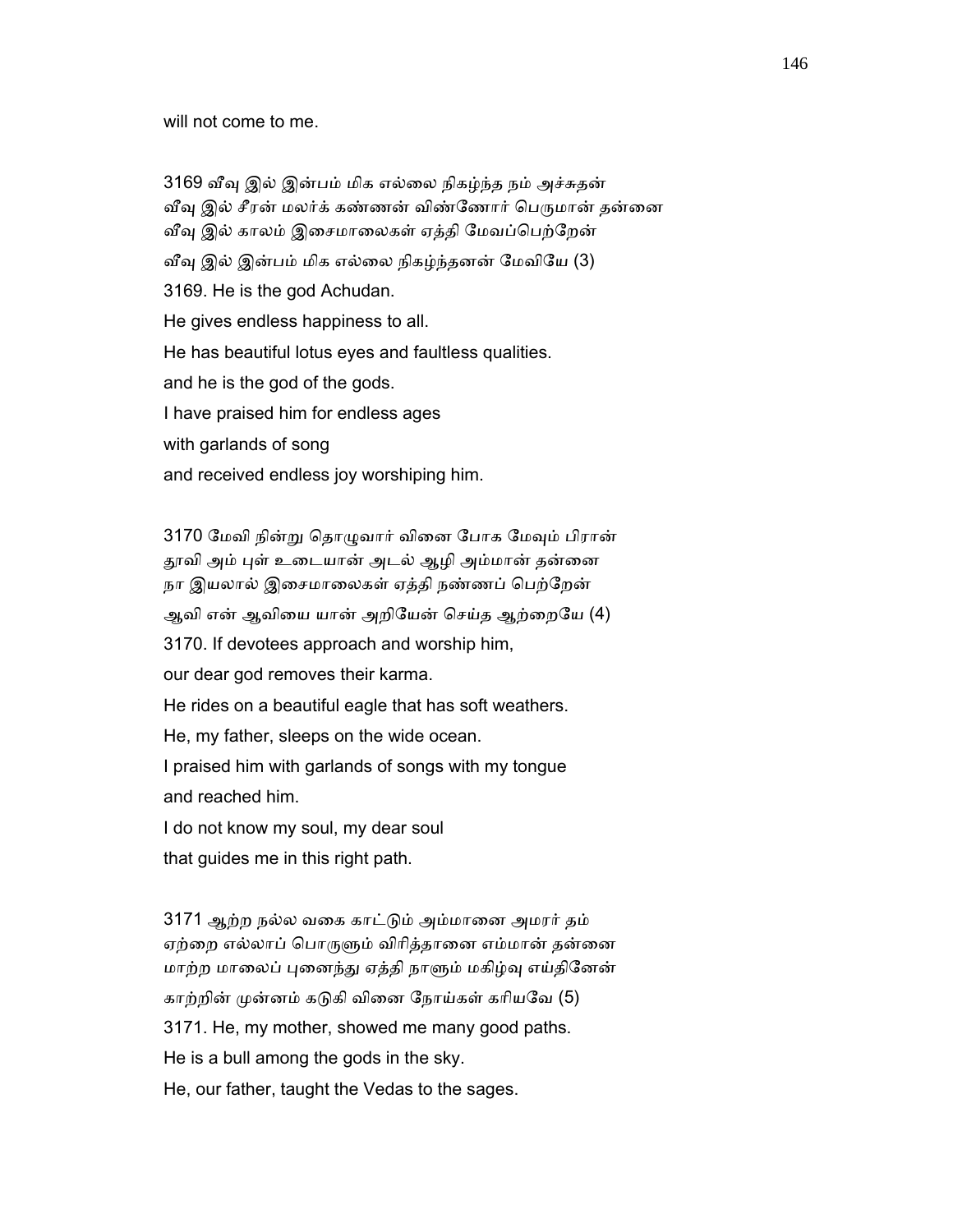I have obtained joy praising my dear god with garlands of poems and all my karma will be destroyed faster than a swift wind.

3172 கரிய மேனிமிசை வெளிய நீறு சிறிதே இடும் பெரிய கோலத் தடங்கண்ணன் விண்ணோர் பெருமான் தன்னை உாிய ெசால்லால் இைசமாைலகள் ஏத்தி உள்ளப்ெபற்ேறற்கு அரியது உண்டோ எனக்கு இன்று தொட்டும் இனி என்றுமே (6) 3172. The god of the gods in the sky has a dark body and he has a white naamam on his forehead. He has large beautiful eyes. I worship him with garlands of songs with good words.

 Is there anything I could ever get that is better than receiving him in my heart?

3173 என்றும் ஒன்று ஆகி ஒத்தாரும் மிக்கார்களும் தன் தனக்கு இன்றி நின்றானை எல்லா உலகும் உடையான் தன்னை குன்றம் ஒன்றால் மழை காத்த பிரானை சொல் மாலைகள் நன்று சூட்டும் விதி எய்தினம் என்ன குறை நமக்கே? (7) 3173. He is the only one god on the earth. There has never been anyone equal to or better than he. He rules all the worlds. He protected the cows from the storm, carrying Govardhana mountain as an umbrella. I have the fortune of praising him with garlands of poems. There is nothing I do not have.

3174 நமக்கும் பூவின்மிசை நங்கைக்கும் இன்பனை ஞாலத்தார் தமக்கும் வானத்தவர்க்கும் பெருமானை தண் தாமரை சுமக்கும் பாதப் பெருமானை சொல்மாலைகள் சொல்லுமாறு அைமக்க வல்ேலற்கு இனி யாவர் நிகர் அகல் வானத்ேத? (8) 3174. He is god of me, of the people of the world and of the gods in the sky. He is a joy for Lakshmi on a lotus. His feet are adorned with cool lotuses.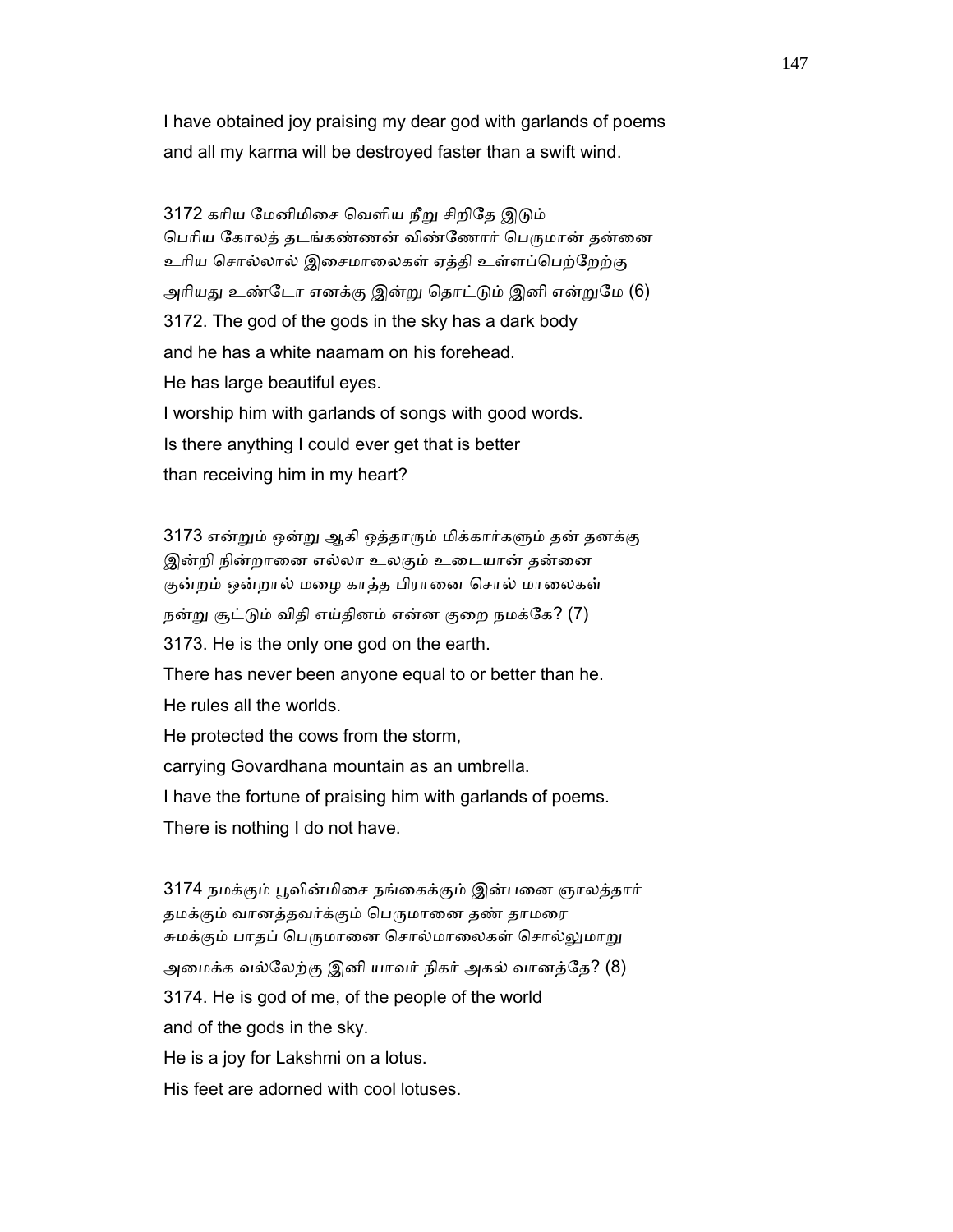I have the fortune of composing garlands of poems to him. Who, even in the wide sky, could be my equal?

3175 வானத்தும் வானத்துள் உம்பரும் மண்ணுள்ளும் மண்ணின்கீழ்த் தானத்தும் எண் திசையும் தவிராது நின்றான் தன்னை கூனல் சங்கத் தடக்கையவனை குடம் ஆடியை வானக் கோனை கவி சொல்ல வல்லேற்கு இனி மாறுஉண்டே? (9) 3175. He stays in the sky. He is with the gods in the sky. He is on the earth. He is in the underworld. He is in all the eight directions. He never leaves those places. He carries a curved conch in his beautiful left hand. He danced on a pot and he is the king of the sky. I compose poems to praise the lord and I will not have any trouble.

 3176 உண்ᾌம் உமிழ்ந்ᾐம் கடந்ᾐம் இடந்ᾐம் கிடந்ᾐம் நின்ᾠம் கொண்ட கோலத்தொடு வீற்றிருந்தும் மணம் கூடியும் கண்ட ஆற்றால் தனேத உலகு என நின்றான் தன்ைன வண் தமிழ் நூற்க நோற்றேன் அடியார்க்கு இன்ப மாரியே (10) 3176. He swallowed the earth and spit it out. He measured the world. He split open the ground and brought the earth from the underworld. He sleeps on the ocean. He shows his form to the gods in the sky. He married Nappinnai. He has the power to rule all the worlds. I have the good fortune of composing beautiful Tamil poems that are a flood of pleasure for his devotees.

3177 மாாி மாறாத தண் அம் மைல ேவங்கடத்ᾐ அண்ணைல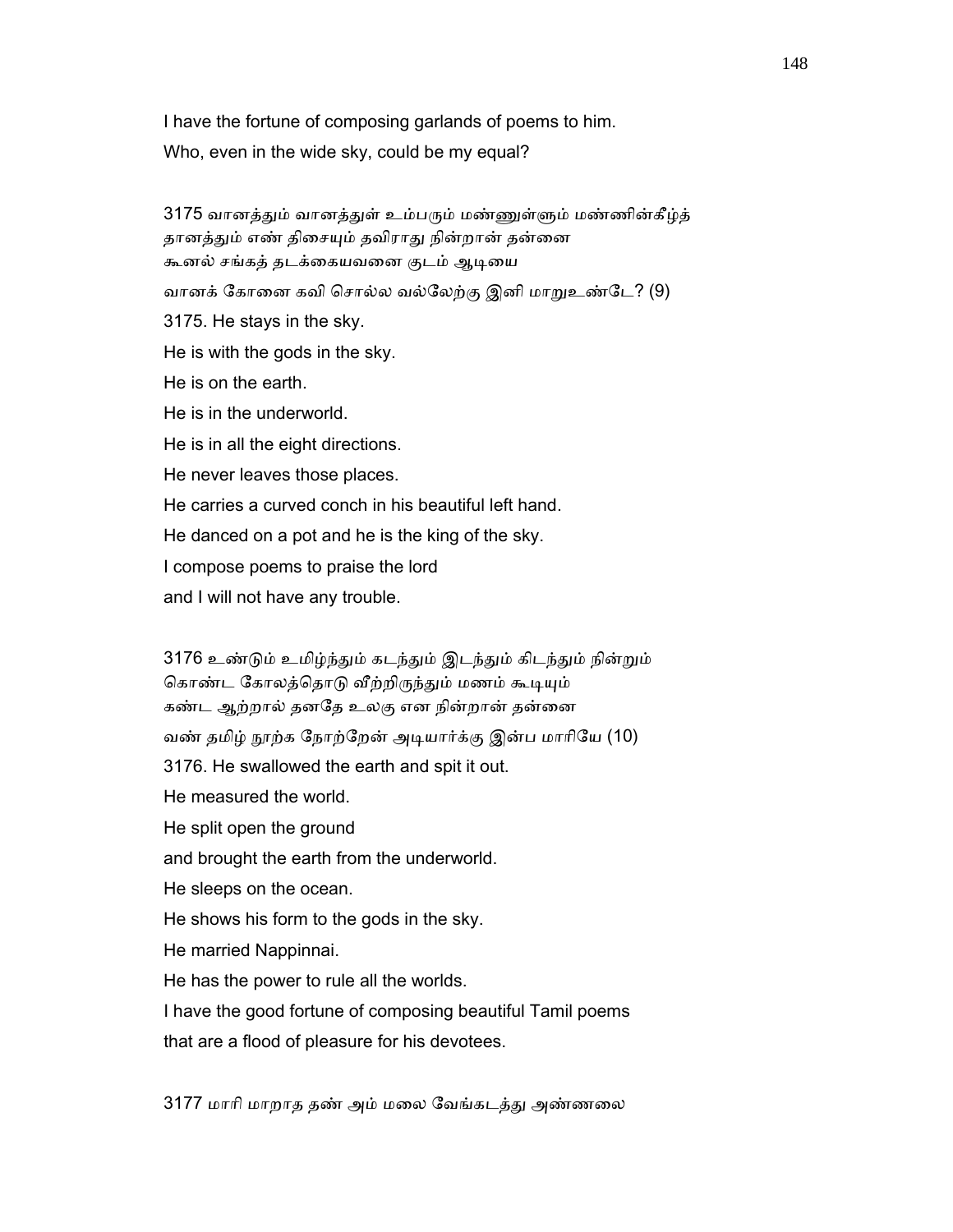வாரி மாறாத பைம் பூம் பொழில் சூழ் குருகூர் நகர்க் காரி மாறன் சடகோபன் சொல் ஆயிரத்து இப் பத்தால் வேரி மாறாத பூமேல் இருப்பாள் வினை தீர்க்குமே 11 3177. Sadagopan, the son of Kaari Maaran, composed a thousand poems on the great god of the beautiful cool Thiruvenkaṭam hills where the rain never fails to pour. If devotees worship the goddess Lakshmi who stays on a fragrant lotus flower their karma will go away.

----------

#### திருவாய் மொழி - நான்காம் பத்து (ஆறாம் திருமொழி, 3178-3188) ெவறி விலக்கு

3178 தீர்ப்பாரை யாம் இனி எங்ஙனம் நாடுதும் அன்னைமீர்! ஓர்ப்பால் இவ் ஒள் நுதல் உற்ற நல் நோய் இது தேறினோம் ேபார்ப்பாகு தான் ெசய்ᾐ அன்ᾠ ஐவைர ெவல்வித்த மாயப்ேபார்த் தேர்ப்பாகனார்க்கு இவள் சிந்தை துழாய்த் திசைக்கின்றதே? (1) 3178. Her friends say, "O mothers, Our beautiful friend has a shining forehead. Where can we find someone to cure her sickness? We have just found out what is troubling her she is fascinated with him who drove Arjuna's chariot and gained victory for the five Pandavas, conquering the Kauravas in battle."

3179 திசைக்கின்றதே இவள் நோய் இது மிக்க பெருந் தெய்வம் இசைப்பு இன்றி நீர் அணங்கு ஆடும் இளந் தெய்வம் அன்று இது திசைப்பு இன்றியே சங்கு சக்கரம் என்று இவள் கேட்க நீர் இசைக்கிற்றிராகில் நன்றே இல் பெறும் இது காண்மினே (2) 3179. Her friends say,

" O mother, you are confused without knowing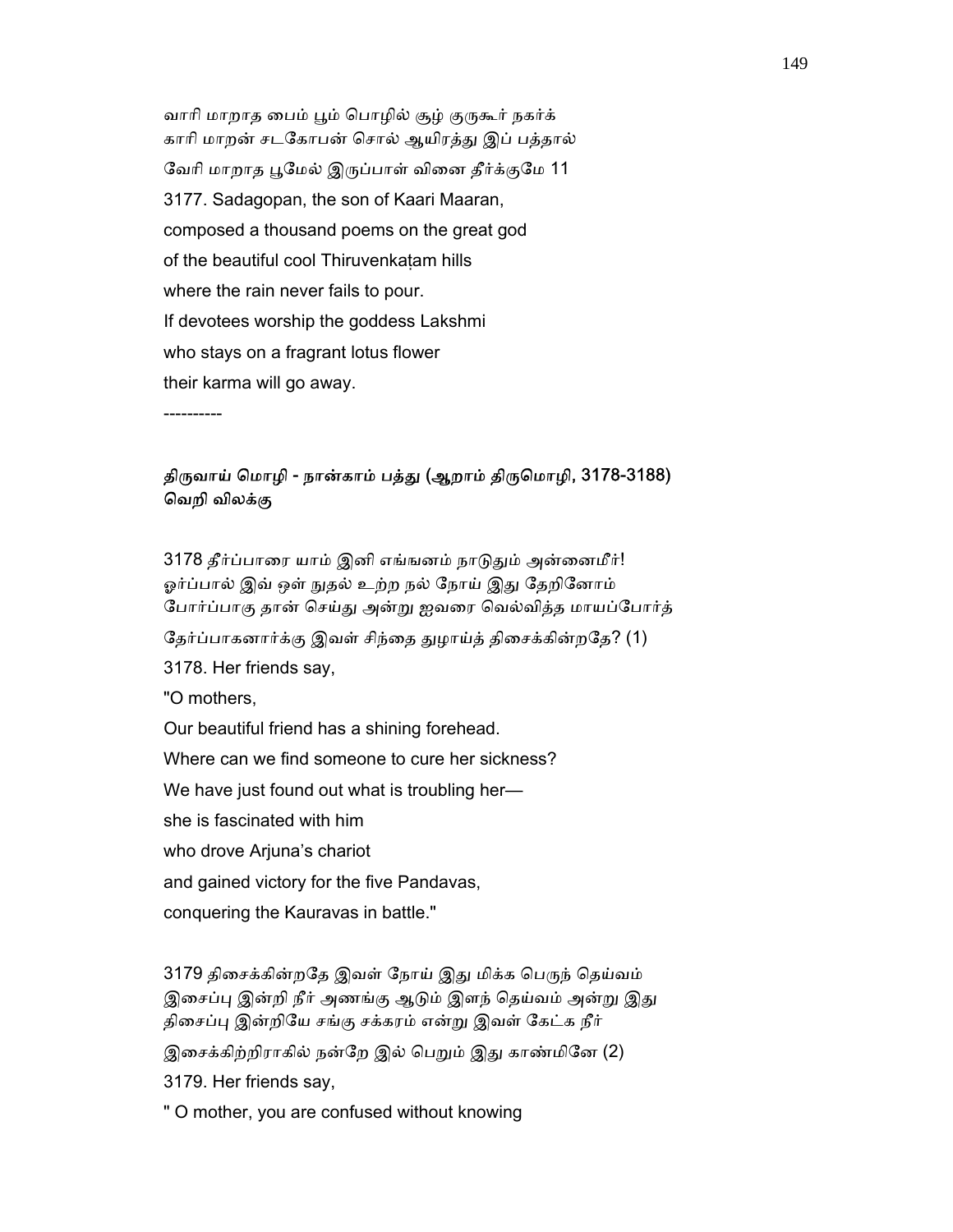the reason for her sickness.

 Her suffering is not caused by some small goddess, like Anangu. When she played in the water she fell in love with the god without knowing it. She suffers because of the great god. If you say, 'conch, discus' so she can hear it clearly, her sickness will go away and she will get better just today itself. This is the best medicine for her."

3180 இது காண்மின் அன்னைமீர் இக் கட்டுவிச்சி சொல் கொண்டு நீர் எதுவானும் செய்து அங்கு ஓர் கள்ளும் இறைச்சியும் தூவேன் மின் மது வார் துழாய் முடி மாயப் பிரான் கழல் வாழ்த்தினால் அதுவே இவள் உற்ற நோய்க்கும் அரு மருந்து ஆகுமே (3) 3180. Her friends say, "O mother, Listen to what I say:

'The female priest said that if we worship the Anangu

her sickness will go away.

Don't listen to her.

Don't do this or that ritual, don't offer meat and toddy.

If you praise the feet, ornamented with anklets, of Maaya Piraan

whose head is garlanded with thulasi,

that will be the best remedy for her sickness.'"

3181 மருந்து ஆகும் என்று அங்கு ஓர் மாய வலவை சொல் கொண்டு நீர் கருஞ் சோறும் மற்றைச் செஞ் சோறும் களன் இழைத்து என் பயன்? ஒருங்காகவே உலகு ஏழும் விழுங்கி உமிழ்ந்திட்ட

பெருந்தேவன் பேர் சொல்லகிற்கில் இவளைப் பெறுதிரே (4)

3181. Her friends say,

"O Mother, the priest woman says,

'The cure for your daughter's sickness is to offer different kinds

of rice to the gods,' and you listen to her

and offer black rice and red rice to the Anangu.

What is the use of that?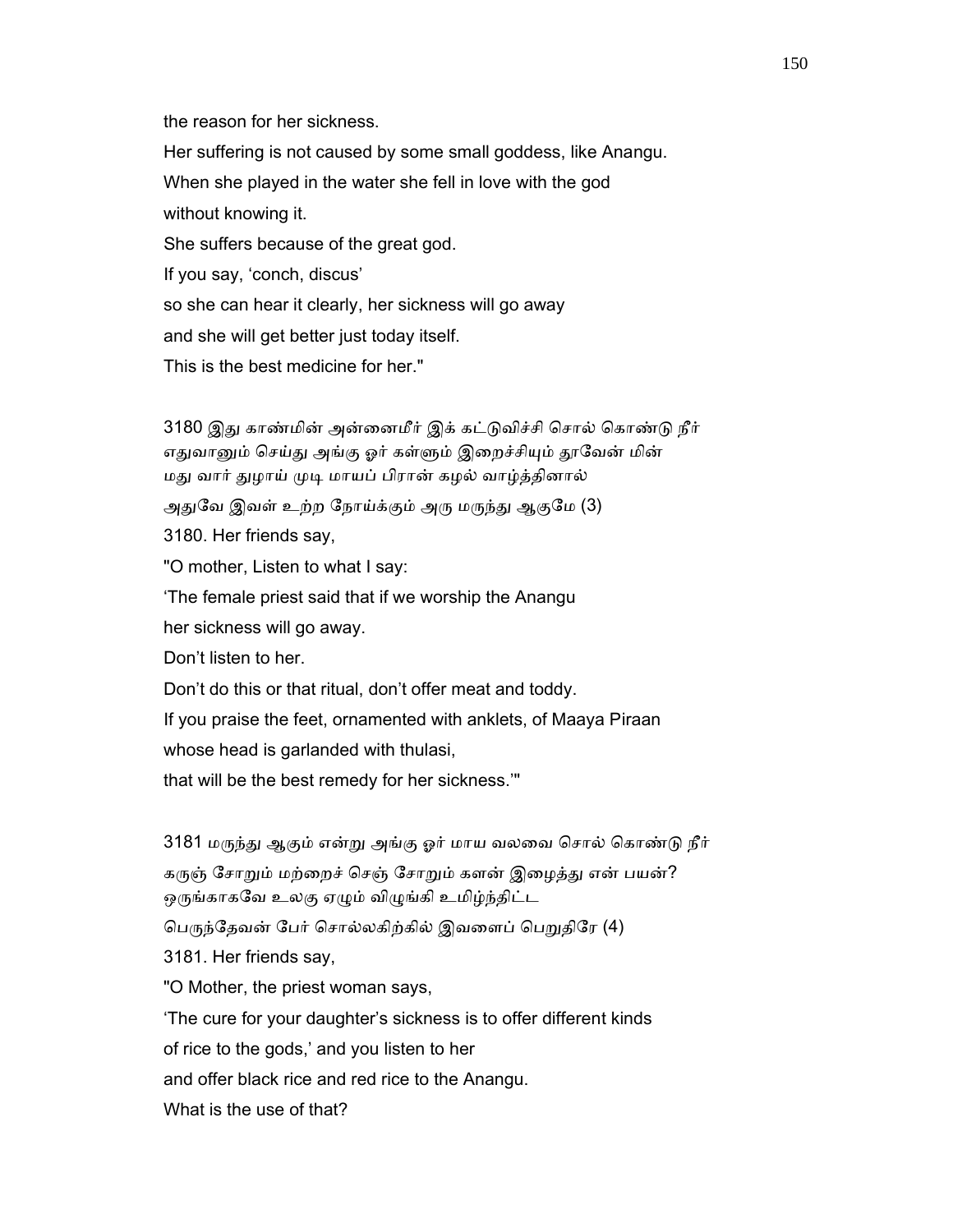If you say the name of the great god who swallowed all the seven worlds and spit them out, you will cure her sickness."

3182 இவளைப் பெறும் பரிசு இவ் அணங்கு ஆடுதல் அன்று அந்தோ குவளைத் தடங் கண்ணும் கோவைச் செவ்வாயும் பயந்தனள் கவளக் கடாக் களிறு அட்ட பிரான் திருநாமத்தால் தவளப் பொடிக் கொண்டு நீர் இட்டிடுமின் தணியுமே (5) 3182. Her friends say, "To cure her sickness don't dance with the Anangu. She has large eyes like kuvalai flowers and a red mouth like a kovvai fruit and her body is pale. Say the divine name of him who killed the angry rutting elephant kuvalayabeedam. Put on her forehead the divine red powder of the god and her sickness will go away."

3183 தணியும் பொழுது இல்லை நீர் அணங்கு ஆடுதிர் அன்னைமீர் பிணியும் ஒழிகின்றது இல்லை பெருகும் இது அல்லால் மணியின் அணி நிற மாயன் தமர் அடி நீறு கொண்டு அணிய முயலின் மற்று இல்லை கண்டீர் இவ் அணங்குக்கே (6) 3183. Her friends say, "O mothers! Don't worship the Anangu and dance all day.

That won't cure her sickness,

it will only make it worse.

Bring the dust of the feet of the devotees

of the sapphire-colored god and put it on her.

Try this. It is the only cure for your daughter,

nothing else will help her."

 3184 அணங்குக்கு அᾞ மᾞந்ᾐ என்ᾠ அங்கு ஓர் ஆᾌம் கள்ᾦம் பராய் துணங்கை எறிந்து நும் தோள் குலைக்கப்படும் அன்னைமீர்

உணங்கல் கெடக் கழுதை உதடு ஆட்டம் கண்டு என் பயன்?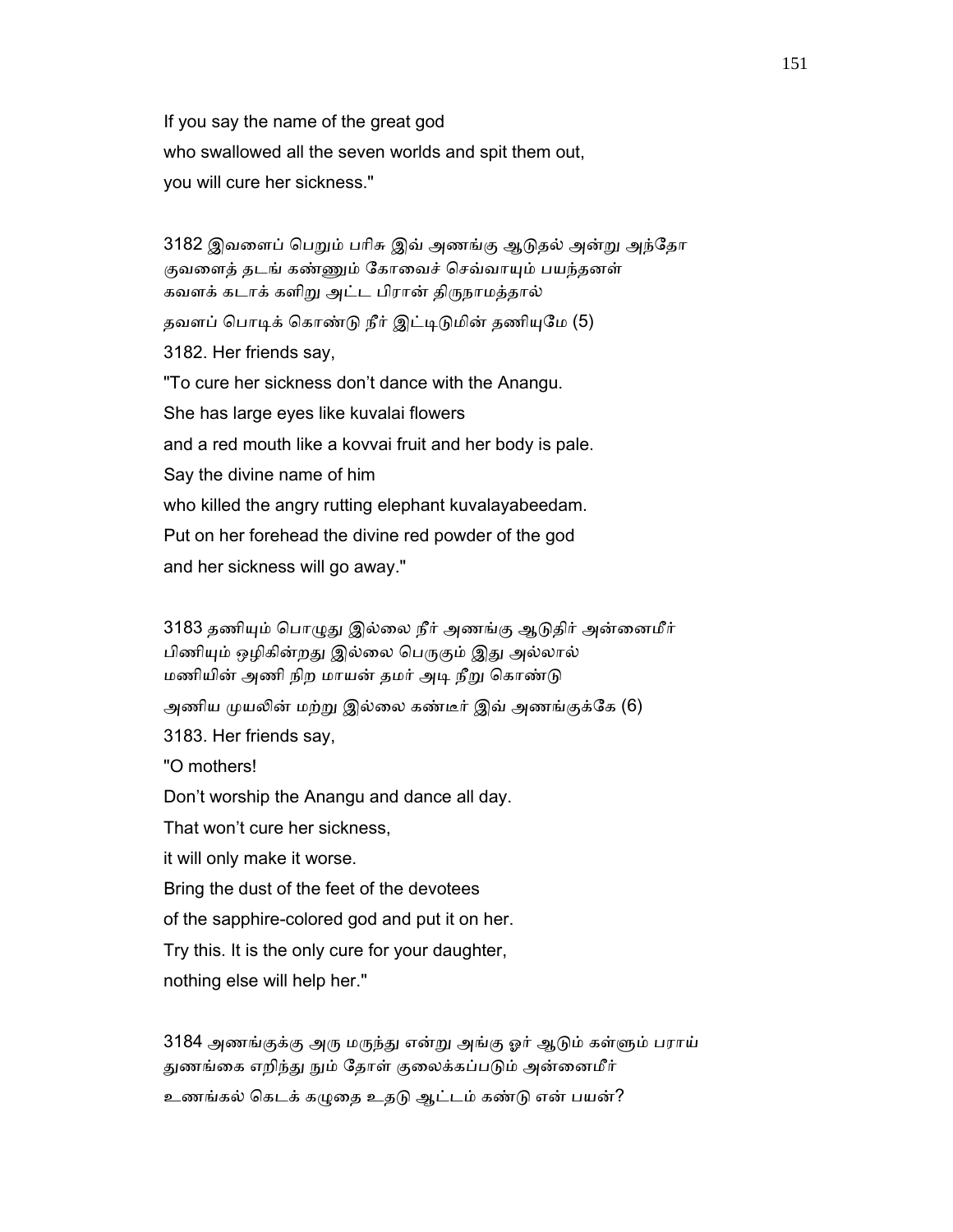வணங்கீர்கள் மாயப் பிரான் தமர் ேவதம் வல்லாைரேய (7) 3184. Her friends say, "O mothers, you offer goats and liquor to the Anangu and worship her thinking that will cure your beautiful daughter, and you dance the Thunagai dance until your arms hurt. What is the use of seeing a donkey eating his food and seeing his lips when you are hungry? Bow to the devotees of the Mayappiran who recite the Vedas well."

3185 வேதம் வல்லார்களைக் கொண்டு விண்ணோர் பெருமான் திருப் பாதம் பணிந்து இவள் நோய் இது தீர்த்துக் கொள்ளாது போய் ஏதம் பறைந்து அல்ல செய்து கள் ஊடு கலாய்த் தூய் கீதம் முழவு இட்டு நீர் அணங்கு ஆடுதல் கீழ்மையே (8) 3185. Her friends say, "O mothers, go to those who know the Vedas well and ask for their advice. Worship the divine feet of the god of gods as they tell you. You are not doing that to cure her sickness. It is wrong to say and do bad things. Drinking liquor, dancing the Anangu dance with loud music beating drums is wrong and shows you are not decent."

3186 கீழ்மையினால் அங்கு ஓர் கீழ்மகன் இட்ட முழவின் கீழ் நாழ்மை பல சொல்லி நீர் அணங்கு ஆடும் பொய் காண்கிலேன் ஏழ்மைப் பிறப்புக்கும் சேமம் இந் நோய்க்கும் ஈதே மருந்து ஊழ்மையில் கண்ண பிரான் கழல் வாழ்த்துமின் உன்னித்தே (9) 3186. Her friends say, "O mothers, you say many bad mean things and dance the Anangu dance as a man from a low family beats the drum, but I know all this is a false way of trying to cure her sickness.

Think of the lord Kannan and bow to his anklet-ornamented feet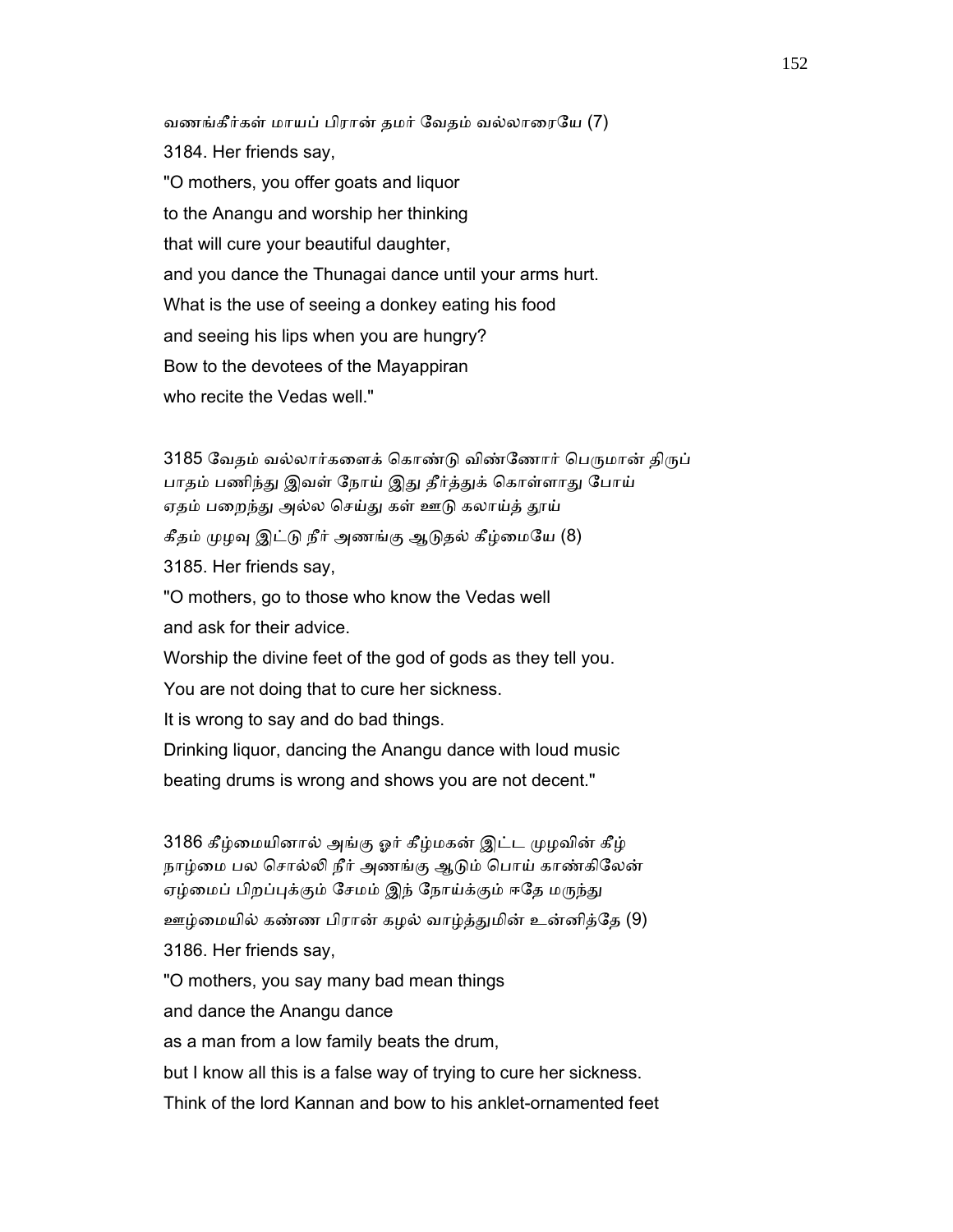and that will cure her sickness.

It will also protect you in all your future births."

 3187 உன்னித்ᾐ மற்ᾠ ஒᾞ ெதய்வம் ெதாழாஅள் அவைன அல்லால் நும் இச்சை சொல்லி நும் தோள் குலைக்கப்படும் அன்னைமீர் மன்னப்பᾌம் மைறவாணைன வண் ᾐவராபதி மன்னனை ஏத்துமின் ஏத்துதலும் தொழுது ஆடுமே (10) 3187. Her friends say, "O mothers, your daughter doesn't think of any god except Kannan, but you say whatever you want and dance until your arms hurt. Praise the everlasting king of flourishing Dwarapati who is praised by all the Vedas. Praise him, bow to him and dance."

3188 தொழுது ஆடி தூ மணி வண்ணனுக்கு ஆட்செய்து நோய் தீர்ந்த வழுவாத தொல் புகழ் வண் குருகூர்ச் சடகோபன் சொல் வழுவாத ஆயிரத்துள் இவை பத்து வெறிகளும் தொழுது ஆடிப் பாட வல்லார் துக்க சீலம் இலர்களே (11) 3188. Sadagopan of rich Thirukuruhur who has ancient faultless fame composed a thousand poems on the pure sapphire-colored god. If devotees learn and recite these ten poems sing, dance and worship the lord they will not have any trouble in their lives.

---------

# திருவாய் மொழி - நான்காம் பத்து (ஏழாம் திருமொழி, 3189-3199) திருமாலை வந்தருளுமாறு தம் குறைகூறி வருந்தி அழைத்தல்

3189 சீலம் இல்லாச் சிறியனேலும் செய்வினையோ பெரிதால் ஞாலம் உண்டாய் ஞான மூர்த்தி நாராயணா என்று என்று காலந்தோறும் யான் இருந்து கைதலைபூசல் இட்டால்

கோல மேனி காண வாராய் கூவியும் கொள்ளாயே (1)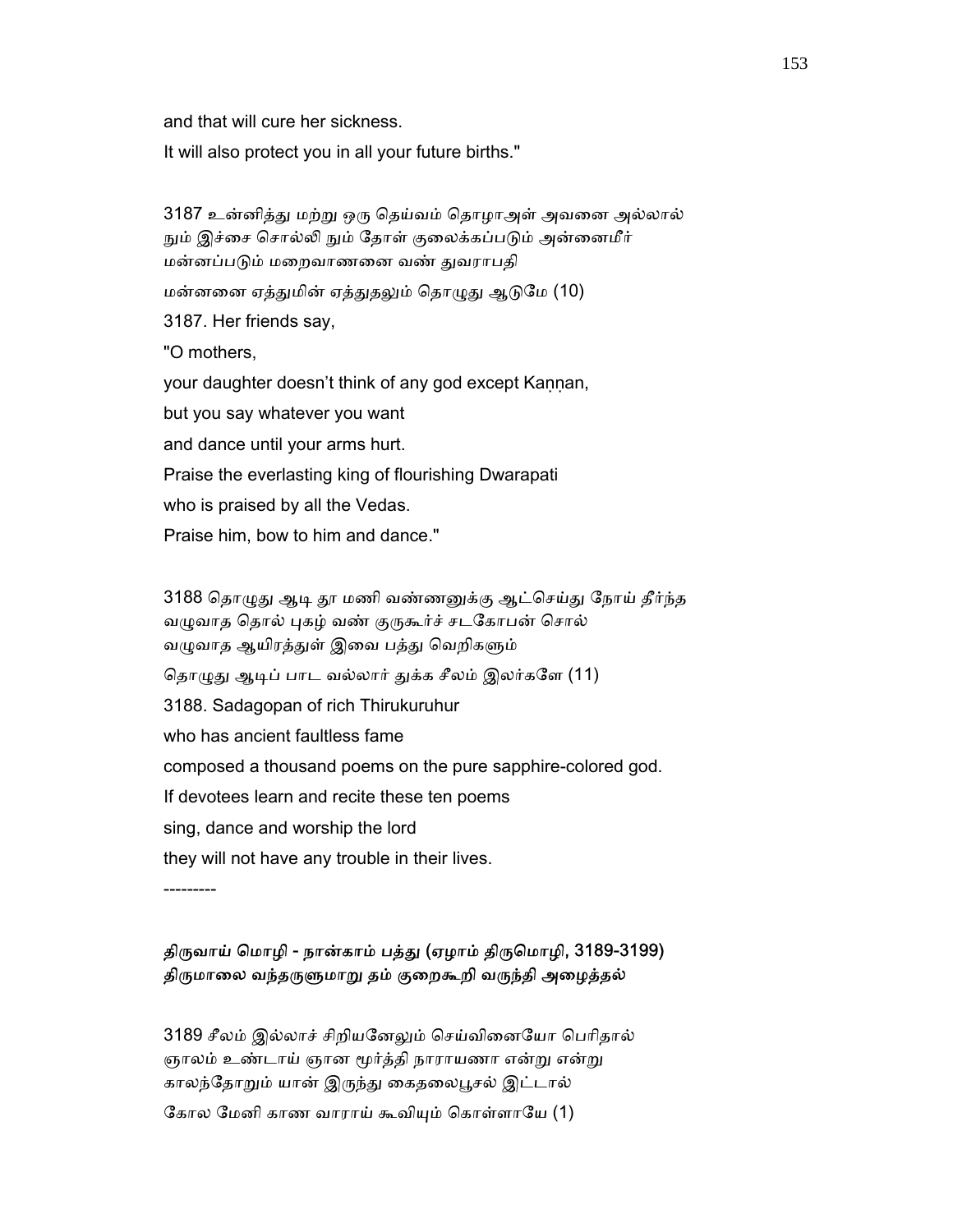3189. Even though I have no goodness, whatever I do is important. If all the time I live, I raise my hands above my head and call you loudly, saying, "O lord, you swallowed the earth. You are lord of wisdom. You are Narayanan," won't you come to me so I can see your beautiful body?

Call me and give me your grace.

3190 கொள்ள மாளா இன்ப வெள்ளம் கோது இல தந்திடும் என் வள்ளலேயோ வையம் கொண்ட வாமனாவோ என்று என்று நள் இராவும் நன் பகலும் நான் இருந்து ஓலம் இட்டால் கள்ள மாயா உன்னை என் கண் காண வந்து ஈயாயே (2) 3190. You are a Mayan and a thief. If I shout night and day and call to you, saying, "You are the generous one You give a faultless, endless flood of joy to all. You took the form of a dwarf and measured the world," won't you come, show yourself to me and give me your grace?

3191 ஈவு இலாத தீவினைகள் எத்தனை செய்தனன்கொல்? தாவி வையம் கொண்ட எந்தாய் தாமோதரா என்று என்று கூவிக் கூவி ெநஞ்சு உᾞகி கண்பனி ேசார நின்றால் பாவி நீ என்ᾠ ஒன்ᾠ ெசால்லாய் பாவிேயன் காண வந்ேத (3) 3191. I have done so many bad deeds that their results will not ever be exhausted. Even though I melt in my heart and call and call you loudly, saying, "O my father, you measured the whole world, You are Damodharan," you don't come to me so I can see you.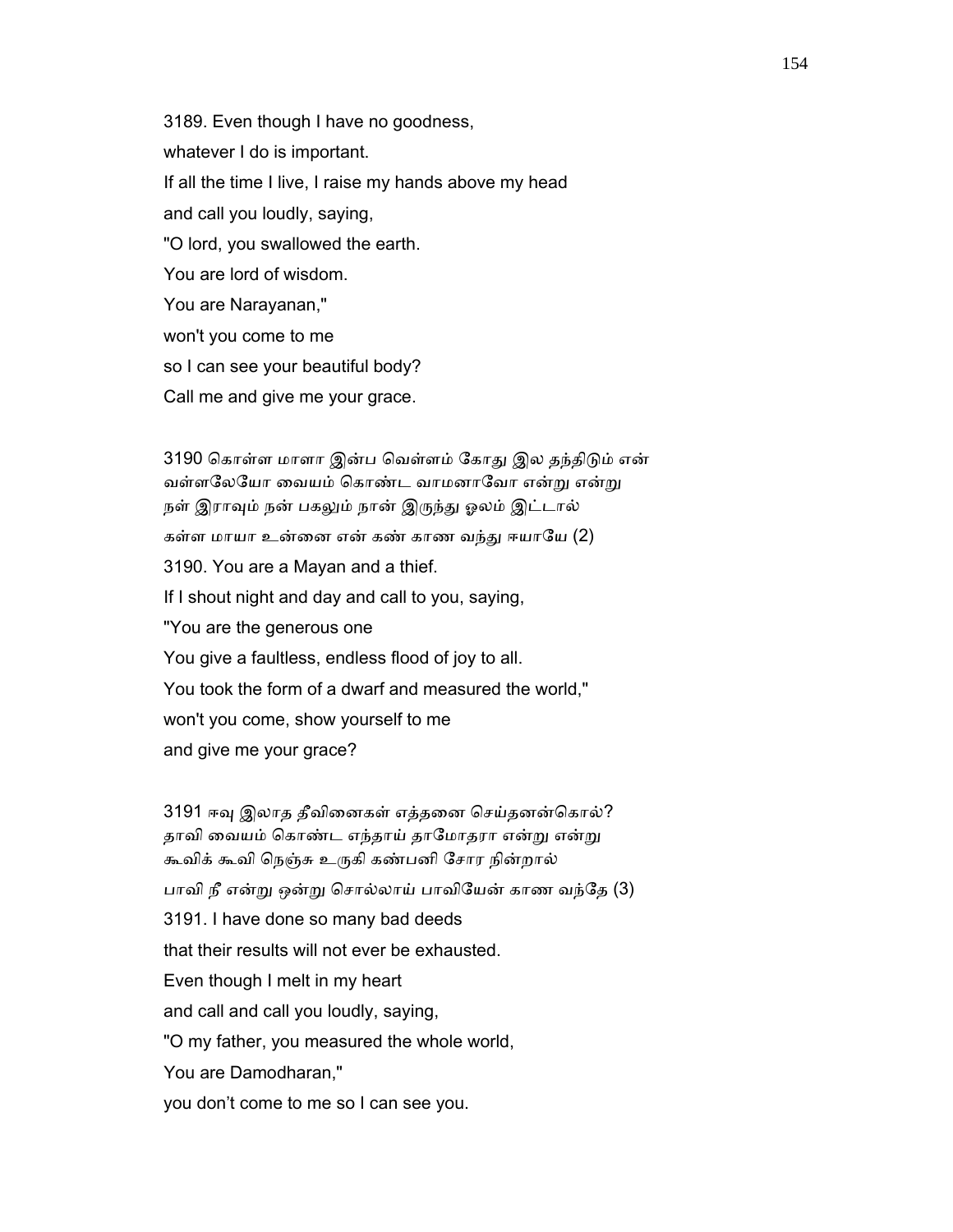You don't say even one word to me, even, "You are a sinner!"

 3192 காண வந்ᾐ என் கண்ᾙகப்ேப தாமைரக்கண் பிறழ ஆணி செம்பொன் மேனி எந்தாய் நின்று அருளாய் என்று என்று நாணம் இல்லாச் சிறு தகையேன் நான் இங்கு அலற்றுவது என் பேணி வானோர் காணமாட்டாப் பீடு உடை அப்பனையே? (4) 3192. I call you and prattle, saying, "O my father, you have a pure, beautiful golden body. Come and stand before me with your twinkling lotus eyes. I am shameless and have no pride. What is the use of my prattling and calling you, most famous one? Even the god of gods in the sky cannot see you.

 3193 அப்பேன அடல் ஆழியாேன ஆழ் கடைலக் கைடந்த துப்பனே உன் தோள்கள் நான்கும் கண்டிடக்கூடுங்கொல்? என்று எப்பொழுதும் கண்ண நீர் கொண்டு ஆவி துவர்ந்து துவர்ந்து இப்பொழுதே வந்திடாய் என்று ஏழையேன் நோக்குவனே (5) 3193. I say "O my father, you carry a strong discus. You, the powerful one churned the deep milky ocean. Could I ever see all your four arms?" My eyes are filled with tears. My soul becomes sorrowful. Pitiful, I long for you and call you saying, "Come at once!"

3194 நோக்கி நோக்கி உன்னைக் காண்பான் யான் எனது ஆவியுள்ளே நாக்கு நீள்வன் ஞானம் இல்லை நாள்தோறும் என்னுடைய ஆக்கையுள்ளும் ஆவியுள்ளும் அல்ல புறத்தினுள்ளும் நீக்கம் இன்றி எங்கும் நின்றாய் நின்னை அறிந்து அறிந்தே (6) 3194. You are in my body and soul, and in everything outside me. There is nothing without you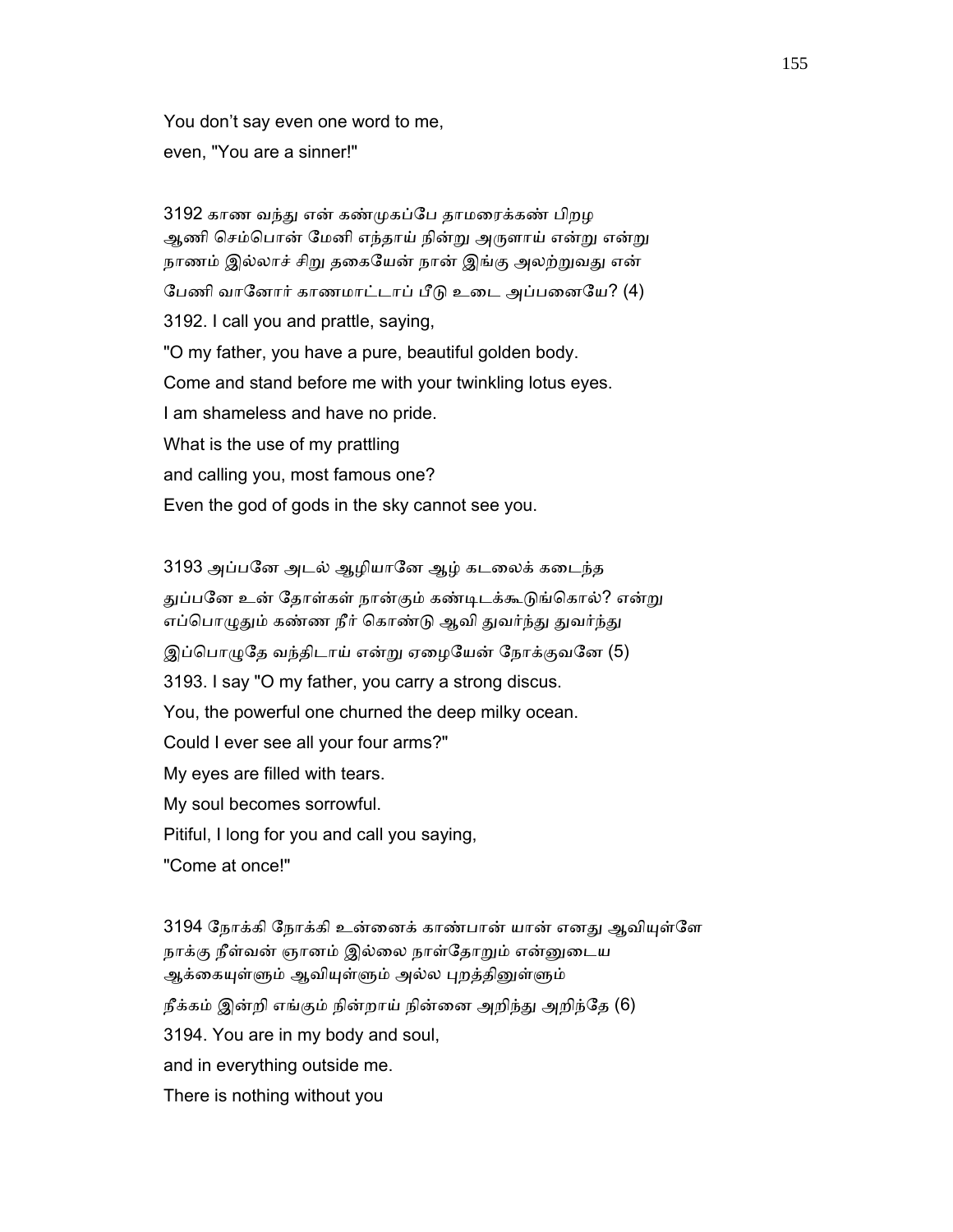and you abide pervading everything. I know well that I have no wisdom, but I look and look for your presence and long to see you, praise you and ask you to come to me. Is this because I am foolish and my tongue does not know what to say?

3195 அறிந்து அறிந்து தேறித் தேறி யான் எனது ஆவியுள்ளே நிறைந்த ஞான மூர்த்தியாயை நின்மலமாக வைத்து பிறந்தும் செத்தும் நின்று இடறும் பேதைமை தீர்ந்தொழிந்தேன் நறுந் துழாயின் கண்ணி அம்மா நான் உன்னைக் கண்டுகொண்டே (7) 3195. You are adorned with fragrant thulasi garlands. I understand you and you understand me. CHECK I become stronger and stronger knowing you. You are the faultless one, full of wisdom. I keep you in my mind. I ceased my ignorant thinking that made me be born again and again.

I found you.

3196 கண்டுகொண்டு என் கைகள் ஆர நின் திருப்பாதங்கள்மேல் எண் திசையும் உள்ள பூக் கொண்டு ஏத்தி உகந்து உகந்து தொண்டரோங்கள் பாடி ஆட சூழ் கடல் ஞாலத்துள்ளே வண் ᾐழாயின் கண்ணி ேவந்ேத வந்திடகில்லாேய (8) 3196. O king , you are adorned with beautiful thulasi garlands. We are your devotees. We carry flowers that bloom in all the eight directions sing, dance and praise you happily. Come so that we may fold our hands and worship your divine feet. Come so that I may see you.

3197 இடகிேலன் ஒன்ᾠ அட்ட கில்ேலன் ஐம்ᾗலன் ெவல்ல கில்ேலன்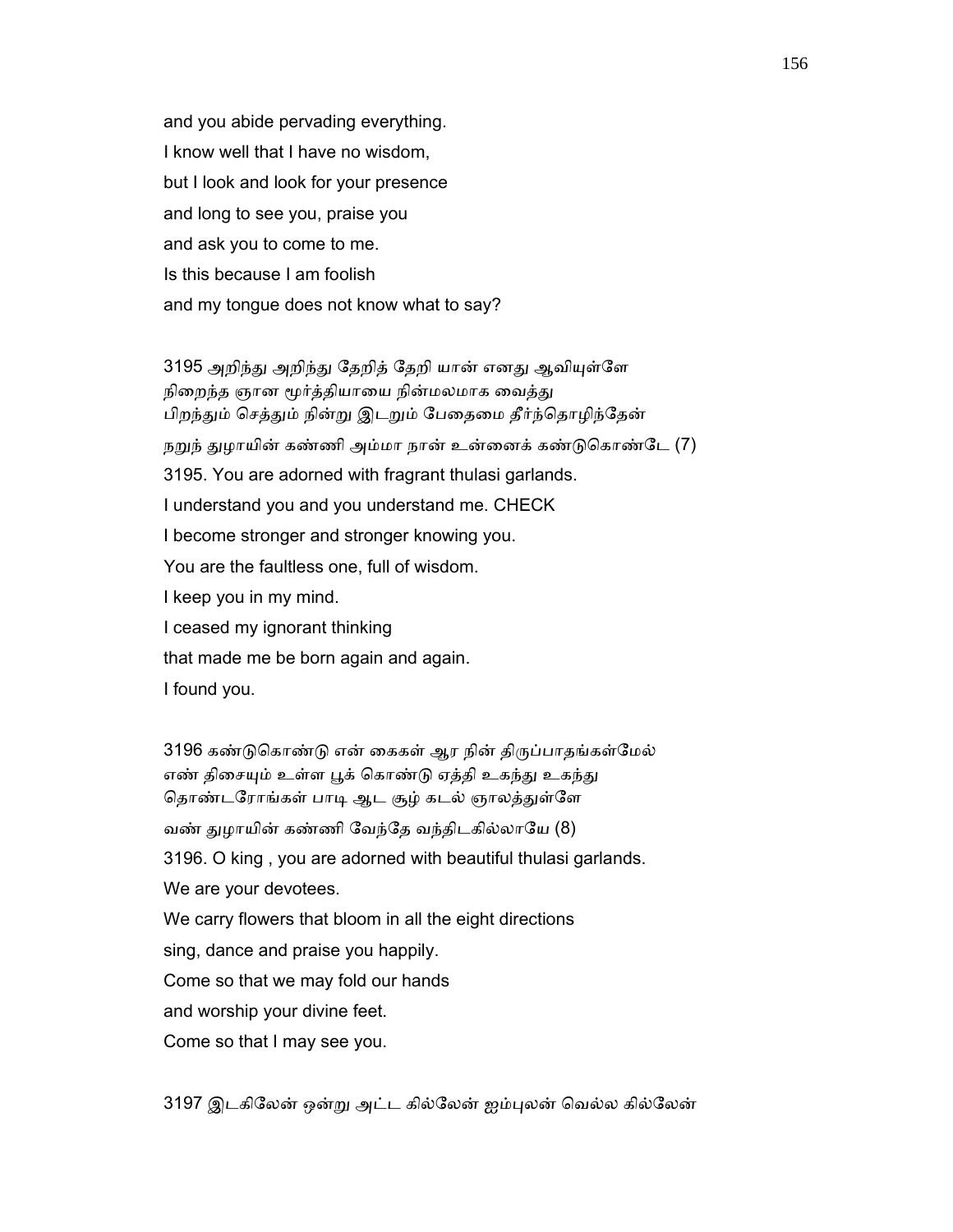கடவன் ஆகி காலந்தோறும் பூப் பறித்து ஏத்த கில்லேன் மட வல் ெநஞ்சம் காதல் கூர வல்விைனேயன் அயர்ப்பாய்த் தடவுகின்றேன் எங்குக் காண்பன் சக்கரத்து அண்ணலையே? (9) 3197. I have not fed those who are hungry. I have not given water to those who are thirsty. I have not controlled my five senses. I have not plucked flowers at the right times to worship you as devotees are supposed to. My ignorant heart loves you. I have bad karma and I am tired of it. I am searching for you where can I find you who carry a discus?

3198 சக்கரத்து அண்ணலே என்று தாழ்ந்து கண்ணீர் ததும்ப பக்கம் நோக்கி நின்று அலந்தேன் பாவியேன் காண்கின்றிலேன் மிக்க ஞான மூர்த்தி ஆய வேத விளக்கினை என்

தக்க ஞானக் கண்களாலே கண்டு தழுவுவனே (10)

3198. O highest god,

you carry a discus in your hand.

I bow to you and my eyes are filled with tears.

I search for you and suffer.

I am a sinner and have not found you.

You are the form of wisdom.

You are the bright light of the Vedas.

I want to see you with my eye of knowledge and embrace you.

3199 தழுவிநின்ற காதல் தன்னால் தாமரைக் கண்ணன் தன்னை குழுவு மாடத் தென் குருகூர் மாறன் சடகோபன் சொல் வழுவு இலாத ஒண் தமிழ்கள் ஆயிரத்துள் இப் பத்தும் தழுவப் பாடி ஆட வல்லார் வைகுந்தம் ஏறுவரே (11) 3199. Maaṛan Saḍagopan of southern Thirukuruhur lovingly composed a thousand faultless Tamil poems praising the lotus-eyed god.

If devotees learn and recite these poems,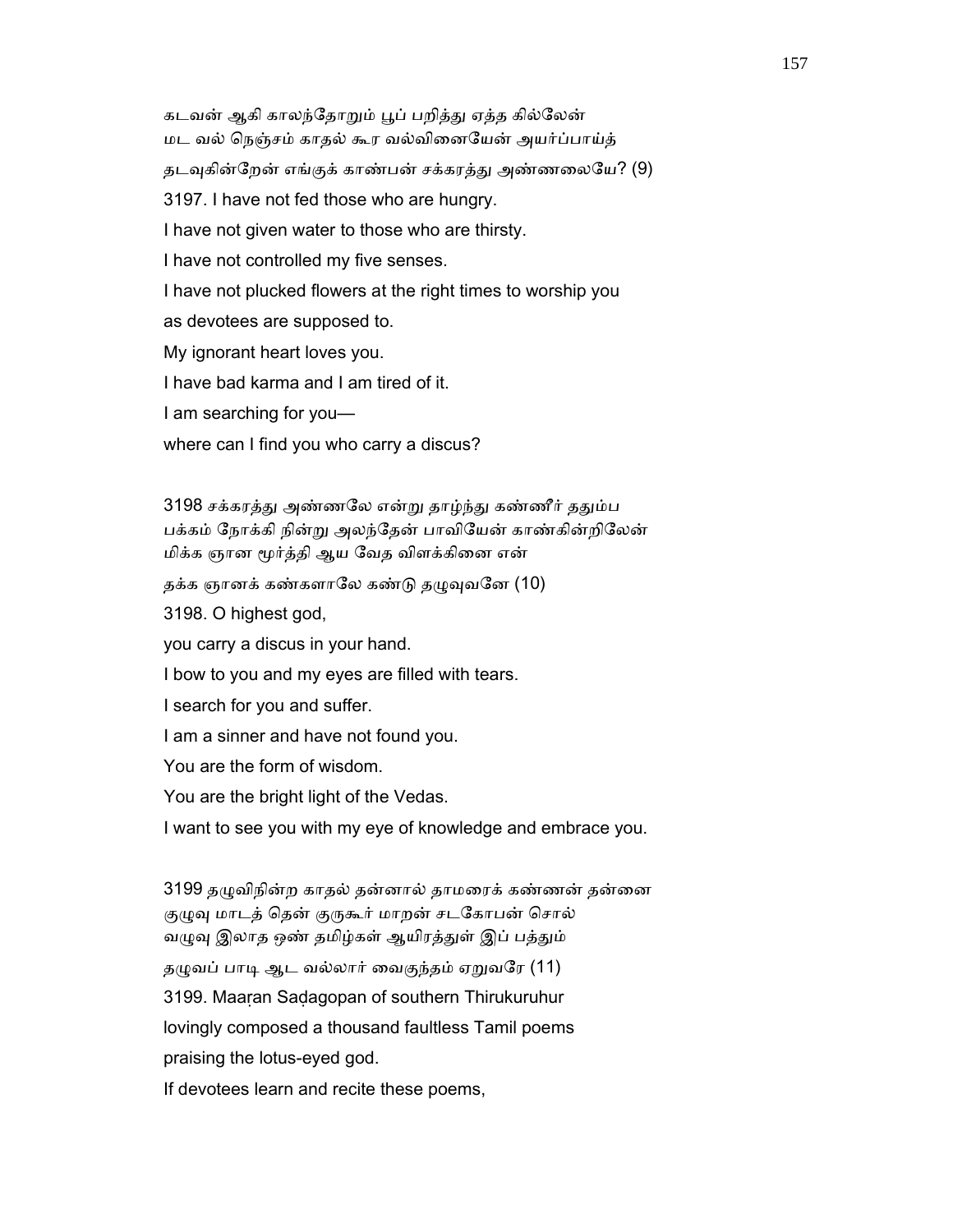dance and sing and worship the lord, they will go to Vaikuṇṭam.

----------

# திருவாய் மொழி - நான்காம் பத்து (எட்டாம் திருமொழி, 3200-3210) எம்பெருமான் விரும்பாதவைகளால் தமக்குப் பயன் இல்லை என்ᾠ தைலவி கூற்றாகப் ேபசுதல்

3200 ஏறு ஆளும் இறையோனும் திசைமுகனும் திருமகளும் கூᾠ ஆᾦம் தனி உடம்பன் குலம் குலமா அசுரர்கைள நீறு ஆகும்படியாக நிருமித்து படை தொட்ட மாறாளன் கவராத மணி மாமை குறைவு இலமே (1) 3200. She says, "On his incomparable body he bears Shiva who rides on a bull and Brahma whose four heads face the four directions, while the goddess Lakshmi stays on his chest. He used many weapons and destroyed many clans of his Raksasa enemies. The beautiful pallor of my body is useless if it does not attract him."

3201 மணி மாமை குறைவு இல்லா மலர்மாதர் உறை மார்பன் அணி மானத் தட வைரத்ேதாள் அடல் ஆழித் தடக்ைகயன் பணி மானம் பிழையாமே அடியேனைப் பணிகொண்ட மணிமாயன் கவராத மட நெஞ்சால் குறைவு இலமே (2) 3201. She says, "The lovely gold-colored Lakshmi shining like a diamond stays on a lotus on his chest. He carries a discus in his strong hands that destroys the powerful weapons of his enemies, the Asurans. He accepts me as his devotee and makes me do his service. The beautiful Maayan attracted my innocent heart and it will be free of trouble."

3202 மட நெஞ்சால் குறைவு இல்லா மகள்தாய்செய்து ஒரு பேய்ச்சி விட நஞ்ச முலை சுவைத்த மிகு ஞானச் சிறு குழவி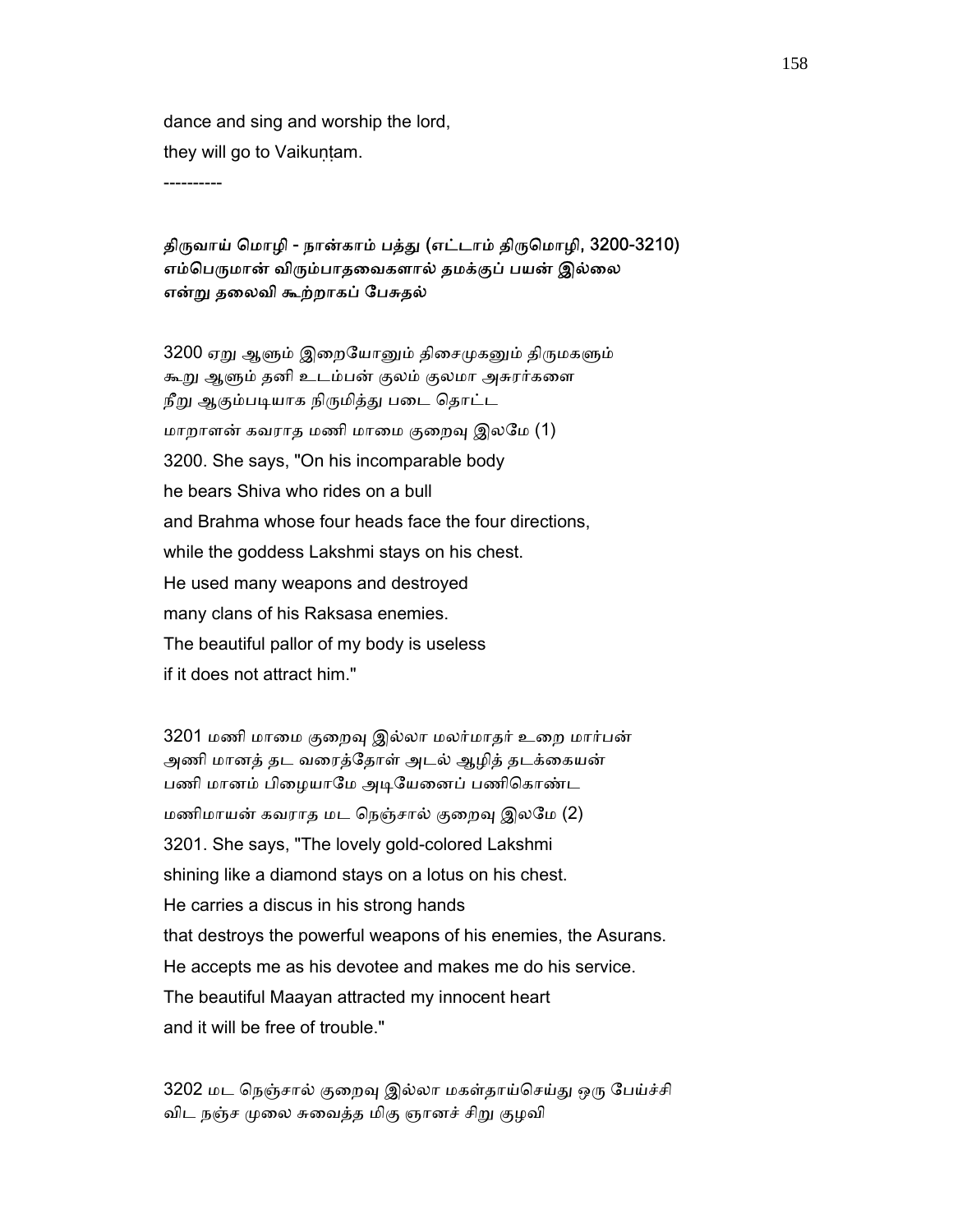பட நாகத்து அணைக் கிடந்த பரு வரைத் தோள் பரம்புருடன் நெடுமாயன் கவராத நிறையினால் குறைவு இலமே (3) 3202. She says, "Putana the ignorant devil took the form of a mother, gave her poisonous milk to Kannan the small wise child and he drank her milk and killed her. The tall Maayan, the highest god has strong mountain-like arms and he sleeps on the snake bed. If he does not love me what is the use of my being a chaste woman?"

3203 நிறையினால் குறைவு இல்லா நெடும் பணைத் தோள் மடப் பின்னை பொறையினால் முலை அணைவான் பொரு விடை ஏழ் அடர்த்து உகந்த கறையினார் துவர் உடுக்கை கடை ஆவின் கழி கோல் கைச் சறையினார் கவராத தளிர் நிறத்தால் குறைவு இலமே (4) 3203. She says, "Wanting to embrace the bamboo-like arms of beautiful, chaste Nappinnai, Kaṇṇan fought with seven bulls and killed them to marry her. When he was born as a cowherd he carried a flute and a grazing stick and wore an orange dress with bells tied on his waist. What is the use of my tender pale shoot-like body if Kannan does not love me?"

3204 தளிர் நிறத்தால் குறைவு இல்லாத் தனிச் சிறையில் விளப்பு உற்ற கிளிெமாழியாள் காரணமாக் கிளர் அரக்கன் நகர் எாித்த களி மலர்த் துழாய் அலங்கல் கமழ் முடியன் கடல் ஞாலத்து அளிமிக்கான் கவராத அறிவினால் குறைவு இலமே (5) 3204. She says, "His wife Sita had a voice as sweet as a parrot's and her body was the color of a tender shoot, She was imprisoned in Lanka by Ravana and the god as Rama went to Lanka, burnt the Rakshasas' Lanka and brought her back. What is the use of my being intelligent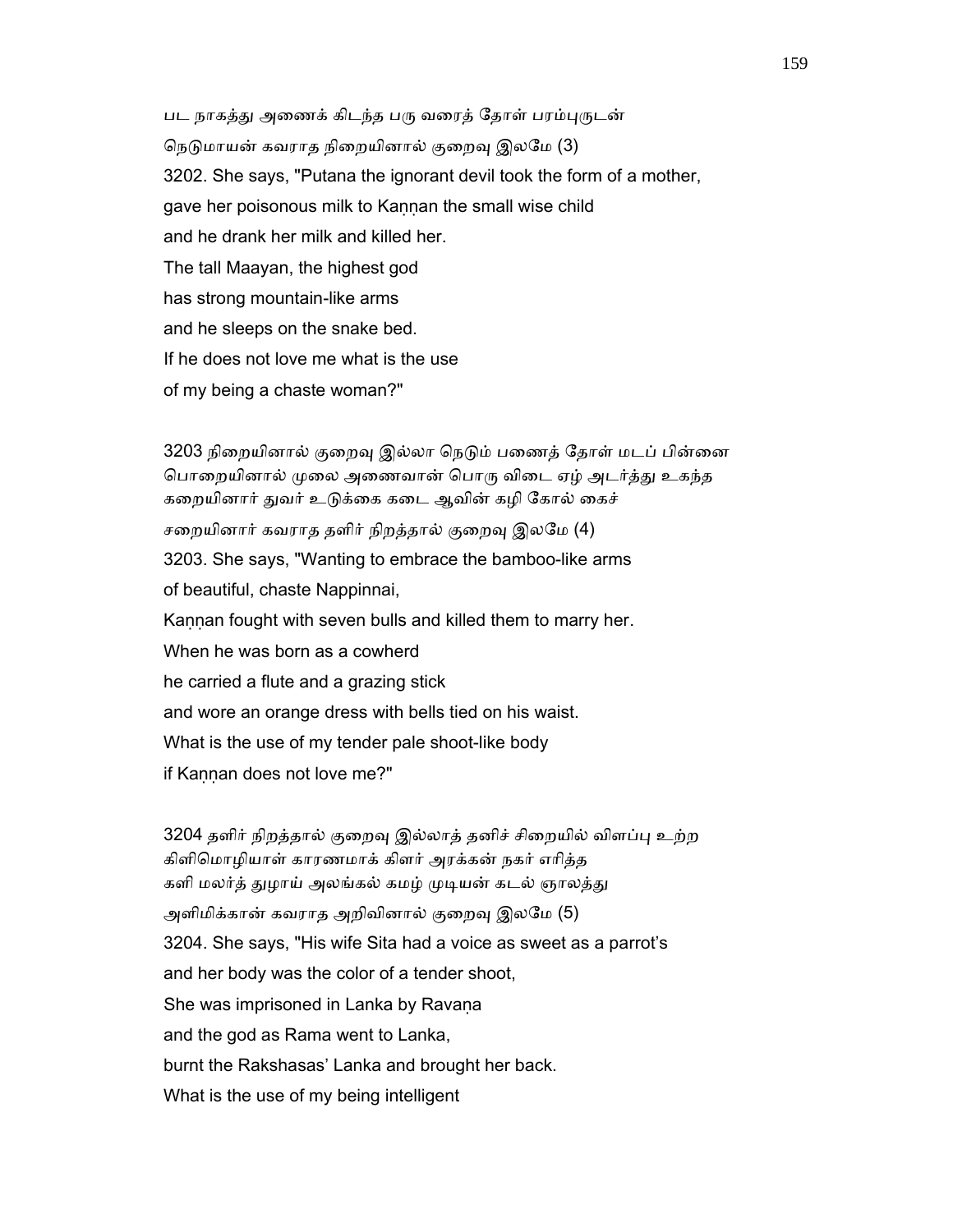when the lord adorned with a fragrant blooming thulasi garland gives his abundant grace to the people of the world surrounded by the ocean but does not love me?"

 3205 அறிவினால் குைறᾫ இல்லா அகல் ஞாலத்தவர் அறிய நெறி எல்லாம் எடுத்து உரைத்த நிறை ஞானத்து ஒருமூர்த்தி குறிய மாண் உரு ஆகி கொடுங் கோளால் நிலம் கொண்ட கிறி அம்மான் கவராத கிளர் ஒளியால் குறைவு இலமே (6) 3205. She says, "The wise god Maal taught all the Vedas to the faultless sages. He went to Mahabali as a small dwarf and like a thief took over all his lands. What is the use of my lovely shining body if it does not attract the naughty Kannan?"

3206 கிளர் ஒளியால் குறைவு இல்லா அரி உருவாய்க் கிளர்ந்து எழுந்து கிளர் ஒளிய இரணியனது அகல் மார்பம் கிழித்து உகந்த வளர் ஒளிய கனல் ஆழி வலம்ᾗாியன் மணி நீல வளர் ஒளியான் கவராத வரி வளையால் குறைவு இலமே (7) 3206. She says, "He took the faultless form of a bright lion, angrily split open the broad chest of Hiranyan and felt joy. He carries a conch and a discus that shines like fire and he has a shining sapphire-colored body. The god who shines forever does not love me. What is the use of my curved bangles?"

3207 வரி வளையால் குறைவு இல்லாப் பெரு முழக்கால் அடங்காரை எரி அழலம் புக ஊதி இரு நிலம் முன் துயர் தவிர்த்த தெரிவு அரிய சிவன் பிரமன் அமரர் கோன் பணிந்து ஏத்தும் விரி புகழான் கவராத மேகலையால் குறைவு இலமே (8) 3207. She says, "He blew his loud, curved conch. If his enemies did not obey him, he fought with them, burned their lands, conquered them and relieved the distress of the people of the world.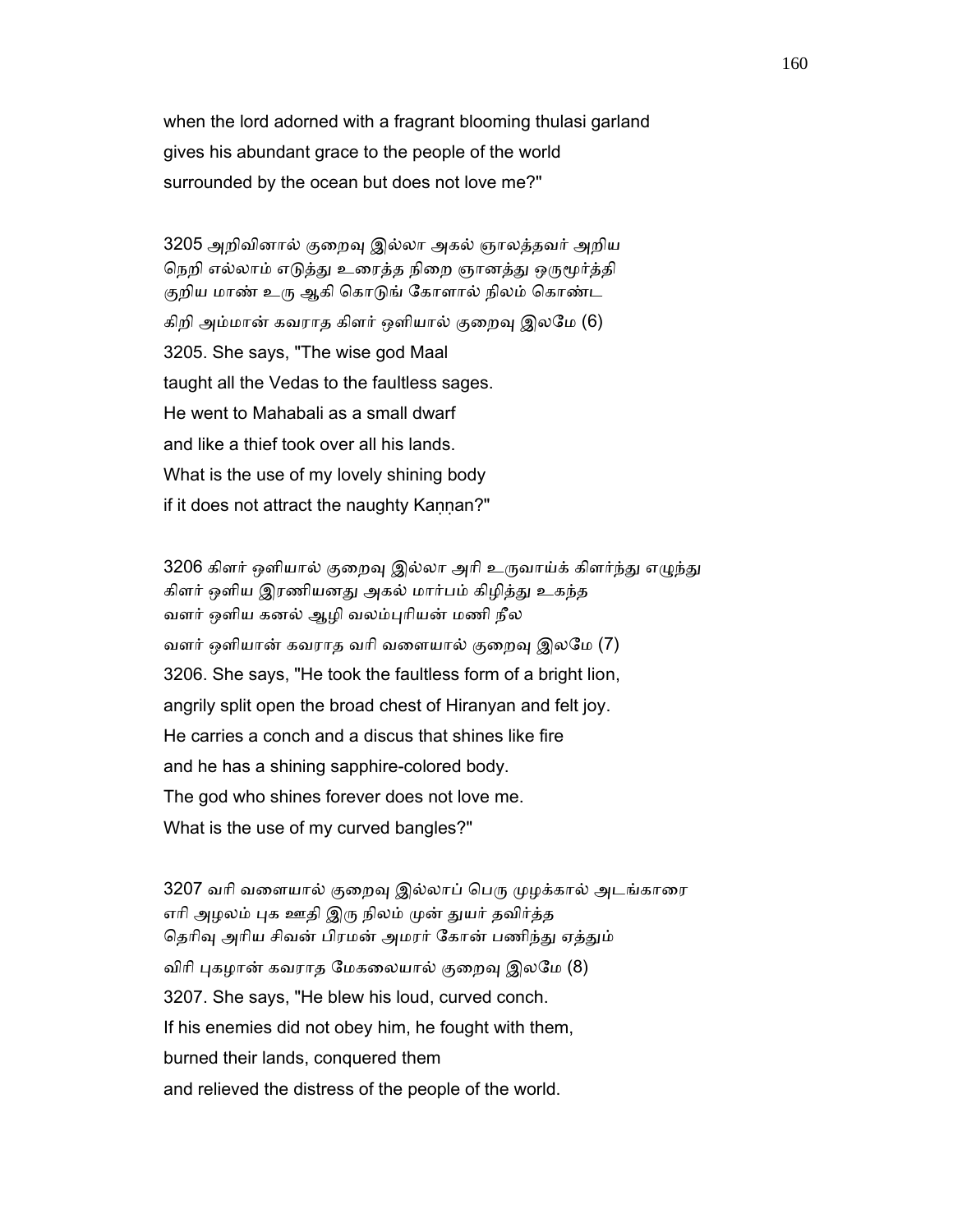He is praised by Shiva who is beyond the understanding of people, Brahma and Indra the king of gods. If he is not attracted by my mekalai ornament what is the use of my wearing it?"

3208 மேகலையால் குறைவு இல்லா மெலிவு உற்ற அகல் அல்குல் போகமகள் புகழ்த் தந்தை விறல் வாணன் புயம் துணித்து நாகமிசைத் துயில்வான்போல் உலகு எல்லாம் நன்கு ஒடுங்க யோகு அணைவான் கவராத உடம்பினால் குறைவு இலமே (9) 3207. She says, "He blew his loud, curved conch. If his enemies did not obey him, he fought with them, burned their lands, conquered them and relieved the distress of the people of the world. He is praised by Shiva who is beyond the understanding of people, Brahma and Indra the king of gods. If he is not attracted by my mekalai ornament what is the use of my wearing it?"

 3209 உடம்பினால் குைறᾫ இல்லா உயிர் பிாிந்த மைலத்ᾐண்டம் கிடந்தனபோல் துணி பலவா அசுரர் குழாம் துணித்து உகந்த தடம் புனல சடைமுடியன் தனி ஒருகூறு அமர்ந்து உறையும் உடம்பு உடையான் கவராத உயிரினால் குறைவு இலமே (10) 3209. She says, "On his body he has Shiva in whose jata the Ganges flows. He destroyed the strong Asurans rending their bodies into pieces as if they were debris fallen from a mountain and then felt joy. What is the use of my body if he does not desire it?"

3210 உயிரினால் குறைவு இல்லா உலகு ஏழ் தன்னுள் ஒடுக்கி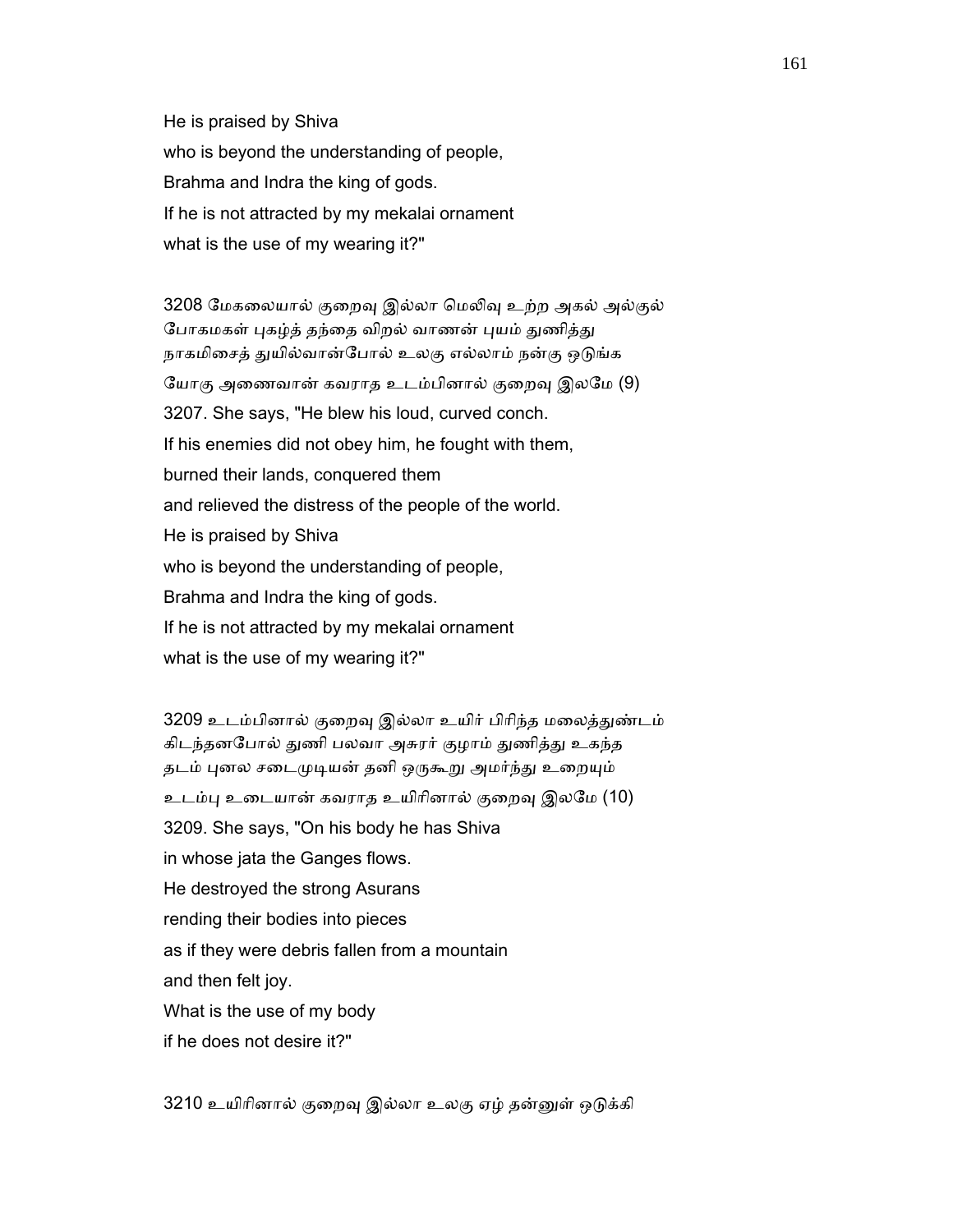தயிர் வெண்ணெய் உண்டானைத் தடம் குருகூர்ச் சடகோபன் செயிர் இல் சொல் இசைமாலை ஆயிரத்துள் இப் பத்தால் வயிரம் சேர் பிறப்பு அறுத்து வைகுந்தம் நண்ணுவரே (11) 3210. Sadagopan of broad Thirukuruhur composed a garland of a thousand faultless poems with music about the god who ate yogurt and butter and swallowed all the seven worlds where many creatures live. If devotees learn and recite these ten poems they will be saved from their terrible births and attain Vaikuntam.

----------

# திருவாய் மொழி - நான்காம் பத்து (ஒன்பதாம் திருமொழி, 3211-3221) உலக இயற்கையில் வெறுப்புற்ற ஆழ்வார் திருவடி சேர்க்குமாறு எம்பெருமானைப் பிரார்த்தித்தல்

3211 நண்ணாதார் முறுவலிப்ப நல் உற்றார் கரைந்து ஏங்க எண் ஆராத் துயர் விளைக்கும் இவை என்ன உலகு இயற்கை கண்ணாளா கடல் கடைந்தாய் உன கழற்கே வரும் பரிசு

தண்ணாவாது அடியேனைப் பணி கண்டாய் சாமாறே (1)

3211. What a pity.

 It is the nature of the world that our enemies should be happy and our relatives should suffer and be distressed.

O god, you are compassionate.

You churned the milky ocean.

I worship your feet ornamented with anklets.

Give me your grace

and take me to your place so I may serve you.

3212 சாம் ஆறும் கெடும் ஆறும் தமர் உற்றார் தலைத்தலைப்பெய்து ஏமாறிக் கிடந்து அலற்றும் இவை என்ன உலகு இயற்கை ஆம் ஆறு ஒன்று அறியேன் நான் அரவு அணையாய் அம்மானே கூமாறே விரைகண்டாய் அடியேனை குறிக்கொண்டே (2) 3212. What a pity!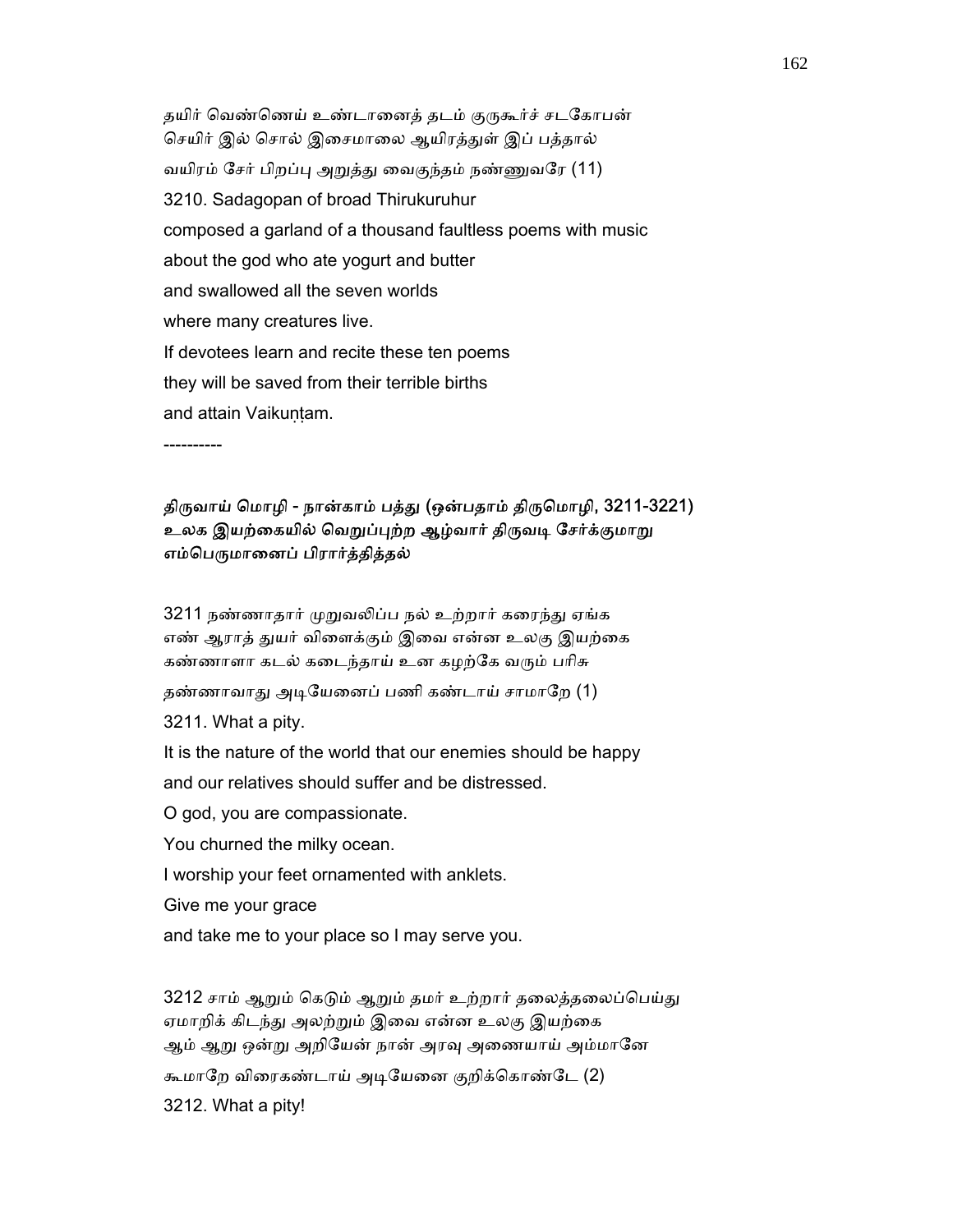It is the nature of the world that people lose their wealth and when they die their relatives fall on their bodies and cry. I do not know how to escape the suffering of this world. O father, you sleep on a snake bed. I cry out to you. Think of me and come to me, your devotee, quickly,

and take me to your world and let me join your feet.

3213 கொண்டாட்டும் குலம் புனைவும் தமர் உற்றார் விழு நிதியும் வண்டு ஆர் பூங் குழலாளும் மனை ஒழிய உயிர் மாய்தல் கண்டு ஆற்றேன் உலகு இயற்கை! கடல்வண்ணா அடியேனைப் பண்டேபோல் கருதாது உன் அடிக்கே கூய்ப் பணிக்கொள்ளே (3) 3213. People die leaving their fame, families, friends, relatives, their wealth and their lovely wives whose hair is garlanded with flowers swarming with bees. I see the terrible nature of the world and cannot bear it. O god, you have the color of the ocean. Do not think of me as you did before. Call me and make me join your feet so I may serve you.

3214 கொள் என்று கிளர்ந்து எழுந்த பெரும் செல்வம் நெருப்பு ஆக கொள் என்று தமம் மூடும் இவை என்ன உலகு இயற்கை வள்ளலே மணிவண்ணா உன கழற்கே வரும்பரிசு வள்ளல் செய்து அடியேனை உனது அருளால் வாங்காயே (4) 3214. The world's nature is a terrible thing. Even if someone does not want it, great wealth may come to him, urging him to take it, and then destroy him like fire. O generous sapphire-colored god, give me your grace so I may come to you and worship your feet that are adorned with anklets.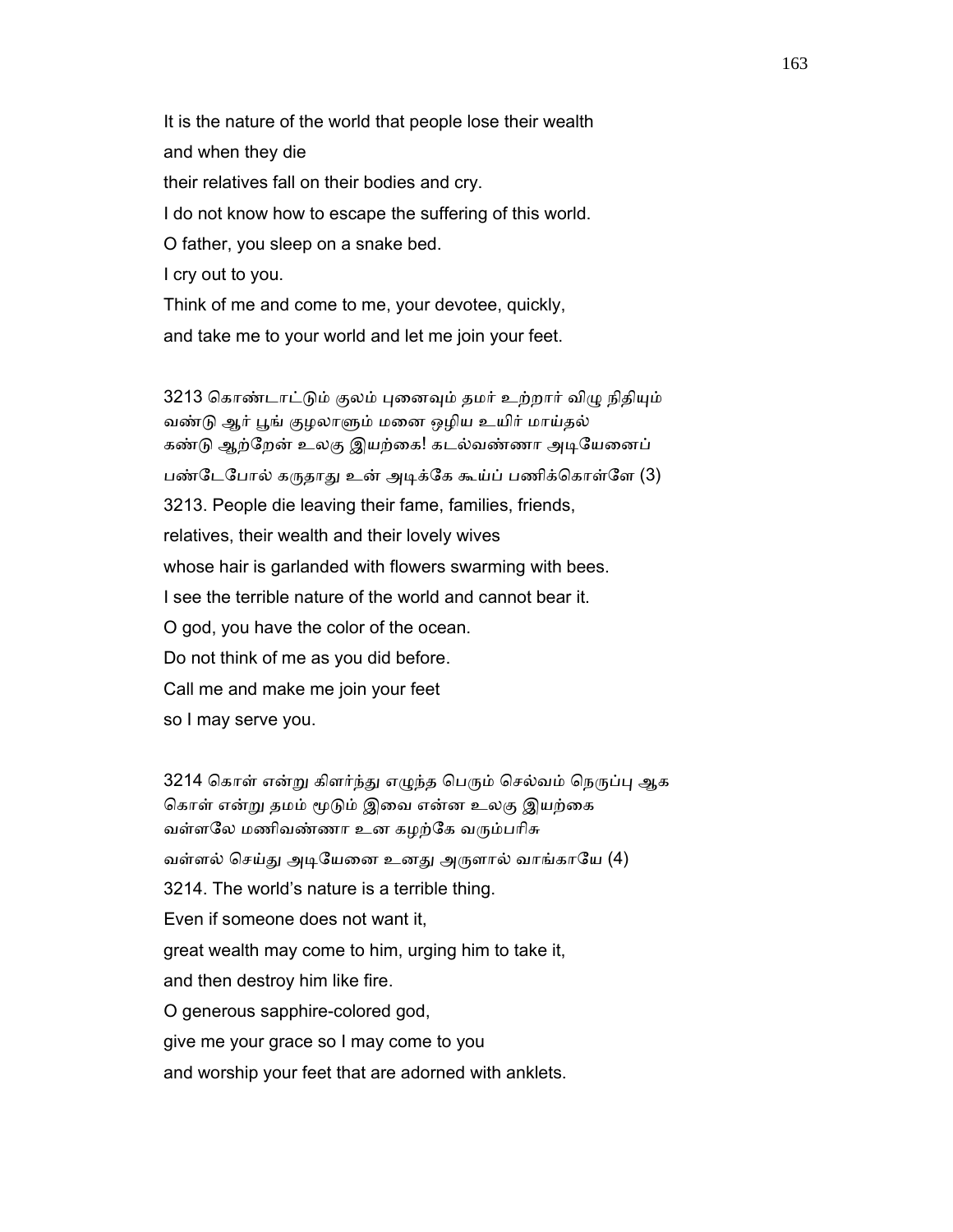3215 வாங்கு நீர் மலர் உலகில் நிற்பனவும் திரிவனவும் ஆங்கு உயிர்கள் பிறப்பு இறப்புப் பிணி மூப்பால் தகர்ப்புண்ணும் ஈங்கு இதன்மேல் வெம் நரகம் இவை என்ன உலகு இயற்கை வாங்கு எனை நீ மணிவண்ணா அடியேனை மறுக்கேலே (5) 3215. All creatures that are born, live and wander in this world surrounded by the water-filled oceans get sick, grow old and die only to be born again and suffer. Is there any hell worse than this? What is this terrible nature of the earth? O sapphire-colored god, give me your grace and take me to you. Do not refuse me.

3216 மறுக்கி வல் வலைப்படுத்தி குமைத்திட்டு கொன்று உண்பர் அறப்பொருளை அறிந்து ஓரார் இவை என்ன உலகு இயற்கை வெறித் துளவ முடியானே வினையேனை உனக்கு அடிமை அறக்கொண்டாய் இனி என் ஆர் அமுதே கூயருளாயே (6) 3216. The world's nature is a terrible thing. People fight with each other, imprison others, hurt them and even kill them. They do not think it is not right or dharmic to do such deeds. On your head, you wear fragrant thulasi. I have done bad karma. Make me your slave. You are sweet nectar to me. Call me to you and give me your grace. 3217 ஆயே இவ் உலகத்து நிற்பனவும் திரிவனவும்

நீயே மற்று ஒரு பொருளும் இன்றி நீ நின்றமையால் நோயே மூப்பு இறப்பு பிறப்பு பிணியே என்று இவை ஒழிய கூயேகொள் அடியேனை கொடு உலகம் காட்டேலே (7) 3217. You are my mother. In the world, all the things that do not move and those that move are you, yet you are not any of those things and you stand alone.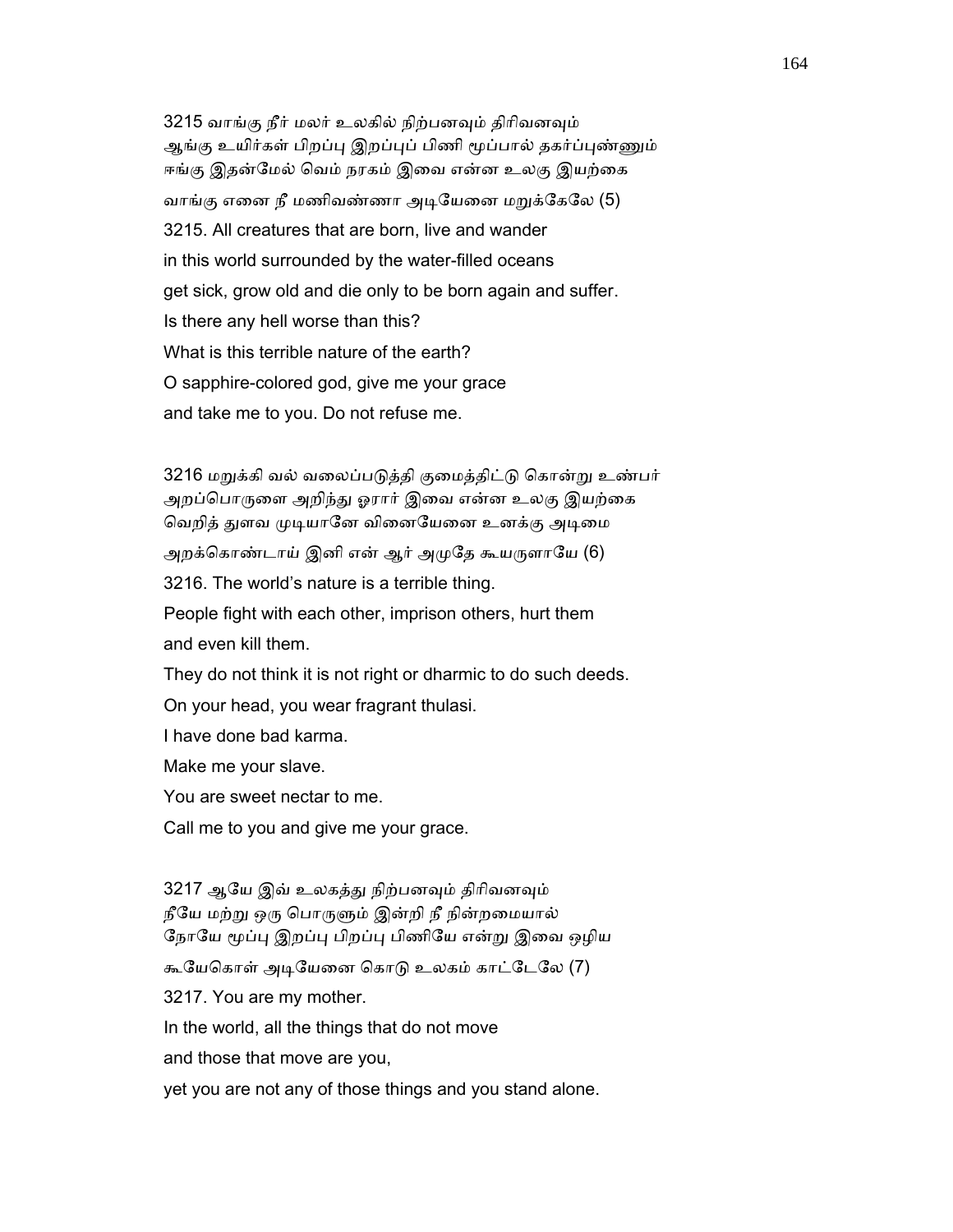Do not make me stay in this cruel world. It gives sickness, old age, birth, death and many sorrows. Don't keep me in this cruel world. Call me, your slave, to your place and keep me with you.

 3218 காட்ᾊ நீ கரந்ᾐ உமிᾨம் நிலம் நீர் தீ விசும்ᾗ கால் ஈட்டி நீ வைத்து அமைத்த இமையோர் வாழ் தனி முட்டைக் கோட்டையினில் கழித்து என்னை உன் கொழும் சோதி உயரத்துக் கூட்டு அரிய திருவடிக்கள் எஞ்ஞான்று கூட்டுதியே? (8) 3218. You created this world, swallowed it and spit out the earth, water, fire, sky and wind, and in that way you created the world again. Now you make me stay in this world where the gods live. When will you take me from here? Bring me to your shining world and make me join you so that I may worship your divine feet.

3219 கூட்டுதி நின் குரை கழல்கள் இமையோரும் தொழாவகைசெய்து ஆட்டுதி நீ அரவு அணையாய் அடியேனும் அஃது அறிவன் வேட்கை எல்லாம் விடுத்து என்னை உன் திருவடியே சுமந்து உழலக் கூட்டு அரிய திருவடிக்கள் கூட்டினை நான் கண்டேனே (9) 3219. You bring the devotees who worship you and let them live beneath your feet that are adorned with sounding anklets. If the gods do not do what is right, you make them not to worship you in the sky and make them live on the earth. I, your slave, know that. O god you sleep on a snake bed. You made me give up my desires and worship your divine feet that others cannot find. I see you now.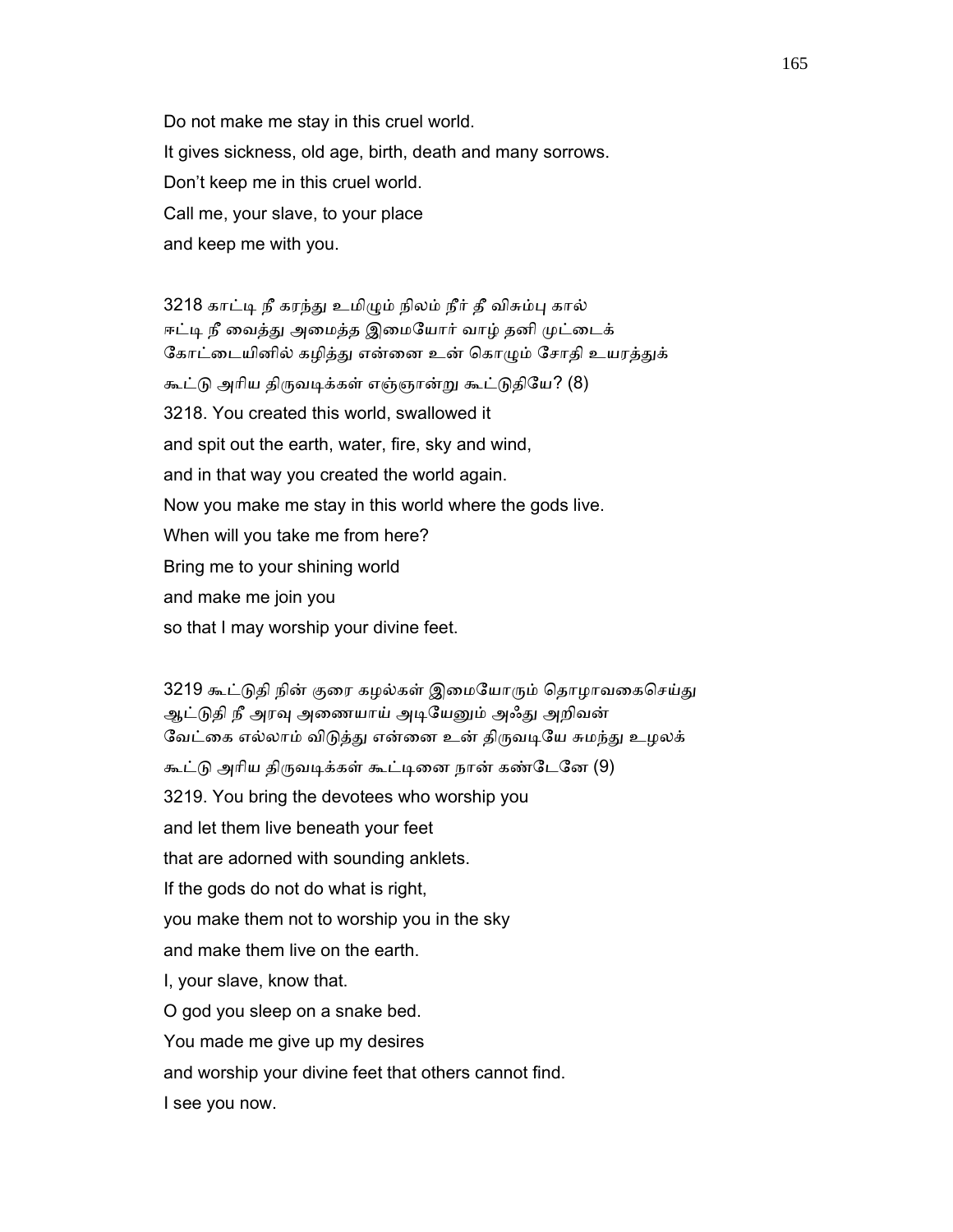3220 கண்டு கேட்டு உற்று மோந்து உண்டு உழலும் ஐங்கருவி கண்ட இன்பம் தெரிவு அரிய அளவு இல்லாச் சிற்றின்பம் ஒண் தொடியாள் திருமகளும் நீயுமே நிலாநிற்ப கண்ட சதிர் கண்டொழிந்தேன் அடைந்தேன் உன் திருவடியே (10) 3220. I have realized that the five mean pleasures that the senses give seeing, hearing, touching, smelling, and eating—are not good. I have seen how you and the goddess Lakshmi, lovely with her shining bracelets, have joined together and given me your grace. I became your slave and reached your divine feet.

3221 திருவடியை நாரணனை கேசவனை பரஞ்சுடரை திருவடி சேர்வது கருதி செழுங் குருகூர்ச் சடகோபன் திருவடிமேல் உரைத்த தமிழ் ஆயிரத்துள் இப் பத்தும் திருவடியே அடைவிக்கும் திருவடி சேர்ந்து ஒன்றுமினே (11) 3221. Sadagopan of flourishing Thirukuruhur composed a thousand Tamil pasurams on the god describing how devotees could join the feet of the god Naranan, Kesavan, the highest light. O devotees, learn these ten poems and you will join his divine feet.

---------

#### திருவாய் மொழி - நான்காம் பத்து (பத்தாம் திருமொழி, 3222-3232) எம்பெருமான் எல்லாத் தேவதைகளுக்கும் மேற்பட்டவன் (திருக்குருகூர்)

3222 ஒன்றும் தேவும் உலகும் உயிரும் மற்ᾠம் யாᾐம் இல்லா அன்ᾠ நான்ᾙகன் தன்ெனாᾌ ேதவர் உலேகாᾌ உயிர் பைடத்தான் குன்றம் போல் மணி மாடம் நீடு திருக்குருகூர் அதனுள் நின்ற ஆதிப்பிரான் நிற்க மற்றைத் தெய்வம் நாடுதிரே? (1) 3222. When there was nothing,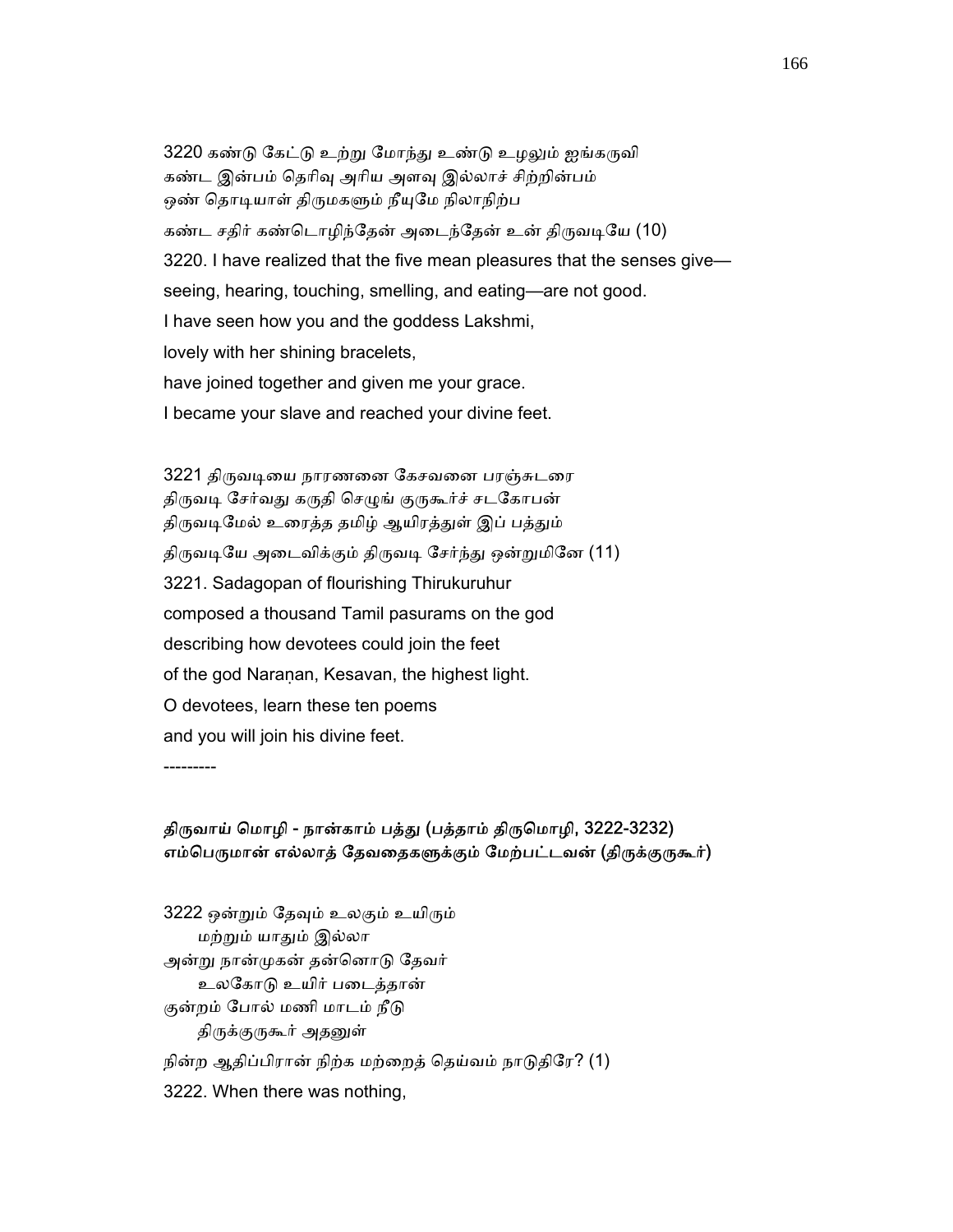he created Nanmuhan, the gods, the world of the gods, the world and all the creatures in the world. Our ancient god stays in rich Thirukuruhur filled with palaces as large as mountains and patios studded with diamonds. Why do you search for other gods?

3223 நாடி நீர் வணங்கும் தெய்வமும் உம்மையும் ᾙன் பைடத்தான்

வீடு இல் சீர்ப் புகழ் ஆதிப்பிரான் அவன் ேமவி உைற ேகாயில் மாட மாளிைக சூழ்ந்ᾐ அழகு ஆய திருக்குருகூர் அதனைப்

பாடி ஆடி பரவிச் செல்மின்கள்

பல் உலகீர் பரந்ேத (2)

3223. Our god created all the gods that you worship and you.

Our lord has matchless fame and he abides with love

in the temple of beautiful Thirukuruhur

filled with patios and palaces.

O devotees! You come from all parts of the world,

Go to Thirukuruhur, sing and dance and praise the god.

3224 பரந்த தெய்வமும் பல் உலகும் படைத்து அன்று உடனே விழுங்கி கரந்து உமிழ்ந்து கடந்து இடந்தது கண்ᾌம் ெதளியகில்லீர் சிரங்களால் அமரர் வணங்கும் திருக்குருகூர் அதனுள் பரன் திறம் அன்றி பல் உலகீர் ெதய்வம் மற்ᾠ இல்ைல ேபசுமிேன (3) 3224. He created all the gods, many worlds, swallowed it all and spit it out. He measured the world at the sacrifice of Mahabali, and he brought the earth from the underworld as a boar. O people of the world! Even though you know all this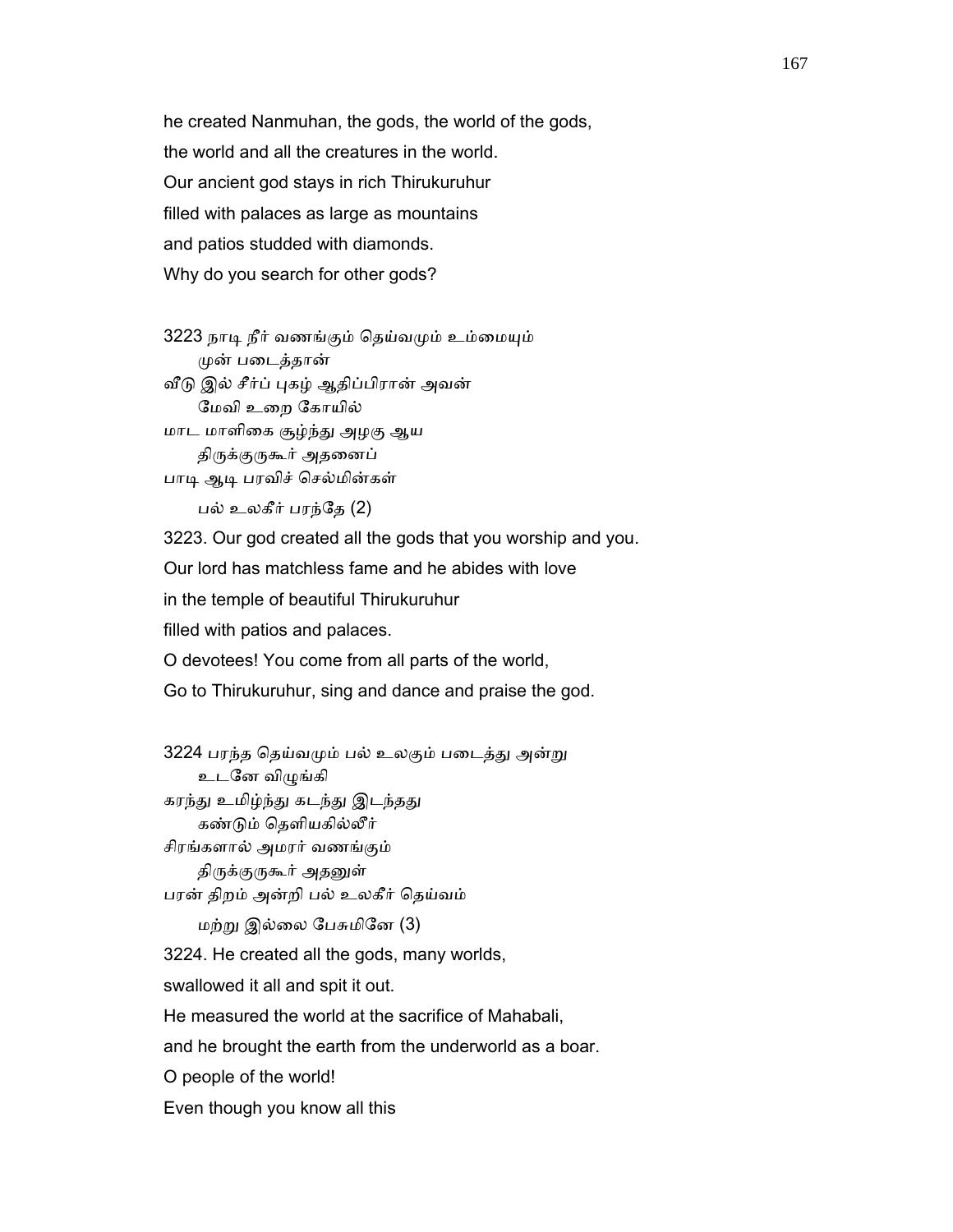you do not understand his power. There is no other god equal to the highest god. He stays in Thirukuruhur and all the other gods bow down their heads to him. Come and praise our lord.

 3225 ேபச நின்ற சிவᾔக்கும் பிரமன் தனக்கும் பிறர்க்கும் நாயகன் அவனே கபால நல் மோக்கத்துக் கண்ᾌெகாண்மின் ேதச மா மதிள் சூழ்ந்ᾐ அழகு ஆய திருக்குருகூர் அதனுள் ஈசன்பால் ஓர் அவம் பறைதல் என் ஆவது இலிங்கியர்க்கே? (4)

 3225. He is the lord of famous Shiva praised by all, Brahma and all other gods. You know this because he made the head of Brahma fall from Shiva's hand and released Shiva from his curse. He is the lord of Thirukuruhur surrounded with large beautiful walls. The Lingayats say wrong things about our highest god.

What do they get by doing that?

3226 இலிங்கத்து இட்ட புராணத்தீரும் சமணரும் சாக்கியரும் வலிந்து வாது செய்வீர்களும் மற்றும் நும் தெய்வமும் ஆகி நின்றான் மலிந்து செந்நெல் கவரி வீசும் திருக்குருகூர் அதனுள் பொலிந்து நின்ற பிரான் கண்டீர் ஒன்றும் ெபாய் இல்ைல ேபாற்ᾠமிேன (5) 3226. O Lingayats, Jains, Buddhists, Sakyas, and others praised in the Puranas! You argue strongly about your religions and worship your gods. He is in your souls and in all your gods. Dear god, you stay and shine in Thirukuruhur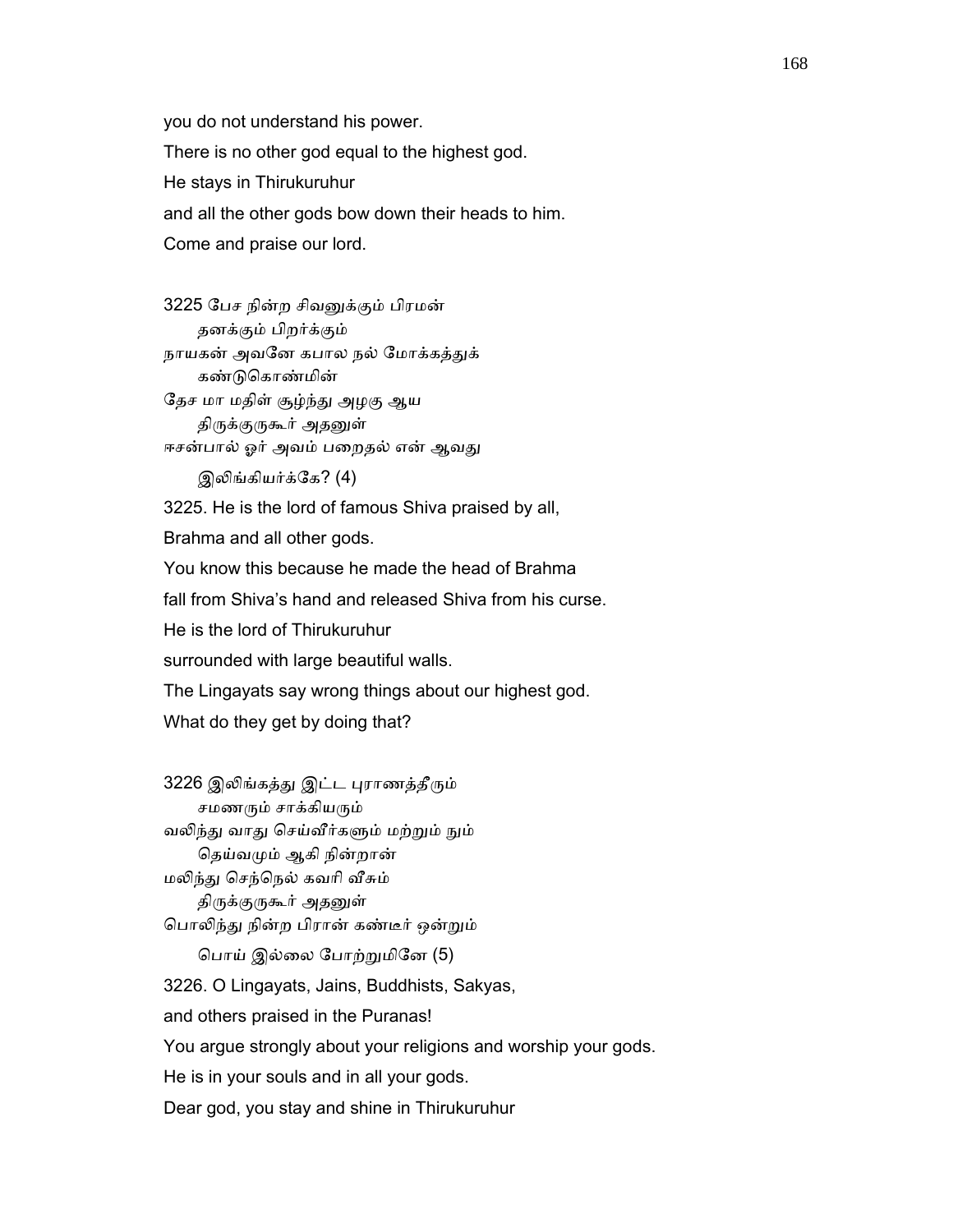where abundant good paddy blows in the wind as if fanned. He is the shining god of all religions. This is no lie. Praise him.

 3227 ேபாற்றி மற்ᾠ ஓர் ெதய்வம் ேபணப் ᾗறத்திட்ᾌ உம்ைம இன்ேன தேற்றி வைத்தது எல்லீரும் வீடு பெற்றால் உலகு இல்ைல என்ேற ேசற்றில் ெசந்ெநல் கமலம் ஓங்கு திருக்குருகூர் அதனுள் ஆற்ற வல்லவன் மாயம் கண்டீர் அது அறிந்து அறிந்து ஓடுமினே (6) 3227. Even though you praise other gods he protects you without the concern that you are praising them. He takes only his devotees because if all get to reach moksha, there will be no one left in the world. This is the maaya of the powerful lord. He stays in Thirukuruhur where good paddy and lotuses grow from the earth. Understand this and find out the right way to live.

3228 ஓடி ஓடி பல பிறப்பும் பிறந்து மற்ᾠ ஓர் ெதய்வம் பாடி ஆடிப் பணிந்து பல்படிகால் வழி ஏறிக் கண்டீர் கூᾊ வானவர் ஏத்த நின்ற திருக்குருகூர் அதனுள் ஆடு புள் கொடி ஆதி மூர்த்திக்கு

அடிமைபுகுவதுவே (7)

3228. O devotees, you have been born in many births.

You have looked for other gods, sung their praise,

danced and worshiped them in all the ways described in the sastras

but you have not found success.

Our ancient lord carries an eagle flag

and stays in Thirukuruhur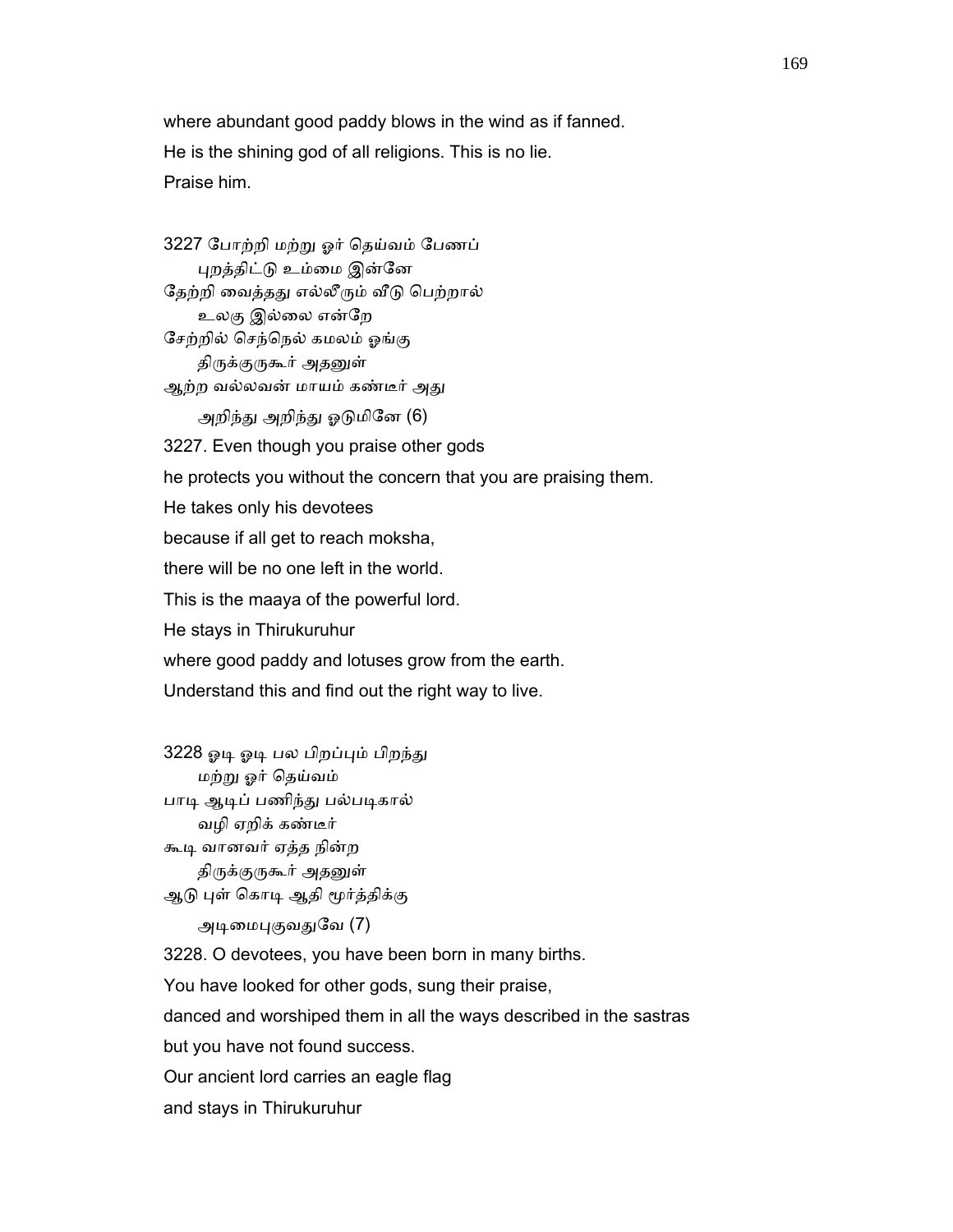where the gods in the sky gather and praise him. Go and be his slave.

 3229 ᾗக்கு அᾊைமயினால் தன்ைனக் கண்ட மார்க்கண்ேடயன் அவைன நக்க பிரானும் அன்று உய்யக்கொண்டது நாராயணன் அருளே கொக்கு அலர் தடம் தாழை வேலித் திருக்குருகூர் அதனுள் மிக்க ஆதிப்பிரான் நிற்க மற்ைறத் தெய்வம் விளம்புதிரே (8) 3229. The grace of Narayaṇan is what made the dancing god Shiva save Markandeya when he came and asked him to rescue him from Yama. The ancient lord Naranan stays in Thirukuruhur surrounded with fences where the taalai flowers bloom like white herons in large ponds. Why do you go to other places and search for other gods?

 3230 விளம்ᾗம் ஆᾠ சமயᾙம் அைவஆகிᾜம் மற்ᾠம் தன்பால் அளந்ᾐ காண்டற்கு அாியன் ஆகிய ஆதிப்பிரான் அமரும் வளம் ெகாள் தண் பைண சூழ்ந்ᾐ அழகு ஆய திருக்குருகூர் அதனை உளம் ெகாள் ஞானத்ᾐ ைவம்மின் உம்ைம

உய்யக்ெகாண்ᾌ ேபாகுறிேல (9)

3230. None of the six religions

or any other religious texts know who god is.

Our ancient god of beautiful Thirukurukur

surrounded with flourishing fields

has entered your heart and stays there.

Keep him in your heart—that is the path that will save you.

3231 உறுவது ஆவது எத் தேவும் எவ் உலகங்களும் மற்ᾠம் தன்பால்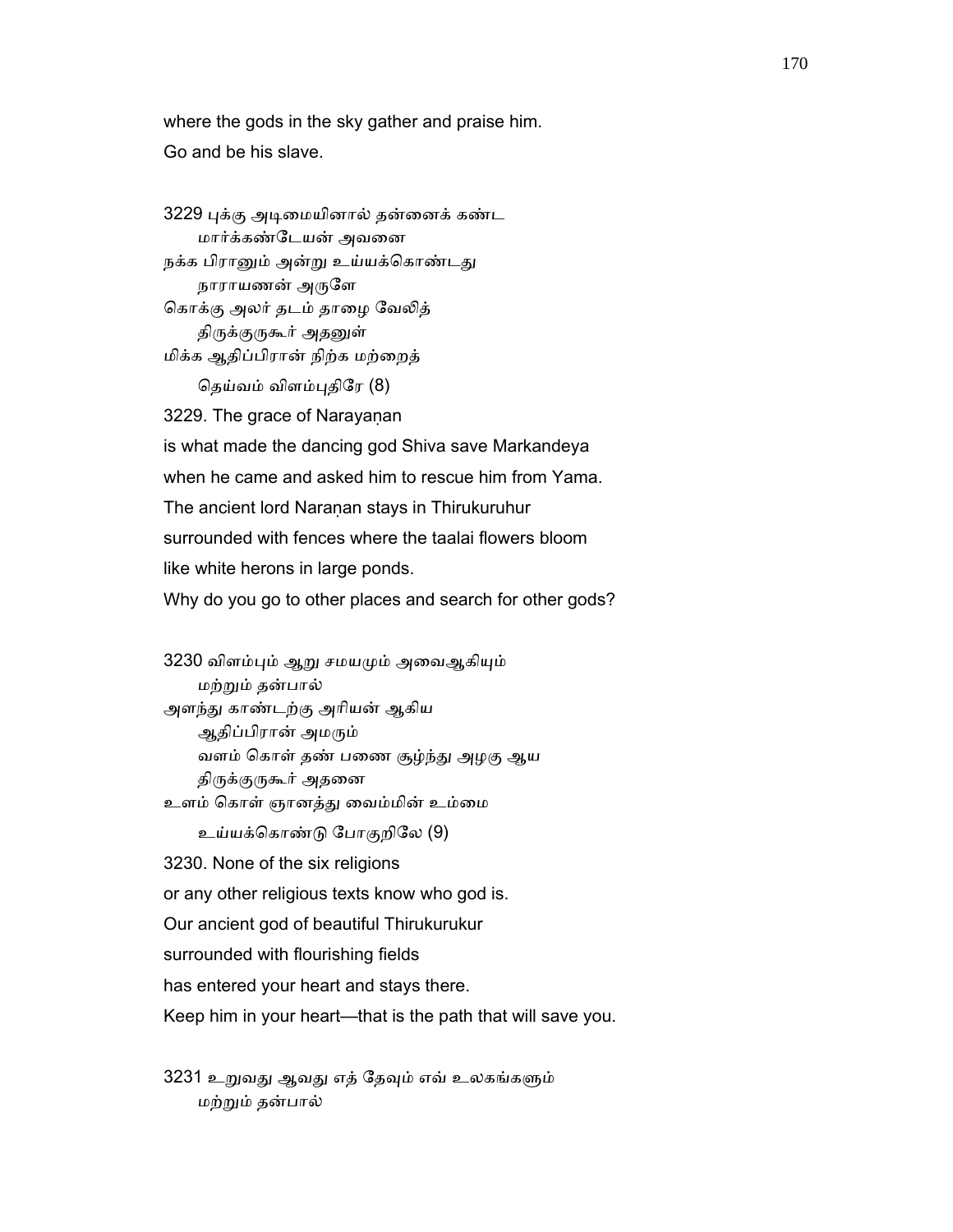மறு இல் மூர்த்தியோடு ஒத்து இத்தனையும் நின்றவண்ணம் நிற்கேவ செறுவில் செந்நெல் கரும்பொடு ஓங்கு திருக்குருகூர் அதனுள் குறிய மாண் உரு ஆகிய நீள் குடக் கூத்தᾔக்கு ஆள் ெசய்வேத (10) 3231. The faultless lord contains in himself all that there is and all that will be, all the worlds, all the gods and everything else. He stays in Thirukuruhur surrounded by flourishing paddy and sugarcane fields.

He took the form of a dwarf

and he dances the divine kudakuthu dance.

Let us serve him.

 3232 ஆள் ெசய்ᾐ ஆழிப் பிராைனச் ேசர்ந்தவன் வண் குருகூர்நகரான் நாள் கமழ் மகிழ் மாைல மார்பினன் மாறன் சடேகாபன் வேட்கையால் சொன்ன பாடல் ஆயிரத்துள் இப் பத்தும் வல்லார் மீட்சி இன்றி ைவகுந்த மாநகர் மற்றது கையதுவே (11)

3232. Maran Sadagopan of rich Thirukuruhur

is adorned with a fresh garland

of fragrant makizham flowers on his chest.

He, the devotee of the god,

lovingly composed a thousand poems

for the god who carries a discus.

If devotees learn and recite these poems

and know them well they will surely reach Vaikuṇṭam.

----------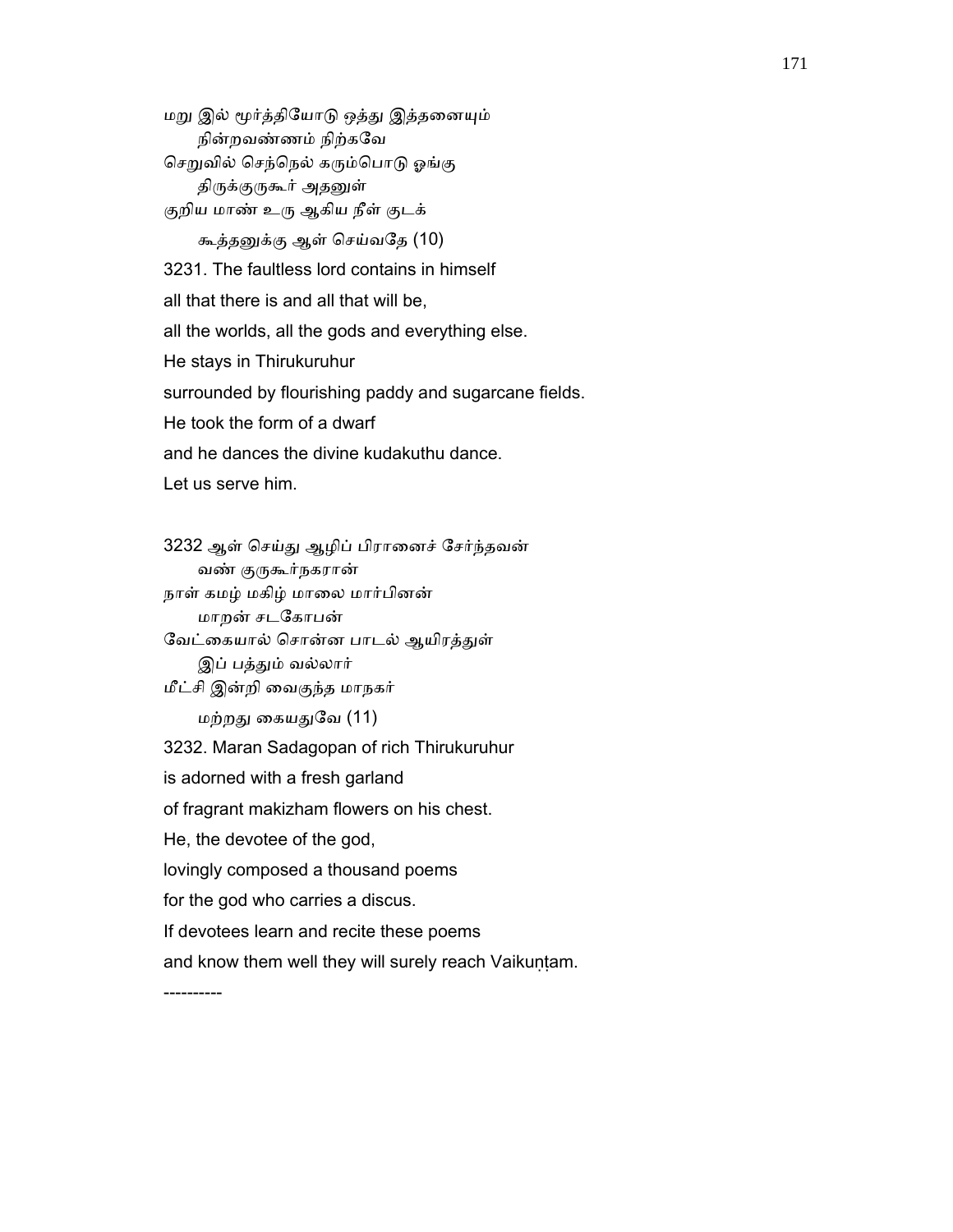# நம்மாழ்வார் திருவாய் மொழி - ஐந்தாம் பத்து (3233-3342) Divyaprabandham - Thiruvaymozhi - Aindaam Pathu

# திருவாய் மொழி - ஐந்தாம் பத்து (முதல் திருமொழி, 3233-3243) உண்மையான பக்தி இல்லாத நிலையிலும் சிறந்த பேற்றை அருளும் எம்பெருமானது கருணைத்திறம்

3233 கை ஆர் சக்கரத்து என் கருமாணிக்கமே என்று என்று பொய்யே கைம்மை சொல்லி புறமே புறமே ஆடி ெமய்ேய ெபற்ெறாழிந்ேதன் விதி வாய்க்கின்ᾠ காப்பார் ஆர்? ஐயோ கண்ண பிரான் அறையோ இனிப் போனாலே (1) 3233. I lied, praising you and saying, "You are a precious blue sapphire. You carry a discus." I wandered and wandered and you thought I was truly praising you and gave me your grace. If it is my fate to receive your grace, no one can prevent it, O my lord Kannan! Tell me. Tell me please.

3234 போனாய் மா மருதின் நடுவே என் பொல்லா மணியே தேனே இன் அமுதே என்று என்றே சில கூத்துச் சொல்ல தானேல் எம் பெருமான் அவன் என் ஆகி ஒழிந்தான் வானே மா நிலமே மற்றும் முற்றும் என் உள்ளனவே (2) 3234. He is a faultless jewel. He went between the two marudam trees. I praised him saying, "You are honey and sweet nectar." I just said a few things praising him like that and my dear lord entered my heart and became one with me. Now, the sky and this great earth are all mine.

3235 உள்ளன மற்று உளவா புறமே சில மாயம் சொல்லி வள்ளல் மணிவண்ணனே என்று என்றே உன்னையும் வஞ்சிக்கும் கள்ள மனம் தவிர்ந்தே உன்னைக் கண்டுகொண்டு உய்ந்தொழிந்தேன் வெள்ளத்து அணைக்கிடந்தாய் இனி உன்னை விட்டு என் கொள்வனே? (3)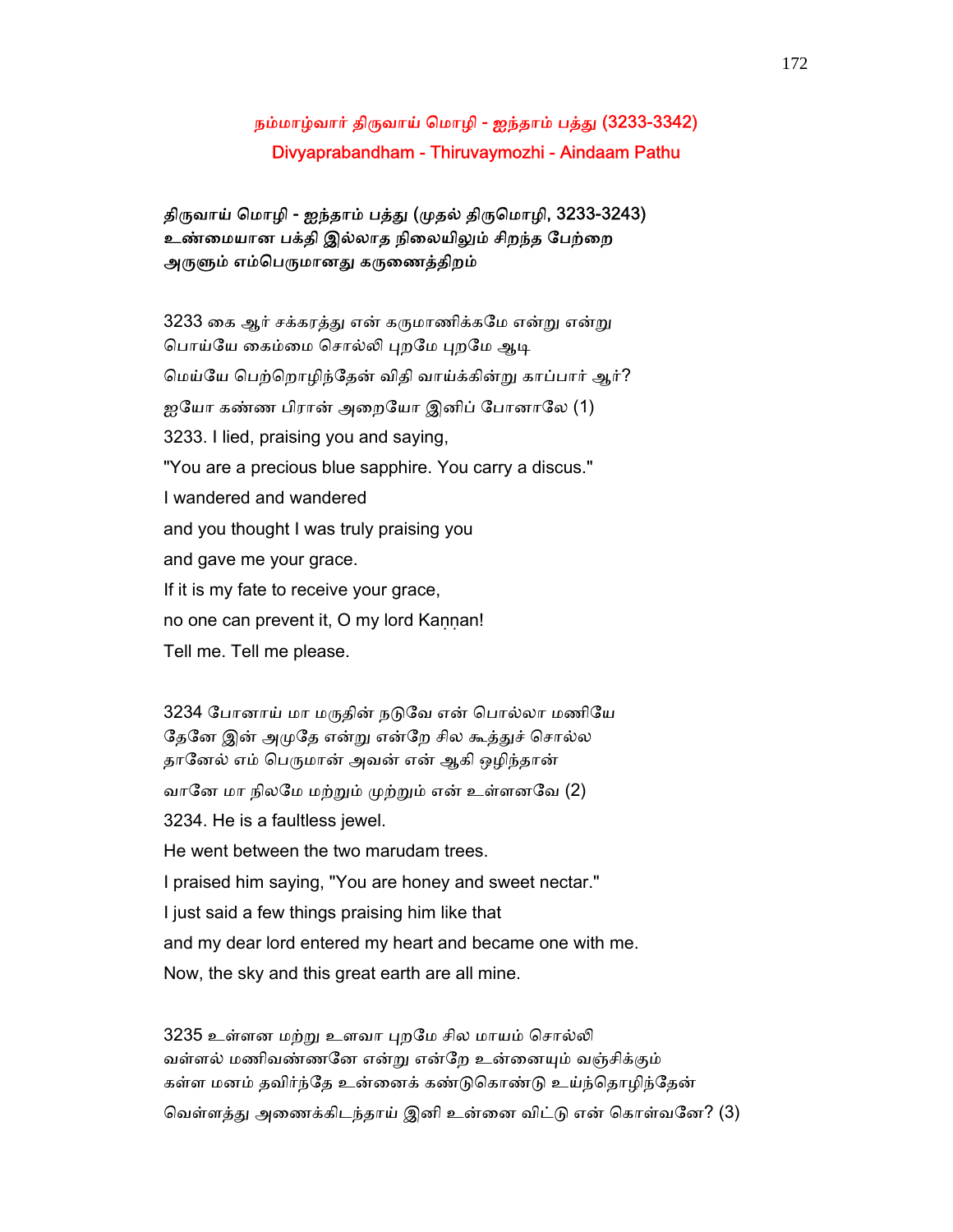3235. I wanted to be involved in the pleasures of the world but I praised you with false words and said, "You are the generous lord. You have the color of sapphire." Now I don't want to cheat you. My devious mind knew you and I am saved. You sleep on the flood of water. I will not leave you. What is there for me except you?

3236 என் கொள்வன் உன்னை விட்டு? என்னும் வாசகங்கள் சொல்லியும் வன் கள்வனேன் மனத்தை வலித்து கண்ண நீர் கரந்து நின்கண் நெருங்கவைத்தே எனது ஆவியை நீக்ககில்லேன் என்கண் மலினம் அறுத்து என்னைக் கூவி அருளாய் கண்ணனே (4) 3236. What should I do? Even though I said, "I will not leave you," I was a thief and could not stop my mind from enjoying the pleasures of this world. I didn't think of you. I can't approach you making my hard heart soft and shedding tears. I can't leave this life on the earth. O Kaṇṇan, take away my sins,

call me and give me your grace.

3237 கண்ண பிரானை விண்ணோர் கருமாணிக்கத்தை அமுதை நண்ணியும் நண்ணகில்லேன் நடுவே ஓர் உடம்பில் இட்டு திண்ணம் அழுந்தக் கட்டிப் பல செய்வினை வன் கயிற்றால் புண்ணை மறைய வரிந்து என்னைப் போர வைத்தாய் புறமே (5) 3237. My dear lord Kannan is sweet as nectar, the precious jewel of the gods in the sky. I can't approach my dear lord Kannan. He put life in my body and tied it tightly with the ropes of ignorance and karma. I am covered with a body that is a skin-covered wound. Who can release me from this body? O lord, you are the only one. Save me.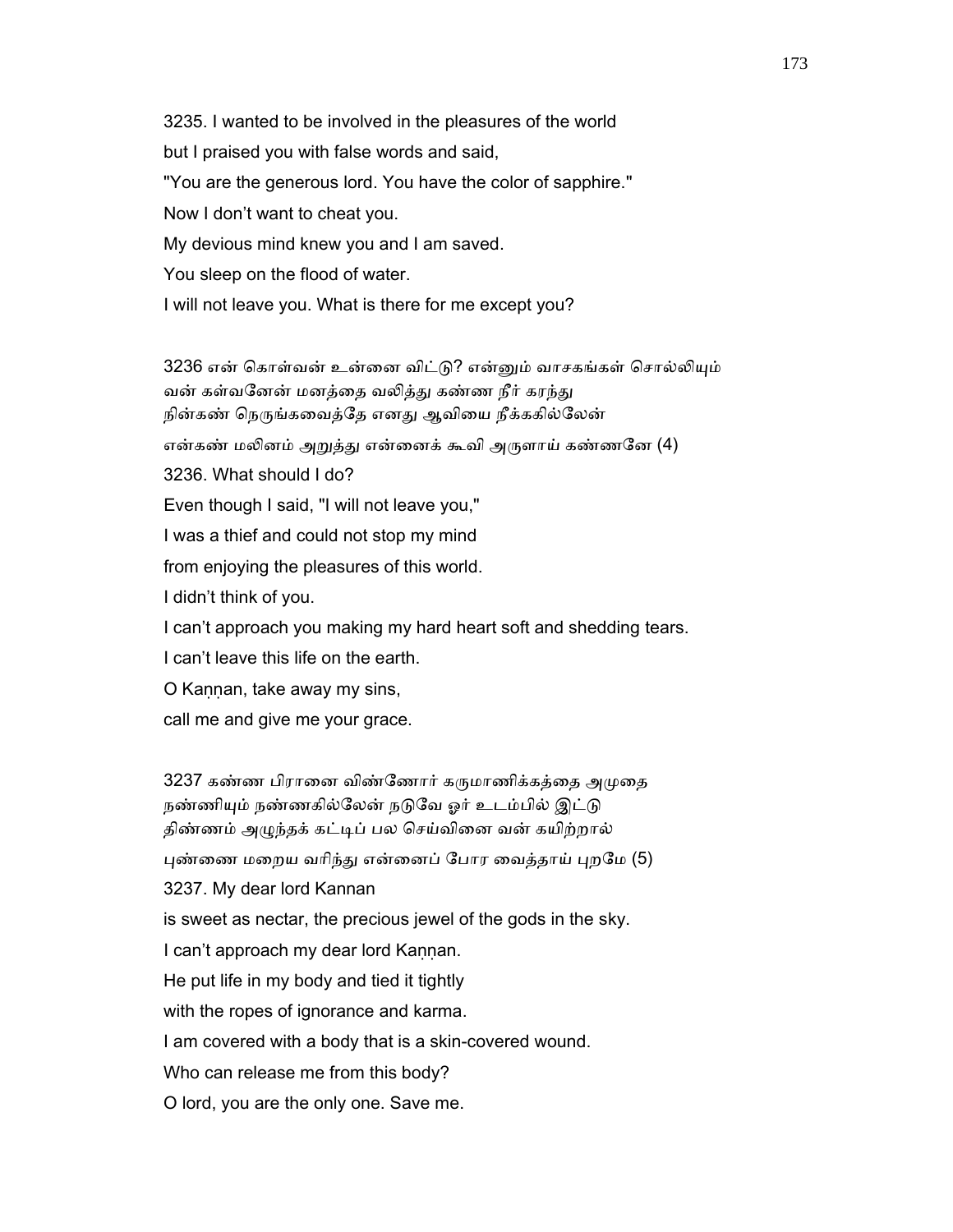3238 ᾗறம் அறக் கட்ᾊக்ெகாண்ᾌ இᾞ வல்விைனயார் குைமக்கும் முறை முறை யாக்கை புகல் ஒழியக் கண்டு கொண்டொழிந்தேன் நிறம் உைட நால் தடம் ேதாள் ெசய்ய வாய் ெசய்ய தாமைரக்கண் அறம் முயல் ஆழி அங்கைக் கருமேனி அம்மான் தன்னையே (6) 3238. His body shines like a dark jewel and he carries a discus in his beautiful hand that establishes dharma. My lord has beautiful lotus eyes, a red mouth and four strong arms. When I saw him the evil and good karma that troubled me went away.

 3239 அம்மான் ஆழிப்பிரான் அவன் எவ் இடத்தான்? யான் ஆர்? எம் மா பாவியர்க்கும் விதி வாய்க்கின்ᾠ வாய்க்கும் கண்டீர் கைம்மா துன்பு ஒழித்தாய் என்று கைதலைபூசல் இட்டே ெமய்ம் மால் ஆெயாழிந்ேதன் எம்பிராᾔம் என் ேமலாேன (7) 3239. The lord carries a discus and he is dear to me. Where is he? Who am I? If any sinner has a good fate, the lord gives his grace to him. I folded my hands above my head and worshiped him crying, "O lord, you took away the suffering of the elephant Gajendra," and I became a true devotee of him, the highest god. He joined me with him.

3240 மேலாத் தேவர்களும் நிலத் தேவரும் மேவித் தொழும் மாலார் வந்ᾐ இனநாள் அᾊேயன் மனத்ேத மன்னினார் சேல் ஏய் கண்ணியரும் பெரும் செல்வமும் நன்மக்களும் மேலாத் தாய் தந்தையும் அவரே இனி ஆவாரே (8) 3240. Maal, whom the gods in the sky and the sages on earth worship, has come and entered this slave's mind and now stays there firmly.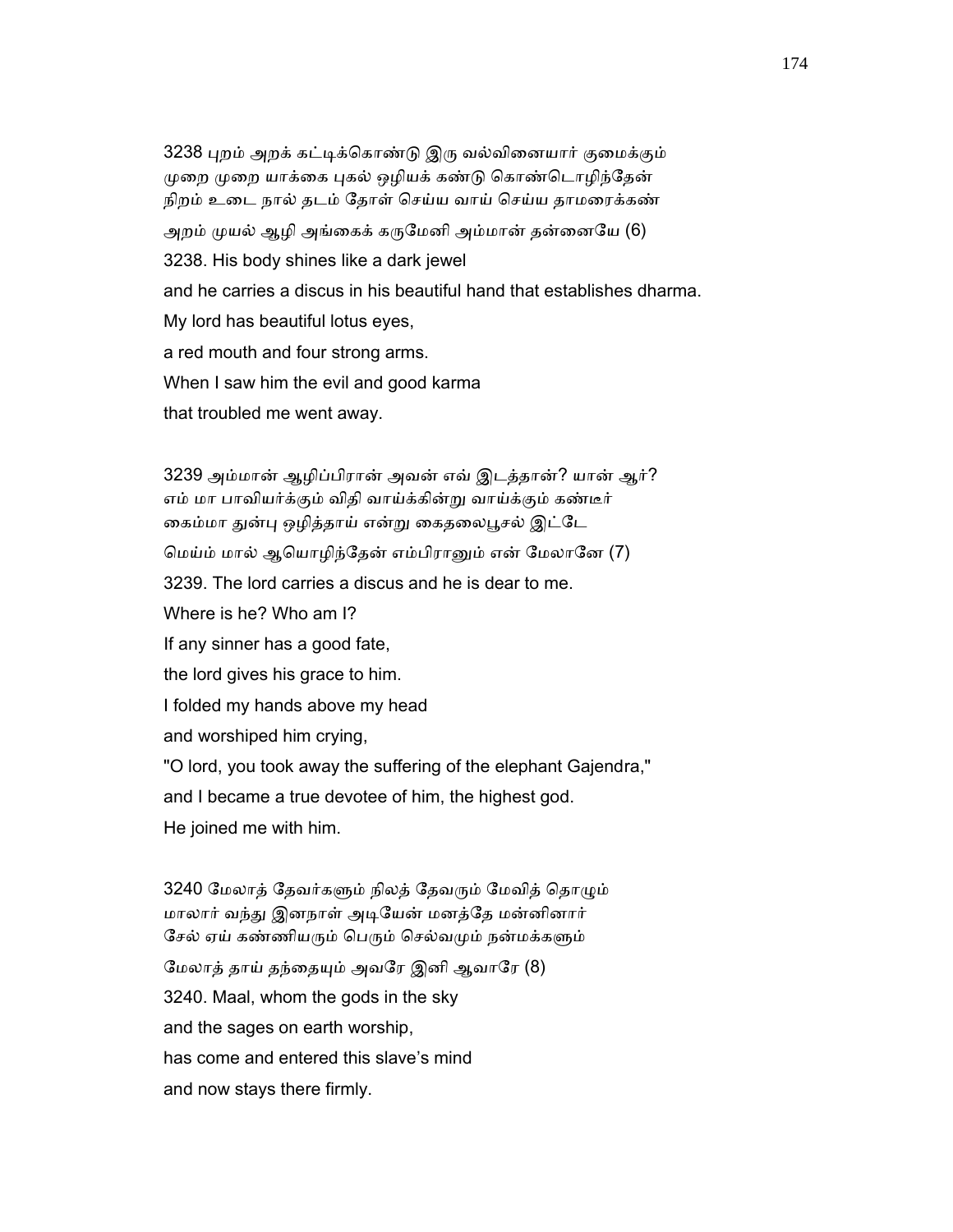From now on for me he is father, mother, good children, great wealth and lovely fish-eyed women. No one else is dear to me anymore.

3241 ஆவார் ஆர் துணை? என்று அலை நீர்க் கடலுள் அழுந்தும் நாவாய் போல் பிறவிக்கடலுள் நின்று நான் துளங்க தேவு ஆர் கோலத்தொடும் திருச் சக்கரம் சங்கினொடும் ஆஆ என்று அருள்செய்து அடியேனொடும் ஆனானே (9) 3241. I shivered on the ocean of birth like a boat that was sinking. When I was worried how could I get help, the wonderful lord came in a beautiful form with a divine discus and a conch in his hands. gave his grace to me, said,"I will protect my devotee!" and became one with me.

3242 ஆனான் ஆளுடையான் என்று அஃதே கொண்டு உகந்து வந்து தானே இன் அருள் செய்து என்னை முற்றவும் தான் ஆனான் மீன் ஆய் ஆமையும் ஆய் நரசிங்கமும் ஆய் குறள் ஆய் கான் ஆர் ஏனமும் ஆய் கற்கி ஆம் இன்னம் கார் வண்ணனே (10) 3242. The cloud-colored lord took the form of a fish, turtle, man-lion, dwarf, of a boar in the forest and of Kalki. When I said, "O lord, you rule me," he was happy and gave me his sweet grace and became one with me, his slave.

 3243 கார் வண்ணன் கண்ண பிரான் கமலத்தடங்கண்ணன் தன்ைன ஏர் வள ஒண் கழனிக் குருகூர்ச் சடகோபன் சொன்ன சீர் வண்ணம் ஒண் தமிழ்கள் இவை ஆயிரத்துள் இப் பத்தும் ஆர்வண்ணத்தால் உரைப்பார் அடிக்கீழ்ப் புகுவார் பொலிந்தே (11) 3243. Sadagopan of Thirukuruhur surrounded by beautiful flourishing fields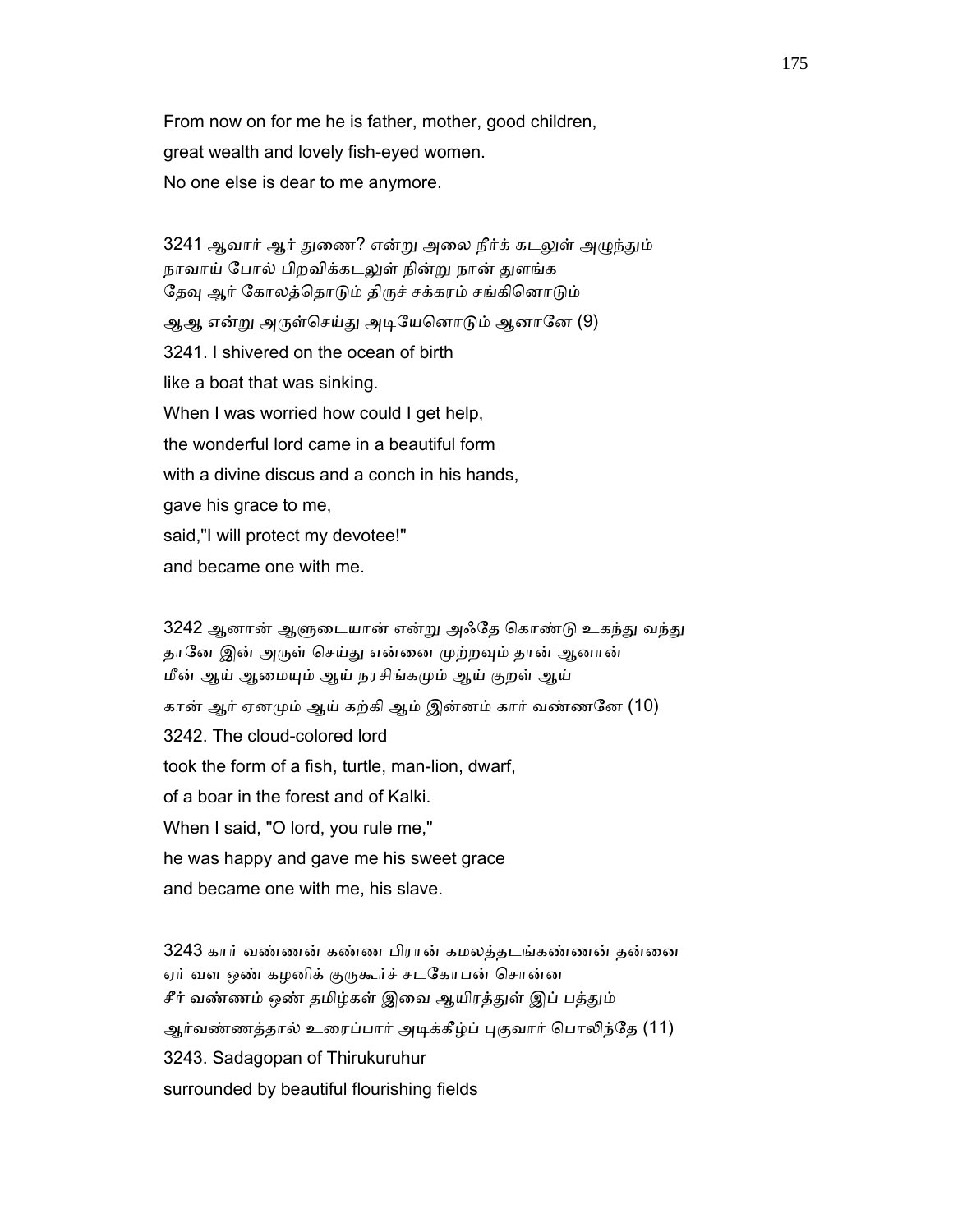composed a thousand lovely Tamil poems on our dark lotus-eyed Kannan. If devotees learn and recite these ten lovely poems they will shine and reach the feet of the lord.

----------

#### திருவாய் மொழி - ஐந்தாம் பத்து (இரண்டாம் திருமொழி, 3244-3254) அடியார்திருக்கூட்டத்தைக் கண்டு வாழ்த்தல்

3244 பொலிக பொலிக ேபாயிற்ᾠ வல் உயிர்ச் சாபம் நலியும் நரகமும் நைந்த நமனுக்கு இங்கு யாது ஒன்றும் இல்லை கலியும் கெடும் கண்டுகொண்மின் கடல்வண்ணன் பூதங்கள் மண்மேல் மலியப் புகுந்து இசை பாடி

ஆᾊ உழிதரக் கண்ேடாம் (1)

3244. Let the world flourish! Let the world flourish!

Let the world flourish!

The bad curses of all creatures are destroyed.

There is nothing for Yama who gives suffering and hell to people.

See, the poverty of everyone will disappear.

We the devotees of the ocean-colored god

gather together, sing and dance.

 3245 கண்ேடாம் கண்ேடாம் கண்ேடாம் கண்ணுக்கு இனியன கண்டோம் தொண்டீர் எல்லீரும் வாரீர் தொழுது தொழுது நின்று ஆர்த்தும் வண்ᾌ ஆர் தண் அம் ᾐழாயான் மாதவன் ᾘதங்கள் மண்ேமல் பண் தான் பாடி நின்று ஆடி பரந்து திரிகின்றனவே (2) 3245. The devotees sing songs and dance praising the god Madhavan,

adorned with lovely cool garlands swarming with bees.

They jump around and shout, saying,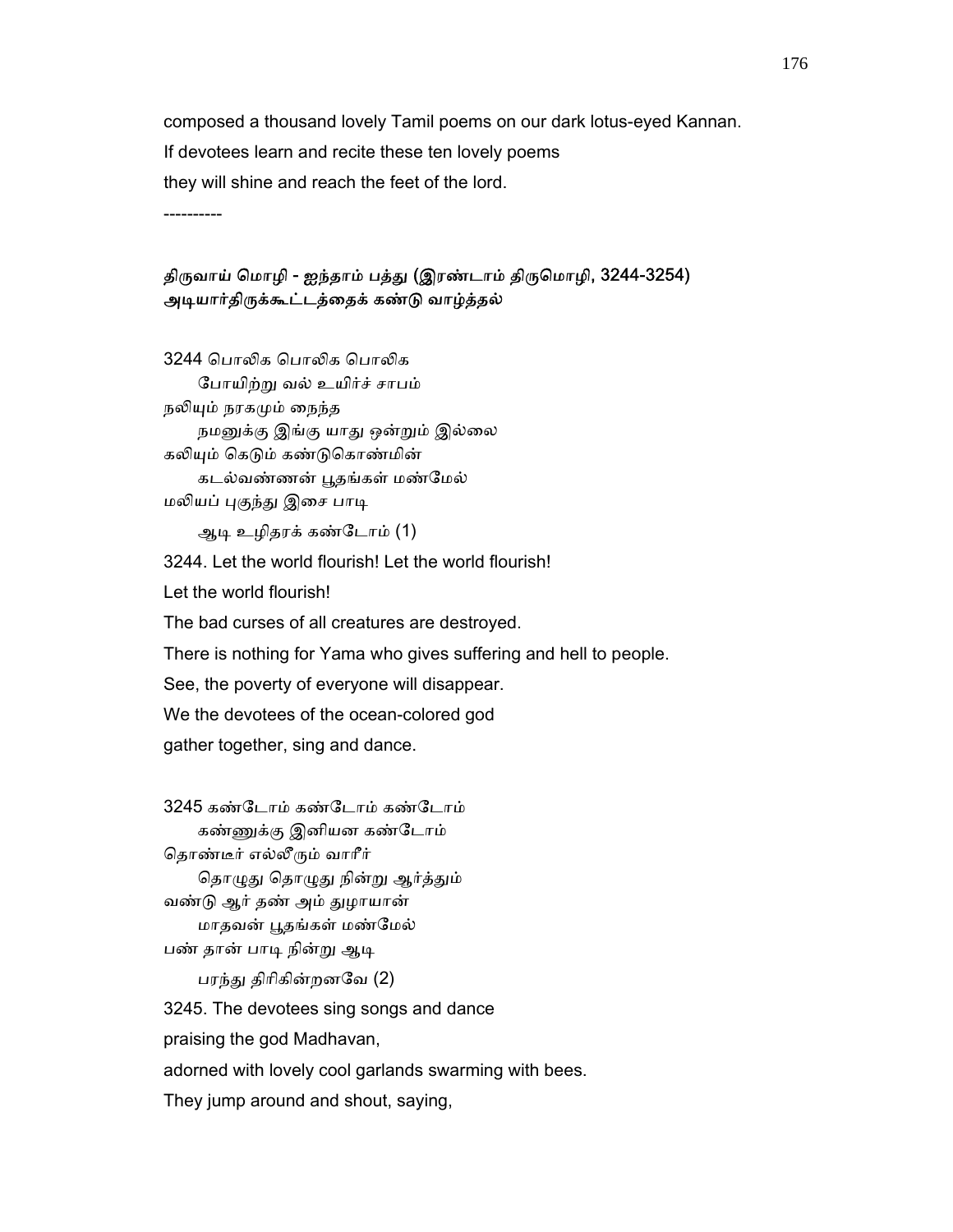"We saw, we saw, we saw things are sweet to the eyes. O devotees, come, all of you. Worship, worship!"

3246 திரியும் கலியுகம் நீங்கி தேவர்கள் தாமும் புகுந்து ெபாிய கிதᾜகம் பற்றி பேரின்ப வெள்ளம் பெருக கரிய முகில்வண்ணன் எம்மான் கடல்வண்ணன் பூதங்கள் மண்மேல் இரியப் புகுந்து இசை பாடி எங்கும் இடம் ெகாண்டனேவ (3) 3246. The evil Kaliyuga has passed and Krtayugam has begun. All the gods and devotees come to the earth. Their hearts are filled with floods of abundant joy. The devotees of our dear ocean-colored, cloud-colored god sing and praise him and wander all over the earth.

 3247 இடம் ெகாள் சமயத்ைத எல்லாம் எடுத்துக் களைவன போலே தடம் கடல் பள்ளிப் பெருமான் தன்னுடைப் பூதங்களே ஆய் கிடந்தும் இருந்தும் எழுந்தும் கீதம் பலபல பாடி நடந்தும் பறந்தும் குனித்தும் நாடகம் ெசய்கின்றனேவ (4) 3247. The lord sleeps on the wide ocean and his devotees wander about as if they had ignored all other religions except Vaishnavism everywhere on the earth. They roll on the floor, sit, stand, walk, bend, fly, sing many songs, dance and act as if they were in a play.

 3248 ெசய்கின்றᾐ என் கண்ᾎக்கு ஒன்ேற ஒக்கின்றது இவ் உலகத்து ைவகுந்தன் ᾘதங்கேள ஆய் மாயத்தினால் எங்கும் மன்னி ஐயம் ஒன்ᾠ இல்ைல அரக்கர்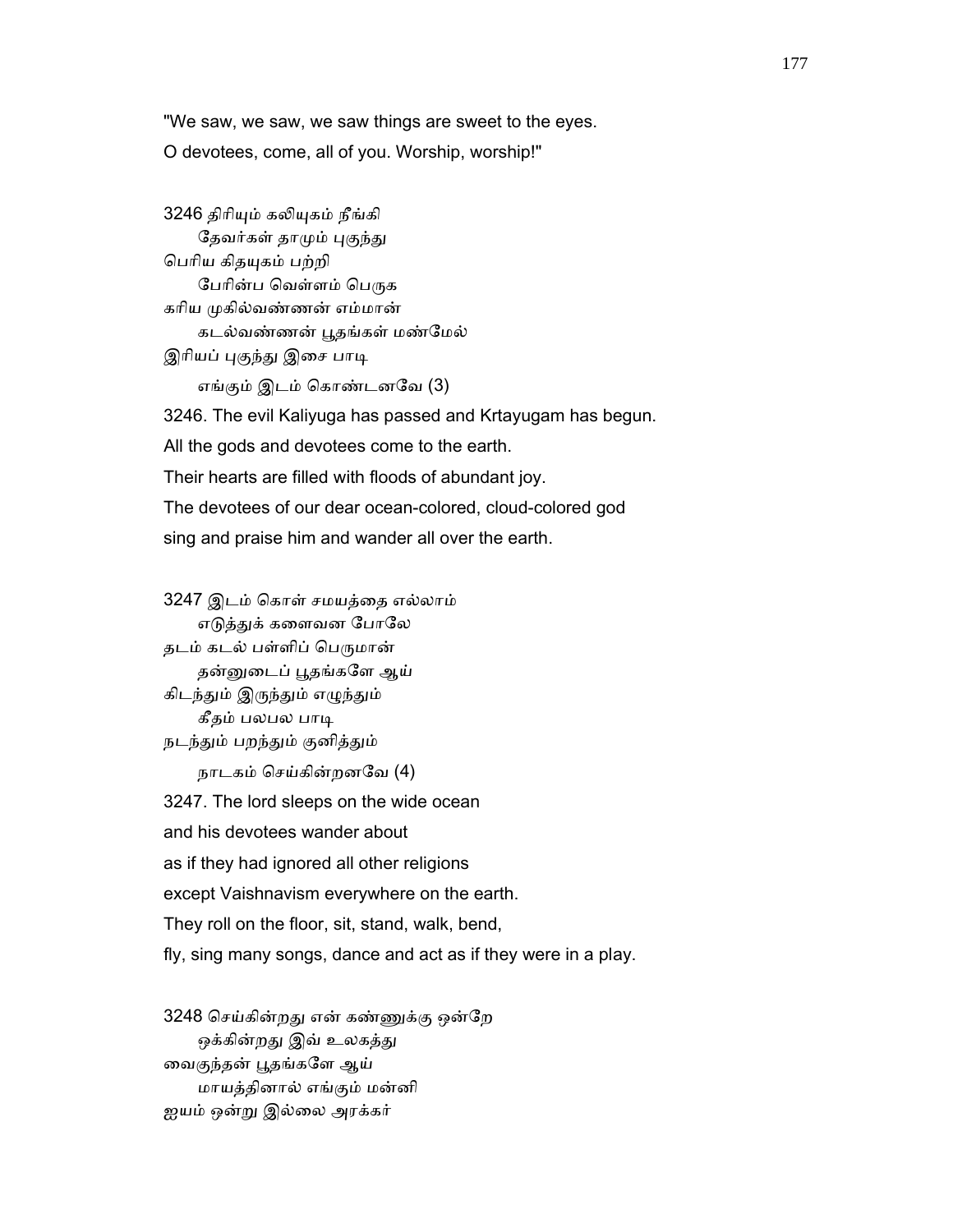அசுரர் பிறந்தீர் உள்ளீேரல் உய்யும் வகை இல்லை தொண்டீர் ஊழி ெபயர்த்திᾌம் ெகான்ேற (5) 3248. O creatures of the world! If you have been born as Asurans or Raksasas, there is no way you can survive even if eons and eons pass. There is only one thing I know that you must do in this world. You must become devotees of the lord Vaikundan and remain in his maaya.

 3249 ெகான்ᾠ உயிர் உண்ᾎம் விசாதி பைக பசி தீயன எல்லாம் நின்று இவ் உலகில் கடிவான் ேநமிப் பிரான் தமர் ேபாந்தார் நன்று இசை பாடியும் துள்ளி ஆᾊᾜம் ஞாலம் பரந்தார் சென்று தொழுது உய்ம்மின் தொண்டீர்! சிந்தையைச் செந்நிறுத்தியே (6) 3249. The lord carrying a discus came to the earth to remove the diseases that kill people, and enmity, hunger and all other evil things. The devotees of the god wander all over the world, sing good songs, dance and jump. Keep your mind in devotion,

go and worship those devotees and you will be saved.

3250 நிறுத்தி நும் உள்ளத்துக் கொள்ளும் தெய்வங்கள் உம்மை உய்யக்கொள் மறுத்தும் அவனோடே கண்டீர் மார்க்கண்டேயனும் கரியே கᾠத்த மனம் ஒன்ᾠம் ேவண்டா கண்ணன் அல்லால் ெதய்வம் இல்ைல இறுப்பது எல்லாம் அவன் மூர்த்தி யாயவர்க்கே இறுமினே (7)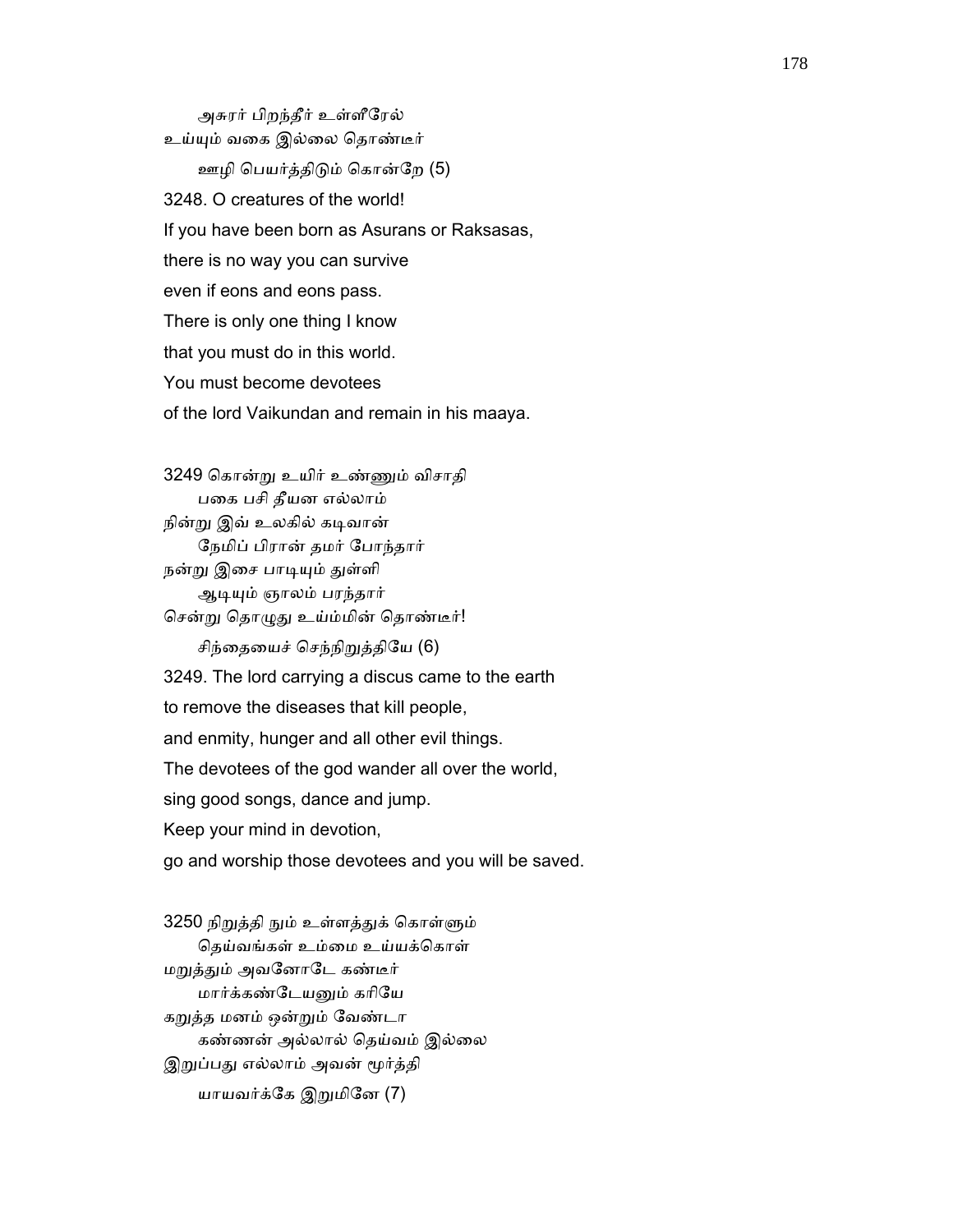3250. The other gods that you worship in your heart will not be able to protect you, and even if they do, it is because of the grace of lord Kaṇṇan. See, Mankadeya, the witness, was saved by Shiva and that is because of the grace of our god. You should not doubt this. There is no other god but Kannan.

3251 இறுக்கும் இறை இறுத்து உண்ண எவ் உலகுக்கும் தன் ᾚர்த்தி நிறுத்தினான் தெய்வங்கள் ஆக அத் தெய்வ நாயகன் தானே மᾠத் திᾞ மார்வன் அவன் தன் பூதங்கள் கீதங்கள் பாடி வெறுப்பு இன்றி ஞாலத்து மிக்கார் மேவித் தொழுது உய்ம்மின் நீரே (8) 3251. Our god embraces Lakshmi on his chest. The divine lord, the chief of the gods, gives many duties to other gods. People praise those gods and live on this earth. O devotees! Do not hate anyone in this world, but worship good people, sing songs and praise the devotees of the lord, and you will be saved.

 3252 ேமவித் ெதாᾨᾐ உய்ம்மின் நீர்கள் வேதப் புனித இருக்கை நாவில் கொண்டு அச்சுதன் தன்னை ஞானவிதி பிழையாமே பூவில் புகையும் விளக்கும் சாந்தமும் நீரும் மலிந்து ேமவித் ெதாᾨம் அᾊயாᾞம் பகவரும் மிக்கது உலகே (9) 3252. Many sages and devotees in this world worship the god Achudan with flowers, fragrances, lamps, sandal paste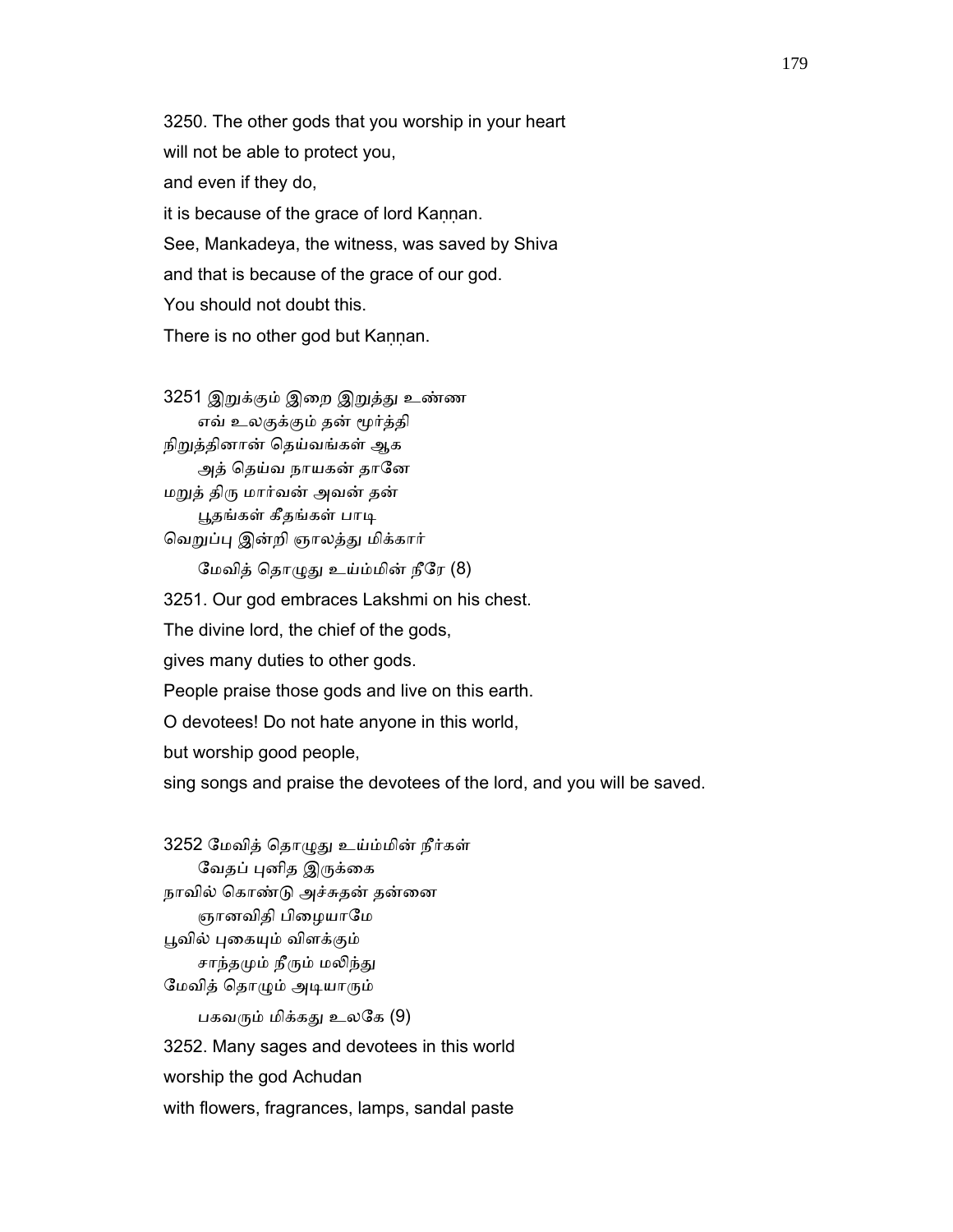and abundant water,

reciting the Vedas according to the sastras.

Go and worship those devotees and you will be saved.

 3253 மிக்க உலகுகள் ேதாᾠம் மேவி கண்ணன் திருமூர்த்தி நக்க பிரானோடு அயனும் இந்திரனும் முதலாகத் ெதாக்க அமரர் குழாங்கள் எங்கும் பரந்தன ெதாண்டீர் ஒக்கத் ெதாழ கிற்றிராகில்

கலியுகம் ஒன்றும் இல்லையே (10)

 3253. The three gods, Shiva who laughs, Nanmuhan and Indra and all other gods come to the world, join together and worship the divine god Kaṇṇan. O devotees, you are everywhere in the world. If you all together worship the god there will be no suffering in this Kaliyuga.

3254 கலியுகம் ஒன்றும் இன்றிக்கே தன் அடியார்க்கு அருள்செய்யும் மலியும் சுடர் ஒளி மூர்த்தி மாயப் பிரான் கண்ணன் தன்ைன கலி வயல் தென் நன் குருகூர்க் காாிமாறன் சடேகாபன் ஒலி புகழ் ஆயிரத்து இப் பத்து உள்ளத்ைத மாசு அᾠக்குேம (11)

3254. Sadagopan, Kari Maaran of southern Thirukuruhur

of Pandiyan country that flourishes with fields,

composed a thousand famous poems

on Maayapiran Kaṇṇan.

The shining lord gives his grace to his devotees

and protects them from the troubles of Kaliyuga.

If devotees learn and recite these ten poems,

the faults in their minds will go away.

----------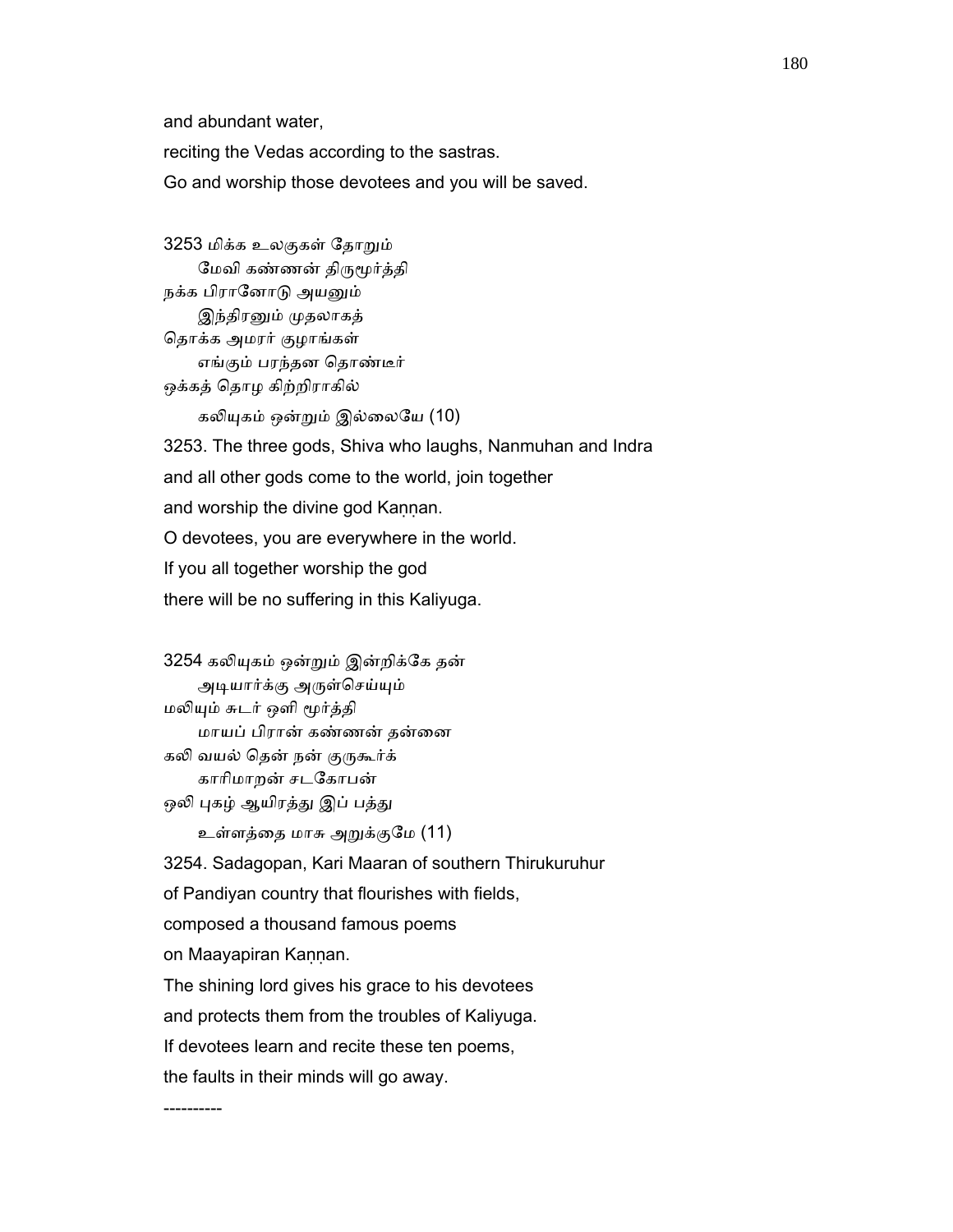## திருவாய் மொழி - ஐந்தாம் பத்து (மூன்றாம் திருமொழி, 3255-3265) பிரிவாற்றாமை மேலீட்டால் தலைமகள் காதல் கைமிக்கு மடலூரத் துணிதல்

 3255 மாசு அᾠ ேசாதி என் ெசய்ய வாய் மணிக்குன்றத்ைத ஆசு அறு சீலனை ஆதி மூர்த்தியை நாடியே பாசறவு எய்தி அறிவு இழந்து எனை நாளையம்? ஏசு அறும் ஊரவர் கவ்வை தோழீ என் செய்யுமே? (1) 3255. She says, "O my friend, he is a faultless light. His mouth is red and he shines like a beautiful sapphire. I love the ancient god and he has a faultless nature. I have lost my mind to him. How long I can suffer like this? The village will gossip about my love soon. O friend, what can I do?"

 3256 என் ெசய்ᾜம் ஊரவர் கவ்ைவ ேதாழீ இனி நம்ைம? என் செய்ய தாமரைக் கண்ணன் என்னை நிறை கொண்டான் முன் செய்ய மாமை இழந்து மேனி மெலிவு எய்தி என் செய்ய வாயும் கருங் கண்ணும் பயப்பு ஊர்ந்தவே (2) 3256. She says, "O friend, what can the gossip of the village do to me? I have lost myself to the love of my dear beautiful lotus-eyed Kannan. My body has lost its beautiful color, I am weak, and my red mouth and dark eyes have become pale."

 3257 ஊர்ந்த சகடம் உைதத்த பாதத்தன் ேபய்ᾙைல சார்ந்து சுவைத்த செவ்வாயன் என்னை நிறை கொண்டான் பேர்ந்தும் பெயர்ந்தும் அவனோடு அன்றி ஓர் சொல் இலேன் தீர்ந்த என் ேதாழீ என் ெசய்ᾜம் ஊரவர் கவ்ைவேய? (3) 3257. She says, "O friend, he kicked Sakataasuran

when he came in the form of a cart.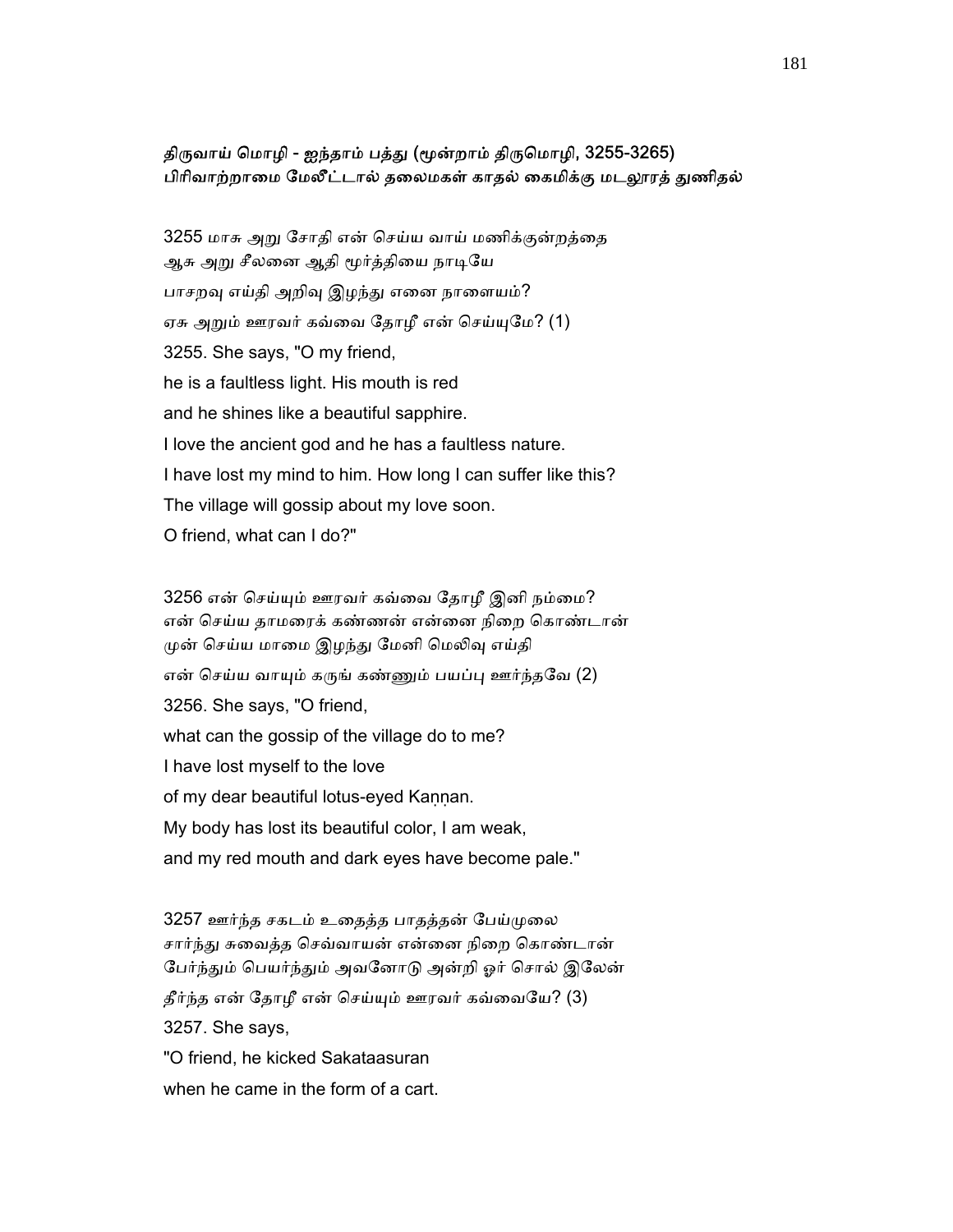He drank the milk of the devil Putana. I have lost my chastity to my love for him. Wherever I go or wander I talk only of him and no other words come from my mouth. You are my only dear friend. What can the gossip of the village do to me?"

3258 ஊரவர் கவ்வை எரு இட்டு அன்னை சொல் நீர் படுத்து ஈர நெல் வித்தி முளைத்த நெஞ்சப் பெருஞ் செய்யுள் பேர் அமர் காதல் கடல் புரைய விளைவித்த கார் அமர் மேனி நம் கண்ணன் தோழீ கடியனே (4) 3258. She says, "O friend, the village gossip is like food for the plant of my love, and mother's words are like water poured on it to make it thrive. O friend, our Kannan has a dark cloud-like body. The abundant love that he gave in my heart grows as large as the sea and he is cruel."

3259 கடியன் கொடியன் நெடிய மால் உலகம் கொண்ட அடியன் அறிவு அரு மேனி மாயத்தன் ஆகிலும் கொடிய என் நெஞ்சம் அவன் என்றே கிடக்கும் எல்லே துடி கொள் இடை மடத் தோழீ அன்னை என் செய்யுமே? (5) 3259. She says, "O friend, he is the tall Nedumaal, Maayan, and he measured the world with his feet. Even though he is hard and cruel and hard to know my useless heart thinks only of him. Alas! O beautiful friend with a waist as thin as a tuṭi drum, what do you think our mother will do if she knows about my love?"

 3260 அன்ைன என் ெசய்யில் என்? ஊர் என் ெசால்ᾢல் என்? ேதாழிமீர் என்ைன இனி உமக்கு ஆைச இல்ைல அகப்பட்ேடன்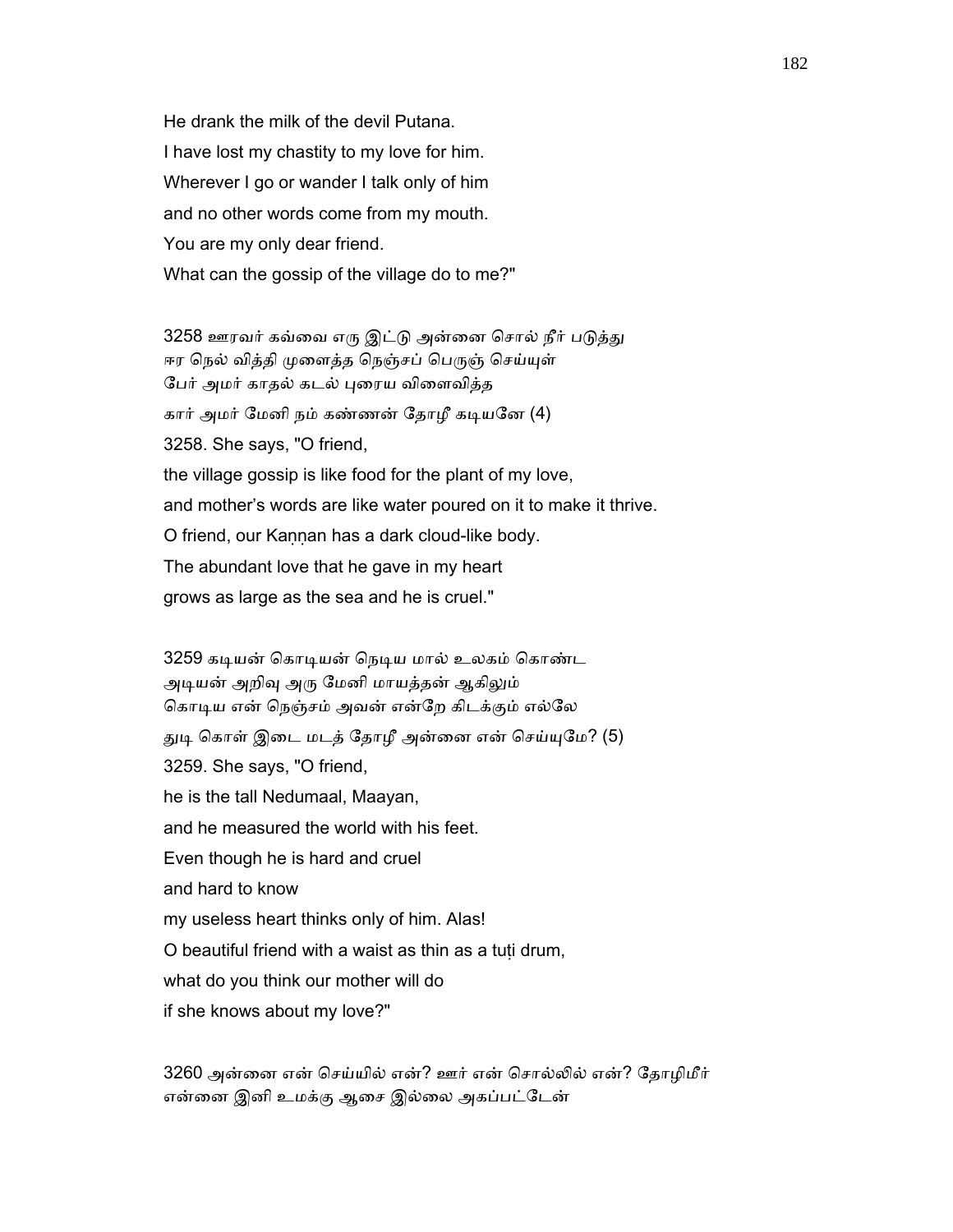முன்னை அமரர் முதல்வன் வண் துவராபதி மன்னன் மணிவண்ணன் வாசுதேவன் வலையுளே (6) 3260. She says, "O friends, what if mother does whatever she wants? What if the village gossips as it wants? Why should it bother me? I am caught in the love net of the sapphire-colored Vasudevan, the king of rich Dwarapuri, the ancient god of gods."

3261 வலையுள் அகப்படுத்து என்னை நல் நெஞ்சம் கூவிக்கொண்டு அைல கடல் பள்ளி அம்மாைன ஆழிப்பிரான் தன்ைன கலை கொள் அகல் அல்குல் தோழீ நம் கண்களால் கண்டு தலையில் வணங்கவும் ஆம் கொலோ தையலார் முன்பே? (7) 3261. She says, "O beautiful friend! You have wide hips. The lord carries a discus in his hands and sleeps on the ocean with rolling waves. My good heart is caught in the love net of the lord. I want to see him and bow at his feet bending my head. If I could worship him like that I would not wo

3262 பேய் முலை உண்டு சகடம் பாய்ந்து மருது இடை போய் முதல் சாய்த்து புள் வாய் பிளந்து களிறு அட்ட தூ முறுவல் தொண்டைவாய்ப் பிரானை எந் நாள்கொலோ யாம் உறுகின்றது தோழீ அன்னையர் நாணவே? (8) 3262. She says, "O friend, our dear lord drank milk from the breasts of the devil Putana. Sakatasuran came as a cart and our god kicked the cart and destroyed him. An Asuran came as a bird and the god split open his mouth. He killed the elephant Kuvalayabeedam. He smiles beautifully with his red mouth that is like a thondai fruit. O friend, when will we join him

and make our mother ashamed?"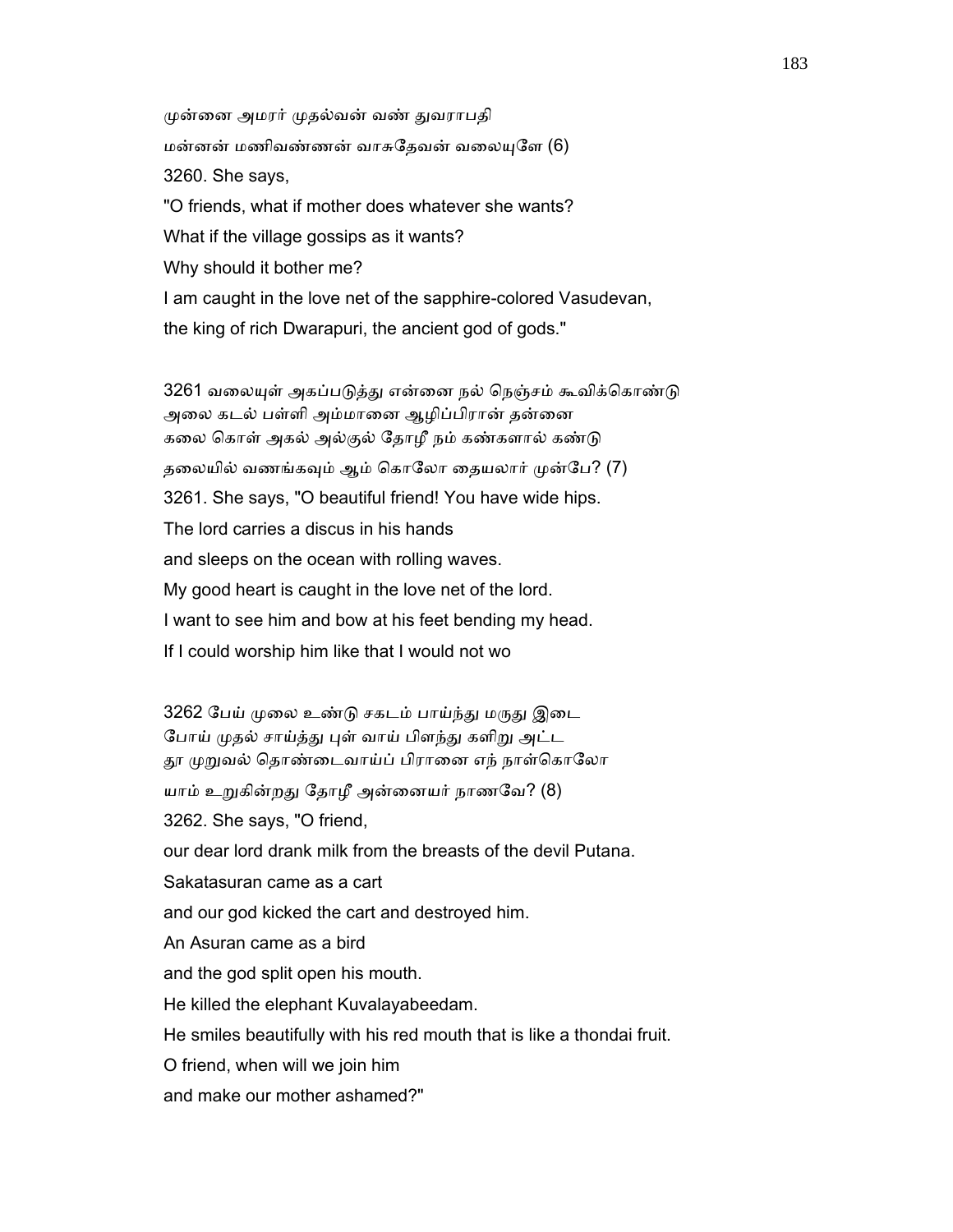3263 நாணும் நிறையும் கவர்ந்து என்னை நல் நெஞ்சம் கூவிக்கொண்டு சேண் உயர் வானத்து இருக்கும் தேவ பிரான் தன்னை ஆணை என் தோழீ உலகுதோறு அலர் தூற்றி ஆம் கோணைகள் செய்து குதிரியாய் மடல் ஊர்துமே (9) 3263. She says, "O friend, the god of the gods took my shyness and chastity and my heart went to him in the distant sky. O friend, this is my promise. I will tell all the world the mischievous deeds that he did and let everyone gossip about us. I will not worry like other girls and I will ride on a madal, the palm-tree horse."

3264 யாம் மடல் ஊர்ந்தும் எம் ஆழி அங்கைப் பிரான் உடை தூ மடல் தண் அம் துழாய் மலர் கொண்டு சூடுவோம் ஆம் மடம் இன்றி தெருவுதோறு அயல் தையலார் நா மடங்காப் பழி தூற்றி நாடும் இரைக்கவே (10) 3264. She says, "I will ride on a madal and wear the cool thulasi garland with its pure petals of the dear god who has a discus in his lovely hands. The women on our streets may say that I have no shame and gossip loudly about me."

3265 இரைக்கும் கருங் கடல் வண்ணன் கண்ண பிரான் தன்னை விரைக் கொள் பொழில் குருகூர்ச் சடகோபன் சொன்ன நிரைக் கொள் அந்தாதி ஓர் ஆயிரத்துள் இப் பத்தும் உைரக்க வல்லார்க்கு ைவகுந்தம் ஆகும் தம் ஊர் எல்லாம் (11) 3265. Sadagopan of Thirukuruhur, surrounded with fragrant groves, composed a thousand andaadi poems praising the dark god Kannan colored like the roaring ocean. If devotees learn and recite these ten poems they will truly reach divine Vaikuntam.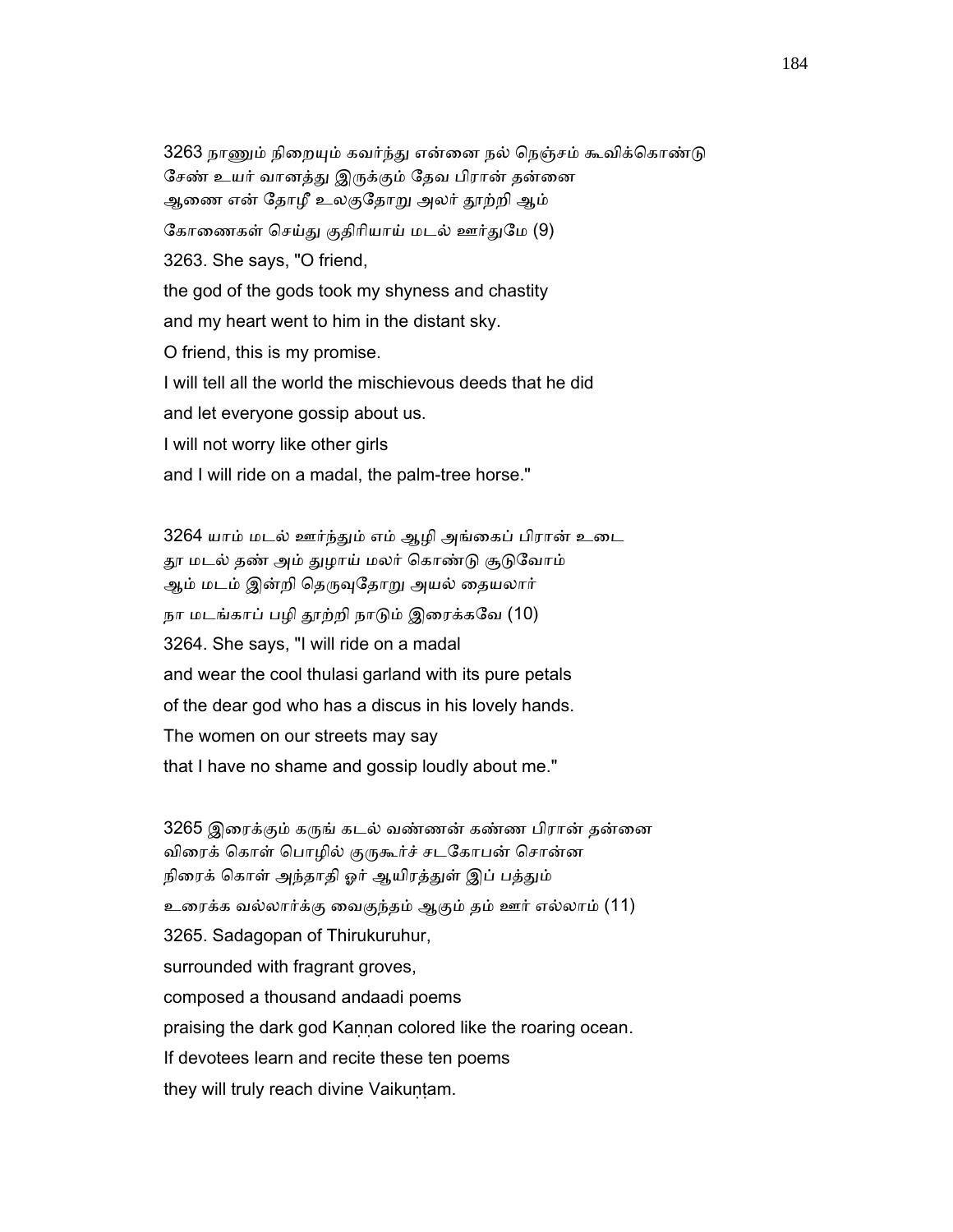## திருவாய் மொழி - ஐந்தாம் பத்து (நான்காம் திருமொழி, 3266-3276) தலைவி இரவு நீட்டிப்புக்கு வருந்திக் கூறல்

-------------

3266 ஊர் எல்லாம் துஞ்சி உலகு எல்லாம் நள் இருள் ஆய் நீர் எல்லாம் தேறி ஓர் நீள் இரவு ஆய் நீண்டதால் பார் எல்லாம் உண்ட நம் பாம்ᾗ அைணயான் வாரானால் ஆர் எல்லே வல்வினையேன் ஆவி காப்பார் இனியே? (1) 3266. She says, "The whole village is sleeping. The entire world is covered with deep darkness. All the creatures in the ponds have grown calm. The night grows long. He swallowed all the worlds. He sleeps on a snake bed, but that powerful one has not come to see me. I have done bad karma. Who will come and save me from the sorrow of love?"

3267 ஆவி காப்பார் இனி யார்? ஆழ் கடல் மண் விண் மூடி மா விகாரம் ஆய் ஓர் வல் இரᾫ ஆய் நீண்டதால் காவி ேசர் வண்ணன் என் கண்ணᾔம் வாரானால் பாவியேன் நெஞ்சமே நீயும் பாங்கு அல்லையே. (2) 3267. She says, "Who is there to come and save me? Darkness covers the deep ocean, the earth, and sky. It is unremitting and terrible. My Kaṇṇan, colored like a kaavi flower, has not come and I am pitiful.

O my heart, you don't help me either."

3268 நீயும் பாங்கு அல்லைகாண் நெஞ்சமே நீள் இரவும் ஓயும் பொழுது இன்றி ஊழி ஆய் நீண்டதால் காயும் கடும் சிலை என் காகுத்தன் வாரானால் மாயும் வகை அறியேன் வல்வினையேன் பெண் பிறந்தே (3) 3268. She says, "O heart, see, you are no help. The long night grows longer, like an eon,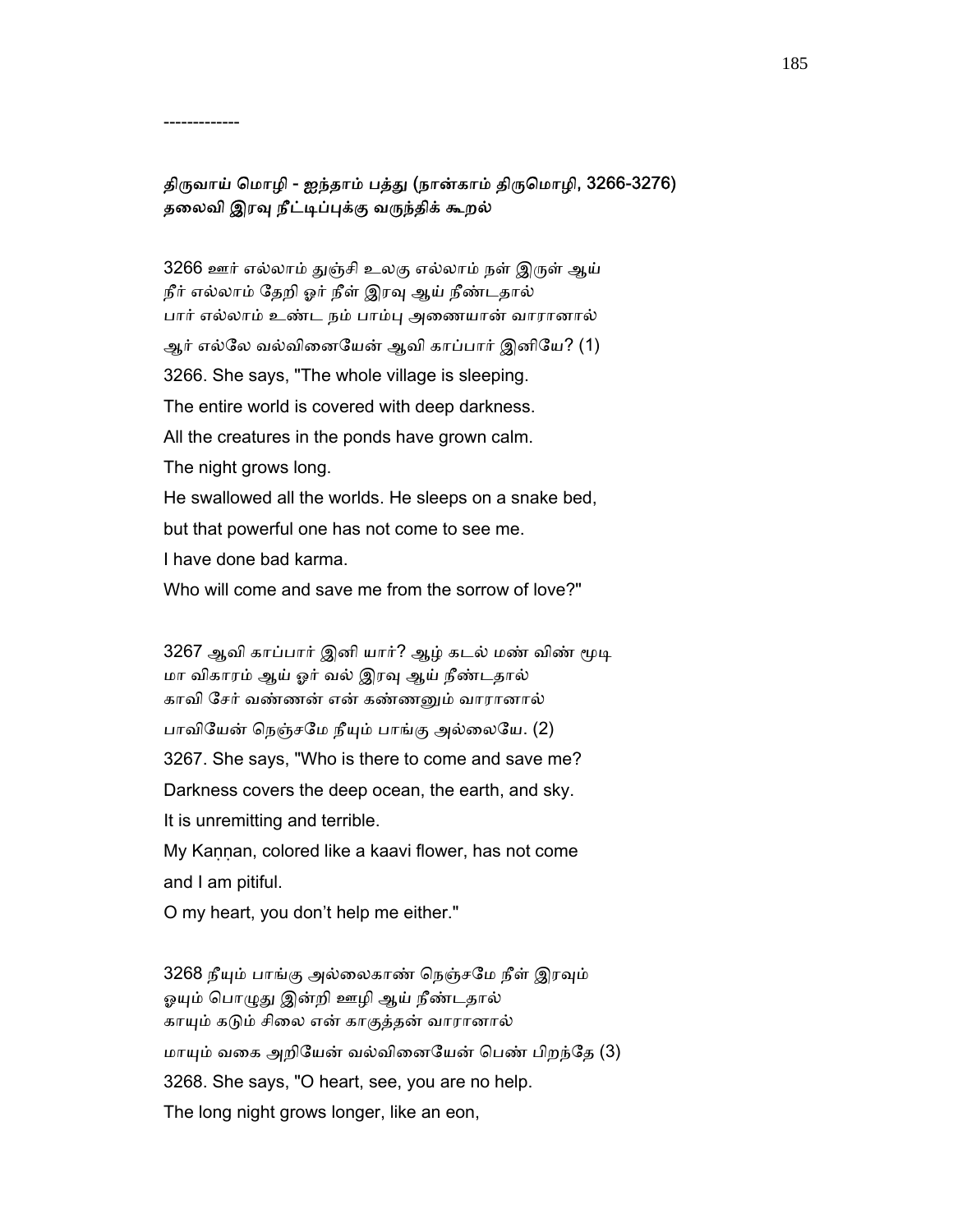and dawn does not come. My god Kahusthan carries a strong bow, fights with his enemies and destroys them. He has not come. I have done bad karma and have been born a woman. I do not even know how to die."

3269 பெண் பிறந்தார் எய்தும் பெரும் துயர் காண்கிலேன் என்று ஒண் சுடரோன் வாராது ஒளித்தான் இம் மண் அளந்த கண் ெபாிய ெசவ்வாய் எம் கார் ஏᾠ வாரானால் எண் பெரிய சிந்தை நோய் தீர்ப்பார் ஆர் என்னையே? (4) 3269. She says, "The shining sun does not want to rise, thinking, 'I don't want to see the suffering of women, born on this earth.' Our god has a red mouth and large eyes. He is strong as a dark bull and measured the world. That beautiful one has not come. Who can take the sorrow and love sickness from my mind?"

3270 ஆர் என்னை ஆராய்வார்? அன்னையரும் தோழியரும் நீர் என்னே என்னாதே நீள் இரவும் துஞ்சுவரால் கார் அன்ன ேமனி நம் கண்ணᾔம் வாரானால் ேபர் என்ைன மாயாதால் வல்விைனேயன் பின் நின்ேற (5) 3270. She says, "Who is there to help me? My mothers and friends do not think of my suffering and sleep through the long night. The cloud-colored Kannan has not come. I have done bad karma. People may remember my name to gossip about me."

 3271 பின்நின்ᾠ காதல் ேநாய் ெநஞ்சம் ெபாிᾐ அᾌமால் முன்நின்று இரா ஊழி கண் புதைய மூடிற்றால் மன் நின்ற சக்கரத்ᾐ எம் மாயவᾔம் வாரானால்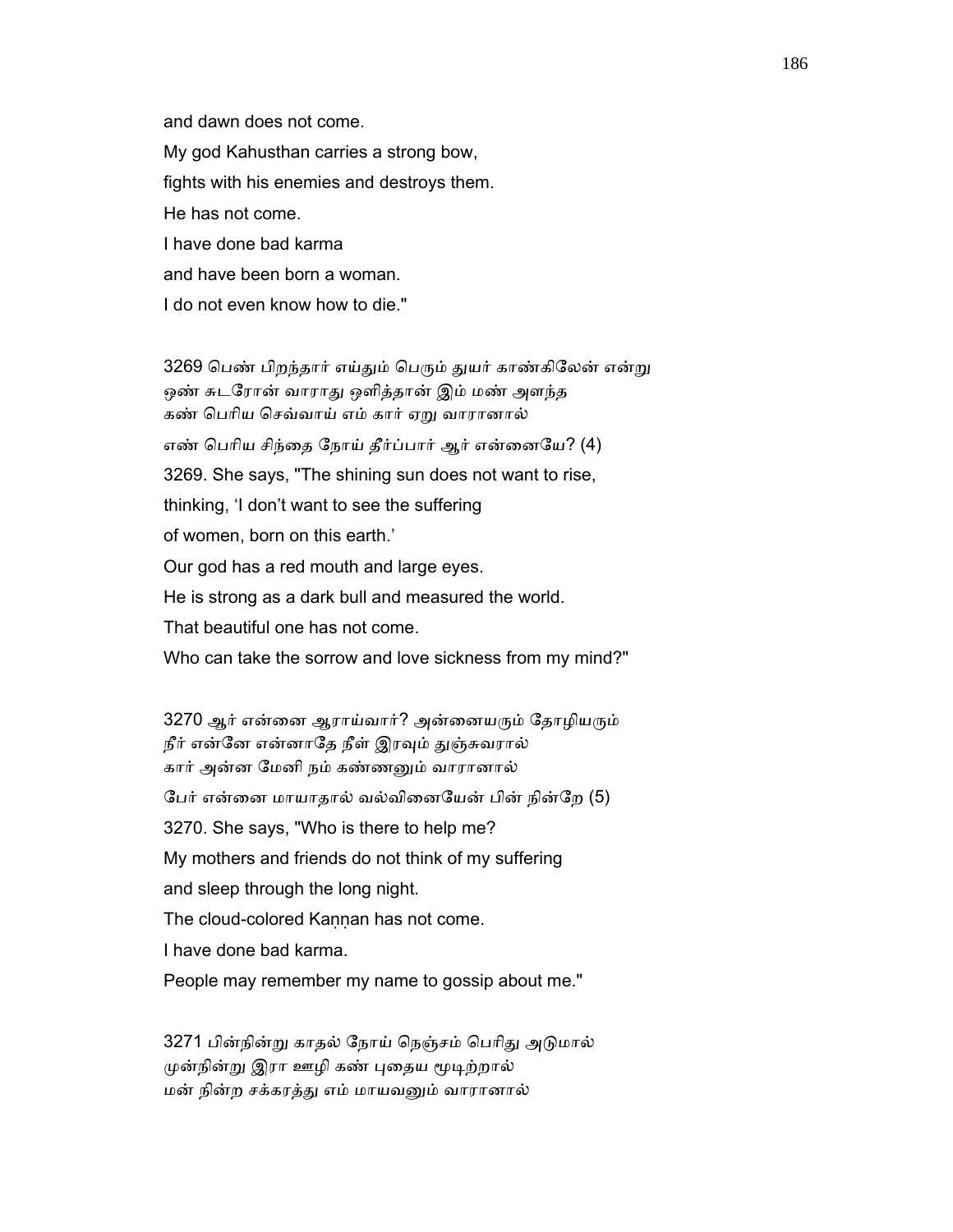இந் நின்ற நீள் ஆவி காப்பார் ஆர் இவ் இடத்ேத? (6) 3271. She says, "The love I have for the god gives terrible pain to my heart. This night that seems like an eon doesn't let me close my eyes. The eternal god Mayan has not come carrying a discus in his hands. Who can save my life here where the night is so long?"

3272 காப்பார் ஆர் இவ் இடத்து? கங்கு இருளின் நுண் துளி ஆய் சேண் பாலது ஊழி ஆய் செல்கின்ற கங்குல்வாய்த் ᾑப் பால ெவண் சங்கு சக்கரத்தன் ேதான்றானால் தீப் பால வல்வினையேன் தெய்வங்காள் என் செய்கேனோ? (7) 3272. She says, "Who will save me now? The dark night passes slowly like an eon, drop by drop. The god Kannan carries a pure white conch and a discus and he has not appeared. I have done bad karma. O gods, what can I do?"

3273 தெய்வங்காள் என் செய்கேன்? ஓர் இரவு ஏழ் ஊழி ஆய் ெமய் வந்ᾐ நின்ᾠ எனᾐ ஆவி ெமᾢவிக்கும் கைவந்த சக்கரத்து என் கண்ணனும் வாரானால் தைவந்த தண் தென்றல் வெம் சுடரில் தான் அடுமே (8) 3273. She says, "O gods, what can I do? The dark night comes truly like seven eons and makes my life weak. My dear god Kannan who carries a discus in his hand has not come. The cool breeze blows burning me like the hot sun."

3274 வெம் சுடரில் தான் அடுமால் வீங்கு இருளின் நுண் துளி ஆய் அம் சுடர வெய்யோன் அணி நெடும் தேர் தோன்றாதால் செஞ் சுடர்த் தாமரைக்கண் செல்வனும் வாரானால் நெஞ்சு இடர் தீர்ப்பார் இனி யார்? நின்று உருகுகின்றேனே (9) 3274. She says, "O gods, what can I do?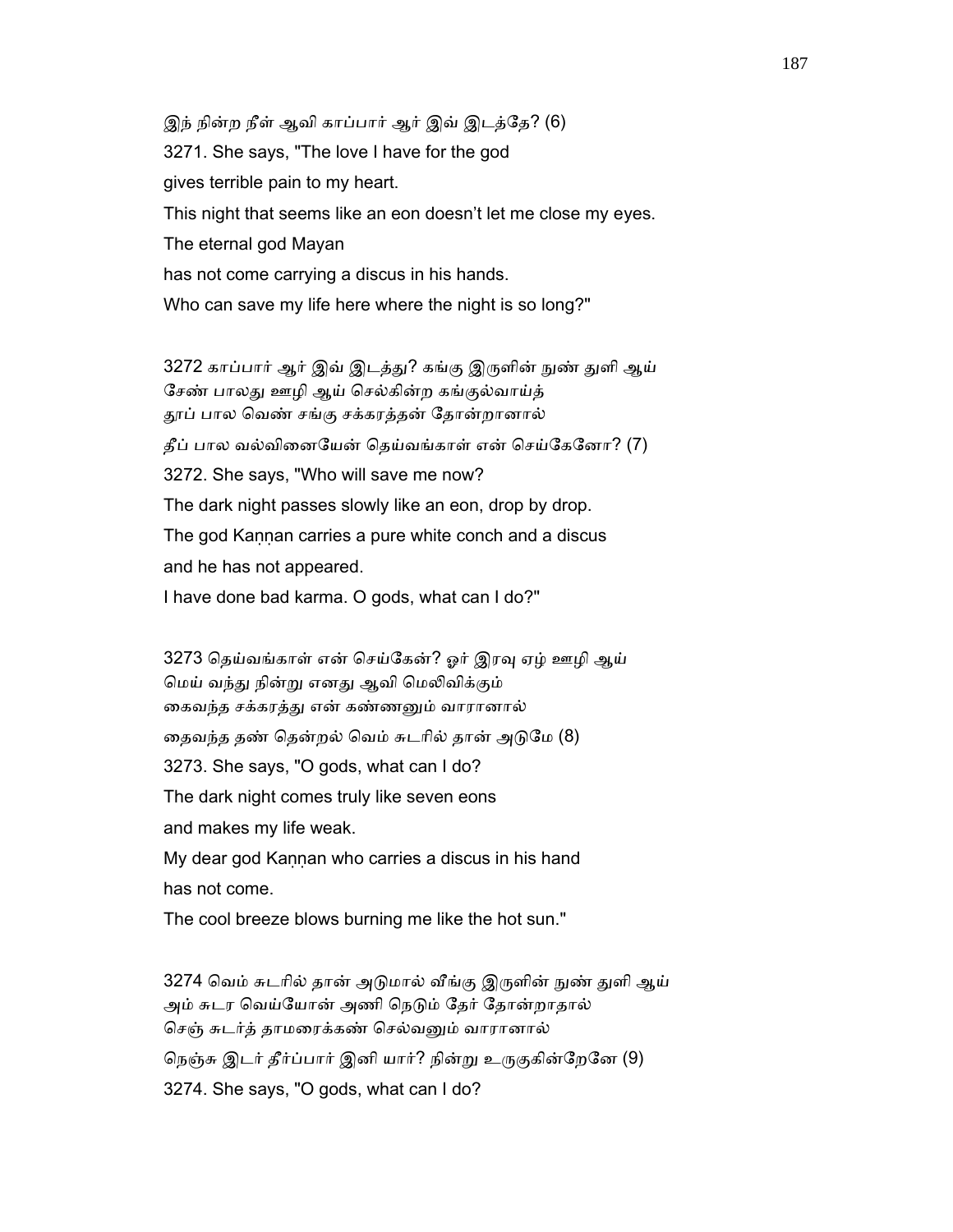The long night moves slowly and burns me like hot fire. The sun on his beautiful tall chariot with his hot rays has not yet appeared. Our precious lotus-eyed god has not come. Who will remove the sorrow of my heart? I am melting away with the sickness of love."

3275 நின்று உருகுகின்றேனே போல நெடு வானம் சென்று உருகி நுண் துளி ஆய் செல்கின்ற கங்குல்வாய் அன்று ஒருகால் வையம் அளந்த பிரான் வாரான் என்று ஒன்று ஒருகால் சொல்லாது உலகோ உறங்குமே (10) 3275. She says, "I am melting away with the pain of my love. Like me, the darkness in the wide sky melts away, drop by drop. The dear god who once measured the world has not come, yet the world sleeps, saying nothing at all about him."

3276 உறங்குவான் போல் யோகுசெய்த பெருமானை சிறந்த பொழில் சூழ் குருகூர்ச் சடகோபன் சொல் நிறம் கிளர்ந்த அந்தாதி ஆயிரத்துள் இப் பத்தால் இறந்து போய் வைகுந்தம் சேராவாறு எங்ஙனேயோ? (11) 3276. Sadagopan of Thirukuruhur surrounded with lovely groves composed a thousand andaadi poems praising the great lord who meditates, pretending to sleep on the milky ocean. If devotees learn and recite these ten pasurams, how could they not be able to reach Vaikuntam?

----------

திருவாய் மொழி - ஐந்தாம் பத்து (ஐந்தாம் திருமொழி, 3277-3287) உருவெளிப்பாடு கண்ட தலைவி தாயரை மறுத்துரைத்தல் (திருக்குறுங்குடி)

3277 எங்ஙேனேயா அன்ைனமீர்காள்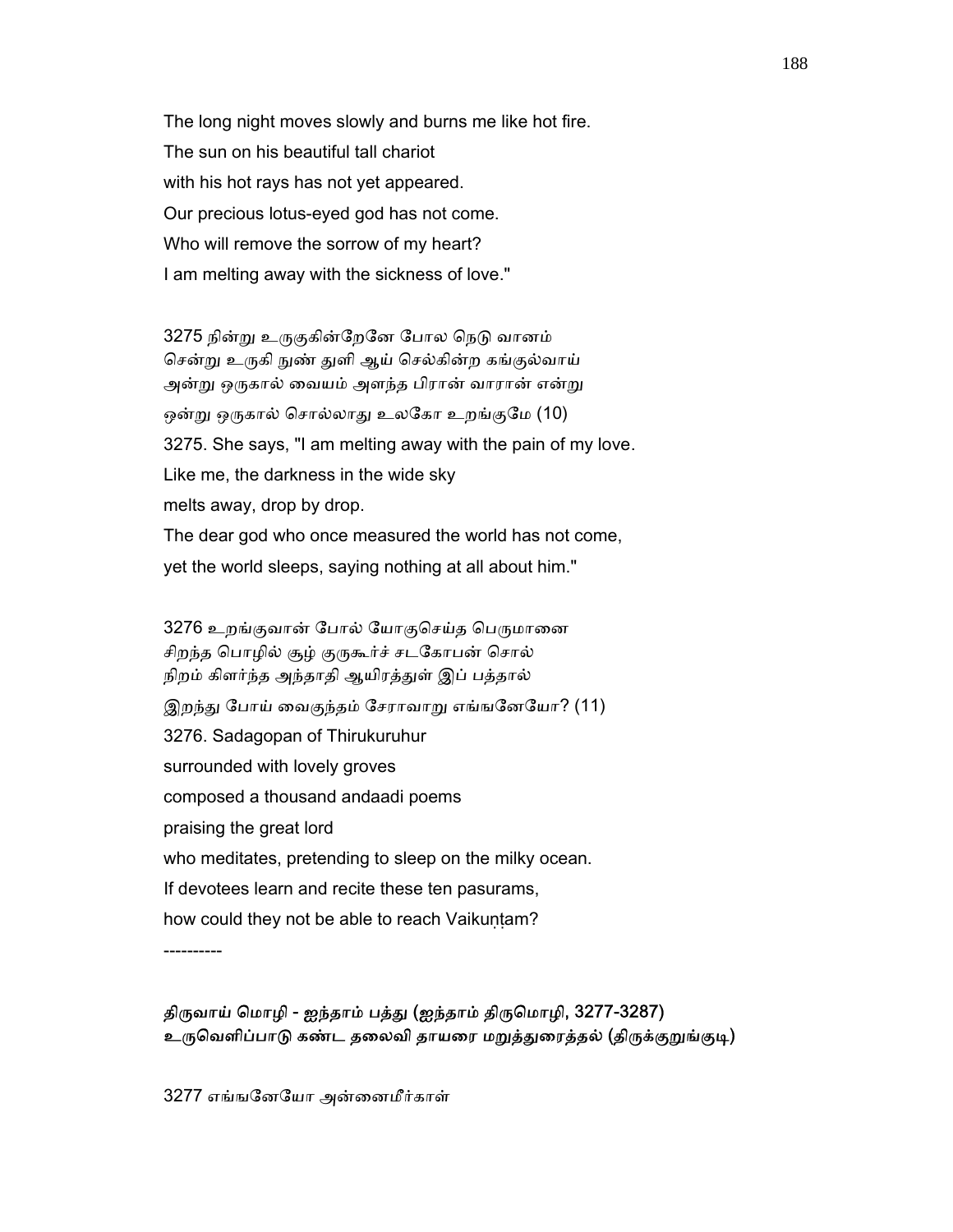என்னை முனிவது நீர்? நங்கள் கோலத் திருக்குறுங்குடி நம்பியை நான் கண்டபின் சங்கினோடும் நேமியோடும் தாமைரக் கண்கேளாᾌம் செங்கனி வாய் ஒன்றினோடும்

 ெசல்கின்றᾐ என் ெநஞ்சேம (1) 3277. She says, "O my mother, why are you upset with me? Ever since I saw Nambi, the god of Thirukurungudi, my heart thinks only of his conch, discus, lotus eyes and his sweet red fruit-like mouth."

 3278 என் ெநஞ்சினால் ேநாக்கிக் காணீர் என்னை முனியாதே தென் நன் சோலைத் திருக்குறுங்குடி நம்பிைய நான் கண்டபின் மின்னு நூலும் குண்டலமும் மார்பில் திருமறுவும் மன்னு பூணும் நான்கு தோளும் வந்து எங்கும் நின்றிடுமே (2) 3278. She says, "O mothers, don't be upset with me. Try to understand what I think. Ever since I saw Nambi, the god of Thirikurungudi in the southern land surrounded with beautiful groves, my heart thinks only of the shining thread on his chest,

his earrings, Lakshmi on his chest,

his lovely ornaments and his four arms,

and I see only them everywhere."

3279 நின்றிடும் திசைக்கும் நையும் என்று அன்னையரும் முனிதிர் குன்ற மாடத் திருக்குறுங்குடி நம்பிைய நான் கண்டபின் ெவன்றி வில்ᾤம் தண்ᾌம் வாᾦம் சக்கரமும் சங்கமும் நின்ᾠ ேதான்றிக் கண்ᾎள் நீங்கா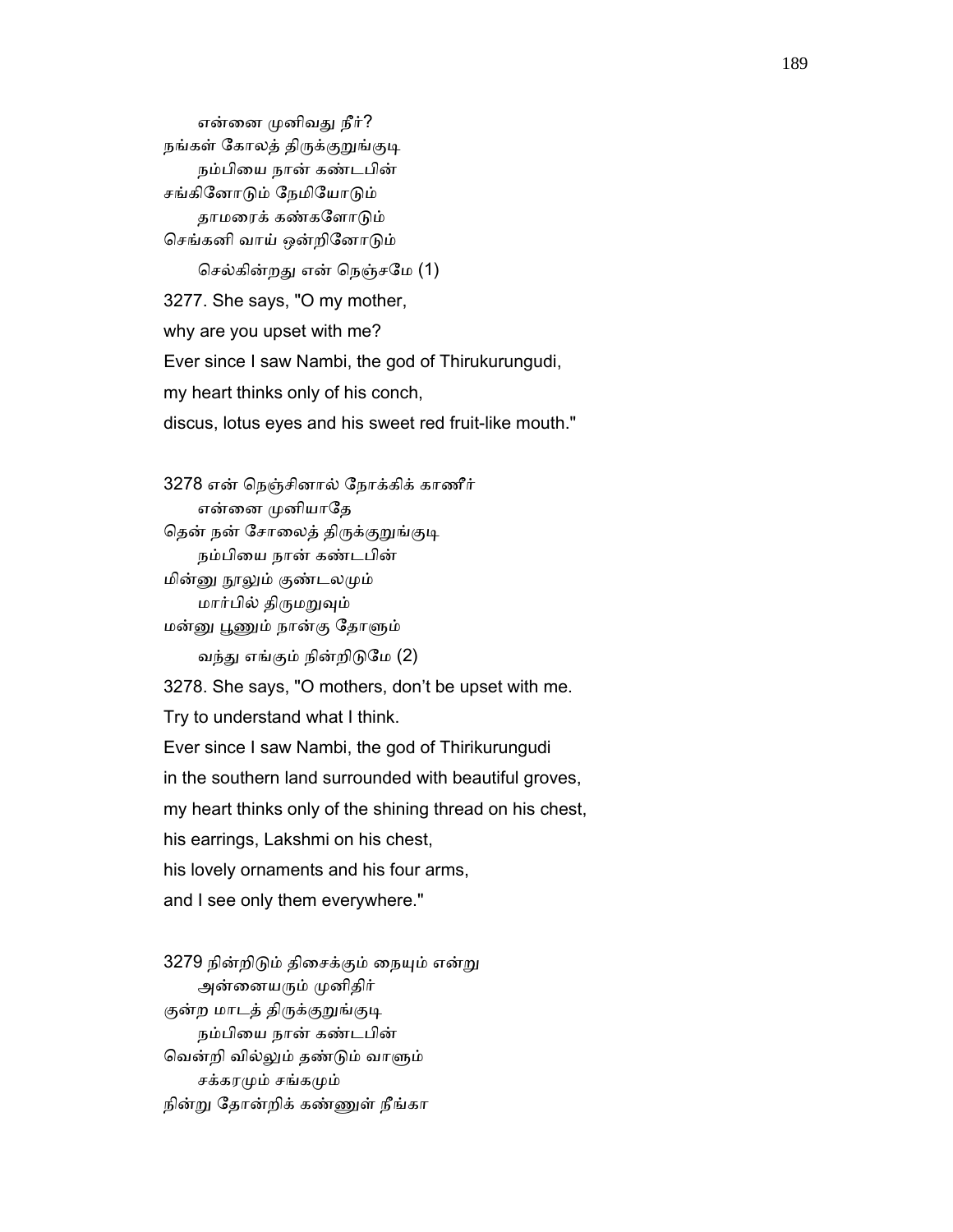### ெநஞ்சுள்ᾦம் நீங்காேவ (3)

 3279. She says, "O mothers, you are upset with me and say, 'You stand around not knowing what to do. You get confused sometimes. You worry a lot about something.' Ever since I saw Nambi of Thirukurungudi surrounded with mountain-like palaces, his victorious bow, club, sword, discus and conch appear before my eyes and don't disappear, and they stay in my heart and don't go away."

 3280 நீங்க நில்லா கண்ண நீர்கள் என்ᾠ அன்னையரும் முனிதிர் தேன் கொள் சோலைத் திருக்குறுங்குடி நம்பிைய நான் கண்டபின் பூந் தண் மாலைத் தண் துழாயும் பொன் முடியும் வடிவும் பாங்கு தோன்றும் பட்டும் நாணும் பாவிேயன் பக்கத்தேவ (4) 3280. She says, "O mothers, you all get upset because my eyes don't stop shedding tears. Ever since I saw Nambi of Thirukurungudi surrounded with groves that drip with honey, his cool thulasi garland, his golden crown, his lovely form, his matchless silk clothes and the sacred thread on his chest are always before me. I am pitiful."

3281 பக்கம் நோக்கி நிற்கும் நையும் என்று அன்னையரும் முனிதிர் தக்க கீர்த்தித் திருக்குறுங்குடி நம்பிைய நான் கண்டபின் தொக்க சோதித் தொண்டை வாயும் நீண்ட புருவங்களும் தக்க தாமைரக் கண்ᾎம் பாவிேயன் ஆவியின் ேமலனேவ (5) 3281. She says, "O mothers, you say to me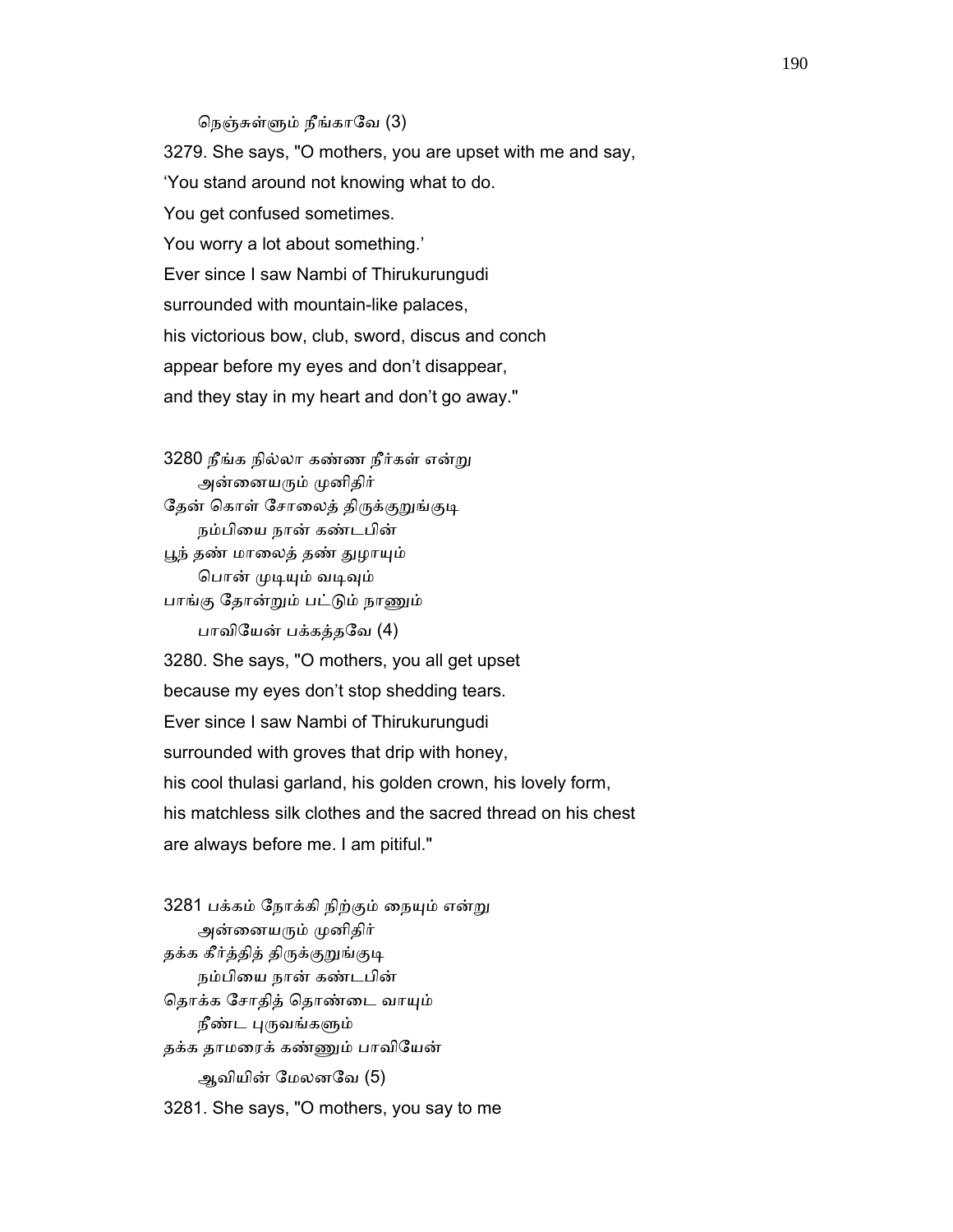'You look everywhere for him and are worried and upset.' Ever since I saw the marvelous and famous Nambi of Thirukurungudi, his bright form, his sweet mouth that is like a thondai fruit, his long eyebrows and his perfect lotus eyes, have taken over my life. I am a pitiful indeed."

3282 மேலும் வன் பழி நம் குடிக்கு இவள் என்று அன்ைன காணக்ெகாடாள் சோலை சூழ் தண் திருக்குறுங்குடி நம்பிைய நான் கண்டபின் கோல நீள் கொடி மூக்கும் தாமரைக் கண்ᾎம் கனி வாᾜம் நீல ேமனிᾜம் நான்கு ேதாᾦம் என் ெநஞ்சம் நிைறந்தனேவ (6) 3282. She says, "My mother thinks, 'This girl will bring disgrace to our family' and doesn't let me go see him. Ever since I saw Nambi of Thirukurungudi surrounded with groves, his lovely long nose, lotus eyes, sweet fruit-like mouth, his blue body and four arms have filled my heart with love."

3283 நிறைந்த வன் பழி நம் குடிக்கு இவள் என்று அன்ைன காணக்ெகாடாள் சிறந்த கீர்த்தித் திருக்குறுங்குடி நம்பிைய நான் கண்டபின் நிைறந்த ேசாதி ெவள்ளம் சூழ்ந்த நீண்ட ெபான் ேமனிெயாᾌம் நிறைந்து என் உள்ளே நின்றொழிந்தான் ேநமி அங்ைக உளேத (7) 3283. She says, "Mother thinks, 'My daughter will bring disgrace to our family' and doesn't allow me to go and see him. Ever since I saw Nambi of famous Thirukurungudi he, with a discus in his hands, has entered my heart with his tall golden body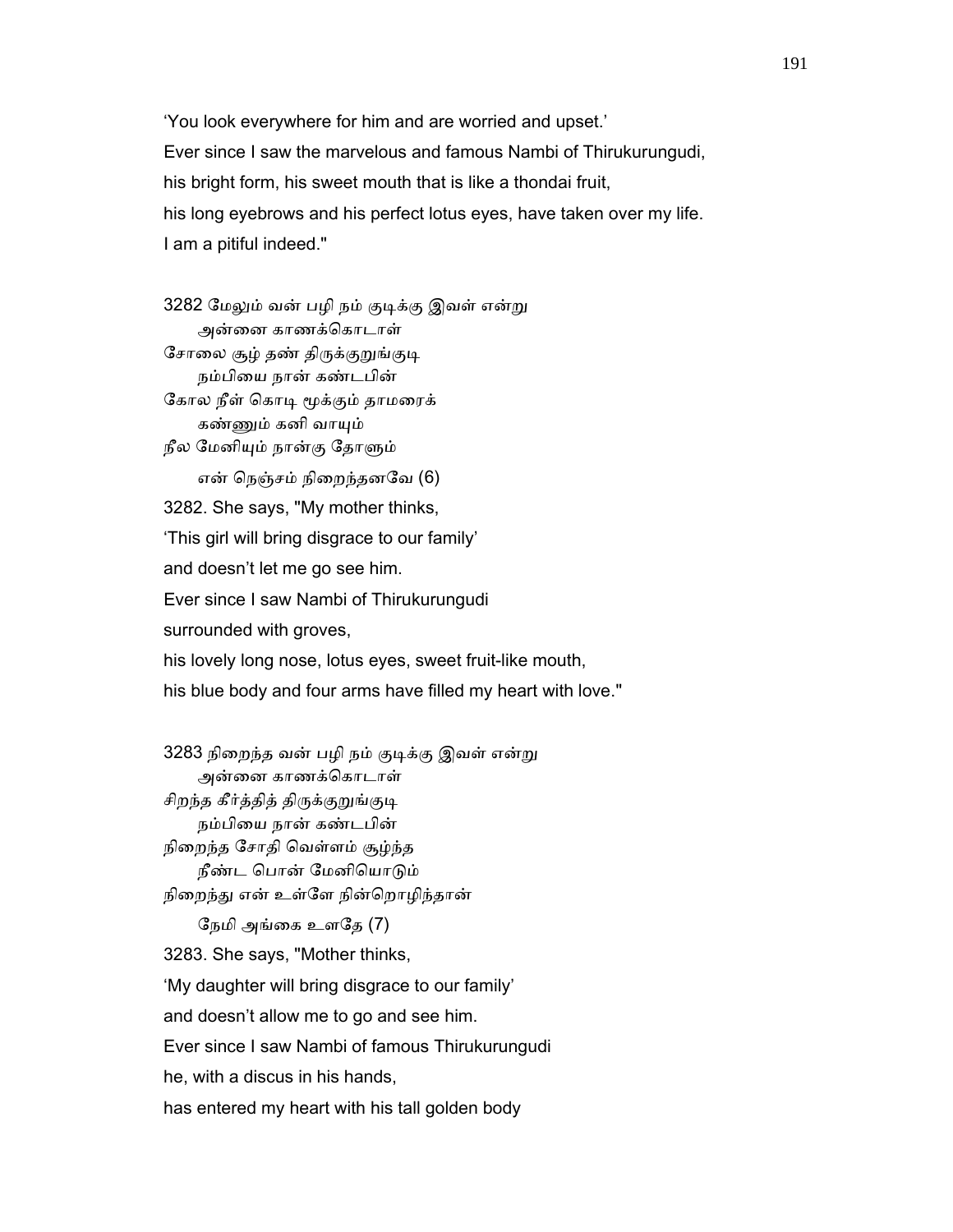### shining like a flood of light."

3284 கையுள் நன் முகம் வைக்கும் நையும் என்று அன்னையரும் முனிதிர் மை கொள் மாடத் திருக்குறுங்குடி நம்பிைய நான் கண்டபின் செய்ய தாமரைக் கண்ணும் அல்குலும் சிற்றிடையும் வடிவும் ெமாய்ய நீள் குழல் தாழ்ந்த ேதாள்கᾦம் பாவியேன் முன் நிற்குமே (8) 3284. She says, "O mothers, you are upset thinking that I am suffering as I cover my lovely face with my hands. Ever since I saw Nambi of Thirukurungudi filled with palaces on which the clouds float, his beautiful lotus eyes, his small waist, his lovely form, his thick long hair and his long arms appear in front of me. I am pitiful."

3285 முன் நின்றாய் என்று தோழிமார்களும் அன்னையரும் முனிதிர் மன்னு மாடத் திருக்குறுங்குடி நம்பிைய நான் கண்டபின் சென்னி நீள் முடி ஆதி ஆய உலப்ᾗ இல் அணிகலத்தன் கன்னல் பால் அமுது ஆகி வந்து என் ெநஞ்சம் கழியாேன (9) 3285. She says, "O friends and mothers, you are upset with me and say that I don't listen to you and do as I want. Ever since I saw Nambi of Thirukurungudi filled with everlasting palaces, that ancient lord decorated with a tall crown on his head and adorned with ornaments with precious jewels has entered my heart as if he were sugarcane juice, milk and nectar and doesn't leave."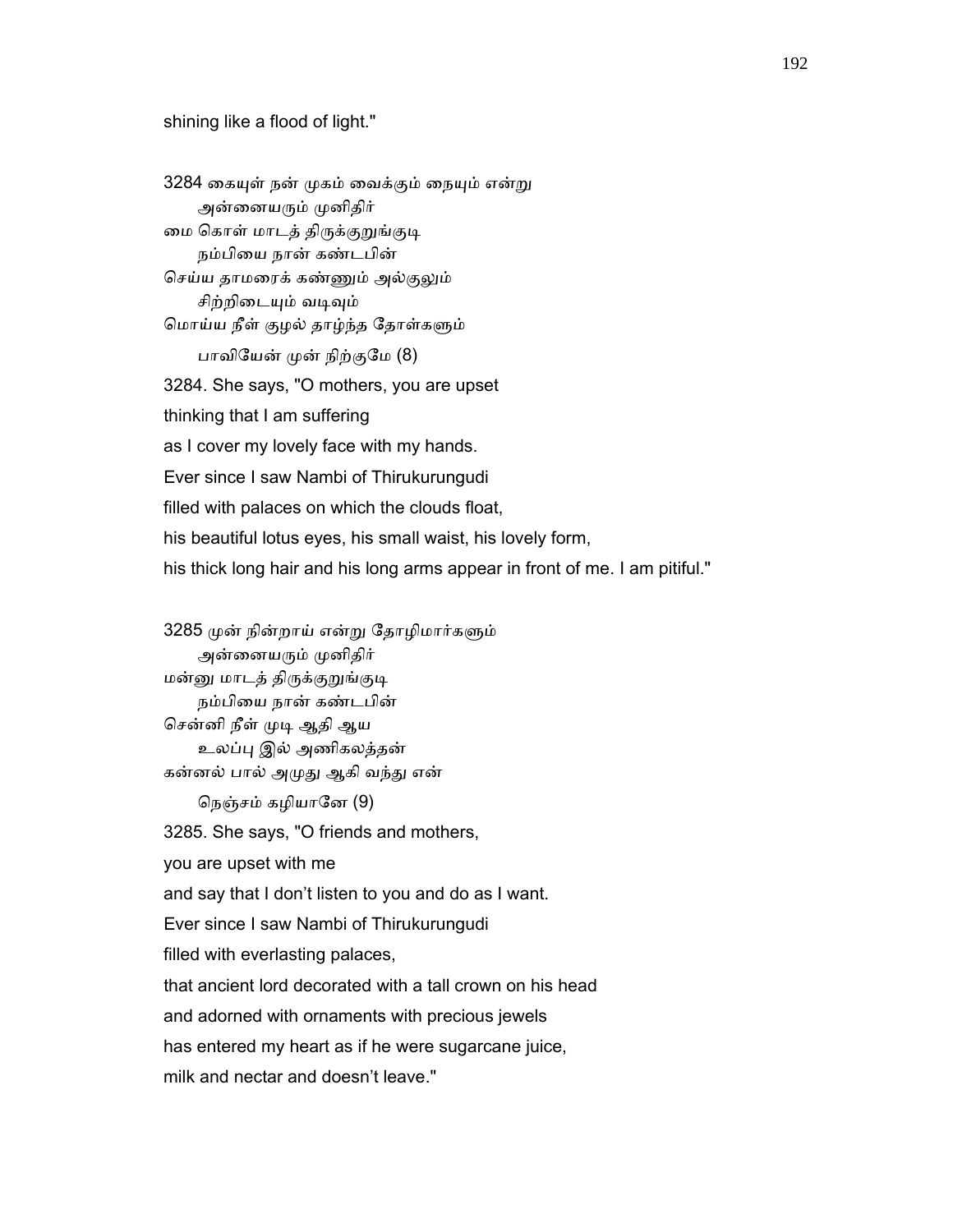3286 கழிய மிக்கது ஓர் காதலள் இவள் என்று அன்ைன காணக்ெகாடாள் வழு இல் கீர்த்தித் திருக்குறுங்குடி நம்பிைய நான் கண்டபின் குழுமித் தேவர் குழாங்கள் கைதொழச் சோதி வெள்ளத்தினுள்ளே எழுவது ஓர் உரு என் நெஞ்சுள் எழும் ஆர்க்கும் அறிᾫ அாிேத (10)

 3286. She says, "Mother thinks, 'My daughter is utterly in love with him' and doesn't allow me to go see my beloved. The Nambi of Thirukurungudi has faultless fame. He shines like a bright light. As soon as I saw him, he entered my heart, surrounded by a flood-like crowd of gods worshipping him. I don't know how it happened—my heart rejoices."

 3287 அறிᾫ அாிய பிராைன ஆழி அங்ைகயைனேய அலற்றி நறிய நன் மலர் நாடி நன் குருகூர்ச் சடகோபன் சொன்ன குறி கொள் ஆயிரத்துள் இவை பத்தும் திருக்குறுங்குடி அதன்மேல் அறியக் கற்று வல்லார் ைவட்டவர் ஆழ் கடல் ஞாலத்ᾐள்ேள (11) 3287. Sadagopan of rich Thirukurungur, composed a thousand pasurams on the lord whom no one has seen and worshiped him with fresh fragrant flowers, prattling and telling his praises. He carries a discus in his divine hand. If devotees learn and recite these ten poems they will be true Vaishnavas in this world surrounded by deep oceans.

-------------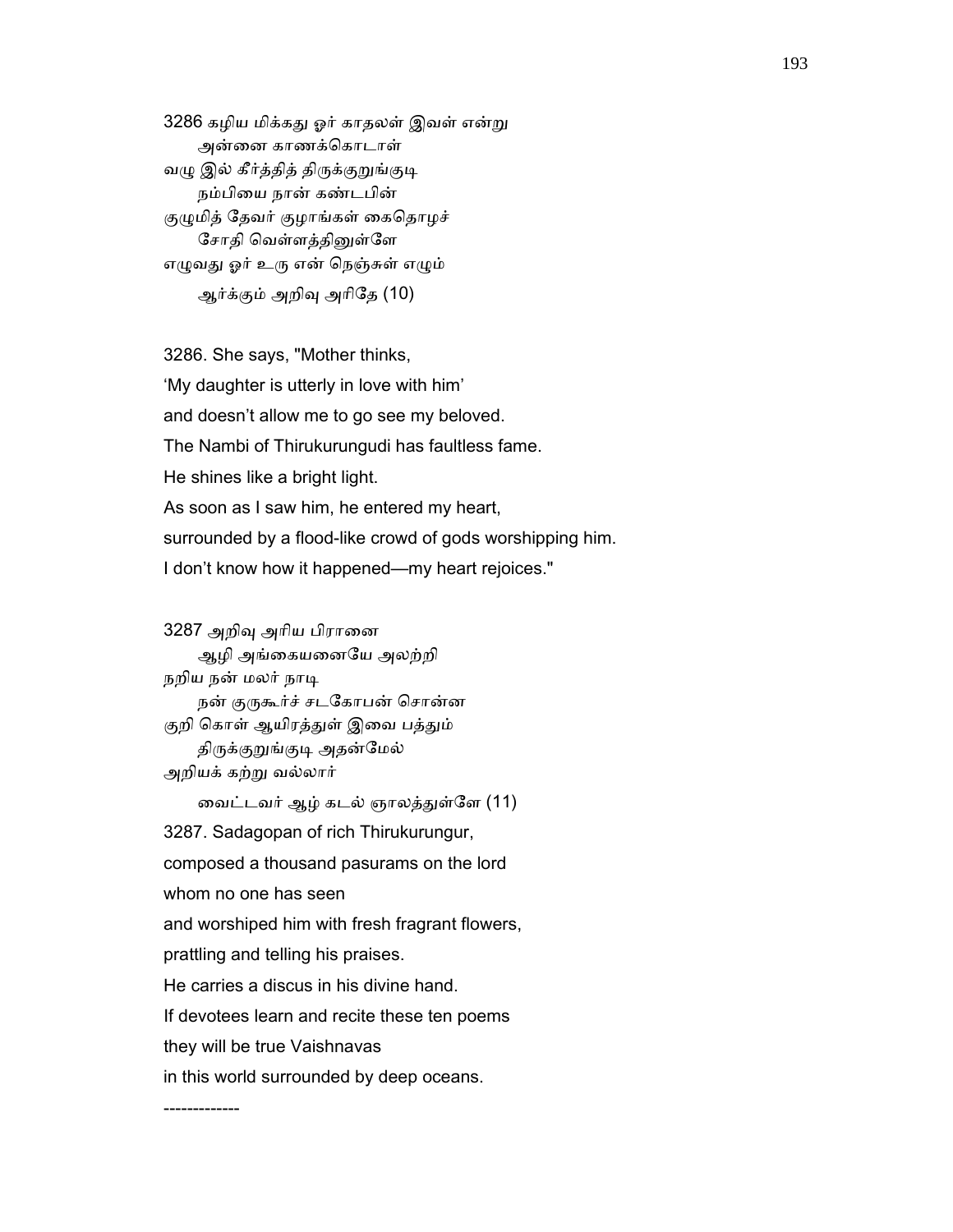# திருவாய் மொழி - ஐந்தாம் பத்து (ஆறாம் திருமொழி, 3288-3298) தைலவன் தன்ைமகைளத் தன்னதாகக்ெகாண்ᾌ ேபசும் தலைவியின் நிலைகண்ட தாய் 'ஆவேசமோ என்று நொந்து கூறல்

3288 கடல் ஞாலம் செய்தேனும் யானே என்னும் கடல் ஞாலம் ஆவேனும் யானே என்னும் கடல் ஞாலம் கொண்டேனும் யானே என்னும் கடல் ஞாலம் கீண்டேனும் யானே என்னும் கடல் ஞாலம் உண்டேனும் யானே என்னும் கடல் ஞாலம் ஈசன் வந்து ஏறக்கொலோ? கடல் ஞாலத்தீர்க்கு இவை என் சொல்லுகேன் கடல் ஞாலத்ᾐ என் மகள் கற்கின்றேவ? (1) 3288. My daughter says, "I am the creator of the world surrounded with oceans. I am the world surrounded by oceans. I am the ruler of the world surrounded by oceans. I split open the world surrounded by oceans. I swallowed all the worlds." Has the lord of the world surrounded by oceans entered her body? What can I tell to the people of this world surrounded by oceans? I do not understand all that she learnt in this world.

3289 கற்கும் கல்விக்கு எல்லை இலனே என்னும் கற்கும் கல்வி ஆவேனும் யானே என்னும் கற்கும் கல்விச் செய்வேனும் யானே என்னும் கற்கும் கல்வி தீர்ப்பேனும் யானே என்னும் கற்கும் கல்விச் சாரமும் யானே என்னும்

கற்கும் கல்வி நாதன் வந்து ஏறக்கொலோ? கற்கும் கல்வியீர்க்கு இவை என் சொல்லுகேன்

கற்கும் கல்வி என் மகள் காண்கின்றவே? (2) 3289. My daughter says, "There is no limit to what I have learned.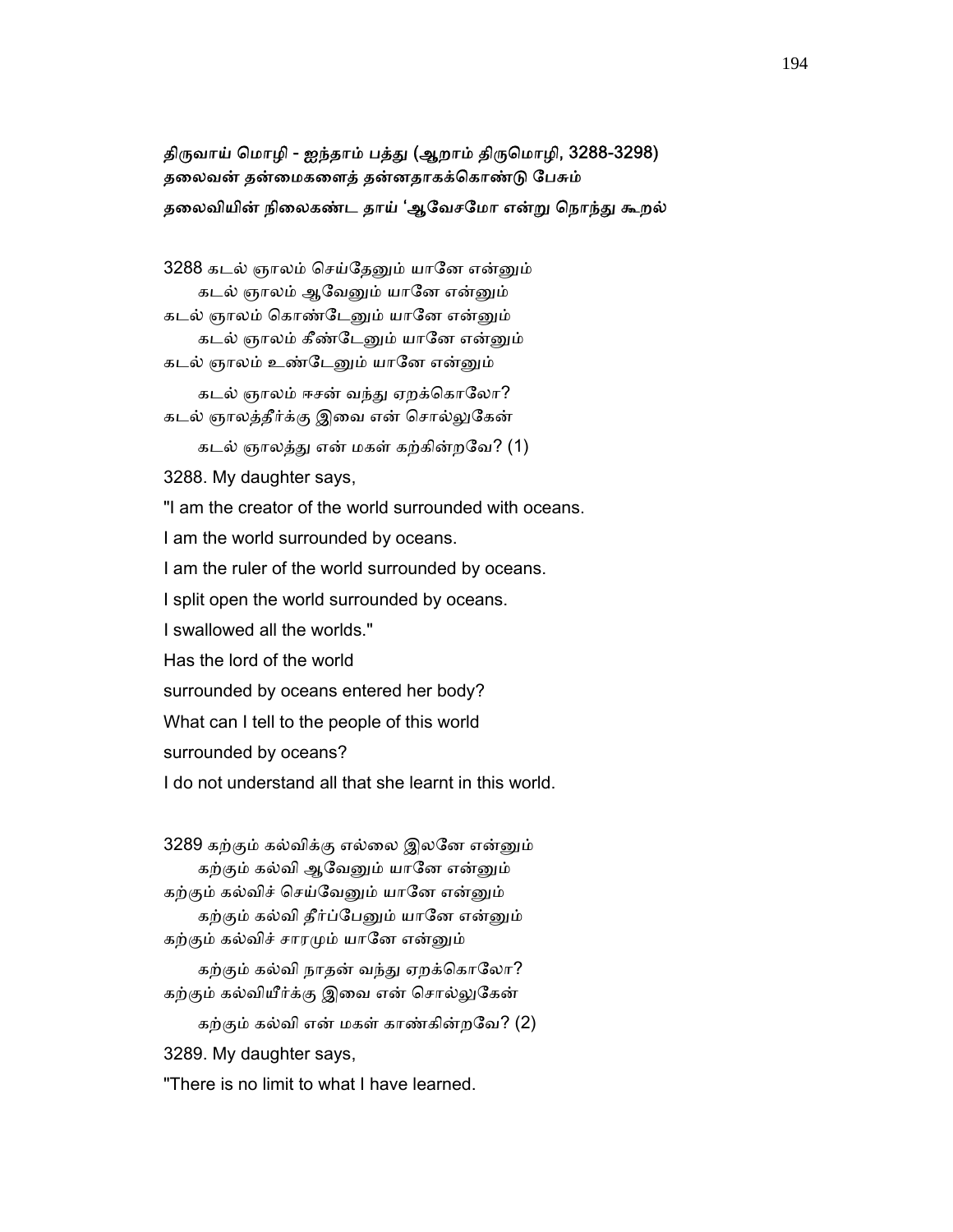Whatever people learn is from me. I have created learning for people. I am the results of learning. I am the meaning of learning." I am worried that the lord of learning has entered her heart and that is why she is saying all these things. What can I tell the learned ones about all these things my daughter says of learning?

3290 காண்கின்ற நிலம் எல்லாம் யானே என்னும் காண்கின்ற விசும்பு எல்லாம் யானே என்னும் காண்கின்ற வெம் தீ எல்லாம் யானே என்னும் காண்கின்ற இக் காற்ᾠ எல்லாம் யாேன என்ᾔம் காண்கின்ற கடல் எல்லாம் யாேன என்ᾔம் காண்கின்ற கடல்வண்ணன் ஏறக்கொலோ? காண்கின்ற உலகத்தீர்க்கு என் ெசால்ᾤேகன் காண்கின்ற என் காரிகை செய்கின்றவே? (3) 3290. My daughter says, "I am all the lands that can be seen. I am the wide sky that people see. I am the fire that people feel. I am the wind that all feel. I am the oceans that people see." Has the ocean-colored god entered my daughter's heart? What can I tell the people of the world if they ask me why she is saying these things? What my daughter says is strange."

3291 செய்கின்ற கிதி எல்லாம் யானே என்னும் செய்வான் நின்றனகளும் யானே என்னும் செய்து முன் இறந்தவும் யானே என்னும் செய்கைப் பயன் உண்பேனும் யானே என்னும் செய்வார்களைச் செய்வேனும் யானே என்னும் செய்ய கமலக்கண்ணன் ஏறக்கொலோ?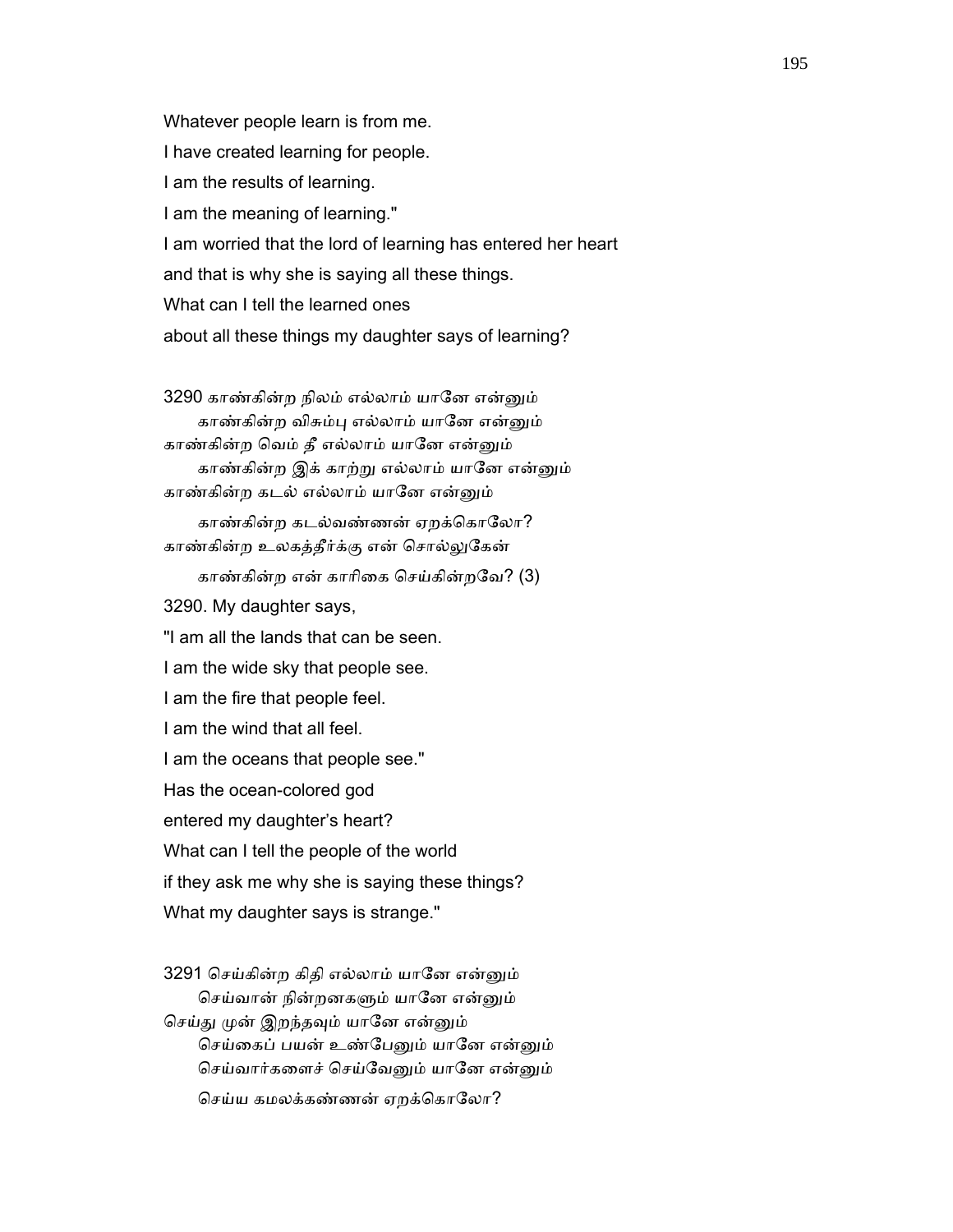செய்ய உலகத்தீர்க்கு இவை என் சொல்லுகேன்

ெசய்ய கனி வாய் இள மான் திறத்ேத? (4)

3291. My daughter says,

"I am all the acts that happen now.

I am the acts that will happen in the future.

I am the acts that have been done and are in the past.

I myself experience the results of my acts.

I create the people who act.

I am worried that the lotus-eyed Kaṇṇan

has entered her heart and that is why she says these things.

Her mouth is sweet as a fruit and she is as gentle as a young doe.

What can I tell the good people of this world

about my daughter?

3292 திறம்பாமல் மண் காக்கின்றேன் யானே என்னும் திறம்பாமல் மலை எடுத்தேனே என்னும் திறம்பாமல் அசுரரைக் கொன்றேனே என்னும்

திறம் காட்டி அன்று ஐவரைக் காத்தேனே என்னும்

திறம்பாமல் கடல் கடைந்தேனே என்னும்

திறம்பாத கடல்வண்ணன் ஏறக்கொலோ? திறம்பாத உலகத்தீர்க்கு என் சொல்லுகேன்

திறம்பாது என் திருமகள் எய்தினவே? (5)

3292. My daughter says,

"I am protecting everyone and keep them on the right path.

I carried Govardhana mountain without effort.

I killed all the Asurans without exception.

I saved the Pandavas using all my cleverness.

I didn't grow tired churning the ocean of milk."

Has the ocean-colored lord entered her heart?

What can I tell the people of this world about my daughter?

How can I tell all these things that my daughter tells me?

3293 இன வேய் மலை ஏந்தினேன் யானே என்னும் இன ஏறுகள் செற்றேனும் யானே என்னும் இன ஆன் கன்று மேய்த்தேனும் யானே என்னும்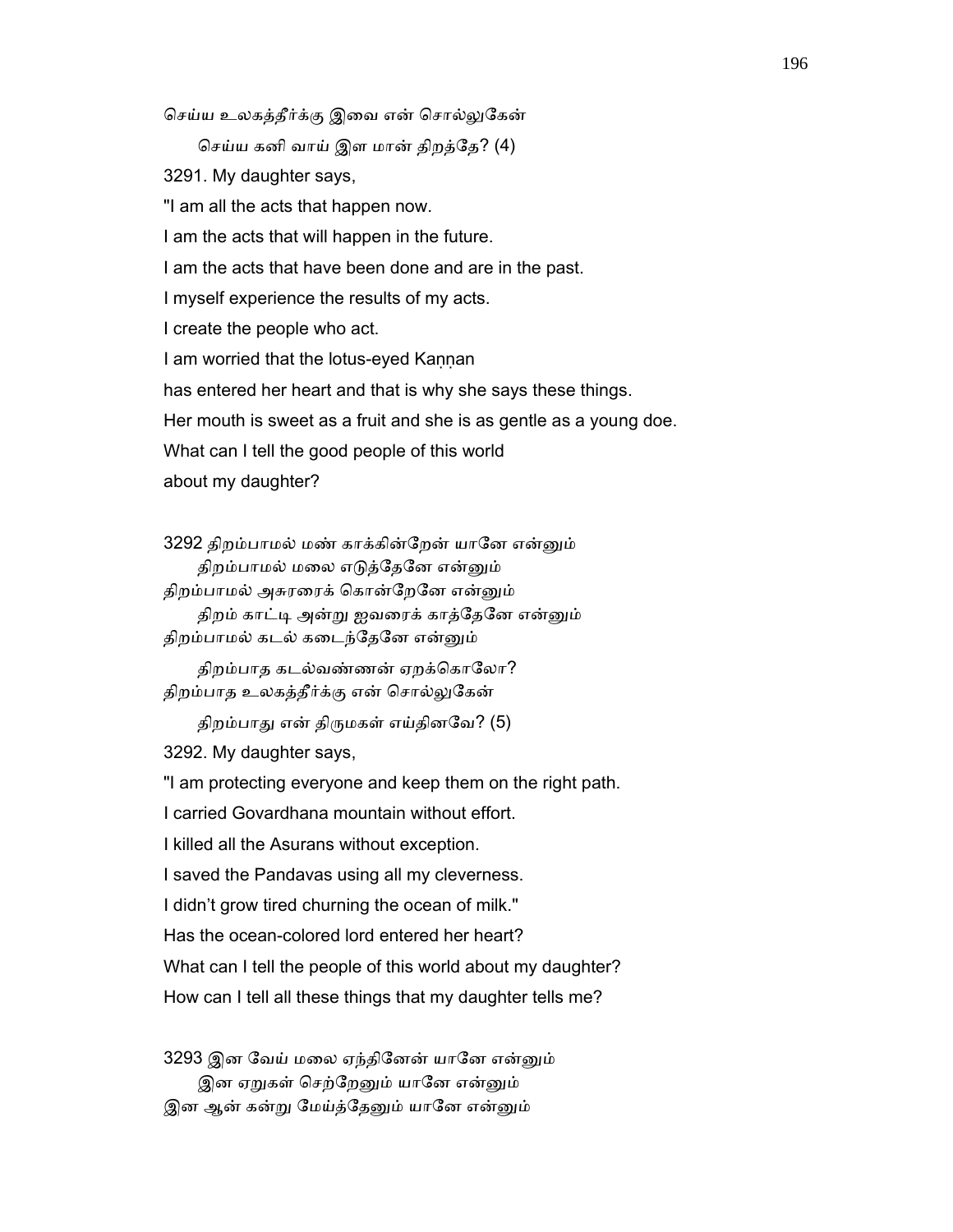இன ஆ நிரை காத்தேனும் யானே என்னும் இன ஆயர் தலைவனும் யானே என்னும்

இனத் தேவர் தலைவன் வந்து ஏறக்கொலோ? இன வேல் கண் நல்லீர்க்கு இவை என் சொல்லுகேன்

இன ேவல் கண்ணி என் மகள் உற்றனேவ? (6)

3293. My daughter says,

"I carried bamboo-covered Govardhana mountain.

I conquered seven bulls.

I graze the calves and milk-giving cows.

I protect the herd of cows.

I am the chief of the cowherds."

I am worried that the god of gods has entered her heart.

What can I tell her friends whose eyes are as sharp as spears

about my young daughter?

3294 உற்றார்கள் எனக்கு இல்லை யாரும் என்னும் உற்றார்கள் எனக்கு இங்கு எல்லாᾞம் என்ᾔம்

உற்றார்கைளச் ெசய்ேவᾔம் யாேன என்ᾔம்

உற்றார்களை அழிப்பேனும் யானே என்னும் உற்றார்களுக்கு உற்றேனும் யானே என்னும்

உற்றார் இலி மாயன் வந்து ஏறக்கொலோ? உற்றீர்கட்கு என் ெசால்ᾢச் ெசால்ᾤேகன் யான்

உற்ᾠ என்ᾔைடப் ேபைத உைரக்கின்றேவ? (7)

3294. My daughter says,

"I have no relatives.

All in this world are my relatives.

I create relationships.

I destroy relationships.

I am the relative of relatives."

I am worried that Maayan who has no relative

has entered my daughter's heart.

What can I tell our relatives

about what my innocent daughter says?

3295 உரைக்கின்ற முக்கண் பிரான் யானே என்னும்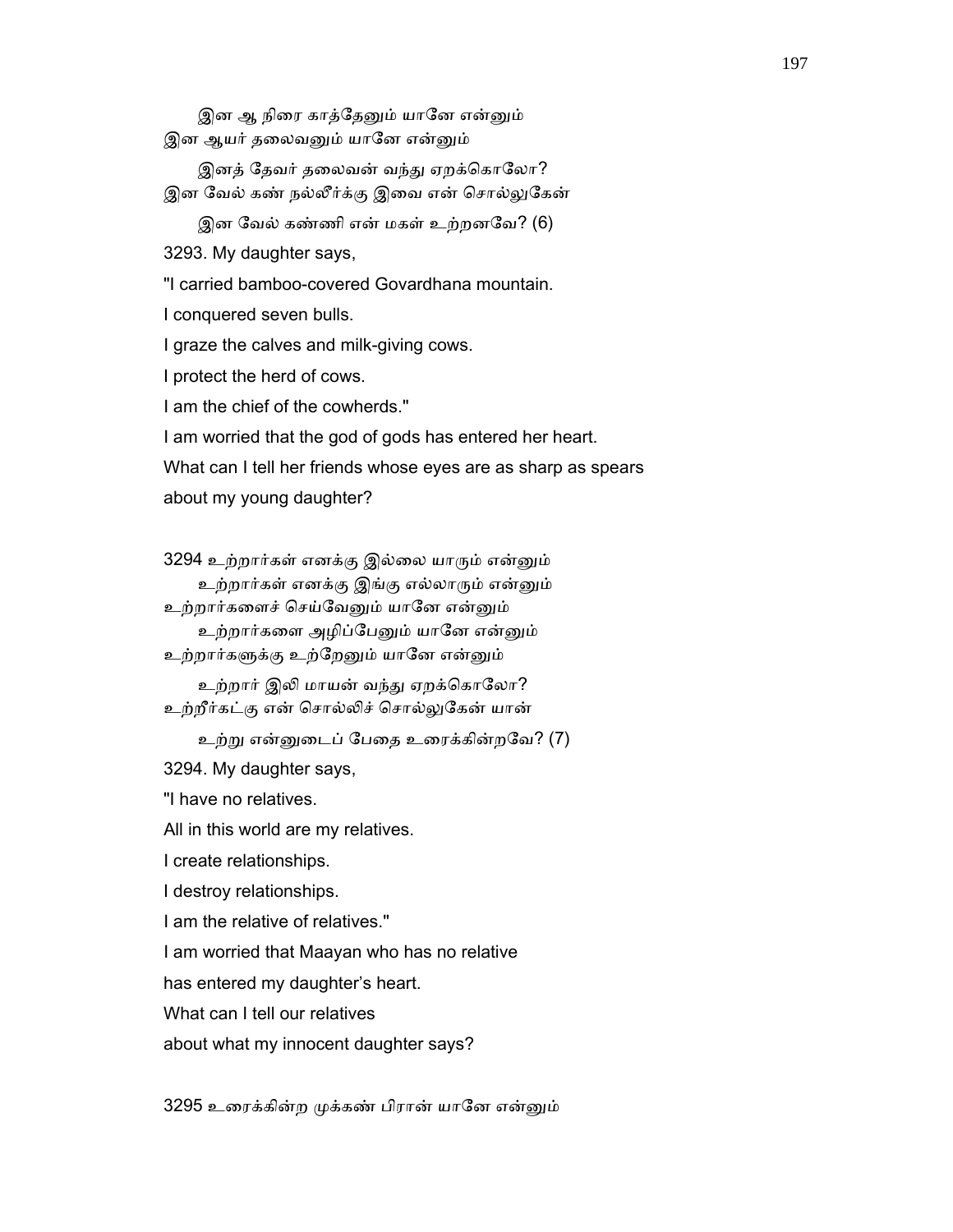உரைக்கின்ற திசைமுகன் யானே என்னும் உரைக்கின்ற அமரரும் யானே என்னும் உரைக்கின்ற அமரர் கோன் யானே என்னும் உரைக்கின்ற முனிவரும் யானே என்னும் உரைக்கின்ற முகில்வண்ணன் ஏறக்கொலோ? உைரக்கின்ற உலகத்தீர்க்கு என் ெசால்ᾤேகன் உரைக்கின்ற என் கோமள ஒண் கொடிக்கே? (8) 3295. My daughter says, "I am the three-eyed lord and all the sastras praise me. I am the four-headed Nanmuhan and I am praised by all. I am the king of the gods and all praise me. I am the sages and they all praise me." I am worried that the cloud-colored god praised by all has entered my daughter's heart. What can I tell this world that says these things, gossiping about my beautiful vine-like daughter?

 3296 ெகாᾊய விைன யாᾐம் இலேன என்ᾔம் கொடிய வினை ஆவேனும் யானே என்னும் கொடிய வினை செய்வேனும் யானே என்னும் கொடிய வினை தீர்ப்பேனும் யானே என்னும் கொடியான் இலங்கை செற்றேனே என்னும்

கொடிய புள் உடையவன் ஏறக்கொலோ? கொடிய உலகத்தீர்க்கு இவை என் சொல்லுகேன்

கொடியேன் கொடி என் மகள் கோலங்களே? (9)

3296. My daughter says,

"I have no bad karma.

I myself am bad karma.

I give bad karma to all.

I remove bad karma also.

I destroyed the cruel Raksasa Ravana in Lanka."

I am worried that the god who carries the heroic Garuda flag

has entered my daughter's heart.

I am a pitiful mother.

What can I tell the gossiping people of this world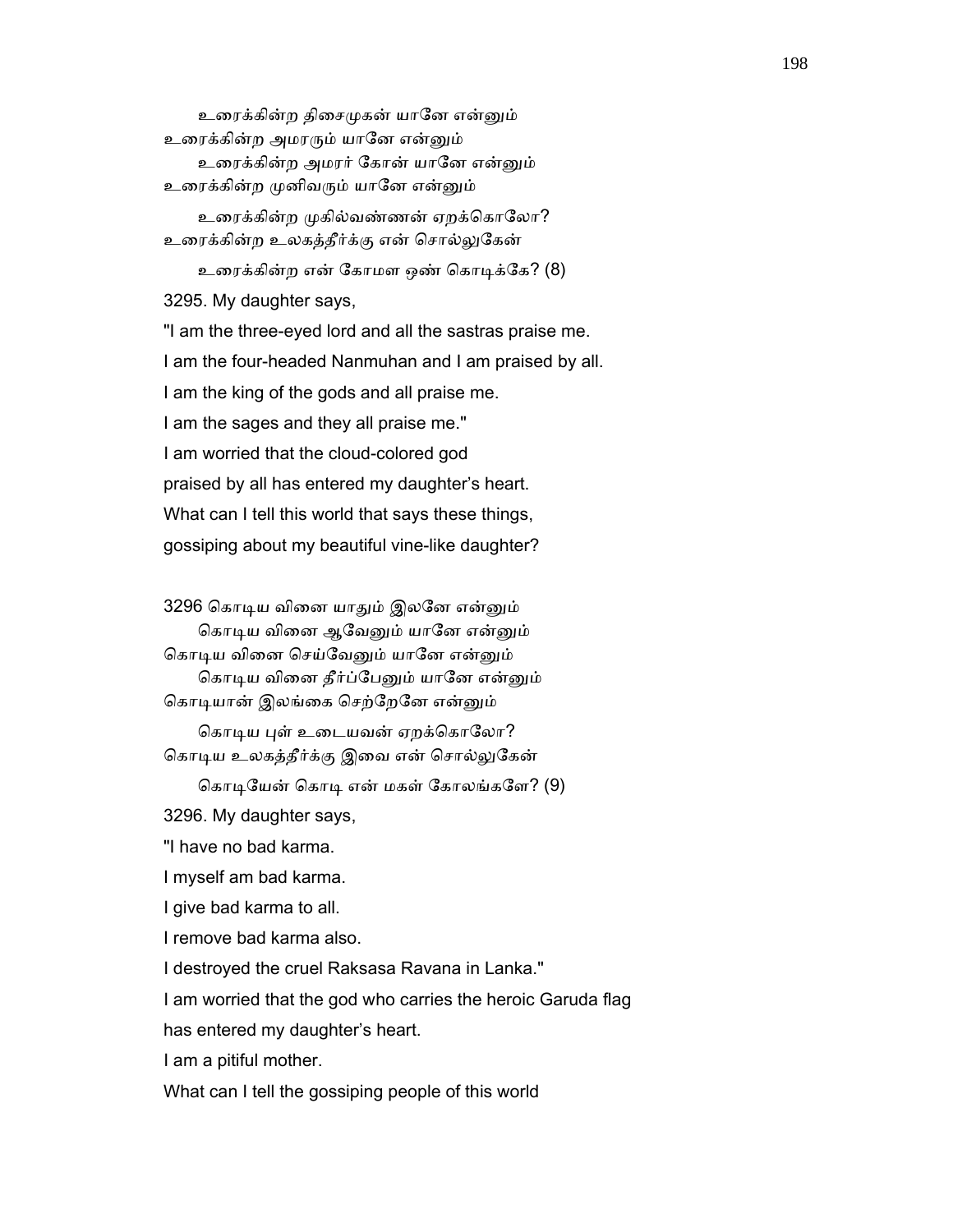about my beautiful vine-like daughter?

3297 கோலம் கொள் சுவர்க்கமும் யானே என்னும் கோலம் இல் நரகமும் யானே என்னும் கோலம் திகழ் மோக்கமும் யானே என்னும் கோலம் கொள் உயிர்களும் யானே என்னும் கோலம் கொள் தனிமுதல் யானே என்னும் கோலம் கொள் முகில்வண்ணன் ஏறக்கொலோ? கோலம் கொள் உலகத்தீர்க்கு என் சொல்லுகேன் கோலம் திகழ் கோதை என் கூந்தலுக்கே? (10) 3297. My daughter says, "I am beautiful paradise. I am evil hell. I am the highest shining heaven. I am the flourishing lives on this earth. I am the only ancient beautiful one." I am worried that the dark cloud-colored god has entered my daughter's heart. My daughter has beautiful hair decorated with flowers. What can I tell the people who adorn themselves with jewels and come and gossip? 3298 கூந்தல் மலர் மங்ைகக்கும் மண் மடந்ைதக்கும் குல ஆயர் கொழுந்துக்கும் கேள்வன் தன்னை வாய்ந்த வழுதி வள நாடன் மன்னு குருகூர்ச் சடகோபன் குற்றேவல் செய்து ஆய்ந்த தமிழ் மாலை ஆயிரத்துள் இவையும் ஓர் பத்தும் வல்லார் உலகில் ஏந்து பெரும் செல்வத்தராய்த் திருமால் அடியார்களைப் பூசிக்க நோற்றார்களே (11) 3298. Sadagopan of Thirukuruhur of the flourishing famous Pandian country composed a thousand pasurams on the beloved of Lakshmi, the earth goddess on a lotus, and Nappinnai, the dear gentle girl of the cowherd clan.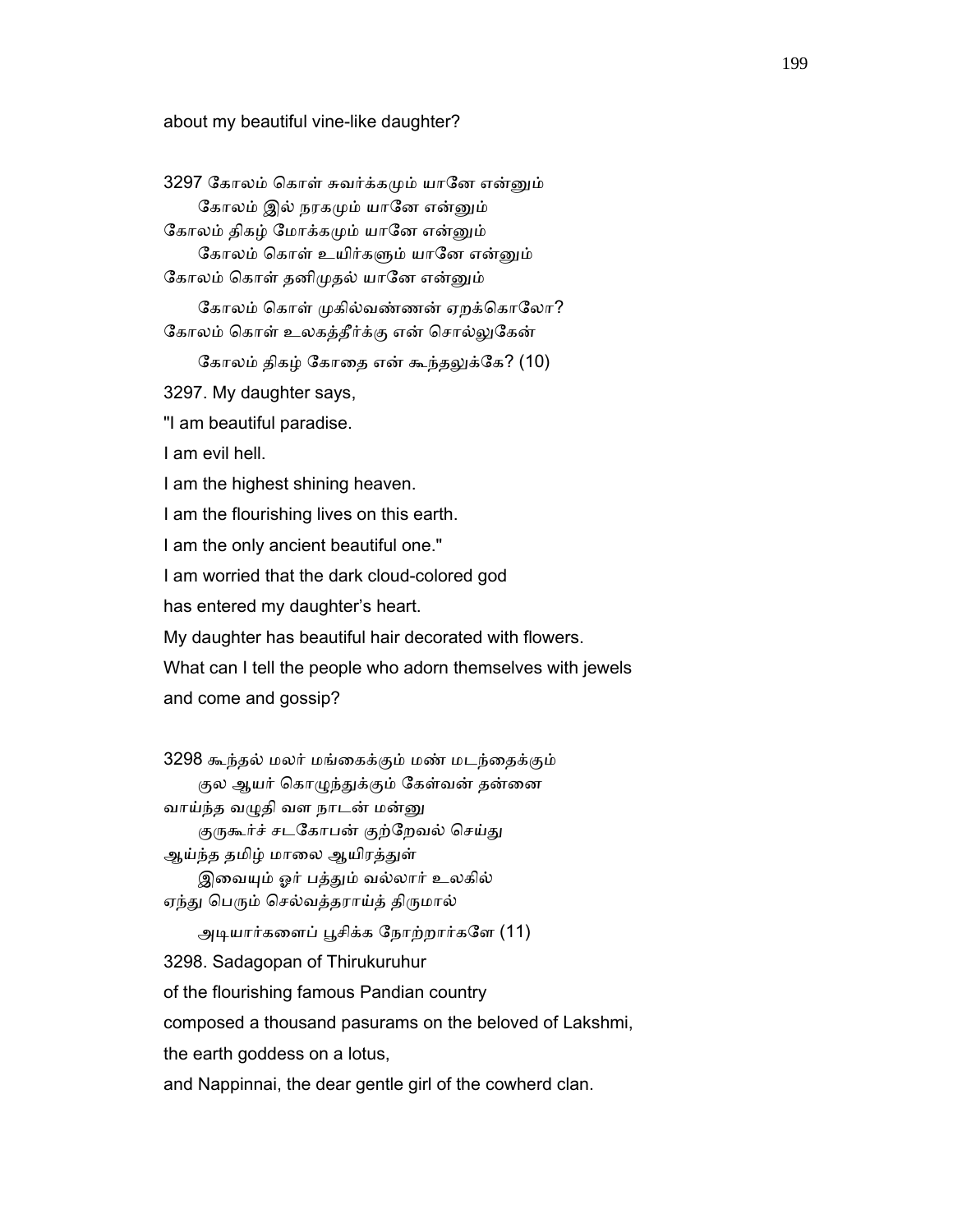If devotees learn and recite these ten pasurams they will obtain much wealth in this world and they will be the devotees of Thirumaal and have the fortune of worshiping his feet. -------------

## திருவாய் மொழி - ஐந்தாம் பத்து (ஏழாம் திருமொழி, 3299-3309) வானமாமலைப் பெருமானது அருளை வேண்டல் (சிரீவரமங்கலம்)

3299 நோற்ற நோன்பு இலேன் நுண் அறிவு இலேன் ஆகிலும் இனி உன்னை விட்டு ஒன்றும் ஆற்ற கிற்கின்றிலேன் அரவின் அணை அம்மானே ேசற்ᾠத் தாமைர ெசந்ெநல் ஊᾌ மலர் சிாீவரமங்கல நகர் வீற்றிருந்த எந்தாய் உனக்கு மிகை அல்லேன் அங்கே (1) 3299. However much tapas I may have done, I am not wise and will never be able to do anything without your grace. My father, our god, sleeps on a snake bed and he stays in auspicious Srivaramangalam where lotuses grow in the mud among the good paddy. O lord, you are the highest god and there is no god higher than you.

3300 அங்குற்றேன் அல்லேன் இங்குற்றேன் அல்லேன் உன்னைக் காணும் அவாவில் வீழ்ந்து நான் எங்குற்றேனும் அல்லேன் இலங்கை செற்ற அம்மானே திங்கள் சேர் மணி மாடம் நீடு சிரீவரமங்கலநகர் உறை சங்கு சக்கரத்தாய் தமியேனுக்கு அருளாயே (2) 3300. I can do nothing there, I can do nothing here. My only desire is to see you, but there is nowhere I can have that. My father, you destroyed Lanka.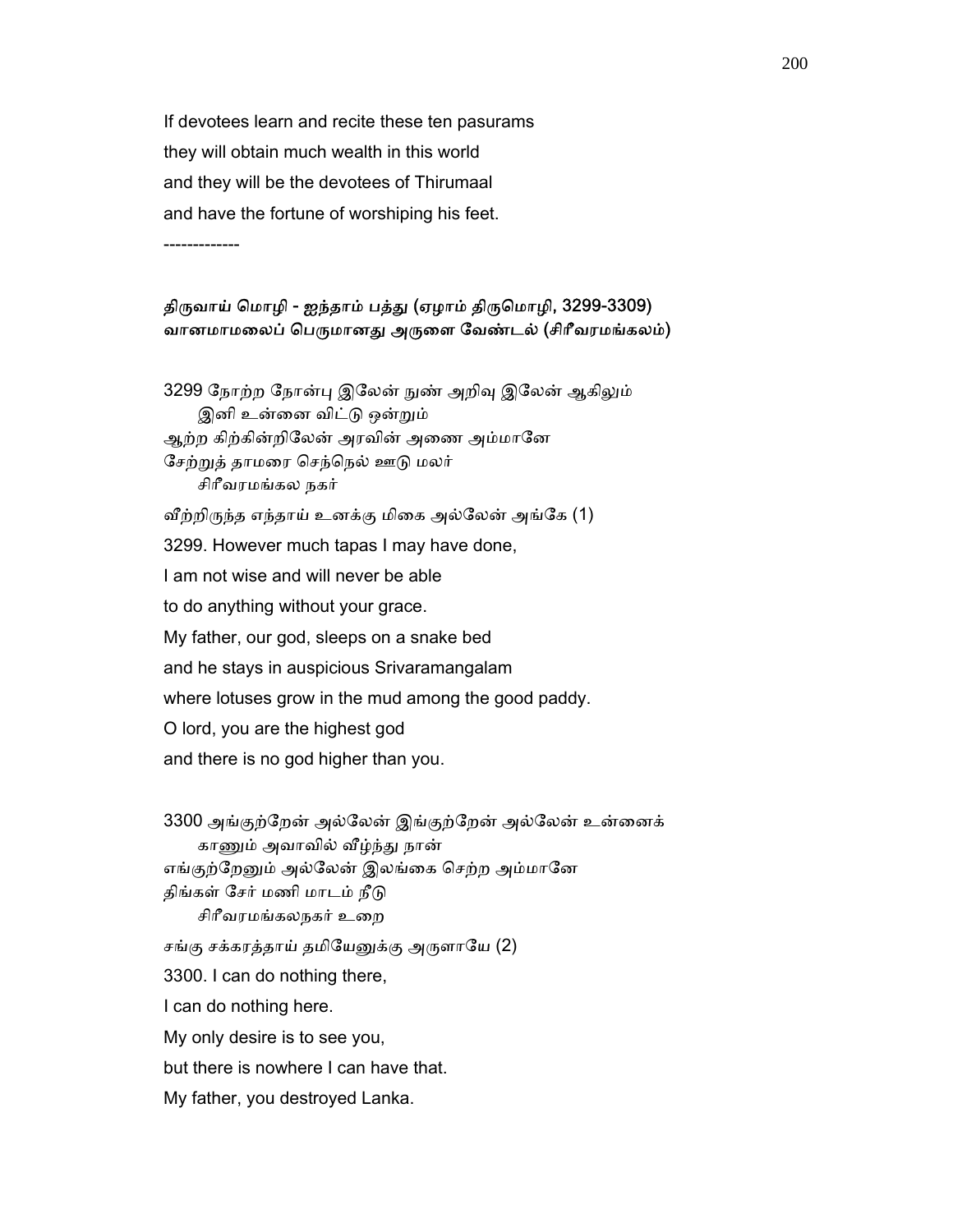You stay in Srivaramangalam

where tall palaces studded with jewels touch the moon.

You carry a conch and a discus.

I am lonely. Give me your grace.

3301 கருளப் புள் கொடி சக்கரப் படை வான நாட என் கார்ᾙகில் வண்ணா பொருள் அல்லாத என்னைப் பொருளாக்கி அடிமைகொண்டாய் தெருள் கொள் நான்மறை வல்லவர் பலர் வாழ் சிாீவரமங்கலநகர்க்கு அருள்செய்து அங்கு இருந்தாய் அறியேன் ஒரு கைம்மாறே (3) 3301. You are the dark cloud-colored god of the sky. You carry an eagle flag and a discus. You abide giving your grace in Srivaramangalam where many Brahmins live who know well all the four Vedas that give wisdom. I was useless and you made me valuable and your slave.

3302 மாறு சேர் படை நூற்றுவர் மங்க ஓர் ஐவர்க்கு ஆய் அன்று மாயப்ேபார் பண்ணி நீறு செய்த எந்தாய் நிலம் கீண்ட அம்மானே தேறு ஞானத்தர் வேத வேள்வி அறாச் சிாீவரமங்கலநகர் ஏறி வீற்றிருந்தாய் உன்னை எங்கு எய்தக் கூவுவனே? (4) 3302. You, my father fought a magical war with the hundred Kauravas when they opposed the Pandavas and you destroyed them.

You split open the earth and brought forth the earth goddess.

You abide in Srivaramangalam

where wise men know the Vedas well

I do not know what I can give to repay you.

and recite them always and perform sacrifices.

I want to reach you. How can I call you to come?

 3303 எய்தக் கூᾫதல் ஆவேத எனக்கு? எவ்வ தெவ்வத்துள் ஆயுமாய் நின்று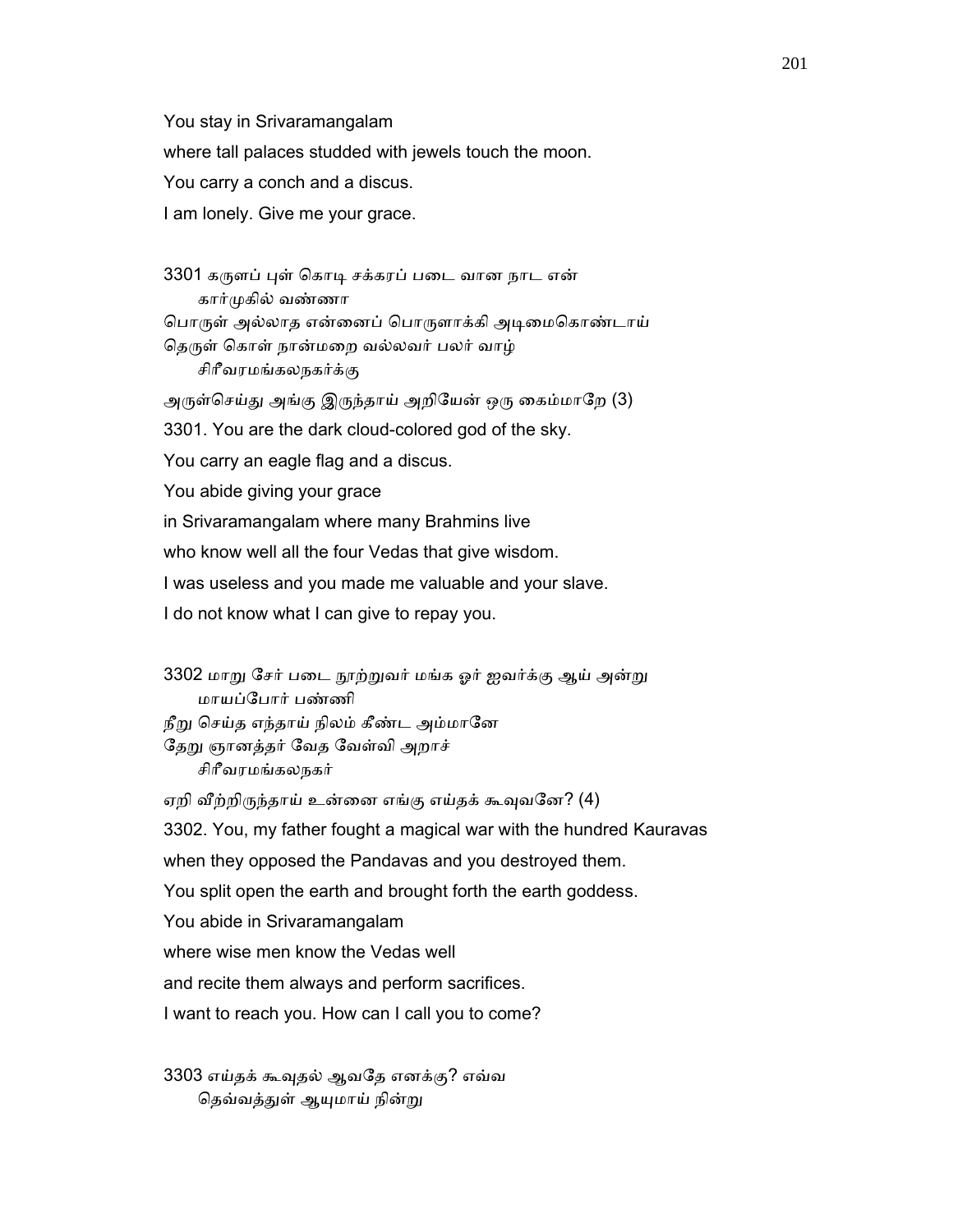கைதவங்கள் செய்யும் கரு மேனி அம்மானே ெசய்த ேவள்வியர் ைவயத்ேதவர் அறாச் சிாீவரமங்கலநகர் கைதொழ இருந்தாய் அது நானும் கண்டேனே (5) 3303. You have a dark-colored body. You enter among all your enemies as one of them and perform many tricks to conquer them. Your devotees fold their hands and worship you in Srivaramangalam where Brahmins always perform sacrifices that is something I myself have seen. How can I call and reach you?

 3304 ஏனம் ஆய் நிலம் கீண்ட என் அப்பேன கண்ணா என்ᾠம் என்னை ஆளுடை வான நாயகேன மணி மாணிக்கச்சுடேர ேதன மாம்ெபாழில் தண் சிாீவரமங்கலத்தவர்

கைதொழ உறை

வானமாமலையே அடியேன் தொழ வந்தருளே (6)

3304. O my father, you took the form of a boar

and split open the earth.

O Kaṇṇan, you are my lord of the sky and you rule me always.

You are a jewel that shines like a diamond.

You are Vanamamalai and you abide in cool Srivaramanagalam

surrounded by mango groves dripping with honey

where your devotees fold their hands and worship you.

Come and give your grace to me, your slave,

so I may worship you.

 3305 வந்தᾞளி என் ெநஞ்சு இடம் ெகாண்ட வானவர் கொழுந்தே உலகுக்கு ஓர் முந்தைத் தாய் தந்தையே முழு ஏழ் உலகும் உண்டாய் ெசந்ெதாழிலவர் ேவத ேவள்வி அறாச் சிாீவரமங்கலநகர் அந்தம் இல் புகழாய் அடியேனை அகற்றேலே (7)

3305. You are the tender shoot of the gods in the sky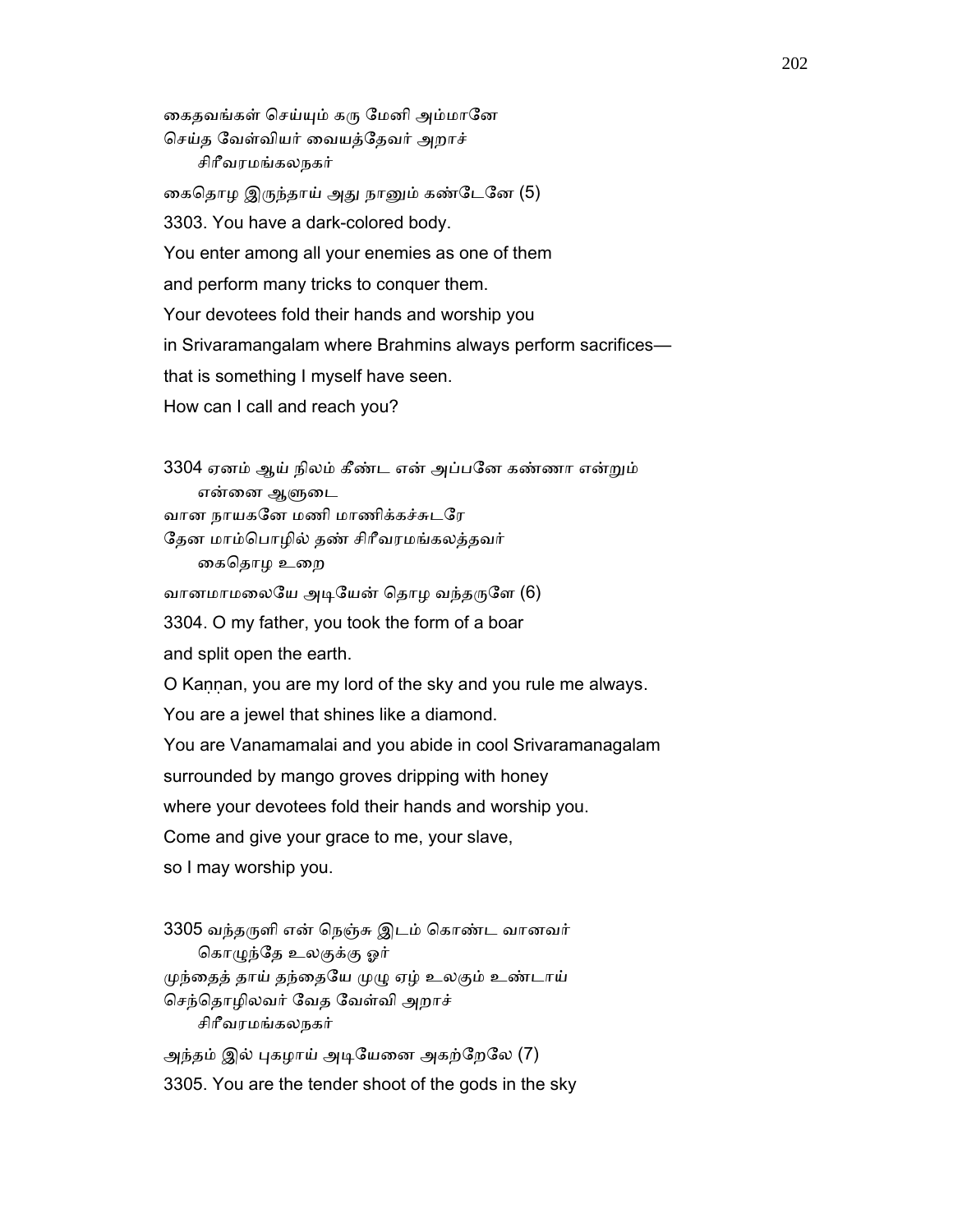and you came and entered my heart and gave me your grace. You are the first father and mother of this world. You swallowed all the seven worlds. You abide in Srivaramanagam where Brahmins whose work is pure recite the Vedas and perform unceasing sacrifices. You have endless fame. Do not leave me.

 3306 அகற்ற நீ ைவத்த மாய வல் ஐம்ᾗலன்களாம் அைவ நன்கு அறிந்தனன் அகற்றி என்னையும் நீ அரும் சேற்றில் வீழ்த்திகண்டாய் பகல் கதிர் மணி மாடம் நீடு சிரீவரமங்கை வாணேன என்ᾠம்

புகற்கு அரிய எந்தாய் புள்ளின் வாய் பிளந்தானே (8)

3306. I know well

that you have created the five illusionary senses

that keep people away from you.

I am worried that you will keep me away from you

and make me fall into a happiness

that is only the unclean mud that the five senses give.

You are the god Vaaṇan and abide in Srivaramangalam

where the sun shines on the palaces studded with shining jewels.

O father, no one can tell who you are, ever.

When an Asuran came in the form of a bird

you split open his mouth.

3307 புள்ளின் வாய் பிளந்தாய் மருது இடை போயினாய் எருது ஏழ் அடர்த்த என் கள்ள மாயவனே கருமாணிக்கச் சுடரே தெள்ளியார் திரு நான்மறைகள் வல்லார் மலி தண் சிரீவரமங்கை யுள் இருந்த எந்தாய் அருளாய் உய்யுமாறு எனக்கே (9) 3307. You split open the mouth of the Asuran. You entered between the two marudam trees and destroyed the Asurans.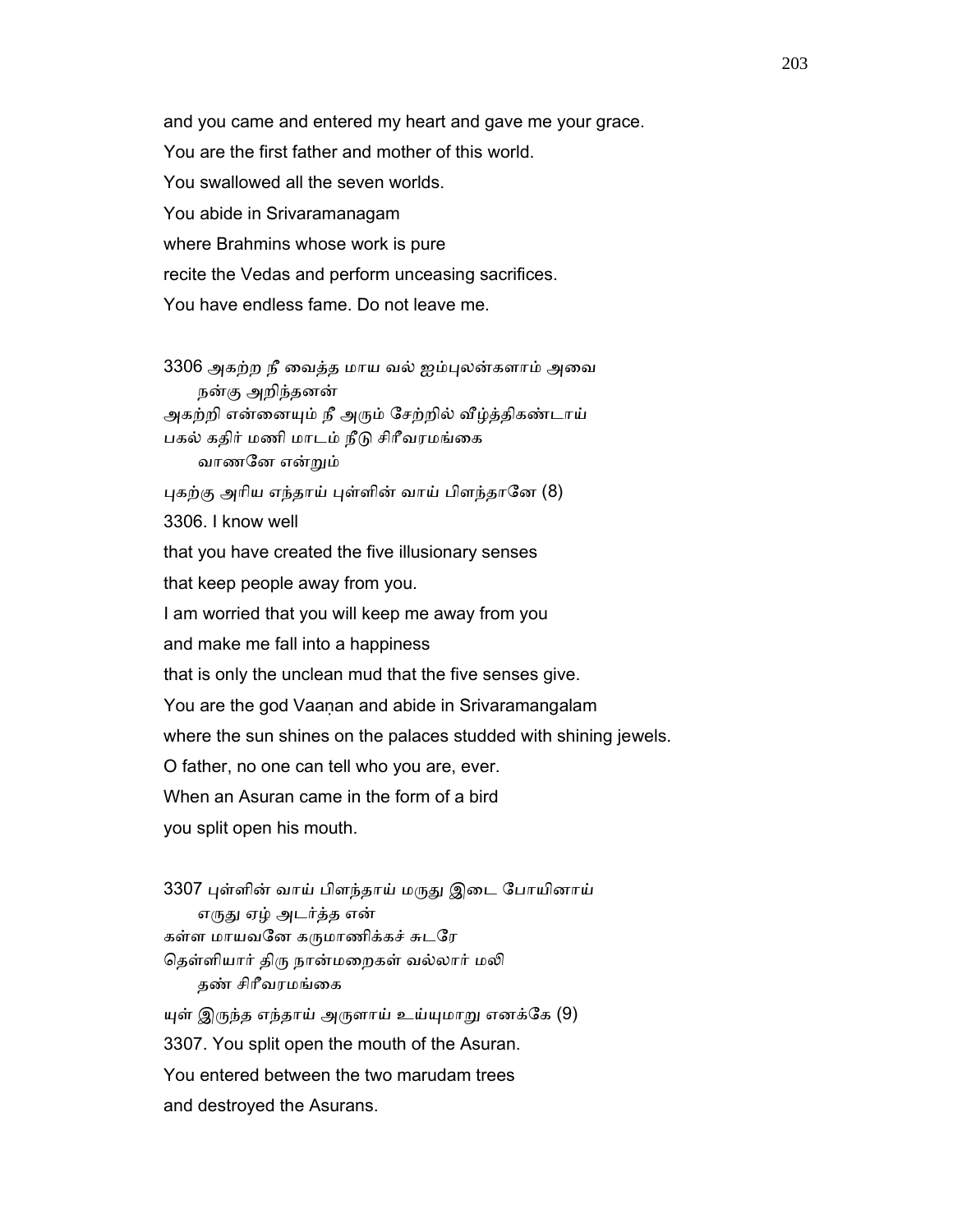You are a thief and you conquered the seven bulls. You shine like a dark diamond. My father, you abide in Srivaramangalam where wise Brahmins live, knowing well and reciting the divine four Vedas. Give me your grace so I may survive.

 3308 ஆᾠ எனக்கு நின் பாதேம சரண் ஆகத் தந்ெதாழிந்தாய் உனக்கு ஓர்ைகம் மாறு நான் ஒன்று இலேன் எனது ஆவியும் உனதே சேறு கொள் கரும்பும் பெரும் செந்நெலும் மலி தண் சிரீவரமங்கை நாறு பூந் தண் துழாய் முடியாய் தெய்வ நாயகனே (10) 3308. Whom do I have except you? You gave me your feet as refuge but I have nothing to give back to you. My life is yours. You are adorned with a fresh fragrant thulasi garland and stay in flourishing Srivaramangai

where abundant good paddy and sugarcane grow in the earth.

You are the divine lord of the gods.

 3309 ெதய்வ நாயகன் நாரணன் திரிவிக்கிரமன் அடி இணைமிசை கொய் கொள் பூம் பொழில் சூழ் குருகூர்ச் சடகோபன் செய்த ஆயிரத்துள் இவை தண் சிரீவரமங்கை மேய பத்துடன் ைவகல் பாட வல்லார் வாேனார்க்கு ஆரா அᾙேத (11)

 3309. Sadagopan of Thirukuruhur surrounded by groves blossoming with bunches of flowers composed a thousand poems worshiping the feet of the divine god of the gods, Thirivikraman, Naranan.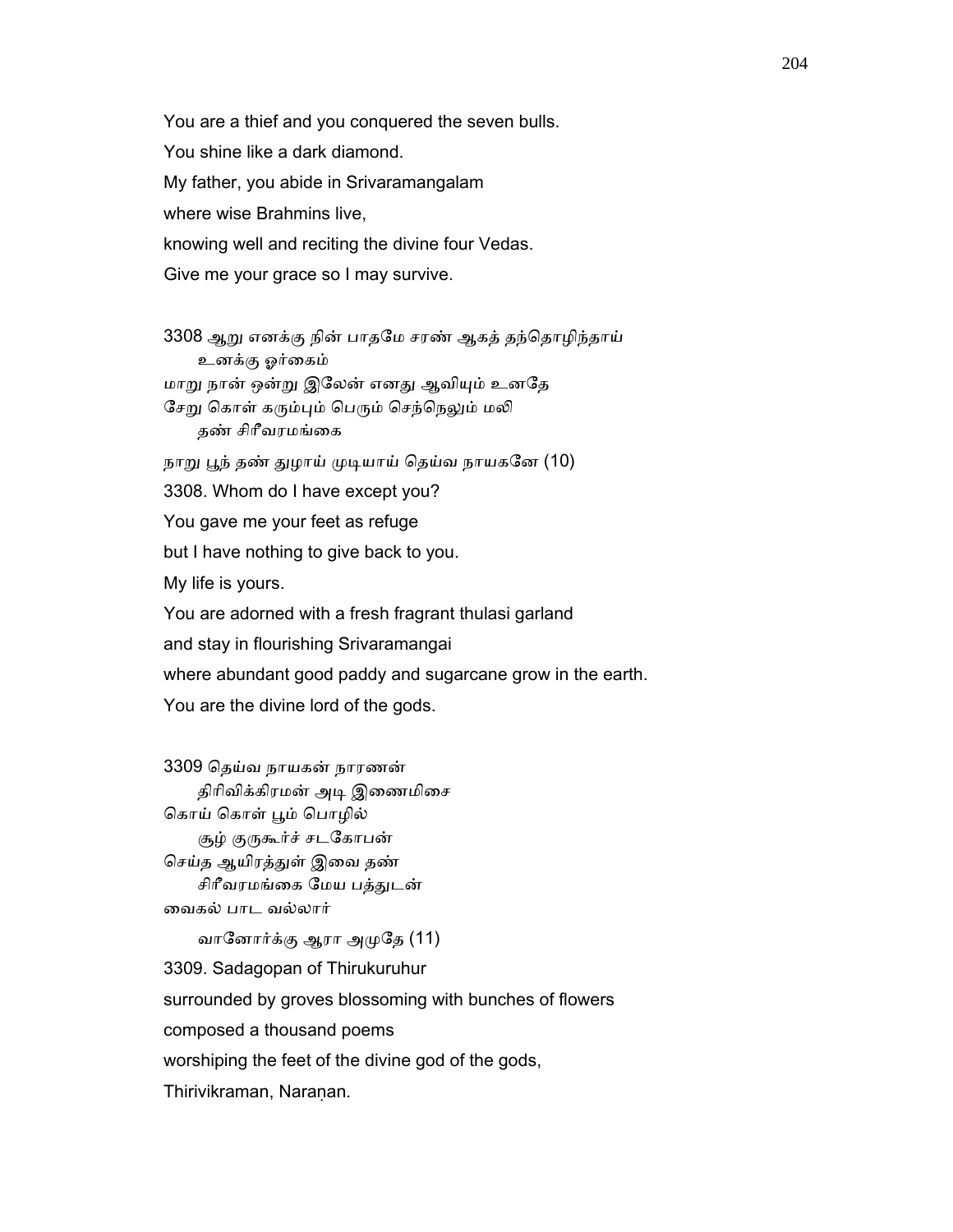If devotees recite these ten pasurams every day they will become sweet nectar for the gods in the sky.

-----------

# திருவாய் மொழி - ஐந்தாம் பத்து (எட்டாம் திருமொழி, 3310-3320) ஆராவமுதாழ்வார் பேறுகளைத் தாராமையால் ஆழ்வார் தீராத ஆசையுடன் ஆற்றாமைபேசி அலமருதல் (திருக்குடந்தை)

3310 ஆரா அமுதே அடியேன் உடலம் நின்பால் அன்பாயே நீராய் அலைந்து கரைய உருக்குகின்ற நெடுமாலே சீர் ஆர் செந்நெல் கவரி வீசும் செழு நீர்த் திருக்குடந்தை ஏர் ஆர் கோலம் திகழக் கிடந்தாய் கண்டேன் எம்மானே (1) 3310. You are my sweet nectar. O Neḍumaal, this slave's body dissolves, melts and becomes water with love for you. You shine and sleep beautifully on the water in Thirukudandai surrounded by the ocean with rolling waves, where rich paddy plants blow in the wind like fans. O my father, I saw you there.

3311 எம்மானே என் வெள்ளை மூர்த்தி என்னை ஆள்வானே எம் மா உருவும் வேண்டும் ஆற்றால் ஆவாய் எழில் ஏறே செம் மா கமலம் செழு நீர்மிசைக்கண் மலரும் திருக்குடந்தை அம் மா மலர்க்கண் வளர்கின்றானே என் நான் செய்கேனே (2) 3311. You are my lord. Your form is pure. You rule me. You take any form you please. You are a beautiful bull. You close your beautiful lotus eyes and sleep in divine Kuḍandai where lovely red lotuses bloom on fertile water. What should I do?

 3312 என் நான் ெசய்ேகன்? யாேர கைளகண்? என்ைன என் ெசய்கின்றாய்? உன்னால் அல்லால் யாவராᾤம் ஒன்ᾠம் குைற ேவண்ேடன்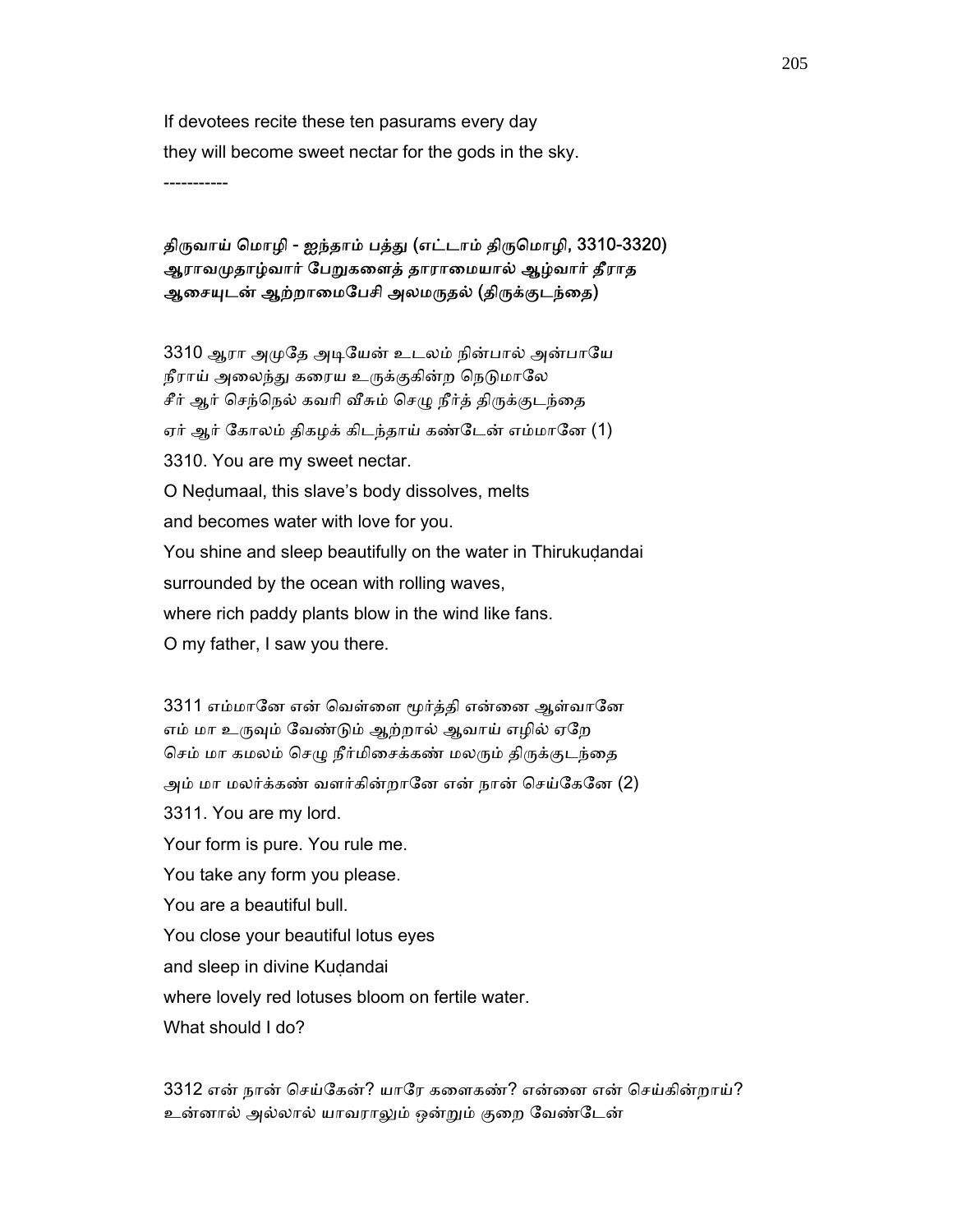கன் ஆர் மதிள் சூழ் குடந்தைக் கிடந்தாய் அடியேன் அரு வாழ்நாள் செல் நாள் எந் நாள்? அந் நாள் உன தாள் பிடித்தே செலக்காணே (3) 3312. What can I do in this life? Who is my refuge? What do you want to do with me? I will not go to anyone to tell my troubles except you. You sleep in Thirukuḍandai surrounded by strong walls. Give me your grace so that I, your slave, may spend all the days of my life worshiping your feet.

3313 செலக் காண்கிற்பார் காணும் அளவும் செல்லும் கீர்த்தியாய் உலப்பு இலானே எல்லா உலகும் உடைய ஒரு மூர்த்தி நலத்தால் மிக்கார் குடந்ைதக் கிடந்தாய் உன்ைனக் காண்பான் நான் அலப்பு ஆய் ஆகாசத்தை நோக்கி அழுவன் தொழுவனே (4) 3313. No one can describe you. You have fame that no one can measure. There is no end for you. O god, you are the lord and you own all the world. You sleep on the water in Kudandai where many good people live. Yearning to see you, I look at the sky, cry and worship you.

3314 அழுவன் தொழுவன் ஆடிக் காண்பான் பாடி அலற்றுவன் தழு வல்வினையால் பக்கம் நோக்கி நாணிக் கவிழ்ந்திருப்பன் செழு ஒண் பழனக் குடந்தைக் கிடந்தாய் செந்தாமரைக் கண்ணா தொழுவனேனை உன தாள் சேரும்வகையே சூழ்கண்டாய் (5) 3314. I cry for you. I worship you. I dance for you, prattle and sing. I look for you and want to embrace you. I feel shy and lower my head. O lord, you have lovely lotus eyes and you sleep on the water in Kuḍandai surrounded by beautiful flourishing fields. Show me how I, your slave, can join your feet.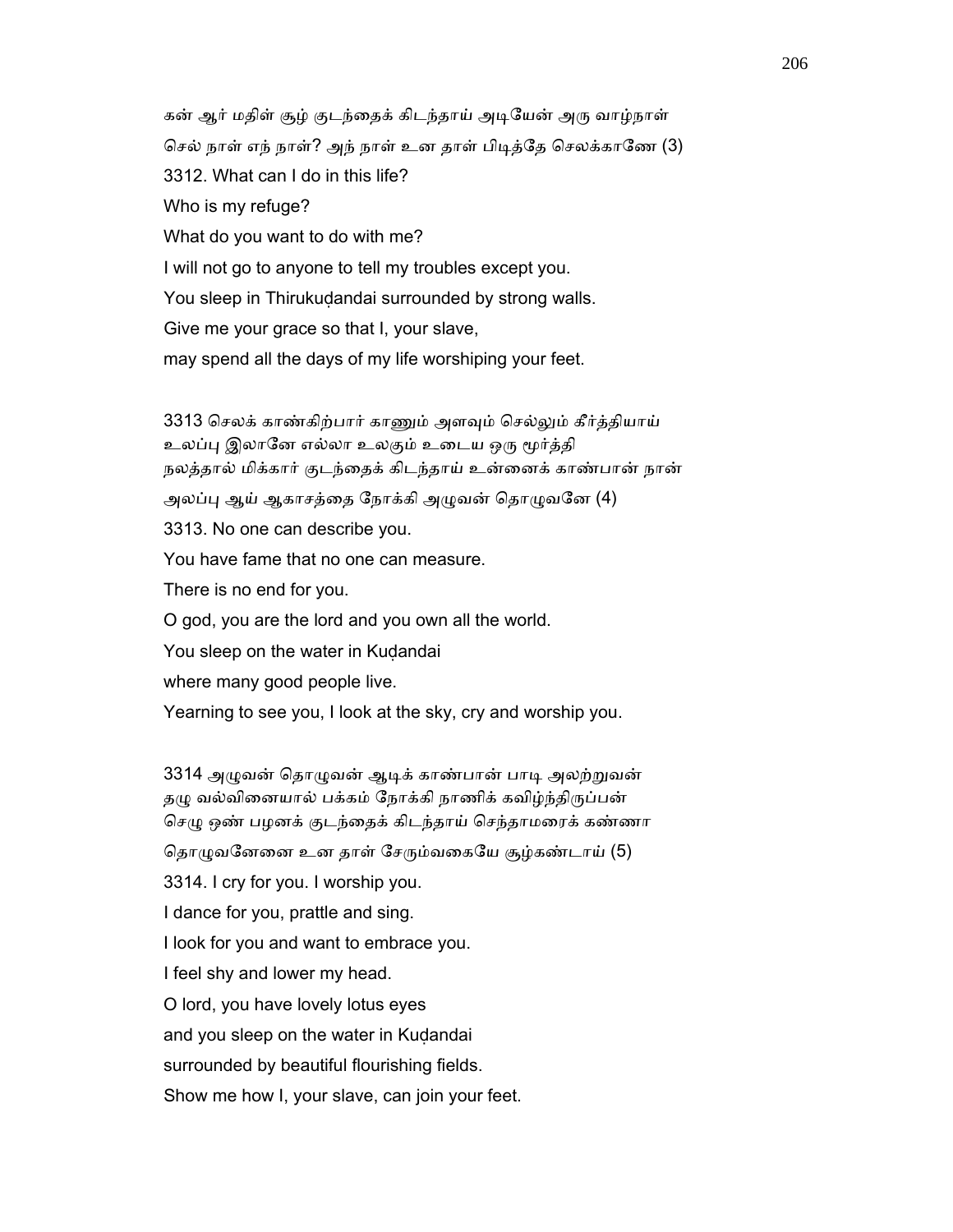3315 சூழ்கண்டாய் என் தொல்லை வினையை அறுத்து உன் அடிசேரும் ஊழ் கண்டிருந்தே தூராக்குழி தூர்த்து எனை நாள் அகன்று இருப்பன்? வாழ் தொல் புகழார் குடந்தைக் கிடந்தாய் வானோர் கோமானே யாழின் இசையே அமுதே அறிவின் பயனே அரிஏறே (6) 3315. Even though I know how to remove the fruits of my bad karma I am still involved in the enjoyment of my five senses. How long can I live like this away from you? O god, you are the king of the gods in the sky. You sleep on the water in ancient, famed Kudandai. You are the sweet music of the yazh. You are nectar. You are the fruit of knowledge. You are the lion.

3316 அரிஏறே என் அம் பொன் சுடரே செங்கண் கரு முகிலே எரி ஏய் பவளக் குன்றே நால் தோள் எந்தாய் உனது அருளே பிரியா அடிமை என்னைக் கொண்டாய் குடந்தைத் திருமாலே தரியேன் இனி உன் சரணம் தந்து என் சன்மம் களையாயே (7) 3316. You are a lion king. You are a shining golden light. You are a dark cloud that has lovely eyes. You are a coral mountain as bright as fire. O my father, you have four arms. You accepted me as your slave. I do not want to be apart from you ever. You are Thirumaal of divine Kudandai. I cannot stay in this world anymore. Give me your grace so I will not be born again on this earth.

3317 களைவாய் துன்பம் களையாது ஒழிவாய் களைகண் மற்று இலேன் வைள வாய் ேநமிப் பைடயாய் குடந்ைதக் கிடந்த மா மாயா தளரா உடலம் எனது ஆவி சரிந்து போம்போது

இளையாது உன தாள் ஒருங்கப் பிடித்துப் போத இசை நீயே (8)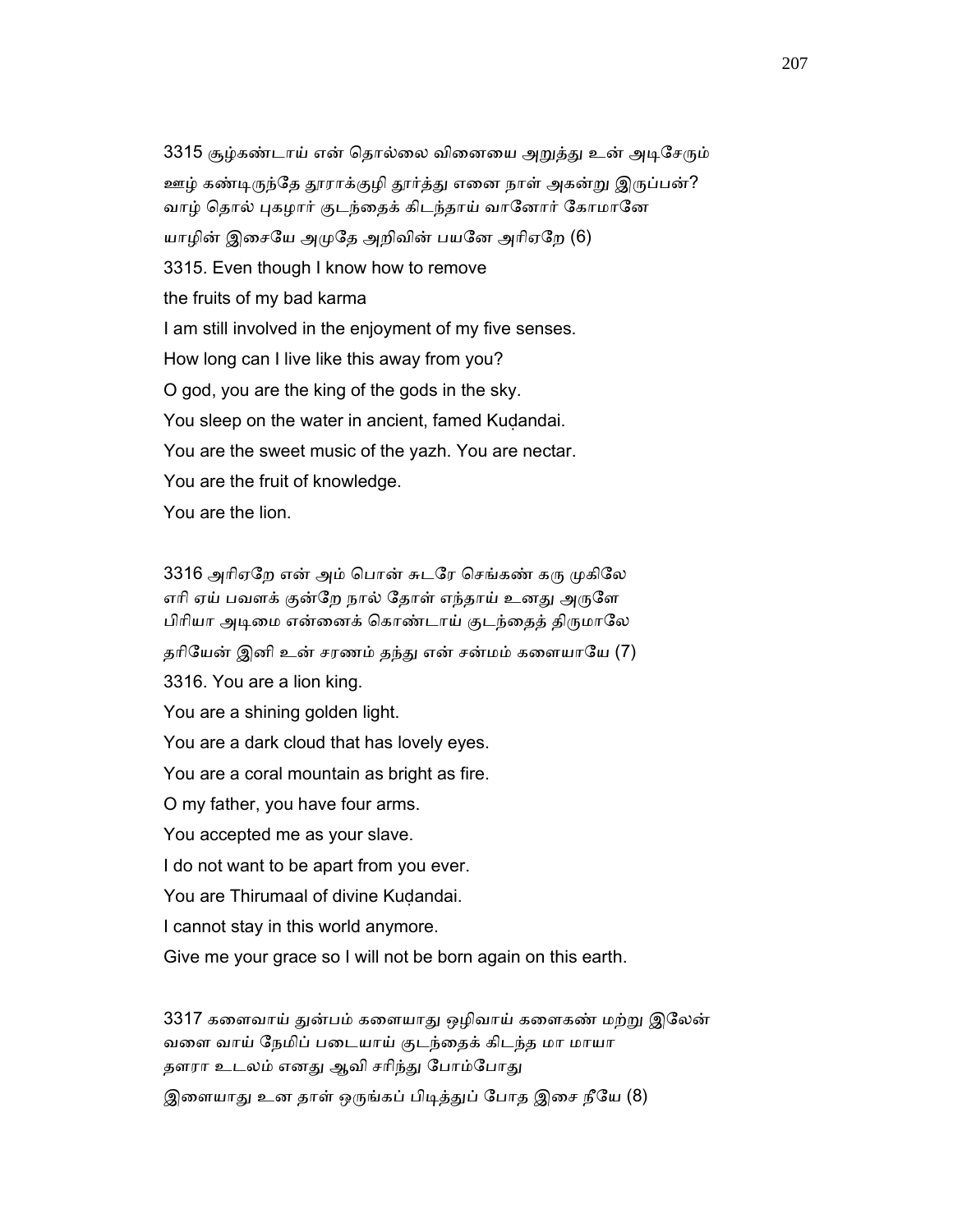3317. I do not know whether you wish to remove my sorrow or not, but I have no refuge except you. You carry a round discus. You, the wonderful Maayan sleep on the water in Kudandai. When my body grows weak and life leaves my body, give me your grace so I may hold to your feet strongly, not leaving them and joining you.

3318 இசைவித்து என்னை உன் தாள் இணைக்கீழ் இருத்தும் அம்மானே அசைவு இல் அமரர் தலைவர் தலைவா ஆதிப் பெரு மூர்த்தி திசை வில் வீசும் செழு மா மணிகள் சேரும் திருக்குடந்தை அசைவு இல் உலகம் பரவக் கிடந்தாய் காண வாராயே (9) 3318. O my father, you make me accept you and keep me beneath your feet. You are the lord of the everlasting gods. You are the great ancient god. You sleep on the water in divine Kudandai where the waves bring precious diamonds and leave them on the banks of the river. You sleep as the everlasting world praises you. Come to me, I yearn to see you.

3319 வாரா அருவாய் வரும் என் மாயா மாயா மூர்த்தியாய் ஆரா அமுதாய் அடியேன் ஆவி அகமே தித்திப்பாய் தீரா வினைகள் தீர என்னை ஆண்டாய் திருக்குடந்தை ஊராய் உனக்கு ஆள் பட்டும் அடியேன் இன்னம் உழல்வேனோ? (10) 3319. You are my Maayan. You are formless and Maayan. Come to me. You are divine nectar. I am your slave and you live sweetly in my mind. You have removed my karma that seemed impossible to remove and you rule me.

You are the god of divine Kuḍandai.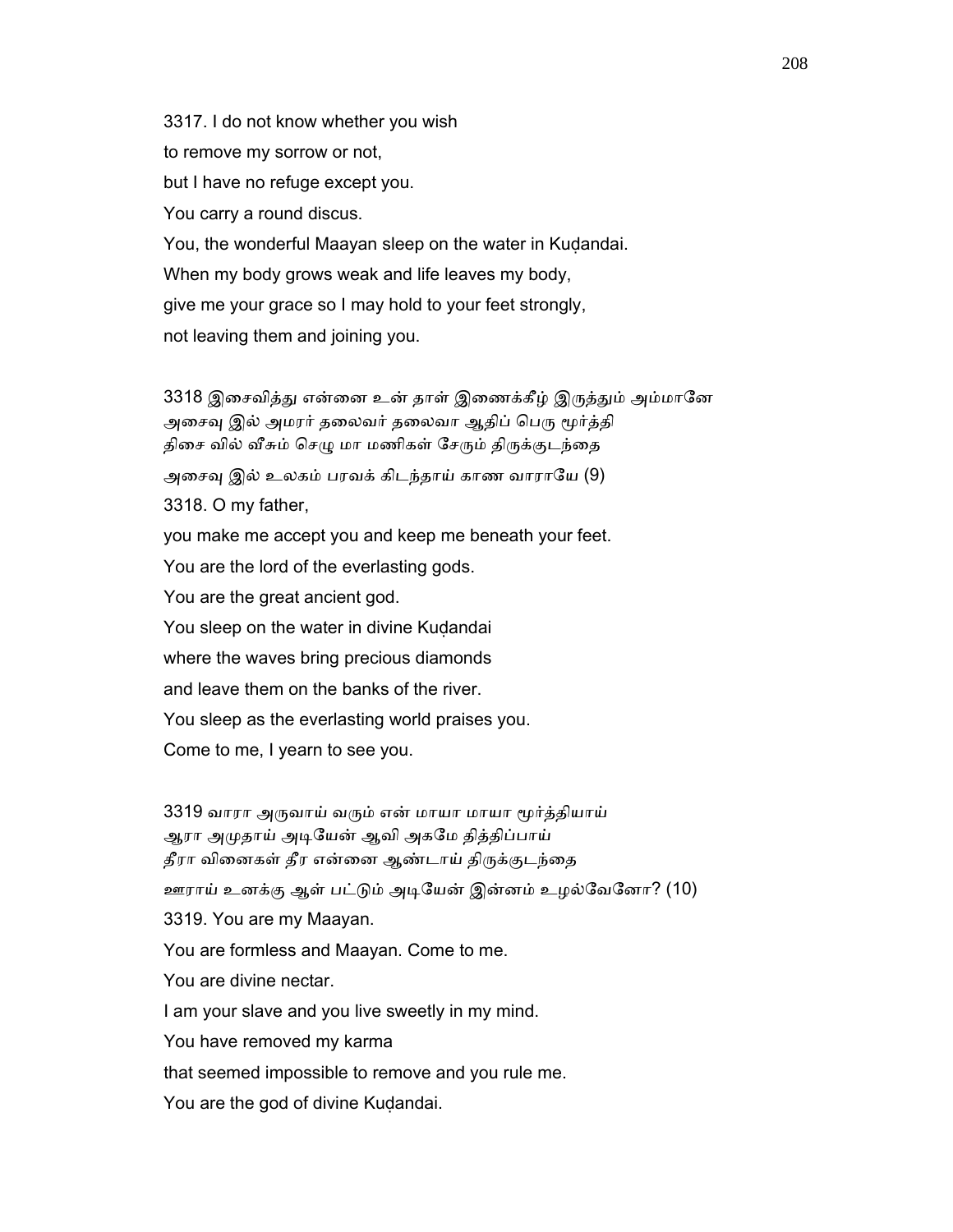You made me your devotee.

How can I suffer anymore in this world?

3320 உழலை என்பில் பேய்ச்சி முலையூடு அவளை உயிர் உண்டான் கழல்கள் அவையே சரண் ஆகக் கொண்ட குருகூர்ச் சடகோபன் குழலின் மலியச் சொன்ன ஓர் ஆயிரத்துள் இப் பத்தும் மழைல தீர வல்லார் காமர் மான் ஏய் ேநாக்கியர்க்ேக (11) 3320. Sadagopan of Kuruhur took refuge in the feet of the lord and composed a thousand pasurams sweeter than the music of the flute to the god who drank milk from the devil Putana and killed her. If devotees learn and recite these ten pasurams they will be like Kama, the god of love, for women with lovely doe-like eyes.

---------

# திருவாய் மொழி - ஐந்தாம் பத்து (ஒன்பதாம் திருமொழி, 3321-3331) திருவல்லவாழ் செல்லுதலைத் தடுக்கும் தோழியர்க்குத் தலைவி கூறுதல் (திருவல்லவாழ்)

3321 மான் ஏய் நோக்கு நல்லீர் வைகலும் வினையேன் மெலிய வான் ஆர் வண் கமுகும் மது மல்லிகை கமழும் தேன் ஆர் சோலைகள் சூழ் திருவல்லவாழ் உறையும் கோனாரை அடியேன் அடிகூடுவது என்றுகொலோ? (1) 3321. She says, "O friends, you have beautiful doe-like eyes. The god, our king, stays in Thiruvallam surrounded by groves where the fragrance of jasmine spreads and kamugu trees grow tall and touch the sky, flourishing and dripping with honey. Every day I suffer with my bad karma. When will the day come when this slave of the god can join him?"

3322 என்று கொல் தோழிமீர்காள் எம்மை நீர் நலிந்து என் செய்தீரோ? பொன்திகழ் புன்னை மகிழ் புது மாதவி மீது அணவி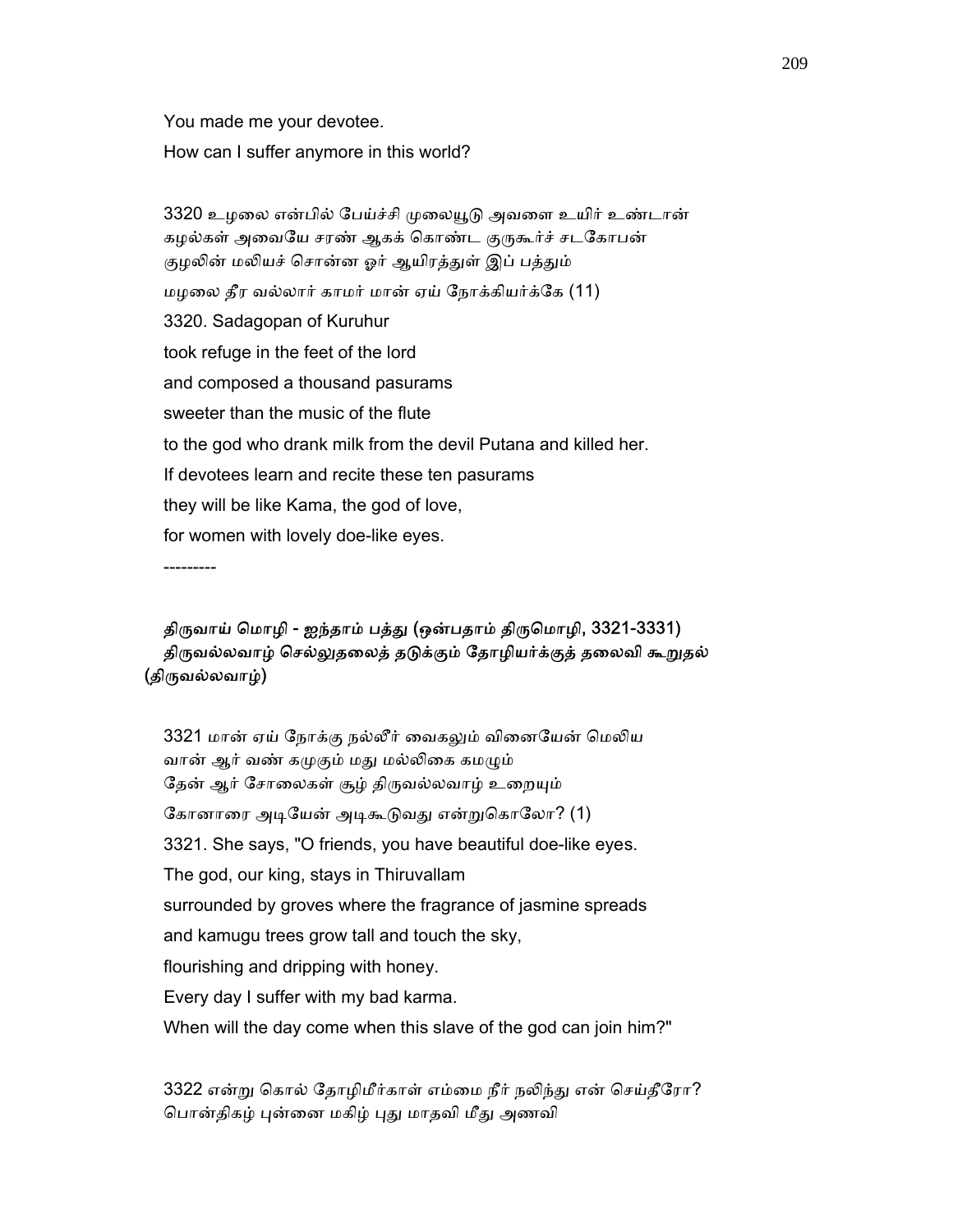தென்றல் மணம் கமழும் திருவல்லவாழ் நகருள் நின்ற பிரான் அடிநீறு அடியோம் கொண்டு சூடுவதே? (2)

 3322. She says, "O friends, what do you get by making me suffer? He is our dear lord of Thiruvallam where the breeze blows through fresh madhavi plants, mahizham flowers and punnai trees that bloom with golden blossoms and spread their fragrance. When will the day come when I, a slave of the lord, can worship the feet of the dear lord?"

3323 சூடு மலர்க்குழலீர் துயராட்டியேன் மெலிய பாடும் நல் வேத ஒலி பரவைத் திரை போல் முழங்க மாடு உயர்ந்து ஓமப் புகை கமழும் தண் திருவல்லவாழ் நீடு உறைகின்ற பிரான் கழல் காண்டும்கொல் நிச்சலுமே? (3) 3323. She says, "O friends, you wear flowers in your hair. He is our dear lord of flourishing Thiruvallam where the divine sound of the Vedas spreads like the roaring of the waves of the ocean and the smoke of sacrifices rises above the palaces. When will I be able to see every day the feet ornamented with anklets of the dear god? I grow weak longing to see him."

3324 நிச்சலும் தோழிமீர்காள் எம்மை நீர் நலிந்து என் செய்தீரோ? பச்சிலை நீள் கமுகும் பலவும் தெங்கும் வாழைகளும் மச்சு அணி மாடங்கள் மீது அணவும் தண் திருவல்லவாழ் நச்சு அரவின் அணைமேல் நம்பிரானது நல் நலமே (4) 3324. She says, "O friends, why do you make me worry every day? What do you get from that? My god sleeps on the river on the snake bed in Thiruvallam where tall kamugu trees with long green leaves, jack trees, coconut trees and banana trees grow tall and touch the tops of the palaces with porches.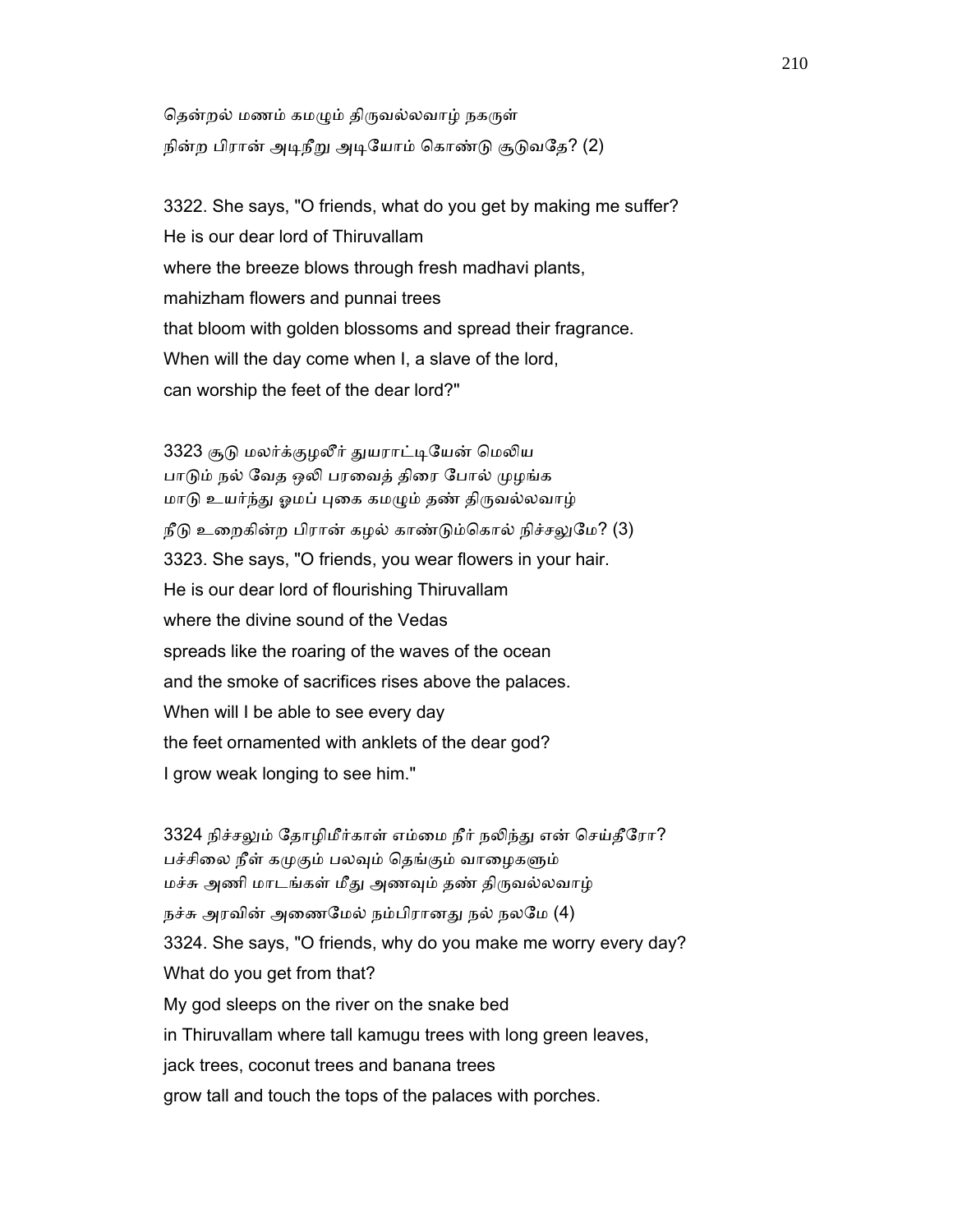My life is with that dear god."

3325 நல் நலத் தோழிமீர்காள் நல்ல அந்தணர் வேள்விப் புகை மைந் நலம் கொண்டு உயர் விண் மறைக்கும் தண் திருவல்லவாழ் கன்னல் அம் கட்டி தன்னை கனியை இன் அமுதம் தன்னை என் நலம் கொள் சுடரை என்றுகொல் கண்கள் காண்பதுவே? (5) 3325. She says, "O friends, you are my dear friends and you worry about me. He is the god of Thiruvallam where the dark smoke of the sacrifices that the good Brahmins perform rises up and hides the sky. Our god is sweet as jaggery, fruit and nectar and shines like a bright light. He has made me sick with love. When will my eyes see him?"

3326 காண்பது எஞ்ஞான்றுகொலோ வினையேன் கனிவாய் மடவீர் பாண் குரல் வண்டினொடு பசுந் தென்றலும் ஆகி எங்கும் சேண் சினை ஓங்கு மரச் செழுங் கானல் திருவல்லவாழ் மாண் குறள் ேகாலப் பிரான் மலர்த் தாமைரப் பாதங்கேள? (6) 3326. She says, "O lovely friends, your mouths are as sweet as fruits. I have done bad karma. When will I see the lotus feet of the god? He took the divine form of a beautiful dwarf, went to Mahbali's sacrifice and measured the world and the sky. He is the god of Thiruvallam where flourishing trees with branches that touch the sky grow on the rich seashore and bees swarm singing with lovely voices and cool breezes blow everywhere."

3327 பாதங்கள்மேல் அணி பூந் தொழக் கூடுங்கொல் பாவை நல்லீர் ஓத நெடுந் தடத்துள் உயர் தாமரை செங்கழுநீர் மாதர்கள் வாள் முகமும் கண்ணும் ஏந்தும் திருவல்லவாழ் நாதன் இஞ் ஞாலம் உண்ட நம் பிரான் தன்னை நாள்தொறுமே? (7) 3327. She says, "O friends, you are as lovely as dolls.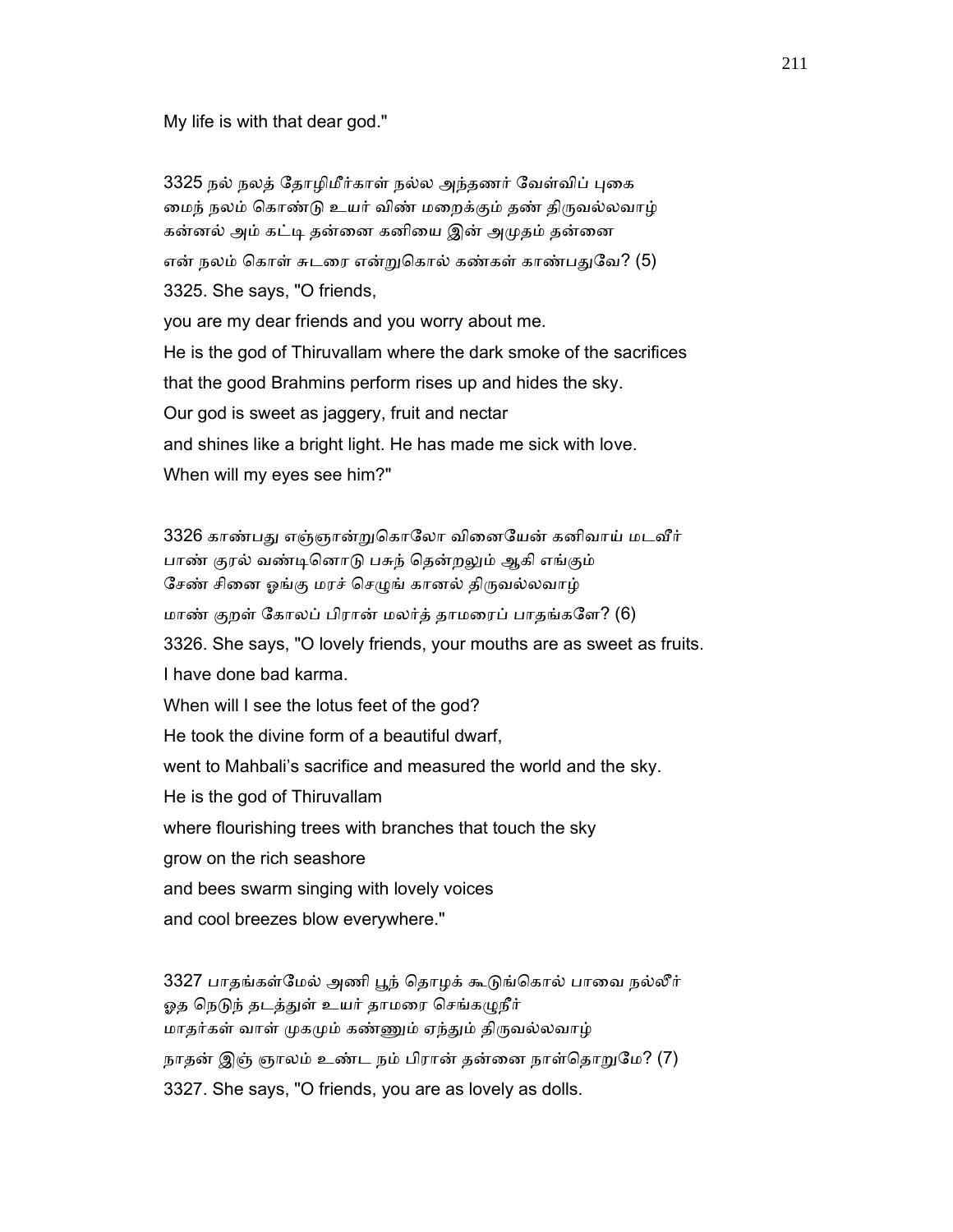Our god swallowed the world. He is the god of Thiruvallam where lovely lotuses and sengazhuneer flowers blooming on the wide rippling pond look like the shining faces and eyes of women. When will I join the beautiful ornamented lotus feet of the dear god?"

3328 நாள்தொறும் வீடு இன்றியே தொழக் கூடுங்கொல் நல் நுதலீர் ஆடு உறு தீங் கரும்பும் விளை செந்நெலும் ஆகி எங்கும் மாடு உறு பூந் தடம் சேர் வயல் சூழ் தண் திருவல்லவாழ்  $f_0$ டு உறைகின்ற பிரான் நிலம் தாவிய நீள் கழலே? (8) 3328. She says, "O friends, you have beautiful foreheads. When will I worship every day the ornamented feet that measured the world without ever leaving them? He stays always in rich Thiruvallam surrounded by fields, rich flowering ponds, good paddy plants and sweet sugarcane that grow everywhere and wave in the breeze."

3329 கழல் வளை பூரிப்ப யாம் கண்டு கைதொழக் கூடுங்கொலோ குழல் என்ன யாழும் என்ன குளிர் சோலையுள் தேன் அருந்தி மழலை வரி வண்டுகள் இசை பாடும் திருவல்லவாழ் சுழலின் மலி சக்கரப் பெருமானது தொல் அருளே? (9) 3329. She says, "O friends, when will the day come when I see and worship the god of Thiruvallam where lined bees drink honey and sing like babies, sounding like the music of the yaazh and flute in the cool groves? When will I receive the divine grace of the god with a discus in his hands and join him and be happy so that my bangles stay on my arms?"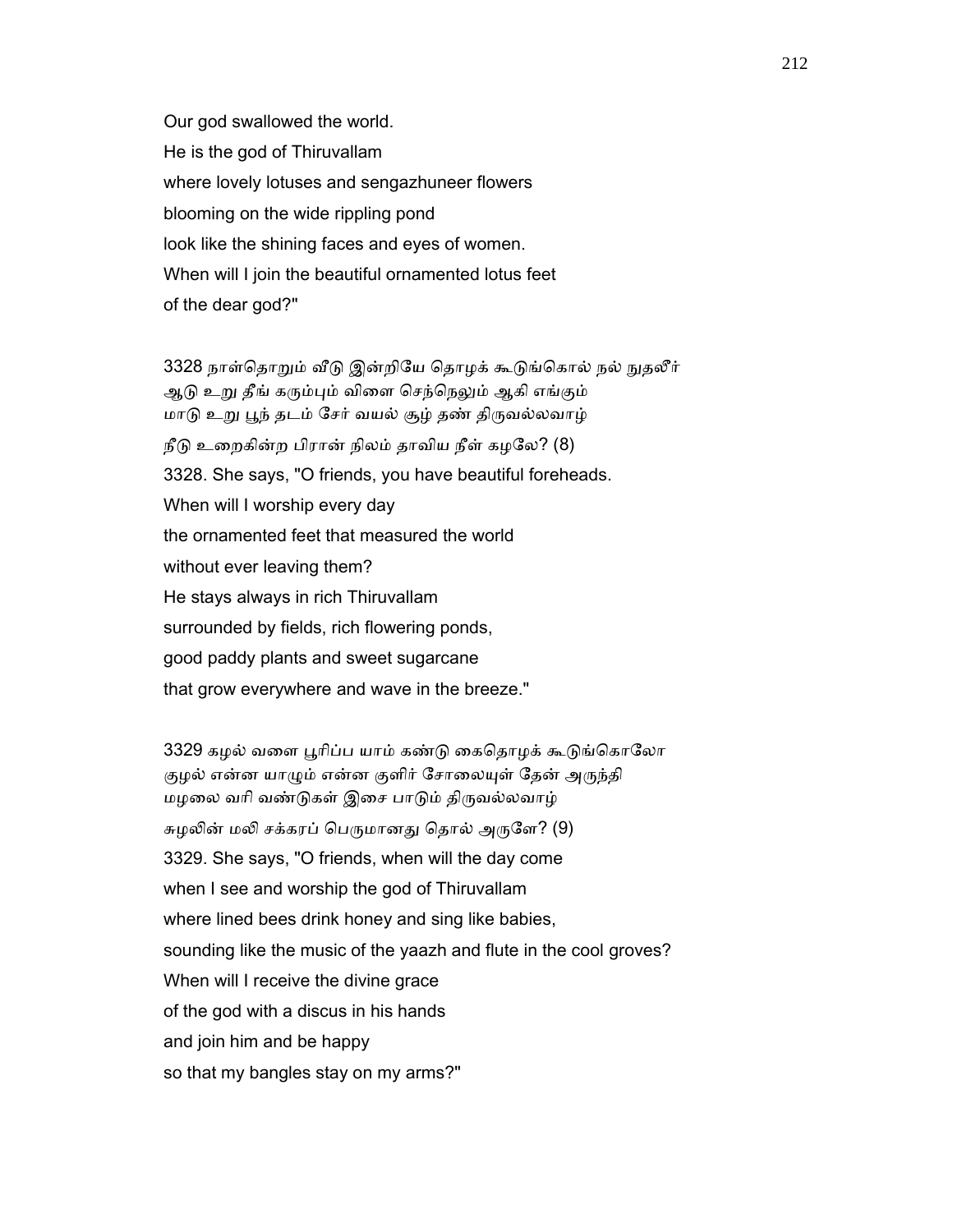3330 தொல் அருள் நல் வினையால் சொலக் கூடுங்கொல் கோமிமீர்காள் தொல் அருள் மண்ணும் விண்ணும் தொழ நின்ற திருநகரம் நல் அருள் ஆயிரவர் நலன் ஏந்தும் திருவல்லவாழ் நல் அருள் நம் பெருமான் நாராயணன் நாமங்களே? (10) 3330. She says, "O friends, When will I have good karma and join the god? He is the lord of beautiful Thiruvallam where the earth and the sky worship him to receive his divine grace. A thousand good Brahmins live there and praise the names of our dear god Narayanan. He gives his good grace to all."

3331 நாமங்கள் ஆயிரம் உடைய நம் பெருமான் அடிமேல் சேமம் கொள் தென் குருகூர்ச் சடகோபன் தெரிந்து உரைத்த நாமங்கள் ஆயிரத்துள் இவை பத்தும் திருவல்லவாழ் ேசமம் ெகாள் ெதன் நகர்ேமல் ெசப்ᾗவார் சிறந்தார் பிறந்ேத (11) 3331. Sadagopan of southern Thirukuruhur that gives good life to all, composed a thousand poems praising the feet of our divine god praised with thousand names. If the devotees of Thiruvallam learn and recite these ten pasurams, if they are born in this world they will have a happy life. ------------

# திருவாய் மொழி - ஐந்தாம் பத்து (பத்தாம் திருமொழி, 3321-3331) ஆழ்வார் தாம் சேர்ந்து அனுபவிக்கும் நிலையைச் செய் என எம்பெருமானை ேவண்ᾌதல்

 3332 பிறந்த ஆᾠம் வளர்ந்த ஆᾠம் ெபாிய பாரதம் ைகெசய்ᾐ ஐவர்க்குத் திறங்கள் காட்டியிட்டுச் செய்து போன மாயங்களும் நிறம் தன் ஊடு புக்கு எனது ஆவியை நின்று நின்று உருக்கி உண்கின்ற இச்

சிறந்த வான் சுடரே உன்னை என்றுகொல் சேர்வதுவே? (1)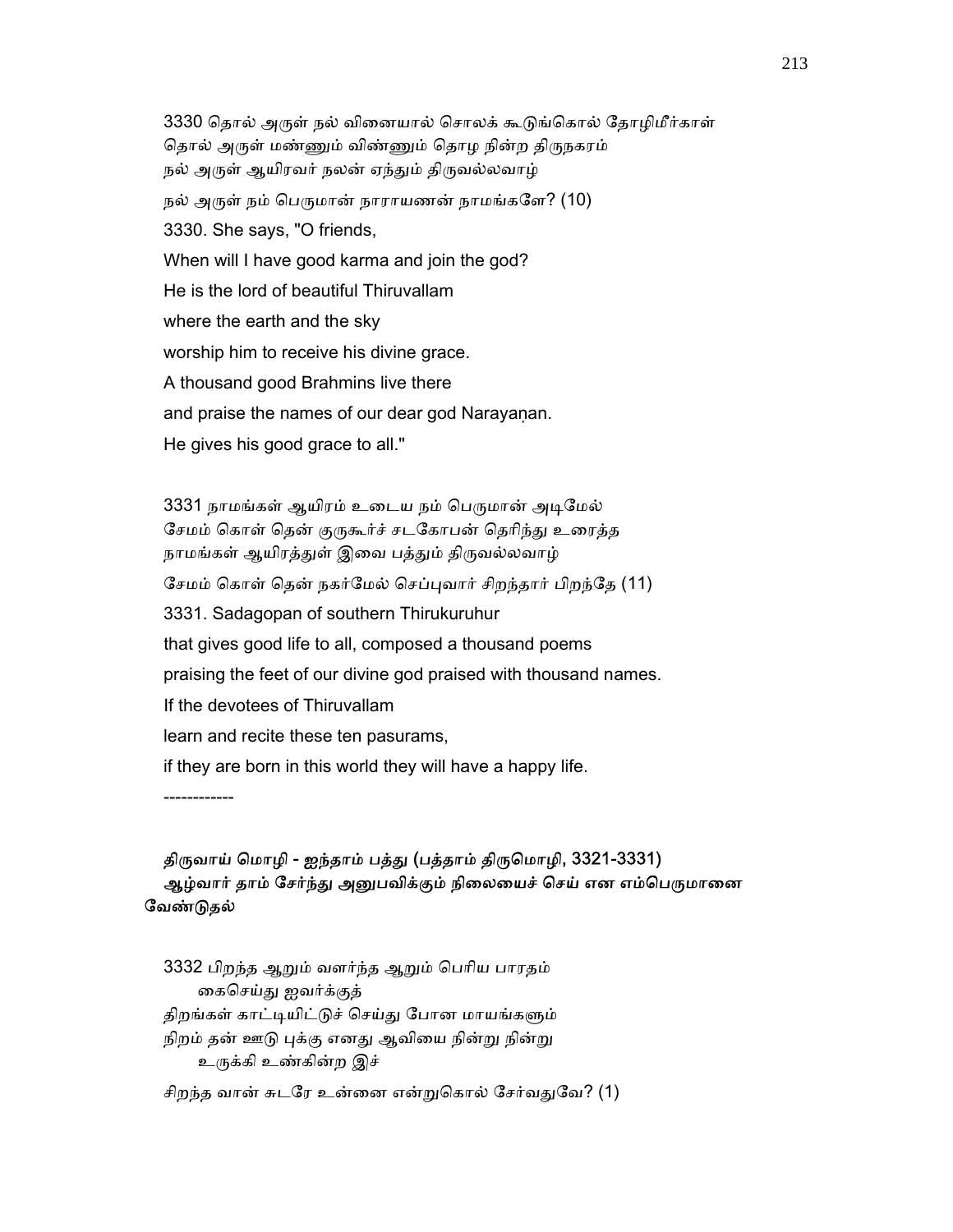3332. O god, you are the best and you shine in the sky. Your birth is magic and you were raised as a man. You did many tricks in the Bharatha war for the Pandavas and you helped them conquer the Kauravas. All that magic and all those tricks enter my heart and make me melt. You are the bright light that did all those tricks. When will I join you? 3333 வதுவை வார்த்தையுள் ஏறு பாய்ந்ததும் மாய மாவினை வாய் பிளந்ததும் மதுவை வார் குழலார் குரவை பிணைந்த குழகும் அது இது உது என்னலாவன அல்ல என்னை உன் ெசய்ைக ைநவிக்கும்  $\mu$ து வைய  $\mu$ தல்வா உன்னை என்று தலைப்பெய்வனே? (2) 3333. You conquered the seven bulls to marry Nappinnai. When the Asuran Kesi came in the form of an illusionary horse you split open his mouth. You danced the kuravai kuthu with girls whose long hair is decorated with lovely flowers dripping with honey. No one can say whether your actions are this, that or something in between, but whatever they are, they hurt me. You are the ancient lord! When will I come and join you? 3334 பெய்யும் பூங் குழல் பேய் முலை உண்ட பிள்ளைத் தேற்றமும் பேர்ந்து ஓர் சாடு இறச் செய்ய பாதம் ஒன்றால் செய்த நின் சிறுச் சேவகமும் நெய் உண் வார்த்தையுள் அன்னை கோல் கொள்ள நீ உன்

 தாமைரக் கண்கள் நீர் மல்க பையவே நிலையும் வந்து என் நெஞ்சை உருக்குங்களே (3) 3334. O god, when you were a child you drank the poisonous milk from the breasts of the devil Puthana

when she came wearing flowers in her lovely hair.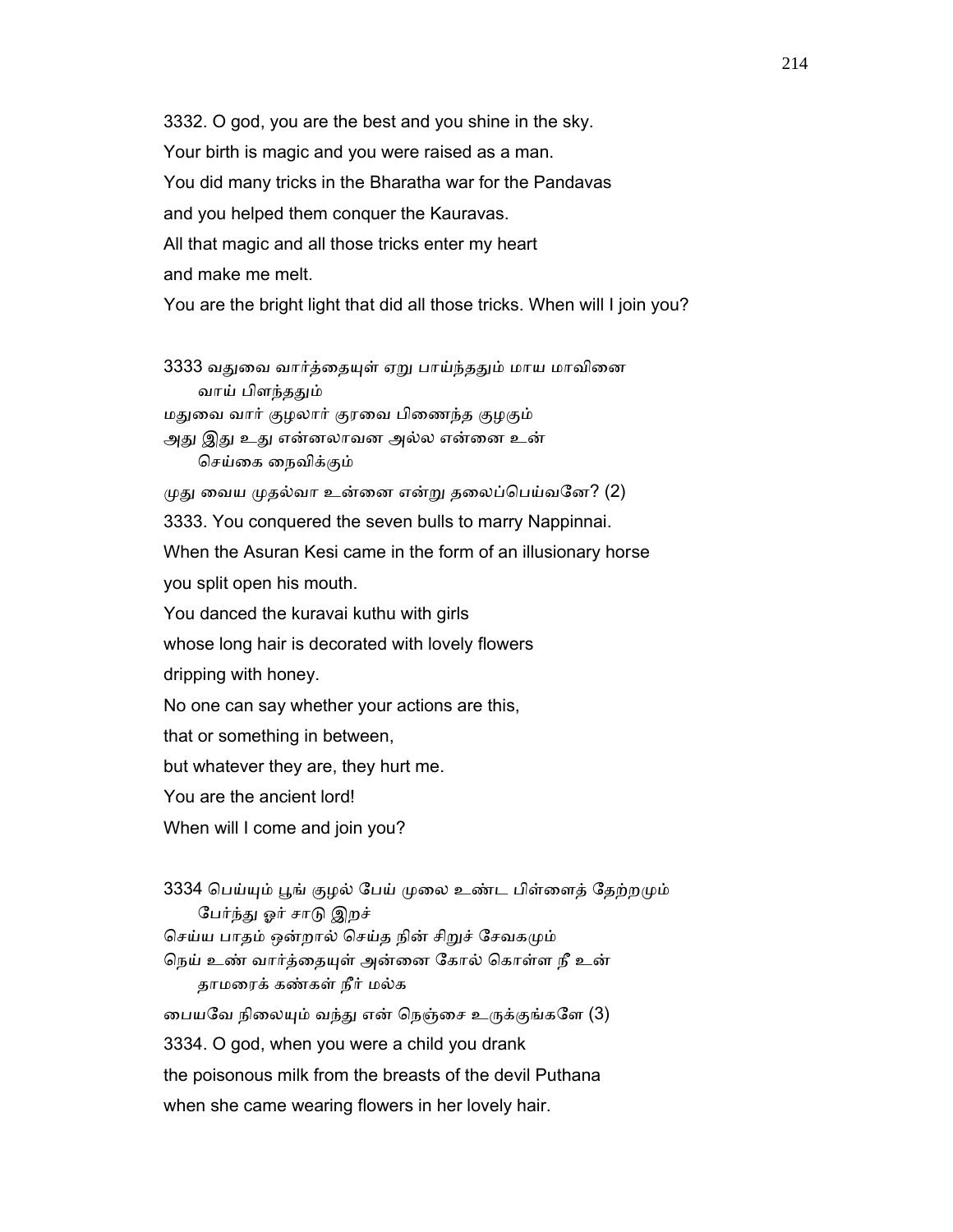You killed Sakatasuran, kicking him when he came in the form of a cart. When you stole the butter and ate it, your mother Yashoda hit you with a stick and you stood in front of her as your lotus eyes filled with tears. When I think how you stood and cried, it hurts my heart.

3335 கள்ள வேடத்தைக் கொண்டு போய் புரம் புக்க ஆறும் கலந்து அசுரரை உள்ளம் பேதம் செய்திட்டு உயிர் உண்ட உபாயங்களும் வெள்ள நீர்ச் சடையானும் நின்னிடை வேறு அலாமை விளங்க நின்றᾐம்

உள்ளம் உள் குடைந்து என் உயிரை உருக்கி உண்ணுமே (4) 3335. You disguised yourself with many different forms and entered the places of your enemies and conquered them. You made the Asurans fight each other with your tricks and killed them.

 Shiva, in whose hair the Ganges flows with rolling waves, is not different from you.

When I think of all your actions

they enter my heart and make my life melt.

3336 உண்ண வானவர் கோனுக்கு ஆயர் ஒருப்படுத்த அடிசில் உண்டதும் வண்ண மால் வரையை எடுத்து மழை காத்தலும் மண்ணை முன் படைத்து உண்டு உமிழ்ந்து கடந்து இடந்து மணந்த மாயங்கள் எண்ணும்தோறும் என் நெஞ்சு எரிவாய் மெழுகு ஒக்கும் நின்றே (5) 3336. You ate the food that the cowherds served for Indra the king of the gods. You carried large, beautiful Govardhana mountain as an umbrella and protected the cows from a storm. You swallowed the earth and spit it out. When I think of all your magical deeds my heart melts like wax in fire.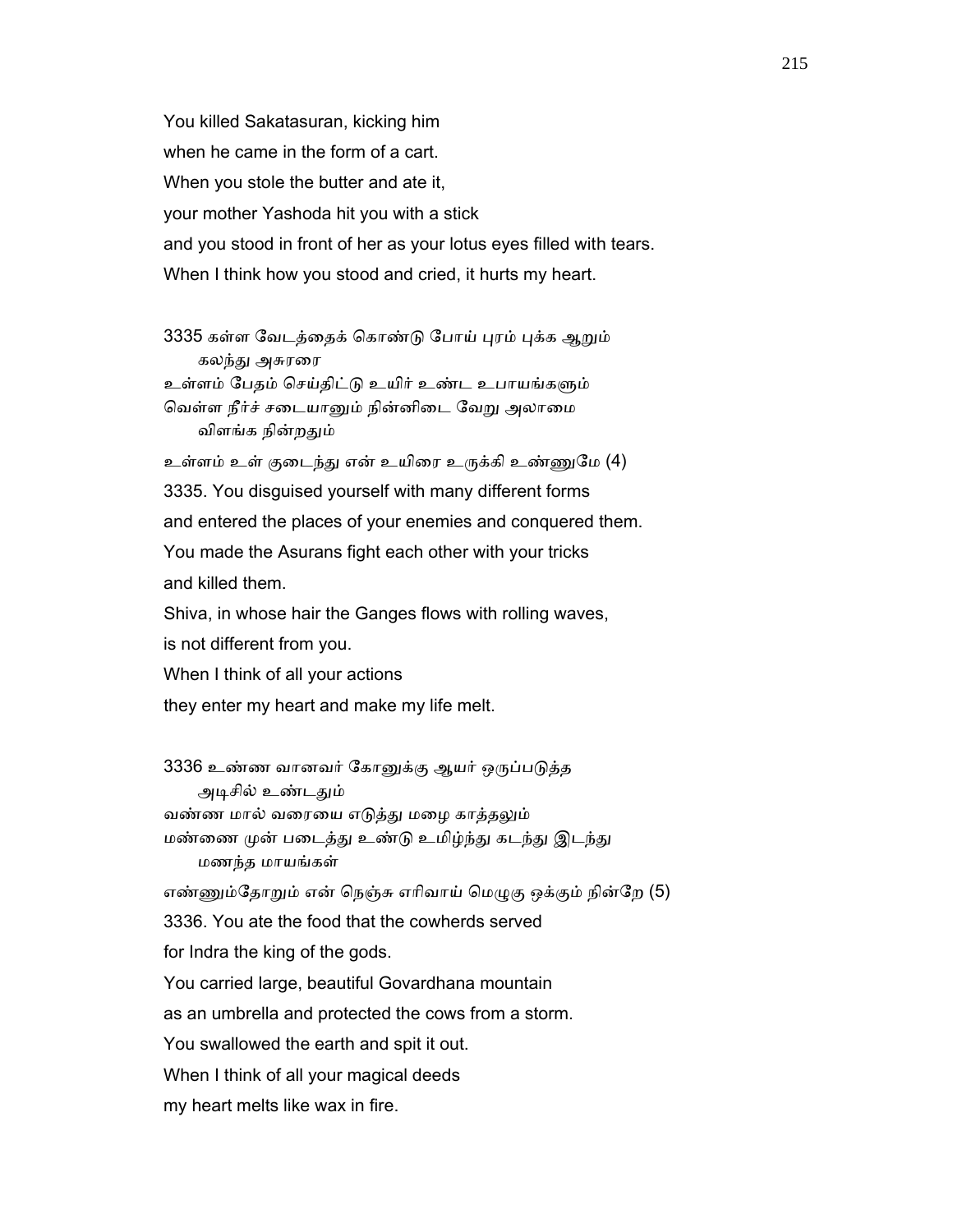3337 நின்ற ஆᾠம் இᾞந்த ஆᾠம் கிடந்த ஆᾠம் நினைப்பு அரியன ஒன்று அலா உருவு ஆய் அருவு ஆய நின் மாயங்கள் நின்ᾠ நின்ᾠ நிைனக்கின்ேறன் உன்ைன எங்ஙனம் நிைனகிற்பன்? பாவிேயற்கு ஒன்று நன்கு உரையாய் உலகம் உண்ட ஒண் சுடரே (6) 3337. Your standing, sitting and lying forms are hard for me even to imagine. You have a form yet you are formless. I think of all your magical deeds again and again. In which form can I think of you? You are the shining light who swallowed the earth.

Tell this sinner how to think of you.

3338 ஒண் சுடரோடு இருளுமாய் நின்ற ஆறும் உண்மையோடு இன்மையாய் வந்து என் கண் ெகாளாவைக நீ கரந்ᾐ என்ைனச் ெசய்கின்றன எண் கொள் சிந்தையுள் நைகின்றேன் என் கரிய மாணிக்கேம என் கண்கட்குத் திண் கொள்ள ஒரு நாள் அருளாய் உன் திரு உருவே (7) 3338. You came to me as a shining light, as darkness, as truth and as the false. You hide and do not show me who you are. You are a dark diamond. I suffer in my mind yearning to see you. Come and show me your divine form one day so my eyes may see you and find joy.

3339 திரு உருவு கிடந்த ஆறும் கொப்பூழ்ச் செந்தாமரைமேல் திசைமுகன் கருவுள் வீற்றிருந்து படைத்திட்ட கருமங்களும் பொரு இல் உன் தனி நாயகம் அவை கேட்கும்தோறும் என் ெநஞ்சம் நின்ᾠ ெநக்கு அருவி சோரும் கண்ணீர் என் செய்கேன் அடியேனே? (8)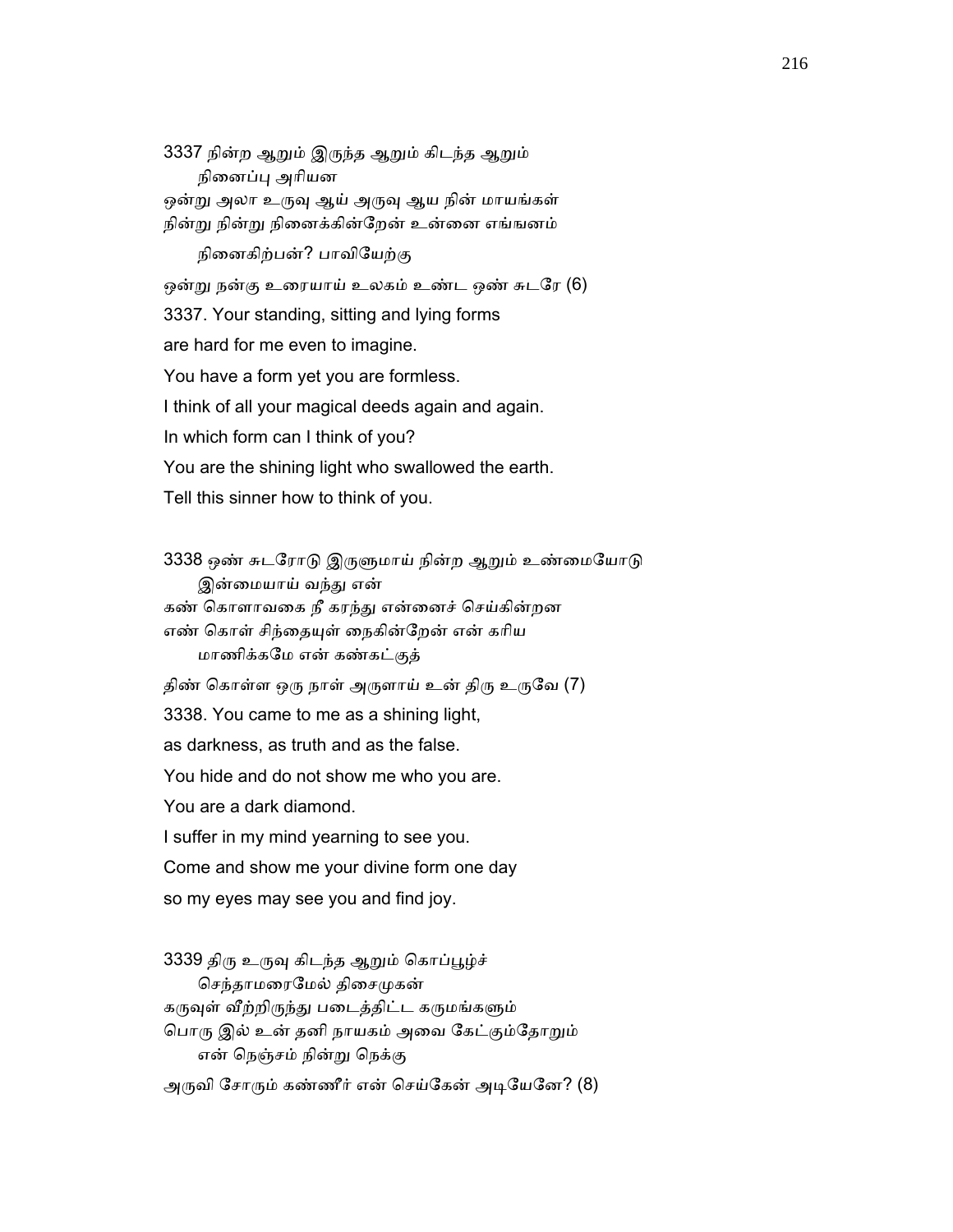3339. You sleep on the ocean in a divine reclining form. Nanmuhan staying on a beautiful lotus on your navel creates the world and its creatures through your grace. When I hear of all your supreme matchless deeds, my heart melts and my eyes shed tears like a waterfall. What can this slave do?

3340 அடியை மூன்றை இரந்த ஆறும் அங்கே நின்று ஆழ் கடலும் மண்ᾎம் விண்ᾎம் முடிய ஈர் அடியால் முடித்துக்கொண்ட முக்கியமும் நொடியுமாறு அவை கேட்கும்தோறும் என் நெஞ்சம் நின் தனக்கே கரைந்து உகும் கொடிய வல்வினையேன் உன்னை என்றுகொல் கூடுவதே? (9) 3340. You went to Mahabali's sacrifice, begged for two feet of land and took the sky and the earth with two steps. When I hear these great deeds of yours my heart melts. I have done bad karma. When can I reach you?

3341 கூடி நீரைக் கடைந்த ஆறும் அமுதம் தேவர் உண்ண அசுரைர வீடும் வண்ணங்களே செய்து போன வித்தகமும்

ஊடு புக்கு எனது ஆவியை உருக்கி

உண்டிடுகின்ற நின் தன்னை

நாடும் வண்ணம் சொல்லாய் நச்சு நாகு அணையானே (10) 3341. You joined with the gods and churned the milky ocean. Disguised as Mohini you cheated the Asurans so they would not get the nectar, and you distributed the nectar to the gods. O lord you sleep on a snake bed. You entered my heart and melted my soul. Tell me how can I come and join you?

3342 நாகு அைணமிைச நம் பிரான் சரேண சரண்